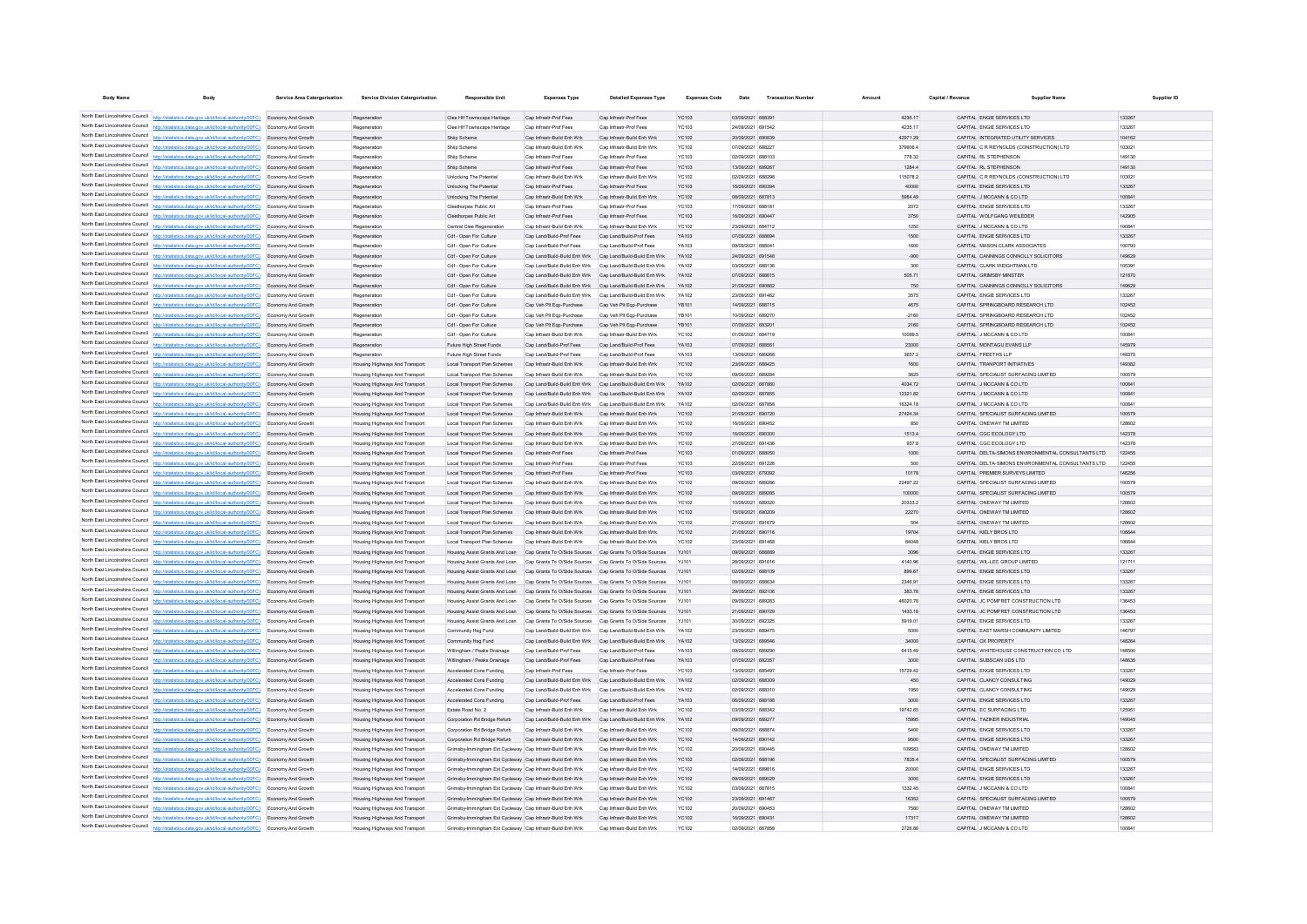| <b>Body Name</b>                |                                                                                                  | Service Area Catergorisation | <b>Service Division Catergorisation</b> | <b>Responsible Uni</b>                                                                 | <b>Expenses Type</b>                                      | <b>Detailed Expenses Type</b>                                   | <b>Expenses Code</b> |                   |          | Capital / Revenue | <b>Supplier Name</b>                         | Supplier ID |
|---------------------------------|--------------------------------------------------------------------------------------------------|------------------------------|-----------------------------------------|----------------------------------------------------------------------------------------|-----------------------------------------------------------|-----------------------------------------------------------------|----------------------|-------------------|----------|-------------------|----------------------------------------------|-------------|
|                                 |                                                                                                  |                              |                                         |                                                                                        |                                                           |                                                                 |                      |                   |          |                   |                                              |             |
|                                 | North East Lincolnshire Council http://statistics.data.gov.uk/id/local-authority/00FC) Resources |                              | Law Governance And Assets               | Backlog Maintenance                                                                    |                                                           | Cap Land/Build-Build Enh Wrk Cap Land/Build-Build Enh Wrk YA102 |                      | 15/09/2021 689034 | 1000     |                   | CAPITAL ENGIE SERVICES LTD                   | 133267      |
|                                 | North East Lincolnshire Council http://statistics.data.gov.uk/id/local-authority/00FC)           | Resources                    | Law Governance And Assets               | <b>Backlog Maintenance</b>                                                             | Cap Land/Build-Prof Fees                                  | Cap Land/Build-Prof Fees                                        | YA103                | 17/09/2021 690670 | 30000    |                   | CAPITAL ENGIE SERVICES LTD                   | 133267      |
|                                 | North East Lincolnshire Council http://statistics.data.gov.uk/id/local-authority/00FC)           | Resources                    | Law Governance And Assets               | <b>Backlog Maintenance</b>                                                             | Cap Land/Build-Prof Fees                                  | Cap Land/Build-Prof Fees                                        | YA103                | 29/09/2021 692195 | 1023     |                   | CAPITAL ENGIE SERVICES LTD                   | 133267      |
|                                 | North East Lincolnshire Council http://statistics.data.gov.uk/id/local-authority/00FC)           | Resources                    | Law Governance And Assets               | Backlog Maintenance                                                                    | Cap Land/Build-Build Enh Wrk Cap Land/Build-Build Enh Wrk |                                                                 | <b>YA102</b>         | 29/09/2021 692155 | 2026     |                   | CAPITAL ENGIE SERVICES LTD                   | 133267      |
|                                 | North East Lincolnshire Council http://statistics.data.gov.uk/id/local-authority/00FC)           | Resources                    | Law Governance And Assets               | Backlog Maintenance                                                                    | Cap Land/Build-Prof Fees                                  | Cap Land/Build-Prof Fees                                        | <b>YA103</b>         | 29/09/2021 692169 | 546.91   |                   | CAPITAL ENGIE SERVICES LTD                   | 133267      |
|                                 | North East Lincolnshire Council http://statistics.data.gov.uk/id/local-authority/00FC)           | Resources                    | Law Governance And Assets               | Backlog Maintenance                                                                    | Cap Land/Build-Build Enh Wrk Cap Land/Build-Build Enh Wrk |                                                                 | <b>YA102</b>         | 23/09/2021 691253 | 846.08   |                   | CAPITAL MOBILE MINI UK LTD                   | 105081      |
|                                 | North East Lincolnshire Council http://statistics.data.gov.uk/id/local-authority/00FC)           | Resources                    | Law Governance And Assets               | Backlog Maintenance                                                                    | Cap Land/Build-Build Enh Wrk Cap Land/Build-Build Enh Wrk |                                                                 | YA102                | 15/09/2021 689021 | 1000     |                   | CAPITAL ENGIE SERVICES LTD                   | 133267      |
| North East Lincolnshire Council | http://statistics.data.gov.uk/id/local-authority/00FC)                                           | Resources                    | Law Governance And Assets               | Backlog Maintenance                                                                    | Cap Land/Build-Build Enh Wrk Cap Land/Build-Build Enh Wrk |                                                                 | YA102                | 02/09/2021 688117 | 2336     |                   | CAPITAL ENGIE SERVICES LTD                   | 133267      |
|                                 | North East Lincolnshire Council   http://statistics.data.gov.uk/id/local-authority/00FC)         | Resources                    | Law Governance And Assets               | Backlog Maintenance                                                                    | Cap Land/Build-Build Enh Wrk Cap Land/Build-Build Enh Wrk |                                                                 | YA102                | 21/09/2021 690746 | 25152.93 |                   | CAPITAL ES RUDKIN LTD                        | 100632      |
|                                 | North East Lincolnshire Council   http://statistics.data.gov.uk/id/local-authority/00FC)         | Resources                    | Law Governance And Assets               | Backlog Maintenance                                                                    | Cap Land/Build-Build Enh Wrk Cap Land/Build-Build Enh Wrk |                                                                 | YA102                | 29/09/2021 692159 | 516      |                   | CAPITAL ENGIE SERVICES LTD                   | 133267      |
|                                 | North East Lincolnshire Council http://statistics.data.gov.uk/id/local-authority/00FC)           | Resources                    | Law Governance And Assets               | <b>Backlog Maintenance</b>                                                             | Cap Land/Build-Prof Fees                                  | Cap Land/Build-Prof Fees                                        | YA103                | 29/09/2021 692164 | 371.61   |                   | CAPITAL ENGIE SERVICES LTD                   | 133267      |
|                                 | North East Lincolnshire Council http://statistics.data.gov.uk/id/local-authority/00FC)           | Resources                    | Law Governance And Assets               | <b>Backlog Maintenance</b>                                                             | Cap Land/Build-Prof Fees                                  | Cap Land/Build-Prof Fees                                        | YA103                | 29/09/2021 692196 | 431.76   |                   | CAPITAL ENGIE SERVICES LTD                   | 133267      |
|                                 | North East Lincolnshire Council http://statistics.data.gov.uk/id/local-authority/00FC)           | Resources                    | Law Governance And Assets               | <b>Backlog Maintenance</b>                                                             | Cap Land/Build-Build Enh Wrk Cap Land/Build-Build Enh Wrk |                                                                 | <b>YA102</b>         | 09/09/2021 689058 | 3629.62  |                   | CAPITAL ENGIE SERVICES LTD                   | 133267      |
|                                 | North East Lincolnshire Council http://statistics.data.gov.uk/id/local-authority/00FC)           | Resources                    | Law Governance And Assets               | Backlog Maintenance                                                                    | Cap Land/Build-Build Enh Wrk Cap Land/Build-Build Enh Wrk |                                                                 | <b>YA102</b>         | 29/09/2021 692165 | 6701.62  |                   | CAPITAL ENGIE SERVICES LTD                   | 133267      |
|                                 | North East Lincolnshire Council http://statistics.data.gov.uk/id/local-authority/00FC)           | Resources                    | Law Governance And Assets               | Backlog Maintenance                                                                    | Cap Land/Build-Build Enh Wrk Cap Land/Build-Build Enh Wrk |                                                                 | <b>YA102</b>         | 29/09/2021 692160 | 2975     |                   | CAPITAL ENGIE SERVICES LTD                   | 133267      |
|                                 | North East Lincolnshire Council http://statistics.data.gov.uk/id/local-authority/00FC)           | Resources                    | Law Governance And Assets               | Backlog Maintenance                                                                    | Cap Land/Build-Build Enh Wrk Cap Land/Build-Build Enh Wrk |                                                                 | YA102                | 15/09/2021 689035 | 1000     |                   | CAPITAL ENGIE SERVICES LTD                   | 133267      |
|                                 | North East Lincolnshire Council http://statistics.data.gov.uk/id/local-authority/00FC)           | Resources                    | Law Governance And Assets               | Backlog Maintenance                                                                    | Cap Land/Build-Build Enh Wrk Cap Land/Build-Build Enh Wrk |                                                                 | YA102                | 29/09/2021 692152 | 1000     |                   | CAPITAL ENGIE SERVICES LTD                   | 133267      |
|                                 | North East Lincolnshire Council http://statistics.data.gov.uk/id/local-authority/00FC)           | Resources                    | Law Governance And Assets               | Backlog Maintenance                                                                    | Cap Land/Build-Prof Fees                                  | Cap Land/Build-Prof Fees                                        | <b>YA103</b>         | 29/09/2021 692125 | 1502.03  |                   | CAPITAL ENGIE SERVICES LTD                   | 133267      |
|                                 | North East Lincolnshire Council http://statistics.data.gov.uk/id/local-authority/00FC)           | Resources                    | Law Governance And Assets               | Backlog Maintenance                                                                    | Cap Land/Build-Prof Fees                                  | Cap Land/Build-Prof Fees                                        | YA103                | 29/09/2021 692167 | 500      |                   | CAPITAL ENGIE SERVICES LTD                   | 133267      |
|                                 | North East Lincolnshire Council http://statistics.data.gov.uk/id/local-authority/00FC)           | Resources                    | Law Governance And Assets               | Backlog Maintenance                                                                    | Cap Land/Build-Prof Fees                                  | Cap Land/Build-Prof Fees                                        | YA103                | 15/09/2021 689036 | 1000     |                   | CAPITAL ENGIE SERVICES LTD                   | 133267      |
|                                 | North East Lincolnshire Council http://statistics.data.gov.uk/id/local-authority/00FC)           | Resources                    | Law Governance And Assets               | Backlog Maintenance                                                                    | Cap Land/Build-Build Enh Wrk Cap Land/Build-Build Enh Wrk |                                                                 | YA102                | 29/09/2021 692187 | 1962.19  |                   | CAPITAL ENGIE SERVICES LTD                   | 133267      |
|                                 | North East Lincolnshire Council http://statistics.data.gov.uk/id/local-authority/00FC)           | Resources                    | Law Governance And Assets               | <b>Backlog Maintenance</b>                                                             | Cap Land/Build-Build Enh Wrk Cap Land/Build-Build Enh Wrk |                                                                 | YA102                | 20/09/2021 690826 | 2354.45  |                   | CAPITAL ENGIE SERVICES LTD                   | 133267      |
|                                 | North East Lincolnshire Council http://statistics.data.gov.uk/id/local-authority/00FC)           | Resources                    | Law Governance And Assets               | Backlog Maintenance                                                                    | Cap Land/Build-Prof Fees                                  | Can Land/Build-Prof Fees                                        | <b>YA103</b>         | 21/09/2021 690741 | 410      |                   | CAPITAL FNGIF SERVICES LTD                   | 133267      |
|                                 | North East Lincolnshire Council http://statistics.data.gov.uk/id/local-authority/00FC)           | Resources                    | I aw Governance And Assets              | <b>Backlon Maintenance</b>                                                             | Cap Land/Build-Build Enh Wrk Cap Land/Build-Build Enh Wrk |                                                                 | <b>YA102</b>         | 15/09/2021 689230 | 2465.5   |                   | CAPITAL ENGIE SERVICES LTD.                  | 133267      |
|                                 | North East Lincolnshire Council http://statistics.data.gov.uk/id/local-authority/00FC)           | Resources                    | Law Governance And Assets               | Backlog Maintenance                                                                    | Cap Land/Build-Build Enh Wrk Cap Land/Build-Build Enh Wrk |                                                                 | <b>YA102</b>         | 29/09/2021 692189 | 7656     |                   | CAPITAL ENGIE SERVICES LTD                   | 133267      |
|                                 |                                                                                                  |                              | I aw Governance And Assets              | Backlog Maintenance                                                                    | Cap Land/Build-Prof Fees                                  | Can Land/Build-Prof Fees                                        | <b>YA103</b>         | 29/09/2021 692189 | 995.28   |                   | CAPITAL ENGIE SERVICES LTD.                  | 133267      |
|                                 | North East Lincolnshire Council http://statistics.data.gov.uk/id/local-authority/00FC) Resources |                              |                                         |                                                                                        |                                                           |                                                                 |                      |                   |          |                   |                                              |             |
|                                 | North East Lincolnshire Council http://statistics.data.gov.uk/id/local-authority/00FC)           | Resources                    | Law Governance And Assets               | Playing Pitch Reprovision                                                              | Cap Land/Build-Build Enh Wrk                              | Cap Land/Build-Build Enh Wrk                                    | YA102                | 02/09/2021 688118 | 1414.27  |                   | CAPITAL ENGIE SERVICES LTD                   | 133267      |
|                                 | North East Lincolnshire Council http://statistics.data.gov.uk/id/local-authority/00FC)           | Resources                    | Law Governance And Assets               | Playing Pitch Reprovision                                                              | Cap Land/Build-Prof Fees                                  | Cap Land/Build-Prof Fees                                        | YA103                | 15/09/2021 689228 | 10000    |                   | CAPITAL ENGIE SERVICES LTD                   | 133267      |
|                                 | North East Lincolnshire Council http://statistics.data.gov.uk/id/local-authority/00FC)           | Resources                    | Law Governance And Assets               | Playing Pitch Reprovision                                                              | Cap Land/Build-Build Enh Wrk                              | Cap Land/Build-Build Enh Wrk                                    | YA102                | 29/09/2021 692149 | 4100.25  |                   | CAPITAL ENGIE SERVICES LTD                   | 133267      |
|                                 | North East Lincolnshire Council http://statistics.data.gov.uk/id/local-authority/00FC)           | Resources                    | Law Governance And Assets               | Playing Pitch Reprovision                                                              | Cap Land/Build-Build Enh Wrk Cap Land/Build-Build Enh Wrk |                                                                 | YA102                | 02/09/2021 688119 | 3627.8   |                   | CAPITAL ENGIE SERVICES LTD                   | 133267      |
|                                 | North East Lincolnshire Council http://statistics.data.gov.uk/id/local-authority/00FC)           |                              | Law Governance And Assets               | Heritage Assets At Risk                                                                | Cap Land/Build-Prof Fees                                  | Cap Land/Build-Prof Fees                                        | YA103                | 29/09/2021 692198 | 2000     |                   | CAPITAL ENGIE SERVICES LTD                   | 133267      |
|                                 | North East Lincolnshire Council http://statistics.data.gov.uk/id/local-authority/00FC)           |                              | Law Governance And Assets               | Gy Lc Fire Segregation Works                                                           | Cap Land/Build-Build Enh Wrk                              | Cap Land/Build-Build Enh Wrk                                    | YA102                | 28/09/2021 692082 | 15000    |                   | CAPITAL LINCS INSPIRE LTD                    | 120610      |
|                                 | North East Lincolnshire Council http://statistics.data.gov.uk/id/local-authority/00FC)           |                              | Law Governance And Assets               | Poplar Road Bus Unit Expansion                                                         | Cap Land/Build-Prof Fees                                  | Cap Land/Build-Prof Fees                                        | YA103                | 21/09/2021 690663 | 2000     |                   | CAPITAL ENGIE SERVICES LTD                   | 133267      |
|                                 | North East Lincolnshire Council http://statistics.data.gov.uk/id/local-authority/00FC)           |                              | Law Governance And Asset                | <b>Business Centre Improvements</b>                                                    | Cap Land/Build-Prof Fees                                  | Cap Land/Build-Prof Fees                                        | YA103                | 21/09/2021 690664 | 2000     |                   | CAPITAL ENGIE SERVICES LTD                   | 133267      |
|                                 | North East Lincolnshire Council http://statistics.data.gov.uk/id/local-authority/00FC)           |                              | Policy Strategy And Resources           | Ict Refresh                                                                            | Cap Land/Build-Build Enh Wrk                              | Cap Land/Build-Build Enh Wrk                                    | YA102                | 13/09/2021 689525 | 2300     |                   | CAPITAL TOTAL COMPUTER NETWORKS LTD          | 141310      |
|                                 | North East Lincolnshire Council http://statistics.data.gov.uk/id/local-authority/00FC)           |                              | Policy Strategy And Resources           | Ict Refresh                                                                            | Cap Land/Build-Build Enh Wrk Cap Land/Build-Build Enh Wrk |                                                                 | YA102                | 20/09/2021 690797 | 28750    |                   | CAPITAL TOTAL COMPUTER NETWORKS LTD          | 141310      |
|                                 | North East Lincolnshire Council http://statistics.data.gov.uk/id/local-authority/00FC)           |                              | Policy Strategy And Resources           | Ict Refresh                                                                            | Cap Land/Build-Build Enh Wrk Cap Land/Build-Build Enh Wrk |                                                                 | YA102                | 02/09/2021 688020 | 415      |                   | CAPITAL TOTAL COMPUTER NETWORKS LTD          | 141310      |
|                                 | North East Lincolnshire Council http://statistics.data.gov.uk/id/local-authority/00FC)           |                              | Policy Strategy And Resources           | Ict Refresh                                                                            | Cap Land/Build-Build Enh Wrk Cap Land/Build-Build Enh Wrk |                                                                 | YA102                | 15/09/2021 690341 | 420      |                   | CAPITAL TOTAL COMPUTER NETWORKS LTD          | 141310      |
|                                 | North East Lincolnshire Council http://statistics.data.gov.uk/id/local-authority/00FC)           | Resources                    | Policy Strategy And Resources           | <b>Ict Refresh</b>                                                                     | Cap Land/Build-Build Enh Wrk Cap Land/Build-Build Enh Wrk |                                                                 | YA102                | 02/09/2021 688313 | 275      |                   | CAPITAL TOTAL COMPUTER NETWORKS LTD          | 141310      |
|                                 | North East Lincolnshire Council http://statistics.data.gov.uk/id/local-authority/00FC)           | Resources                    | Policy Strategy And Resources           | <b>Ict Refresh</b>                                                                     | Cap Land/Build-Build Enh Wrk Cap Land/Build-Build Enh Wrk |                                                                 | YA102                | 15/09/2021 689520 | 275      |                   | CAPITAL TOTAL COMPUTER NETWORKS LTD          | 141310      |
|                                 | North East Lincolnshire Council http://statistics.data.gov.uk/id/local-authority/00FC)           | Resources                    | Policy Strategy And Resources           | <b>Ict Refresh</b>                                                                     | Cap Land/Build-Build Enh Wrk Cap Land/Build-Build Enh Wrk |                                                                 | YA102                | 30/09/2021 692307 | 26070    |                   | CAPITAL TOTAL COMPUTER NETWORKS LTD          | 141310      |
|                                 | North East Lincolnshire Council http://statistics.data.gov.uk/id/local-authority/00FC)           |                              | Policy Strategy And Resources           | Ict Refresh                                                                            | Cap Intangible Assets                                     | Cap Intangible Assets                                           | YH101                | 13/09/2021 689699 | 12480    |                   | CAPITAL CIRESON SOFTWARE UK LTD              | 149002      |
|                                 | North East Lincolnshire Council http://statistics.data.gov.uk/id/local-authority/00FC)           | Resources                    | Policy Strategy And Resources           | <b>Ict Refresh</b>                                                                     | Cap Intangible Assets                                     | Cap Intangible Assets                                           | <b>YH101</b>         | 30/09/2021 692297 | 1872     |                   | CAPITAL CIRESON SOFTWARE UK LTD              | 149002      |
|                                 | North East Lincolnshire Council http://statistics.data.gov.uk/id/local-authority/00FC)           |                              | Policy Strategy And Resources           | System Investment                                                                      | Cap Veh Plt Eqp-Purchase                                  | Cap Veh Pit Eqp-Purchase                                        | YB101                | 02/09/2021 687821 | 544.53   |                   | CAPITAL MIDLAND SOFTWARE LTD                 | 102633      |
|                                 | North East Lincolnshire Council http://statistics.data.gov.uk/id/local-authority/00FC)           |                              | Policy Strategy And Resources           | System Investment                                                                      | Cap Veh Plt Eqp-Purchase                                  | Cap Veh Pit Eqp-Purchase                                        | <b>YR101</b>         | 23/09/2021 691297 | 293.75   |                   | CAPITAL MIDLAND SOFTWARE LTD                 | 102633      |
|                                 | North East Lincolnshire Council http://statistics.data.gov.uk/id/local-authority/00FC)           |                              | Policy Strategy And Resources           | System Investment                                                                      | Cap Infrastr-Prof Fees                                    | Cap Infrastr-Prof Fees                                          | <b>YC103</b>         | 28/09/2021 691651 | $-13485$ |                   | CAPITAL NORTH LINCOLNSHIRE COUNCI            | 101186      |
|                                 | North East Lincolnshire Council http://statistics.data.gov.uk/id/local-authority/00FC)           |                              | Policy Strategy And Resources           | System Investmen                                                                       | Cap Infrastr-Prof Fees                                    | Cap Infrastr-Prof Fees                                          | YC103                | 28/09/2021 691651 | 9019     |                   | CAPITAL NORTH LINCOLNSHIRE COUNCI            | 101186      |
|                                 | North East Lincolnshire Council http://statistics.data.gov.uk/id/local-authority/00FC)           |                              | Policy Strategy And Resources           | System Investment                                                                      | Cap Infrastr-Prof Fees                                    | Cap Infrastr-Prof Fees                                          | YC103                | 28/09/2021 691651 | $-9022$  |                   | CAPITAL NORTH LINCOLNSHIRE COUNCIL           | 101186      |
|                                 | North East Lincolnshire Council http://statistics.data.gov.uk/id/local-authority/00FC)           |                              | Environmen                              | Fleet Replacement Programme                                                            | Cap Veh Plt Eqp-Purchase                                  | Cap Veh Pit Eqp-Purchase                                        | YB101                | 14/09/2021 688169 | 10846    |                   | CAPITAL SCARAB SWEEPERS LTD                  | 148812      |
|                                 | North East Lincolnshire Council http://statistics.data.gov.uk/id/local-authority/00FC)           |                              | Environmen                              | Fleet Replacement Programme                                                            | Cap Veh Plt Eqp-Purchase                                  | Cap Veh Plt Eqp-Purchase                                        | YB101                | 06/09/2021 688423 | 32275.53 |                   | CAPITAL JCT 600 VOLKSWAGEN                   | 149655      |
|                                 | North East Lincolnshire Council http://statistics.data.gov.uk/id/local-authority/00FC)           |                              | Environmen                              | Smart Energy For Business                                                              | Cap Land/Build-Build Enh Wrk                              | Cap Land/Build-Build Enh Wrk                                    | YA102                | 14/09/2021 689622 | 4938     |                   | CAPITAL H H ADKINS (CONTRACTORS) LTD         | 149621      |
|                                 | North East Lincolnshire Council http://statistics.data.gov.uk/id/local-authority/00FC)           |                              | Environmen                              | Smart Energy For Business                                                              | Cap Land/Build-Build Enh Wrk                              | Cap Land/Build-Build Enh Wrk                                    | <b>YA102</b>         | 02/09/2021 688088 | 4856.54  |                   | CAPITAL OAK MEDICAL SERVICES LTD             | 149488      |
|                                 | North East Lincolnshire Council http://statistics.data.gov.uk/id/local-authority/00FC)           |                              | Environmen                              |                                                                                        | Cap Land/Build-Build Enh Wrk                              | Cap Land/Build-Build Enh Wrk                                    | <b>YA102</b>         | 28/09/2021 691632 | 3300     |                   | CAPITAL GRIMSBY CENTRAL HALL TRUST           | 100882      |
|                                 | North East Lincolnshire Council http://statistics.data.gov.uk/id/local-authority/00FC)           |                              |                                         | <b>Smart Energy For Business</b>                                                       | Cap Land/Build-Build Enh Wrk                              | Cap Land/Build-Build Enh Wrk                                    | YA102                | 4/09/2021 689700  | 19541.51 |                   | CAPITAL MERLIN POLYURETHANE LTD              | 147472      |
|                                 |                                                                                                  |                              | Environmen                              | Smart Energy For Business                                                              |                                                           |                                                                 |                      |                   |          |                   |                                              |             |
|                                 | North East Lincolnshire Council http://statistics.data.gov.uk/id/local-authority/00FC)           | Environment                  | Environmen                              | <b>Smart Energy For Business</b>                                                       | Cap Land/Build-Build Enh Wrk                              | Cap Land/Build-Build Enh Wrk                                    | <b>YA102</b>         | 22/09/2021 691271 | 20019.02 |                   | CAPITAL WILTON COBLEY LTD                    | 127572      |
|                                 | North East Lincolnshire Council http://statistics.data.gov.uk/id/local-authority/00FC)           | Environmen                   | Environmen                              | <b>Smart Energy For Business</b>                                                       | Cap Land/Build-Build Enh Wrk                              | Cap Land/Build-Build Enh Wrk                                    | YA102                | 6/09/2021 690348  | 6125     |                   | CAPITAL WILTON COBLEY LTD                    | 127572      |
|                                 | North East Lincolnshire Council http://statistics.data.gov.uk/id/local-authority/00FC)           | Environment                  | Environmen                              | <b>Smart Energy For Business</b>                                                       | Cap Land/Build-Build Enh Wrk Cap Land/Build-Build Enh Wrk |                                                                 | <b>YA102</b>         | 14/09/2021 689630 | 6445     |                   | CAPITAL CUBE 3 CONSTRUCTION LTD              | 104426      |
|                                 | North East Lincolnshire Council http://statistics.data.gov.uk/id/local-authority/00FC)           | Environmen                   | Environmen                              | <b>Smart Energy For Business</b>                                                       | Cap Land/Build-Build Enh Wrk Cap Land/Build-Build Enh Wrk |                                                                 | YA102                | 21/09/2021 690942 | 6100     |                   | CAPITAL CRYSTAL NEWS LIMITED                 | 149591      |
|                                 | North East Lincolnshire Council http://statistics.data.gov.uk/id/local-authority/00FC)           | Environment                  | Environmen                              | <b>Smart Energy For Business</b>                                                       |                                                           | Cap Land/Build-Build Enh Wrk Cap Land/Build-Build Enh Wrk YA102 |                      | 16/09/2021 690144 | 2801.44  |                   | CAPITAL KAYGEE ENGINEERING LTD               | 149177      |
| North East Lincolnshire Council | http://statistics.data.gov.uk/id/local-authority/00FC)                                           | Environment                  | Environmen                              | <b>Smart Energy For Business</b>                                                       | Cap Land/Build-Build Enh Wrk Cap Land/Build-Build Enh Wrk |                                                                 | YA102                | 21/09/2021 690928 | 7370.04  |                   | CAPITAL TES TEX NDT LIMITED                  | 149709      |
|                                 | North East Lincolnshire Council http://statistics.data.gov.uk/id/local-authority/00FC)           | Environment                  | Environmen                              | <b>Smart Energy For Business</b>                                                       |                                                           | Cap Land/Build-Build Enh Wrk Cap Land/Build-Build Enh Wrk YA102 |                      | 02/09/2021 688087 | 3081.08  |                   | CAPITAL BUTLERBUS TECHNIK LTD                | 149197      |
| North East Lincolnshire Council | http://statistics.data.gov.uk/id/local-authority/00FC)                                           | Environment                  | Environmen                              | <b>Smart Energy For Business</b>                                                       | Cap Land/Build-Build Enh Wrk Cap Land/Build-Build Enh Wrk |                                                                 | <b>YA102</b>         | 17/09/2021 69066  | 2750     |                   | CAPITAL GIFTSONLINE4U                        | 148888      |
| North East Lincolnshire Council | http://statistics.data.gov.uk/id/local-authority/00FC)                                           | Environment                  | Environmen                              | Smart Energy For Business                                                              |                                                           | Cap Land/Build-Build Enh Wrk Cap Land/Build-Build Enh Wrk YA102 |                      | 08/09/2021 688296 | 500      |                   | CAPITAL MRS AMANDA BRADBURY                  | 149668      |
| North East Lincolnshire Council | http://statistics.data.gov.uk/id/local-authority/00FC)                                           | Environment                  | Environmen                              | Smart Energy For Business                                                              | Cap Land/Build-Build Enh Wrk Cap Land/Build-Build Enh Wrk |                                                                 | <b>YA102</b>         | 14/09/2021 689494 | 500      |                   | CAPITAL SYKES VIDEO LINKS LTD                | 149737      |
| North East Lincolnshire Council | http://statistics.data.gov.uk/id/local-authority/00FC)                                           | Environment                  | Environmen                              | Smart Energy For Business                                                              |                                                           | Cap Land/Build-Build Enh Wrk Cap Land/Build-Build Enh Wrk YA102 |                      | 14/09/2021 689493 | 500      |                   | CAPITAL GRIMSBY COMMUNITY ENERGY LTD         | 149739      |
| North East Lincolnshire Council | http://statistics.data.gov.uk/id/local-authority/00FC)                                           | Environment                  | Environmen                              | Smart Energy For Business                                                              | Cap Land/Build-Build Enh Wrk Cap Land/Build-Build Enh Wrk |                                                                 | YA102                | 21/09/2021 690927 | 500      |                   | CAPITAL KINGSWAY KIOSKS                      | 106458      |
| North East Lincolnshire Council | http://statistics.data.gov.uk/id/local-authority/00FC)                                           | Environment                  | Environmen                              | Smart Energy For Business                                                              |                                                           | Cap Land/Build-Build Enh Wrk Cap Land/Build-Build Enh Wrk YA102 |                      | 22/09/2021 691207 | 500      |                   | CAPITAL G B FIELD SERVICES LTD               | 149735      |
|                                 | North East Lincolnshire Council http://statistics.data.gov.uk/id/local-authority/00FC)           | Environmen                   | Environmen                              | <b>Smart Energy For Business</b>                                                       | Cap Land/Build-Build Enh Wrk Cap Land/Build-Build Enh Wrk |                                                                 | YA102                | 22/09/2021 691208 | 500      |                   | CAPITAL HAAGENSEN WARDROBES AND KITCHENS LTD | 127029      |
|                                 | North East Lincolnshire Council http://statistics.data.gov.uk/id/local-authority/00FC)           | Environment                  | Environmen                              | Litter Bin Upgrade Plan                                                                | Cap Land/Build-Build Enh Wrk Cap Land/Build-Build Enh Wrk |                                                                 | <b>YA102</b>         | 10/09/2021 688880 | 14180    |                   | CAPITAL PEL UK RENTALS LTD                   | 143683      |
|                                 | North East Lincolnshire Council http://statistics.data.gov.uk/id/local-authority/00FC)           | Environmen                   | Environmen                              | Enhancement Bereavement Serv                                                           | Cap Land/Build-Build Enh Wrk Cap Land/Build-Build Enh Wrk |                                                                 | YA102                | 09/09/2021 689246 | 400      |                   | CAPITAL A R TWIGG & SON LTD                  | 109909      |
|                                 | North East Lincolnshire Council http://statistics.data.gov.uk/id/local-authority/00FC)           | Environment                  | Environmen                              | Enhancement Bereavement Serv Cap Land/Build-Build Enh Wrk Cap Land/Build-Build Enh Wrk |                                                           |                                                                 | <b>YA102</b>         | 09/09/2021 689092 | 2000     |                   | CAPITAL ENGIE SERVICES LTD                   | 133267      |
|                                 | North East Lincolnshire Council http://statistics.data.gov.uk/id/local-authority/00FC)           | Environment                  | Environmen                              | Enhancement Bereavement Serv Cap Land/Build-Build Enh Wrk Cap Land/Build-Build Enh Wrk |                                                           |                                                                 | <b>YA102</b>         | 30/09/2021 692345 | 2000     |                   | CAPITAL ENGIE SERVICES LTD                   | 133267      |
| North East Lincolnshire Council | http://statistics.data.gov.uk/id/local-authority/00FC)                                           | Environment                  | Environmen                              | Enhancement Bereavement Serv Cap Land/Build-Build Enh Wrk Cap Land/Build-Build Enh Wrk |                                                           |                                                                 | <b>YA102</b>         | 07/09/2021 688620 | 1000     |                   | CAPITAL ENGIE SERVICES LTD                   | 133267      |
|                                 |                                                                                                  |                              |                                         |                                                                                        |                                                           |                                                                 |                      |                   |          |                   |                                              |             |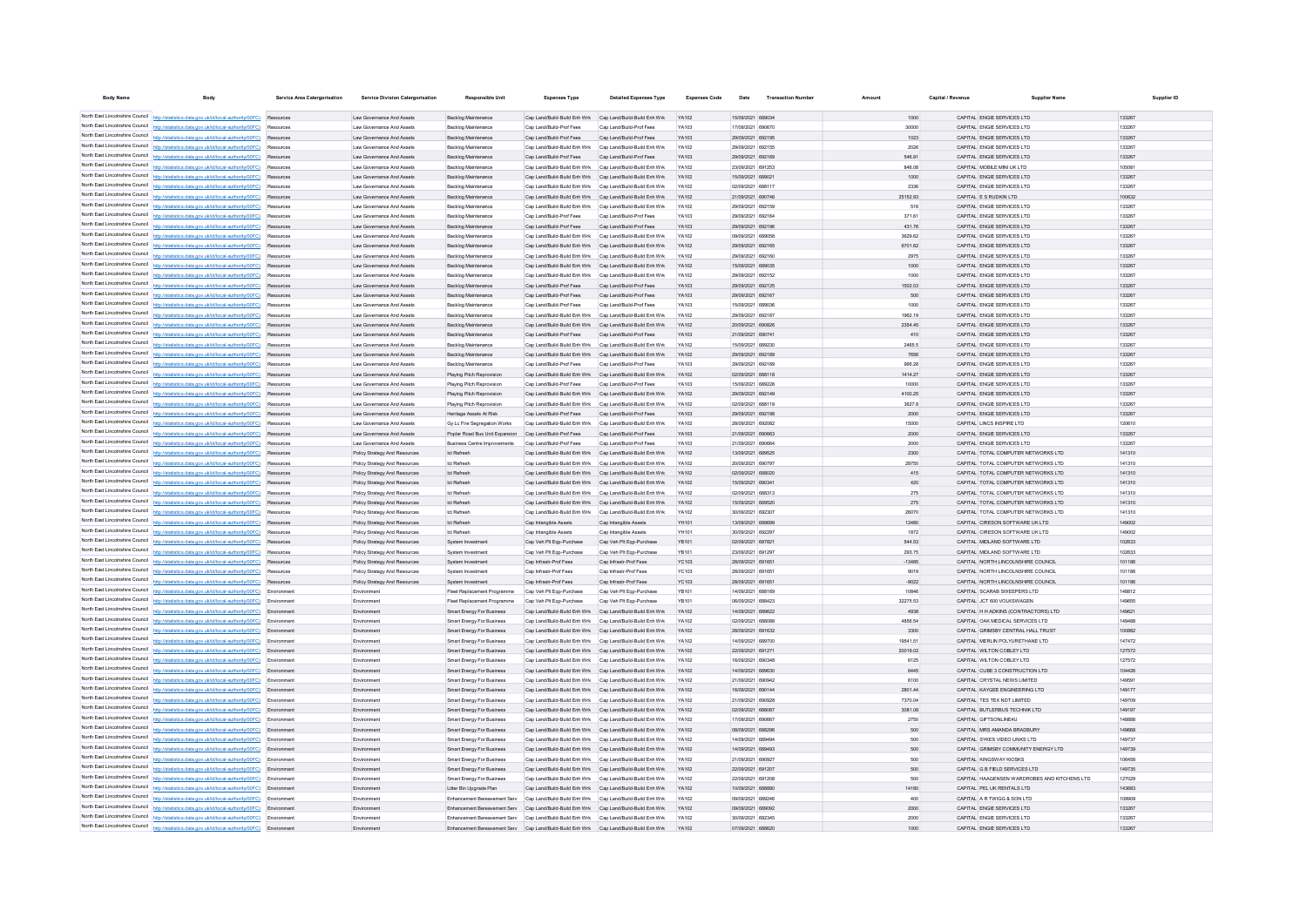| <b>Body Name</b>                | <b>Body</b>                                                                                           | Service Area Catergorisation | <b>Service Division Catergorisation</b> | <b>Responsible Unit</b>                                                                 | <b>Expenses Type</b>                                      | <b>Detailed Expenses Type</b>                                    | <b>Expenses Code</b> | Date              | <b>Transaction Number</b> |           | Capital / Revenue | <b>Supplier Name</b>                                  |        | Supplier ID |
|---------------------------------|-------------------------------------------------------------------------------------------------------|------------------------------|-----------------------------------------|-----------------------------------------------------------------------------------------|-----------------------------------------------------------|------------------------------------------------------------------|----------------------|-------------------|---------------------------|-----------|-------------------|-------------------------------------------------------|--------|-------------|
|                                 |                                                                                                       |                              |                                         |                                                                                         |                                                           |                                                                  |                      |                   |                           |           |                   |                                                       |        |             |
|                                 | North East Lincolnshire Council http://statistics.data.gov.uk/id/local-authority/00FC) Environment    |                              | Environment                             | Depot Rationalisation                                                                   | Cap Land/Build-Purchase                                   | Cap Land/Build-Purchase                                          | YA101                | 23/09/2021 691292 |                           | 7500      |                   | CAPITAL ENGIE SERVICES LTD                            | 133267 |             |
|                                 | North East Lincolnshire Council http://statistics.data.gov.uk/id/local-authority/00FC)                | Environment                  | Environment                             | Depot Rationalisation                                                                   | Cap Land/Build-Purchase                                   | Cap Land/Build-Purchase                                          | <b>YA101</b>         | 29/09/2021 691710 |                           | 591.67    |                   | CAPITAL WHITE ROSE BUILDINGS LTD                      | 149511 |             |
|                                 | North East Lincolnshire Council http://statistics.data.gov.uk/id/local-authority/00FC) Environment    |                              | Environment                             | Depot Rationalisation                                                                   | Cap Land/Build-Purchase                                   | Cap Land/Build-Purchase                                          | YA101                | 24/09/2021 690465 |                           | 364.85    |                   | CAPITAL CGC ECOLOGY LTD                               | 142378 |             |
|                                 | North East Lincolnshire Council http://statistics.data.gov.uk/id/local-authority/00FC) Environment    |                              | Environment                             | Depot Rationalisation                                                                   | Cap Land/Build-Purchase                                   | Cap Land/Build-Purchase                                          | <b>YA101</b>         | 24/09/2021 690465 |                           | 464.85    |                   | CAPITAL CGC ECOLOGY LTD                               | 142378 |             |
|                                 | North East Lincolnshire Council http://statistics.data.gov.uk/id/local-authority/00FC) Environment    |                              | Environment                             | Resort Management                                                                       | Can Land/Build-Build Fnh Wrk Can Land/Build-Build Fnh Wrk |                                                                  | <b>YA102</b>         | 07/09/2021 688870 |                           | 9797 97   |                   | CAPITAL FARRIOUF SPECIALIST GLAZING SYSTEMS LTD.      | 101314 |             |
|                                 | North East Lincolnshire Council http://statistics.data.gov.uk/id/local-authority/00FC) Environment    |                              | Environment                             | Resort Management                                                                       |                                                           | Can Land/Build-Build Fnh Wrk Can Land/Build-Build Fnh Wrk YA102  |                      | 24/09/2021 689680 |                           | 556.88    |                   | CAPITAL MOBILE MINI UK LTD                            | 105081 |             |
|                                 | North East Lincolnshire Council http://statistics.data.gov.uk/id/local-authority/00FC) Environment    |                              | Environment                             | Public Sector Decarbonisation                                                           |                                                           | Can Land/Build-Build Fnh Wrk Can Land/Build-Build Fnh Wrk YA102  |                      | 09/09/2021 689279 |                           | 3094.5    |                   | CAPITAL TOPCON BUILDING LTD                           | 144162 |             |
|                                 | North East Lincolnshire Council http://statistics.data.gov.uk/id/local-authority/00FC) Environment    |                              | Environment                             | Public Sector Decarbonisation                                                           |                                                           | Cap Land/Build-Build Enh Wrk Cap Land/Build-Build Enh Wrk YA102  |                      | 09/09/2021 689278 |                           | 116031.57 |                   | CAPITAL TOPCON BUILDING LTD                           | 144162 |             |
|                                 | North East Lincolnshire Council http://statistics.data.gov.uk/id/local-authority/00FC) Environment    |                              | Environment                             | Public Sector Decarbonisation                                                           |                                                           | Cap Land/Build-Build Enh Wrk Cap Land/Build-Build Enh Wrk YA102  |                      | 28/09/2021 691469 |                           | 47969.3   |                   | CAPITAL E S RUDKIN LTD                                | 100632 |             |
|                                 | North East Lincolnshire Council http://statistics.data.gov.uk/id/local-authority/00FC) Environment    |                              | Environment                             | Public Sector Decarbonisation                                                           |                                                           | Cap Land/Build-Build Enh Wrk Cap Land/Build-Build Enh Wrk YA102  |                      | 30/09/2021 692218 |                           | 59157.51  |                   | CAPITAL TUCKER AND TUNSTALLS LTD                      | 107393 |             |
|                                 | North East Lincolnshire Council http://statistics.data.gov.uk/id/local-authority/00FC) Environment    |                              | Environment                             | Public Sector Decarbonisation                                                           |                                                           | Cap Land/Build-Build Enh Wrk Cap Land/Build-Build Enh Wrk YA102  |                      | 30/09/2021 692220 |                           | 3609.5    |                   | CAPITAL TUCKER AND TUNSTALLS LTD                      | 107393 |             |
|                                 | North East Lincolnshire Council http://statistics.data.gov.uk/id/local-authority/00FC) Environment    |                              | Environment                             | Public Sector Decarbonisation                                                           |                                                           | Cap Land/Build-Build Enh Wrk Cap Land/Build-Build Enh Wrk YA102  |                      | 09/09/2021 689281 |                           | 1128.08   |                   | CAPITAL TOPCON BUILDING LTD                           | 144162 |             |
|                                 | North East Lincolnshire Council http://statistics.data.gov.uk/id/local-authority/00FC) Environment    |                              | Environment                             | Public Sector Decarbonisation                                                           | Cap Land/Build-Build Enh Wrk Cap Land/Build-Build Enh Wrk |                                                                  | <b>YA102</b>         | 09/09/2021 689280 |                           | 26350.35  |                   | CAPITAL TOPCON BUILDING LTD                           | 144162 |             |
|                                 | North East Lincolnshire Council http://statistics.data.gov.uk/id/local-authority/00FC) Environment    |                              | Environment                             | Public Sector Decarbonisation                                                           | Cap Land/Build-Prof Fees Cap Land/Build-Prof Fees         |                                                                  | <b>YA103</b>         | 23/09/2021 691301 |                           | 2000      |                   | CAPITAL ENGIE SERVICES LTD                            | 133267 |             |
|                                 | North East Lincolnshire Council http://statistics.data.gov.uk/id/local-authority/00FC) Adult Services |                              | <b>Adult Services</b>                   | Hos-Disabled Fac. Grants                                                                |                                                           | Cap Grants To O/Side Sources Cap Grants To O/Side Sources        | YJ101                | 29/09/2021 692212 |                           | 21832.17  |                   | CAPITAL ASKERTON HOMES LTD                            | 145694 |             |
|                                 | North East Lincolnshire Council http://statistics.data.gov.uk/id/local-authority/00FC) Adult Services |                              | <b>Adult Services</b>                   | Hns-Disabled Fac Grants                                                                 |                                                           | Can Grants To O/Side Sources Can Grants To O/Side Sources Y.1101 |                      | 17/09/2021 689229 |                           | 8406.46   |                   | CAPITAL FNGIF SERVICES LTD                            | 133267 |             |
|                                 | North East Lincolnshire Council http://statistics.data.gov.uk/id/local-authority/00FC) Adult Services |                              | <b>Adult Services</b>                   | <b>Hos-Disabled Fac Grants</b>                                                          |                                                           | Can Grants To O/Side Sources Can Grants To O/Side Sources Y.1101 |                      | 14/09/2021 689527 |                           | 8783.61   |                   | CAPITAL VIC HANSEN BUILDING & JOINERY LTD             | 103981 |             |
|                                 | North East Lincolnshire Council http://statistics.data.gov.uk/id/local-authority/00FC) Adult Services |                              | <b>Adult Services</b>                   | <b>Hos-Disabled Fac Grants</b>                                                          |                                                           | Can Grants To O/Side Sources Can Grants To O/Side Sources Y.1101 |                      | 21/09/2021 690296 |                           | 20777.9   |                   | CAPITAL ORAM LIFT SERVICES LTD                        | 112666 |             |
|                                 | North East Lincolnshire Council http://statistics.data.gov.uk/id/local-authority/00FC) Adult Services |                              | <b>Adult Services</b>                   | <b>Hos-Disabled Fac Grants</b>                                                          |                                                           | Can Grants To O/Side Sources Can Grants To O/Side Sources Y.1101 |                      | 24/09/2021 691547 |                           | 1830      |                   | CAPITAL ORAM LIFT SERVICES LTD.                       | 112666 |             |
|                                 |                                                                                                       |                              | <b>Adult Services</b>                   |                                                                                         |                                                           |                                                                  |                      | 15/09/2021 688949 |                           |           |                   |                                                       | 146557 |             |
|                                 | North East Lincolnshire Council http://statistics.data.gov.uk/id/local-authority/00FC) Adult Services |                              |                                         | Hos-Disabled Fac. Grants                                                                |                                                           | Cap Grants To O/Side Sources Cap Grants To O/Side Sources YJ101  |                      |                   |                           | 11513.53  |                   | CAPITAL R G CARTER LINCOLN LTD                        |        |             |
|                                 | North East Lincolnshire Council http://statistics.data.gov.uk/id/local-authority/00FC) Adult Services |                              | <b>Adult Services</b>                   | Hos-Disabled Fac. Grants                                                                |                                                           | Cap Grants To O/Side Sources Cap Grants To O/Side Sources YJ101  |                      | 27/09/2021 691544 |                           | 2060      |                   | CAPITAL ORAM LIFT SERVICES LTD.                       | 112666 |             |
|                                 | North East Lincolnshire Council http://statistics.data.gov.uk/id/local-authority/00FC) Adult Services |                              | <b>Adult Services</b>                   | <b>Hos-Disabled Fac Grants</b>                                                          |                                                           | Cap Grants To O/Side Sources Cap Grants To O/Side Sources YJ101  |                      | 15/09/2021 688946 |                           | 6604.55   |                   | CAPITAL DOLPHIN MOBILITY EAST MIDLANDS LTD            | 101317 |             |
|                                 | North East Lincolnshire Council http://statistics.data.gov.uk/id/local-authority/00FC) Adult Services |                              | Adult Services                          | Hps-Disabled Fac. Grants                                                                |                                                           | Cap Grants To O/Side Sources Cap Grants To O/Side Sources YJ101  |                      | 16/09/2021 690385 |                           | 3940      |                   | CAPITAL OBAM LIFT SERVICES LTD                        | 112666 |             |
|                                 | North East Lincolnshire Council http://statistics.data.gov.uk/id/local-authority/00FC) Adult Services |                              | Adult Services                          | Hos-Disabled Fac. Grants                                                                |                                                           | Cap Grants To O/Side Sources Cap Grants To O/Side Sources YJ101  |                      | 17/09/2021 690384 |                           | 10598.49  |                   | CAPITAL R G CARTER LINCOLN LTD                        | 146557 |             |
|                                 | North East Lincolnshire Council http://statistics.data.gov.uk/id/local-authority/00FC) Adult Services |                              | Adult Services                          | Hps-Disabled Fac. Grants                                                                |                                                           | Cap Grants To O/Side Sources Cap Grants To O/Side Sources YJ101  |                      | 02/09/2021 688109 |                           | 34358.08  |                   | CAPITAL ENGIE SERVICES LTD                            | 133267 |             |
|                                 | North East Lincolnshire Council http://statistics.data.gov.uk/id/local-authority/00FC) Adult Services |                              | Adult Services                          | Hos-Disabled Fac. Grants                                                                |                                                           | Cap Grants To O/Side Sources Cap Grants To O/Side Sources        | V 1101               | 09/09/2021 688634 |                           | 23490.97  |                   | CAPITAL ENGIE SERVICES LTD                            | 133267 |             |
|                                 | North East Lincolnshire Council http://statistics.data.gov.uk/id/local-authority/00FC)                | <b>Adult Services</b>        | Adult Services                          | Hps-Disabled Fac. Grants                                                                |                                                           | Cap Grants To O/Side Sources Cap Grants To O/Side Sources        | YJ101                | 29/09/2021 692106 |                           | 7694.73   |                   | CAPITAL ENGIE SERVICES LTD                            | 133267 |             |
|                                 | North East Lincolnshire Council http://statistics.data.gov.uk/id/local-authority/00FC) Adult Services |                              | Adult Services                          | Hos-Disabled Fac. Grants                                                                |                                                           | Cap Grants To O/Side Sources Cap Grants To O/Side Sources        | Y.1101               | 28/09/2021 691584 |                           | 2675      |                   | CAPITAL OBAM LIFT SERVICES LTD                        | 112666 |             |
|                                 | North East Lincolnshire Council http://statistics.data.gov.uk/id/local-authority/00FC)                | Adult Services               | Adult Services                          | Hps-Disabled Fac. Grants                                                                |                                                           | Cap Grants To O/Side Sources Cap Grants To O/Side Sources        | YJ101                | 27/09/2021 691515 |                           | 8250.34   |                   | CAPITAL ABLE 4 ENTERPRISE LTD                         | 120159 |             |
|                                 | North East Lincolnshire Council http://statistics.data.gov.uk/id/local-authority/00FC)                | Adult Services               | Adult Services                          | Hps-Disabled Fac. Grants                                                                |                                                           | Cap Grants To O/Side Sources Cap Grants To O/Side Sources        | YJ101                | 15/09/2021 688944 |                           | 8950.24   |                   | CAPITAL R G CARTER LINCOLN LTD                        | 146557 |             |
|                                 | North East Lincolnshire Council http://statistics.data.gov.uk/id/local-authority/00FC)                | Adult Services               | Adult Services                          | Hps-Disabled Fac. Grants                                                                | Cap Grants To O/Side Sources Cap Grants To O/Side Sources |                                                                  | YJ101                | 17/09/2021 690207 |                           | 8204.47   |                   | CAPITAL JC POMFRET CONSTRUCTION LTD                   | 136453 |             |
|                                 | North East Lincolnshire Council http://statistics.data.gov.uk/id/local-authority/00FC)                | Adult Services               | Adult Services                          | Hps-Disabled Fac. Grants                                                                |                                                           | Cap Grants To O/Side Sources Cap Grants To O/Side Sources        | YJ101                | 29/09/2021 691596 |                           | 9368.16   |                   | CAPITAL TSPRO LTD                                     | 146603 |             |
|                                 | North East Lincolnshire Council http://statistics.data.gov.uk/id/local-authority/00FC)                | Adult Services               | Adult Services                          | Hps-Disabled Fac. Grants                                                                |                                                           | Cap Grants To O/Side Sources Cap Grants To O/Side Sources        | YJ101                | 23/09/2021 691383 |                           | 7772.48   |                   | CAPITAL ASKERTON HOMES LTD                            | 145694 |             |
|                                 | North East Lincolnshire Council http://statistics.data.gov.uk/id/local-authority/00FC) Adult Services |                              | Adult Services                          | Hps-Disabled Fac. Grants                                                                |                                                           | Cap Grants To O/Side Sources Cap Grants To O/Side Sources        | YJ101                | 29/09/2021 692130 |                           | 4733      |                   | CAPITAL DOLPHIN MOBILITY EAST MIDLANDS LTD            | 101317 |             |
|                                 | North East Lincolnshire Council http://statistics.data.gov.uk/id/local-authority/00FC).               | Adult Services               | Adult Services                          | Hps-Disabled Fac. Grants                                                                |                                                           | Cap Grants To O/Side Sources Cap Grants To O/Side Sources        | YJ101                | 23/09/2021 691257 |                           | 16008.7   |                   | CAPITAL TSPRO LTD                                     | 146603 |             |
|                                 | North East Lincolnshire Council http://statistics.data.gov.uk/id/local-authority/00FC)                | Adult Services               | Adult Services                          | Hps-Disabled Fac. Grants                                                                |                                                           | Cap Grants To O/Side Sources Cap Grants To O/Side Sources        |                      | 09/09/2021 689248 |                           | 2150      |                   | CAPITAL ENGIE SERVICES LTD                            | 133267 |             |
|                                 | North East Lincolnshire Council http://statistics.data.gov.uk/id/local-authority/00FC).               | <b>Adult Services</b>        | <b>Adult Services</b>                   | Hps-Disabled Fac. Grants                                                                |                                                           | Cap Grants To O/Side Sources Cap Grants To O/Side Sources        | YJ101                | 30/09/2021 692327 |                           | 1400      |                   | CAPITAL ENGIE SERVICES LTD                            | 133267 |             |
|                                 | North East Lincolnshire Council http://statistics.data.gov.uk/id/local-authority/00FC)                |                              | Adult Services                          | Hps-Disabled Fac. Grants                                                                |                                                           | Cap Grants To O/Side Sources Cap Grants To O/Side Sources        |                      | 15/09/2021 688945 |                           | 290       |                   | CAPITAL OBAM LIFT SERVICES LTD                        | 112666 |             |
|                                 | North East Lincolnshire Council http://statistics.data.gov.uk/id/local-authority/00FC)                | <b>Adult Services</b>        | Adult Services                          | Hps-Disabled Fac. Grants                                                                |                                                           | Cap Grants To O/Side Sources Cap Grants To O/Side Sources        | YJ101                | 23/09/2021 691298 |                           |           |                   | CAPITAL ENGIE SERVICES LTD                            | 133267 |             |
|                                 |                                                                                                       |                              | Adult Services                          | Hos-Disabled Fac. Grants                                                                |                                                           |                                                                  | Y.1101               | 20/09/2021 690297 |                           | 54499.2   |                   | CAPITAL JC POMFRET CONSTRUCTION LTD                   | 136453 |             |
|                                 | North East Lincolnshire Council http://statistics.data.gov.uk/id/local-authority/00FC) Adult Services |                              |                                         |                                                                                         | Cap Grants To O/Side Sources Cap Grants To O/Side Sources |                                                                  |                      |                   |                           | 788       |                   |                                                       |        |             |
|                                 | North East Lincolnshire Council http://statistics.data.gov.uk/id/local-authority/00FC)                | <b>Adult Services</b>        | Adult Services                          | Hos-Disabled Fac. Grants                                                                | Cap Grants To O/Side Sources Cap Grants To O/Side Sources |                                                                  | YJ101                | 09/09/2021 689249 |                           | 3317.69   |                   | CAPITAL ENGIE SERVICES LTD                            | 133267 |             |
|                                 | North East Lincolnshire Council http://statistics.data.gov.uk/id/local-authority/00FC)                | Adult Services               | Adult Services                          | Hps-Disabled Fac. Grants                                                                | Cap Grants To O/Side Sources Cap Grants To O/Side Sources |                                                                  | YJ101                | 30/09/2021 692326 |                           | 1130.1    |                   | CAPITAL ENGIE SERVICES LTD                            | 133267 |             |
|                                 | North East Lincolnshire Council http://statistics.data.gov.uk/id/local-authority/00FC)                | <b>Adult Services</b>        | Adult Services                          | Hps-Disabled Fac. Grants                                                                | Cap Grants To O/Side Sources Cap Grants To O/Side Sources |                                                                  | YJ101                | 02/09/2021 687864 |                           | 260       |                   | CAPITAL STEPHEN HEYWOOD DESIGN LTD                    | 132818 |             |
|                                 | North East Lincolnshire Council http://statistics.data.gov.uk/id/local-authority/00FC)                | Adult Services               | Adult Services                          | Hps-Disabled Fac. Grants                                                                | Cap Grants To O/Side Sources Cap Grants To O/Side Sources |                                                                  | YJ101                | 29/09/2021 692213 |                           | 3957.5    |                   | CAPITAL HEALEY & LORD LTD                             | 104265 |             |
|                                 | North East Lincolnshire Council http://statistics.data.gov.uk/id/local-authority/00FC)                | Adult Services               | Adult Services                          | Hps-Disabled Fac. Grants                                                                | Cap Veh Plt Eqp-Purchase                                  | Cap Veh Plt Eqp-Purchase                                         | YB101                | 02/09/2021 688304 |                           | $-1000$   |                   | CAPITAL JOERNS HEALTHCARE LTD                         | 126914 |             |
|                                 | North East Lincolnshire Council http://statistics.data.gov.uk/id/local-authority/00FC)                | Adult Services               | <b>Adult Services</b>                   | Hps-Disabled Fac. Grants                                                                | Cap Land/Build-Prof Fees                                  | Cap Land/Build-Prof Fees                                         | <b>YA103</b>         | 09/09/2021 689055 |                           | 4448.75   |                   | CAPITAL N LINCS & GOOLE HOSPITALS NHS FOUNDATION TRUS | 111074 |             |
|                                 | North East Lincolnshire Council http://statistics.data.gov.uk/id/local-authority/00FC)                | Childrens Services           | Education And Inclusio                  | Access And Education Services                                                           | Miscellaneous Expenses                                    | Other Expenses General                                           | LL119                | 16/09/2021 690462 |                           | 2225      |                   | REVENUE LEARNING4LIFE-GY-CIC                          | 144120 |             |
|                                 | North East Lincolnshire Council http://statistics.data.gov.uk/id/local-authority/00FC)                | Childrens Services           | Education And Inclusion                 | Access And Education Services                                                           | Contract Hire-Operating Leases Vehicles - Contract Hire   |                                                                  | JC101                | 20/09/2021 690814 |                           | 260       |                   | REVENUE COXONS CARS LIMITED                           | 100578 |             |
|                                 | North East Lincolnshire Council http://statistics.data.gov.uk/id/local-authority/00FC)                | Childrens Service            | Education And Inclusio                  | Access And Education Services                                                           | Contract Hire-Operating Leases Vehicles - Contract Hire   |                                                                  | JC101                | 20/09/2021 690815 |                           | 330       |                   | REVENUE COXONS CARS LIMITED                           | 100578 |             |
|                                 | North East Lincolnshire Council http://statistics.data.gov.uk/id/local-authority/00FC)                | <b>Childrens Services</b>    | Education And Inclusion                 | Access And Education Services                                                           | Contract Hire-Operating Leases Vehicles - Contract Hire   |                                                                  | JC101                | 20/09/2021 690787 |                           | 252       |                   | REVENUE COXONS CARS LIMITED                           | 100578 |             |
|                                 | North East Lincolnshire Council http://statistics.data.gov.uk/id/local-authority/00FC)                | Childrens Service            | Education And Inclusio                  | Access And Education Services                                                           | Contract Hire-Operating Leases Vehicles - Contract Hire   |                                                                  | JC101                | 02/09/2021 688016 |                           | 650       |                   | REVENUE HANSONS AIRPORT EXPRESS                       | 111879 |             |
|                                 | North East Lincolnshire Council http://statistics.data.gov.uk/id/local-authority/00FC)                | <b>Childrens Services</b>    | Education And Inclusion                 | Access And Education Services                                                           | Contract Hire-Operating Leases Vehicles - Contract Hire   |                                                                  | JC101                | 15/09/2021 689028 |                           | 3591      |                   | REVENUE AMVALE MEDICAL TRANSPORT LTD                  | 130777 |             |
|                                 | North East Lincolnshire Council http://statistics.data.gov.uk/id/local-authority/00FC)                | Childrens Service            | Education And Inclusion                 | Access And Education Services                                                           | Contract Hire-Operating Leases Vehicles - Contract Hire   |                                                                  | JC101                | 15/09/2021 689026 |                           | 4085      |                   | REVENUE AMVALE MEDICAL TRANSPORT LTD                  | 130777 |             |
|                                 | North East Lincolnshire Council http://statistics.data.gov.uk/id/local-authority/00FC)                | <b>Childrens Services</b>    | Education And Inclusion                 | Access And Education Services                                                           | Contract Hire-Operating Leases Vehicles - Contract Hire   |                                                                  | JC101                | 09/09/2021 689094 |                           | 2261      |                   | REVENUE AMVALE MEDICAL TRANSPORT LTD                  | 130777 |             |
|                                 | North East Lincolnshire Council http://statistics.data.gov.uk/id/local-authority/00FC)                | Childrens Service            | Education And Inclusion                 | Access And Education Services                                                           | Contract Hire-Operating Leases Vehicles - Contract Hire   |                                                                  | JC101                | 15/09/2021 689027 |                           | 4123      |                   | REVENUE AMVALE MEDICAL TRANSPORT LTD                  | 130777 |             |
|                                 | North East Lincolnshire Council http://statistics.data.gov.uk/id/local-authority/00FC)                | Childrens Services           | Education And Inclusion                 | Access And Education Services                                                           | Contract Hire-Operating Leases Vehicles - Contract Hire   |                                                                  | JC101                | 01/09/2021 688062 |                           | 1520      |                   | REVENUE MINICABS CLEETHORPES (LINCS) LTD              | 102124 |             |
|                                 | North East Lincolnshire Council http://statistics.data.gov.uk/id/local-authority/00FC)                | Childrens Services           | Education And Inclusion                 | Access And Education Services                                                           | Contract Hire-Operating Leases Vehicles - Contract Hire   |                                                                  | JC101                | 01/09/2021 688063 |                           | 1140      |                   | REVENUE MINICABS CLEETHORPES (LINCS) LTD              | 102124 |             |
|                                 | North East Lincolnshire Council http://statistics.data.gov.uk/id/local-authority/00FC)                |                              |                                         |                                                                                         |                                                           |                                                                  |                      |                   |                           |           |                   |                                                       | 100546 |             |
| North East Lincolnshire Council |                                                                                                       | Childrens Services           | Education And Inclusion                 | Access And Education Services                                                           | Contract Hire-Operating Leases Vehicles - Contract Hire   |                                                                  | JC101                | 14/09/2021 690137 |                           | 940.5     |                   | <b>REVENUE LINKS TAXIS</b>                            |        |             |
| North East Lincolnshire Council | http://statistics.data.gov.uk/id/local-authority/00FC)                                                | Childrens Services           | Education And Inclusion                 | Access And Education Services                                                           | Contract Hire-Operating Leases Vehicles - Contract Hire   |                                                                  | JC101                | 15/09/2021 690248 |                           | 1147      |                   | REVENUE LINKS TAXIS                                   | 100546 |             |
| North East Lincolnshire Council | http://statistics.data.gov.uk/id/local-authority/00FC)                                                | Childrens Services           | Education And Inclusion                 | Access And Education Services                                                           | Contract Hire-Operating Leases Vehicles - Contract Hire   |                                                                  | JC101                | 14/09/2021 690138 |                           | 1054      |                   | REVENUE LINKS TAXIS                                   | 100546 |             |
| North East Lincolnshire Council | http://statistics.data.gov.uk/id/local-authority/00FC)                                                | Childrens Services           | Education And Inclusion                 | Access And Education Services                                                           | Contract Hire-Operating Leases Vehicles - Contract Hire   |                                                                  | 10101                | 02/09/2021 688015 |                           | 1561.88   |                   | REVENUE HANSONS AIRPORT EXPRESS                       | 111879 |             |
|                                 | http://statistics.data.gov.uk/id/local-authority/00FC)                                                | <b>Childrens Services</b>    | Education And Inclusion                 | Access And Education Services Contract Hire-Operating Leases Vehicles - Contract Hire   |                                                           |                                                                  | JC101                | 07/09/2021 688583 |                           | 1432      |                   | <b>REVENUE LINKS TAXIS</b>                            | 100546 |             |
| North East Lincolnshire Council | http://statistics.data.gov.uk/id/local-authority/00FC)                                                | Childrens Services           | Education And Inclusion                 | Access And Education Services                                                           | Contract Hire-Operating Leases Vehicles - Contract Hire   |                                                                  | JC101                | 14/09/2021 690139 |                           | 950       |                   | <b>REVENUE LINKS TAXIS</b>                            | 100546 |             |
| North East Lincolnshire Council | http://statistics.data.gov.uk/id/local-authority/00FC)                                                | <b>Childrens Services</b>    | Education And Inclusion                 | Access And Education Services Contract Hire-Operating Leases Vehicles - Contract Hire   |                                                           |                                                                  | JC101                | 14/09/2021 690136 |                           | 728       |                   | <b>REVENUE LINKS TAXIS</b>                            | 100546 |             |
| North East Lincolnshire Council | http://statistics.data.gov.uk/id/local-authority/00FC)                                                | <b>Childrens Services</b>    | Education And Inclusion                 | Access And Education Services Contract Hire-Operating Leases Vehicles - Contract Hire   |                                                           |                                                                  | JC101                | 20/09/2021 690808 |                           | 495       |                   | REVENUE DRS TAXI SERVICE                              | 141083 |             |
| North East Lincolnshire Council | http://statistics.data.gov.uk/id/local-authority/00FC) Childrens Services                             |                              | Education And Inclusion                 | Access And Education Services  Contract Hire-Operating Leases  Vehicles - Contract Hire |                                                           |                                                                  | JC101                | 21/09/2021 690809 |                           | 475       |                   | REVENUE DRS TAXI SERVICE                              | 141083 |             |
| North East Lincolnshire Council | http://statistics.data.gov.uk/id/local-authority/00FC)                                                | Childrens Services           | Education And Inclusion                 | Access And Education Services                                                           | Contract Hire-Operating Leases Vehicles - Contract Hire   |                                                                  | JC101                | 22/09/2021 691242 |                           | 4385      |                   | <b>REVENUE LINKS TAXIS</b>                            | 100546 |             |
|                                 | North East Lincolnshire Council http://statistics.data.gov.uk/id/local-authority/00FC)                | <b>Childrens Services</b>    | Education And Inclusion                 | Access And Education Services Contract Hire-Operating Leases Vehicles - Contract Hire   |                                                           |                                                                  | JC101                | 20/09/2021 690816 |                           | 1885      |                   | REVENUE COXONS CARS LIMITED                           | 100578 |             |
|                                 | North East Lincolnshire Council http://statistics.data.gov.uk/id/local-authority/00FC)                | Childrens Services           | Education And Inclusion                 | Access And Education Services                                                           | Contract Hire-Operating Leases Vehicles - Contract Hire   |                                                                  | JC101                | 06/09/2021 688180 |                           | 1107.75   |                   | REVENUE HANSONS AIRPORT EXPRESS                       | 111879 |             |
|                                 | North East Lincolnshire Council http://statistics.data.gov.uk/id/local-authority/00FC)                | <b>Childrens Services</b>    | Education And Inclusion                 | Access And Education Services Contract Hire-Operating Leases Vehicles - Contract Hire   |                                                           |                                                                  | JC101                | 13/09/2021 688963 |                           | 4275      |                   | REVENUE AMVALE MEDICAL TRANSPORT LTD                  | 130777 |             |
|                                 | North East Lincolnshire Council http://statistics.data.gov.uk/id/local-authority/00FC)                | Childrens Services           | Education And Inclusion                 | Access And Education Services Contract Hire-Operating Leases Vehicles - Contract Hire   |                                                           |                                                                  | 10101                | 15/09/2021 690168 |                           | 3515      |                   | REVENUE SMT (LINCS) ENTERPRISES LTD                   | 141297 |             |
|                                 | North East Lincolnshire Council http://statistics.data.gov.uk/id/local-authority/00FC)                | Childrens Services           | Education And Inclusion                 | Access And Education Services Contract Hire-Operating Leases Vehicles - Contract Hire   |                                                           |                                                                  | JC101                | 15/09/2021 690169 |                           | 672       |                   | REVENUE SMT (LINCS) ENTERPRISES LTD                   | 141297 |             |
| North East Lincolnshire Council | http://statistics.data.gov.uk/id/local-authority/00FC)                                                | Childrens Services           | Education And Inclusion                 | Access And Education Services Contract Hire-Operating Leases Vehicles - Contract Hire   |                                                           |                                                                  | JC101                | 15/09/2021 690290 |                           | 1564 95   |                   | REVENUE SMT (LINCS) ENTERPRISES LTD                   | 141297 |             |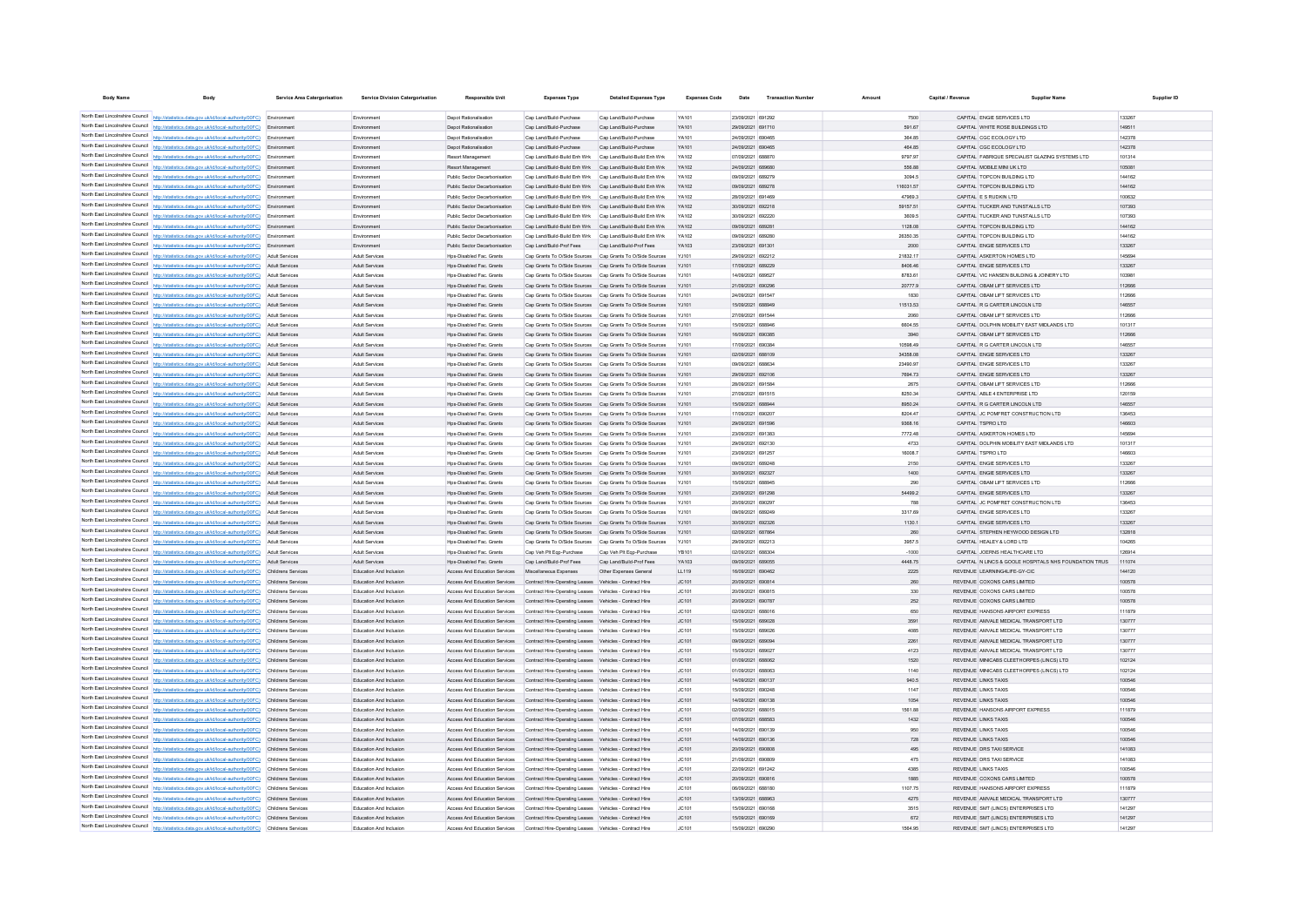| <b>Body Name</b>                | Body                                                                                                      | Service Area Catergorisation             | <b>Service Division Catergorisation</b>            | <b>Responsible Unit</b>                                                               | <b>Expenses Type</b>                               | <b>Detailed Expenses Type</b> | <b>Expenses Code</b> | Date                                  | <b>Transaction Number</b> | Amount | Capital / Revenue |                    | <b>Supplier Name</b>                          | Supplier ID                                                    |
|---------------------------------|-----------------------------------------------------------------------------------------------------------|------------------------------------------|----------------------------------------------------|---------------------------------------------------------------------------------------|----------------------------------------------------|-------------------------------|----------------------|---------------------------------------|---------------------------|--------|-------------------|--------------------|-----------------------------------------------|----------------------------------------------------------------|
|                                 |                                                                                                           |                                          |                                                    |                                                                                       |                                                    |                               |                      |                                       |                           |        |                   |                    |                                               |                                                                |
|                                 | North East Lincolnshire Council http://statistics.data.gov.uk/id/local-authority/00FC) Childrens Services |                                          | Education And Inclusion                            | Access And Education Services Contract Hire-Operating Leases Vehicles - Contract Hire |                                                    |                               | JC101                | 16/09/2021 690402                     |                           |        | 1662.6            |                    | REVENUE GRIMSBY MINIBUSES LTD                 | 121524                                                         |
|                                 | North East Lincolnshire Council http://statistics.data.gov.uk/id/local-authority/00FC) Childrens Services |                                          | Education And Inclusion                            | Access And Education Services  Direct Employee Expenses                               |                                                    | Agency Supply Teachers        | EA104                | 22/09/2021 691237                     |                           |        | 850               |                    | REVENUE ADRIAN CLARKE                         | 108479                                                         |
|                                 | North East Lincolnshire Council http://statistics.data.gov.uk/id/local-authority/00FC) Childrens Services |                                          | Education And Inclusion                            |                                                                                       |                                                    | Agency Supply Teachers        | EA104                | 28/09/2021 691803                     |                           |        | 962.5             |                    | REVENUE CAROLINE MASSDAM GOOCH                | 104894                                                         |
|                                 | North East Lincolnshire Council http://statistics.data.gov.uk/id/local-authority/00FC) Childrens Services |                                          | Education And Inclusion                            |                                                                                       |                                                    | Agency Supply Teachers        | EA104                | 22/09/2021 691236                     |                           |        | 350               |                    | REVENUE ADRIAN CLARKE                         | 108479                                                         |
|                                 | North East Lincolnshire Council http://statistics.data.gov.uk/id/local-authority/00FC) Childrens Services |                                          | Education And Inclusion                            | Access And Education Services                                                         | Direct Employee Expenses                           | Agency Supply Teachers        | <b>FA104</b>         | 22/09/2021 691235                     |                           |        | 450               |                    | REVENUE ADRIAN CLARKE                         | 108479                                                         |
|                                 | North East Lincolnshire Council http://statistics.data.gov.uk/id/local-authority/00FC) Childrens Services |                                          | Education And Inclusion                            | Access And Education Services Direct Employee Expenses                                |                                                    | Agency Supply Teachers        | EA104                | 22/09/2021 691265                     |                           |        | 807.53            | REVENUE KIM GOODEY |                                               | 134788                                                         |
|                                 | North East Lincolnshire Council http://statistics.data.gov.uk/id/local-authority/00FC) Childrens Services |                                          | Education And Inclusion                            | Access And Education Services                                                         | Direct Employee Expenses                           | Agency Supply Teachers        | <b>FA104</b>         | 30/09/2021 692347                     |                           |        | 274.62            |                    | REVENUE SAM GARBUTT                           | 149141                                                         |
|                                 | North East Lincolnshire Council http://statistics.data.gov.uk/id/local-authority/00FC) Childrens Services |                                          | Education And Inclusion                            | Access And Education Services Direct Employee Expenses                                |                                                    | Agency Supply Teachers        | EA104                | 28/09/2021 691800                     |                           |        | 450               |                    | REVENUE CAROLINE MASSDAM GOOCH                | 104894                                                         |
|                                 | North East Lincolnshire Council http://statistics.data.gov.uk/id/local-authority/00FC) Childrens Services |                                          | Education And Inclusion                            | Access And Education Services                                                         | Direct Employee Expenses                           | Agency Supply Teachers        | <b>FA104</b>         | 28/09/2021 691639                     |                           |        | 2550              |                    | REVENUE MIKE SELLARS                          | 102161                                                         |
|                                 | North East Lincolnshire Council http://statistics.data.gov.uk/id/local-authority/00FC) Childrens Services |                                          | Education And Inclusion                            | <b>Access And Education Services</b>                                                  | Print Stationery / Gen Off Exp                     | Publicity                     | LD105                | 02/09/2021 688168                     |                           |        | 1200              |                    | REVENUE FMMA MIDDLETON                        | 105103                                                         |
|                                 | North East Lincolnshire Council http://statistics.data.gov.uk/id/local-authority/00FC) Childrens Services |                                          | Education And Inclusion                            | Access And Education Services Miscellaneous Expenses                                  |                                                    | Other Expenses General        | LL119                | 14/09/2021 689799                     |                           |        | 313.71            |                    | REVENUE ELLIOTT GROUP LTD                     | 109912                                                         |
|                                 | North East Lincolnshire Council http://statistics.data.gov.uk/id/local-authority/00FC) Childrens Services |                                          | Education And Inclusion                            | Access And Education Services   Other Agencies                                        |                                                    | Other                         | PJ121                | 06/09/2021 688175                     |                           |        | 840               |                    | REVENUE EMMA MIDDLETON                        | 105103                                                         |
|                                 | North East Lincolnshire Council http://statistics.data.gov.uk/id/local-authority/00FC) Childrens Services |                                          | Education And Inclusion                            | Access And Education Services                                                         | Other Agencies                                     | Other                         | PJ121                | 23/09/2021 691358                     |                           |        | 1200              |                    | REVENUE EMMA MIDDLETON                        | 105103                                                         |
|                                 | North East Lincolnshire Council http://statistics.data.gov.uk/id/local-authority/00FC) Childrens Services |                                          | Education And Inclusion                            | Access And Education Services   Other Agencies                                        |                                                    | Performers                    | PJ101                | 14/09/2021 690148                     |                           |        | 480               |                    | REVENUE NOISE ACADEMY LTD                     | 148305                                                         |
|                                 | North East Lincolnshire Council http://statistics.data.gov.uk/id/local-authority/00FC) Childrens Services |                                          | Education And Inclusion                            | Access And Education Services                                                         | Other Agencies                                     | Performers                    | PJ101                | 14/09/2021 690149                     |                           |        | 300               |                    | REVENUE NOISE ACADEMY LTD                     | 148305                                                         |
|                                 | North East Lincolnshire Council http://statistics.data.gov.uk/id/local-authority/00FC) Childrens Services |                                          | Education And Inclusion                            | Access And Education Services Other Agencies                                          |                                                    | Performers                    | P.1101               | 15/09/2021 690189                     |                           |        | 2100              |                    | REVENUE ZOE EVERATT                           | 106842                                                         |
|                                 | North East Lincolnshire Council http://statistics.data.gov.uk/id/local-authority/00FC) Childrens Services |                                          | Education And Inclusion                            | <b>Access And Education Services</b>                                                  | Other Agencies                                     | Tultion                       | P.I112               | 21/09/2021 961505                     |                           |        | 250               |                    | REVENUE REDACTED PERSONAL INFORMATION         | REDACTED PERSONAL INFORMATION                                  |
|                                 | North East Lincolnshire Council http://statistics.data.gov.uk/id/local-authority/00FC) Childrens Services |                                          | Education And Inclusion                            | <b>Access And Education Services</b>                                                  | Other Agencies                                     | Tultion                       | P.I112               | 02/09/2021 688029                     |                           |        | 1000              |                    | REVENUE PROSPERO RECRUITMENT LTD              | 145278                                                         |
|                                 | North East Lincolnshire Council http://statistics.data.gov.uk/id/local-authority/00FC) Childrens Services |                                          | Education And Inclusion                            | Access And Education Services                                                         | Other Agencie                                      | Tuition                       | PJ112                | 02/09/2021 688030                     |                           |        | 1000              |                    | REVENUE PROSPERO RECRUITMENT LTD.             | 145278                                                         |
|                                 | North East Lincolnshire Council http://statistics.data.gov.uk/id/local-authority/00FC) Childrens Services |                                          | Education And Inclusion                            | Access And Education Services                                                         | Other Agencies                                     | Tuition                       | PJ112                | 06/09/2021 688346                     |                           |        | 360.96            |                    | REVENUE ISWP CARE SERVICES LTD.               | 145769                                                         |
|                                 | North East Lincolnshire Council http://statistics.data.gov.uk/id/local-authority/00FC) Childrens Services |                                          | Education And Inclusion                            | <b>Access And Education Services</b>                                                  | Other Agencies                                     | Tultion                       | P.I112               | 29/09/2021 692132                     |                           |        | 300               | REVENUE EDUCLA     |                                               | 147507                                                         |
|                                 | North East Lincolnshire Council http://statistics.data.gov.uk/id/local-authority/00FC) Childrens Services |                                          | Education And Inclusion                            | Access And Education Services                                                         | Other Agencie                                      | Tultion                       | PJ112                | 29/09/2021 692133                     |                           |        | 300               | REVENUE EDUCLA     |                                               | 147507                                                         |
|                                 | North East Lincolnshire Council http://statistics.data.gov.uk/id/local-authority/00FC) Childrens Services |                                          | Education And Inclusion                            | Access And Education Services                                                         | Other Agencies                                     | Tultion                       | PJ112                | 29/09/2021 692185                     |                           |        | 6421.25           |                    | REVENUE LEARNING4LIFE-GY-CIC                  | 144120                                                         |
|                                 | North East Lincolnshire Council http://statistics.data.gov.uk/id/local-authority/00FC) Childrens Services |                                          | Education And Inclusion                            | Access And Education Services                                                         | Other Agencie                                      | Tultion                       | PJ112                | 29/09/2021 692191                     |                           |        | 6421.25           |                    | REVENUE LEARNING4LIFE-GY-CIC                  | 144120                                                         |
|                                 | North East Lincolnshire Council http://statistics.data.gov.uk/id/local-authority/00FC) Childrens Services |                                          | Education And Inclusion                            | Access And Education Services                                                         | Other Agencie                                      | Tuition                       | PJ112                | 29/09/2021 692188                     |                           |        | 300               | REVENUE EDUCLA     |                                               | 147507                                                         |
|                                 | North East Lincolnshire Council http://statistics.data.gov.uk/id/local-authority/00FC) Childrens Services |                                          | Education And Inclusion                            | Access And Education Services                                                         | Contributions To Provisions                        | Contributions - Other         | LK103                | 09/09/2021 688970                     |                           |        | 843               |                    | REVENUE THRUNSCOE PRIMARY AND NURSERY ACADEMY | 118749                                                         |
|                                 | North East Lincolnshire Council http://statistics.data.gov.uk/id/local-authority/00FC)                    | Childrens Services                       | Education And Inclusion                            | Earning & Learning                                                                    | Equip / Furniture / Materials                      | Equipment - Purchase          | LA101                | 02/09/2021 688051                     |                           |        | 351.97            |                    | REVENUE ARGOS BUSINESS SOLUTIONS LTD          | 101032                                                         |
|                                 | North East Lincolnshire Council http://statistics.data.gov.uk/id/local-authority/00FC)                    | Childrens Service                        | Education And Inclusion                            | Earning & Learning                                                                    | Private Contractors                                | Third Party Prov - Private    | PH101                | 21/09/2021 690744                     |                           |        | 12500             |                    | REVENUE LINCOLNSHIRE COUNTY COUNCIL           | 147872                                                         |
|                                 | North East Lincolnshire Council http://statistics.data.gov.uk/id/local-authority/00FC)                    | Childrens Service                        | Education And Inclusion                            | Sen/Inclusion                                                                         | Direct Employee Expenses                           | Agency Staff                  | EA105                | 06/09/2021 686455                     |                           |        | 653.05            |                    | REVENUE ON LINE PEOPLE LTD                    | 144850                                                         |
|                                 | North East Lincolnshire Council http://statistics.data.gov.uk/id/local-authority/00FC)                    | Childrens Service                        | Education And Inclusio                             | Sen/Inclusio                                                                          | Direct Employee Expenses                           | Agency Staff                  | EA105                | 07/09/2021 688685                     |                           |        | 653.05            |                    | REVENUE ON LINE PEOPLE LTD                    | 144850                                                         |
|                                 | North East Lincolnshire Council http://statistics.data.gov.uk/id/local-authority/00FC)                    | Childrens Service                        | Education And Inclusion                            | Sen/Inclusio                                                                          | Direct Employee Expenses                           | Agency Staff                  | EA105                | 07/09/2021 688689                     |                           |        | 653.05            |                    | REVENUE ON LINE PEOPLE LTD                    | 144850                                                         |
|                                 | North East Lincolnshire Council http://statistics.data.gov.uk/id/local-authority/00FC)                    | Childrens Services                       | Education And Inclusio                             | Sen/Inclusio                                                                          | Direct Employee Expenses                           | Agency Staff                  | EA105                | 6/09/2021 688679                      |                           |        | 653.05            |                    | REVENUE ON LINE PEOPLE LTD                    | 144850                                                         |
|                                 | North East Lincolnshire Council http://statistics.data.gov.uk/id/local-authority/00FC)                    | Childrens Services                       | Education And Inclusion                            | Sen/Inclusio                                                                          | Direct Employee Expenses                           | Agency Staff                  | EA105                | 21/09/2021 691002                     |                           |        | 520.68            |                    | REVENUE ON LINE PEOPLE LTD                    | 144850                                                         |
|                                 | North East Lincolnshire Council http://statistics.data.gov.uk/id/local-authority/00FC) Childrens Services |                                          | Education And Inclusio                             | Sen/Inclusio                                                                          | Miscellaneous Expenser                             | Contingency Reserve           | LL123                | 21/09/2021 690686                     |                           |        | 8700              |                    | REVENUE THE CAMBRIDGE PARK ACADEMY            | 107472                                                         |
|                                 | North East Lincolnshire Council http://statistics.data.gov.uk/id/local-authority/00FC) Childrens Services |                                          | Education And Inclusion                            | Sen/Inclusio                                                                          | Miscellaneous Expenses                             | Contingency Reserve           | LL123                | 009/2021 689333                       |                           |        | 4981.3            |                    | REVENUE HAVELOCK ACADEMY                      | 101968                                                         |
|                                 | North East Lincolnshire Council http://statistics.data.gov.uk/id/local-authority/00FC).                   | Childrens Service                        | Education And Inclusio                             | Sen/Inclusio                                                                          | Miscellaneous Expenses                             | Other Expenses Genera         | LL119                | 6/09/2021 69046                       |                           |        | 2437.5            |                    | REVENUE LEARNING4LIFE-GY-CIC                  | 144120                                                         |
|                                 | North East Lincolnshire Council http://statistics.data.gov.uk/id/local-authority/00FC).                   | Childrens Services                       | Education And Inclusion                            | Sen/Inclusio                                                                          | Indirect Employee Expenses                         | Staff Training                | EB122                | 07/09/2021 688453                     |                           |        | 3300              |                    | REVENUE UNIVERSITY OF BIRMINGHAM              | 101913                                                         |
|                                 | North East Lincolnshire Council   http://statistics.data.gov.uk/id/local-authority/00FC)                  | Childrens Services                       | Education And Inclusion                            | Sen/Inclusio                                                                          | Equip / Furniture / Materials                      | <b>Teaching Materials</b>     | LA117                | 09/09/2021 689096                     |                           |        | 1495              |                    | REVENUE HUMANWARE EUROPE LTD                  | 128854                                                         |
|                                 | North East Lincolnshire Council http://statistics.data.gov.uk/id/local-authority/00FC) Childrens Services |                                          | Education And Inclusion                            | Senfindusion                                                                          | Private Contractors                                | Third Party Prov - Private    | PH101                | 23/09/2021 690801                     |                           |        | 3020              |                    | REVENUE LINKAGE COMMUNITY TRUST               | 100343                                                         |
|                                 | North East Lincolnshire Council   http://statistics.data.gov.uk/id/local-authority/00FC)                  | Childrens Service                        | Education And Inclusion                            | Sen/Inclusio                                                                          | <b>Private Contractors</b>                         | Third Party Prov - Private    | PH101                | 23/09/2021 690825                     |                           |        | $-2295$           |                    | REVENUE LINKAGE COMMUNITY TRUST               | 100343                                                         |
|                                 | North East Lincolnshire Council http://statistics.data.gov.uk/id/local-authority/00FC)                    | Childrens Service                        | Education And Inclusion                            | Senfindusion                                                                          | Private Contractors                                | Third Party Prov - Private    | PH101                | 30/09/2021 692465                     |                           |        | $-2000$           |                    | REVENUE LINKAGE COMMUNITY TRUST               | 100343                                                         |
|                                 | North East Lincolnshire Council   http://statistics.data.gov.uk/id/local-authority/00FC)                  | Childrens Service                        | Education And Inclusion                            | Sen/Inclusio                                                                          | Private Contractors                                | Third Party Prov - Private    | PH101                | 30/09/2021 692466                     |                           |        | $-2000$           |                    | REVENUE LINKAGE COMMUNITY TRUST               | 100343                                                         |
|                                 | North East Lincolnshire Council http://statistics.data.gov.uk/id/local-authority/00FC)                    | Childrens Service                        | Education And Inclusio                             | Senfindusio                                                                           | Private Contractors                                | Third Party Prov - Private    | PH101                | 30/09/2021 692467                     |                           |        | $-1631.85$        |                    | REVENUE LINKAGE COMMUNITY TRUST               | 100343                                                         |
|                                 | North East Lincolnshire Council http://statistics.data.gov.uk/id/local-authority/00FC)                    | Childrens Services                       | Education And Inclusion                            | Sen/Inclusio                                                                          | Private Contractors                                | Third Party Prov - Private    | PH101                | 30/09/2021 692468                     |                           |        | $-4995$           |                    | REVENUE LINKAGE COMMUNITY TRUST               | 100343                                                         |
|                                 | North East Lincolnshire Council http://statistics.data.gov.uk/id/local-authority/00FC)                    | Childrens Service                        | Education And Inclusio                             | Sen/Inclusio                                                                          | Private Contractors                                | Third Party Prov - Private    | PH101                | 21/09/2021 691007                     |                           |        | 357.84            |                    | REVENUE LINKAGE COMMUNITY TRUST               | 100343                                                         |
|                                 | North East Lincolnshire Council http://statistics.data.gov.uk/id/local-authority/00FC)                    | Childrens Services                       | Education And Inclusion                            | Sen/Inclusio                                                                          | Miscellaneous Expenses                             | Contingency Reserve           | LL123                | 21/09/2021 690694                     |                           |        | 1417              |                    | REVENUE PHOENIX PARK ACADEMY                  | 126685                                                         |
|                                 | North East Lincolnshire Council http://statistics.data.gov.uk/id/local-authority/00FC)                    | Childrens Service                        | Education And Inclusio                             | Sen/Inclusio                                                                          | Miscellaneous Expense                              | Contingency Reserve           | LL123                | 21/09/2021 690696                     |                           |        | 17000             |                    | REVENUE PHOENIX PARK ACADEMY                  | 126685                                                         |
|                                 | North East Lincolnshire Council http://statistics.data.gov.uk/id/local-authority/00FC)                    | Childrens Services                       | Education And Inclusion                            | Sen/Inclusion                                                                         | Miscellaneous Expenses                             | Contingency Reserve           | LL123                | 21/09/2021 690695                     |                           |        | 48167             |                    | REVENUE PHOENIX PARK ACADEMY                  | 126685                                                         |
|                                 | North East Lincolnshire Council http://statistics.data.gov.uk/id/local-authority/00FC)                    | Childrens Services                       | Education And Inclusio                             | Sen/Inclusio                                                                          | Miscellaneous Expense                              | Contingency Reserve           | LL123                | 21/09/2021 69069                      |                           |        | 28333             |                    | REVENUE SEVENHILLS ACADEMY                    | 128660                                                         |
|                                 | North East Lincolnshire Council http://statistics.data.gov.uk/id/local-authority/00FC)                    | Childrens Services                       | Education And Inclusion                            | Sen/Inclusion                                                                         | Miscellaneous Expenses                             | Contingency Reserve           | LL123                | 21/09/2021 690698                     |                           |        | 28333             |                    | REVENUE SEVENHILLS ACADEMY                    | 128660                                                         |
|                                 | North East Lincolnshire Council http://statistics.data.gov.uk/id/local-authority/00FC)                    | Childrens Service                        | Education And Inclusio                             | Sen/Inclusio                                                                          | Contributions To Provisions                        | Contributions - Othe          | LK103                | 21/09/2021 69068                      |                           |        | 1700              |                    | REVENUE THE CAMBRIDGE PARK ACADEMY            | 107472                                                         |
|                                 | North East Lincolnshire Council http://statistics.data.gov.uk/id/local-authority/00FC)                    | Childrens Services                       | Education And Inclusion                            | Sen/Inclusion                                                                         | Contributions To Provisions                        | Contributions - Third Sector  | LK102                | 28/09/2021 963909                     |                           |        | 935               |                    | REVENUE REDACTED PERSONAL INFORMATION         | REDACTED PERSONAL INFORMATION                                  |
|                                 | North East Lincolnshire Council http://statistics.data.gov.uk/id/local-authority/00FC)                    | Childrens Service                        | Education And Inclusio                             | Sen/Inclusio                                                                          | Contributions To Provisions                        | Contributions - Third Sector  | LK102                | 07/09/2021 68865                      |                           |        | 498               |                    | REVENUE COMMUNITY ACCORD                      | 106613                                                         |
|                                 | North East Lincolnshire Council http://statistics.data.gov.uk/id/local-authority/00FC)                    | Childrens Services                       | Education And Inclusion                            | Sen/Inclusion                                                                         | Contributions To Provisions                        | Contributions - Third Sector  | LK102                | 07/09/2021 688666                     |                           |        | 542.25            | REVENUE 1VAA C.LC  |                                               | 149602                                                         |
|                                 | North East Lincolnshire Council http://statistics.data.gov.uk/id/local-authority/00FC)                    | Childrens Service                        | Education And Inclusio                             | Sen/Inclusion                                                                         | Contributions To Provisions                        | Contributions - Third Sector  | LK102                | 07/09/2021 688653                     |                           |        | 303.55            |                    | REVENUE PC WORLD BUSINESS                     | 120051                                                         |
|                                 | North East Lincolnshire Council http://statistics.data.gov.uk/id/local-authority/00FC)                    | Childrens Services                       | Education And Inclusion                            | Sen/Inclusion                                                                         | Contributions To Provisions                        | Contributions - Third Sector  | LK102                | 07/09/2021 688667                     |                           |        | 2319              |                    | REVENUE PRECIOUS TIMES RIVERSIDE              | 109610                                                         |
|                                 | North East Lincolnshire Council http://statistics.data.gov.uk/id/local-authority/00FC)                    | Childrens Services                       | Education And Inclusion                            | Sen/Inclusion                                                                         | Contributions To Provisions                        | Contributions - Third Sector  | LK102                | 07/09/2021 688652                     |                           |        | 2093.08           |                    | REVENUE AK PAYROLL SERVICES LTD               | 145107                                                         |
| North East Lincolnshire Council | http://statistics.data.gov.uk/id/local-authority/00FC)                                                    | Childrens Services                       |                                                    | Sen/Inclusion                                                                         | Contributions To Provisions                        | Contributions - Third Sector  | LK102                | 21/09/2021 690728                     |                           |        | 303.55            |                    | REVENUE PC WORLD BUSINESS                     | 120051                                                         |
| North East Lincolnshire Council | http://statistics.data.gov.uk/id/local-authority/00FC)                                                    |                                          | Education And Inclusion                            | Sen/Inclusion                                                                         | Contributions To Provisions                        | Contributions - Third Sector  | LK102                | 20/09/2021 690838                     |                           |        | 900               | REVENUE RY FIDLER  |                                               | 142906                                                         |
| North East Lincolnshire Council |                                                                                                           | Childrens Services                       | Education And Inclusion                            |                                                                                       |                                                    |                               |                      |                                       |                           |        |                   |                    |                                               | 101305                                                         |
| North East Lincolnshire Council | http://statistics.data.gov.uk/id/local-authority/00FC)                                                    | Childrens Services                       | Education And Inclusion                            | Sen/Inclusion                                                                         | Contributions To Provisions                        | Contributions - Third Sector  | LK102                | 21/09/2021 69084                      |                           |        | 1589.23           |                    | REVENUE TEACHING PERSONNEL LTD                |                                                                |
| North East Lincolnshire Council | http://statistics.data.gov.uk/id/local-authority/00FC)                                                    | Childrens Services                       | Education And Inclusion                            | Sen/Inclusion                                                                         | Contributions To Provisions                        | Contributions - Third Sector  | LK102                | 27/09/2021 691554                     |                           |        | 2371.81           |                    | REVENUE RAINBOW CORNER DAY NURSERY            | 101229<br>107472                                               |
| North East Lincolnshire Council | http://statistics.data.gov.uk/id/local-authority/00FC)                                                    | Childrens Services                       | Education And Inclusion                            | Sen/Inclusion                                                                         | Miscellaneous Expenses                             | Contingency Reserve           | LL123                | 21/09/2021 690688                     |                           |        | 155534            |                    | REVENUE THE CAMBRIDGE PARK ACADEMY            |                                                                |
| North East Lincolnshire Council | http://statistics.data.gov.uk/id/local-authority/00FC)                                                    | <b>Childrens Services</b>                | Education And Inclusion                            | Sen/Inclusion                                                                         | Miscellaneous Expenses                             | Contingency Reserve           | LL123                | 21/09/2021 690685                     |                           |        | 9817              |                    | REVENUE THE CAMBRIDGE PARK ACADEMY            | 107472                                                         |
| North East Lincolnshire Council | http://statistics.data.gov.uk/id/local-authority/00FC)                                                    | Childrens Services                       | Education And Inclusion                            | Sen/Inclusion                                                                         | Miscellaneous Expenses                             | Contingency Reserve           | LL123                | 21/09/2021 690689                     |                           |        | 9817              |                    | REVENUE HUMBERSTON PARK SPECIAL SCHOOL        | 107911                                                         |
| North East Lincolnshire Council | http://statistics.data.gov.uk/id/local-authority/00FC)                                                    | <b>Childrens Services</b>                | Education And Inclusion                            | Sen/Inclusion                                                                         | Miscellaneous Expenses                             | Contingency Reserve           | LL123                | 21/09/2021 690690                     |                           |        | 122718            |                    | REVENUE HUMBERSTON PARK SPECIAL SCHOOL        | 107911                                                         |
| North East Lincolnshire Council | http://statistics.data.gov.uk/id/local-authority/00FC)                                                    | Childrens Services                       | Education And Inclusion                            | Sen/Inclusion                                                                         | Miscellaneous Expenses                             | Other Expenses General        | LL119                | 21/09/2021 690692                     |                           |        | 6000              |                    | REVENUE EASTFIELD PRIMARY ACADEMY             | 121907                                                         |
|                                 | http://statistics.data.gov.uk/id/local-authority/00FC)                                                    | Childrens Services                       | Education And Inclusion                            | Sen/Inclusion                                                                         | Miscellaneous Expenses                             | Other Expenses General        | LL119                | 21/09/2021 690693<br>21/09/2021 69069 |                           |        | 1958<br>9000      |                    | REVENUE EASTFIELD PRIMARY ACADEMY             | 121907<br>121907                                               |
|                                 | North East Lincolnshire Council http://statistics.data.gov.uk/id/local-authority/00FC)                    | Childrens Service                        | Education And Inclusio                             | Sen/Inclusio                                                                          | Miscellaneous Expenser                             | Other Expenses Genera         | LL119                |                                       |                           |        |                   |                    | REVENUE EASTFIELD PRIMARY ACADEMY             |                                                                |
|                                 | North East Lincolnshire Council http://statistics.data.gov.uk/id/local-authority/00FC)                    | Childrens Services                       | Education And Inclusion                            | Sen/Inclusion                                                                         | Other Local Authorities                            | Third Pp - Other Local Auth   | PC101                | 24/09/2021 691512                     |                           |        | 1917.41           |                    | REVENUE REDACTED PERSONAL INFORMATION         | REDACTED PERSONAL INFORMATION                                  |
|                                 | North East Lincolnshire Council http://statistics.data.gov.uk/id/local-authority/00FC)                    | Childrens Service                        | Education And Inclusio                             | Sen/Inclusio                                                                          | Other Local Authorities                            | Third Pp - Other Local Auth   | PC101                | 07/09/2021 688493                     |                           |        | 3375              |                    | REVENUE REDACTED PERSONAL INFORMATION         | REDACTED PERSONAL INFORMATION                                  |
|                                 | North East Lincolnshire Council http://statistics.data.gov.uk/id/local-authority/00FC)                    | Childrens Services<br>Childrens Services | Education And Inclusion<br>Education And Inclusion | Sen/Inclusion<br>Senfindusio                                                          | Other Local Authorities<br>Other Local Authorities | Third Pp - Other Local Auth   | PC101<br>PC101       | 07/09/2021 688683<br>07/09/2021 68868 |                           |        | 3000<br>3231      |                    | REVENUE REDACTED PERSONAL INFORMATION         | REDACTED PERSONAL INFORMATION<br>REDACTED PERSONAL INFORMATION |
| North East Lincolnshire Council | North East Lincolnshire Council http://statistics.data.gov.uk/id/local-authority/00FC)                    |                                          |                                                    |                                                                                       |                                                    | Third Pp - Other Local Auth   |                      |                                       |                           |        |                   |                    | REVENUE REDACTED PERSONAL INFORMATION         |                                                                |
|                                 | http://statistics.data.gov.uk/id/local-authority/00FC)                                                    | Childrens Services                       | Education And Inclusion                            | Sen/Inclusio                                                                          | Other Local Authorities                            | Third Po - Other Local Auth   | PC101                | 07/09/2021 688687                     |                           |        | 2500.05           |                    | REVENUE REDACTED PERSONAL INFORMATION         | REDACTED PERSONAL INFORMATION                                  |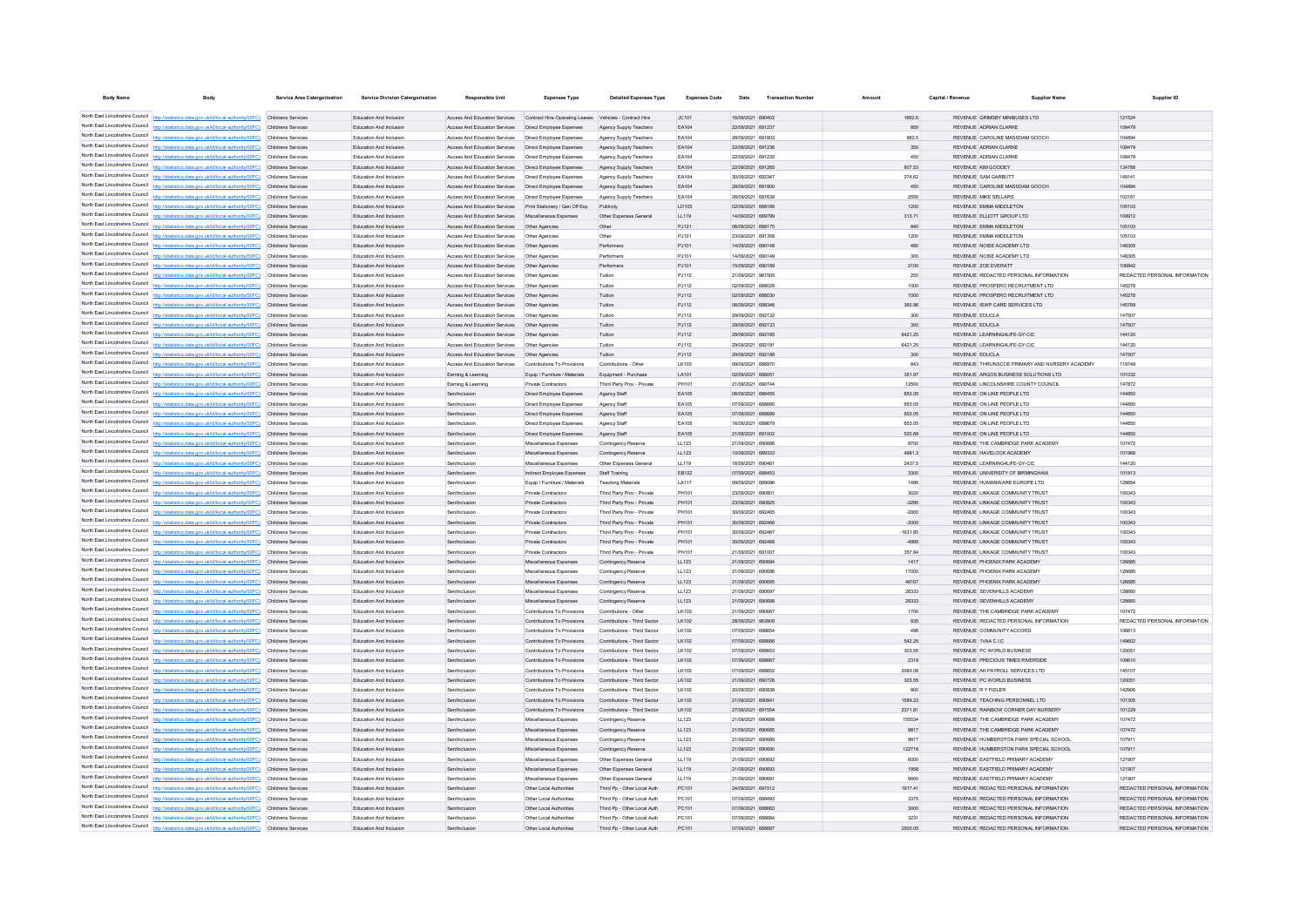| <b>Body Name</b>                |                                                                                                           | <b>Service Area Catergorisation</b> | <b>Service Division Catergorisation</b> | <b>Responsible Unit</b>                                   | <b>Expenses Type</b>                                    | <b>Detailed Expenses Type</b> | <b>Expenses Code</b> |                   |           | Capital / Revenue | <b>Supplier Nam</b>                                   | <b>Supplier ID</b>            |
|---------------------------------|-----------------------------------------------------------------------------------------------------------|-------------------------------------|-----------------------------------------|-----------------------------------------------------------|---------------------------------------------------------|-------------------------------|----------------------|-------------------|-----------|-------------------|-------------------------------------------------------|-------------------------------|
|                                 |                                                                                                           |                                     |                                         |                                                           |                                                         |                               |                      |                   |           |                   |                                                       |                               |
|                                 | North East Lincolnshire Council http://statistics.data.gov.uk/id/local-authority/00FC) Childrens Services |                                     | Education And Inclusion                 | Sen/Inclusion                                             | Other Local Authorities                                 | Third Pp - Other Local Auth   | PC101                | 07/09/2021 688690 | 2500.05   |                   | REVENUE REDACTED PERSONAL INFORMATION                 | REDACTED PERSONAL INFORMATION |
|                                 | North East Lincolnshire Council http://statistics.data.gov.uk/id/local-authority/00FC)                    | Childrens Services                  | Education And Inclusion                 | Sen/Inclusion                                             | Other Local Authorities                                 | Third Pp - Other Local Auth   | PC101                | 07/09/2021 688691 | 2500.05   |                   | REVENUE REDACTED PERSONAL INFORMATION                 | REDACTED PERSONAL INFORMATION |
|                                 | North East Lincolnshire Council http://statistics.data.gov.uk/id/local-authority/00FC) Childrens Services |                                     | Education And Inclusion                 | Sen/Inclusion                                             | Other Local Authorities                                 | Third Pp - Other Local Auth   | PC101                | 21/09/2021 691001 | 9396.94   |                   | REVENUE REDACTED PERSONAL INFORMATION                 | REDACTED PERSONAL INFORMATION |
|                                 | North East Lincolnshire Council http://statistics.data.gov.uk/id/local-authority/00FC) Childrens Services |                                     | Education And Inclusion                 | Senfindusion                                              | Other Local Authorities                                 | Third Pp - Other Local Auth   | PC101                | 07/09/2021 688492 | 4933.5    |                   | REVENUE REDACTED PERSONAL INFORMATION                 | REDACTED PERSONAL INFORMATION |
|                                 | North East Lincolnshire Council http://statistics.data.gov.uk/id/local-authority/00FC) Childrens Services |                                     | Education And Inclusion                 | Sen/Inclusion                                             | Other Local Authorities                                 | Third Pp - Other Local Auth   | PC101                | 07/09/2021 688686 | 1000.16   |                   | REVENUE REDACTED PERSONAL INFORMATION                 | REDACTED PERSONAL INFORMATION |
| North East Lincolnshire Council | http://statistics.data.gov.uk/id/local-authority/00FC) Childrens Services                                 |                                     | Education And Inclusion                 | Sen/Inclusion                                             | Other Local Authorities                                 | Third Pp - Other Local Auth   | PC101                | 07/09/2021 688695 | 770       |                   | REVENUE REDACTED PERSONAL INFORMATION                 | REDACTED PERSONAL INFORMATION |
| North East Lincolnshire Council | http://statistics.data.gov.uk/id/local-authority/00FC) Childrens Services                                 |                                     | Education And Inclusion                 | Sen/Inclusion                                             | Other Local Authorities                                 | Third Po - Other Local Auth   | PC101                | 20/09/2021 690926 | 45510     |                   | REVENUE REDACTED PERSONAL INFORMATION                 | REDACTED PERSONAL INFORMATION |
| North East Lincolnshire Council | http://statistics.data.gov.uk/id/local-authority/00FC) Childrens Services                                 |                                     | Education And Inclusion                 | Sen/Inclusion                                             | Other Local Authorities                                 | Third Po - Other Local Auth   | PC101                | 24/09/2021 691513 | 1917.41   |                   | REVENUE REDACTED PERSONAL INFORMATION                 | REDACTED PERSONAL INFORMATION |
|                                 | North East Lincolnshire Council http://statistics.data.gov.uk/id/local-authority/00FC) Childrens Services |                                     | Education And Inclusion                 | Sen/Inclusion                                             | Other Local Authorities                                 | Third Po - Other Local Auth   | PC101                | 15/09/2021 689658 | 7614      |                   | REVENUE REDACTED PERSONAL INFORMATION                 | REDACTED PERSONAL INFORMATION |
|                                 | North East Lincolnshire Council http://statistics.data.gov.uk/id/local-authority/00FC).                   | Childrens Services                  | Education And Inclusion                 | Sen/Inclusion                                             | Other Local Authorities                                 | Third Po - Other Local Auth   | PC101                | 15/09/2021 689659 | 6979.5    |                   | REVENUE REDACTED PERSONAL INFORMATION                 | REDACTED PERSONAL INFORMATION |
|                                 | North East Lincolnshire Council http://statistics.data.gov.uk/id/local-authority/00FC) Childrens Services |                                     | Education And Inclusion                 | Sen/Inclusion                                             | Other Local Authorities                                 | Third Pp - Other Local Auth   | PC101                | 15/09/2021 689657 | 6979.5    |                   | REVENUE REDACTED PERSONAL INFORMATION                 | REDACTED PERSONAL INFORMATION |
|                                 | North East Lincolnshire Council http://statistics.data.gov.uk/id/local-authority/00FC)                    | Childrens Services                  | Education And Inclusion                 | Sen/Inclusion                                             | Other Local Authorities                                 | Third Pp - Other Local Auth   | PC101                | 27/09/2021 691553 | 1980      |                   | REVENUE REDACTED PERSONAL INFORMATION                 | REDACTED PERSONAL INFORMATION |
|                                 | North East Lincolnshire Council http://statistics.data.gov.uk/id/local-authority/00FC)                    | Childrens Services                  | Education And Inclusion                 | School Improvement                                        | Contributions To Provisions                             | Contributions - Other         | LK103                | 15/09/2021 690164 | $-1247.4$ |                   | REVENUE WELHOLME PRE SCHOOL "USE SUPPLIER 127227"     | 101258                        |
|                                 | North East Lincolnshire Council http://statistics.data.gov.uk/id/local-authority/00FC)                    | Childrens Services                  | Education And Inclusion                 | School Improvement                                        | Contributions To Provisions                             | Contributions - Other         | LK103                | 16/09/2021 690407 | 750       |                   | REVENUE WALTHAM LEAS PRIMARY ACADEMY                  | 109335                        |
|                                 | North East Lincolnshire Council http://statistics.data.gov.uk/id/local-authority/00FC)                    | Childrens Services                  | Education And Inclusion                 |                                                           | Contributions To Provisions                             | Contributions - Other         | LK103                | 30/09/2021 692351 | 750       |                   | REVENUE REYNOLDS ACADEMY                              | 122175                        |
|                                 |                                                                                                           | Childrens Services                  | Education And Inclusion                 | School Improvement                                        | Contributions To Provisions                             | Contributions - Other         | LK103                | 28/09/2021 691806 |           |                   |                                                       | 127227                        |
|                                 | North East Lincolnshire Council http://statistics.data.gov.uk/id/local-authority/00FC)                    |                                     |                                         | School Improvement                                        |                                                         |                               |                      |                   | 750       |                   | REVENUE WELHOLME ACADEMY                              |                               |
|                                 | North East Lincolnshire Council http://statistics.data.gov.uk/id/local-authority/00FC)                    | Childrens Services                  | Education And Inclusion                 | School Improvement                                        | Contributions To Provisions                             | Contributions - Other         | LK103                | 30/09/2021 692351 | 750       |                   | REVENUE REYNOLDS ACADEMY                              | 122175                        |
|                                 | North East Lincolnshire Council http://statistics.data.gov.uk/id/local-authority/00FC)                    | Childrens Services                  | Education And Inclusion                 | School Improvement                                        | Contributions To Provisions                             | Contributions - Other         | LK103                | 09/09/2021 688603 | 750       |                   | REVENUE JUDY CLARK CHILD CARE                         | 100939                        |
|                                 | North East Lincolnshire Council http://statistics.data.gov.uk/id/local-authority/00FC)                    | <b>Childrens Services</b>           | Education And Inclusion                 | School Improvement                                        | Contributions To Provisions                             | Contributions - Other         | LK103                | 09/09/2021 688604 | 750       |                   | REVENUE PRECIOUS TIMES CHILDCARE SERVICES             | 101420                        |
|                                 | North East Lincolnshire Council http://statistics.data.gov.uk/id/local-authority/00FC)                    | Childrens Services                  | Education And Inclusion                 | School Improvement                                        | Contributions To Provisions                             | Contributions - Other         | LK103                | 09/09/2021 688605 | 1500      |                   | REVENUE THE CHILDRENS HOUSE                           | 101141                        |
|                                 | North East Lincolnshire Council http://statistics.data.gov.uk/id/local-authority/00FC)                    | <b>Childrens Services</b>           | Education And Inclusion                 | School Improvement                                        | Contributions To Provisions                             | Contributions - Other         | LK103                | 02/09/2021 688048 | 750       |                   | REVENUE LISLE MARSDEN CHILDCARE LIMITED               | 110493                        |
|                                 | North East Lincolnshire Council http://statistics.data.gov.uk/id/local-authority/00FC)                    | Childrens Services                  | Education And Inclusion                 | School Improvement                                        | Contributions To Provisions                             | Contributions - Other         | LK103                | 02/09/2021 688048 | 750       |                   | REVENUE LISLE MARSDEN CHILDCARE LIMITED               | 110493                        |
|                                 | North East Lincolnshire Council http://statistics.data.gov.uk/id/local-authority/00FC)                    | <b>Childrens Services</b>           | Education And Inclusion                 | School Improvement                                        | Contributions To Provisions                             | Contributions - Other         | LK103                | 28/09/2021 691332 | 750       |                   | REVENUE LISLE MARSDEN CHILDCARE LIMITED               | 110493                        |
|                                 | North East Lincolnshire Council http://statistics.data.gov.uk/id/local-authority/00FC) Childrens Services |                                     | Education And Inclusion                 | School Improvement                                        | Contributions To Provisions                             | Contributions - Other         | LK103                | 28/09/2021 691332 | 750       |                   | REVENUE LISLE MARSDEN CHILDCARE LIMITED               | 110493                        |
|                                 | North East Lincolnshire Council http://statistics.data.gov.uk/id/local-authority/00FC)                    | <b>Childrens Services</b>           | Education And Inclusion                 | School Improvement                                        | Contributions To Provisions                             | Contributions - Other         | LK103                | 28/09/2021 691331 | 750       |                   | REVENUE ST CHRISTOPHERS PRE SCHOOL                    | 121589                        |
|                                 |                                                                                                           |                                     |                                         |                                                           |                                                         |                               |                      |                   |           |                   |                                                       |                               |
|                                 | North East Lincolnshire Council http://statistics.data.gov.uk/id/local-authority/00FC) Childrens Services |                                     | Safer And Partnershine                  | Young And Safe                                            | Direct Transport Costs                                  | Hired Transport - Employees   | <b>JA101</b>         | 15/09/2021 688466 | 270       |                   | REVENUE READY RENT A CAR                              | 100557                        |
|                                 | North East Lincolnshire Council http://statistics.data.gov.uk/id/local-authority/00FC) Childrens Services |                                     | Safer And Partnershine                  | Young And Safe                                            | Catering                                                | Provisions                    | I R101               | 30/09/2021 692081 | 872.7     |                   | REVENUE YOUTH OFFENDING SERVICES.                     | 110694                        |
|                                 | North East Lincolnshire Council http://statistics.data.gov.uk/id/local-authority/00FC) Childrens Services |                                     | Safer And Partnershine                  | Young And Safe                                            | Communications And Computing Computer S/Ware - Licences |                               | LF103                | 21/09/2021 690946 | 4999      |                   | REVENUE EDU FOCUS LTD                                 | 111169                        |
|                                 | North East Lincolnshire Council http://statistics.data.gov.uk/id/local-authority/00FC) Childrens Services |                                     | Safer And Partnershine                  | Young And Safe                                            | Voluntary Associations                                  | Third Po - Third Sector       | PF101                | 15/09/2021 690196 | 350       |                   | REVENUE PAM ALLEN ASSOCIATES LTD.                     | 148650                        |
|                                 | North East Lincolnshire Council http://statistics.data.gov.uk/id/local-authority/00FC) Childrens Services |                                     | Safer And Partnershine                  | Young And Safe                                            | Equip / Furniture / Materials                           | Foujoment - Purchase          | LA101                | 29/09/2021 684633 | 29500     |                   | REVENUE WIRELESS CCTV LTD                             | 148751                        |
|                                 | North East Lincolnshire Council http://statistics.data.gov.uk/id/local-authority/00FC) Childrens Services |                                     | Safer And Partnershine                  | Young And Safe                                            | Contributions To Provisions                             | Contributions - Third Sector  | 1 K102               | 14/09/2021 689838 | 45000     |                   | REVENUE VOLUNTARY ACTION NORTH FAST UNCOLNSHIRE       | 103631                        |
|                                 | North East Lincolnshire Council http://statistics.data.gov.uk/id/local-authority/00FC) Childrens Services |                                     | Safer And Partnerships                  | Young And Safe                                            | Miscellaneous Expenses                                  | Activities - Service Users    | LL114                | 23/09/2021 691464 | 4000      |                   | REVENUE WEST MARSH DEVELOPMENT TRUST                  | 105846                        |
|                                 | North East Lincolnshire Council http://statistics.data.gov.uk/id/local-authority/00FC) Childrens Services |                                     | Safer And Partnershins                  | Young And Safe                                            | Miscellaneous Expenses                                  | Activities - Service Lisers   | LL114                | 24/09/2021 691491 | 440       |                   | REVENUE WEST MARSH DEVELOPMENT TRUST                  | 105846                        |
|                                 | North East Lincolnshire Council http://statistics.data.gov.uk/id/local-authority/00FC) Childrens Services |                                     | Safer And Partnerships                  | Young And Safe                                            | Miscellaneous Expenses                                  | Activities - Service Users    | LL114                | 23/09/2021 691451 | 450       |                   | REVENUE WEST MARSH DEVELOPMENT TRUST                  | 105846                        |
|                                 | North East Lincolnshire Council http://statistics.data.gov.uk/id/local-authority/00FC) Childrens Services |                                     | Safer And Partnerships                  | Young And Safe                                            | Private Contractors                                     | Contract Payments             | PH105                | 14/09/2021 689837 | 100000    |                   | REVENUE EMPOWER EMPLOYABILITY MENTORING PROGRAMME     | 118831                        |
|                                 | North East Lincolnshire Council http://statistics.data.gov.uk/id/local-authority/00FC) Childrens Services |                                     |                                         |                                                           |                                                         |                               |                      |                   |           |                   |                                                       |                               |
|                                 |                                                                                                           |                                     | Safer And Partnerships                  | Safeguard Board / Dom Violence Private Contractors        |                                                         | Third Party Prov - Private    | PH101                | 14/09/2021 689756 | 4000      |                   | REVENUE ELISABETH ALTON                               | 149743                        |
|                                 | North East Lincolnshire Council http://statistics.data.gov.uk/id/local-authority/00FC) Childrens Services |                                     | Safer And Partnerships                  | Safequard Board / Dom Violence Private Contractors        |                                                         | Contract Payment              | PH105                | 21/09/2021 690949 | 16254.75  |                   | REVENUE THE BLUE DOOR                                 | 146428                        |
|                                 | North East Lincolnshire Council http://statistics.data.gov.uk/id/local-authority/00FC) Childrens Services |                                     | Safer And Partnershins                  | Child Safequarding Review Serv  Direct Employee Expenses  |                                                         | Agency Staff                  | EA105                | 09/09/2021 688608 | 2950      |                   | REVENUE ATTENTICONSULTING                             | 146503                        |
|                                 | North East Lincolnshire Council http://statistics.data.gov.uk/id/local-authority/00FC) Childrens Services |                                     | Safer And Partnershine                  | Child Safeguarding Review Serv Direct Employee Expenses   |                                                         | Agency Staff                  | FA105                | 09/09/2021 688612 | 2655      |                   | REVENUE ATTENTICONSULTING                             | 146503                        |
|                                 | North East Lincolnshire Council http://statistics.data.gov.uk/id/local-authority/00FC) Childrens Services |                                     | Safer And Partnershine                  | Child Safequarding Review Serv  Direct Employee Expenses  |                                                         | Agency Staff                  | EA105                | 09/09/2021 688614 | 2950      |                   | REVENUE ATTENTICONSULTING                             | 146503                        |
|                                 | North East Lincolnshire Council http://statistics.data.gov.uk/id/local-authority/00FC) Childrens Services |                                     | Safer And Partnershine                  | Child Safeguarding Review Serv Direct Employee Expenses   |                                                         | Agency Staff                  | FA105                | 09/09/2021 688628 | 2360      |                   | REVENUE ATTENTICONSULTING                             | 146503                        |
|                                 | North East Lincolnshire Council http://statistics.data.gov.uk/id/local-authority/00FC) Childrens Services |                                     | Safer And Partnershine                  | Child Safequarding Review Serv  Direct Employee Expenses  |                                                         | Agency Staff                  | EA105                | 15/09/2021 689099 | 2360      |                   | REVENUE ATTENTICONSULTING                             | 146503                        |
|                                 | North East Lincolnshire Council http://statistics.data.gov.uk/id/local-authority/00FC) Childrens Services |                                     | Safer And Partnershine                  | Child Safeguarding Review Serv Direct Employee Expenses   |                                                         | Agency Staff                  | FA105                | 23/09/2021 690810 | 2950      |                   | REVENUE ATTENTICONSULTING                             | 146503                        |
|                                 | North East Lincolnshire Council http://statistics.data.gov.uk/id/local-authority/00FC) Childrens Services |                                     | Safer And Partnershins                  | Child Safeguarding Review Serv   Direct Employee Expenses |                                                         | Agency Staff                  | EA105                | 23/09/2021 691309 | 2950      |                   | REVENUE ATTENTI CONSULTING                            | 146503                        |
|                                 | North East Lincolnshire Council http://statistics.data.gov.uk/id/local-authority/00FC) Childrens Services |                                     | Safer And Partnershins                  | Child Safeguarding Review Serv  Direct Employee Expenses  |                                                         | Agency Staff                  | EA105                | 21/09/2021 690651 | 2507.5    |                   | REVENUE ATTENTICONSULTING                             | 146503                        |
|                                 | North East Lincolnshire Council http://statistics.data.gov.uk/id/local-authority/00FC) Childrens Services |                                     | Safer And Partnerships                  | Child Safeguarding Review Serv  Direct Employee Expenses  |                                                         | Agency Staff                  | EA105                | 21/09/2021 690652 | 2006      |                   | REVENUE ATTENTI CONSULTING                            | 146503                        |
|                                 | North East Lincolnshire Council http://statistics.data.gov.uk/id/local-authority/00FC) Childrens Services |                                     | Safer And Partnerships                  |                                                           |                                                         | Agency Staff                  | EA105                | 21/09/2021 690653 | 1593      |                   | REVENUE ATTENTI CONSULTING                            | 146503                        |
|                                 | North East Lincolnshire Council http://statistics.data.gov.uk/id/local-authority/00FC) Childrens Services |                                     | Safer And Partnershins                  |                                                           |                                                         |                               |                      | 21/09/2021 690654 |           |                   | REVENUE ATTENTICONSULTING                             | 146503                        |
|                                 |                                                                                                           |                                     |                                         | Child Safeguarding Review Serv   Direct Employee Expenses |                                                         | Agency Staff                  | EA105                |                   | 2507.5    |                   |                                                       |                               |
|                                 | North East Lincolnshire Council http://statistics.data.gov.uk/id/local-authority/00FC) Childrens Services |                                     | Safer And Partnershine                  | Child Safeguarding Review Serv  Direct Employee Expenses  |                                                         | Agency Staff                  | EA105                | 21/09/2021 690655 | 1964.7    |                   | REVENUE ATTENTICONSULTING                             | 146503                        |
|                                 | North East Lincolnshire Council http://statistics.data.gov.uk/id/local-authority/00FC) Childrens Services |                                     | Safer And Partnerships                  | Child Safeguarding Review Serv   Direct Employee Expenses |                                                         | Agency Staff                  | EA105                | 21/09/2021 690656 | 2507.5    |                   | REVENUE ATTENTI CONSULTING                            | 146503                        |
|                                 | North East Lincolnshire Council http://statistics.data.gov.uk/id/local-authority/00FC)                    | Childrens Services                  | Safer And Partnerships                  | Child Safeguarding Review Serv                            | Direct Employee Expenses                                | Agency Staff                  | EA105                | 21/09/2021 690657 | 2507.5    |                   | REVENUE ATTENTI CONSULTING                            | 146503                        |
|                                 | North East Lincolnshire Council http://statistics.data.gov.uk/id/local-authority/00FC) Childrens Services |                                     | Safer And Partnerships                  | Child Safeguarding Review Serv   Direct Employee Expenses |                                                         | Agency Staff                  | EA105                | 21/09/2021 690658 | 2507.5    |                   | REVENUE ATTENTI CONSULTING                            | 146503                        |
|                                 | North East Lincolnshire Council http://statistics.data.gov.uk/id/local-authority/00FC)                    | Childrens Services                  | Safer And Partnerships                  | Child Safeguarding Review Serv                            | Direct Employee Expenses                                | Agency Staff                  | EA105                | 21/09/2021 690659 | 2507.5    |                   | REVENUE ATTENTI CONSULTING                            | 146503                        |
|                                 | North East Lincolnshire Council http://statistics.data.gov.uk/id/local-authority/00FC)                    | Childrens Services                  | Safer And Partnerships                  | Child Safeguarding Review Serv                            | Direct Employee Expenses                                | Agency Staff                  | EA105                | 21/09/2021 690660 | 796.5     |                   | REVENUE ATTENTI CONSULTING                            | 146503                        |
|                                 | North East Lincolnshire Council http://statistics.data.gov.uk/id/local-authority/00FC)                    | Childrens Services                  | Safer And Partnerships                  | Child Safeguarding Review Serv                            | Direct Employee Expenses                                | Agency Staf                   | EA105                | 21/09/2021 69066  | 1964.7    |                   | REVENUE ATTENTI CONSULTING                            | 146503                        |
|                                 | North East Lincolnshire Council http://statistics.data.gov.uk/id/local-authority/00FC)                    | Childrens Services                  | Safer And Partnerships                  | Child Safeguarding Review Serv   Direct Employee Expenses |                                                         | Agency Staff                  | EA105                | 23/09/2021 691300 | 2507.5    |                   | REVENUE ATTENTI CONSULTING                            | 146503                        |
|                                 | North East Lincolnshire Council http://statistics.data.gov.uk/id/local-authority/00FC)                    | Childrens Services                  | Safer And Partnerships                  | Child Safeguarding Review Serv                            | Direct Employee Expenses                                | Agency Staff                  | EA105                | 30/09/2021 692226 | 1964.7    |                   | REVENUE ATTENTI CONSULTING                            | 146503                        |
|                                 | North East Lincolnshire Council http://statistics.data.gov.uk/id/local-authority/00FC)                    | Childrens Services                  | Childrens Trust                         | Palliative / Complex Care                                 | Private Contractor                                      | Third Party Prov - Private    | PH101                | 009/2021 689339   | 2975.66   |                   | REVENUE AK PAYROLL SERVICES LTD                       | 145106                        |
|                                 | North East Lincolnshire Council http://statistics.data.gov.uk/id/local-authority/00FC)                    | Childrens Services                  | Childrens Trust                         | Palliative / Complex Care                                 | Private Contractors                                     | Third Party Prov - Private    | PH101                | 10/09/2021 689437 | 265.9     |                   | REVENUE AK PAYROLL SERVICES LTD                       | 145107                        |
|                                 |                                                                                                           |                                     |                                         |                                                           |                                                         |                               |                      |                   |           |                   |                                                       |                               |
|                                 | North East Lincolnshire Council http://statistics.data.gov.uk/id/local-authority/00FC)                    | Childrens Services                  | Childrens Trust                         | Palliative / Complex Care                                 | Private Contractor                                      | Third Party Prov - Private    | PH101                | 009/2021 689340   | 966.7     |                   | REVENUE AK PAYROLL SERVICES LTD                       | 145113                        |
|                                 | North East Lincolnshire Council http://statistics.data.gov.uk/id/local-authority/00FC)                    | Childrens Services                  | Childrens Trust                         | Palliative / Complex Care                                 | Private Contractors                                     | Third Party Prov - Private    | PH101                | 10/09/2021 689438 | 1901.1    |                   | REVENUE AK PAYROLL SERVICES LTD                       | 145112                        |
|                                 | North East Lincolnshire Council http://statistics.data.gov.uk/id/local-authority/00FC)                    | Childrens Services                  | Childrens Trust                         | Palliative / Complex Care                                 | Private Contractors                                     | Third Party Prov - Private    | PH101                | 10/09/2021 689436 | 990.06    |                   | REVENUE AK PAYROLL SERVICES LTD                       | 145109                        |
|                                 | North East Lincolnshire Council http://statistics.data.gov.uk/id/local-authority/00FC)                    | Childrens Services                  | Childrens Trust                         | Palliative / Complex Care                                 | Private Contractors                                     | Third Party Prov - Private    | PH101                | 30/09/2021 692278 | 988       |                   | REVENUE APOLLO HOME HEALTHCARE LIMITED                | 138437                        |
|                                 | North East Lincolnshire Council http://statistics.data.gov.uk/id/local-authority/00FC)                    | Childrens Services                  | Childrens Trust                         | Childrens Mental & Emot Health                            | <b>Health Authoritie</b>                                | Third Pp - Health Auth        | PD101                | 5/09/2021 690238  | 3025      |                   | REVENUE G-MAP SERVICES                                | 109932                        |
|                                 | North East Lincolnshire Council http://statistics.data.gov.uk/id/local-authority/00FC)                    | Childrens Services                  | Childrens Trust                         | Childrens Mental & Emot Health                            | <b>Health Authorities</b>                               | Third Pp - Health Auth        | PD101                | 15/09/2021 690239 | 2420      |                   | REVENUE G-MAP SERVICES                                | 109932                        |
|                                 | North East Lincolnshire Council http://statistics.data.gov.uk/id/local-authority/00FC)                    | Childrens Services                  | Childrens Trust                         | Childrens Mental & Emot Health                            | <b>Health Authoritie</b>                                | Third Pp - Health Auth        | PD101                | 5/09/2021 69024   | 3025      |                   | REVENUE G-MAP SERVICES                                | 109932                        |
|                                 | North East Lincolnshire Council http://statistics.data.gov.uk/id/local-authority/00FC)                    | Childrens Services                  | Childrens Trust                         | Childrens Mental & Emot Health Health Authorities         |                                                         | Third Pp - Health Auth        | PD101                | 15/09/2021 690242 | 1815      |                   | REVENUE G-MAP SERVICES                                | 109932                        |
|                                 | North East Lincolnshire Council http://statistics.data.gov.uk/id/local-authority/00FC)                    | Childrens Service                   | Childrens Trust                         | Childrens Mental & Emot Health                            |                                                         | Third Pp - Health Auth        | PD101                | 29/09/2021 692140 | 2420      |                   | REVENUE G-MAP SERVICES                                | 109932                        |
|                                 | North East Lincolnshire Council http://statistics.data.gov.uk/id/local-authority/00FC)                    | Childrens Services                  | Childrens Trust                         | Childrens Mental & Emot Health Health Authoritie          |                                                         | Third Pp - Health Auth        | PD101                | 29/09/2021 692148 | 2420      |                   | REVENUE G-MAP SERVICES                                | 109932                        |
|                                 | North East Lincolnshire Council http://statistics.data.gov.uk/id/local-authority/00FC)                    | Childrens Service                   | Childrens Trust                         | Childrens Mental & Emot Health                            |                                                         | Third Pp - Health Auth        | PD101                | 28/09/2021 69180  | 400       |                   | REVENUE FORTIS THERAPY & TRAINING                     | 120445                        |
|                                 | North East Lincolnshire Council http://statistics.data.gov.uk/id/local-authority/00FC)                    |                                     | Childrens Trust                         | Childrens Mental & Emot Health                            |                                                         | Third Po - Health Auth        | PD101                | 29/09/2021 692103 | 720       |                   | REVENUE LOUISE HOWARTH                                | 149653                        |
|                                 | North East Lincolnshire Council http://statistics.data.gov.uk/id/local-authority/00FC)                    | Childrens Services                  | Childrens Trust                         | Childrens Mental & Emot Health Health Authorities         |                                                         | Third Po - Health Auth        | PD101                | 29/09/2021 692105 | 2160      |                   | REVENUE CUDOX WELLBEING CIC                           | 148254                        |
|                                 |                                                                                                           |                                     |                                         |                                                           |                                                         |                               |                      |                   |           |                   |                                                       |                               |
|                                 | North East Lincolnshire Council   http://statistics.data.gov.uk/id/local-authority/00FC)                  |                                     | Childrens Trust                         | Childrens Mental & Emot Health                            |                                                         | Contract Payments             | PH105                | 13/09/2021 68894  | 248705.75 |                   | REVENUE LINCOLNSHIRE PARTNERSHIP NHS FOUNDATION TRUST | 105021                        |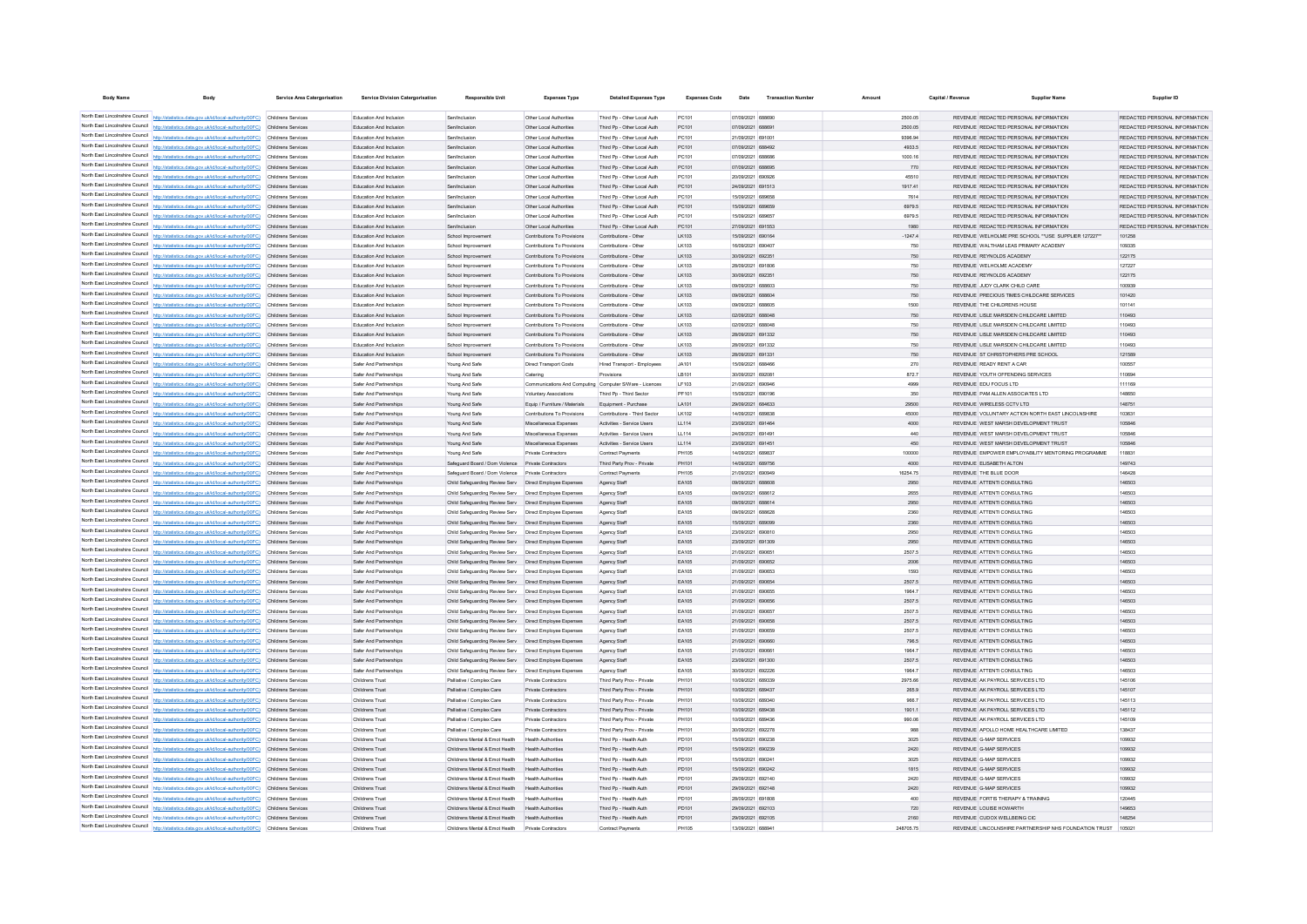| <b>Body Name</b>                |                                                                                                                                                                                                                        | <b>Service Area Catergorisation</b>      | <b>Service Division Catergorisation</b>          | <b>Responsible Uni</b>                                       | <b>Expenses Type</b>                                           | <b>Detailed Expenses Type</b>                                  | <b>Expenses Code</b> |                                        |                | Capital / Revenue |                                                                                | Supplier ID                                                    |
|---------------------------------|------------------------------------------------------------------------------------------------------------------------------------------------------------------------------------------------------------------------|------------------------------------------|--------------------------------------------------|--------------------------------------------------------------|----------------------------------------------------------------|----------------------------------------------------------------|----------------------|----------------------------------------|----------------|-------------------|--------------------------------------------------------------------------------|----------------------------------------------------------------|
|                                 | North East Lincolnshire Council http://statistics.data.gov.uk/id/local-authority/00FC) Childrens Services                                                                                                              |                                          | Childrens Trust                                  | Childrens Mental & Emot Health Other Agencies                |                                                                | Top Up                                                         | PJ123                | 09/09/2021 688932                      | 13799.91       |                   | REVENUE LINCOLNSHIRE PARTNERSHIP NHS FOUNDATION TRUST 105021                   |                                                                |
|                                 | North East Lincolnshire Council http://statistics.data.gov.uk/id/local-authority/00FC)                                                                                                                                 | Childrens Services                       | Childrens Trust                                  | Childrens Mental & Emot Health                               | <b>Health Authorities</b>                                      | Third Pp - Health Auth                                         | PD101                | 28/09/2021 691804                      | 1253.67        |                   | REVENUE NHS NORTH EAST LINCOLNSHIRE CCG                                        | 121549                                                         |
|                                 | North East Lincolnshire Council http://statistics.data.gov.uk/id/local-authority/00FC)                                                                                                                                 | Childrens Services                       | Childrens Trust                                  | Childrens Mental & Emot Health                               | Private Contractors                                            | Contract Payments                                              | PH105                | 28/09/2021 691818                      | 5798.35        |                   | REVENUE KOOTH DIGITAL HEALTH LIMITED                                           | 135941                                                         |
|                                 | North East Lincolnshire Council http://statistics.data.gov.uk/id/local-authority/00FC) Childrens Services                                                                                                              |                                          | Childrens Trust                                  | Childrens Mental & Emot Health                               | Private Contractors                                            | Contract Payments                                              | PH105                | 02/09/2021 687826                      | 90689.5        |                   | REVENUE COMPASS SERVICES TO IMPROVE HEALTH                                     | 145810                                                         |
|                                 | North East Lincolnshire Council http://statistics.data.gov.uk/id/local-authority/00FC).                                                                                                                                | Childrens Services                       | Director - Children / Fam Serv                   | Director Children & Fam Serv                                 | Private Contractors                                            | Contract Payments                                              | PH105                | 14/09/2021 689710                      | 825            |                   | REVENUE SIGNIS LTD                                                             | 145139                                                         |
|                                 | North East Lincolnshire Council http://statistics.data.gov.uk/id/local-authority/00FC).                                                                                                                                | Childrens Services                       | Safequard & Early Help                           | Childrens Health                                             | Communications And Computing Computer S/Ware - Licences        |                                                                | LF103                | 07/09/2021 687274                      | 3725           |                   | REVENUE LEICESTERSHIRE PARTNERSHIP NHS TRUST                                   | 133208                                                         |
|                                 | North East Lincolnshire Council http://statistics.data.gov.uk/id/local-authority/00FC) Childrens Services                                                                                                              |                                          | Safequard & Early Help                           | Childrens Health                                             | <b>Health Authorities</b>                                      | Third Po - Health Auth                                         | PD101                | 30/09/2021 692313                      | 500            |                   | REVENUE TIM COTTINGHAM                                                         | 138053                                                         |
|                                 | North East Lincolnshire Council http://statistics.data.gov.uk/id/local-authority/00FC) Childrens Services                                                                                                              |                                          | Safeguard & Early Help                           | Childrens Health                                             | <b>Health Authorities</b>                                      | Third Pp - Health Auth                                         | PD101                | 30/09/2021 692315                      | 2000           |                   | REVENUE TIM COTTINGHAM                                                         | 138053                                                         |
|                                 | North East Lincolnshire Council http://statistics.data.gov.uk/id/local-authority/00FC) Childrens Services                                                                                                              |                                          | Safeguard & Early Help                           | Childrens Health                                             | Other Agencies                                                 | Grants Pd Over To Third Party                                  | PJ138                | 15/09/2021 690213                      | 9116.54        |                   | REVENUE IN LINCS & GOOLE HOSPITALS NHS FOUNDATION TRUS                         | 111074                                                         |
|                                 | North East Lincolnshire Council http://statistics.data.gov.uk/id/local-authority/00FC).                                                                                                                                | <b>Childrens Services</b>                | Safequard & Early Help                           | Childrens Health                                             | Other Agencies                                                 | Grants Pd Over To Third Party PJ138                            |                      | 15/09/2021 690211                      | 9115.05        |                   | REVENUE IN LINCS & GOOLE HOSPITALS NHS FOUNDATION TRUS                         | 111074                                                         |
|                                 | North East Lincolnshire Council http://statistics.data.gov.uk/id/local-authority/00FC)                                                                                                                                 | Childrens Services                       | Safeguard & Early Help                           | Childrens Health                                             | Other Agencies                                                 | Grants Pd Over To Third Party                                  | PJ138                | 15/09/2021 690210                      | 9116.46        |                   | REVENUE IN LINCS & GOOLE HOSPITALS NHS FOUNDATION TRUS                         | 111074                                                         |
|                                 | North East Lincolnshire Council http://statistics.data.gov.uk/id/local-authority/00FC)                                                                                                                                 | Childrens Services                       | Safeguard & Early Help                           | Childrens Health                                             | Other Agencies                                                 | Grants Pd Over To Third Party PJ138                            |                      | 15/09/2021 690212                      | 9114.71        |                   | REVENUE N LINCS & GOOLE HOSPITALS NHS FOUNDATION TRUS                          | 111074                                                         |
|                                 | North East Lincolnshire Council http://statistics.data.gov.uk/id/local-authority/00FC)                                                                                                                                 | Childrens Services                       | Safeguard & Early Help                           | Childrens Health                                             | Equip / Furniture / Materials                                  | Equipment - Purchase                                           | LA101                | 14/09/2021 689836                      | 294            |                   | REVENUE HEALTH-CARE EQUIPMENT & SUPPLIES CO LTD                                | 107030                                                         |
|                                 | North East Lincolnshire Council http://statistics.data.gov.uk/id/local-authority/00FC)<br>North East Lincolnshire Council http://statistics.data.gov.uk/id/local-authority/00FC)                                       | Childrens Services<br>Childrens Services | Safequard & Early Help                           | Childrens Health<br>Childrens Health                         | Equip / Furniture / Materials<br>Equip / Furniture / Materials | Equipment - Purchase<br>Equipment - Purchase                   | LA101<br>LA101       | 14/09/2021 689836<br>23/09/2021 691442 | 1687<br>259.98 |                   | REVENUE HEALTH-CARE EQUIPMENT & SUPPLIES CO LTD<br>REVENUE MEDISAVE UK LTD     | 107030<br>101716                                               |
|                                 | North East Lincolnshire Council http://statistics.data.gov.uk/id/local-authority/00FC)                                                                                                                                 | Childrens Services                       | Safeguard & Early Help<br>Safeguard & Early Help | Childrens Health                                             | Equip / Furniture / Materials                                  | Equipment - Purchase                                           | LA101                | 16/09/2021 688061                      | 3285           |                   | REVENUE MISTRY MEDICAL SUPPLIES LTD                                            | 149319                                                         |
|                                 | North East Lincolnshire Council http://statistics.data.gov.uk/id/local-authority/00FC)                                                                                                                                 | <b>Childrens Services</b>                | Safeguard & Early Help                           | Childrens Health                                             | Equip / Furniture / Materials                                  | Furniture - Purchase                                           | LA105                | 15/09/2021 688163                      | 2849.35        |                   | REVENUE LYRECO UK LIMITED                                                      | 101120                                                         |
|                                 | North East Lincolnshire Council http://statistics.data.gov.uk/id/local-authority/00FC)                                                                                                                                 | Childrens Services                       | Safeguard & Early Help                           | Childrens Health                                             | Communications And Computing Telephones                        |                                                                | LF112                | 22/09/2021 691233                      | 1100           |                   | REVENUE TOTAL COMPUTER NETWORKS LTD                                            | 141310                                                         |
|                                 | North East Lincolnshire Council http://statistics.data.gov.uk/id/local-authority/00FC)                                                                                                                                 | <b>Childrens Services</b>                | Safeguard & Early Help                           | Childrens Health                                             | Communications And Computing Telephones                        |                                                                | LF112                | 21/09/2021 690715                      | 550            |                   | REVENUE TOTAL COMPUTER NETWORKS LTD                                            | 141310                                                         |
|                                 | North East Lincolnshire Council http://statistics.data.gov.uk/id/local-authority/00FC)                                                                                                                                 | Childrens Services                       | Safequard & Early Help                           | Childrens Health                                             | Grants And Subscriptions                                       | Subscriptions                                                  | LJ101                | 21/09/2021 690719                      | 2706           |                   | REVENUE INSTITUTE OF HEALTH VISITING                                           | 135605                                                         |
|                                 | North East Lincolnshire Council http://statistics.data.gov.uk/id/local-authority/00FC)                                                                                                                                 | <b>Childrens Services</b>                | Safeguard & Early Help                           | Childrens Health                                             | <b>Private Contractors</b>                                     | Translation & Interpreter Serv                                 | PH113                | 09/09/2021 689109                      | 260            |                   | REVENUE HE WORDS                                                               | 122711                                                         |
|                                 | North East Lincolnshire Council http://statistics.data.gov.uk/id/local-authority/00FC)                                                                                                                                 | Childrens Services                       | Safeguard & Early Help                           | Childrens Health                                             | <b>Private Contractors</b>                                     | Translation & Interpreter Serv                                 | PH113                | 09/09/2021 689110                      | 305            |                   | REVENUE HE WORDS                                                               | 122711                                                         |
|                                 | North East Lincolnshire Council http://statistics.data.gov.uk/id/local-authority/00FC) Childrens Services                                                                                                              |                                          | Safeguard & Early Help                           | Family Hubs                                                  | Cleaning And Domestic Sunnlies Cleaning - Services             |                                                                | GH102                | 15/09/2021 689024                      | 1180           |                   | REVENUE ENGIE SERVICES LTD                                                     | 133267                                                         |
|                                 | North East Lincolnshire Council http://statistics.data.gov.uk/id/local-authority/00FC) Childrens Services                                                                                                              |                                          | Safequard & Early Help                           | Head Of Child Resource & Reg                                 |                                                                | Communications And Computing Computer H/Ware - Purchases LF105 |                      | 02/09/2021 688007                      | 689.66         |                   | REVENUE XMA UMITED                                                             | 100699                                                         |
|                                 | North East Lincolnshire Council http://statistics.data.gov.uk/id/local-authority/00FC) Childrens Services                                                                                                              |                                          | Safequard & Early Help                           | Head Of Child Resource & Reg.                                | Other Agencies                                                 | Additional Cost                                                | P.1114               | 28/09/2021 963965                      | 1040           |                   | REVENUE REDACTED PERSONAL INFORMATION                                          | REDACTED PERSONAL INFORMATION                                  |
|                                 | North East Lincolnshire Council http://statistics.data.gov.uk/id/local-authority/00FC) Childrens Services                                                                                                              |                                          | Safeguard & Early Help                           | Head Of Child Resource & Reg.                                | Other Agencie                                                  | Additional Cost                                                | P.1114               | 21/09/2021 961519                      | 350            |                   | REVENUE REDACTED PERSONAL INFORMATION                                          | REDACTED PERSONAL INFORMATION                                  |
|                                 | North East Lincolnshire Council http://statistics.data.gov.uk/id/local-authority/00FC) Childrens Services                                                                                                              |                                          | Safeguard & Early Help                           | Head Of Child Resource & Reg                                 | Other Agencie                                                  | Child Care Payments                                            | PJ104                | 28/09/2021 964125                      | 906.86         |                   | REVENUE REDACTED PERSONAL INFORMATION                                          | REDACTED PERSONAL INFORMATION                                  |
|                                 | North East Lincolnshire Council http://statistics.data.gov.uk/id/local-authority/00FC) Childrens Services                                                                                                              |                                          | Safeguard & Early Help                           | Head Of Child Resource & Reg                                 | Other Agencie                                                  | Child Care Payments                                            | PJ104                | 07/09/2021 957363                      | 364            |                   | REVENUE REDACTED PERSONAL INFORMATION                                          | REDACTED PERSONAL INFORMATION                                  |
|                                 | North East Lincolnshire Council http://statistics.data.gov.uk/id/local-authority/00FC) Childrens Services                                                                                                              |                                          | Safeguard & Early Help                           | Head Of Child Resource & Reg                                 | Other Agencie                                                  | Child Care Payments                                            | PJ104                | 07/09/2021 957721                      | 364            |                   | REVENUE REDACTED PERSONAL INFORMATION                                          | REDACTED PERSONAL INFORMATION                                  |
|                                 | North East Lincolnshire Council http://statistics.data.gov.uk/id/local-authority/00FC) Childrens Services                                                                                                              |                                          | Safeguard & Early Help                           | Head Of Child Resource & Reg                                 | Other Agencie                                                  | Child Care Payments                                            | PJ104                | 07/09/2021 957473                      | $364\,$        |                   | REVENUE REDACTED PERSONAL INFORMATION                                          | REDACTED PERSONAL INFORMATION                                  |
|                                 | North East Lincolnshire Council http://statistics.data.gov.uk/id/local-authority/00FC) Childrens Services                                                                                                              |                                          | Safeguard & Early Help                           | Head Of Child Resource & Reg                                 | Other Agencie                                                  | Child Care Payments                                            | PJ104                | 07/09/2021 957548                      | 364            |                   | REVENUE REDACTED PERSONAL INFORMATION                                          | REDACTED PERSONAL INFORMATION                                  |
|                                 | North East Lincolnshire Council http://statistics.data.gov.uk/id/local-authority/00FC) Childrens Services<br>North East Lincolnshire Council http://statistics.data.gov.uk/id/local-authority/00FC) Childrens Services |                                          | Safeguard & Early Help<br>Safeguard & Early Help | Head Of Child Resource & Reg<br>Head Of Child Resource & Reg | Other Agencie<br>Other Agencie                                 | Child Care Payments<br>Child Care Payments                     | PJ104<br>PJ104       | 14/09/2021 959171<br>14/09/2021 959246 | 364<br>364     |                   | REVENUE REDACTED PERSONAL INFORMATION<br>REVENUE REDACTED PERSONAL INFORMATION | REDACTED PERSONAL INFORMATION<br>REDACTED PERSONAL INFORMATION |
|                                 | North East Lincolnshire Council http://statistics.data.gov.uk/id/local-authority/00FC) Childrens Services                                                                                                              |                                          | Safeguard & Early Help                           | Head Of Child Resource & Reg                                 | Other Agencie                                                  | Child Care Payment                                             | PJ104                | 14/09/2021 959059                      | 364            |                   | REVENUE REDACTED PERSONAL INFORMATION                                          | REDACTED PERSONAL INFORMATION                                  |
|                                 | North East Lincolnshire Council http://statistics.data.gov.uk/id/local-authority/00FC) Childrens Services                                                                                                              |                                          | Safeguard & Early Help                           | Head Of Child Resource & Reg                                 | Other Agencie                                                  | Child Care Payments                                            | PJ104                | 14/09/2021 959419                      | 364            |                   | REVENUE REDACTED PERSONAL INFORMATION                                          | REDACTED PERSONAL INFORMATION                                  |
|                                 | North East Lincolnshire Council http://statistics.data.gov.uk/id/local-authority/00FC) Childrens Services                                                                                                              |                                          | Safeguard & Early Help                           | Head Of Child Resource & Reg                                 | Other Agencie                                                  | Child Care Payment                                             | PJ104                | 21/09/2021 96123                       | 364            |                   | REVENUE REDACTED PERSONAL INFORMATION                                          | REDACTED PERSONAL INFORMATION                                  |
|                                 | North East Lincolnshire Council http://statistics.data.gov.uk/id/local-authority/00FC) Childrens Services                                                                                                              |                                          | Safeguard & Early Help                           | Head Of Child Resource & Reg                                 | Other Agencie                                                  | Child Care Payment                                             | PJ104                | 21/09/2021 961572                      | 364            |                   | REVENUE REDACTED PERSONAL INFORMATION                                          | REDACTED PERSONAL INFORMATION                                  |
|                                 | North East Lincolnshire Council http://statistics.data.gov.uk/id/local-authority/00FC) Childrens Services                                                                                                              |                                          | Safeguard & Early Help                           | Head Of Child Resource & Reg                                 | Other Agencie                                                  | Child Care Payment                                             | PJ104                | 21/09/2021 961338                      | 364            |                   | REVENUE REDACTED PERSONAL INFORMATION                                          | REDACTED PERSONAL INFORMATION                                  |
|                                 | North East Lincolnshire Council http://statistics.data.gov.uk/id/local-authority/00FC) Childrens Services                                                                                                              |                                          | Safeguard & Early Help                           | Head Of Child Resource & Reg                                 | Other Agencie                                                  | Child Care Payments                                            | PJ104                | 21/09/2021 961409                      | 364            |                   | REVENUE REDACTED PERSONAL INFORMATION                                          | REDACTED PERSONAL INFORMATION                                  |
|                                 | North East Lincolnshire Council http://statistics.data.gov.uk/id/local-authority/00FC) Childrens Services                                                                                                              |                                          | Safeguard & Early Help                           | Head Of Child Resource & Reg                                 | Other Agencie                                                  | Child Care Payments                                            | PJ104                | 28/09/2021 963786                      | 364            |                   | REVENUE REDACTED PERSONAL INFORMATION                                          | REDACTED PERSONAL INFORMATION                                  |
|                                 | North East Lincolnshire Council http://statistics.data.gov.uk/id/local-authority/00FC) Childrens Services                                                                                                              |                                          | Safeguard & Early Help                           | Head Of Child Resource & Reg                                 | Other Agencie                                                  | Child Care Payments                                            | PJ104                | 28/09/2021 963610                      | $364\,$        |                   | REVENUE REDACTED PERSONAL INFORMATION                                          | REDACTED PERSONAL INFORMATION                                  |
|                                 | North East Lincolnshire Council http://statistics.data.gov.uk/id/local-authority/00FC) Childrens Services                                                                                                              |                                          | Safeguard & Early Help                           | Head Of Child Resource & Reg                                 | Other Agencie                                                  | Child Care Payment                                             | P.1104               | 28/09/2021 963715                      | 364            |                   | REVENUE REDACTED PERSONAL INFORMATION                                          | REDACTED PERSONAL INFORMATION                                  |
|                                 | North East Lincolnshire Council http://statistics.data.gov.uk/id/local-authority/00FC)                                                                                                                                 | Childrens Services                       | Safeguard & Early Help                           | Head Of Child Resource & Reg                                 | Other Agencie                                                  | Child Care Payment                                             | PJ104                | 28/09/2021 963951                      | $364\,$        |                   | REVENUE REDACTED PERSONAL INFORMATION                                          | REDACTED PERSONAL INFORMATION                                  |
|                                 | North East Lincolnshire Council http://statistics.data.gov.uk/id/local-authority/00FC) Childrens Services                                                                                                              |                                          | Safeguard & Early Help                           | Head Of Child Resource & Reg                                 | Other Agencie                                                  | Child Care Payment                                             | PJ104                | 07/09/2021 957764                      | 304            |                   | REVENUE REDACTED PERSONAL INFORMATION                                          | REDACTED PERSONAL INFORMATION                                  |
|                                 | North East Lincolnshire Council http://statistics.data.gov.uk/id/local-authority/00FC)<br>North East Lincolnshire Council http://statistics.data.gov.uk/id/local-authority/00FC)                                       | Childrens Services                       | Safeguard & Early Help                           | Head Of Child Resource & Reg                                 | Other Agencie                                                  | Child Care Payment                                             | PJ104                | 07/09/2021 957665                      | 477            |                   | REVENUE REDACTED PERSONAL INFORMATION                                          | REDACTED PERSONAL INFORMATION                                  |
|                                 | North East Lincolnshire Council http://statistics.data.gov.uk/id/local-authority/00FC)                                                                                                                                 | Childrens Services<br>Childrens Services | Safeguard & Early Help<br>Safeguard & Early Help | Head Of Child Resource & Reg<br>Head Of Child Resource & Reg | Other Agencie<br>Other Agencie                                 | Child Care Payment<br>Child Care Payment                       | PJ104<br>PJ104       | 14/09/2021 959365<br>14/09/2021 959463 | 477<br>304     |                   | REVENUE REDACTED PERSONAL INFORMATION<br>REVENUE REDACTED PERSONAL INFORMATION | REDACTED PERSONAL INFORMATION<br>REDACTED PERSONAL INFORMATION |
|                                 | North East Lincolnshire Council http://statistics.data.gov.uk/id/local-authority/00FC)                                                                                                                                 | Childrens Service                        | Safeguard & Early Help                           | Head Of Child Resource & Reg                                 | Other Agencie                                                  | Child Care Payment                                             | PJ104                | 21/09/2021 961519                      | 477            |                   | REVENUE REDACTED PERSONAL INFORMATION                                          | REDACTED PERSONAL INFORMATION                                  |
|                                 | North East Lincolnshire Council http://statistics.data.gov.uk/id/local-authority/00FC)                                                                                                                                 | Childrens Service                        | Safeguard & Early Help                           | Head Of Child Resource & Reg                                 | Other Agencie                                                  | Child Care Payment                                             | PJ104                | 21/09/2021 961613                      | 304            |                   | REVENUE REDACTED PERSONAL INFORMATION                                          | REDACTED PERSONAL INFORMATION                                  |
|                                 | North East Lincolnshire Council http://statistics.data.gov.uk/id/local-authority/00FC)                                                                                                                                 |                                          | Safeguard & Early Help                           | Head Of Child Resource & Reg                                 | Other Agencie                                                  | Child Care Payment                                             | PJ104                | 28/09/2021 963992                      | 304            |                   | REVENUE REDACTED PERSONAL INFORMATION                                          | REDACTED PERSONAL INFORMATION                                  |
|                                 | North East Lincolnshire Council http://statistics.data.gov.uk/id/local-authority/00FC)                                                                                                                                 | Childrens Service                        | Safeguard & Early Help                           | Head Of Child Resource & Reg                                 | Other Agencie                                                  | Child Care Payment                                             | PJ104                | 28/09/2021 96389                       | 477            |                   | REVENUE REDACTED PERSONAL INFORMATION                                          | REDACTED PERSONAL INFORMATION                                  |
|                                 | North East Lincolnshire Council http://statistics.data.gov.uk/id/local-authority/00FC)                                                                                                                                 | Childrens Services                       | Safeguard & Early Help                           | Head Of Child Resource & Reg                                 | Other Agencie                                                  | Child Care Payment                                             | PJ104                | 07/09/2021 957352                      | 290            |                   | REVENUE REDACTED PERSONAL INFORMATION                                          | REDACTED PERSONAL INFORMATION                                  |
|                                 | North East Lincolnshire Council http://statistics.data.gov.uk/id/local-authority/00FC)                                                                                                                                 | Childrens Services                       | Safeguard & Early Held                           | Head Of Child Resource & Reg                                 | Other Agencie                                                  | Child Care Payment                                             | PJ104                | 07/09/2021 957363                      | 346            |                   | REVENUE REDACTED PERSONAL INFORMATION                                          | REDACTED PERSONAL INFORMATION                                  |
|                                 | North East Lincolnshire Council http://statistics.data.gov.uk/id/local-authority/00FC)                                                                                                                                 | Childrens Services                       | Safeguard & Early Held                           | Head Of Child Resource & Reg                                 | Other Agencie                                                  | Child Care Payment                                             | PJ104                | 07/09/2021 95772                       | 290            |                   | REVENUE REDACTED PERSONAL INFORMATION                                          | REDACTED PERSONAL INFORMATION                                  |
|                                 | North East Lincolnshire Council http://statistics.data.gov.uk/id/local-authority/00FC)                                                                                                                                 | Childrens Services                       | Safeguard & Early Help                           | Head Of Child Resource & Reg                                 | Other Agencie                                                  | Child Care Payments                                            | PJ104                | 07/09/2021 957473                      | 304            |                   | REVENUE REDACTED PERSONAL INFORMATION                                          | REDACTED PERSONAL INFORMATION                                  |
|                                 | North East Lincolnshire Council http://statistics.data.gov.uk/id/local-authority/00FC)                                                                                                                                 | Childrens Services                       | Safeguard & Early Help                           | Head Of Child Resource & Reg                                 | Other Agencie                                                  | Child Care Payments                                            | PJ104                | 07/09/2021 957548                      | 290            |                   | REVENUE REDACTED PERSONAL INFORMATION                                          | REDACTED PERSONAL INFORMATION                                  |
|                                 | North East Lincolnshire Council http://statistics.data.gov.uk/id/local-authority/00FC)                                                                                                                                 | Childrens Services                       | Safeguard & Early Help                           | Head Of Child Resource & Reg                                 | Other Agencie                                                  | Child Care Payments                                            | PJ104                | 4/09/2021 95917                        | 304            |                   | REVENUE REDACTED PERSONAL INFORMATION                                          | REDACTED PERSONAL INFORMATION                                  |
| North East Lincolnshire Council | http://statistics.data.gov.uk/id/local-authority/00FC)                                                                                                                                                                 | Childrens Services                       | Safeguard & Early Help                           | Head Of Child Resource & Reg                                 | Other Agencie                                                  | Child Care Payments                                            | PJ104                | 14/09/2021 959246                      | 290            |                   | REVENUE REDACTED PERSONAL INFORMATION                                          | REDACTED PERSONAL INFORMATION                                  |
| North East Lincolnshire Council | North East Lincolnshire Council http://statistics.data.gov.uk/id/local-authority/00FC)                                                                                                                                 | Childrens Services                       | Safeguard & Early Help                           | Head Of Child Resource & Reg                                 | Other Agencie                                                  | Child Care Payments                                            | PJ104                | 14/09/2021 959048                      | 290            |                   | REVENUE REDACTED PERSONAL INFORMATION                                          | REDACTED PERSONAL INFORMATION                                  |
| North East Lincolnshire Council | http://statistics.data.gov.uk/id/local-authority/00FC)                                                                                                                                                                 | Childrens Services                       | Safeguard & Early Help                           | Head Of Child Resource & Reg                                 | Other Agencie                                                  | Child Care Payments                                            | PJ104                | 14/09/2021 959059                      | 346            |                   | REVENUE REDACTED PERSONAL INFORMATION                                          | REDACTED PERSONAL INFORMATION                                  |
| North East Lincolnshire Council | http://statistics.data.gov.uk/id/local-authority/00FC)                                                                                                                                                                 | Childrens Services                       | Safeguard & Early Help                           | Head Of Child Resource & Reg                                 | Other Agencie                                                  | Child Care Payments                                            | PJ104<br>P.1104      | 14/09/2021 959419                      | 290            |                   | REVENUE REDACTED PERSONAL INFORMATION                                          | REDACTED PERSONAL INFORMATION                                  |
| North East Lincolnshire Council | http://statistics.data.gov.uk/id/local-authority/00FC)<br>http://statistics.data.gov.uk/id/local-authority/00FC)                                                                                                       | Childrens Services<br>Childrens Services | Safeguard & Early Help<br>Safequard & Early Help | Head Of Child Resource & Reg<br>Head Of Child Resource & Reg | Other Agencie<br>Other Agencie                                 | Child Care Payments<br>Child Care Payments                     | PJ104                | 21/09/2021 961220<br>21/09/2021 961231 | 290<br>346     |                   | REVENUE REDACTED PERSONAL INFORMATION<br>REVENUE REDACTED PERSONAL INFORMATION | REDACTED PERSONAL INFORMATION<br>REDACTED PERSONAL INFORMATION |
| North East Lincolnshire Council | http://statistics.data.gov.uk/id/local-authority/00FC)                                                                                                                                                                 | Childrens Services                       | Safequard & Early Help                           | Head Of Child Resource & Reg                                 | Other Agencie                                                  | Child Care Payments                                            | PJ104                | 21/09/2021 961572                      | 290            |                   | REVENUE REDACTED PERSONAL INFORMATION                                          | REDACTED PERSONAL INFORMATION                                  |
| North East Lincolnshire Council | http://statistics.data.gov.uk/id/local-authority/00FC)                                                                                                                                                                 | Childrens Services                       | Safeguard & Early Help                           | Head Of Child Resource & Reg                                 | Other Agencie                                                  | Child Care Payments                                            | PJ104                | 21/09/2021 961338                      | 304            |                   | REVENUE REDACTED PERSONAL INFORMATION                                          | REDACTED PERSONAL INFORMATION                                  |
| North East Lincolnshire Council | http://statistics.data.gov.uk/id/local-authority/00FC)                                                                                                                                                                 | <b>Childrens Services</b>                | Safeguard & Early Help                           | Head Of Child Resource & Reg                                 | Other Agencie                                                  | Child Care Payments                                            | PJ104                | 21/09/2021 961409                      | 290            |                   | REVENUE REDACTED PERSONAL INFORMATION                                          | REDACTED PERSONAL INFORMATION                                  |
|                                 | North East Lincolnshire Council http://statistics.data.gov.uk/id/local-authority/00FC)                                                                                                                                 | Childrens Services                       | Safeguard & Early Help                           | Head Of Child Resource & Reg                                 | Other Agencies                                                 | Child Care Payments                                            | PJ104                | 28/09/2021 963786                      | 290            |                   | REVENUE REDACTED PERSONAL INFORMATION                                          | REDACTED PERSONAL INFORMATION                                  |
|                                 | North East Lincolnshire Council http://statistics.data.gov.uk/id/local-authority/00FC)                                                                                                                                 | Childrens Services                       | Safeguard & Early Help                           | Head Of Child Resource & Reg                                 | Other Agencie                                                  | Child Care Payments                                            | PJ104                | 28/09/2021 963599                      | 290            |                   | REVENUE REDACTED PERSONAL INFORMATION                                          | REDACTED PERSONAL INFORMATION                                  |
|                                 | North East Lincolnshire Council http://statistics.data.gov.uk/id/local-authority/00FC)                                                                                                                                 | Childrens Services                       | Safeguard & Early Help                           | Head Of Child Resource & Reg                                 | Other Agencie                                                  | Child Care Payments                                            | PJ104                | 28/09/2021 963610                      | 346            |                   | REVENUE REDACTED PERSONAL INFORMATION                                          | REDACTED PERSONAL INFORMATION                                  |
|                                 | North East Lincolnshire Council http://statistics.data.gov.uk/id/local-authority/00FC)                                                                                                                                 | Childrens Services                       | Safeguard & Early Help                           | Head Of Child Resource & Reg                                 | Other Agencie                                                  | Child Care Payments                                            | PJ104                | 28/09/2021 963715                      | 304            |                   | REVENUE REDACTED PERSONAL INFORMATION                                          | REDACTED PERSONAL INFORMATION                                  |
|                                 | North East Lincolnshire Council http://statistics.data.gov.uk/id/local-authority/00FC)                                                                                                                                 | Childrens Services                       | Safeguard & Early Help                           | Head Of Child Resource & Reg                                 | Other Agencie                                                  | Child Care Payments                                            | P.1104               | 28/09/2021 96395                       | 290            |                   | REVENUE REDACTED PERSONAL INFORMATION                                          | REDACTED PERSONAL INFORMATION                                  |
|                                 | North East Lincolnshire Council http://statistics.data.gov.uk/id/local-authority/00FC)                                                                                                                                 | Childrens Services                       | Safeguard & Early Help                           | Head Of Child Resource & Reg   Other Agencies                |                                                                | Child Care Payments                                            | P.1104               | 28/09/2021 963676                      | 304            |                   | REVENUE REDACTED PERSONAL INFORMATION                                          | REDACTED PERSONAL INFORMATION                                  |
| North East Lincolnshire Council | http://statistics.data.gov.uk/id/local-authority/00FC)                                                                                                                                                                 | Childrens Services                       | Safeguard & Early Held                           | Head Of Child Resource & Reg                                 | Other Agencie                                                  | Child Care Payments                                            | P.1104               | 07/09/2021 957579                      |                |                   | REVENUE REDACTED PERSONAL INFORMATION                                          | REDACTED PERSONAL INFORMATION                                  |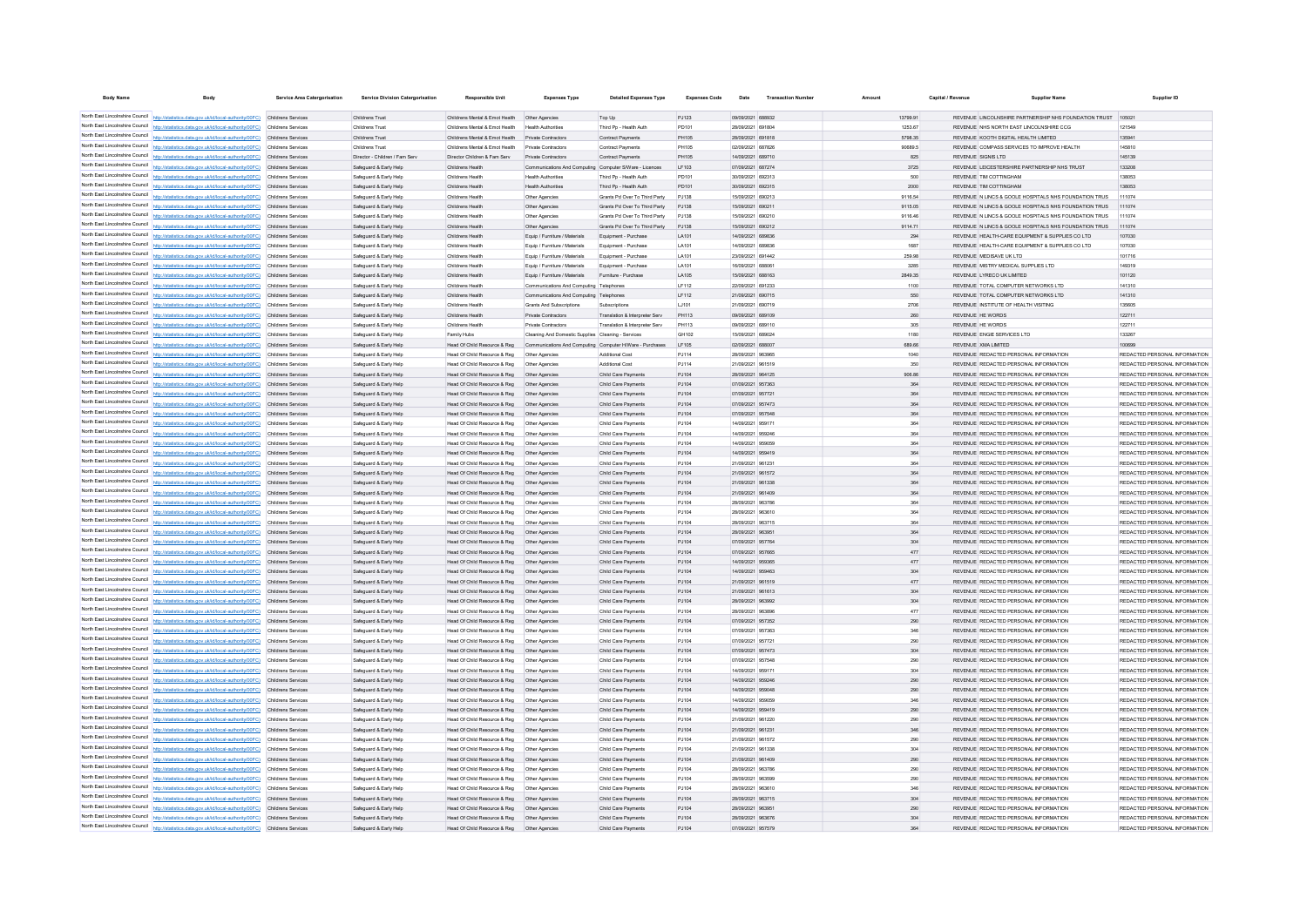| <b>Body Name</b>                |                                                                                                           | <b>Service Area Catergorisation</b> | <b>Service Division Catergorisation</b> | <b>Responsible Unit</b>                        | <b>Expenses Type</b> | <b>Detailed Expenses Type</b> | <b>Expenses Code</b> | Date              | <b>Transaction Number</b> |         | Capital / Revenue | <b>Supplier Name</b>                  | Supplier ID                   |
|---------------------------------|-----------------------------------------------------------------------------------------------------------|-------------------------------------|-----------------------------------------|------------------------------------------------|----------------------|-------------------------------|----------------------|-------------------|---------------------------|---------|-------------------|---------------------------------------|-------------------------------|
|                                 |                                                                                                           |                                     |                                         |                                                |                      |                               |                      |                   |                           |         |                   |                                       |                               |
|                                 | North East Lincolnshire Council http://statistics.data.gov.uk/id/local-authority/00FC) Childrens Services |                                     | Safequard & Early Help                  | Head Of Child Resource & Reg   Other Agencies  |                      | Child Care Payments           | PJ104                | 14/09/2021 959277 |                           |         | 364               | REVENUE REDACTED PERSONAL INFORMATION | REDACTED PERSONAL INFORMATION |
|                                 | North East Lincolnshire Council http://statistics.data.gov.uk/id/local-authority/00FC) Childrens Services |                                     | Safeguard & Early Help                  | Head Of Child Resource & Reg    Qther Agencies |                      | Child Care Payments           | PJ104                | 21/09/2021 961437 |                           |         | 364               | REVENUE REDACTED PERSONAL INFORMATION | REDACTED PERSONAL INFORMATION |
|                                 | North East Lincolnshire Council http://statistics.data.gov.uk/id/local-authority/00FC) Childrens Services |                                     | Safeguard & Early Help                  | Head Of Child Resource & Reg                   | Other Agencies       | Child Care Payments           | PJ104                | 28/09/2021 963815 |                           |         | 364               | REVENUE REDACTED PERSONAL INFORMATION | REDACTED PERSONAL INFORMATION |
|                                 | North East Lincolnshire Council http://statistics.data.gov.uk/id/local-authority/00FC) Childrens Services |                                     | Safeguard & Early Help                  | Head Of Child Resource & Reg                   | Other Agencies       | Child Care Payments           | P.1104               | 07/09/2021 957579 |                           |         | 346               | REVENUE REDACTED PERSONAL INFORMATION | REDACTED PERSONAL INFORMATION |
|                                 | North East Lincolnshire Council http://statistics.data.gov.uk/id/local-authority/00FC) Childrens Services |                                     | Safeguard & Early Help                  | Head Of Child Resource & Reg                   | Other Agencies       | Child Care Payments           | PJ104                | 14/09/2021 959277 |                           |         | 346               | REVENUE REDACTED PERSONAL INFORMATION | REDACTED PERSONAL INFORMATION |
|                                 | North East Lincolnshire Council http://statistics.data.gov.uk/id/local-authority/00FC) Childrens Services |                                     | Safeguard & Early Help                  | Head Of Child Resource & Reg                   | Other Agencies       | Child Care Payments           | PJ104                | 21/09/2021 961437 |                           |         | 346               | REVENUE REDACTED PERSONAL INFORMATION | REDACTED PERSONAL INFORMATION |
|                                 | North East Lincolnshire Council http://statistics.data.gov.uk/id/local-authority/00FC) Childrens Services |                                     | Safeguard & Early Help                  | Head Of Child Resource & Reg                   | Other Agencies       | Child Care Payments           | PJ104                | 28/09/2021 963815 |                           |         | 346               | REVENUE REDACTED PERSONAL INFORMATION | REDACTED PERSONAL INFORMATION |
|                                 | North East Lincolnshire Council http://statistics.data.gov.uk/id/local-authority/00FC) Childrens Services |                                     | Safeguard & Early Help                  | Head Of Child Resource & Reg                   | Other Agencies       | Child Care Payments           | PJ104                | 14/09/2021 959406 |                           |         | 364               | REVENUE REDACTED PERSONAL INFORMATION | REDACTED PERSONAL INFORMATION |
|                                 | North East Lincolnshire Council http://statistics.data.gov.uk/id/local-authority/00FC) Childrens Services |                                     | Safeguard & Early Help                  | Head Of Child Resource & Reg                   | Other Agencies       | Child Care Payments           | PJ104                | 14/09/2021 959406 |                           |         | 276               | REVENUE REDACTED PERSONAL INFORMATION | REDACTED PERSONAL INFORMATION |
|                                 | North East Lincolnshire Council http://statistics.data.gov.uk/id/local-authority/00FC) Childrens Services |                                     | Safeguard & Early Help                  | Head Of Child Resource & Reg                   | Other Agencies       | Child Care Payments           | PJ104                | 07/09/2021 957785 |                           |         | 346               | REVENUE REDACTED PERSONAL INFORMATION | REDACTED PERSONAL INFORMATION |
|                                 | North East Lincolnshire Council http://statistics.data.gov.uk/id/local-authority/00FC) Childrens Services |                                     | Safeguard & Early Help                  | Head Of Child Resource & Reg                   | Other Agencies       | Child Care Payments           | PJ104                | 21/09/2021 961614 |                           | 1066.31 |                   | REVENUE REDACTED PERSONAL INFORMATION | REDACTED PERSONAL INFORMATION |
|                                 | North East Lincolnshire Council http://statistics.data.gov.uk/id/local-authority/00FC) Childrens Services |                                     | Safeguard & Early Help                  | Head Of Child Resource & Reg   Other Agencies  |                      | Child Care Payments           | PJ104                | 28/09/2021 963725 |                           | 303.7   |                   | REVENUE REDACTED PERSONAL INFORMATION | REDACTED PERSONAL INFORMATION |
|                                 | North East Lincolnshire Council http://statistics.data.gov.uk/id/local-authority/00FC) Childrens Services |                                     | Safeguard & Early Help                  | Head Of Child Resource & Reg   Other Agencies  |                      | Child Care Payments           | PJ104                | 28/09/2021 963948 |                           | 254.85  |                   | REVENUE REDACTED PERSONAL INFORMATION | REDACTED PERSONAL INFORMATION |
|                                 | North East Lincolnshire Council http://statistics.data.gov.uk/id/local-authority/00FC) Childrens Services |                                     | Safeguard & Early Help                  |                                                |                      | Child Care Payments           | P.1104               | 14/09/2021 959406 |                           |         | 364               | REVENUE REDACTED PERSONAL INFORMATION | REDACTED PERSONAL INFORMATION |
|                                 | North East Lincolnshire Council http://statistics.data.gov.uk/id/local-authority/00FC) Childrens Services |                                     | Safeguard & Early Help                  | Head Of Child Resource & Reg   Other Agencies  |                      | Child Care Payments           | PJ104                | 14/09/2021 959406 |                           |         | 276               | REVENUE REDACTED PERSONAL INFORMATION | REDACTED PERSONAL INFORMATION |
|                                 | North East Lincolnshire Council http://statistics.data.gov.uk/id/local-authority/00FC) Childrens Services |                                     | Safeguard & Early Help                  | Head Of Child Resource & Reg   Other Agencies  |                      | Child Care Payments           | PJ104                | 14/09/2021 959122 |                           | 335.14  |                   | REVENUE REDACTED PERSONAL INFORMATION | REDACTED PERSONAL INFORMATION |
|                                 | North East Lincolnshire Council http://statistics.data.gov.uk/id/local-authority/00FC) Childrens Services |                                     |                                         |                                                |                      |                               |                      | 07/09/2021 957871 |                           |         |                   |                                       | REDACTED PERSONAL INFORMATION |
|                                 |                                                                                                           |                                     | Safeguard & Early Help                  | Head Of Child Resource & Reg                   | Other Agencies       | Child Care Payments           | PJ104                |                   |                           |         | 290               | REVENUE REDACTED PERSONAL INFORMATION |                               |
|                                 | North East Lincolnshire Council http://statistics.data.gov.uk/id/local-authority/00FC) Childrens Services |                                     | Safeguard & Early Help                  | Head Of Child Resource & Reg   Other Agencies  |                      | Child Care Payments           | PJ104                | 14/09/2021 959569 |                           |         | 290               | REVENUE REDACTED PERSONAL INFORMATION | REDACTED PERSONAL INFORMATION |
|                                 | North East Lincolnshire Council http://statistics.data.gov.uk/id/local-authority/00FC) Childrens Services |                                     | Safeguard & Early Help                  | Head Of Child Resource & Reg                   | Other Agencies       | Child Care Payments           | PJ104                | 21/09/2021 961723 |                           |         | 290               | REVENUE REDACTED PERSONAL INFORMATION | REDACTED PERSONAL INFORMATION |
|                                 | North East Lincolnshire Council http://statistics.data.gov.uk/id/local-authority/00FC) Childrens Services |                                     | Safeguard & Early Help                  | Head Of Child Resource & Reg   Other Agencies  |                      | Child Care Payments           | PJ104                | 28/09/2021 964096 |                           |         | 290               | REVENUE REDACTED PERSONAL INFORMATION | REDACTED PERSONAL INFORMATION |
|                                 | North East Lincolnshire Council http://statistics.data.gov.uk/id/local-authority/00FC) Childrens Services |                                     | Safeguard & Early Help                  | Head Of Child Resource & Reg                   | Other Agencies       | Child Care Payments           | PJ104                | 07/09/2021 957646 |                           |         | 304               | REVENUE REDACTED PERSONAL INFORMATION | REDACTED PERSONAL INFORMATION |
|                                 | North East Lincolnshire Council http://statistics.data.gov.uk/id/local-authority/00FC) Childrens Services |                                     | Safeguard & Early Help                  | Head Of Child Resource & Reg                   | Other Agencie        | Child Care Payments           | PJ104                | 14/09/2021 959344 |                           |         | 304               | REVENUE REDACTED PERSONAL INFORMATION | REDACTED PERSONAL INFORMATION |
|                                 | North East Lincolnshire Council http://statistics.data.gov.uk/id/local-authority/00FC) Childrens Services |                                     | Safeguard & Early Help                  | Head Of Child Resource & Reg                   | Other Agencies       | Child Care Payments           | PJ104                | 21/09/2021 961498 |                           |         | 304               | REVENUE REDACTED PERSONAL INFORMATION | REDACTED PERSONAL INFORMATION |
|                                 | North East Lincolnshire Council http://statistics.data.gov.uk/id/local-authority/00FC) Childrens Services |                                     | Safeguard & Early Help                  | Head Of Child Resource & Reg                   | Other Agencie        | Child Care Payments           | PJ104                | 28/09/2021 963877 |                           |         | 304               | REVENUE REDACTED PERSONAL INFORMATION | REDACTED PERSONAL INFORMATION |
|                                 | North East Lincolnshire Council http://statistics.data.gov.uk/id/local-authority/00FC) Childrens Services |                                     | Safeguard & Early Help                  | Head Of Child Resource & Reg                   | Other Agencie        | Child Care Payments           | PJ104                | 07/09/2021 957895 |                           |         | 276               | REVENUE REDACTED PERSONAL INFORMATION | REDACTED PERSONAL INFORMATION |
|                                 | North East Lincolnshire Council http://statistics.data.gov.uk/id/local-authority/00FC)                    | Childrens Service                   | Safeguard & Early Help                  | Head Of Child Resource & Reg                   | Other Agencie        | Child Care Payments           | PJ104                | 07/09/2021 957714 |                           |         | 364               | REVENUE REDACTED PERSONAL INFORMATION | REDACTED PERSONAL INFORMATION |
|                                 | North East Lincolnshire Council http://statistics.data.gov.uk/id/local-authority/00FC)                    | Childrens Service                   | Safeguard & Early Help                  | Head Of Child Resource & Reg                   | Other Agencie        | Child Care Payments           | PJ104                | 14/09/2021 959413 |                           |         | 364               | REVENUE REDACTED PERSONAL INFORMATION | REDACTED PERSONAL INFORMATION |
|                                 | North East Lincolnshire Council http://statistics.data.gov.uk/id/local-authority/00FC)                    | Childrens Service                   | Safeguard & Early Help                  | Head Of Child Resource & Reg                   | Other Agencie        | Child Care Payments           | PJ104                | 21/09/2021 961566 |                           |         | 364               | REVENUE REDACTED PERSONAL INFORMATION | REDACTED PERSONAL INFORMATION |
|                                 | North East Lincolnshire Council http://statistics.data.gov.uk/id/local-authority/00FC)                    | Childrens Service                   | Safeguard & Early Help                  | Head Of Child Resource & Reg                   | Other Agencies       | Child Care Payments           | PJ104                | 28/09/2021 963945 |                           |         | 364               | REVENUE REDACTED PERSONAL INFORMATION | REDACTED PERSONAL INFORMATION |
|                                 | North East Lincolnshire Council http://statistics.data.gov.uk/id/local-authority/00FC)                    | Childrens Service                   | Safeguard & Early Help                  | Head Of Child Resource & Reg                   | Other Agencie        | Child Care Payment            | PJ104                | 07/09/2021 957714 |                           |         | 290               | REVENUE REDACTED PERSONAL INFORMATION | REDACTED PERSONAL INFORMATION |
|                                 | North East Lincolnshire Council http://statistics.data.gov.uk/id/local-authority/00FC)                    |                                     | Safeguard & Early Help                  | Head Of Child Resource & Reg                   | Other Agencies       | Child Care Payments           | PJ104                | 14/09/2021 959413 |                           |         | 290               | REVENUE REDACTED PERSONAL INFORMATION | REDACTED PERSONAL INFORMATION |
|                                 | North East Lincolnshire Council http://statistics.data.gov.uk/id/local-authority/00FC)                    | Childrens Service                   | Safeguard & Early Help                  | Head Of Child Resource & Reg                   | Other Agencie        | Child Care Payment            | PJ104                | 21/09/2021 961566 |                           |         | 290               | REVENUE REDACTED PERSONAL INFORMATION | REDACTED PERSONAL INFORMATION |
|                                 | North East Lincolnshire Council http://statistics.data.gov.uk/id/local-authority/00FC)                    | Childrens Services                  | Safeguard & Early Help                  | Head Of Child Resource & Reg                   | Other Agencies       | Child Care Payments           | PJ104                | 28/09/2021 963945 |                           |         | 290               | REVENUE REDACTED PERSONAL INFORMATION | REDACTED PERSONAL INFORMATION |
|                                 | North East Lincolnshire Council http://statistics.data.gov.uk/id/local-authority/00FC)                    | Childrens Service                   | Safeguard & Early Help                  | Head Of Child Resource & Reg                   | Other Agencies       | Child Care Payments           | PJ104                | 07/09/2021 957884 |                           |         | 346               | REVENUE REDACTED PERSONAL INFORMATION | REDACTED PERSONAL INFORMATION |
|                                 | North East Lincolnshire Council http://statistics.data.gov.uk/id/local-authority/00FC)                    |                                     |                                         |                                                |                      |                               |                      |                   |                           |         |                   |                                       |                               |
|                                 |                                                                                                           | Childrens Service                   | Safeguard & Early Help                  | Head Of Child Resource & Reg                   | Other Agencie        | Child Care Payment            | PJ104                | 4/09/2021 959582  |                           |         | 346               | REVENUE REDACTED PERSONAL INFORMATION | REDACTED PERSONAL INFORMATION |
|                                 | North East Lincolnshire Council http://statistics.data.gov.uk/id/local-authority/00FC)                    | Childrens Service                   | Safeguard & Early Help                  | Head Of Child Resource & Reg                   | Other Agencies       | Child Care Payments           | PJ104                | 21/09/2021 961735 |                           |         | 346               | REVENUE REDACTED PERSONAL INFORMATION | REDACTED PERSONAL INFORMATION |
|                                 | North East Lincolnshire Council http://statistics.data.gov.uk/id/local-authority/00FC)                    | Childrens Service                   | Safeguard & Early Help                  | Head Of Child Resource & Reg                   | Other Agencie        | Child Care Payment            | PJ104                | 28/09/2021 964110 |                           |         | 346               | REVENUE REDACTED PERSONAL INFORMATION | REDACTED PERSONAL INFORMATION |
|                                 | North East Lincolnshire Council http://statistics.data.gov.uk/id/local-authority/00FC)                    | Childrens Service                   | Safeguard & Early Help                  | Head Of Child Resource & Reg                   | Other Agencies       | Child Care Payments           | PJ104                | 14/09/2021 959482 |                           | 963.86  |                   | REVENUE REDACTED PERSONAL INFORMATION | REDACTED PERSONAL INFORMATION |
|                                 | North East Lincolnshire Council http://statistics.data.gov.uk/id/local-authority/00FC)                    | Childrens Services                  | Safeguard & Early Help                  | Head Of Child Resource & Reg                   | Other Agencie        | Child Care Payments           | PJ104                | 14/09/2021 959062 |                           |         | 910               | REVENUE REDACTED PERSONAL INFORMATION | REDACTED PERSONAL INFORMATION |
|                                 | North East Lincolnshire Council http://statistics.data.gov.uk/id/local-authority/00FC)                    | Childrens Service                   | Safeguard & Early Help                  | Head Of Child Resource & Reg                   | Other Agencie        | Child Care Payment            | PJ104                | 14/09/2021 959406 |                           |         | 364               | REVENUE REDACTED PERSONAL INFORMATION | REDACTED PERSONAL INFORMATION |
|                                 | North East Lincolnshire Council http://statistics.data.gov.uk/id/local-authority/00FC)                    | Childrens Service                   | Safeguard & Early Help                  | Head Of Child Resource & Reg                   | Other Agencie        | Child Care Payment            | PJ104                | 14/09/2021 959062 |                           |         | $-552$            | REVENUE REDACTED PERSONAL INFORMATION | REDACTED PERSONAL INFORMATION |
|                                 | North East Lincolnshire Council http://statistics.data.gov.uk/id/local-authority/00FC)                    | Childrens Services                  | Safeguard & Early Help                  | Head Of Child Resource & Reg                   | Other Agencie        | Child Care Payments           | PJ104                | 14/09/2021 959406 |                           |         | 276               | REVENUE REDACTED PERSONAL INFORMATION | REDACTED PERSONAL INFORMATION |
|                                 | North East Lincolnshire Council http://statistics.data.gov.uk/id/local-authority/00FC)                    | Childrens Service                   | Safeguard & Early Help                  | Head Of Child Resource & Reg                   | Other Agencie        | Child Care Payment            | PJ104                | 28/09/2021 963686 |                           |         | 286               | REVENUE REDACTED PERSONAL INFORMATION | REDACTED PERSONAL INFORMATION |
|                                 | North East Lincolnshire Council http://statistics.data.gov.uk/id/local-authority/00FC)                    | Childrens Service                   | Safeguard & Early Help                  | Head Of Child Resource & Reg                   | Other Agencie        | Child Care Payment            | PJ104                | 28/09/2021 96368  |                           | 250.86  |                   | REVENUE REDACTED PERSONAL INFORMATION | REDACTED PERSONAL INFORMATION |
|                                 | North East Lincolnshire Council http://statistics.data.gov.uk/id/local-authority/00FC)                    | Childrens Service                   | Safeguard & Early Help                  | Head Of Child Resource & Reg                   | Other Agencies       | Child Care Payment            | PJ104                | 07/09/2021 957894 |                           | 2931.43 |                   | REVENUE REDACTED PERSONAL INFORMATION | REDACTED PERSONAL INFORMATION |
|                                 | North East Lincolnshire Council http://statistics.data.gov.uk/id/local-authority/00FC)                    | Childrens Service                   | Safeguard & Early Help                  | Head Of Child Resource & Reg                   | Other Agencie        | Contract Plus                 | PJ135                | 07/09/2021 95733  |                           |         | 315               | REVENUE REDACTED PERSONAL INFORMATION | REDACTED PERSONAL INFORMATION |
|                                 | North East Lincolnshire Council http://statistics.data.gov.uk/id/local-authority/00FC)                    | Childrens Service                   | Safeguard & Early Help                  | Head Of Child Resource & Reg                   | Other Agencies       | Contract Plus                 | PJ135                | 07/09/2021 957349 |                           |         | 315               | REVENUE REDACTED PERSONAL INFORMATION | REDACTED PERSONAL INFORMATION |
|                                 | North East Lincolnshire Council http://statistics.data.gov.uk/id/local-authority/00FC)                    | Childrens Service                   | Safeguard & Early Help                  | Head Of Child Resource & Reg                   | Other Agencie        | Contract Plus                 | PJ135                | 07/09/2021 957352 |                           |         | 315               | REVENUE REDACTED PERSONAL INFORMATION | REDACTED PERSONAL INFORMATION |
|                                 | North East Lincolnshire Council http://statistics.data.gov.uk/id/local-authority/00FC)                    | Childrens Service                   | Safeguard & Early Help                  | Head Of Child Resource & Reg                   | Other Agencies       | Contract Plus                 | PJ135                | 07/09/2021 957364 |                           |         | 315               | REVENUE REDACTED PERSONAL INFORMATION | REDACTED PERSONAL INFORMATION |
|                                 | North East Lincolnshire Council http://statistics.data.gov.uk/id/local-authority/00FC)                    | Childrens Service                   | Safeguard & Early Help                  | Head Of Child Resource & Reg                   | Other Agencie        | Contract Plus                 | PJ135                | 07/09/2021 957376 |                           |         | 315               | REVENUE REDACTED PERSONAL INFORMATION | REDACTED PERSONAL INFORMATION |
|                                 | North East Lincolnshire Council http://statistics.data.gov.uk/id/local-authority/00FC)                    | Childrens Service                   | Safeguard & Early Help                  | Head Of Child Resource & Reg                   | Other Agencies       | Contract Plus                 | PJ135                | 07/09/2021 957377 |                           |         | 315               | REVENUE REDACTED PERSONAL INFORMATION | REDACTED PERSONAL INFORMATION |
|                                 | North East Lincolnshire Council http://statistics.data.gov.uk/id/local-authority/00FC)                    | Childrens Service                   | Safeguard & Early Help                  | Head Of Child Resource & Reg                   | Other Agencies       | Contract Plus                 | PJ135                | 07/09/2021 957398 |                           |         | 315               | REVENUE REDACTED PERSONAL INFORMATION | REDACTED PERSONAL INFORMATION |
|                                 | North East Lincolnshire Council http://statistics.data.gov.uk/id/local-authority/00FC)                    | Childrens Service                   | Safeguard & Early Help                  | Head Of Child Resource & Reg                   | Other Agencies       | Contract Plus                 | PJ135                | 07/09/2021 957418 |                           |         | 315               | REVENUE REDACTED PERSONAL INFORMATION | REDACTED PERSONAL INFORMATION |
|                                 | North East Lincolnshire Council http://statistics.data.gov.uk/id/local-authority/00FC)                    |                                     |                                         |                                                |                      |                               |                      |                   |                           |         |                   |                                       |                               |
|                                 |                                                                                                           | Childrens Service                   | Safeguard & Early Help                  | Head Of Child Resource & Reg                   | Other Agencies       | Contract Plus                 | PJ135                | 07/09/2021 957422 |                           |         | 315               | REVENUE REDACTED PERSONAL INFORMATION | REDACTED PERSONAL INFORMATION |
| North East Lincolnshire Council | North East Lincolnshire Council http://statistics.data.gov.uk/id/local-authority/00FC)                    | Childrens Service                   | Safeguard & Early Help                  | Head Of Child Resource & Reg                   | Other Agencies       | Contract Plus                 | PJ135                | 07/09/2021 957475 |                           |         | 315               | REVENUE REDACTED PERSONAL INFORMATION | REDACTED PERSONAL INFORMATION |
| North East Lincolnshire Council | http://statistics.data.gov.uk/id/local-authority/00FC)                                                    | Childrens Service                   | Safeguard & Early Help                  | Head Of Child Resource & Reg                   | Other Agencies       | Contract Plus                 | PJ135                | 07/09/2021 957492 |                           |         | 315               | REVENUE REDACTED PERSONAL INFORMATION | REDACTED PERSONAL INFORMATION |
|                                 | http://statistics.data.gov.uk/id/local-authority/00FC)                                                    | Childrens Service                   | Safeguard & Early Help                  | Head Of Child Resource & Reg                   | Other Agencies       | Contract Plus                 | PJ135                | 07/09/2021 957508 |                           |         | 315               | REVENUE REDACTED PERSONAL INFORMATION | REDACTED PERSONAL INFORMATION |
| North East Lincolnshire Council | http://statistics.data.gov.uk/id/local-authority/00FC)                                                    | Childrens Service                   | Safeguard & Early Help                  | Head Of Child Resource & Reg                   | Other Agencies       | Contract Plus                 | PJ135                | 07/09/2021 957518 |                           |         | 315               | REVENUE REDACTED PERSONAL INFORMATION | REDACTED PERSONAL INFORMATION |
| North East Lincolnshire Council | http://statistics.data.gov.uk/id/local-authority/00FC)                                                    | Childrens Service                   | Safeguard & Early Help                  | Head Of Child Resource & Reg                   | Other Agencies       | Contract Plus                 | PJ135                | 07/09/2021 957544 |                           |         | 315               | REVENUE REDACTED PERSONAL INFORMATION | REDACTED PERSONAL INFORMATION |
| North East Lincolnshire Council | http://statistics.data.gov.uk/id/local-authority/00FC)                                                    | Childrens Service                   | Safeguard & Early Help                  | Head Of Child Resource & Reg                   | Other Agencies       | Contract Plus                 | PJ135                | 07/09/2021 957641 |                           |         | 315               | REVENUE REDACTED PERSONAL INFORMATION | REDACTED PERSONAL INFORMATION |
| North East Lincolnshire Council | http://statistics.data.gov.uk/id/local-authority/00FC)                                                    | Childrens Service                   | Safeguard & Early Help                  | Head Of Child Resource & Reg                   | Other Agencies       | Contract Plus                 | PJ135                | 14/09/2021 959173 |                           |         | 315               | REVENUE REDACTED PERSONAL INFORMATION | REDACTED PERSONAL INFORMATION |
| North East Lincolnshire Council | http://statistics.data.gov.uk/id/local-authority/00FC)                                                    | Childrens Service                   | Safeguard & Early Help                  | Head Of Child Resource & Reg                   | Other Agencies       | Contract Plus                 | PJ135                | 14/09/2021 959190 |                           |         | 315               | REVENUE REDACTED PERSONAL INFORMATION | REDACTED PERSONAL INFORMATION |
| North East Lincolnshire Council | http://statistics.data.gov.uk/id/local-authority/DDEC)                                                    | Childrens Service                   | Safeguard & Early Help                  | Head Of Child Resource & Reg                   | Other Agencies       | Contract Plus                 | P.1135               | 14/09/2021 959206 |                           |         | 315               | REVENUE REDACTED PERSONAL INFORMATION | REDACTED PERSONAL INFORMATION |
| North East Lincolnshire Council | http://statistics.data.gov.uk/id/local-authority/00FC) Childrens Services                                 |                                     | Safeguard & Early Help                  | Head Of Child Resource & Reg                   | Other Agencies       | Contract Plus                 | P.1135               | 14/09/2021 959216 |                           |         | 315               | REVENUE REDACTED PERSONAL INFORMATION | REDACTED PERSONAL INFORMATION |
| North East Lincolnshire Council | http://statistics.data.gov.uk/id/local-authority/DDEC)                                                    | Childrens Service                   | Safeguard & Early Help                  | Head Of Child Resource & Reg                   | Other Agencies       | Contract Plus                 | PJ135                | 14/09/2021 959242 |                           |         | 315               | REVENUE REDACTED PERSONAL INFORMATION | REDACTED PERSONAL INFORMATION |
|                                 | North East Lincolnshire Council http://statistics.data.gov.uk/id/local-authority/00FC) Childrens Services |                                     | Safeguard & Early Help                  | Head Of Child Resource & Reg                   | Other Agencies       | Contract Plus                 | PJ135                | 14/09/2021 959033 |                           |         | 315               | REVENUE REDACTED PERSONAL INFORMATION | REDACTED PERSONAL INFORMATION |
| North East Lincolnshire Council | http://statistics.data.gov.uk/id/local-authority/00FC)                                                    | Childrens Service                   | Safeguard & Early Help                  | Head Of Child Resource & Reg                   | Other Agencies       | Contract Plus                 | PJ135                | 14/09/2021 959339 |                           |         | 315               | REVENUE REDACTED PERSONAL INFORMATION | REDACTED PERSONAL INFORMATION |
|                                 | North East Lincolnshire Council http://statistics.data.gov.uk/id/local-authority/00FC)                    | Childrens Service                   | Safeguard & Early Help                  | Head Of Child Resource & Reg                   | Other Agencies       | Contract Plus                 | PJ135                | 14/09/2021 959045 |                           |         | 315               | REVENUE REDACTED PERSONAL INFORMATION | REDACTED PERSONAL INFORMATION |
|                                 | North East Lincolnshire Council http://statistics.data.gov.uk/id/local-authority/00FC)                    | Childrens Service                   | Safeguard & Early Help                  | Head Of Child Resource & Reg   Other Agencies  |                      | Contract Plus                 | PJ135                | 14/09/2021 959048 |                           |         | 315               | REVENUE REDACTED PERSONAL INFORMATION | REDACTED PERSONAL INFORMATION |
|                                 | North East Lincolnshire Council http://statistics.data.gov.uk/id/local-authority/00FC)                    | Childrens Service                   | Safeguard & Early Help                  |                                                |                      | Contract Plus                 | PJ135                | 14/09/2021 959060 |                           |         | 315               | REVENUE REDACTED PERSONAL INFORMATION | REDACTED PERSONAL INFORMATION |
|                                 | North East Lincolnshire Council http://statistics.data.gov.uk/id/local-authority/00FC)                    | Childrens Service                   |                                         |                                                |                      | Contract Plus                 | PJ135                | 14/09/2021 959072 |                           |         |                   | REVENUE REDACTED PERSONAL INFORMATION | REDACTED PERSONAL INFORMATION |
|                                 |                                                                                                           |                                     | Safeguard & Early Help                  | Head Of Child Resource & Reg   Other Agencies  |                      |                               |                      |                   |                           |         | 315               |                                       |                               |
| North East Lincolnshire Council | North East Lincolnshire Council http://statistics.data.gov.uk/id/local-authority/00FC) Childrens Services |                                     | Safeguard & Early Help                  |                                                |                      | Contract Plus                 | P.1135               | 14/09/2021 959073 |                           |         | 315               | REVENUE REDACTED PERSONAL INFORMATION | REDACTED PERSONAL INFORMATION |
|                                 | http://statistics.data.gov.uk/id/local-authority/00FC)                                                    | Childrens Service                   | Safeguard & Early Help                  | Head Of Child Resource & Reg   Other Agencies  |                      | Contract Plus                 | P.1135               | 14/09/2021 959095 |                           |         | 315               | REVENUE REDACTED PERSONAL INFORMATION | REDACTED PERSONAL INFORMATION |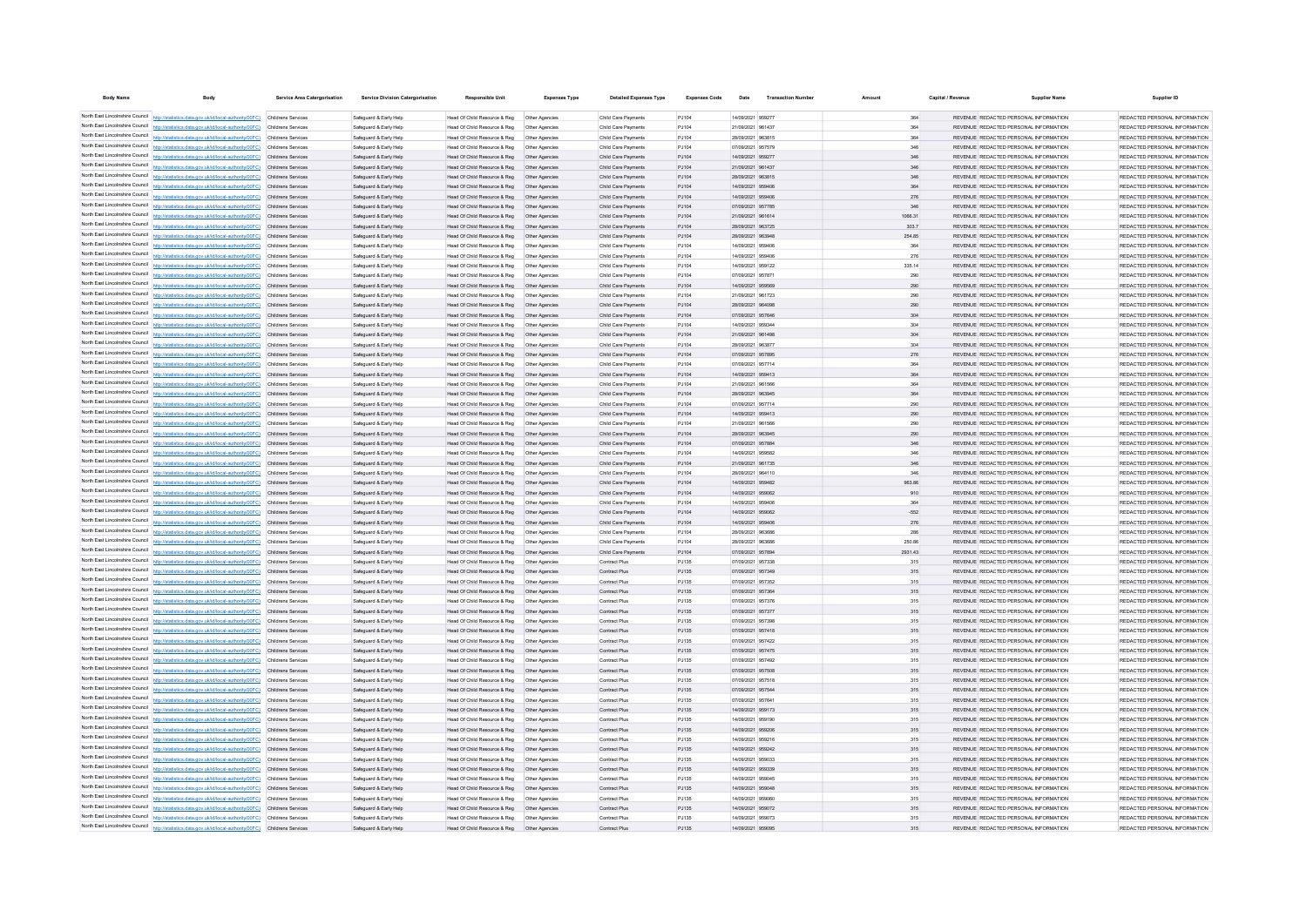| <b>Body Name</b>                |                                                                                                               | <b>Service Area Catergorisation</b> | <b>Service Division Catergorisation</b> | <b>Responsible Unit</b>                       | <b>Expenses Type</b> | <b>Detailed Expenses Type</b> | <b>Expenses Code</b> | Date              | <b>Transaction Number</b> | Capital / Revenue | <b>Supplier Name</b>                  | Supplier ID                   |
|---------------------------------|---------------------------------------------------------------------------------------------------------------|-------------------------------------|-----------------------------------------|-----------------------------------------------|----------------------|-------------------------------|----------------------|-------------------|---------------------------|-------------------|---------------------------------------|-------------------------------|
|                                 |                                                                                                               |                                     |                                         |                                               |                      |                               |                      |                   |                           |                   |                                       |                               |
|                                 | North East Lincolnshire Council http://statistics.data.gov.uk/id/local-authority/00FC) Childrens Services     |                                     | Safeguard & Early Help                  | Head Of Child Resource & Reg   Other Agencies |                      | Contract Plus                 | PJ135                | 14/09/2021 959115 |                           | 315               | REVENUE REDACTED PERSONAL INFORMATION | REDACTED PERSONAL INFORMATION |
|                                 | North East Lincolnshire Council http://statistics.data.gov.uk/id/local-authority/00FC) Childrens Services     |                                     | Safeguard & Early Help                  | Head Of Child Resource & Reg   Other Agencies |                      | Contract Plus                 | PJ135                | 14/09/2021 959119 |                           | 315               | REVENUE REDACTED PERSONAL INFORMATION | REDACTED PERSONAL INFORMATION |
|                                 | North East Lincolnshire Council http://statistics.data.gov.uk/id/local-authority/00FC) Childrens Services     |                                     | Safeguard & Early Help                  |                                               |                      | Contract Plus                 | PJ135                | 21/09/2021 961493 |                           | 315               | REVENUE REDACTED PERSONAL INFORMATION | REDACTED PERSONAL INFORMATION |
|                                 | North East Lincolnshire Council http://statistics.data.gov.uk/id/local-authority/00FC) Childrens Services     |                                     | Safeguard & Early Help                  | Head Of Child Resource & Reg   Other Agencies |                      | Contract Plus                 | P.1135               | 21/09/2021 961202 |                           | 315               | REVENUE REDACTED PERSONAL INFORMATION | REDACTED PERSONAL INFORMATION |
|                                 | North East Lincolnshire Council http://statistics.data.gov.uk/id/local-authority/00FC) Childrens Services     |                                     | Safeguard & Early Help                  |                                               |                      | Contract Plus                 | P.1135               | 21/09/2021 961216 |                           | 315               | REVENUE REDACTED PERSONAL INFORMATION | REDACTED PERSONAL INFORMATION |
|                                 | North East Lincolnshire Council http://statistics.data.gov.uk/id/local-authority/00FC) Childrens Services     |                                     | Safeguard & Early Help                  | Head Of Child Resource & Reg   Other Agencies |                      | Contract Plus                 | PJ135                | 21/09/2021 961220 |                           | 315               | REVENUE REDACTED PERSONAL INFORMATION | REDACTED PERSONAL INFORMATION |
|                                 | North East Lincolnshire Council http://statistics.data.gov.uk/id/local-authority/00FC) Childrens Services     |                                     | Safeguard & Early Help                  | Head Of Child Resource & Reg                  | Other Agencies       | Contract Plus                 | PJ135                | 21/09/2021 961232 |                           | 315               | REVENUE REDACTED PERSONAL INFORMATION | REDACTED PERSONAL INFORMATION |
|                                 | North East Lincolnshire Council http://statistics.data.gov.uk/id/local-authority/00FC) Childrens Services     |                                     | Safeguard & Early Help                  | Head Of Child Resource & Reg   Other Agencies |                      | Contract Plus                 | PJ135                | 21/09/2021 961244 |                           | 315               | REVENUE REDACTED PERSONAL INFORMATION | REDACTED PERSONAL INFORMATION |
|                                 | North East Lincolnshire Council   http://statistics.data.gov.uk/id/local-authority/00FC)   Childrens Services |                                     | Safeguard & Early Help                  | Head Of Child Resource & Reg                  | Other Agencies       | Contract Plus                 | PJ135                | 21/09/2021 961245 |                           | 315               | REVENUE REDACTED PERSONAL INFORMATION | REDACTED PERSONAL INFORMATION |
|                                 | North East Lincolnshire Council http://statistics.data.gov.uk/id/local-authority/00FC) Childrens Services     |                                     | Safeguard & Early Help                  | Head Of Child Resource & Reg                  | Other Agencies       | Contract Plus                 | PJ135                | 21/09/2021 961265 |                           | 315               | REVENUE REDACTED PERSONAL INFORMATION | REDACTED PERSONAL INFORMATION |
|                                 | North East Lincolnshire Council http://statistics.data.gov.uk/id/local-authority/00FC) Childrens Services     |                                     | Safeguard & Early Help                  | Head Of Child Resource & Reg                  | Other Agencies       | Contract Plus                 | PJ135                | 21/09/2021 961285 |                           | 315               | REVENUE REDACTED PERSONAL INFORMATION | REDACTED PERSONAL INFORMATION |
|                                 | North East Lincolnshire Council http://statistics.data.gov.uk/id/local-authority/00FC) Childrens Services     |                                     | Safeguard & Early Help                  | Head Of Child Resource & Reg   Other Agencies |                      | Contract Plus                 | PJ135                | 21/09/2021 961288 |                           | 315               | REVENUE REDACTED PERSONAL INFORMATION | REDACTED PERSONAL INFORMATION |
|                                 | North East Lincolnshire Council http://statistics.data.gov.uk/id/local-authority/00FC) Childrens Services     |                                     | Safeguard & Early Help                  | Head Of Child Resource & Reg                  | Other Agencies       | Contract Plus                 | PJ135                | 21/09/2021 961340 |                           | 315               | REVENUE REDACTED PERSONAL INFORMATION | REDACTED PERSONAL INFORMATION |
|                                 | North East Lincolnshire Council http://statistics.data.gov.uk/id/local-authority/00FC) Childrens Services     |                                     | Safeguard & Early Help                  | Head Of Child Resource & Reg   Other Agencies |                      | Contract Plus                 | P.1135               | 21/09/2021 961355 |                           | 315               | REVENUE REDACTED PERSONAL INFORMATION | REDACTED PERSONAL INFORMATION |
|                                 | North East Lincolnshire Council http://statistics.data.gov.uk/id/local-authority/00FC) Childrens Services     |                                     | Safeguard & Early Help                  | Head Of Child Resource & Reg                  | Other Agencies       | Contract Plus                 | P.1135               | 21/09/2021 961371 |                           | 315               | REVENUE REDACTED PERSONAL INFORMATION | REDACTED PERSONAL INFORMATION |
|                                 | North East Lincolnshire Council http://statistics.data.gov.uk/id/local-authority/00FC) Childrens Services     |                                     | Safeguard & Early Help                  | Head Of Child Resource & Reg   Other Agencies |                      | Contract Plus                 | PJ135                | 21/09/2021 961381 |                           | 315               | REVENUE REDACTED PERSONAL INFORMATION | REDACTED PERSONAL INFORMATION |
|                                 | North East Lincolnshire Council http://statistics.data.gov.uk/id/local-authority/00FC) Childrens Services     |                                     |                                         |                                               |                      | Contract Plus                 |                      | 21/09/2021 961406 |                           |                   | REVENUE REDACTED PERSONAL INFORMATION | REDACTED PERSONAL INFORMATION |
|                                 |                                                                                                               |                                     | Safeguard & Early Help                  | Head Of Child Resource & Reg                  | Other Agencies       |                               | PJ135                |                   |                           | 315               |                                       |                               |
|                                 | North East Lincolnshire Council http://statistics.data.gov.uk/id/local-authority/00FC) Childrens Services     |                                     | Safeguard & Early Help                  | Head Of Child Resource & Reg   Other Agencies |                      | Contract Plus                 | PJ135                | 28/09/2021 963783 |                           | 315               | REVENUE REDACTED PERSONAL INFORMATION | REDACTED PERSONAL INFORMATION |
|                                 | North East Lincolnshire Council http://statistics.data.gov.uk/id/local-authority/00FC) Childrens Services     |                                     | Safeguard & Early Help                  | Head Of Child Resource & Reg                  | Other Agencies       | Contract Plus                 | PJ135                | 28/09/2021 963583 |                           | 315               | REVENUE REDACTED PERSONAL INFORMATION | REDACTED PERSONAL INFORMATION |
|                                 | North East Lincolnshire Council http://statistics.data.gov.uk/id/local-authority/00FC) Childrens Services     |                                     | Safeguard & Early Help                  | Head Of Child Resource & Reg                  | Other Agencies       | Contract Plus                 | PJ135                | 28/09/2021 963595 |                           | 315               | REVENUE REDACTED PERSONAL INFORMATION | REDACTED PERSONAL INFORMATION |
|                                 | North East Lincolnshire Council http://statistics.data.gov.uk/id/local-authority/00FC) Childrens Services     |                                     | Safeguard & Early Help                  | Head Of Child Resource & Reg                  | Other Agencies       | Contract Plus                 | PJ135                | 28/09/2021 963599 |                           | 315               | REVENUE REDACTED PERSONAL INFORMATION | REDACTED PERSONAL INFORMATION |
|                                 | North East Lincolnshire Council http://statistics.data.gov.uk/id/local-authority/00FC) Childrens Services     |                                     | Safeguard & Early Help                  | Head Of Child Resource & Reg                  | Other Agencies       | Contract Plus                 | PJ135                | 28/09/2021 963611 |                           | 315               | REVENUE REDACTED PERSONAL INFORMATION | REDACTED PERSONAL INFORMATION |
|                                 | North East Lincolnshire Council http://statistics.data.gov.uk/id/local-authority/00FC) Childrens Services     |                                     | Safeguard & Early Help                  | Head Of Child Resource & Reg                  | Other Agencies       | Contract Plus                 | PJ135                | 28/09/2021 963623 |                           | 315               | REVENUE REDACTED PERSONAL INFORMATION | REDACTED PERSONAL INFORMATION |
|                                 | North East Lincolnshire Council http://statistics.data.gov.uk/id/local-authority/00FC)                        | Childrens Service                   | Safeguard & Early Help                  | Head Of Child Resource & Reg                  | Other Agencies       | Contract Plus                 | PJ135                | 28/09/2021 963624 |                           | 315               | REVENUE REDACTED PERSONAL INFORMATION | REDACTED PERSONAL INFORMATION |
|                                 | North East Lincolnshire Council http://statistics.data.gov.uk/id/local-authority/00FC) Childrens Services     |                                     | Safeguard & Early Help                  | Head Of Child Resource & Reg                  | Other Agencie        | Contract Plus                 | PJ135                | 28/09/2021 963643 |                           | 315               | REVENUE REDACTED PERSONAL INFORMATION | REDACTED PERSONAL INFORMATION |
|                                 | North East Lincolnshire Council http://statistics.data.gov.uk/id/local-authority/00FC)                        | Childrens Service                   | Safeguard & Early Help                  | Head Of Child Resource & Reg                  | Other Agencies       | Contract Plus                 | PJ135                | 28/09/2021 963662 |                           | 315               | REVENUE REDACTED PERSONAL INFORMATION | REDACTED PERSONAL INFORMATION |
|                                 | North East Lincolnshire Council http://statistics.data.gov.uk/id/local-authority/00FC)                        | Childrens Service                   | Safeguard & Early Help                  | Head Of Child Resource & Reg                  | Other Agencie        | Contract Plus                 | PJ135                | 28/09/2021 963665 |                           | 315               | REVENUE REDACTED PERSONAL INFORMATION | REDACTED PERSONAL INFORMATION |
|                                 | North East Lincolnshire Council http://statistics.data.gov.uk/id/local-authority/00FC)                        | Childrens Service                   | Safeguard & Early Help                  | Head Of Child Resource & Reg                  | Other Agencie        | Contract Plus                 | PJ135                | 28/09/2021 963872 |                           | 315               | REVENUE REDACTED PERSONAL INFORMATION | REDACTED PERSONAL INFORMATION |
|                                 | North East Lincolnshire Council http://statistics.data.gov.uk/id/local-authority/00FC)                        | Childrens Service                   | Safeguard & Early Hel                   | Head Of Child Resource & Reg                  | Other Agencie        | Contract Plus                 | PJ135                | 28/09/2021 963717 |                           | 315               | REVENUE REDACTED PERSONAL INFORMATION | REDACTED PERSONAL INFORMATION |
|                                 | North East Lincolnshire Council http://statistics.data.gov.uk/id/local-authority/00FC)                        |                                     | Safeguard & Early Help                  | Head Of Child Resource & Reg                  | Other Agencies       | Contract Plus                 | PJ135                | 28/09/2021 963733 |                           | 315               | REVENUE REDACTED PERSONAL INFORMATION | REDACTED PERSONAL INFORMATION |
|                                 | North East Lincolnshire Council http://statistics.data.gov.uk/id/local-authority/00FC)                        | Childrens Service                   | Safeguard & Early Help                  | Head Of Child Resource & Reg                  | Other Agencie        | Contract Plus                 | PJ135                | 28/09/2021 963749 |                           | 315               | REVENUE REDACTED PERSONAL INFORMATION | REDACTED PERSONAL INFORMATION |
|                                 | North East Lincolnshire Council http://statistics.data.gov.uk/id/local-authority/00FC)                        | Childrens Services                  | Safeguard & Early Help                  | Head Of Child Resource & Reg                  | Other Agencies       | Contract Plus                 | PJ135                | 28/09/2021 963759 |                           | 315               | REVENUE REDACTED PERSONAL INFORMATION | REDACTED PERSONAL INFORMATION |
|                                 | North East Lincolnshire Council http://statistics.data.gov.uk/id/local-authority/00FC)                        | Childrens Service                   | Safeguard & Early Help                  | Head Of Child Resource & Reg                  | Other Agencie        | <b>Exceptional Task</b>       | PJ113                | 14/09/2021 959062 |                           | $-552$            | REVENUE REDACTED PERSONAL INFORMATION | REDACTED PERSONAL INFORMATION |
|                                 | North East Lincolnshire Council   http://statistics.data.gov.uk/id/local-authority/00FC)                      | Childrens Service                   | Safeguard & Early Help                  | Head Of Child Resource & Reg                  | Other Agencies       | Holiday                       | PJ108                | 07/09/2021 957352 |                           | 290               | REVENUE REDACTED PERSONAL INFORMATION | REDACTED PERSONAL INFORMATION |
|                                 | North East Lincolnshire Council http://statistics.data.gov.uk/id/local-authority/00FC)                        |                                     |                                         |                                               |                      |                               |                      |                   |                           |                   |                                       |                               |
|                                 |                                                                                                               | Childrens Service                   | Safeguard & Early Help                  | Head Of Child Resource & Reg                  | Other Agencie        | Holiday                       | PJ108                | 07/09/2021 95739  |                           | 276               | REVENUE REDACTED PERSONAL INFORMATION | REDACTED PERSONAL INFORMATION |
|                                 | North East Lincolnshire Council http://statistics.data.gov.uk/id/local-authority/00FC)                        | Childrens Service                   | Safeguard & Early Help                  | Head Of Child Resource & Reg                  | Other Agencies       | Holiday                       | PJ108                | 07/09/2021 957384 |                           | 276               | REVENUE REDACTED PERSONAL INFORMATION | REDACTED PERSONAL INFORMATION |
|                                 | North East Lincolnshire Council http://statistics.data.gov.uk/id/local-authority/00FC)                        | Childrens Service                   | Safeguard & Early Help                  | Head Of Child Resource & Reg                  | Other Agencies       | Holiday                       | PJ108                | 14/09/2021 959578 |                           | 346               | REVENUE REDACTED PERSONAL INFORMATION | REDACTED PERSONAL INFORMATION |
|                                 | North East Lincolnshire Council http://statistics.data.gov.uk/id/local-authority/00FC)                        | Childrens Service                   | Safeguard & Early Help                  | Head Of Child Resource & Reg                  | Other Agencies       | Holiday                       | PJ108                | 28/09/2021 96358  |                           | 304               | REVENUE REDACTED PERSONAL INFORMATION | REDACTED PERSONAL INFORMATION |
|                                 | North East Lincolnshire Council http://statistics.data.gov.uk/id/local-authority/00FC)                        | Childrens Service                   | Safeguard & Early Help                  | Head Of Child Resource & Reg                  | Other Agencie        | Holiday                       | PJ108                | 07/09/2021 957384 |                           | 346               | REVENUE REDACTED PERSONAL INFORMATION | REDACTED PERSONAL INFORMATION |
|                                 | North East Lincolnshire Council http://statistics.data.gov.uk/id/local-authority/00FC)                        | Childrens Services                  | Safeguard & Early Help                  | Head Of Child Resource & Reg                  | Other Agencie        | Special Carer Payments        | PJ128                | 07/09/2021 957341 |                           | 711.58            | REVENUE REDACTED PERSONAL INFORMATION | REDACTED PERSONAL INFORMATION |
|                                 | North East Lincolnshire Council http://statistics.data.gov.uk/id/local-authority/00FC)                        | Childrens Service                   | Safeguard & Early Help                  | Head Of Child Resource & Reg                  | Other Agencie        | Special Carer Payments        | PJ128                | 07/09/2021 957458 |                           | 711.58            | REVENUE REDACTED PERSONAL INFORMATION | REDACTED PERSONAL INFORMATION |
|                                 | North East Lincolnshire Council http://statistics.data.gov.uk/id/local-authority/00FC)                        | Childrens Services                  | Safeguard & Early Help                  | Head Of Child Resource & Reg                  | Other Agencie        | Special Carer Payments        | PJ128                | 14/09/2021 959036 |                           | 711.58            | REVENUE REDACTED PERSONAL INFORMATION | REDACTED PERSONAL INFORMATION |
|                                 | North East Lincolnshire Council http://statistics.data.gov.uk/id/local-authority/00FC)                        | Childrens Service                   | Safeguard & Early Help                  | Head Of Child Resource & Reg                  | Other Agencie        | Special Carer Payments        | PJ128                | 14/09/2021 959156 |                           | 711.58            | REVENUE REDACTED PERSONAL INFORMATION | REDACTED PERSONAL INFORMATION |
|                                 | North East Lincolnshire Council http://statistics.data.gov.uk/id/local-authority/00FC)                        | Childrens Service                   | Safeguard & Early Help                  | Head Of Child Resource & Reg                  | Other Agencies       | Special Carer Payments        | PJ128                | 21/09/2021 961206 |                           | 711.58            | REVENUE REDACTED PERSONAL INFORMATION | REDACTED PERSONAL INFORMATION |
|                                 | North East Lincolnshire Council http://statistics.data.gov.uk/id/local-authority/00FC)                        | Childrens Service                   | Safeguard & Early Help                  | Head Of Child Resource & Reg                  | Other Agencie        | Special Carer Payments        | PJ128                | 21/09/2021 961323 |                           | 711.58            | REVENUE REDACTED PERSONAL INFORMATION | REDACTED PERSONAL INFORMATION |
|                                 | North East Lincolnshire Council http://statistics.data.gov.uk/id/local-authority/00FC)                        | Childrens Service                   | Safeguard & Early Help                  | Head Of Child Resource & Reg                  | Other Agencies       | Special Carer Payments        | PJ128                | 28/09/2021 963586 |                           | 711.58            | REVENUE REDACTED PERSONAL INFORMATION | REDACTED PERSONAL INFORMATION |
|                                 | North East Lincolnshire Council http://statistics.data.gov.uk/id/local-authority/00FC)                        | Childrens Service                   | Safeguard & Early Help                  | Head Of Child Resource & Reg                  | Other Agencies       | Special Carer Payments        | PJ128                | 28/09/2021 963700 |                           | 711.58            | REVENUE REDACTED PERSONAL INFORMATION | REDACTED PERSONAL INFORMATION |
|                                 | North East Lincolnshire Council http://statistics.data.gov.uk/id/local-authority/00FC)                        | Childrens Service                   | Safeguard & Early Help                  | Head Of Child Resource & Reg                  | Other Agencie        | Custodianship/Residency       | PJ117                | 07/09/2021 957752 |                           | 276               | REVENUE REDACTED PERSONAL INFORMATION | REDACTED PERSONAL INFORMATION |
|                                 | North East Lincolnshire Council http://statistics.data.gov.uk/id/local-authority/00FC)                        | Childrens Service                   | Safeguard & Early Help                  | Head Of Child Resource & Reg                  | Other Agencies       | Custodianship/Residency       | PJ117                | 14/09/2021 959450 |                           | 276               | REVENUE REDACTED PERSONAL INFORMATION | REDACTED PERSONAL INFORMATION |
|                                 | North East Lincolnshire Council http://statistics.data.gov.uk/id/local-authority/00FC)                        | Childrens Service                   | Safeguard & Early Help                  | Head Of Child Resource & Reg                  | Other Agencies       | Custodianship/Residency       | PJ117                | 21/09/2021 961602 |                           | 276               | REVENUE REDACTED PERSONAL INFORMATION | REDACTED PERSONAL INFORMATION |
|                                 | North East Lincolnshire Council http://statistics.data.gov.uk/id/local-authority/00FC)                        | Childrens Service                   | Safeguard & Early Help                  | Head Of Child Resource & Reg                  | Other Agencies       | Custodianship/Residency       | PJ117                | 28/09/2021 963980 |                           | 276               | REVENUE REDACTED PERSONAL INFORMATION | REDACTED PERSONAL INFORMATION |
|                                 | North East Lincolnshire Council http://statistics.data.gov.uk/id/local-authority/00FC)                        | Childrens Service                   | Safeguard & Early Help                  | Head Of Child Resource & Reg                  | Other Agencies       | Custodianship/Residency       | PJ117                | 07/09/2021 957423 |                           | 257.6             | REVENUE REDACTED PERSONAL INFORMATION | REDACTED PERSONAL INFORMATION |
|                                 | North East Lincolnshire Council http://statistics.data.gov.uk/id/local-authority/00FC)                        | Childrens Service                   | Safeguard & Early Help                  | Head Of Child Resource & Reg                  | Other Agencies       | Custodianship/Residency       | PJ117                | 07/09/2021 957577 |                           | 320               | REVENUE REDACTED PERSONAL INFORMATION | REDACTED PERSONAL INFORMATION |
| North East Lincolnshire Council |                                                                                                               |                                     |                                         |                                               |                      |                               |                      |                   |                           |                   |                                       |                               |
| North East Lincolnshire Council | http://statistics.data.gov.uk/id/local-authority/00FC)                                                        | Childrens Service                   | Safeguard & Early Help                  | Head Of Child Resource & Reg                  | Other Agencies       | Custodianship/Residency       | PJ117                | 07/09/2021 957610 |                           | 277.27            | REVENUE REDACTED PERSONAL INFORMATION | REDACTED PERSONAL INFORMATION |
| North East Lincolnshire Council | http://statistics.data.gov.uk/id/local-authority/00FC)                                                        | Childrens Service                   | Safeguard & Early Help                  | Head Of Child Resource & Reg                  | Other Agencies       | Custodianship/Residency       | PJ117                | 14/09/2021 959279 |                           | 320               | REVENUE REDACTED PERSONAL INFORMATION | REDACTED PERSONAL INFORMATION |
| North East Lincolnshire Council | http://statistics.data.gov.uk/id/local-authority/00FC)                                                        | Childrens Service                   | Safeguard & Early Help                  | Head Of Child Resource & Reg                  | Other Agencies       | Custodianship/Residency       | PJ117                | 14/09/2021 959120 |                           | 257.6             | REVENUE REDACTED PERSONAL INFORMATION | REDACTED PERSONAL INFORMATION |
|                                 | http://statistics.data.gov.uk/id/local-authority/00FC)                                                        | Childrens Service                   | Safeguard & Early Help                  | Head Of Child Resource & Reg                  | Other Agencie        | Custodianship/Residency       | PJ117                | 21/09/2021 961435 |                           | 320               | REVENUE REDACTED PERSONAL INFORMATION | REDACTED PERSONAL INFORMATION |
| North East Lincolnshire Council | http://statistics.data.gov.uk/id/local-authority/00FC)                                                        | Childrens Services                  | Safeguard & Early Help                  | Head Of Child Resource & Reg                  | Other Agencies       | Custodianship/Residency       | PJ117                | 28/09/2021 963813 |                           | 320               | REVENUE REDACTED PERSONAL INFORMATION | REDACTED PERSONAL INFORMATION |
| North East Lincolnshire Council | http://statistics.data.gov.uk/id/local-authority/00FC)                                                        | Childrens Service                   | Safeguard & Early Help                  | Head Of Child Resource & Reg                  | Other Agencies       | Custodianship/Residency       | PJ117                | 07/09/2021 957739 |                           | 254.85            | REVENUE REDACTED PERSONAL INFORMATION | REDACTED PERSONAL INFORMATION |
| North East Lincolnshire Council | http://statistics.data.gov.uk/id/local-authority/00FC)                                                        | Childrens Service                   | Safeguard & Early Help                  | Head Of Child Resource & Reg                  | Other Agencies       | Custodianship/Residency       | PJ117                | 07/09/2021 957403 |                           | 663.28            | REVENUE REDACTED PERSONAL INFORMATION | REDACTED PERSONAL INFORMATION |
| North East Lincolnshire Council | http://statistics.data.gov.uk/id/local-authority/00FC)                                                        | Childrens Service                   | Safeguard & Early Help                  | Head Of Child Resource & Reg                  | Other Agencies       | Custodianship/Residency       | PJ117                | 07/09/2021 957529 |                           | 270.6             | REVENUE REDACTED PERSONAL INFORMATION | REDACTED PERSONAL INFORMATION |
| North East Lincolnshire Council | http://statistics.data.gov.uk/id/local-authority/00FC)                                                        | Childrens Service                   | Safeguard & Early Help                  | Head Of Child Resource & Reg                  | Other Agencies       | Custodianship/Residency       | PJ117                | 07/09/2021 957537 |                           | 289.85            | REVENUE REDACTED PERSONAL INFORMATION | REDACTED PERSONAL INFORMATION |
| North East Lincolnshire Council | http://statistics.data.gov.uk/id/local-authority/00EC)                                                        | Childrens Service                   | Safeguard & Early Help                  | Head Of Child Resource & Reg                  | Other Agencies       | Custodianship/Residency       | P.I117               | 07/09/2021 957554 |                           | 279.04            | REVENUE REDACTED PERSONAL INFORMATION | REDACTED PERSONAL INFORMATION |
| North East Lincolnshire Council | http://statistics.data.gov.uk/id/local-authority/DDEC)                                                        | Childrens Service                   | Safeguard & Early Help                  | Head Of Child Resource & Reg                  | Other Agencies       | Custodianship/Residency       | PJ117                | 07/09/2021 957661 |                           | 254.85            | REVENUE REDACTED PERSONAL INFORMATION | REDACTED PERSONAL INFORMATION |
| North East Lincolnshire Council | http://statistics.data.gov.uk/id/local-authority/00EC) Childrens Service                                      |                                     | Safeguard & Early Help                  | Head Of Child Resource & Reg                  | Other Agencies       | Custodianship/Residency       | P.I117               | 14/09/2021 959227 |                           | 270.6             | REVENUE REDACTED PERSONAL INFORMATION | REDACTED PERSONAL INFORMATION |
| North East Lincolnshire Council | http://statistics.data.gov.uk/id/local-authority/DDEC)                                                        | Childrens Service                   | Safeguard & Early Help                  | Head Of Child Resource & Reg                  | Other Agencies       | Custodianship/Residency       | PJ117                | 14/09/2021 959235 |                           | 289.85            | REVENUE REDACTED PERSONAL INFORMATION | REDACTED PERSONAL INFORMATION |
| North East Lincolnshire Council | http://statistics.data.gov.uk/id/local-authority/00FC) Childrens Services                                     |                                     | Safeguard & Early Help                  | Head Of Child Resource & Reg                  | Other Agencies       | Custodianship/Residency       | PJ117                | 14/09/2021 959252 |                           | 279.04            | REVENUE REDACTED PERSONAL INFORMATION | REDACTED PERSONAL INFORMATION |
|                                 | North East Lincolnshire Council http://statistics.data.gov.uk/id/local-authority/00FC)                        | Childrens Services                  | Safeguard & Early Help                  | Head Of Child Resource & Reg                  | Other Agencies       | Custodianship/Residency       | PJ117                | 14/09/2021 959361 |                           | 254.85            | REVENUE REDACTED PERSONAL INFORMATION | REDACTED PERSONAL INFORMATION |
|                                 | North East Lincolnshire Council http://statistics.data.gov.uk/id/local-authority/00FC)                        | Childrens Service                   | Safeguard & Early Help                  | Head Of Child Resource & Reg                  | Other Agencies       | Custodianship/Residency       | PJ117                | 14/09/2021 959438 |                           | 254.85            | REVENUE REDACTED PERSONAL INFORMATION | REDACTED PERSONAL INFORMATION |
|                                 | North East Lincolnshire Council http://statistics.data.gov.uk/id/local-authority/00FC)                        | Childrens Service                   | Safeguard & Early Help                  | Head Of Child Resource & Reg   Other Agencies |                      | Custodianship/Residency       | PJ117                | 21/09/2021 961515 |                           | 254.85            | REVENUE REDACTED PERSONAL INFORMATION | REDACTED PERSONAL INFORMATION |
|                                 | North East Lincolnshire Council http://statistics.data.gov.uk/id/local-authority/00FC)                        | Childrens Service                   |                                         |                                               |                      | Custodianship/Residency       | PJ117                | 21/09/2021 961591 |                           | 254.85            | REVENUE REDACTED PERSONAL INFORMATION | REDACTED PERSONAL INFORMATION |
|                                 |                                                                                                               |                                     | Safeguard & Early Help                  |                                               |                      |                               |                      |                   |                           |                   |                                       | REDACTED PERSONAL INFORMATION |
| North East Lincolnshire Council | North East Lincolnshire Council http://statistics.data.gov.uk/id/local-authority/00FC) Childrens Services     |                                     | Safeguard & Early Help                  |                                               |                      | Custodianship/Residency       | P.I117               | 21/09/2021 961399 |                           | <b>289.85</b>     | REVENUE REDACTED PERSONAL INFORMATION |                               |
|                                 | http://statistics.data.gov.uk/id/local-authority/00FC)                                                        | Childrens Service                   | Safeguard & Early Help                  | Head Of Child Resource & Reg   Other Agencies |                      | Custodianship/Residency       | P.I117               | 21/09/2021 961415 |                           | 279 04            | REVENUE REDACTED PERSONAL INFORMATION | REDACTED PERSONAL INFORMATION |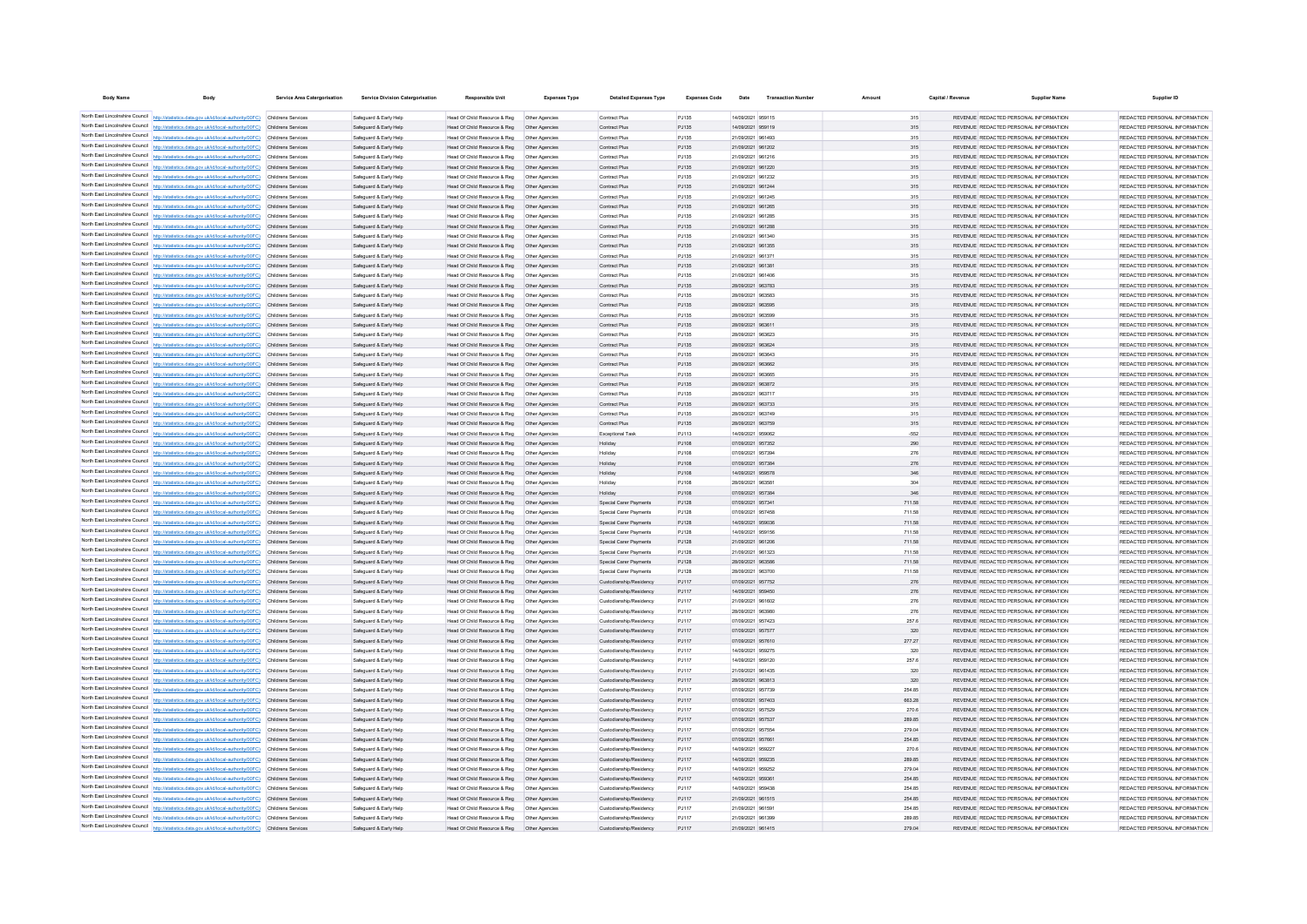| <b>Body Name</b>                |                                                                                                                                                                                                                        | <b>Service Area Catergorisation</b>             | <b>Service Division Catergorisation</b>          | <b>Responsible Unit</b>                                                       | <b>Expenses Type</b>             | <b>Detailed Expenses Type</b>                      | <b>Expenses Code</b> |                                        |                  | <b>Supplier Name</b>                                                           | Supplier ID                                                    |
|---------------------------------|------------------------------------------------------------------------------------------------------------------------------------------------------------------------------------------------------------------------|-------------------------------------------------|--------------------------------------------------|-------------------------------------------------------------------------------|----------------------------------|----------------------------------------------------|----------------------|----------------------------------------|------------------|--------------------------------------------------------------------------------|----------------------------------------------------------------|
|                                 | North East Lincolnshire Council http://statistics.data.gov.uk/id/local-authority/00FC) Childrens Services                                                                                                              |                                                 | Safeguard & Early Help                           |                                                                               |                                  | Custodianship/Residency                            | PJ117                | 28/09/2021 963776                      | 289.85           | REVENUE REDACTED PERSONAL INFORMATION                                          | REDACTED PERSONAL INFORMATION                                  |
|                                 | North East Lincolnshire Council http://statistics.data.gov.uk/id/local-authority/00FC)                                                                                                                                 | Childrens Services                              | Safeguard & Early Help                           | Head Of Child Resource & Reg                                                  | Other Agencies                   | Custodianship/Residency                            | PJ117                | 28/09/2021 963793                      | 279.04           | REVENUE REDACTED PERSONAL INFORMATION                                          | REDACTED PERSONAL INFORMATION                                  |
|                                 | North East Lincolnshire Council http://statistics.data.gov.uk/id/local-authority/00FC) Childrens Services                                                                                                              |                                                 | Safeguard & Early Help                           | Head Of Child Resource & Reg                                                  | Other Agencies                   | Custodianship/Residency                            | PJ117                | 28/09/2021 963892                      | 254.85           | REVENUE REDACTED PERSONAL INFORMATION                                          | REDACTED PERSONAL INFORMATION                                  |
|                                 | North East Lincolnshire Council http://statistics.data.gov.uk/id/local-authority/00FC) Childrens Services                                                                                                              |                                                 | Safequard & Early Help                           | Head Of Child Resource & Reg                                                  | Other Agencies                   | Custodianship/Residency                            | PJ117                | 28/09/2021 963969                      | 254.85           | REVENUE REDACTED PERSONAL INFORMATION                                          | REDACTED PERSONAL INFORMATION                                  |
|                                 | North East Lincolnshire Council http://statistics.data.gov.uk/id/local-authority/00FC) Childrens Services                                                                                                              |                                                 | Safeguard & Early Help                           | Head Of Child Resource & Reg                                                  | Other Agencies                   | Custodianship/Residency                            | PJ117                | 07/09/2021 957359                      | 328              | REVENUE REDACTED PERSONAL INFORMATION                                          | REDACTED PERSONAL INFORMATION                                  |
|                                 | North East Lincolnshire Council http://statistics.data.gov.uk/id/local-authority/00FC) Childrens Services                                                                                                              |                                                 | Safeguard & Early Help                           | Head Of Child Resource & Reg                                                  | Other Agencies                   | Custodianship/Residency                            | PJ117                | 14/09/2021 959056                      | 328              | REVENUE REDACTED PERSONAL INFORMATION                                          | REDACTED PERSONAL INFORMATION                                  |
|                                 | North East Lincolnshire Council http://statistics.data.gov.uk/id/local-authority/00FC) Childrens Services                                                                                                              |                                                 | Safeguard & Early Help                           | Head Of Child Resource & Reg                                                  | Other Agencies                   | Custodianship/Residency                            | PJ117                | 21/09/2021 961229                      | 328              | REVENUE REDACTED PERSONAL INFORMATION                                          | REDACTED PERSONAL INFORMATION                                  |
|                                 | North East Lincolnshire Council http://statistics.data.gov.uk/id/local-authority/00FC) Childrens Services<br>North East Lincolnshire Council http://statistics.data.gov.uk/id/local-authority/00FC) Childrens Services |                                                 | Safeguard & Early Help                           | Head Of Child Resource & Reg<br>Head Of Child Resource & Reg                  | Other Agencies                   | Custodianship/Residency<br>Custodianship/Residency | PJ117<br>PJ117       | 28/09/2021 963607<br>07/09/2021 957779 | 328<br>397.5     | REVENUE REDACTED PERSONAL INFORMATION<br>REVENUE REDACTED PERSONAL INFORMATION | REDACTED PERSONAL INFORMATION                                  |
|                                 | North East Lincolnshire Council http://statistics.data.gov.uk/id/local-authority/00FC) Childrens Services                                                                                                              |                                                 | Safeguard & Early Help<br>Safeguard & Early Help | Head Of Child Resource & Reg                                                  | Other Agencies<br>Other Agencies | Custodianship/Residency                            | PJ117                | 14/09/2021 959476                      | 397.5            | REVENUE REDACTED PERSONAL INFORMATION                                          | REDACTED PERSONAL INFORMATION<br>REDACTED PERSONAL INFORMATION |
|                                 | North East Lincolnshire Council http://statistics.data.gov.uk/id/local-authority/00FC)                                                                                                                                 | Childrens Services                              | Safeguard & Early Help                           | Head Of Child Resource & Reg   Other Agencies                                 |                                  | Custodianship/Residency                            | PJ117                | 21/09/2021 961627                      | 397.5            | REVENUE REDACTED PERSONAL INFORMATION                                          | REDACTED PERSONAL INFORMATION                                  |
|                                 | North East Lincolnshire Council http://statistics.data.gov.uk/id/local-authority/00FC)                                                                                                                                 | Childrens Services                              | Safeguard & Early Help                           | Head Of Child Resource & Reg                                                  | Other Agencies                   | Custodianship/Residency                            | PJ117                | 28/09/2021 964006                      | 397.5            | REVENUE REDACTED PERSONAL INFORMATION                                          | REDACTED PERSONAL INFORMATION                                  |
|                                 | North East Lincolnshire Council http://statistics.data.gov.uk/id/local-authority/00FC)                                                                                                                                 | Childrens Services                              | Safeguard & Early Help                           | Head Of Child Resource & Reg                                                  | Other Agencies                   | Custodianship/Residency                            | PJ117                | 07/09/2021 957339                      | 254.93           | REVENUE REDACTED PERSONAL INFORMATION                                          | REDACTED PERSONAL INFORMATION                                  |
|                                 | North East Lincolnshire Council http://statistics.data.gov.uk/id/local-authority/00FC)                                                                                                                                 | Childrens Services                              | Safeguard & Early Held                           | Head Of Child Resource & Reg                                                  | Other Agencies                   | Custodianship/Residency                            | PJ117                | 14/09/2021 959035                      | 254.93           | REVENUE REDACTED PERSONAL INFORMATION                                          | REDACTED PERSONAL INFORMATION                                  |
|                                 | North East Lincolnshire Council http://statistics.data.gov.uk/id/local-authority/00FC)                                                                                                                                 | Childrens Services                              | Safeguard & Early Held                           | Head Of Child Resource & Reg                                                  | Other Agencies                   | Custodianship/Residency                            | PJ117                | 21/09/2021 961205                      | 254.93           | REVENUE REDACTED PERSONAL INFORMATION                                          | REDACTED PERSONAL INFORMATION                                  |
|                                 | North East Lincolnshire Council http://statistics.data.gov.uk/id/local-authority/00FC)                                                                                                                                 | <b>Childrens Services</b>                       | Safeguard & Early Help                           | Head Of Child Resource & Reg                                                  | Other Agencies                   | Custodianship/Residency                            | PJ117                | 28/09/2021 963585                      | 254.93           | REVENUE REDACTED PERSONAL INFORMATION                                          | REDACTED PERSONAL INFORMATION                                  |
|                                 | North East Lincolnshire Council http://statistics.data.gov.uk/id/local-authority/00FC)                                                                                                                                 | Childrens Services                              | Safeguard & Early Help                           | Head Of Child Resource & Reg                                                  | Other Agencies                   | Custodianship/Residency                            | PJ117                | 07/09/2021 957757                      | 379.3            | REVENUE REDACTED PERSONAL INFORMATION                                          | REDACTED PERSONAL INFORMATION                                  |
|                                 | North East Lincolnshire Council http://statistics.data.gov.uk/id/local-authority/00FC)<br>North East Lincolnshire Council http://statistics.data.gov.uk/id/local-authority/00FC)                                       | <b>Childrens Services</b><br>Childrens Services | Safeguard & Early Help<br>Safeguard & Early Held | Head Of Child Resource & Reg<br>Head Of Child Resource & Reg                  | Other Agencies<br>Other Agencies | Custodianship/Residency<br>Custodianship/Residency | PJ117<br>PJ117       | 14/09/2021 959456<br>21/09/2021 961607 | 379.3<br>379.3   | REVENUE REDACTED PERSONAL INFORMATION<br>REVENUE REDACTED PERSONAL INFORMATION | REDACTED PERSONAL INFORMATION<br>REDACTED PERSONAL INFORMATION |
|                                 | North East Lincolnshire Council http://statistics.data.gov.uk/id/local-authority/00FC)                                                                                                                                 | Childrens Services                              | Safeguard & Early Help                           | Head Of Child Resource & Reg                                                  | Other Agencies                   | Custodianship/Residency                            | PJ117                | 28/09/2021 963986                      | 379.3            | REVENUE REDACTED PERSONAL INFORMATION                                          | REDACTED PERSONAL INFORMATION                                  |
|                                 | North East Lincolnshire Council http://statistics.data.gov.uk/id/local-authority/00FC)                                                                                                                                 | Childrens Services                              | Safeguard & Early Help                           | Head Of Child Resource & Reg                                                  | Other Agencies                   | Custodianship/Residency                            | PJ117                | 14/09/2021 959423                      | 276              | REVENUE REDACTED PERSONAL INFORMATION                                          | REDACTED PERSONAL INFORMATION                                  |
|                                 | North East Lincolnshire Council http://statistics.data.gov.uk/id/local-authority/00FC)                                                                                                                                 | Childrens Services                              | Safeguard & Early Help                           | Head Of Child Resource & Reg                                                  | Other Agencies                   | Custodianship/Residency                            | PJ117                | 14/09/2021 959515                      | 534.17           | REVENUE REDACTED PERSONAL INFORMATION                                          | REDACTED PERSONAL INFORMATION                                  |
|                                 | North East Lincolnshire Council http://statistics.data.gov.uk/id/local-authority/00FC) Childrens Services                                                                                                              |                                                 | Safeguard & Early Held                           | Head Of Child Resource & Reg.                                                 | Other Agencies                   | Custodianship/Residency                            | P.1117               | 07/09/2021 957776                      | <b>284</b>       | REVENUE REDACTED PERSONAL INFORMATION                                          | REDACTED PERSONAL INFORMATION                                  |
|                                 | North East Lincolnshire Council http://statistics.data.gov.uk/id/local-authority/00FC) Childrens Services                                                                                                              |                                                 | Safeguard & Early Help                           | Head Of Child Resource & Reg                                                  | Other Agencies                   | Custodianship/Residency                            | PJ117                | 14/09/2021 959473                      | 284              | REVENUE REDACTED PERSONAL INFORMATION                                          | REDACTED PERSONAL INFORMATION                                  |
|                                 | North East Lincolnshire Council http://statistics.data.gov.uk/id/local-authority/00FC) Childrens Services                                                                                                              |                                                 | Safeguard & Early Held                           | Head Of Child Resource & Reg                                                  | Other Agencies                   | Custodianship/Residency                            | PJ117                | 21/09/2021 961624                      | 284              | REVENUE REDACTED PERSONAL INFORMATION                                          | REDACTED PERSONAL INFORMATION                                  |
|                                 | North East Lincolnshire Council http://statistics.data.gov.uk/id/local-authority/00FC) Childrens Services                                                                                                              |                                                 | Safeguard & Early Help                           | Head Of Child Resource & Reg                                                  | Other Agencies                   | Custodianship/Residency                            | PJ117                | 28/09/2021 964003                      | 284              | REVENUE REDACTED PERSONAL INFORMATION                                          | REDACTED PERSONAL INFORMATION                                  |
|                                 | North East Lincolnshire Council http://statistics.data.gov.uk/id/local-authority/00FC) Childrens Services                                                                                                              |                                                 | Safeguard & Early Held                           | Head Of Child Resource & Reg                                                  | Other Agencies                   | Custodianship/Residency                            | PJ117                | 14/09/2021 959187                      | 447.07           | REVENUE REDACTED PERSONAL INFORMATION                                          | REDACTED PERSONAL INFORMATION                                  |
|                                 | North East Lincolnshire Council http://statistics.data.gov.uk/id/local-authority/00FC) Childrens Services                                                                                                              |                                                 | Safeguard & Early Help                           | Head Of Child Resource & Reg                                                  | Other Agencies                   | Custodianship/Residency                            | PJ117                | 07/09/2021 957593                      | 325              | REVENUE REDACTED PERSONAL INFORMATION                                          | REDACTED PERSONAL INFORMATION                                  |
|                                 | North East Lincolnshire Council http://statistics.data.gov.uk/id/local-authority/00FC) Childrens Services                                                                                                              |                                                 | Safeguard & Early Help                           | Head Of Child Resource & Reg                                                  | Other Agencies                   | Custodianship/Residency                            | PJ117                | 14/09/2021 959290                      | 325              | REVENUE REDACTED PERSONAL INFORMATION                                          | REDACTED PERSONAL INFORMATION                                  |
|                                 | North East Lincolnshire Council http://statistics.data.gov.uk/id/local-authority/00FC) Childrens Services<br>North East Lincolnshire Council http://statistics.data.gov.uk/id/local-authority/00FC) Childrens Services |                                                 | Safeguard & Early Help                           | Head Of Child Resource & Reg<br>Head Of Child Resource & Reg                  | Other Agencies                   | Custodianship/Residency<br>Custodianship/Residency | PJ117<br>PJ117       | 21/09/2021 961448<br>28/09/2021 963827 | 325              | REVENUE REDACTED PERSONAL INFORMATION                                          | REDACTED PERSONAL INFORMATION<br>REDACTED PERSONAL INFORMATION |
|                                 | North East Lincolnshire Council http://statistics.data.gov.uk/id/local-authority/00FC) Childrens Services                                                                                                              |                                                 | Safeguard & Early Help<br>Safeguard & Early Help | Head Of Child Resource & Reg                                                  | Other Agencies<br>Other Agencies | Custodianship/Residency                            | PJ117                | 07/09/2021 957362                      | 325<br>655       | REVENUE REDACTED PERSONAL INFORMATION<br>REVENUE REDACTED PERSONAL INFORMATION | REDACTED PERSONAL INFORMATION                                  |
|                                 | North East Lincolnshire Council http://statistics.data.gov.uk/id/local-authority/00FC) Childrens Services                                                                                                              |                                                 | Safeguard & Early Help                           | Head Of Child Resource & Reg                                                  | Other Agencie                    | Custodianship/Residency                            | PJ117                | 14/09/2021 959058                      | 655              | REVENUE REDACTED PERSONAL INFORMATION                                          | REDACTED PERSONAL INFORMATION                                  |
|                                 | North East Lincolnshire Council http://statistics.data.gov.uk/id/local-authority/00FC) Childrens Services                                                                                                              |                                                 | Safeguard & Early Help                           | Head Of Child Resource & Reg                                                  | Other Agencies                   | Custodianship/Residency                            | PJ117                | 21/09/2021 961230                      | 655              | REVENUE REDACTED PERSONAL INFORMATION                                          | REDACTED PERSONAL INFORMATION                                  |
|                                 | North East Lincolnshire Council http://statistics.data.gov.uk/id/local-authority/00FC) Childrens Services                                                                                                              |                                                 | Safeguard & Early Help                           | Head Of Child Resource & Reg                                                  | Other Agencies                   | Custodianship/Residency                            | PJ117                | 28/09/2021 963609                      | 655              | REVENUE REDACTED PERSONAL INFORMATION                                          | REDACTED PERSONAL INFORMATION                                  |
|                                 | North East Lincolnshire Council http://statistics.data.gov.uk/id/local-authority/00FC) Childrens Services                                                                                                              |                                                 | Safeguard & Early Help                           | Head Of Child Resource & Reg                                                  | Other Agencie                    | Custodianship/Residency                            | PJ117                | 07/09/2021 957359                      | 328              | REVENUE REDACTED PERSONAL INFORMATION                                          | REDACTED PERSONAL INFORMATION                                  |
|                                 | North East Lincolnshire Council http://statistics.data.gov.uk/id/local-authority/00FC) Childrens Services                                                                                                              |                                                 | Safeguard & Early Help                           | Head Of Child Resource & Reg                                                  | Other Agencies                   | Custodianship/Residency                            | PJ117                | 14/09/2021 959056                      | 328              | REVENUE REDACTED PERSONAL INFORMATION                                          | REDACTED PERSONAL INFORMATION                                  |
|                                 | North East Lincolnshire Council http://statistics.data.gov.uk/id/local-authority/00FC) Childrens Services                                                                                                              |                                                 | Safeguard & Early Help                           | Head Of Child Resource & Reg                                                  | Other Agencie                    | Custodianship/Residency                            | PJ117                | 21/09/2021 961229                      | 328              | REVENUE REDACTED PERSONAL INFORMATION                                          | REDACTED PERSONAL INFORMATION                                  |
|                                 | North East Lincolnshire Council http://statistics.data.gov.uk/id/local-authority/00FC) Childrens Services                                                                                                              |                                                 | Safeguard & Early Help                           |                                                                               |                                  | Custodianship/Residency                            | PJ117                | 28/09/2021 963607                      | 328              | REVENUE REDACTED PERSONAL INFORMATION                                          | REDACTED PERSONAL INFORMATION                                  |
|                                 | North East Lincolnshire Council http://statistics.data.gov.uk/id/local-authority/00FC) Childrens Services                                                                                                              |                                                 | Safeguard & Early Help                           | Head Of Child Resource & Reg                                                  | Other Agencies                   | Custodianship/Residency                            | PJ117                | 07/09/2021 957694                      | 254.85           | REVENUE REDACTED PERSONAL INFORMATION                                          | REDACTED PERSONAL INFORMATION                                  |
|                                 | North East Lincolnshire Council http://statistics.data.gov.uk/id/local-authority/00FC) Childrens Services<br>North East Lincolnshire Council http://statistics.data.gov.uk/id/local-authority/00FC) Childrens Services |                                                 | Safeguard & Early Help                           | Head Of Child Resource & Reg   Other Agencies<br>Head Of Child Resource & Reg |                                  | Custodianship/Residency<br>Custodianship/Residency | PJ117<br>PJ117       | 14/09/2021 959393<br>21/09/2021 961546 | 254.85<br>254.85 | REVENUE REDACTED PERSONAL INFORMATION<br>REVENUE REDACTED PERSONAL INFORMATION | REDACTED PERSONAL INFORMATION<br>REDACTED PERSONAL INFORMATION |
|                                 | North East Lincolnshire Council   http://statistics.data.gov.uk/id/local-authority/00FC)                                                                                                                               | Childrens Service                               | Safeguard & Early Help<br>Safeguard & Early Help | Head Of Child Resource & Reg   Other Agencies                                 | Other Agencie                    | Custodianship/Residency                            | PJ117                | 28/09/2021 963925                      | 254.85           | REVENUE REDACTED PERSONAL INFORMATION                                          | REDACTED PERSONAL INFORMATION                                  |
|                                 | North East Lincolnshire Council http://statistics.data.gov.uk/id/local-authority/00FC)                                                                                                                                 | Childrens Service                               | Safeguard & Early Hel                            | Head Of Child Resource & Reg                                                  | Other Agencie                    | Custodianship/Residency                            | PJ117                | 07/09/2021 957557                      | 317              | REVENUE REDACTED PERSONAL INFORMATION                                          | REDACTED PERSONAL INFORMATION                                  |
|                                 | North East Lincolnshire Council http://statistics.data.gov.uk/id/local-authority/00FC)                                                                                                                                 | Childrens Service                               | Safeguard & Early Help                           | Head Of Child Resource & Reg                                                  | Other Agencies                   | Custodianship/Residency                            | PJ117                | 14/09/2021 959254                      | 317              | REVENUE REDACTED PERSONAL INFORMATION                                          | REDACTED PERSONAL INFORMATION                                  |
|                                 | North East Lincolnshire Council http://statistics.data.gov.uk/id/local-authority/00FC)                                                                                                                                 | Childrens Service                               | Safeguard & Early Hel                            | Head Of Child Resource & Reg                                                  | Other Agencie                    | Custodianship/Residency                            | PJ117                | 21/09/2021 961417                      | 317              | REVENUE REDACTED PERSONAL INFORMATION                                          | REDACTED PERSONAL INFORMATION                                  |
|                                 | North East Lincolnshire Council   http://statistics.data.gov.uk/id/local-authority/00FC)                                                                                                                               | Childrens Service                               | Safeguard & Early Help                           | Head Of Child Resource & Reg                                                  | Other Agencie                    | Custodianship/Residency                            | PJ117                | 28/09/2021 963796                      | 317              | REVENUE REDACTED PERSONAL INFORMATION                                          | REDACTED PERSONAL INFORMATION                                  |
|                                 | North East Lincolnshire Council http://statistics.data.gov.uk/id/local-authority/00FC)                                                                                                                                 | Childrens Services                              | Safeguard & Early Help                           | Head Of Child Resource & Reg                                                  | Other Agencies                   | Custodianship/Residency                            | PJ117                | 07/09/2021 957830                      | 297              | REVENUE REDACTED PERSONAL INFORMATION                                          | REDACTED PERSONAL INFORMATION                                  |
|                                 | North East Lincolnshire Council http://statistics.data.gov.uk/id/local-authority/00FC)                                                                                                                                 | Childrens Service                               | Safeguard & Early Help                           | Head Of Child Resource & Reg                                                  | Other Agencie                    | Custodianship/Residency                            | PJ117                | 14/09/2021 959527                      | 297              | REVENUE REDACTED PERSONAL INFORMATION                                          | REDACTED PERSONAL INFORMATION                                  |
|                                 | North East Lincolnshire Council http://statistics.data.gov.uk/id/local-authority/00FC)                                                                                                                                 |                                                 | Safeguard & Early Help                           | Head Of Child Resource & Reg                                                  | Other Agencies                   | Custodianship/Residency                            | PJ117                | 21/09/2021 961678                      | 297              | REVENUE REDACTED PERSONAL INFORMATION                                          | REDACTED PERSONAL INFORMATION                                  |
|                                 | North East Lincolnshire Council http://statistics.data.gov.uk/id/local-authority/00FC)                                                                                                                                 |                                                 | Safeguard & Early Help                           | Head Of Child Resource & Reg                                                  | Other Agencie                    | Custodianship/Residency                            | PJ117                | 28/09/2021 96405                       | 297              | REVENUE REDACTED PERSONAL INFORMATION                                          | REDACTED PERSONAL INFORMATION                                  |
|                                 | North East Lincolnshire Council http://statistics.data.gov.uk/id/local-authority/00FC)<br>North East Lincolnshire Council http://statistics.data.gov.uk/id/local-authority/00FC)                                       | Childrens Services                              | Safeguard & Early Help                           | Head Of Child Resource & Reg<br>Head Of Child Resource & Reg                  | Other Agencie<br>Other Agencies  | Custodianship/Residency<br>Custodianship/Residency | PJ117<br>PJ117       | 07/09/2021 957551<br>07/09/2021 957757 | 671.16<br>386.3  | REVENUE REDACTED PERSONAL INFORMATION<br>REVENUE REDACTED PERSONAL INFORMATION | REDACTED PERSONAL INFORMATION<br>REDACTED PERSONAL INFORMATION |
|                                 | North East Lincolnshire Council http://statistics.data.gov.uk/id/local-authority/00FC)                                                                                                                                 | Childrens Service<br>Childrens Service          | Safeguard & Early Help<br>Safeguard & Early Help | Head Of Child Resource & Reg                                                  | Other Agencie                    | Custodianship/Residency                            | PJ117                | 14/09/2021 959456                      | 386.3            | REVENUE REDACTED PERSONAL INFORMATION                                          | REDACTED PERSONAL INFORMATION                                  |
|                                 | North East Lincolnshire Council http://statistics.data.gov.uk/id/local-authority/00FC)                                                                                                                                 | Childrens Service                               | Safeguard & Early Help                           | Head Of Child Resource & Reg                                                  | Other Agencies                   | Custodianship/Residency                            | PJ117                | 21/09/2021 961607                      | 386.3            | REVENUE REDACTED PERSONAL INFORMATION                                          | REDACTED PERSONAL INFORMATION                                  |
|                                 | North East Lincolnshire Council http://statistics.data.gov.uk/id/local-authority/00FC)                                                                                                                                 | Childrens Service                               | Safeguard & Early Help                           | Head Of Child Resource & Reg                                                  | Other Agencie                    | Custodianship/Residency                            | PJ117                | 28/09/2021 96398                       | 386.3            | REVENUE REDACTED PERSONAL INFORMATION                                          | REDACTED PERSONAL INFORMATION                                  |
|                                 | North East Lincolnshire Council http://statistics.data.gov.uk/id/local-authority/00FC)                                                                                                                                 | Childrens Service                               | Safeguard & Early Help                           | Head Of Child Resource & Reg                                                  | Grants And Subscriptions         | Subscriptions                                      | LJ101                | 22/09/2021 691259                      | 2038.4           | REVENUE CORAMBAAF ADOPTION & FOSTERING ACADEMY                                 | 132908                                                         |
|                                 | North East Lincolnshire Council http://statistics.data.gov.uk/id/local-authority/00FC)                                                                                                                                 | Childrens Service                               | Safeguard & Early Help                           | Head Of Child Resource & Reg                                                  | Other Agencies                   | Adoption Allowance                                 | PJ118                | 21/09/2021 961477                      | 254.85           | REVENUE REDACTED PERSONAL INFORMATION                                          | REDACTED PERSONAL INFORMATION                                  |
|                                 | North East Lincolnshire Council http://statistics.data.gov.uk/id/local-authority/00FC)                                                                                                                                 | Childrens Service                               | Safeguard & Early Help                           | Head Of Child Resource & Reg                                                  | Other Agencies                   | Adoption Allowance                                 | PJ118                | 21/09/2021 961537                      | 849.58           | REVENUE REDACTED PERSONAL INFORMATION                                          | REDACTED PERSONAL INFORMATION                                  |
|                                 | North East Lincolnshire Council http://statistics.data.gov.uk/id/local-authority/00FC)                                                                                                                                 | Childrens Service                               | Safeguard & Early Help                           | Head Of Child Resource & Reg                                                  | Other Agencie                    | Adoption Allowance                                 | PJ118                | 21/09/2021 961254                      | 318              | REVENUE REDACTED PERSONAL INFORMATION                                          | REDACTED PERSONAL INFORMATION                                  |
| North East Lincolnshire Council | http://statistics.data.gov.uk/id/local-authority/00FC)                                                                                                                                                                 | Childrens Service                               | Safeguard & Early Help                           | Head Of Child Resource & Reg                                                  | Other Agencies                   | Adoption Allowance                                 | PJ118                | 21/09/2021 961316                      | 284.31           | REVENUE REDACTED PERSONAL INFORMATION                                          | REDACTED PERSONAL INFORMATION                                  |
| North East Lincolnshire Council | North East Lincolnshire Council http://statistics.data.gov.uk/id/local-authority/00FC)                                                                                                                                 | Childrens Services                              | Safeguard & Early Help                           | Head Of Child Resource & Reg                                                  | Other Agencies                   | Adoption Allowance                                 | PJ118                | 21/09/2021 961376                      | 668              | REVENUE REDACTED PERSONAL INFORMATION                                          | REDACTED PERSONAL INFORMATION                                  |
| North East Lincolnshire Council | http://statistics.data.gov.uk/id/local-authority/00FC)                                                                                                                                                                 | Childrens Service                               | Safeguard & Early Held                           | Head Of Child Resource & Reg                                                  | Other Agencie                    | Adoption Allowance                                 | PJ118                | 21/09/2021 961439                      | 266.65           | REVENUE REDACTED PERSONAL INFORMATION                                          | REDACTED PERSONAL INFORMATION                                  |
|                                 | http://statistics.data.gov.uk/id/local-authority/00FC)<br>North East Lincolnshire Council http://statistics.data.gov.uk/id/local-authority/00FC)                                                                       | Childrens Services                              | Safeguard & Early Held                           | Head Of Child Resource & Reg   Other Agencies                                 |                                  | Adoption Allowance                                 | PJ118                | 21/09/2021 961458                      | 504              | REVENUE REDACTED PERSONAL INFORMATION                                          | REDACTED PERSONAL INFORMATION                                  |
|                                 | North East Lincolnshire Council http://statistics.data.gov.uk/id/local-authority/00FC).                                                                                                                                | Childrens Service<br>Childrens Services         | Safeguard & Early Help<br>Safeguard & Early Help | Head Of Child Resource & Reg<br>Head Of Child Resource & Reg   Other Agencies | Other Agencie                    | Adoption Allowance<br>Adoption Allowance           | PJ118<br>PJ118       | 28/09/2021 963817<br>28/09/2021 963837 | 266.65<br>504    | REVENUE REDACTED PERSONAL INFORMATION<br>REVENUE REDACTED PERSONAL INFORMATION | REDACTED PERSONAL INFORMATION<br>REDACTED PERSONAL INFORMATION |
|                                 | North East Lincolnshire Council http://statistics.data.gov.uk/id/local-authority/00FC)                                                                                                                                 | Childrens Services                              | Safeguard & Early Help                           | Head Of Child Resource & Reg                                                  | Other Agencies                   | Adoption Allowance                                 | PJ118                | 28/09/2021 963856                      | 254.85           | REVENUE REDACTED PERSONAL INFORMATION                                          | REDACTED PERSONAL INFORMATION                                  |
|                                 | North East Lincolnshire Council http://statistics.data.gov.uk/id/local-authority/00FC)                                                                                                                                 | Childrens Service                               | Safeguard & Early Help                           | Head Of Child Resource & Reg                                                  | Other Agencies                   | Adoption Allowance                                 | PJ118                | 28/09/2021 963633                      | 318              | REVENUE REDACTED PERSONAL INFORMATION                                          | REDACTED PERSONAL INFORMATION                                  |
|                                 | North East Lincolnshire Council http://statistics.data.gov.uk/id/local-authority/00FC)                                                                                                                                 | <b>Childrens Services</b>                       | Safeguard & Early Help                           |                                                                               |                                  | Adoption Allowance                                 | PJ118                | 28/09/2021 963693                      | 284.31           | REVENUE REDACTED PERSONAL INFORMATION                                          | REDACTED PERSONAL INFORMATION                                  |
|                                 | North East Lincolnshire Council http://statistics.data.gov.uk/id/local-authority/00FC)                                                                                                                                 | Childrens Service                               | Safeguard & Early Help                           |                                                                               |                                  | Adoption Allowance                                 | PJ118                | 28/09/2021 963915                      | 849.58           | REVENUE REDACTED PERSONAL INFORMATION                                          | REDACTED PERSONAL INFORMATION                                  |
|                                 | North East Lincolnshire Council http://statistics.data.gov.uk/id/local-authority/00FC)                                                                                                                                 | Childrens Service                               | Safeguard & Early Help                           |                                                                               |                                  | Adoption Allowance                                 | P.I118               | 28/09/2021 963754                      | 668              | REVENUE REDACTED PERSONAL INFORMATION                                          | REDACTED PERSONAL INFORMATION                                  |
|                                 | North East Lincolnshire Council http://statistics.data.gov.uk/id/local-authority/00FC)                                                                                                                                 | Childrens Services                              | Safeguard & Early Held                           | Head Of Child Resource & Reg   Other Agencies                                 |                                  | Adoption Allowance                                 | PJ118                | 07/09/2021 957361                      | 333              | REVENUE REDACTED PERSONAL INFORMATION                                          | REDACTED PERSONAL INFORMATION                                  |
| North East Lincolnshire Council | http://statistics.data.gov.uk/id/local-authority/00FC)                                                                                                                                                                 | Childrens Service                               | Safeguard & Early Help                           |                                                                               |                                  | Adoption Allowano                                  | P.I118               | 07/09/2021 957367                      | 337.55           | REVENUE REDACTED PERSONAL INFORMATION                                          | REDACTED PERSONAL INFORMATION                                  |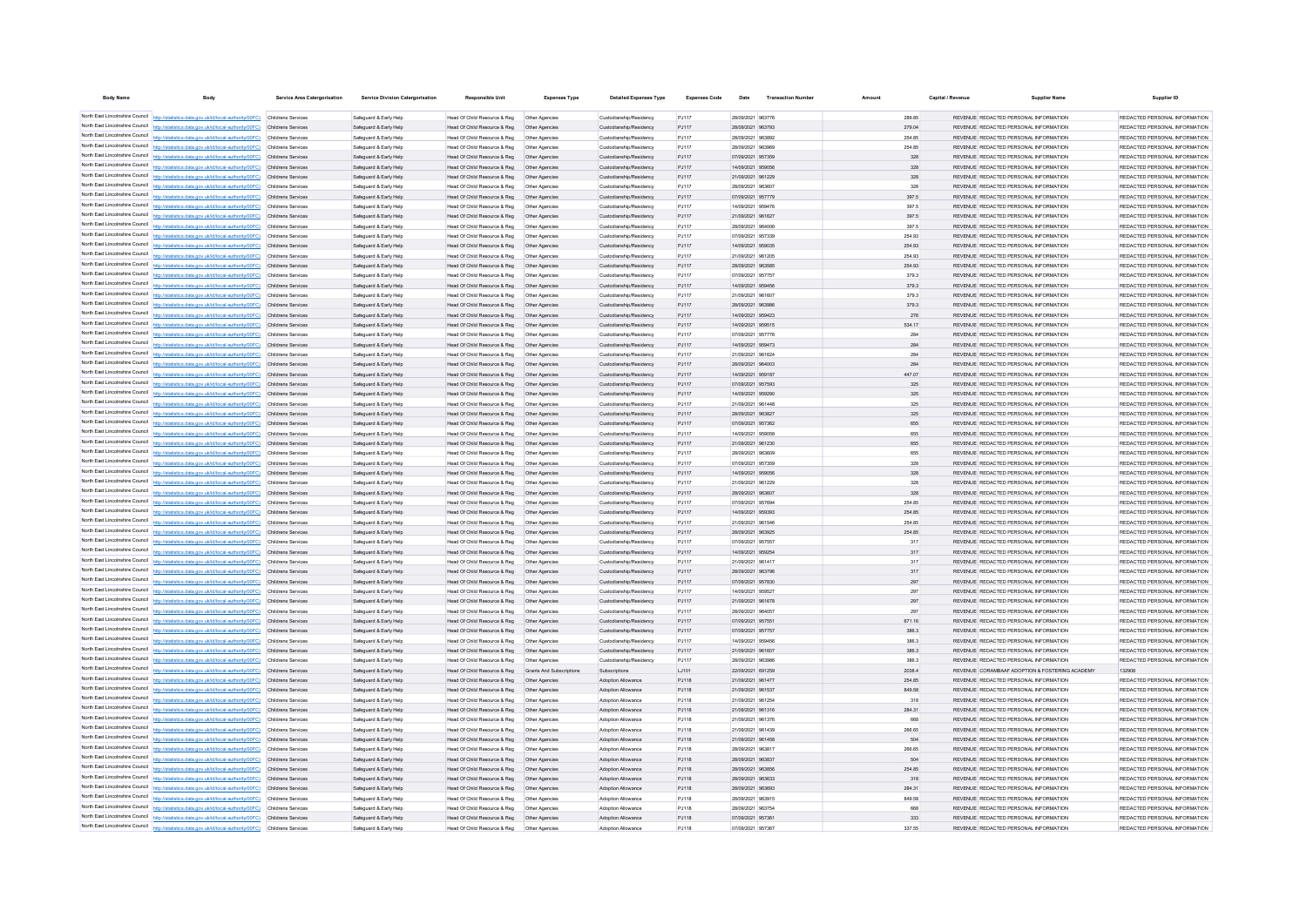| North East Lincolnshire Council http://statistics.data.gov.uk/id/local-authority/00FC) Childrens Services<br>Safeguard & Early Help<br>Head Of Child Resource & Reg   Other Agencies<br>Adoption Allowance<br>PJ118<br>07/09/2021 957388<br>318<br>REVENUE REDACTED PERSONAL INFORMATION<br>REDACTED PERSONAL INFORMATION<br>North East Lincolnshire Council http://statistics.data.gov.uk/id/local-authority/00FC)<br>Head Of Child Resource & Reg<br>Adoption Allowance<br>07/09/2021 957451<br>284.31<br>REVENUE REDACTED PERSONAL INFORMATION<br>REDACTED PERSONAL INFORMATION<br>Childrens Services<br>Safeguard & Early Help<br>Other Agencies<br>PJ118<br>North East Lincolnshire Council http://statistics.data.gov.uk/id/local-authority/00FC)<br>07/09/2021 957513<br>Childrens Services<br>Safeguard & Early Help<br>Head Of Child Resource & Reg<br>Other Agencies<br>Adoption Allowance<br>PJ118<br>REVENUE REDACTED PERSONAL INFORMATION<br>668<br>North East Lincolnshire Council http://statistics.data.gov.uk/id/local-authority/00FC).<br>Childrens Services<br>Head Of Child Resource & Reg<br>Other Agencies<br>Adoption Allowance<br>PJ118<br>07/09/2021 957581<br>266.65<br>REVENUE REDACTED PERSONAL INFORMATION<br>Safeguard & Early Help<br>North East Lincolnshire Council<br>http://statistics.data.gov.uk/id/local-authority/00FC) Childrens Services<br>Head Of Child Resource & Reg<br>Adoption Allowance<br>07/09/2021 957604<br>504<br>REVENUE REDACTED PERSONAL INFORMATION<br>Safeguard & Early Help<br>Other Agencies<br>PJ118<br>North East Lincolnshire Council<br>http://statistics.data.gov.uk/id/local-authority/00FC) Childrens Services<br>Head Of Child Resource & Reg<br>Adoption Allowance<br>07/09/2021 957625<br>254.85<br>REVENUE REDACTED PERSONAL INFORMATION<br>Safeguard & Early Help<br>Other Agencies<br>PJ118<br>North East Lincolnshire Council<br>http://statistics.data.gov.uk/id/local-authority/00FC) Childrens Services<br>Head Of Child Resource & Reg<br>849.58<br>REVENUE REDACTED PERSONAL INFORMATION<br>Other Agencies<br>Adoption Allowance<br>PJ118<br>07/09/2021 957685<br>Safeguard & Early Help<br>North East Lincolnshire Council<br>http://statistics.data.gov.uk/id/local-authority/00FC) Childrens Services<br>REVENUE REDACTED PERSONAL INFORMATION<br>Head Of Child Resource & Reg<br>Adoption Allowance<br>PJ118<br>14/09/2021 959211<br>668<br>Safeguard & Early Help<br>Other Agencies<br>North East Lincolnshire Council<br>http://statistics.data.gov.uk/id/local-authority/00FC) Childrens Services<br>266.65<br>Head Of Child Resource & Reg<br>Adoption Allowance<br>PJ118<br>14/09/2021 959279<br>REVENUE REDACTED PERSONAL INFORMATION<br>Safeguard & Early Help<br>Other Agencies<br>North East Lincolnshire Council<br>http://statistics.data.gov.uk/id/local-authority/00FC)<br>REVENUE REDACTED PERSONAL INFORMATION<br>Head Of Child Resource & Reg<br>Adoption Allowance<br>PJ118<br>14/09/2021 959301<br>504<br>Childrens Services<br>Safeguard & Early Help<br>Other Agencies<br>North East Lincolnshire Council http://statistics.data.gov.uk/id/local-authority/00FC)<br>Head Of Child Resource & Reg<br>Adoption Allowance<br>14/09/2021 959323<br>254.85<br>REVENUE REDACTED PERSONAL INFORMATION<br>Childrens Services<br>Safeguard & Early Help<br>Other Agencies<br>PJ118<br>North East Lincolnshire Council http://statistics.data.gov.uk/id/local-authority/00FC)<br>Adoption Allowance<br>REVENUE REDACTED PERSONAL INFORMATION<br>Childrens Services<br>Head Of Child Resource & Reg<br>Other Agencies<br>PJ118<br>14/09/2021 959384<br>849.58<br>Safeguard & Early Help<br>North East Lincolnshire Council http://statistics.data.gov.uk/id/local-authority/00FC)<br>Head Of Child Resource & Reg<br>Adoption Allowance<br>14/09/2021 959084<br>REVENUE REDACTED PERSONAL INFORMATION<br>Childrens Services<br>Safeguard & Early Help<br>Other Agencies<br>PJ118<br>318<br>North East Lincolnshire Council http://statistics.data.gov.uk/id/local-authority/00FC)<br>Head Of Child Resource & Reg<br>14/09/2021 959149<br>284.31<br>REVENUE REDACTED PERSONAL INFORMATION<br>Childrens Services<br>Other Agencies<br>Adoption Allowance<br>PJ118<br>Safeguard & Early Help<br>North East Lincolnshire Council http://statistics.data.gov.uk/id/local-authority/00FC)<br>REVENUE REDACTED PERSONAL INFORMATION<br>Head Of Child Resource & Reg<br>Adoption Allowance<br>07/09/2021 957470<br>289.85<br>Childrens Services<br>Safeguard & Early Help<br>Other Agencies<br>PJ118<br>North East Lincolnshire Council http://statistics.data.gov.uk/id/local-authority/00FC)<br>Head Of Child Resource & Reg<br>Adoption Allowance<br>14/09/2021 959084<br>435.69<br>REVENUE REDACTED PERSONAL INFORMATION<br>Childrens Services<br>Other Agencies<br>PJ118<br>Safeguard & Early Help<br>North East Lincolnshire Council http://statistics.data.gov.uk/id/local-authority/00FC)<br>Head Of Child Resource & Reg<br>Adoption Allowance<br>14/09/2021 959168<br>463.45<br>REVENUE REDACTED PERSONAL INFORMATION<br>REDACTED PERSONAL INFORMATION<br>Childrens Services<br>Safeguard & Early Help<br>Other Agencies<br>PJ118<br>North East Lincolnshire Council http://statistics.data.gov.uk/id/local-authority/00FC)<br>Head Of Child Resource & Reg<br>388.36<br>REVENUE REDACTED PERSONAL INFORMATION<br>REDACTED PERSONAL INFORMATION<br>Adoption Allowance<br>PJ118<br>14/09/2021 959168<br>Childrens Services<br>Safeguard & Early Help<br>Other Agencies<br>North East Lincolnshire Council http://statistics.data.gov.uk/id/local-authority/00FC)<br>REVENUE REDACTED PERSONAL INFORMATION<br>REDACTED PERSONAL INFORMATION<br>Head Of Child Resource & Reg<br>Adoption Allowance<br>PJ118<br>14/09/2021 959168<br>388.36<br>Childrens Services<br>Safeguard & Early Help<br>Other Agencies<br>North East Lincolnshire Council http://statistics.data.gov.uk/id/local-authority/00FC)<br>REVENUE REDACTED PERSONAL INFORMATION<br>REDACTED PERSONAL INFORMATION<br>Head Of Child Resource & Reg<br>Adoption Allowance<br>PJ118<br>14/09/2021 959168<br>315.03<br>Childrens Services<br>Safeguard & Early Help<br>Other Agencies<br>North East Lincolnshire Council http://statistics.data.gov.uk/id/local-authority/00FC)<br>Head Of Child Resource & Reg<br>07/09/2021 688622<br>1964.7<br>REVENUE ATTENTI CONSULTING<br><b>Childrens Services</b><br>Safeguard & Early Help<br>Direct Employee Expenses<br>Agency Staff<br>EA105<br>146503<br>North East Lincolnshire Council http://statistics.data.gov.uk/id/local-authority/00FC)<br>Head Of Child Resource & Reg<br>07/09/2021 688627<br>1964.7<br>REVENUE ATTENTI CONSULTING<br>146503<br>Childrens Services<br>Safeguard & Early Help<br>Direct Employee Expenses<br>Agency Staff<br>EA105<br>North East Lincolnshire Council http://statistics.data.gov.uk/id/local-authority/00FC)<br>17/09/2021 689104<br>1566.45<br>REVENUE ATTENTI CONSULTING<br>146503<br><b>Childrens Services</b><br>Safeguard & Early Help<br>Head Of Child Resource & Reg<br>Direct Employee Expenses<br>Agency Staff<br>EA105<br>North East Lincolnshire Council http://statistics.data.gov.uk/id/local-authority/00FC)<br>21/09/2021 690847<br>1964.7<br>REVENUE ATTENTI CONSULTING<br>146503<br>Childrens Services<br>Safeguard & Early Help<br>Head Of Child Resource & Reg<br>Direct Employee Expenses<br>Agency Staff<br>EA105<br>North East Lincolnshire Council http://statistics.data.gov.uk/id/local-authority/00FC)<br>2360<br><b>Childrens Services</b><br>Safeguard & Early Help<br>Head Of Child Resource & Reg<br>Direct Employee Expenses<br>Agency Staff<br>EA105<br>16/09/2021 690388<br>REVENUE ATTENTI CONSULTING<br>146503<br>North East Lincolnshire Council http://statistics.data.gov.uk/id/local-authority/00FC) Childrens Services<br>16/09/2021 690389<br>REVENUE ATTENTICONSULTING<br>Safeguard & Early Help<br>Head Of Child Resource & Reg.<br>Direct Employee Expenses<br>Anency Staff<br><b>FA105</b><br>2360<br>146503<br>North East Lincolnshire Council http://statistics.data.gov.uk/id/local-authority/00FC) Childrens Services<br>Safeguard & Early Help<br>Head Of Child Resource & Reg.<br>Direct Employee Expenses<br>Agency Staff<br>EA105<br>16/09/2021 690390<br>1888<br>REVENUE ATTENTI CONSULTING<br>146503<br>North East Lincolnshire Council http://statistics.data.gov.uk/id/local-authority/00FC) Childrens Services<br>Safeguard & Early Help<br>Head Of Child Resource & Reg.<br>Direct Employee Expenses<br>Anency Staff<br>EA105<br>22/09/2021 691255<br>2360<br>REVENUE ATTENTICONSULTING<br>146503<br>North East Lincolnshire Council http://statistics.data.gov.uk/id/local-authority/00FC) Childrens Services<br>Safeguard & Early Help<br>Head Of Child Resource & Reg<br>Direct Employee Expenses<br>Agency Staff<br>EA105<br>23/09/2021 691306<br>2360<br>REVENUE ATTENTI CONSULTING<br>146503<br>North East Lincolnshire Council http://statistics.data.gov.uk/id/local-authority/00FC) Childrens Services<br>Safeguard & Early Help<br>Head Of Child Resource & Reg<br>Direct Employee Expenses<br>Agency Staff<br>EA105<br>30/09/2021 692230<br>2360<br>REVENUE ATTENTI CONSULTING<br>146503<br>North East Lincolnshire Council http://statistics.data.gov.uk/id/local-authority/00FC) Childrens Services<br>Safeguard & Early Help<br>Head Of Child Resource & Reg<br>Direct Employee Expenses<br>Anency Staff<br>EA105<br>28/09/2021 691716<br>1640.63<br>REVENUE NONSTOP RECRUITMENT<br>120715<br>North East Lincolnshire Council http://statistics.data.gov.uk/id/local-authority/00FC) Childrens Services<br>Safeguard & Early Help<br>Head Of Child Resource & Reg<br>Direct Employee Expenses<br>Agency Staff<br>EA105<br>28/09/2021 691718<br>1640.63<br>REVENUE NONSTOP RECRUITMENT<br>120715<br>North East Lincolnshire Council http://statistics.data.gov.uk/id/local-authority/00FC) Childrens Services<br>Safeguard & Early Help<br>Head Of Child Resource & Reg<br>Direct Employee Expenses<br>Agency Staff<br>EA105<br>28/09/2021 691720<br>1312.5<br>REVENUE NONSTOP RECRUITMENT<br>120715<br>North East Lincolnshire Council http://statistics.data.gov.uk/id/local-authority/00FC) Childrens Services<br>Safeguard & Early Help<br>Head Of Child Resource & Reg<br>Direct Employee Expenses<br>Agency Staff<br>EA105<br>28/09/2021 691721<br>1640.63<br>REVENUE NONSTOP RECRUITMENT<br>120715<br>North East Lincolnshire Council http://statistics.data.gov.uk/id/local-authority/00FC) Childrens Services<br>Head Of Child Resource & Reg<br>Direct Employee Expenses<br>Agency Staff<br>EA105<br>28/09/2021 691723<br>1640.63<br>REVENUE NONSTOP RECRUITMENT<br>120715<br>Safeguard & Early Help<br>North East Lincolnshire Council http://statistics.data.gov.uk/id/local-authority/00FC) Childrens Services<br>Head Of Child Resource & Reg<br>Agency Staff<br>EA105<br>30/09/2021 692242<br>1640.63<br>REVENUE NONSTOP RECRUITMENT<br>120715<br>Safeguard & Early Help<br>Direct Employee Expenses<br>North East Lincolnshire Council http://statistics.data.gov.uk/id/local-authority/00FC) Childrens Services<br>28/09/2021 691731<br>1618.75<br>REVENUE NONSTOP RECRUITMENT<br>Safeguard & Early Help<br>Head Of Child Resource & Reg<br>Direct Employee Expenses<br>Agency Staff<br>EA105<br>120715<br>North East Lincolnshire Council http://statistics.data.gov.uk/id/local-authority/00FC) Childrens Services<br>Head Of Child Resource & Reg<br>EA105<br>28/09/2021 691734<br>1312.5<br>REVENUE NONSTOP RECRUITMENT<br>120715<br>Safeguard & Early Help<br>Direct Employee Expenses<br>Anency Staff<br>North East Lincolnshire Council http://statistics.data.gov.uk/id/local-authority/00FC) Childrens Services<br>Safeguard & Early Help<br>Head Of Child Resource & Reg Direct Employee Expenses<br>Agency Staff<br>EA105<br>28/09/2021 691732<br>1618.75<br>REVENUE NONSTOP RECRUITMENT<br>120715<br>North East Lincolnshire Council http://statistics.data.gov.uk/id/local-authority/00FC) Childrens Services<br>Safeguard & Early Help<br>Head Of Child Resource & Reg<br>Direct Employee Expenses<br>Agency Staff<br>EA105<br>28/09/2021 691733<br>1618.75<br>REVENUE NONSTOP RECRUITMENT<br>120715<br>North East Lincolnshire Council http://statistics.data.gov.uk/id/local-authority/00FC) Childrens Services<br>Safeguard & Early Help<br>Head Of Child Resource & Reg<br>Direct Employee Expenses<br>Agency Staff<br><b>FA105</b><br>28/09/2021 691736<br>161875<br>REVENUE NONSTOP RECRUITMENT<br>120715<br>North East Lincolnshire Council http://statistics.data.gov.uk/id/local-authority/00FC) Childrens Services<br>Safeguard & Early Help<br>Head Of Child Resource & Reg<br>Direct Employee Expenses<br>Agency Staff<br>EA105<br>30/09/2021 692239<br>1618.75<br>REVENUE NONSTOP RECRUITMENT<br>120715<br>North East Lincolnshire Council http://statistics.data.gov.uk/id/local-authority/00FC) Childrens Services<br>Safeguard & Early Help<br>Head Of Child Resource & Reg<br>Direct Employee Expenses<br>Agency Staff<br>EA105<br>28/09/2021 691730<br>1400<br>REVENUE NONSTOP RECRUITMENT<br>120715<br>North East Lincolnshire Council http://statistics.data.gov.uk/id/local-authority/00FC) Childrens Services<br>Safeguard & Early Help<br>Head Of Child Resource & Reg<br>Direct Employee Expenses<br>Agency Staff<br>EA105<br>28/09/2021 691724<br>962.5<br>REVENUE NONSTOP RECRUITMENT<br>120715<br>North East Lincolnshire Council http://statistics.data.gov.uk/id/local-authority/00FC) Childrens Services<br>Safeguard & Early Help<br>Head Of Child Resource & Reg<br>Direct Employee Expenses<br>Agency Staff<br>EA105<br>28/09/2021 691725<br>984.38<br>REVENUE NONSTOP RECRUITMENT<br>120715<br>North East Lincolnshire Council http://statistics.data.gov.uk/id/local-authority/00FC) Childrens Services<br>Head Of Child Resource & Reg<br>Direct Employee Expenses<br>EA105<br>28/09/2021 691727<br>962.5<br>REVENUE NONSTOP RECRUITMENT<br>120715<br>Safeguard & Early Help<br>Agency Staff<br>North East Lincolnshire Council http://statistics.data.gov.uk/id/local-authority/00FC) Childrens Services<br>Head Of Child Resource & Reg<br>Direct Employee Expenses<br>EA105<br>28/09/2021 691729<br>984.38<br>REVENUE NONSTOP RECRUITMENT<br>120715<br>Safeguard & Early Help<br>Agency Staff<br>North East Lincolnshire Council http://statistics.data.gov.uk/id/local-authority/00FC)<br>Head Of Child Resource & Reg<br>EA105<br>30/09/2021 692241<br>962.5<br>REVENUE NONSTOP RECRUITMENT<br>Childrens Services<br>Safeguard & Early Help<br>Direct Employee Expenses<br>Agency Staff<br>120715<br>North East Lincolnshire Council http://statistics.data.gov.uk/id/local-authority/00FC) Childrens Services<br>Head Of Child Resource & Reg<br>LL119<br>15/09/2021 690151<br>$600\,$<br>REVENUE THE FOSTERING NETWORK<br>103725<br>Safeguard & Early Help<br>Miscellaneous Expenses<br>Other Expenses General<br>North East Lincolnshire Council http://statistics.data.gov.uk/id/local-authority/00FC)<br>EA105<br>16/09/2021 690387<br>2271.5<br>REVENUE ATTENTI CONSULTING<br><b>Childrens Services</b><br>Safeguard & Early Help<br>Head Of Child Resource & Reg<br>Direct Employee Expenses<br>Agency Staff<br>146503<br>North East Lincolnshire Council http://statistics.data.gov.uk/id/local-authority/00FC)<br>EA105<br>16/09/2021 690386<br>REVENUE ATTENTI CONSULTING<br>146503<br>Childrens Services<br>Safeguard & Early Help<br>Head Of Child Resource & Reg<br>Direct Employee Expenses<br>Agency Staff<br>1298<br>North East Lincolnshire Council http://statistics.data.gov.uk/id/local-authority/00FC)<br>23/09/2021 691307<br>3245<br><b>Childrens Services</b><br>Safeguard & Early Help<br>Head Of Child Resource & Reg<br>Direct Employee Expenses<br>Agency Staff<br>EA105<br>REVENUE ATTENTI CONSULTING<br>146503<br>North East Lincolnshire Council http://statistics.data.gov.uk/id/local-authority/00FC)<br>30/09/2021 692359<br>3245<br>146503<br>Childrens Services<br>Safeguard & Early Help<br>Head Of Child Resource & Reg<br>Direct Employee Expenses<br>Agency Staff<br>EA105<br><b>REVENUE ATTENTI CONSULTING</b><br>North East Lincolnshire Council http://statistics.data.gov.uk/id/local-authority/00FC)<br><b>Childrens Services</b><br>Safeguard & Early Help<br>Head Of Child Resource & Reg<br>Direct Employee Expenses<br>Agency Staff<br>EA105<br>07/09/2021 688613<br>1637.25<br>REVENUE ATTENTI CONSULTING<br>146503<br>North East Lincolnshire Council http://statistics.data.gov.uk/id/local-authority/00FC)<br>Childrens Service<br>Safeguard & Early Help<br>Head Of Child Resource & Reg<br>Direct Employee Expenses<br>Agency Staf<br>EA105<br>07/09/2021 688618<br>259.65<br>REVENUE ATTENTI CONSULTING<br>146503<br>North East Lincolnshire Council http://statistics.data.gov.uk/id/local-authority/00FC)<br>Safeguard & Early Help<br>Head Of Child Resource & Reg<br>Direct Employee Expenses<br>Agency Staff<br>EA105<br>07/09/2021 688619<br>398.32<br>REVENUE ATTENTI CONSULTING<br>146503<br>North East Lincolnshire Council http://statistics.data.gov.uk/id/local-authority/00FC)<br>Childrens Service<br>Safeguard & Early Help<br>Head Of Child Resource & Reg<br>Private Contractors<br>Third Party Prov - Private<br>PH101<br>07/09/2021 688527<br>3803.39<br>REVENUE FOSTER CARE ASSOCIATES LIMITED<br>101455<br>North East Lincolnshire Council http://statistics.data.gov.uk/id/local-authority/00FC)<br>Childrens Services<br>Safeguard & Early Help<br>Head Of Child Resource & Reg<br>Private Contractors<br>Third Party Prov - Private<br>PH101<br>28/09/2021 691765<br>3680.7<br>REVENUE FOSTER CARE ASSOCIATES LIMITED<br>101455<br>North East Lincolnshire Council http://statistics.data.gov.uk/id/local-authority/00FC)<br>Childrens Service<br>Safeguard & Early Help<br>Head Of Child Resource & Reg<br>Private Contractors<br>Third Party Prov - Private<br>PH101<br>07/09/2021 688535<br>3839.66<br>REVENUE FOSTER CARE ASSOCIATES LIMITED<br>101455<br>North East Lincolnshire Council http://statistics.data.gov.uk/id/local-authority/00FC)<br>Childrens Services<br>Safeguard & Early Help<br>Head Of Child Resource & Reg<br>Private Contractors<br>Third Party Prov - Private<br>PH101<br>28/09/2021 691785<br>3715.8<br>REVENUE FOSTER CARE ASSOCIATES LIMITED<br>101455<br>North East Lincolnshire Council http://statistics.data.gov.uk/id/local-authority/00FC)<br>Safeguard & Early Help<br>Head Of Child Resource & Reg<br>Third Party Prov - Private<br>PH101<br>07/09/2021 688539<br>3839.66<br>REVENUE FOSTER CARE ASSOCIATES LIMITED<br>101455<br>Childrens Services<br>Private Contractors<br>North East Lincolnshire Council http://statistics.data.gov.uk/id/local-authority/00FC)<br>Safeguard & Early Help<br>Head Of Child Resource & Reg<br>Third Party Prov - Private<br>PH101<br>28/09/2021 691778<br>3715.8<br>REVENUE FOSTER CARE ASSOCIATES LIMITED<br>101455<br>Childrens Services<br>Private Contractors<br>North East Lincolnshire Council http://statistics.data.gov.uk/id/local-authority/00FC)<br>Head Of Child Resource & Reg<br>Third Party Prov - Private<br>PH101<br>08/09/2021 68845<br>829.99<br>REVENUE SWIIS FOSTER CARE LTD<br>146857<br>Childrens Service<br>Safeguard & Early Help<br>Private Contractors<br>North East Lincolnshire Council http://statistics.data.gov.uk/id/local-authority/00FC)<br>Safeguard & Early Help<br>Head Of Child Resource & Reg<br>Third Party Prov - Private<br>PH101<br>16/09/2021 690393<br>829.99<br>REVENUE SWIIS FOSTER CARE LTD<br>146857<br>Childrens Services<br>Private Contractors<br>North East Lincolnshire Council http://statistics.data.gov.uk/id/local-authority/00FC)<br>PH101<br>23/09/2021 691373<br>829.99<br>REVENUE SWIIS FOSTER CARE LTD<br>146857<br>Childrens Services<br>Safeguard & Early Help<br>Head Of Child Resource & Reg<br>Private Contractors<br>Third Party Prov - Private<br>North East Lincolnshire Council http://statistics.data.gov.uk/id/local-authority/00FC)<br>PH101<br>23/09/2021 691310<br>829.99<br>REVENUE SWIIS FOSTER CARE LTD<br>146857<br>Childrens Services<br>Safeguard & Early Help<br>Head Of Child Resource & Reg<br>Third Party Prov - Private<br>Private Contractors<br>North East Lincolnshire Council<br>http://statistics.data.gov.uk/id/local-authority/00FC)<br>PH101<br>28/09/2021 691709<br>829.99<br>146857<br>Childrens Services<br>Safeguard & Early Help<br>Head Of Child Resource & Reg<br>Third Party Prov - Private<br>REVENUE SWIIS FOSTER CARE LTD<br>Private Contractors<br>North East Lincolnshire Council http://statistics.data.gov.uk/id/local-authority/00FC)<br>Childrens Services<br>Safeguard & Early Help<br>Head Of Child Resource & Reg<br>Private Contractors<br>Third Party Prov - Private<br>PH101<br>07/09/2021 688547<br>3803.39<br>REVENUE FOSTER CARE ASSOCIATES LIMITED<br>101455<br>North East Lincolnshire Council http://statistics.data.gov.uk/id/local-authority/00FC)<br>Safeguard & Early Help<br>Head Of Child Resource & Reg<br>Private Contractor<br>Third Party Prov - Private<br>PH101<br>28/09/2021 691786<br>3680.7<br>REVENUE FOSTER CARE ASSOCIATES LIMITED<br>101455<br>North East Lincolnshire Council http://statistics.data.gov.uk/id/local-authority/00FC)<br>Safeguard & Early Help<br>Head Of Child Resource & Reg<br>Third Party Prov - Private<br>PH101<br>13/09/2021 689453<br>3764.29<br>REVENUE BRIDGING GAPS LIMITED<br>149357<br>Childrens Services<br>Private Contractors<br>North East Lincolnshire Council http://statistics.data.gov.uk/id/local-authority/00FC)<br>Safeguard & Early Help<br>Head Of Child Resource & Reg<br>Private Contractor<br>Third Party Prov - Privat<br>PH101<br>23/09/2021 691452<br>3642.86<br>REVENUE BRIDGING GAPS LIMITED<br>149357<br>North East Lincolnshire Council http://statistics.data.gov.uk/id/local-authority/00FC)<br>Childrens Services<br>Safeguard & Early Help<br>Head Of Child Resource & Reg Private Contractors<br>Third Party Prov - Private<br>PH101<br>14/09/2021 689800<br>6650<br>REVENUE LEARNING4LIFE-GY-CIC<br>144120<br>North East Lincolnshire Council http://statistics.data.gov.uk/id/local-authority/00FC)<br>Safeguard & Early Help<br>Head Of Child Resource & Reg<br>Private Contractors<br>Translation & Interpreter Serv<br>PH113<br>15/09/2021 690232<br>348.79<br>REVENUE HE WORDS<br>122711 | <b>Body Name</b> | <b>Service Area Catergorisation</b> | <b>Service Division Catergorisation</b> | <b>Responsible Uni</b> | <b>Expenses Type</b> | <b>Detailed Expenses Type</b> | <b>Expenses Code</b> |  | Capital / Revenue | <b>Supplier Nam</b> | Supplier ID                   |
|-------------------------------------------------------------------------------------------------------------------------------------------------------------------------------------------------------------------------------------------------------------------------------------------------------------------------------------------------------------------------------------------------------------------------------------------------------------------------------------------------------------------------------------------------------------------------------------------------------------------------------------------------------------------------------------------------------------------------------------------------------------------------------------------------------------------------------------------------------------------------------------------------------------------------------------------------------------------------------------------------------------------------------------------------------------------------------------------------------------------------------------------------------------------------------------------------------------------------------------------------------------------------------------------------------------------------------------------------------------------------------------------------------------------------------------------------------------------------------------------------------------------------------------------------------------------------------------------------------------------------------------------------------------------------------------------------------------------------------------------------------------------------------------------------------------------------------------------------------------------------------------------------------------------------------------------------------------------------------------------------------------------------------------------------------------------------------------------------------------------------------------------------------------------------------------------------------------------------------------------------------------------------------------------------------------------------------------------------------------------------------------------------------------------------------------------------------------------------------------------------------------------------------------------------------------------------------------------------------------------------------------------------------------------------------------------------------------------------------------------------------------------------------------------------------------------------------------------------------------------------------------------------------------------------------------------------------------------------------------------------------------------------------------------------------------------------------------------------------------------------------------------------------------------------------------------------------------------------------------------------------------------------------------------------------------------------------------------------------------------------------------------------------------------------------------------------------------------------------------------------------------------------------------------------------------------------------------------------------------------------------------------------------------------------------------------------------------------------------------------------------------------------------------------------------------------------------------------------------------------------------------------------------------------------------------------------------------------------------------------------------------------------------------------------------------------------------------------------------------------------------------------------------------------------------------------------------------------------------------------------------------------------------------------------------------------------------------------------------------------------------------------------------------------------------------------------------------------------------------------------------------------------------------------------------------------------------------------------------------------------------------------------------------------------------------------------------------------------------------------------------------------------------------------------------------------------------------------------------------------------------------------------------------------------------------------------------------------------------------------------------------------------------------------------------------------------------------------------------------------------------------------------------------------------------------------------------------------------------------------------------------------------------------------------------------------------------------------------------------------------------------------------------------------------------------------------------------------------------------------------------------------------------------------------------------------------------------------------------------------------------------------------------------------------------------------------------------------------------------------------------------------------------------------------------------------------------------------------------------------------------------------------------------------------------------------------------------------------------------------------------------------------------------------------------------------------------------------------------------------------------------------------------------------------------------------------------------------------------------------------------------------------------------------------------------------------------------------------------------------------------------------------------------------------------------------------------------------------------------------------------------------------------------------------------------------------------------------------------------------------------------------------------------------------------------------------------------------------------------------------------------------------------------------------------------------------------------------------------------------------------------------------------------------------------------------------------------------------------------------------------------------------------------------------------------------------------------------------------------------------------------------------------------------------------------------------------------------------------------------------------------------------------------------------------------------------------------------------------------------------------------------------------------------------------------------------------------------------------------------------------------------------------------------------------------------------------------------------------------------------------------------------------------------------------------------------------------------------------------------------------------------------------------------------------------------------------------------------------------------------------------------------------------------------------------------------------------------------------------------------------------------------------------------------------------------------------------------------------------------------------------------------------------------------------------------------------------------------------------------------------------------------------------------------------------------------------------------------------------------------------------------------------------------------------------------------------------------------------------------------------------------------------------------------------------------------------------------------------------------------------------------------------------------------------------------------------------------------------------------------------------------------------------------------------------------------------------------------------------------------------------------------------------------------------------------------------------------------------------------------------------------------------------------------------------------------------------------------------------------------------------------------------------------------------------------------------------------------------------------------------------------------------------------------------------------------------------------------------------------------------------------------------------------------------------------------------------------------------------------------------------------------------------------------------------------------------------------------------------------------------------------------------------------------------------------------------------------------------------------------------------------------------------------------------------------------------------------------------------------------------------------------------------------------------------------------------------------------------------------------------------------------------------------------------------------------------------------------------------------------------------------------------------------------------------------------------------------------------------------------------------------------------------------------------------------------------------------------------------------------------------------------------------------------------------------------------------------------------------------------------------------------------------------------------------------------------------------------------------------------------------------------------------------------------------------------------------------------------------------------------------------------------------------------------------------------------------------------------------------------------------------------------------------------------------------------------------------------------------------------------------------------------------------------------------------------------------------------------------------------------------------------------------------------------------------------------------------------------------------------------------------------------------------------------------------------------------------------------------------------------------------------------------------------------------------------------------------------------------------------------------------------------------------------------------------------------------------------------------------------------------------------------------------------------------------------------------------------------------------------------------------------------------------------------------------------------------------------------------------------------------------------------------------------------------------------------------------------------------------------------------------------------------------------------------------------------------------------------------------------------------------------------------------------------------------------------------------------------------------------------------------------------------------------------------------------------------------------------------------------------------------------------------------------------------------------------------------------------------------------------------------------------------------------------------------------------------------------------------------------------------------------------------------------------------------------------------------------------------------------------------------------------------------------------------------------------------------------------------------------------------------------------------------------------------------------------------------------------------------------------------------------------------------------------------------------------------------------------------------------------------------------------------------------------------------------------------------------------------------------------------------------------------------------------------------------------------------------------------------------------------------------------------------------------------------------------------------------------------------------------------------------------------------------------------------------------------------------------------------------------------------------------------------------------------------------------------------------------------------------------------------------------------------------------------------------------------------------------------------------------------------------------------------------------------------------------------------------------------------------------------------------------------------------------------------------------------------------------------------------------------------------------------------------------------------------------------------------------------------------------------------------------------------------------------------------------------------------------------------------------------------------------------------------------------------------------------------------------------------------------------------------------------------------------------------------------------------------------------------------------------------------------------------------------------------------------------------------------------------------------------------------------------------------------------------------------------------------------------------------------------------------------------------------------------------------------------------------------------------------------------------------------------------------------------------------------------------------------------------------------------------------------------------------------------------------------------------------------------------------------------------------------------------------------------------------------------------------------------------------------------------------------------------------------------------------------------------------------------------------------------------------------------------------------------------------------------------------------------------------------------------------------------------------------------------------------------------------------------------------------------------------------------------------------------------------------------------------------------------------------------------------------------------------------------------------------------------------------------------------------------------------------------------------------------------------------------------------------------------------------------------------------------------------------------------------------------------------------------------------------------------------------------------------------------------------------------------------------------------------------------------------------------------------------------------------------------------------------------------------------------------------------------------------------------------------------------------------------------------------------------------------------------------------------------------------------------------------------------------------------------------------------------------------------------------------------------------------------------------------------------------------------------------------------------------------------------------------------------------------------------------------------------------------------------------------------------------------------------------------------------------------------------------------------------------------------------------------------------------------------------------------------------------------------------------------------------------------------------------------------------------------------------------------------------------------------------------------------------------------------------------------------------------------------------------------------------------------------------------------------------------------------------------------------------------------------------------------------------------------------------------------------------------------------------------------------------------------------------------------------------------------------------------------------------------------------------------------------------------------------------------------------------------------------------------------------------------------------------------------------------------------------------------------------------------------------------------------------------------------------------------------------------------------------------------------------------------------------------------------------------------------------------------------------------------------------------------------------------------------------------------------------------------------------------------------------------------------------------------------------------------------------------------------------------------------------------------------------------------------------------------------------------------------------------------------------------------------------------------------------------------------------------------------------------------------------------------------------------------------------------------------------------------------------------------------------------------------------------------------------------------------------------------------------------------------------------------------------------------------------------------------------------------------------------------------------------------------------------------------------------------------------------------------------------------------------------------------------------------------------------------------------------------------------------------------------------------------------------------------------------------------------------------------------------------------------------------------------------------------------------------------------------------------------------------------------------------------------------------------------------------------------------------------------------------------------------------------------------------------------------------------------------------------------------------------------------------------------------------------------------------------------------------------------------------------------------------------------------------------------------------------------------------------------------------------------------------------------------------------------------------------------------------------------------------------------------------------------------------------------------------------------------------------------------------------------------------------------------------------------------------------------------------------------------------------------------------------------------------------------------------------------------------------------------------------------------------------------------------------------------------------------------------------------------------------------------------------------------------------------------------------------------------------------------------------------------------------------------------------------------------------------------------------------------------------------------------------------------------------------------------------------------------------------------------------------------------------------------------------------------------------------------------------------------------------------------------------------------------------------------------------------------------------------------------------------------------------------------------------------------------------------------------------------------------------------------------------------------------------------------------------------------------------------------------------------------------------------------------------------------------------------------------------------------------------------------------------------------------------------------------------------------------------------------------------------------------------------------------------------------------------------------------------------------------------------------------------------------------------------------------------------------------------------------------------------------------------------------------------------------------------------------------------------------------------------------------------------------------------------------------------------------------------------------------------------------------------------------------------------------------------------------------|------------------|-------------------------------------|-----------------------------------------|------------------------|----------------------|-------------------------------|----------------------|--|-------------------|---------------------|-------------------------------|
|                                                                                                                                                                                                                                                                                                                                                                                                                                                                                                                                                                                                                                                                                                                                                                                                                                                                                                                                                                                                                                                                                                                                                                                                                                                                                                                                                                                                                                                                                                                                                                                                                                                                                                                                                                                                                                                                                                                                                                                                                                                                                                                                                                                                                                                                                                                                                                                                                                                                                                                                                                                                                                                                                                                                                                                                                                                                                                                                                                                                                                                                                                                                                                                                                                                                                                                                                                                                                                                                                                                                                                                                                                                                                                                                                                                                                                                                                                                                                                                                                                                                                                                                                                                                                                                                                                                                                                                                                                                                                                                                                                                                                                                                                                                                                                                                                                                                                                                                                                                                                                                                                                                                                                                                                                                                                                                                                                                                                                                                                                                                                                                                                                                                                                                                                                                                                                                                                                                                                                                                                                                                                                                                                                                                                                                                                                                                                                                                                                                                                                                                                                                                                                                                                                                                                                                                                                                                                                                                                                                                                                                                                                                                                                                                                                                                                                                                                                                                                                                                                                                                                                                                                                                                                                                                                                                                                                                                                                                                                                                                                                                                                                                                                                                                                                                                                                                                                                                                                                                                                                                                                                                                                                                                                                                                                                                                                                                                                                                                                                                                                                                                                                                                                                                                                                                                                                                                                                                                                                                                                                                                                                                                                                                                                                                                                                                                                                                                                                                                                                                                                                                                                                                                                                                                                                                                                                                                                                                                                                                                                                                                                                                                                                                                                                                                                                                                                                                                                                                                                                                                                                                                                                                                                                                                                                                                                                                                                                                                                                                                                                                                                                                                                                                                                                                                                                                                                                                                                                                                                                                                                                                                                                                                                                                                                                                                                                                                                                                                                                                                                                                                                                                                                                                                                                                                                                                                                                                                                                                                                                                                                                                                                                                                                                                                                                                                                                                                                                                                                                                                                                                                                                                                                                                                                                                                                                                                                                                                                                                                                                                                                                                                                                                                                                                                                                                                                                                                                                                                                                                                                                                                                                                                                                                                                                                                                                                                                                                                                                                                                                                                                                                                                                                                                                                                                                                                                                                                                                                                                                                                                                                                                                                                                                                                                                                                                                                                                                                                                                                                                                                                                                                                                                                                                                                                                                                                                                                                                                                                                                                                                                                                                                                                                                                                                                                                                                                                                                                                                                                                                                                                                                                                                                                                                                                                                                                                                                                                                                                                                                                                                                                                                                                                                                                                                                                                                                                                                                                                                                                                                                                                                                                                                                                                                                                                                                                                                                                                                                                                                                                                                                                                                                                                                                                                                                                                                                                                                                                                                                                                                                                                                                                                                                                                                                                                                                                                                                                                                                                                                                                                                                                                                                                                                                                                                                                                                                                                                                                                                                                                                                                                                                                                                                                                                                                                                                                                                                                                                                                                                                                                                                                                                                                                                                                                                                                                                                                                                                                                                                                                                                                                                                                                                                                                                                                                                                                                                                                                                                                                                                                                                                                                                                                                                                                                                                                                                                                                                                                                                                                                                                                                                                                                                                                                                                                                                                                                                                                                                                                                                                                                                                                                                                                                                                                                   |                  |                                     |                                         |                        |                      |                               |                      |  |                   |                     |                               |
|                                                                                                                                                                                                                                                                                                                                                                                                                                                                                                                                                                                                                                                                                                                                                                                                                                                                                                                                                                                                                                                                                                                                                                                                                                                                                                                                                                                                                                                                                                                                                                                                                                                                                                                                                                                                                                                                                                                                                                                                                                                                                                                                                                                                                                                                                                                                                                                                                                                                                                                                                                                                                                                                                                                                                                                                                                                                                                                                                                                                                                                                                                                                                                                                                                                                                                                                                                                                                                                                                                                                                                                                                                                                                                                                                                                                                                                                                                                                                                                                                                                                                                                                                                                                                                                                                                                                                                                                                                                                                                                                                                                                                                                                                                                                                                                                                                                                                                                                                                                                                                                                                                                                                                                                                                                                                                                                                                                                                                                                                                                                                                                                                                                                                                                                                                                                                                                                                                                                                                                                                                                                                                                                                                                                                                                                                                                                                                                                                                                                                                                                                                                                                                                                                                                                                                                                                                                                                                                                                                                                                                                                                                                                                                                                                                                                                                                                                                                                                                                                                                                                                                                                                                                                                                                                                                                                                                                                                                                                                                                                                                                                                                                                                                                                                                                                                                                                                                                                                                                                                                                                                                                                                                                                                                                                                                                                                                                                                                                                                                                                                                                                                                                                                                                                                                                                                                                                                                                                                                                                                                                                                                                                                                                                                                                                                                                                                                                                                                                                                                                                                                                                                                                                                                                                                                                                                                                                                                                                                                                                                                                                                                                                                                                                                                                                                                                                                                                                                                                                                                                                                                                                                                                                                                                                                                                                                                                                                                                                                                                                                                                                                                                                                                                                                                                                                                                                                                                                                                                                                                                                                                                                                                                                                                                                                                                                                                                                                                                                                                                                                                                                                                                                                                                                                                                                                                                                                                                                                                                                                                                                                                                                                                                                                                                                                                                                                                                                                                                                                                                                                                                                                                                                                                                                                                                                                                                                                                                                                                                                                                                                                                                                                                                                                                                                                                                                                                                                                                                                                                                                                                                                                                                                                                                                                                                                                                                                                                                                                                                                                                                                                                                                                                                                                                                                                                                                                                                                                                                                                                                                                                                                                                                                                                                                                                                                                                                                                                                                                                                                                                                                                                                                                                                                                                                                                                                                                                                                                                                                                                                                                                                                                                                                                                                                                                                                                                                                                                                                                                                                                                                                                                                                                                                                                                                                                                                                                                                                                                                                                                                                                                                                                                                                                                                                                                                                                                                                                                                                                                                                                                                                                                                                                                                                                                                                                                                                                                                                                                                                                                                                                                                                                                                                                                                                                                                                                                                                                                                                                                                                                                                                                                                                                                                                                                                                                                                                                                                                                                                                                                                                                                                                                                                                                                                                                                                                                                                                                                                                                                                                                                                                                                                                                                                                                                                                                                                                                                                                                                                                                                                                                                                                                                                                                                                                                                                                                                                                                                                                                                                                                                                                                                                                                                                                                                                                                                                                                                                                                                                                                                                                                                                                                                                                                                                                                                                                                                                                                                                                                                                                                                                                                                                                                                                                                                                                                                                                                                                                                                                                                                                                                                                                                                                                                                                                   |                  |                                     |                                         |                        |                      |                               |                      |  |                   |                     |                               |
|                                                                                                                                                                                                                                                                                                                                                                                                                                                                                                                                                                                                                                                                                                                                                                                                                                                                                                                                                                                                                                                                                                                                                                                                                                                                                                                                                                                                                                                                                                                                                                                                                                                                                                                                                                                                                                                                                                                                                                                                                                                                                                                                                                                                                                                                                                                                                                                                                                                                                                                                                                                                                                                                                                                                                                                                                                                                                                                                                                                                                                                                                                                                                                                                                                                                                                                                                                                                                                                                                                                                                                                                                                                                                                                                                                                                                                                                                                                                                                                                                                                                                                                                                                                                                                                                                                                                                                                                                                                                                                                                                                                                                                                                                                                                                                                                                                                                                                                                                                                                                                                                                                                                                                                                                                                                                                                                                                                                                                                                                                                                                                                                                                                                                                                                                                                                                                                                                                                                                                                                                                                                                                                                                                                                                                                                                                                                                                                                                                                                                                                                                                                                                                                                                                                                                                                                                                                                                                                                                                                                                                                                                                                                                                                                                                                                                                                                                                                                                                                                                                                                                                                                                                                                                                                                                                                                                                                                                                                                                                                                                                                                                                                                                                                                                                                                                                                                                                                                                                                                                                                                                                                                                                                                                                                                                                                                                                                                                                                                                                                                                                                                                                                                                                                                                                                                                                                                                                                                                                                                                                                                                                                                                                                                                                                                                                                                                                                                                                                                                                                                                                                                                                                                                                                                                                                                                                                                                                                                                                                                                                                                                                                                                                                                                                                                                                                                                                                                                                                                                                                                                                                                                                                                                                                                                                                                                                                                                                                                                                                                                                                                                                                                                                                                                                                                                                                                                                                                                                                                                                                                                                                                                                                                                                                                                                                                                                                                                                                                                                                                                                                                                                                                                                                                                                                                                                                                                                                                                                                                                                                                                                                                                                                                                                                                                                                                                                                                                                                                                                                                                                                                                                                                                                                                                                                                                                                                                                                                                                                                                                                                                                                                                                                                                                                                                                                                                                                                                                                                                                                                                                                                                                                                                                                                                                                                                                                                                                                                                                                                                                                                                                                                                                                                                                                                                                                                                                                                                                                                                                                                                                                                                                                                                                                                                                                                                                                                                                                                                                                                                                                                                                                                                                                                                                                                                                                                                                                                                                                                                                                                                                                                                                                                                                                                                                                                                                                                                                                                                                                                                                                                                                                                                                                                                                                                                                                                                                                                                                                                                                                                                                                                                                                                                                                                                                                                                                                                                                                                                                                                                                                                                                                                                                                                                                                                                                                                                                                                                                                                                                                                                                                                                                                                                                                                                                                                                                                                                                                                                                                                                                                                                                                                                                                                                                                                                                                                                                                                                                                                                                                                                                                                                                                                                                                                                                                                                                                                                                                                                                                                                                                                                                                                                                                                                                                                                                                                                                                                                                                                                                                                                                                                                                                                                                                                                                                                                                                                                                                                                                                                                                                                                                                                                                                                                                                                                                                                                                                                                                                                                                                                                                                                                                                                                                                                                                                                                                                                                                                                                                                                                                                                                                                                                                                                                                                                                                                                                                                                                                                                                                                                                                                                                                                                                                                                   |                  |                                     |                                         |                        |                      |                               |                      |  |                   |                     | REDACTED PERSONAL INFORMATION |
|                                                                                                                                                                                                                                                                                                                                                                                                                                                                                                                                                                                                                                                                                                                                                                                                                                                                                                                                                                                                                                                                                                                                                                                                                                                                                                                                                                                                                                                                                                                                                                                                                                                                                                                                                                                                                                                                                                                                                                                                                                                                                                                                                                                                                                                                                                                                                                                                                                                                                                                                                                                                                                                                                                                                                                                                                                                                                                                                                                                                                                                                                                                                                                                                                                                                                                                                                                                                                                                                                                                                                                                                                                                                                                                                                                                                                                                                                                                                                                                                                                                                                                                                                                                                                                                                                                                                                                                                                                                                                                                                                                                                                                                                                                                                                                                                                                                                                                                                                                                                                                                                                                                                                                                                                                                                                                                                                                                                                                                                                                                                                                                                                                                                                                                                                                                                                                                                                                                                                                                                                                                                                                                                                                                                                                                                                                                                                                                                                                                                                                                                                                                                                                                                                                                                                                                                                                                                                                                                                                                                                                                                                                                                                                                                                                                                                                                                                                                                                                                                                                                                                                                                                                                                                                                                                                                                                                                                                                                                                                                                                                                                                                                                                                                                                                                                                                                                                                                                                                                                                                                                                                                                                                                                                                                                                                                                                                                                                                                                                                                                                                                                                                                                                                                                                                                                                                                                                                                                                                                                                                                                                                                                                                                                                                                                                                                                                                                                                                                                                                                                                                                                                                                                                                                                                                                                                                                                                                                                                                                                                                                                                                                                                                                                                                                                                                                                                                                                                                                                                                                                                                                                                                                                                                                                                                                                                                                                                                                                                                                                                                                                                                                                                                                                                                                                                                                                                                                                                                                                                                                                                                                                                                                                                                                                                                                                                                                                                                                                                                                                                                                                                                                                                                                                                                                                                                                                                                                                                                                                                                                                                                                                                                                                                                                                                                                                                                                                                                                                                                                                                                                                                                                                                                                                                                                                                                                                                                                                                                                                                                                                                                                                                                                                                                                                                                                                                                                                                                                                                                                                                                                                                                                                                                                                                                                                                                                                                                                                                                                                                                                                                                                                                                                                                                                                                                                                                                                                                                                                                                                                                                                                                                                                                                                                                                                                                                                                                                                                                                                                                                                                                                                                                                                                                                                                                                                                                                                                                                                                                                                                                                                                                                                                                                                                                                                                                                                                                                                                                                                                                                                                                                                                                                                                                                                                                                                                                                                                                                                                                                                                                                                                                                                                                                                                                                                                                                                                                                                                                                                                                                                                                                                                                                                                                                                                                                                                                                                                                                                                                                                                                                                                                                                                                                                                                                                                                                                                                                                                                                                                                                                                                                                                                                                                                                                                                                                                                                                                                                                                                                                                                                                                                                                                                                                                                                                                                                                                                                                                                                                                                                                                                                                                                                                                                                                                                                                                                                                                                                                                                                                                                                                                                                                                                                                                                                                                                                                                                                                                                                                                                                                                                                                                                                                                                                                                                                                                                                                                                                                                                                                                                                                                                                                                                                                                                                                                                                                                                                                                                                                                                                                                                                                                                                                                                                                                                                                                                                                                                                                                                                                                                                                                                                                                                                                                   |                  |                                     |                                         |                        |                      |                               |                      |  |                   |                     | REDACTED PERSONAL INFORMATION |
|                                                                                                                                                                                                                                                                                                                                                                                                                                                                                                                                                                                                                                                                                                                                                                                                                                                                                                                                                                                                                                                                                                                                                                                                                                                                                                                                                                                                                                                                                                                                                                                                                                                                                                                                                                                                                                                                                                                                                                                                                                                                                                                                                                                                                                                                                                                                                                                                                                                                                                                                                                                                                                                                                                                                                                                                                                                                                                                                                                                                                                                                                                                                                                                                                                                                                                                                                                                                                                                                                                                                                                                                                                                                                                                                                                                                                                                                                                                                                                                                                                                                                                                                                                                                                                                                                                                                                                                                                                                                                                                                                                                                                                                                                                                                                                                                                                                                                                                                                                                                                                                                                                                                                                                                                                                                                                                                                                                                                                                                                                                                                                                                                                                                                                                                                                                                                                                                                                                                                                                                                                                                                                                                                                                                                                                                                                                                                                                                                                                                                                                                                                                                                                                                                                                                                                                                                                                                                                                                                                                                                                                                                                                                                                                                                                                                                                                                                                                                                                                                                                                                                                                                                                                                                                                                                                                                                                                                                                                                                                                                                                                                                                                                                                                                                                                                                                                                                                                                                                                                                                                                                                                                                                                                                                                                                                                                                                                                                                                                                                                                                                                                                                                                                                                                                                                                                                                                                                                                                                                                                                                                                                                                                                                                                                                                                                                                                                                                                                                                                                                                                                                                                                                                                                                                                                                                                                                                                                                                                                                                                                                                                                                                                                                                                                                                                                                                                                                                                                                                                                                                                                                                                                                                                                                                                                                                                                                                                                                                                                                                                                                                                                                                                                                                                                                                                                                                                                                                                                                                                                                                                                                                                                                                                                                                                                                                                                                                                                                                                                                                                                                                                                                                                                                                                                                                                                                                                                                                                                                                                                                                                                                                                                                                                                                                                                                                                                                                                                                                                                                                                                                                                                                                                                                                                                                                                                                                                                                                                                                                                                                                                                                                                                                                                                                                                                                                                                                                                                                                                                                                                                                                                                                                                                                                                                                                                                                                                                                                                                                                                                                                                                                                                                                                                                                                                                                                                                                                                                                                                                                                                                                                                                                                                                                                                                                                                                                                                                                                                                                                                                                                                                                                                                                                                                                                                                                                                                                                                                                                                                                                                                                                                                                                                                                                                                                                                                                                                                                                                                                                                                                                                                                                                                                                                                                                                                                                                                                                                                                                                                                                                                                                                                                                                                                                                                                                                                                                                                                                                                                                                                                                                                                                                                                                                                                                                                                                                                                                                                                                                                                                                                                                                                                                                                                                                                                                                                                                                                                                                                                                                                                                                                                                                                                                                                                                                                                                                                                                                                                                                                                                                                                                                                                                                                                                                                                                                                                                                                                                                                                                                                                                                                                                                                                                                                                                                                                                                                                                                                                                                                                                                                                                                                                                                                                                                                                                                                                                                                                                                                                                                                                                                                                                                                                                                                                                                                                                                                                                                                                                                                                                                                                                                                                                                                                                                                                                                                                                                                                                                                                                                                                                                                                                                                                                                                                                                                                                                                                                                                                                                                                                                                                                                                                                                                                                   |                  |                                     |                                         |                        |                      |                               |                      |  |                   |                     | REDACTED PERSONAL INFORMATION |
|                                                                                                                                                                                                                                                                                                                                                                                                                                                                                                                                                                                                                                                                                                                                                                                                                                                                                                                                                                                                                                                                                                                                                                                                                                                                                                                                                                                                                                                                                                                                                                                                                                                                                                                                                                                                                                                                                                                                                                                                                                                                                                                                                                                                                                                                                                                                                                                                                                                                                                                                                                                                                                                                                                                                                                                                                                                                                                                                                                                                                                                                                                                                                                                                                                                                                                                                                                                                                                                                                                                                                                                                                                                                                                                                                                                                                                                                                                                                                                                                                                                                                                                                                                                                                                                                                                                                                                                                                                                                                                                                                                                                                                                                                                                                                                                                                                                                                                                                                                                                                                                                                                                                                                                                                                                                                                                                                                                                                                                                                                                                                                                                                                                                                                                                                                                                                                                                                                                                                                                                                                                                                                                                                                                                                                                                                                                                                                                                                                                                                                                                                                                                                                                                                                                                                                                                                                                                                                                                                                                                                                                                                                                                                                                                                                                                                                                                                                                                                                                                                                                                                                                                                                                                                                                                                                                                                                                                                                                                                                                                                                                                                                                                                                                                                                                                                                                                                                                                                                                                                                                                                                                                                                                                                                                                                                                                                                                                                                                                                                                                                                                                                                                                                                                                                                                                                                                                                                                                                                                                                                                                                                                                                                                                                                                                                                                                                                                                                                                                                                                                                                                                                                                                                                                                                                                                                                                                                                                                                                                                                                                                                                                                                                                                                                                                                                                                                                                                                                                                                                                                                                                                                                                                                                                                                                                                                                                                                                                                                                                                                                                                                                                                                                                                                                                                                                                                                                                                                                                                                                                                                                                                                                                                                                                                                                                                                                                                                                                                                                                                                                                                                                                                                                                                                                                                                                                                                                                                                                                                                                                                                                                                                                                                                                                                                                                                                                                                                                                                                                                                                                                                                                                                                                                                                                                                                                                                                                                                                                                                                                                                                                                                                                                                                                                                                                                                                                                                                                                                                                                                                                                                                                                                                                                                                                                                                                                                                                                                                                                                                                                                                                                                                                                                                                                                                                                                                                                                                                                                                                                                                                                                                                                                                                                                                                                                                                                                                                                                                                                                                                                                                                                                                                                                                                                                                                                                                                                                                                                                                                                                                                                                                                                                                                                                                                                                                                                                                                                                                                                                                                                                                                                                                                                                                                                                                                                                                                                                                                                                                                                                                                                                                                                                                                                                                                                                                                                                                                                                                                                                                                                                                                                                                                                                                                                                                                                                                                                                                                                                                                                                                                                                                                                                                                                                                                                                                                                                                                                                                                                                                                                                                                                                                                                                                                                                                                                                                                                                                                                                                                                                                                                                                                                                                                                                                                                                                                                                                                                                                                                                                                                                                                                                                                                                                                                                                                                                                                                                                                                                                                                                                                                                                                                                                                                                                                                                                                                                                                                                                                                                                                                                                                                                                                                                                                                                                                                                                                                                                                                                                                                                                                                                                                                                                                                                                                                                                                                                                                                                                                                                                                                                                                                                                                                                                                                                                                                                                                                                                                                                                                                                                                                                                                                                                                                                   |                  |                                     |                                         |                        |                      |                               |                      |  |                   |                     | REDACTED PERSONAL INFORMATION |
|                                                                                                                                                                                                                                                                                                                                                                                                                                                                                                                                                                                                                                                                                                                                                                                                                                                                                                                                                                                                                                                                                                                                                                                                                                                                                                                                                                                                                                                                                                                                                                                                                                                                                                                                                                                                                                                                                                                                                                                                                                                                                                                                                                                                                                                                                                                                                                                                                                                                                                                                                                                                                                                                                                                                                                                                                                                                                                                                                                                                                                                                                                                                                                                                                                                                                                                                                                                                                                                                                                                                                                                                                                                                                                                                                                                                                                                                                                                                                                                                                                                                                                                                                                                                                                                                                                                                                                                                                                                                                                                                                                                                                                                                                                                                                                                                                                                                                                                                                                                                                                                                                                                                                                                                                                                                                                                                                                                                                                                                                                                                                                                                                                                                                                                                                                                                                                                                                                                                                                                                                                                                                                                                                                                                                                                                                                                                                                                                                                                                                                                                                                                                                                                                                                                                                                                                                                                                                                                                                                                                                                                                                                                                                                                                                                                                                                                                                                                                                                                                                                                                                                                                                                                                                                                                                                                                                                                                                                                                                                                                                                                                                                                                                                                                                                                                                                                                                                                                                                                                                                                                                                                                                                                                                                                                                                                                                                                                                                                                                                                                                                                                                                                                                                                                                                                                                                                                                                                                                                                                                                                                                                                                                                                                                                                                                                                                                                                                                                                                                                                                                                                                                                                                                                                                                                                                                                                                                                                                                                                                                                                                                                                                                                                                                                                                                                                                                                                                                                                                                                                                                                                                                                                                                                                                                                                                                                                                                                                                                                                                                                                                                                                                                                                                                                                                                                                                                                                                                                                                                                                                                                                                                                                                                                                                                                                                                                                                                                                                                                                                                                                                                                                                                                                                                                                                                                                                                                                                                                                                                                                                                                                                                                                                                                                                                                                                                                                                                                                                                                                                                                                                                                                                                                                                                                                                                                                                                                                                                                                                                                                                                                                                                                                                                                                                                                                                                                                                                                                                                                                                                                                                                                                                                                                                                                                                                                                                                                                                                                                                                                                                                                                                                                                                                                                                                                                                                                                                                                                                                                                                                                                                                                                                                                                                                                                                                                                                                                                                                                                                                                                                                                                                                                                                                                                                                                                                                                                                                                                                                                                                                                                                                                                                                                                                                                                                                                                                                                                                                                                                                                                                                                                                                                                                                                                                                                                                                                                                                                                                                                                                                                                                                                                                                                                                                                                                                                                                                                                                                                                                                                                                                                                                                                                                                                                                                                                                                                                                                                                                                                                                                                                                                                                                                                                                                                                                                                                                                                                                                                                                                                                                                                                                                                                                                                                                                                                                                                                                                                                                                                                                                                                                                                                                                                                                                                                                                                                                                                                                                                                                                                                                                                                                                                                                                                                                                                                                                                                                                                                                                                                                                                                                                                                                                                                                                                                                                                                                                                                                                                                                                                                                                                                                                                                                                                                                                                                                                                                                                                                                                                                                                                                                                                                                                                                                                                                                                                                                                                                                                                                                                                                                                                                                                                                                                                                                                                                                                                                                                                                                                                                                                                                                                                                                                                                                   |                  |                                     |                                         |                        |                      |                               |                      |  |                   |                     | REDACTED PERSONAL INFORMATION |
|                                                                                                                                                                                                                                                                                                                                                                                                                                                                                                                                                                                                                                                                                                                                                                                                                                                                                                                                                                                                                                                                                                                                                                                                                                                                                                                                                                                                                                                                                                                                                                                                                                                                                                                                                                                                                                                                                                                                                                                                                                                                                                                                                                                                                                                                                                                                                                                                                                                                                                                                                                                                                                                                                                                                                                                                                                                                                                                                                                                                                                                                                                                                                                                                                                                                                                                                                                                                                                                                                                                                                                                                                                                                                                                                                                                                                                                                                                                                                                                                                                                                                                                                                                                                                                                                                                                                                                                                                                                                                                                                                                                                                                                                                                                                                                                                                                                                                                                                                                                                                                                                                                                                                                                                                                                                                                                                                                                                                                                                                                                                                                                                                                                                                                                                                                                                                                                                                                                                                                                                                                                                                                                                                                                                                                                                                                                                                                                                                                                                                                                                                                                                                                                                                                                                                                                                                                                                                                                                                                                                                                                                                                                                                                                                                                                                                                                                                                                                                                                                                                                                                                                                                                                                                                                                                                                                                                                                                                                                                                                                                                                                                                                                                                                                                                                                                                                                                                                                                                                                                                                                                                                                                                                                                                                                                                                                                                                                                                                                                                                                                                                                                                                                                                                                                                                                                                                                                                                                                                                                                                                                                                                                                                                                                                                                                                                                                                                                                                                                                                                                                                                                                                                                                                                                                                                                                                                                                                                                                                                                                                                                                                                                                                                                                                                                                                                                                                                                                                                                                                                                                                                                                                                                                                                                                                                                                                                                                                                                                                                                                                                                                                                                                                                                                                                                                                                                                                                                                                                                                                                                                                                                                                                                                                                                                                                                                                                                                                                                                                                                                                                                                                                                                                                                                                                                                                                                                                                                                                                                                                                                                                                                                                                                                                                                                                                                                                                                                                                                                                                                                                                                                                                                                                                                                                                                                                                                                                                                                                                                                                                                                                                                                                                                                                                                                                                                                                                                                                                                                                                                                                                                                                                                                                                                                                                                                                                                                                                                                                                                                                                                                                                                                                                                                                                                                                                                                                                                                                                                                                                                                                                                                                                                                                                                                                                                                                                                                                                                                                                                                                                                                                                                                                                                                                                                                                                                                                                                                                                                                                                                                                                                                                                                                                                                                                                                                                                                                                                                                                                                                                                                                                                                                                                                                                                                                                                                                                                                                                                                                                                                                                                                                                                                                                                                                                                                                                                                                                                                                                                                                                                                                                                                                                                                                                                                                                                                                                                                                                                                                                                                                                                                                                                                                                                                                                                                                                                                                                                                                                                                                                                                                                                                                                                                                                                                                                                                                                                                                                                                                                                                                                                                                                                                                                                                                                                                                                                                                                                                                                                                                                                                                                                                                                                                                                                                                                                                                                                                                                                                                                                                                                                                                                                                                                                                                                                                                                                                                                                                                                                                                                                                                                                                                                                                                                                                                                                                                                                                                                                                                                                                                                                                                                                                                                                                                                                                                                                                                                                                                                                                                                                                                                                                                                                                                                                                                                                                                                                                                                                                                                                                                                                                                                                                                                                                   |                  |                                     |                                         |                        |                      |                               |                      |  |                   |                     | REDACTED PERSONAL INFORMATION |
|                                                                                                                                                                                                                                                                                                                                                                                                                                                                                                                                                                                                                                                                                                                                                                                                                                                                                                                                                                                                                                                                                                                                                                                                                                                                                                                                                                                                                                                                                                                                                                                                                                                                                                                                                                                                                                                                                                                                                                                                                                                                                                                                                                                                                                                                                                                                                                                                                                                                                                                                                                                                                                                                                                                                                                                                                                                                                                                                                                                                                                                                                                                                                                                                                                                                                                                                                                                                                                                                                                                                                                                                                                                                                                                                                                                                                                                                                                                                                                                                                                                                                                                                                                                                                                                                                                                                                                                                                                                                                                                                                                                                                                                                                                                                                                                                                                                                                                                                                                                                                                                                                                                                                                                                                                                                                                                                                                                                                                                                                                                                                                                                                                                                                                                                                                                                                                                                                                                                                                                                                                                                                                                                                                                                                                                                                                                                                                                                                                                                                                                                                                                                                                                                                                                                                                                                                                                                                                                                                                                                                                                                                                                                                                                                                                                                                                                                                                                                                                                                                                                                                                                                                                                                                                                                                                                                                                                                                                                                                                                                                                                                                                                                                                                                                                                                                                                                                                                                                                                                                                                                                                                                                                                                                                                                                                                                                                                                                                                                                                                                                                                                                                                                                                                                                                                                                                                                                                                                                                                                                                                                                                                                                                                                                                                                                                                                                                                                                                                                                                                                                                                                                                                                                                                                                                                                                                                                                                                                                                                                                                                                                                                                                                                                                                                                                                                                                                                                                                                                                                                                                                                                                                                                                                                                                                                                                                                                                                                                                                                                                                                                                                                                                                                                                                                                                                                                                                                                                                                                                                                                                                                                                                                                                                                                                                                                                                                                                                                                                                                                                                                                                                                                                                                                                                                                                                                                                                                                                                                                                                                                                                                                                                                                                                                                                                                                                                                                                                                                                                                                                                                                                                                                                                                                                                                                                                                                                                                                                                                                                                                                                                                                                                                                                                                                                                                                                                                                                                                                                                                                                                                                                                                                                                                                                                                                                                                                                                                                                                                                                                                                                                                                                                                                                                                                                                                                                                                                                                                                                                                                                                                                                                                                                                                                                                                                                                                                                                                                                                                                                                                                                                                                                                                                                                                                                                                                                                                                                                                                                                                                                                                                                                                                                                                                                                                                                                                                                                                                                                                                                                                                                                                                                                                                                                                                                                                                                                                                                                                                                                                                                                                                                                                                                                                                                                                                                                                                                                                                                                                                                                                                                                                                                                                                                                                                                                                                                                                                                                                                                                                                                                                                                                                                                                                                                                                                                                                                                                                                                                                                                                                                                                                                                                                                                                                                                                                                                                                                                                                                                                                                                                                                                                                                                                                                                                                                                                                                                                                                                                                                                                                                                                                                                                                                                                                                                                                                                                                                                                                                                                                                                                                                                                                                                                                                                                                                                                                                                                                                                                                                                                                                                                                                                                                                                                                                                                                                                                                                                                                                                                                                                                                                                                                                                                                                                                                                                                                                                                                                                                                                                                                                                                                                                                                                                                                                                                                                                                                                                                                                                                                                                                                                                                                                                                                                   |                  |                                     |                                         |                        |                      |                               |                      |  |                   |                     | REDACTED PERSONAL INFORMATION |
|                                                                                                                                                                                                                                                                                                                                                                                                                                                                                                                                                                                                                                                                                                                                                                                                                                                                                                                                                                                                                                                                                                                                                                                                                                                                                                                                                                                                                                                                                                                                                                                                                                                                                                                                                                                                                                                                                                                                                                                                                                                                                                                                                                                                                                                                                                                                                                                                                                                                                                                                                                                                                                                                                                                                                                                                                                                                                                                                                                                                                                                                                                                                                                                                                                                                                                                                                                                                                                                                                                                                                                                                                                                                                                                                                                                                                                                                                                                                                                                                                                                                                                                                                                                                                                                                                                                                                                                                                                                                                                                                                                                                                                                                                                                                                                                                                                                                                                                                                                                                                                                                                                                                                                                                                                                                                                                                                                                                                                                                                                                                                                                                                                                                                                                                                                                                                                                                                                                                                                                                                                                                                                                                                                                                                                                                                                                                                                                                                                                                                                                                                                                                                                                                                                                                                                                                                                                                                                                                                                                                                                                                                                                                                                                                                                                                                                                                                                                                                                                                                                                                                                                                                                                                                                                                                                                                                                                                                                                                                                                                                                                                                                                                                                                                                                                                                                                                                                                                                                                                                                                                                                                                                                                                                                                                                                                                                                                                                                                                                                                                                                                                                                                                                                                                                                                                                                                                                                                                                                                                                                                                                                                                                                                                                                                                                                                                                                                                                                                                                                                                                                                                                                                                                                                                                                                                                                                                                                                                                                                                                                                                                                                                                                                                                                                                                                                                                                                                                                                                                                                                                                                                                                                                                                                                                                                                                                                                                                                                                                                                                                                                                                                                                                                                                                                                                                                                                                                                                                                                                                                                                                                                                                                                                                                                                                                                                                                                                                                                                                                                                                                                                                                                                                                                                                                                                                                                                                                                                                                                                                                                                                                                                                                                                                                                                                                                                                                                                                                                                                                                                                                                                                                                                                                                                                                                                                                                                                                                                                                                                                                                                                                                                                                                                                                                                                                                                                                                                                                                                                                                                                                                                                                                                                                                                                                                                                                                                                                                                                                                                                                                                                                                                                                                                                                                                                                                                                                                                                                                                                                                                                                                                                                                                                                                                                                                                                                                                                                                                                                                                                                                                                                                                                                                                                                                                                                                                                                                                                                                                                                                                                                                                                                                                                                                                                                                                                                                                                                                                                                                                                                                                                                                                                                                                                                                                                                                                                                                                                                                                                                                                                                                                                                                                                                                                                                                                                                                                                                                                                                                                                                                                                                                                                                                                                                                                                                                                                                                                                                                                                                                                                                                                                                                                                                                                                                                                                                                                                                                                                                                                                                                                                                                                                                                                                                                                                                                                                                                                                                                                                                                                                                                                                                                                                                                                                                                                                                                                                                                                                                                                                                                                                                                                                                                                                                                                                                                                                                                                                                                                                                                                                                                                                                                                                                                                                                                                                                                                                                                                                                                                                                                                                                                                                                                                                                                                                                                                                                                                                                                                                                                                                                                                                                                                                                                                                                                                                                                                                                                                                                                                                                                                                                                                                                                                                                                                                                                                                                                                                                                                                                                                                                                                                                                                                                                   |                  |                                     |                                         |                        |                      |                               |                      |  |                   |                     | REDACTED PERSONAL INFORMATION |
|                                                                                                                                                                                                                                                                                                                                                                                                                                                                                                                                                                                                                                                                                                                                                                                                                                                                                                                                                                                                                                                                                                                                                                                                                                                                                                                                                                                                                                                                                                                                                                                                                                                                                                                                                                                                                                                                                                                                                                                                                                                                                                                                                                                                                                                                                                                                                                                                                                                                                                                                                                                                                                                                                                                                                                                                                                                                                                                                                                                                                                                                                                                                                                                                                                                                                                                                                                                                                                                                                                                                                                                                                                                                                                                                                                                                                                                                                                                                                                                                                                                                                                                                                                                                                                                                                                                                                                                                                                                                                                                                                                                                                                                                                                                                                                                                                                                                                                                                                                                                                                                                                                                                                                                                                                                                                                                                                                                                                                                                                                                                                                                                                                                                                                                                                                                                                                                                                                                                                                                                                                                                                                                                                                                                                                                                                                                                                                                                                                                                                                                                                                                                                                                                                                                                                                                                                                                                                                                                                                                                                                                                                                                                                                                                                                                                                                                                                                                                                                                                                                                                                                                                                                                                                                                                                                                                                                                                                                                                                                                                                                                                                                                                                                                                                                                                                                                                                                                                                                                                                                                                                                                                                                                                                                                                                                                                                                                                                                                                                                                                                                                                                                                                                                                                                                                                                                                                                                                                                                                                                                                                                                                                                                                                                                                                                                                                                                                                                                                                                                                                                                                                                                                                                                                                                                                                                                                                                                                                                                                                                                                                                                                                                                                                                                                                                                                                                                                                                                                                                                                                                                                                                                                                                                                                                                                                                                                                                                                                                                                                                                                                                                                                                                                                                                                                                                                                                                                                                                                                                                                                                                                                                                                                                                                                                                                                                                                                                                                                                                                                                                                                                                                                                                                                                                                                                                                                                                                                                                                                                                                                                                                                                                                                                                                                                                                                                                                                                                                                                                                                                                                                                                                                                                                                                                                                                                                                                                                                                                                                                                                                                                                                                                                                                                                                                                                                                                                                                                                                                                                                                                                                                                                                                                                                                                                                                                                                                                                                                                                                                                                                                                                                                                                                                                                                                                                                                                                                                                                                                                                                                                                                                                                                                                                                                                                                                                                                                                                                                                                                                                                                                                                                                                                                                                                                                                                                                                                                                                                                                                                                                                                                                                                                                                                                                                                                                                                                                                                                                                                                                                                                                                                                                                                                                                                                                                                                                                                                                                                                                                                                                                                                                                                                                                                                                                                                                                                                                                                                                                                                                                                                                                                                                                                                                                                                                                                                                                                                                                                                                                                                                                                                                                                                                                                                                                                                                                                                                                                                                                                                                                                                                                                                                                                                                                                                                                                                                                                                                                                                                                                                                                                                                                                                                                                                                                                                                                                                                                                                                                                                                                                                                                                                                                                                                                                                                                                                                                                                                                                                                                                                                                                                                                                                                                                                                                                                                                                                                                                                                                                                                                                                                                                                                                                                                                                                                                                                                                                                                                                                                                                                                                                                                                                                                                                                                                                                                                                                                                                                                                                                                                                                                                                                                                                                                                                                                                                                                                                                                                                                                                                                                                                                                                                                                                                                   |                  |                                     |                                         |                        |                      |                               |                      |  |                   |                     | REDACTED PERSONAL INFORMATION |
|                                                                                                                                                                                                                                                                                                                                                                                                                                                                                                                                                                                                                                                                                                                                                                                                                                                                                                                                                                                                                                                                                                                                                                                                                                                                                                                                                                                                                                                                                                                                                                                                                                                                                                                                                                                                                                                                                                                                                                                                                                                                                                                                                                                                                                                                                                                                                                                                                                                                                                                                                                                                                                                                                                                                                                                                                                                                                                                                                                                                                                                                                                                                                                                                                                                                                                                                                                                                                                                                                                                                                                                                                                                                                                                                                                                                                                                                                                                                                                                                                                                                                                                                                                                                                                                                                                                                                                                                                                                                                                                                                                                                                                                                                                                                                                                                                                                                                                                                                                                                                                                                                                                                                                                                                                                                                                                                                                                                                                                                                                                                                                                                                                                                                                                                                                                                                                                                                                                                                                                                                                                                                                                                                                                                                                                                                                                                                                                                                                                                                                                                                                                                                                                                                                                                                                                                                                                                                                                                                                                                                                                                                                                                                                                                                                                                                                                                                                                                                                                                                                                                                                                                                                                                                                                                                                                                                                                                                                                                                                                                                                                                                                                                                                                                                                                                                                                                                                                                                                                                                                                                                                                                                                                                                                                                                                                                                                                                                                                                                                                                                                                                                                                                                                                                                                                                                                                                                                                                                                                                                                                                                                                                                                                                                                                                                                                                                                                                                                                                                                                                                                                                                                                                                                                                                                                                                                                                                                                                                                                                                                                                                                                                                                                                                                                                                                                                                                                                                                                                                                                                                                                                                                                                                                                                                                                                                                                                                                                                                                                                                                                                                                                                                                                                                                                                                                                                                                                                                                                                                                                                                                                                                                                                                                                                                                                                                                                                                                                                                                                                                                                                                                                                                                                                                                                                                                                                                                                                                                                                                                                                                                                                                                                                                                                                                                                                                                                                                                                                                                                                                                                                                                                                                                                                                                                                                                                                                                                                                                                                                                                                                                                                                                                                                                                                                                                                                                                                                                                                                                                                                                                                                                                                                                                                                                                                                                                                                                                                                                                                                                                                                                                                                                                                                                                                                                                                                                                                                                                                                                                                                                                                                                                                                                                                                                                                                                                                                                                                                                                                                                                                                                                                                                                                                                                                                                                                                                                                                                                                                                                                                                                                                                                                                                                                                                                                                                                                                                                                                                                                                                                                                                                                                                                                                                                                                                                                                                                                                                                                                                                                                                                                                                                                                                                                                                                                                                                                                                                                                                                                                                                                                                                                                                                                                                                                                                                                                                                                                                                                                                                                                                                                                                                                                                                                                                                                                                                                                                                                                                                                                                                                                                                                                                                                                                                                                                                                                                                                                                                                                                                                                                                                                                                                                                                                                                                                                                                                                                                                                                                                                                                                                                                                                                                                                                                                                                                                                                                                                                                                                                                                                                                                                                                                                                                                                                                                                                                                                                                                                                                                                                                                                                                                                                                                                                                                                                                                                                                                                                                                                                                                                                                                                                                                                                                                                                                                                                                                                                                                                                                                                                                                                                                                                                                                                                                                                                                                                                                                                                                                                                                                                                                                                                                                                                                                   |                  |                                     |                                         |                        |                      |                               |                      |  |                   |                     | REDACTED PERSONAL INFORMATION |
|                                                                                                                                                                                                                                                                                                                                                                                                                                                                                                                                                                                                                                                                                                                                                                                                                                                                                                                                                                                                                                                                                                                                                                                                                                                                                                                                                                                                                                                                                                                                                                                                                                                                                                                                                                                                                                                                                                                                                                                                                                                                                                                                                                                                                                                                                                                                                                                                                                                                                                                                                                                                                                                                                                                                                                                                                                                                                                                                                                                                                                                                                                                                                                                                                                                                                                                                                                                                                                                                                                                                                                                                                                                                                                                                                                                                                                                                                                                                                                                                                                                                                                                                                                                                                                                                                                                                                                                                                                                                                                                                                                                                                                                                                                                                                                                                                                                                                                                                                                                                                                                                                                                                                                                                                                                                                                                                                                                                                                                                                                                                                                                                                                                                                                                                                                                                                                                                                                                                                                                                                                                                                                                                                                                                                                                                                                                                                                                                                                                                                                                                                                                                                                                                                                                                                                                                                                                                                                                                                                                                                                                                                                                                                                                                                                                                                                                                                                                                                                                                                                                                                                                                                                                                                                                                                                                                                                                                                                                                                                                                                                                                                                                                                                                                                                                                                                                                                                                                                                                                                                                                                                                                                                                                                                                                                                                                                                                                                                                                                                                                                                                                                                                                                                                                                                                                                                                                                                                                                                                                                                                                                                                                                                                                                                                                                                                                                                                                                                                                                                                                                                                                                                                                                                                                                                                                                                                                                                                                                                                                                                                                                                                                                                                                                                                                                                                                                                                                                                                                                                                                                                                                                                                                                                                                                                                                                                                                                                                                                                                                                                                                                                                                                                                                                                                                                                                                                                                                                                                                                                                                                                                                                                                                                                                                                                                                                                                                                                                                                                                                                                                                                                                                                                                                                                                                                                                                                                                                                                                                                                                                                                                                                                                                                                                                                                                                                                                                                                                                                                                                                                                                                                                                                                                                                                                                                                                                                                                                                                                                                                                                                                                                                                                                                                                                                                                                                                                                                                                                                                                                                                                                                                                                                                                                                                                                                                                                                                                                                                                                                                                                                                                                                                                                                                                                                                                                                                                                                                                                                                                                                                                                                                                                                                                                                                                                                                                                                                                                                                                                                                                                                                                                                                                                                                                                                                                                                                                                                                                                                                                                                                                                                                                                                                                                                                                                                                                                                                                                                                                                                                                                                                                                                                                                                                                                                                                                                                                                                                                                                                                                                                                                                                                                                                                                                                                                                                                                                                                                                                                                                                                                                                                                                                                                                                                                                                                                                                                                                                                                                                                                                                                                                                                                                                                                                                                                                                                                                                                                                                                                                                                                                                                                                                                                                                                                                                                                                                                                                                                                                                                                                                                                                                                                                                                                                                                                                                                                                                                                                                                                                                                                                                                                                                                                                                                                                                                                                                                                                                                                                                                                                                                                                                                                                                                                                                                                                                                                                                                                                                                                                                                                                                                                                                                                                                                                                                                                                                                                                                                                                                                                                                                                                                                                                                                                                                                                                                                                                                                                                                                                                                                                                                                                                                                                                                                                                                                                                                                                                                                                                                                                                                                                                                                                                                                                   |                  |                                     |                                         |                        |                      |                               |                      |  |                   |                     | REDACTED PERSONAL INFORMATION |
|                                                                                                                                                                                                                                                                                                                                                                                                                                                                                                                                                                                                                                                                                                                                                                                                                                                                                                                                                                                                                                                                                                                                                                                                                                                                                                                                                                                                                                                                                                                                                                                                                                                                                                                                                                                                                                                                                                                                                                                                                                                                                                                                                                                                                                                                                                                                                                                                                                                                                                                                                                                                                                                                                                                                                                                                                                                                                                                                                                                                                                                                                                                                                                                                                                                                                                                                                                                                                                                                                                                                                                                                                                                                                                                                                                                                                                                                                                                                                                                                                                                                                                                                                                                                                                                                                                                                                                                                                                                                                                                                                                                                                                                                                                                                                                                                                                                                                                                                                                                                                                                                                                                                                                                                                                                                                                                                                                                                                                                                                                                                                                                                                                                                                                                                                                                                                                                                                                                                                                                                                                                                                                                                                                                                                                                                                                                                                                                                                                                                                                                                                                                                                                                                                                                                                                                                                                                                                                                                                                                                                                                                                                                                                                                                                                                                                                                                                                                                                                                                                                                                                                                                                                                                                                                                                                                                                                                                                                                                                                                                                                                                                                                                                                                                                                                                                                                                                                                                                                                                                                                                                                                                                                                                                                                                                                                                                                                                                                                                                                                                                                                                                                                                                                                                                                                                                                                                                                                                                                                                                                                                                                                                                                                                                                                                                                                                                                                                                                                                                                                                                                                                                                                                                                                                                                                                                                                                                                                                                                                                                                                                                                                                                                                                                                                                                                                                                                                                                                                                                                                                                                                                                                                                                                                                                                                                                                                                                                                                                                                                                                                                                                                                                                                                                                                                                                                                                                                                                                                                                                                                                                                                                                                                                                                                                                                                                                                                                                                                                                                                                                                                                                                                                                                                                                                                                                                                                                                                                                                                                                                                                                                                                                                                                                                                                                                                                                                                                                                                                                                                                                                                                                                                                                                                                                                                                                                                                                                                                                                                                                                                                                                                                                                                                                                                                                                                                                                                                                                                                                                                                                                                                                                                                                                                                                                                                                                                                                                                                                                                                                                                                                                                                                                                                                                                                                                                                                                                                                                                                                                                                                                                                                                                                                                                                                                                                                                                                                                                                                                                                                                                                                                                                                                                                                                                                                                                                                                                                                                                                                                                                                                                                                                                                                                                                                                                                                                                                                                                                                                                                                                                                                                                                                                                                                                                                                                                                                                                                                                                                                                                                                                                                                                                                                                                                                                                                                                                                                                                                                                                                                                                                                                                                                                                                                                                                                                                                                                                                                                                                                                                                                                                                                                                                                                                                                                                                                                                                                                                                                                                                                                                                                                                                                                                                                                                                                                                                                                                                                                                                                                                                                                                                                                                                                                                                                                                                                                                                                                                                                                                                                                                                                                                                                                                                                                                                                                                                                                                                                                                                                                                                                                                                                                                                                                                                                                                                                                                                                                                                                                                                                                                                                                                                                                                                                                                                                                                                                                                                                                                                                                                                                                                                                                                                                                                                                                                                                                                                                                                                                                                                                                                                                                                                                                                                                                                                                                                                                                                                                                                                                                                                                                                                                                                                                                                   |                  |                                     |                                         |                        |                      |                               |                      |  |                   |                     | REDACTED PERSONAL INFORMATION |
|                                                                                                                                                                                                                                                                                                                                                                                                                                                                                                                                                                                                                                                                                                                                                                                                                                                                                                                                                                                                                                                                                                                                                                                                                                                                                                                                                                                                                                                                                                                                                                                                                                                                                                                                                                                                                                                                                                                                                                                                                                                                                                                                                                                                                                                                                                                                                                                                                                                                                                                                                                                                                                                                                                                                                                                                                                                                                                                                                                                                                                                                                                                                                                                                                                                                                                                                                                                                                                                                                                                                                                                                                                                                                                                                                                                                                                                                                                                                                                                                                                                                                                                                                                                                                                                                                                                                                                                                                                                                                                                                                                                                                                                                                                                                                                                                                                                                                                                                                                                                                                                                                                                                                                                                                                                                                                                                                                                                                                                                                                                                                                                                                                                                                                                                                                                                                                                                                                                                                                                                                                                                                                                                                                                                                                                                                                                                                                                                                                                                                                                                                                                                                                                                                                                                                                                                                                                                                                                                                                                                                                                                                                                                                                                                                                                                                                                                                                                                                                                                                                                                                                                                                                                                                                                                                                                                                                                                                                                                                                                                                                                                                                                                                                                                                                                                                                                                                                                                                                                                                                                                                                                                                                                                                                                                                                                                                                                                                                                                                                                                                                                                                                                                                                                                                                                                                                                                                                                                                                                                                                                                                                                                                                                                                                                                                                                                                                                                                                                                                                                                                                                                                                                                                                                                                                                                                                                                                                                                                                                                                                                                                                                                                                                                                                                                                                                                                                                                                                                                                                                                                                                                                                                                                                                                                                                                                                                                                                                                                                                                                                                                                                                                                                                                                                                                                                                                                                                                                                                                                                                                                                                                                                                                                                                                                                                                                                                                                                                                                                                                                                                                                                                                                                                                                                                                                                                                                                                                                                                                                                                                                                                                                                                                                                                                                                                                                                                                                                                                                                                                                                                                                                                                                                                                                                                                                                                                                                                                                                                                                                                                                                                                                                                                                                                                                                                                                                                                                                                                                                                                                                                                                                                                                                                                                                                                                                                                                                                                                                                                                                                                                                                                                                                                                                                                                                                                                                                                                                                                                                                                                                                                                                                                                                                                                                                                                                                                                                                                                                                                                                                                                                                                                                                                                                                                                                                                                                                                                                                                                                                                                                                                                                                                                                                                                                                                                                                                                                                                                                                                                                                                                                                                                                                                                                                                                                                                                                                                                                                                                                                                                                                                                                                                                                                                                                                                                                                                                                                                                                                                                                                                                                                                                                                                                                                                                                                                                                                                                                                                                                                                                                                                                                                                                                                                                                                                                                                                                                                                                                                                                                                                                                                                                                                                                                                                                                                                                                                                                                                                                                                                                                                                                                                                                                                                                                                                                                                                                                                                                                                                                                                                                                                                                                                                                                                                                                                                                                                                                                                                                                                                                                                                                                                                                                                                                                                                                                                                                                                                                                                                                                                                                                                                                                                                                                                                                                                                                                                                                                                                                                                                                                                                                                                                                                                                                                                                                                                                                                                                                                                                                                                                                                                                                                                                                                                                                                                                                                                                                                                                                                                                                                                                                                                                                                                                   |                  |                                     |                                         |                        |                      |                               |                      |  |                   |                     | REDACTED PERSONAL INFORMATION |
|                                                                                                                                                                                                                                                                                                                                                                                                                                                                                                                                                                                                                                                                                                                                                                                                                                                                                                                                                                                                                                                                                                                                                                                                                                                                                                                                                                                                                                                                                                                                                                                                                                                                                                                                                                                                                                                                                                                                                                                                                                                                                                                                                                                                                                                                                                                                                                                                                                                                                                                                                                                                                                                                                                                                                                                                                                                                                                                                                                                                                                                                                                                                                                                                                                                                                                                                                                                                                                                                                                                                                                                                                                                                                                                                                                                                                                                                                                                                                                                                                                                                                                                                                                                                                                                                                                                                                                                                                                                                                                                                                                                                                                                                                                                                                                                                                                                                                                                                                                                                                                                                                                                                                                                                                                                                                                                                                                                                                                                                                                                                                                                                                                                                                                                                                                                                                                                                                                                                                                                                                                                                                                                                                                                                                                                                                                                                                                                                                                                                                                                                                                                                                                                                                                                                                                                                                                                                                                                                                                                                                                                                                                                                                                                                                                                                                                                                                                                                                                                                                                                                                                                                                                                                                                                                                                                                                                                                                                                                                                                                                                                                                                                                                                                                                                                                                                                                                                                                                                                                                                                                                                                                                                                                                                                                                                                                                                                                                                                                                                                                                                                                                                                                                                                                                                                                                                                                                                                                                                                                                                                                                                                                                                                                                                                                                                                                                                                                                                                                                                                                                                                                                                                                                                                                                                                                                                                                                                                                                                                                                                                                                                                                                                                                                                                                                                                                                                                                                                                                                                                                                                                                                                                                                                                                                                                                                                                                                                                                                                                                                                                                                                                                                                                                                                                                                                                                                                                                                                                                                                                                                                                                                                                                                                                                                                                                                                                                                                                                                                                                                                                                                                                                                                                                                                                                                                                                                                                                                                                                                                                                                                                                                                                                                                                                                                                                                                                                                                                                                                                                                                                                                                                                                                                                                                                                                                                                                                                                                                                                                                                                                                                                                                                                                                                                                                                                                                                                                                                                                                                                                                                                                                                                                                                                                                                                                                                                                                                                                                                                                                                                                                                                                                                                                                                                                                                                                                                                                                                                                                                                                                                                                                                                                                                                                                                                                                                                                                                                                                                                                                                                                                                                                                                                                                                                                                                                                                                                                                                                                                                                                                                                                                                                                                                                                                                                                                                                                                                                                                                                                                                                                                                                                                                                                                                                                                                                                                                                                                                                                                                                                                                                                                                                                                                                                                                                                                                                                                                                                                                                                                                                                                                                                                                                                                                                                                                                                                                                                                                                                                                                                                                                                                                                                                                                                                                                                                                                                                                                                                                                                                                                                                                                                                                                                                                                                                                                                                                                                                                                                                                                                                                                                                                                                                                                                                                                                                                                                                                                                                                                                                                                                                                                                                                                                                                                                                                                                                                                                                                                                                                                                                                                                                                                                                                                                                                                                                                                                                                                                                                                                                                                                                                                                                                                                                                                                                                                                                                                                                                                                                                                                                                                                                                                                                                                                                                                                                                                                                                                                                                                                                                                                                                                                                                                                                                                                                                                                                                                                                                                                                                                                                                                                                                                                                                                   |                  |                                     |                                         |                        |                      |                               |                      |  |                   |                     | REDACTED PERSONAL INFORMATION |
|                                                                                                                                                                                                                                                                                                                                                                                                                                                                                                                                                                                                                                                                                                                                                                                                                                                                                                                                                                                                                                                                                                                                                                                                                                                                                                                                                                                                                                                                                                                                                                                                                                                                                                                                                                                                                                                                                                                                                                                                                                                                                                                                                                                                                                                                                                                                                                                                                                                                                                                                                                                                                                                                                                                                                                                                                                                                                                                                                                                                                                                                                                                                                                                                                                                                                                                                                                                                                                                                                                                                                                                                                                                                                                                                                                                                                                                                                                                                                                                                                                                                                                                                                                                                                                                                                                                                                                                                                                                                                                                                                                                                                                                                                                                                                                                                                                                                                                                                                                                                                                                                                                                                                                                                                                                                                                                                                                                                                                                                                                                                                                                                                                                                                                                                                                                                                                                                                                                                                                                                                                                                                                                                                                                                                                                                                                                                                                                                                                                                                                                                                                                                                                                                                                                                                                                                                                                                                                                                                                                                                                                                                                                                                                                                                                                                                                                                                                                                                                                                                                                                                                                                                                                                                                                                                                                                                                                                                                                                                                                                                                                                                                                                                                                                                                                                                                                                                                                                                                                                                                                                                                                                                                                                                                                                                                                                                                                                                                                                                                                                                                                                                                                                                                                                                                                                                                                                                                                                                                                                                                                                                                                                                                                                                                                                                                                                                                                                                                                                                                                                                                                                                                                                                                                                                                                                                                                                                                                                                                                                                                                                                                                                                                                                                                                                                                                                                                                                                                                                                                                                                                                                                                                                                                                                                                                                                                                                                                                                                                                                                                                                                                                                                                                                                                                                                                                                                                                                                                                                                                                                                                                                                                                                                                                                                                                                                                                                                                                                                                                                                                                                                                                                                                                                                                                                                                                                                                                                                                                                                                                                                                                                                                                                                                                                                                                                                                                                                                                                                                                                                                                                                                                                                                                                                                                                                                                                                                                                                                                                                                                                                                                                                                                                                                                                                                                                                                                                                                                                                                                                                                                                                                                                                                                                                                                                                                                                                                                                                                                                                                                                                                                                                                                                                                                                                                                                                                                                                                                                                                                                                                                                                                                                                                                                                                                                                                                                                                                                                                                                                                                                                                                                                                                                                                                                                                                                                                                                                                                                                                                                                                                                                                                                                                                                                                                                                                                                                                                                                                                                                                                                                                                                                                                                                                                                                                                                                                                                                                                                                                                                                                                                                                                                                                                                                                                                                                                                                                                                                                                                                                                                                                                                                                                                                                                                                                                                                                                                                                                                                                                                                                                                                                                                                                                                                                                                                                                                                                                                                                                                                                                                                                                                                                                                                                                                                                                                                                                                                                                                                                                                                                                                                                                                                                                                                                                                                                                                                                                                                                                                                                                                                                                                                                                                                                                                                                                                                                                                                                                                                                                                                                                                                                                                                                                                                                                                                                                                                                                                                                                                                                                                                                                                                                                                                                                                                                                                                                                                                                                                                                                                                                                                                                                                                                                                                                                                                                                                                                                                                                                                                                                                                                                                                                                                                                                                                                                                                                                                                                                                                                                                                                                                                                                                                                                                   |                  |                                     |                                         |                        |                      |                               |                      |  |                   |                     |                               |
|                                                                                                                                                                                                                                                                                                                                                                                                                                                                                                                                                                                                                                                                                                                                                                                                                                                                                                                                                                                                                                                                                                                                                                                                                                                                                                                                                                                                                                                                                                                                                                                                                                                                                                                                                                                                                                                                                                                                                                                                                                                                                                                                                                                                                                                                                                                                                                                                                                                                                                                                                                                                                                                                                                                                                                                                                                                                                                                                                                                                                                                                                                                                                                                                                                                                                                                                                                                                                                                                                                                                                                                                                                                                                                                                                                                                                                                                                                                                                                                                                                                                                                                                                                                                                                                                                                                                                                                                                                                                                                                                                                                                                                                                                                                                                                                                                                                                                                                                                                                                                                                                                                                                                                                                                                                                                                                                                                                                                                                                                                                                                                                                                                                                                                                                                                                                                                                                                                                                                                                                                                                                                                                                                                                                                                                                                                                                                                                                                                                                                                                                                                                                                                                                                                                                                                                                                                                                                                                                                                                                                                                                                                                                                                                                                                                                                                                                                                                                                                                                                                                                                                                                                                                                                                                                                                                                                                                                                                                                                                                                                                                                                                                                                                                                                                                                                                                                                                                                                                                                                                                                                                                                                                                                                                                                                                                                                                                                                                                                                                                                                                                                                                                                                                                                                                                                                                                                                                                                                                                                                                                                                                                                                                                                                                                                                                                                                                                                                                                                                                                                                                                                                                                                                                                                                                                                                                                                                                                                                                                                                                                                                                                                                                                                                                                                                                                                                                                                                                                                                                                                                                                                                                                                                                                                                                                                                                                                                                                                                                                                                                                                                                                                                                                                                                                                                                                                                                                                                                                                                                                                                                                                                                                                                                                                                                                                                                                                                                                                                                                                                                                                                                                                                                                                                                                                                                                                                                                                                                                                                                                                                                                                                                                                                                                                                                                                                                                                                                                                                                                                                                                                                                                                                                                                                                                                                                                                                                                                                                                                                                                                                                                                                                                                                                                                                                                                                                                                                                                                                                                                                                                                                                                                                                                                                                                                                                                                                                                                                                                                                                                                                                                                                                                                                                                                                                                                                                                                                                                                                                                                                                                                                                                                                                                                                                                                                                                                                                                                                                                                                                                                                                                                                                                                                                                                                                                                                                                                                                                                                                                                                                                                                                                                                                                                                                                                                                                                                                                                                                                                                                                                                                                                                                                                                                                                                                                                                                                                                                                                                                                                                                                                                                                                                                                                                                                                                                                                                                                                                                                                                                                                                                                                                                                                                                                                                                                                                                                                                                                                                                                                                                                                                                                                                                                                                                                                                                                                                                                                                                                                                                                                                                                                                                                                                                                                                                                                                                                                                                                                                                                                                                                                                                                                                                                                                                                                                                                                                                                                                                                                                                                                                                                                                                                                                                                                                                                                                                                                                                                                                                                                                                                                                                                                                                                                                                                                                                                                                                                                                                                                                                                                                                                                                                                                                                                                                                                                                                                                                                                                                                                                                                                                                                                                                                                                                                                                                                                                                                                                                                                                                                                                                                                                                                                                                                                                                                                                                                                                                                                                                                                                                                                                                                                                                                                                   |                  |                                     |                                         |                        |                      |                               |                      |  |                   |                     |                               |
|                                                                                                                                                                                                                                                                                                                                                                                                                                                                                                                                                                                                                                                                                                                                                                                                                                                                                                                                                                                                                                                                                                                                                                                                                                                                                                                                                                                                                                                                                                                                                                                                                                                                                                                                                                                                                                                                                                                                                                                                                                                                                                                                                                                                                                                                                                                                                                                                                                                                                                                                                                                                                                                                                                                                                                                                                                                                                                                                                                                                                                                                                                                                                                                                                                                                                                                                                                                                                                                                                                                                                                                                                                                                                                                                                                                                                                                                                                                                                                                                                                                                                                                                                                                                                                                                                                                                                                                                                                                                                                                                                                                                                                                                                                                                                                                                                                                                                                                                                                                                                                                                                                                                                                                                                                                                                                                                                                                                                                                                                                                                                                                                                                                                                                                                                                                                                                                                                                                                                                                                                                                                                                                                                                                                                                                                                                                                                                                                                                                                                                                                                                                                                                                                                                                                                                                                                                                                                                                                                                                                                                                                                                                                                                                                                                                                                                                                                                                                                                                                                                                                                                                                                                                                                                                                                                                                                                                                                                                                                                                                                                                                                                                                                                                                                                                                                                                                                                                                                                                                                                                                                                                                                                                                                                                                                                                                                                                                                                                                                                                                                                                                                                                                                                                                                                                                                                                                                                                                                                                                                                                                                                                                                                                                                                                                                                                                                                                                                                                                                                                                                                                                                                                                                                                                                                                                                                                                                                                                                                                                                                                                                                                                                                                                                                                                                                                                                                                                                                                                                                                                                                                                                                                                                                                                                                                                                                                                                                                                                                                                                                                                                                                                                                                                                                                                                                                                                                                                                                                                                                                                                                                                                                                                                                                                                                                                                                                                                                                                                                                                                                                                                                                                                                                                                                                                                                                                                                                                                                                                                                                                                                                                                                                                                                                                                                                                                                                                                                                                                                                                                                                                                                                                                                                                                                                                                                                                                                                                                                                                                                                                                                                                                                                                                                                                                                                                                                                                                                                                                                                                                                                                                                                                                                                                                                                                                                                                                                                                                                                                                                                                                                                                                                                                                                                                                                                                                                                                                                                                                                                                                                                                                                                                                                                                                                                                                                                                                                                                                                                                                                                                                                                                                                                                                                                                                                                                                                                                                                                                                                                                                                                                                                                                                                                                                                                                                                                                                                                                                                                                                                                                                                                                                                                                                                                                                                                                                                                                                                                                                                                                                                                                                                                                                                                                                                                                                                                                                                                                                                                                                                                                                                                                                                                                                                                                                                                                                                                                                                                                                                                                                                                                                                                                                                                                                                                                                                                                                                                                                                                                                                                                                                                                                                                                                                                                                                                                                                                                                                                                                                                                                                                                                                                                                                                                                                                                                                                                                                                                                                                                                                                                                                                                                                                                                                                                                                                                                                                                                                                                                                                                                                                                                                                                                                                                                                                                                                                                                                                                                                                                                                                                                                                                                                                                                                                                                                                                                                                                                                                                                                                                                                                                                                                                                                                                                                                                                                                                                                                                                                                                                                                                                                                                                                                                                                                                                                                                                                                                                                                                                                                                                                                                                                                                                                                                   |                  |                                     |                                         |                        |                      |                               |                      |  |                   |                     |                               |
|                                                                                                                                                                                                                                                                                                                                                                                                                                                                                                                                                                                                                                                                                                                                                                                                                                                                                                                                                                                                                                                                                                                                                                                                                                                                                                                                                                                                                                                                                                                                                                                                                                                                                                                                                                                                                                                                                                                                                                                                                                                                                                                                                                                                                                                                                                                                                                                                                                                                                                                                                                                                                                                                                                                                                                                                                                                                                                                                                                                                                                                                                                                                                                                                                                                                                                                                                                                                                                                                                                                                                                                                                                                                                                                                                                                                                                                                                                                                                                                                                                                                                                                                                                                                                                                                                                                                                                                                                                                                                                                                                                                                                                                                                                                                                                                                                                                                                                                                                                                                                                                                                                                                                                                                                                                                                                                                                                                                                                                                                                                                                                                                                                                                                                                                                                                                                                                                                                                                                                                                                                                                                                                                                                                                                                                                                                                                                                                                                                                                                                                                                                                                                                                                                                                                                                                                                                                                                                                                                                                                                                                                                                                                                                                                                                                                                                                                                                                                                                                                                                                                                                                                                                                                                                                                                                                                                                                                                                                                                                                                                                                                                                                                                                                                                                                                                                                                                                                                                                                                                                                                                                                                                                                                                                                                                                                                                                                                                                                                                                                                                                                                                                                                                                                                                                                                                                                                                                                                                                                                                                                                                                                                                                                                                                                                                                                                                                                                                                                                                                                                                                                                                                                                                                                                                                                                                                                                                                                                                                                                                                                                                                                                                                                                                                                                                                                                                                                                                                                                                                                                                                                                                                                                                                                                                                                                                                                                                                                                                                                                                                                                                                                                                                                                                                                                                                                                                                                                                                                                                                                                                                                                                                                                                                                                                                                                                                                                                                                                                                                                                                                                                                                                                                                                                                                                                                                                                                                                                                                                                                                                                                                                                                                                                                                                                                                                                                                                                                                                                                                                                                                                                                                                                                                                                                                                                                                                                                                                                                                                                                                                                                                                                                                                                                                                                                                                                                                                                                                                                                                                                                                                                                                                                                                                                                                                                                                                                                                                                                                                                                                                                                                                                                                                                                                                                                                                                                                                                                                                                                                                                                                                                                                                                                                                                                                                                                                                                                                                                                                                                                                                                                                                                                                                                                                                                                                                                                                                                                                                                                                                                                                                                                                                                                                                                                                                                                                                                                                                                                                                                                                                                                                                                                                                                                                                                                                                                                                                                                                                                                                                                                                                                                                                                                                                                                                                                                                                                                                                                                                                                                                                                                                                                                                                                                                                                                                                                                                                                                                                                                                                                                                                                                                                                                                                                                                                                                                                                                                                                                                                                                                                                                                                                                                                                                                                                                                                                                                                                                                                                                                                                                                                                                                                                                                                                                                                                                                                                                                                                                                                                                                                                                                                                                                                                                                                                                                                                                                                                                                                                                                                                                                                                                                                                                                                                                                                                                                                                                                                                                                                                                                                                                                                                                                                                                                                                                                                                                                                                                                                                                                                                                                                                                                                                                                                                                                                                                                                                                                                                                                                                                                                                                                                                                                                                                                                                                                                                                                                                                                                                                                                                                                                                                                                                                                                   |                  |                                     |                                         |                        |                      |                               |                      |  |                   |                     |                               |
|                                                                                                                                                                                                                                                                                                                                                                                                                                                                                                                                                                                                                                                                                                                                                                                                                                                                                                                                                                                                                                                                                                                                                                                                                                                                                                                                                                                                                                                                                                                                                                                                                                                                                                                                                                                                                                                                                                                                                                                                                                                                                                                                                                                                                                                                                                                                                                                                                                                                                                                                                                                                                                                                                                                                                                                                                                                                                                                                                                                                                                                                                                                                                                                                                                                                                                                                                                                                                                                                                                                                                                                                                                                                                                                                                                                                                                                                                                                                                                                                                                                                                                                                                                                                                                                                                                                                                                                                                                                                                                                                                                                                                                                                                                                                                                                                                                                                                                                                                                                                                                                                                                                                                                                                                                                                                                                                                                                                                                                                                                                                                                                                                                                                                                                                                                                                                                                                                                                                                                                                                                                                                                                                                                                                                                                                                                                                                                                                                                                                                                                                                                                                                                                                                                                                                                                                                                                                                                                                                                                                                                                                                                                                                                                                                                                                                                                                                                                                                                                                                                                                                                                                                                                                                                                                                                                                                                                                                                                                                                                                                                                                                                                                                                                                                                                                                                                                                                                                                                                                                                                                                                                                                                                                                                                                                                                                                                                                                                                                                                                                                                                                                                                                                                                                                                                                                                                                                                                                                                                                                                                                                                                                                                                                                                                                                                                                                                                                                                                                                                                                                                                                                                                                                                                                                                                                                                                                                                                                                                                                                                                                                                                                                                                                                                                                                                                                                                                                                                                                                                                                                                                                                                                                                                                                                                                                                                                                                                                                                                                                                                                                                                                                                                                                                                                                                                                                                                                                                                                                                                                                                                                                                                                                                                                                                                                                                                                                                                                                                                                                                                                                                                                                                                                                                                                                                                                                                                                                                                                                                                                                                                                                                                                                                                                                                                                                                                                                                                                                                                                                                                                                                                                                                                                                                                                                                                                                                                                                                                                                                                                                                                                                                                                                                                                                                                                                                                                                                                                                                                                                                                                                                                                                                                                                                                                                                                                                                                                                                                                                                                                                                                                                                                                                                                                                                                                                                                                                                                                                                                                                                                                                                                                                                                                                                                                                                                                                                                                                                                                                                                                                                                                                                                                                                                                                                                                                                                                                                                                                                                                                                                                                                                                                                                                                                                                                                                                                                                                                                                                                                                                                                                                                                                                                                                                                                                                                                                                                                                                                                                                                                                                                                                                                                                                                                                                                                                                                                                                                                                                                                                                                                                                                                                                                                                                                                                                                                                                                                                                                                                                                                                                                                                                                                                                                                                                                                                                                                                                                                                                                                                                                                                                                                                                                                                                                                                                                                                                                                                                                                                                                                                                                                                                                                                                                                                                                                                                                                                                                                                                                                                                                                                                                                                                                                                                                                                                                                                                                                                                                                                                                                                                                                                                                                                                                                                                                                                                                                                                                                                                                                                                                                                                                                                                                                                                                                                                                                                                                                                                                                                                                                                                                                                                                                                                                                                                                                                                                                                                                                                                                                                                                                                                                                                                                                                                                                                                                                                                                                                                                                                                                                                                                                                                                                                                                   |                  |                                     |                                         |                        |                      |                               |                      |  |                   |                     |                               |
|                                                                                                                                                                                                                                                                                                                                                                                                                                                                                                                                                                                                                                                                                                                                                                                                                                                                                                                                                                                                                                                                                                                                                                                                                                                                                                                                                                                                                                                                                                                                                                                                                                                                                                                                                                                                                                                                                                                                                                                                                                                                                                                                                                                                                                                                                                                                                                                                                                                                                                                                                                                                                                                                                                                                                                                                                                                                                                                                                                                                                                                                                                                                                                                                                                                                                                                                                                                                                                                                                                                                                                                                                                                                                                                                                                                                                                                                                                                                                                                                                                                                                                                                                                                                                                                                                                                                                                                                                                                                                                                                                                                                                                                                                                                                                                                                                                                                                                                                                                                                                                                                                                                                                                                                                                                                                                                                                                                                                                                                                                                                                                                                                                                                                                                                                                                                                                                                                                                                                                                                                                                                                                                                                                                                                                                                                                                                                                                                                                                                                                                                                                                                                                                                                                                                                                                                                                                                                                                                                                                                                                                                                                                                                                                                                                                                                                                                                                                                                                                                                                                                                                                                                                                                                                                                                                                                                                                                                                                                                                                                                                                                                                                                                                                                                                                                                                                                                                                                                                                                                                                                                                                                                                                                                                                                                                                                                                                                                                                                                                                                                                                                                                                                                                                                                                                                                                                                                                                                                                                                                                                                                                                                                                                                                                                                                                                                                                                                                                                                                                                                                                                                                                                                                                                                                                                                                                                                                                                                                                                                                                                                                                                                                                                                                                                                                                                                                                                                                                                                                                                                                                                                                                                                                                                                                                                                                                                                                                                                                                                                                                                                                                                                                                                                                                                                                                                                                                                                                                                                                                                                                                                                                                                                                                                                                                                                                                                                                                                                                                                                                                                                                                                                                                                                                                                                                                                                                                                                                                                                                                                                                                                                                                                                                                                                                                                                                                                                                                                                                                                                                                                                                                                                                                                                                                                                                                                                                                                                                                                                                                                                                                                                                                                                                                                                                                                                                                                                                                                                                                                                                                                                                                                                                                                                                                                                                                                                                                                                                                                                                                                                                                                                                                                                                                                                                                                                                                                                                                                                                                                                                                                                                                                                                                                                                                                                                                                                                                                                                                                                                                                                                                                                                                                                                                                                                                                                                                                                                                                                                                                                                                                                                                                                                                                                                                                                                                                                                                                                                                                                                                                                                                                                                                                                                                                                                                                                                                                                                                                                                                                                                                                                                                                                                                                                                                                                                                                                                                                                                                                                                                                                                                                                                                                                                                                                                                                                                                                                                                                                                                                                                                                                                                                                                                                                                                                                                                                                                                                                                                                                                                                                                                                                                                                                                                                                                                                                                                                                                                                                                                                                                                                                                                                                                                                                                                                                                                                                                                                                                                                                                                                                                                                                                                                                                                                                                                                                                                                                                                                                                                                                                                                                                                                                                                                                                                                                                                                                                                                                                                                                                                                                                                                                                                                                                                                                                                                                                                                                                                                                                                                                                                                                                                                                                                                                                                                                                                                                                                                                                                                                                                                                                                                                                                                                                                                                                                                                                                                                                                                                                                                                                                                                                                                                                                                                   |                  |                                     |                                         |                        |                      |                               |                      |  |                   |                     |                               |
|                                                                                                                                                                                                                                                                                                                                                                                                                                                                                                                                                                                                                                                                                                                                                                                                                                                                                                                                                                                                                                                                                                                                                                                                                                                                                                                                                                                                                                                                                                                                                                                                                                                                                                                                                                                                                                                                                                                                                                                                                                                                                                                                                                                                                                                                                                                                                                                                                                                                                                                                                                                                                                                                                                                                                                                                                                                                                                                                                                                                                                                                                                                                                                                                                                                                                                                                                                                                                                                                                                                                                                                                                                                                                                                                                                                                                                                                                                                                                                                                                                                                                                                                                                                                                                                                                                                                                                                                                                                                                                                                                                                                                                                                                                                                                                                                                                                                                                                                                                                                                                                                                                                                                                                                                                                                                                                                                                                                                                                                                                                                                                                                                                                                                                                                                                                                                                                                                                                                                                                                                                                                                                                                                                                                                                                                                                                                                                                                                                                                                                                                                                                                                                                                                                                                                                                                                                                                                                                                                                                                                                                                                                                                                                                                                                                                                                                                                                                                                                                                                                                                                                                                                                                                                                                                                                                                                                                                                                                                                                                                                                                                                                                                                                                                                                                                                                                                                                                                                                                                                                                                                                                                                                                                                                                                                                                                                                                                                                                                                                                                                                                                                                                                                                                                                                                                                                                                                                                                                                                                                                                                                                                                                                                                                                                                                                                                                                                                                                                                                                                                                                                                                                                                                                                                                                                                                                                                                                                                                                                                                                                                                                                                                                                                                                                                                                                                                                                                                                                                                                                                                                                                                                                                                                                                                                                                                                                                                                                                                                                                                                                                                                                                                                                                                                                                                                                                                                                                                                                                                                                                                                                                                                                                                                                                                                                                                                                                                                                                                                                                                                                                                                                                                                                                                                                                                                                                                                                                                                                                                                                                                                                                                                                                                                                                                                                                                                                                                                                                                                                                                                                                                                                                                                                                                                                                                                                                                                                                                                                                                                                                                                                                                                                                                                                                                                                                                                                                                                                                                                                                                                                                                                                                                                                                                                                                                                                                                                                                                                                                                                                                                                                                                                                                                                                                                                                                                                                                                                                                                                                                                                                                                                                                                                                                                                                                                                                                                                                                                                                                                                                                                                                                                                                                                                                                                                                                                                                                                                                                                                                                                                                                                                                                                                                                                                                                                                                                                                                                                                                                                                                                                                                                                                                                                                                                                                                                                                                                                                                                                                                                                                                                                                                                                                                                                                                                                                                                                                                                                                                                                                                                                                                                                                                                                                                                                                                                                                                                                                                                                                                                                                                                                                                                                                                                                                                                                                                                                                                                                                                                                                                                                                                                                                                                                                                                                                                                                                                                                                                                                                                                                                                                                                                                                                                                                                                                                                                                                                                                                                                                                                                                                                                                                                                                                                                                                                                                                                                                                                                                                                                                                                                                                                                                                                                                                                                                                                                                                                                                                                                                                                                                                                                                                                                                                                                                                                                                                                                                                                                                                                                                                                                                                                                                                                                                                                                                                                                                                                                                                                                                                                                                                                                                                                                                                                                                                                                                                                                                                                                                                                                                                                                                                                                                                                                                   |                  |                                     |                                         |                        |                      |                               |                      |  |                   |                     |                               |
|                                                                                                                                                                                                                                                                                                                                                                                                                                                                                                                                                                                                                                                                                                                                                                                                                                                                                                                                                                                                                                                                                                                                                                                                                                                                                                                                                                                                                                                                                                                                                                                                                                                                                                                                                                                                                                                                                                                                                                                                                                                                                                                                                                                                                                                                                                                                                                                                                                                                                                                                                                                                                                                                                                                                                                                                                                                                                                                                                                                                                                                                                                                                                                                                                                                                                                                                                                                                                                                                                                                                                                                                                                                                                                                                                                                                                                                                                                                                                                                                                                                                                                                                                                                                                                                                                                                                                                                                                                                                                                                                                                                                                                                                                                                                                                                                                                                                                                                                                                                                                                                                                                                                                                                                                                                                                                                                                                                                                                                                                                                                                                                                                                                                                                                                                                                                                                                                                                                                                                                                                                                                                                                                                                                                                                                                                                                                                                                                                                                                                                                                                                                                                                                                                                                                                                                                                                                                                                                                                                                                                                                                                                                                                                                                                                                                                                                                                                                                                                                                                                                                                                                                                                                                                                                                                                                                                                                                                                                                                                                                                                                                                                                                                                                                                                                                                                                                                                                                                                                                                                                                                                                                                                                                                                                                                                                                                                                                                                                                                                                                                                                                                                                                                                                                                                                                                                                                                                                                                                                                                                                                                                                                                                                                                                                                                                                                                                                                                                                                                                                                                                                                                                                                                                                                                                                                                                                                                                                                                                                                                                                                                                                                                                                                                                                                                                                                                                                                                                                                                                                                                                                                                                                                                                                                                                                                                                                                                                                                                                                                                                                                                                                                                                                                                                                                                                                                                                                                                                                                                                                                                                                                                                                                                                                                                                                                                                                                                                                                                                                                                                                                                                                                                                                                                                                                                                                                                                                                                                                                                                                                                                                                                                                                                                                                                                                                                                                                                                                                                                                                                                                                                                                                                                                                                                                                                                                                                                                                                                                                                                                                                                                                                                                                                                                                                                                                                                                                                                                                                                                                                                                                                                                                                                                                                                                                                                                                                                                                                                                                                                                                                                                                                                                                                                                                                                                                                                                                                                                                                                                                                                                                                                                                                                                                                                                                                                                                                                                                                                                                                                                                                                                                                                                                                                                                                                                                                                                                                                                                                                                                                                                                                                                                                                                                                                                                                                                                                                                                                                                                                                                                                                                                                                                                                                                                                                                                                                                                                                                                                                                                                                                                                                                                                                                                                                                                                                                                                                                                                                                                                                                                                                                                                                                                                                                                                                                                                                                                                                                                                                                                                                                                                                                                                                                                                                                                                                                                                                                                                                                                                                                                                                                                                                                                                                                                                                                                                                                                                                                                                                                                                                                                                                                                                                                                                                                                                                                                                                                                                                                                                                                                                                                                                                                                                                                                                                                                                                                                                                                                                                                                                                                                                                                                                                                                                                                                                                                                                                                                                                                                                                                                                                                                                                                                                                                                                                                                                                                                                                                                                                                                                                                                                                                                                                                                                                                                                                                                                                                                                                                                                                                                                                                                                                                                                                                                                                                                                                                                                                                                                                                                                                                                                                                                                                                                   |                  |                                     |                                         |                        |                      |                               |                      |  |                   |                     |                               |
|                                                                                                                                                                                                                                                                                                                                                                                                                                                                                                                                                                                                                                                                                                                                                                                                                                                                                                                                                                                                                                                                                                                                                                                                                                                                                                                                                                                                                                                                                                                                                                                                                                                                                                                                                                                                                                                                                                                                                                                                                                                                                                                                                                                                                                                                                                                                                                                                                                                                                                                                                                                                                                                                                                                                                                                                                                                                                                                                                                                                                                                                                                                                                                                                                                                                                                                                                                                                                                                                                                                                                                                                                                                                                                                                                                                                                                                                                                                                                                                                                                                                                                                                                                                                                                                                                                                                                                                                                                                                                                                                                                                                                                                                                                                                                                                                                                                                                                                                                                                                                                                                                                                                                                                                                                                                                                                                                                                                                                                                                                                                                                                                                                                                                                                                                                                                                                                                                                                                                                                                                                                                                                                                                                                                                                                                                                                                                                                                                                                                                                                                                                                                                                                                                                                                                                                                                                                                                                                                                                                                                                                                                                                                                                                                                                                                                                                                                                                                                                                                                                                                                                                                                                                                                                                                                                                                                                                                                                                                                                                                                                                                                                                                                                                                                                                                                                                                                                                                                                                                                                                                                                                                                                                                                                                                                                                                                                                                                                                                                                                                                                                                                                                                                                                                                                                                                                                                                                                                                                                                                                                                                                                                                                                                                                                                                                                                                                                                                                                                                                                                                                                                                                                                                                                                                                                                                                                                                                                                                                                                                                                                                                                                                                                                                                                                                                                                                                                                                                                                                                                                                                                                                                                                                                                                                                                                                                                                                                                                                                                                                                                                                                                                                                                                                                                                                                                                                                                                                                                                                                                                                                                                                                                                                                                                                                                                                                                                                                                                                                                                                                                                                                                                                                                                                                                                                                                                                                                                                                                                                                                                                                                                                                                                                                                                                                                                                                                                                                                                                                                                                                                                                                                                                                                                                                                                                                                                                                                                                                                                                                                                                                                                                                                                                                                                                                                                                                                                                                                                                                                                                                                                                                                                                                                                                                                                                                                                                                                                                                                                                                                                                                                                                                                                                                                                                                                                                                                                                                                                                                                                                                                                                                                                                                                                                                                                                                                                                                                                                                                                                                                                                                                                                                                                                                                                                                                                                                                                                                                                                                                                                                                                                                                                                                                                                                                                                                                                                                                                                                                                                                                                                                                                                                                                                                                                                                                                                                                                                                                                                                                                                                                                                                                                                                                                                                                                                                                                                                                                                                                                                                                                                                                                                                                                                                                                                                                                                                                                                                                                                                                                                                                                                                                                                                                                                                                                                                                                                                                                                                                                                                                                                                                                                                                                                                                                                                                                                                                                                                                                                                                                                                                                                                                                                                                                                                                                                                                                                                                                                                                                                                                                                                                                                                                                                                                                                                                                                                                                                                                                                                                                                                                                                                                                                                                                                                                                                                                                                                                                                                                                                                                                                                                                                                                                                                                                                                                                                                                                                                                                                                                                                                                                                                                                                                                                                                                                                                                                                                                                                                                                                                                                                                                                                                                                                                                                                                                                                                                                                                                                                                                                                                                                                                                                                                                                   |                  |                                     |                                         |                        |                      |                               |                      |  |                   |                     |                               |
|                                                                                                                                                                                                                                                                                                                                                                                                                                                                                                                                                                                                                                                                                                                                                                                                                                                                                                                                                                                                                                                                                                                                                                                                                                                                                                                                                                                                                                                                                                                                                                                                                                                                                                                                                                                                                                                                                                                                                                                                                                                                                                                                                                                                                                                                                                                                                                                                                                                                                                                                                                                                                                                                                                                                                                                                                                                                                                                                                                                                                                                                                                                                                                                                                                                                                                                                                                                                                                                                                                                                                                                                                                                                                                                                                                                                                                                                                                                                                                                                                                                                                                                                                                                                                                                                                                                                                                                                                                                                                                                                                                                                                                                                                                                                                                                                                                                                                                                                                                                                                                                                                                                                                                                                                                                                                                                                                                                                                                                                                                                                                                                                                                                                                                                                                                                                                                                                                                                                                                                                                                                                                                                                                                                                                                                                                                                                                                                                                                                                                                                                                                                                                                                                                                                                                                                                                                                                                                                                                                                                                                                                                                                                                                                                                                                                                                                                                                                                                                                                                                                                                                                                                                                                                                                                                                                                                                                                                                                                                                                                                                                                                                                                                                                                                                                                                                                                                                                                                                                                                                                                                                                                                                                                                                                                                                                                                                                                                                                                                                                                                                                                                                                                                                                                                                                                                                                                                                                                                                                                                                                                                                                                                                                                                                                                                                                                                                                                                                                                                                                                                                                                                                                                                                                                                                                                                                                                                                                                                                                                                                                                                                                                                                                                                                                                                                                                                                                                                                                                                                                                                                                                                                                                                                                                                                                                                                                                                                                                                                                                                                                                                                                                                                                                                                                                                                                                                                                                                                                                                                                                                                                                                                                                                                                                                                                                                                                                                                                                                                                                                                                                                                                                                                                                                                                                                                                                                                                                                                                                                                                                                                                                                                                                                                                                                                                                                                                                                                                                                                                                                                                                                                                                                                                                                                                                                                                                                                                                                                                                                                                                                                                                                                                                                                                                                                                                                                                                                                                                                                                                                                                                                                                                                                                                                                                                                                                                                                                                                                                                                                                                                                                                                                                                                                                                                                                                                                                                                                                                                                                                                                                                                                                                                                                                                                                                                                                                                                                                                                                                                                                                                                                                                                                                                                                                                                                                                                                                                                                                                                                                                                                                                                                                                                                                                                                                                                                                                                                                                                                                                                                                                                                                                                                                                                                                                                                                                                                                                                                                                                                                                                                                                                                                                                                                                                                                                                                                                                                                                                                                                                                                                                                                                                                                                                                                                                                                                                                                                                                                                                                                                                                                                                                                                                                                                                                                                                                                                                                                                                                                                                                                                                                                                                                                                                                                                                                                                                                                                                                                                                                                                                                                                                                                                                                                                                                                                                                                                                                                                                                                                                                                                                                                                                                                                                                                                                                                                                                                                                                                                                                                                                                                                                                                                                                                                                                                                                                                                                                                                                                                                                                                                                                                                                                                                                                                                                                                                                                                                                                                                                                                                                                                                                                                                                                                                                                                                                                                                                                                                                                                                                                                                                                                                                                                                                                                                                                                                                                                                                                                                                                                                                                                                                                                                                                                   |                  |                                     |                                         |                        |                      |                               |                      |  |                   |                     |                               |
|                                                                                                                                                                                                                                                                                                                                                                                                                                                                                                                                                                                                                                                                                                                                                                                                                                                                                                                                                                                                                                                                                                                                                                                                                                                                                                                                                                                                                                                                                                                                                                                                                                                                                                                                                                                                                                                                                                                                                                                                                                                                                                                                                                                                                                                                                                                                                                                                                                                                                                                                                                                                                                                                                                                                                                                                                                                                                                                                                                                                                                                                                                                                                                                                                                                                                                                                                                                                                                                                                                                                                                                                                                                                                                                                                                                                                                                                                                                                                                                                                                                                                                                                                                                                                                                                                                                                                                                                                                                                                                                                                                                                                                                                                                                                                                                                                                                                                                                                                                                                                                                                                                                                                                                                                                                                                                                                                                                                                                                                                                                                                                                                                                                                                                                                                                                                                                                                                                                                                                                                                                                                                                                                                                                                                                                                                                                                                                                                                                                                                                                                                                                                                                                                                                                                                                                                                                                                                                                                                                                                                                                                                                                                                                                                                                                                                                                                                                                                                                                                                                                                                                                                                                                                                                                                                                                                                                                                                                                                                                                                                                                                                                                                                                                                                                                                                                                                                                                                                                                                                                                                                                                                                                                                                                                                                                                                                                                                                                                                                                                                                                                                                                                                                                                                                                                                                                                                                                                                                                                                                                                                                                                                                                                                                                                                                                                                                                                                                                                                                                                                                                                                                                                                                                                                                                                                                                                                                                                                                                                                                                                                                                                                                                                                                                                                                                                                                                                                                                                                                                                                                                                                                                                                                                                                                                                                                                                                                                                                                                                                                                                                                                                                                                                                                                                                                                                                                                                                                                                                                                                                                                                                                                                                                                                                                                                                                                                                                                                                                                                                                                                                                                                                                                                                                                                                                                                                                                                                                                                                                                                                                                                                                                                                                                                                                                                                                                                                                                                                                                                                                                                                                                                                                                                                                                                                                                                                                                                                                                                                                                                                                                                                                                                                                                                                                                                                                                                                                                                                                                                                                                                                                                                                                                                                                                                                                                                                                                                                                                                                                                                                                                                                                                                                                                                                                                                                                                                                                                                                                                                                                                                                                                                                                                                                                                                                                                                                                                                                                                                                                                                                                                                                                                                                                                                                                                                                                                                                                                                                                                                                                                                                                                                                                                                                                                                                                                                                                                                                                                                                                                                                                                                                                                                                                                                                                                                                                                                                                                                                                                                                                                                                                                                                                                                                                                                                                                                                                                                                                                                                                                                                                                                                                                                                                                                                                                                                                                                                                                                                                                                                                                                                                                                                                                                                                                                                                                                                                                                                                                                                                                                                                                                                                                                                                                                                                                                                                                                                                                                                                                                                                                                                                                                                                                                                                                                                                                                                                                                                                                                                                                                                                                                                                                                                                                                                                                                                                                                                                                                                                                                                                                                                                                                                                                                                                                                                                                                                                                                                                                                                                                                                                                                                                                                                                                                                                                                                                                                                                                                                                                                                                                                                                                                                                                                                                                                                                                                                                                                                                                                                                                                                                                                                                                                                                                                                                                                                                                                                                                                                                                                                                                                                                                                                                                                                   |                  |                                     |                                         |                        |                      |                               |                      |  |                   |                     |                               |
|                                                                                                                                                                                                                                                                                                                                                                                                                                                                                                                                                                                                                                                                                                                                                                                                                                                                                                                                                                                                                                                                                                                                                                                                                                                                                                                                                                                                                                                                                                                                                                                                                                                                                                                                                                                                                                                                                                                                                                                                                                                                                                                                                                                                                                                                                                                                                                                                                                                                                                                                                                                                                                                                                                                                                                                                                                                                                                                                                                                                                                                                                                                                                                                                                                                                                                                                                                                                                                                                                                                                                                                                                                                                                                                                                                                                                                                                                                                                                                                                                                                                                                                                                                                                                                                                                                                                                                                                                                                                                                                                                                                                                                                                                                                                                                                                                                                                                                                                                                                                                                                                                                                                                                                                                                                                                                                                                                                                                                                                                                                                                                                                                                                                                                                                                                                                                                                                                                                                                                                                                                                                                                                                                                                                                                                                                                                                                                                                                                                                                                                                                                                                                                                                                                                                                                                                                                                                                                                                                                                                                                                                                                                                                                                                                                                                                                                                                                                                                                                                                                                                                                                                                                                                                                                                                                                                                                                                                                                                                                                                                                                                                                                                                                                                                                                                                                                                                                                                                                                                                                                                                                                                                                                                                                                                                                                                                                                                                                                                                                                                                                                                                                                                                                                                                                                                                                                                                                                                                                                                                                                                                                                                                                                                                                                                                                                                                                                                                                                                                                                                                                                                                                                                                                                                                                                                                                                                                                                                                                                                                                                                                                                                                                                                                                                                                                                                                                                                                                                                                                                                                                                                                                                                                                                                                                                                                                                                                                                                                                                                                                                                                                                                                                                                                                                                                                                                                                                                                                                                                                                                                                                                                                                                                                                                                                                                                                                                                                                                                                                                                                                                                                                                                                                                                                                                                                                                                                                                                                                                                                                                                                                                                                                                                                                                                                                                                                                                                                                                                                                                                                                                                                                                                                                                                                                                                                                                                                                                                                                                                                                                                                                                                                                                                                                                                                                                                                                                                                                                                                                                                                                                                                                                                                                                                                                                                                                                                                                                                                                                                                                                                                                                                                                                                                                                                                                                                                                                                                                                                                                                                                                                                                                                                                                                                                                                                                                                                                                                                                                                                                                                                                                                                                                                                                                                                                                                                                                                                                                                                                                                                                                                                                                                                                                                                                                                                                                                                                                                                                                                                                                                                                                                                                                                                                                                                                                                                                                                                                                                                                                                                                                                                                                                                                                                                                                                                                                                                                                                                                                                                                                                                                                                                                                                                                                                                                                                                                                                                                                                                                                                                                                                                                                                                                                                                                                                                                                                                                                                                                                                                                                                                                                                                                                                                                                                                                                                                                                                                                                                                                                                                                                                                                                                                                                                                                                                                                                                                                                                                                                                                                                                                                                                                                                                                                                                                                                                                                                                                                                                                                                                                                                                                                                                                                                                                                                                                                                                                                                                                                                                                                                                                                                                                                                                                                                                                                                                                                                                                                                                                                                                                                                                                                                                                                                                                                                                                                                                                                                                                                                                                                                                                                                                                                                                                                                                                                                                                                                                                                                                                                                                                                                                                                                                                                                                   |                  |                                     |                                         |                        |                      |                               |                      |  |                   |                     |                               |
|                                                                                                                                                                                                                                                                                                                                                                                                                                                                                                                                                                                                                                                                                                                                                                                                                                                                                                                                                                                                                                                                                                                                                                                                                                                                                                                                                                                                                                                                                                                                                                                                                                                                                                                                                                                                                                                                                                                                                                                                                                                                                                                                                                                                                                                                                                                                                                                                                                                                                                                                                                                                                                                                                                                                                                                                                                                                                                                                                                                                                                                                                                                                                                                                                                                                                                                                                                                                                                                                                                                                                                                                                                                                                                                                                                                                                                                                                                                                                                                                                                                                                                                                                                                                                                                                                                                                                                                                                                                                                                                                                                                                                                                                                                                                                                                                                                                                                                                                                                                                                                                                                                                                                                                                                                                                                                                                                                                                                                                                                                                                                                                                                                                                                                                                                                                                                                                                                                                                                                                                                                                                                                                                                                                                                                                                                                                                                                                                                                                                                                                                                                                                                                                                                                                                                                                                                                                                                                                                                                                                                                                                                                                                                                                                                                                                                                                                                                                                                                                                                                                                                                                                                                                                                                                                                                                                                                                                                                                                                                                                                                                                                                                                                                                                                                                                                                                                                                                                                                                                                                                                                                                                                                                                                                                                                                                                                                                                                                                                                                                                                                                                                                                                                                                                                                                                                                                                                                                                                                                                                                                                                                                                                                                                                                                                                                                                                                                                                                                                                                                                                                                                                                                                                                                                                                                                                                                                                                                                                                                                                                                                                                                                                                                                                                                                                                                                                                                                                                                                                                                                                                                                                                                                                                                                                                                                                                                                                                                                                                                                                                                                                                                                                                                                                                                                                                                                                                                                                                                                                                                                                                                                                                                                                                                                                                                                                                                                                                                                                                                                                                                                                                                                                                                                                                                                                                                                                                                                                                                                                                                                                                                                                                                                                                                                                                                                                                                                                                                                                                                                                                                                                                                                                                                                                                                                                                                                                                                                                                                                                                                                                                                                                                                                                                                                                                                                                                                                                                                                                                                                                                                                                                                                                                                                                                                                                                                                                                                                                                                                                                                                                                                                                                                                                                                                                                                                                                                                                                                                                                                                                                                                                                                                                                                                                                                                                                                                                                                                                                                                                                                                                                                                                                                                                                                                                                                                                                                                                                                                                                                                                                                                                                                                                                                                                                                                                                                                                                                                                                                                                                                                                                                                                                                                                                                                                                                                                                                                                                                                                                                                                                                                                                                                                                                                                                                                                                                                                                                                                                                                                                                                                                                                                                                                                                                                                                                                                                                                                                                                                                                                                                                                                                                                                                                                                                                                                                                                                                                                                                                                                                                                                                                                                                                                                                                                                                                                                                                                                                                                                                                                                                                                                                                                                                                                                                                                                                                                                                                                                                                                                                                                                                                                                                                                                                                                                                                                                                                                                                                                                                                                                                                                                                                                                                                                                                                                                                                                                                                                                                                                                                                                                                                                                                                                                                                                                                                                                                                                                                                                                                                                                                                                                                                                                                                                                                                                                                                                                                                                                                                                                                                                                                                                                                                                                                                                                                                                                                                                                                                                                                                                                                                                                                                                                                                                   |                  |                                     |                                         |                        |                      |                               |                      |  |                   |                     |                               |
|                                                                                                                                                                                                                                                                                                                                                                                                                                                                                                                                                                                                                                                                                                                                                                                                                                                                                                                                                                                                                                                                                                                                                                                                                                                                                                                                                                                                                                                                                                                                                                                                                                                                                                                                                                                                                                                                                                                                                                                                                                                                                                                                                                                                                                                                                                                                                                                                                                                                                                                                                                                                                                                                                                                                                                                                                                                                                                                                                                                                                                                                                                                                                                                                                                                                                                                                                                                                                                                                                                                                                                                                                                                                                                                                                                                                                                                                                                                                                                                                                                                                                                                                                                                                                                                                                                                                                                                                                                                                                                                                                                                                                                                                                                                                                                                                                                                                                                                                                                                                                                                                                                                                                                                                                                                                                                                                                                                                                                                                                                                                                                                                                                                                                                                                                                                                                                                                                                                                                                                                                                                                                                                                                                                                                                                                                                                                                                                                                                                                                                                                                                                                                                                                                                                                                                                                                                                                                                                                                                                                                                                                                                                                                                                                                                                                                                                                                                                                                                                                                                                                                                                                                                                                                                                                                                                                                                                                                                                                                                                                                                                                                                                                                                                                                                                                                                                                                                                                                                                                                                                                                                                                                                                                                                                                                                                                                                                                                                                                                                                                                                                                                                                                                                                                                                                                                                                                                                                                                                                                                                                                                                                                                                                                                                                                                                                                                                                                                                                                                                                                                                                                                                                                                                                                                                                                                                                                                                                                                                                                                                                                                                                                                                                                                                                                                                                                                                                                                                                                                                                                                                                                                                                                                                                                                                                                                                                                                                                                                                                                                                                                                                                                                                                                                                                                                                                                                                                                                                                                                                                                                                                                                                                                                                                                                                                                                                                                                                                                                                                                                                                                                                                                                                                                                                                                                                                                                                                                                                                                                                                                                                                                                                                                                                                                                                                                                                                                                                                                                                                                                                                                                                                                                                                                                                                                                                                                                                                                                                                                                                                                                                                                                                                                                                                                                                                                                                                                                                                                                                                                                                                                                                                                                                                                                                                                                                                                                                                                                                                                                                                                                                                                                                                                                                                                                                                                                                                                                                                                                                                                                                                                                                                                                                                                                                                                                                                                                                                                                                                                                                                                                                                                                                                                                                                                                                                                                                                                                                                                                                                                                                                                                                                                                                                                                                                                                                                                                                                                                                                                                                                                                                                                                                                                                                                                                                                                                                                                                                                                                                                                                                                                                                                                                                                                                                                                                                                                                                                                                                                                                                                                                                                                                                                                                                                                                                                                                                                                                                                                                                                                                                                                                                                                                                                                                                                                                                                                                                                                                                                                                                                                                                                                                                                                                                                                                                                                                                                                                                                                                                                                                                                                                                                                                                                                                                                                                                                                                                                                                                                                                                                                                                                                                                                                                                                                                                                                                                                                                                                                                                                                                                                                                                                                                                                                                                                                                                                                                                                                                                                                                                                                                                                                                                                                                                                                                                                                                                                                                                                                                                                                                                                                                                                                                                                                                                                                                                                                                                                                                                                                                                                                                                                                                                                                                                                                                                                                                                                                                                                                                                                                                                                                                                                                                                                                   |                  |                                     |                                         |                        |                      |                               |                      |  |                   |                     |                               |
|                                                                                                                                                                                                                                                                                                                                                                                                                                                                                                                                                                                                                                                                                                                                                                                                                                                                                                                                                                                                                                                                                                                                                                                                                                                                                                                                                                                                                                                                                                                                                                                                                                                                                                                                                                                                                                                                                                                                                                                                                                                                                                                                                                                                                                                                                                                                                                                                                                                                                                                                                                                                                                                                                                                                                                                                                                                                                                                                                                                                                                                                                                                                                                                                                                                                                                                                                                                                                                                                                                                                                                                                                                                                                                                                                                                                                                                                                                                                                                                                                                                                                                                                                                                                                                                                                                                                                                                                                                                                                                                                                                                                                                                                                                                                                                                                                                                                                                                                                                                                                                                                                                                                                                                                                                                                                                                                                                                                                                                                                                                                                                                                                                                                                                                                                                                                                                                                                                                                                                                                                                                                                                                                                                                                                                                                                                                                                                                                                                                                                                                                                                                                                                                                                                                                                                                                                                                                                                                                                                                                                                                                                                                                                                                                                                                                                                                                                                                                                                                                                                                                                                                                                                                                                                                                                                                                                                                                                                                                                                                                                                                                                                                                                                                                                                                                                                                                                                                                                                                                                                                                                                                                                                                                                                                                                                                                                                                                                                                                                                                                                                                                                                                                                                                                                                                                                                                                                                                                                                                                                                                                                                                                                                                                                                                                                                                                                                                                                                                                                                                                                                                                                                                                                                                                                                                                                                                                                                                                                                                                                                                                                                                                                                                                                                                                                                                                                                                                                                                                                                                                                                                                                                                                                                                                                                                                                                                                                                                                                                                                                                                                                                                                                                                                                                                                                                                                                                                                                                                                                                                                                                                                                                                                                                                                                                                                                                                                                                                                                                                                                                                                                                                                                                                                                                                                                                                                                                                                                                                                                                                                                                                                                                                                                                                                                                                                                                                                                                                                                                                                                                                                                                                                                                                                                                                                                                                                                                                                                                                                                                                                                                                                                                                                                                                                                                                                                                                                                                                                                                                                                                                                                                                                                                                                                                                                                                                                                                                                                                                                                                                                                                                                                                                                                                                                                                                                                                                                                                                                                                                                                                                                                                                                                                                                                                                                                                                                                                                                                                                                                                                                                                                                                                                                                                                                                                                                                                                                                                                                                                                                                                                                                                                                                                                                                                                                                                                                                                                                                                                                                                                                                                                                                                                                                                                                                                                                                                                                                                                                                                                                                                                                                                                                                                                                                                                                                                                                                                                                                                                                                                                                                                                                                                                                                                                                                                                                                                                                                                                                                                                                                                                                                                                                                                                                                                                                                                                                                                                                                                                                                                                                                                                                                                                                                                                                                                                                                                                                                                                                                                                                                                                                                                                                                                                                                                                                                                                                                                                                                                                                                                                                                                                                                                                                                                                                                                                                                                                                                                                                                                                                                                                                                                                                                                                                                                                                                                                                                                                                                                                                                                                                                                                                                                                                                                                                                                                                                                                                                                                                                                                                                                                                                                                                                                                                                                                                                                                                                                                                                                                                                                                                                                                                                                                                                                                                                                                                                                                                                                                                                                                                                                                                                                                                                                                                   |                  |                                     |                                         |                        |                      |                               |                      |  |                   |                     |                               |
|                                                                                                                                                                                                                                                                                                                                                                                                                                                                                                                                                                                                                                                                                                                                                                                                                                                                                                                                                                                                                                                                                                                                                                                                                                                                                                                                                                                                                                                                                                                                                                                                                                                                                                                                                                                                                                                                                                                                                                                                                                                                                                                                                                                                                                                                                                                                                                                                                                                                                                                                                                                                                                                                                                                                                                                                                                                                                                                                                                                                                                                                                                                                                                                                                                                                                                                                                                                                                                                                                                                                                                                                                                                                                                                                                                                                                                                                                                                                                                                                                                                                                                                                                                                                                                                                                                                                                                                                                                                                                                                                                                                                                                                                                                                                                                                                                                                                                                                                                                                                                                                                                                                                                                                                                                                                                                                                                                                                                                                                                                                                                                                                                                                                                                                                                                                                                                                                                                                                                                                                                                                                                                                                                                                                                                                                                                                                                                                                                                                                                                                                                                                                                                                                                                                                                                                                                                                                                                                                                                                                                                                                                                                                                                                                                                                                                                                                                                                                                                                                                                                                                                                                                                                                                                                                                                                                                                                                                                                                                                                                                                                                                                                                                                                                                                                                                                                                                                                                                                                                                                                                                                                                                                                                                                                                                                                                                                                                                                                                                                                                                                                                                                                                                                                                                                                                                                                                                                                                                                                                                                                                                                                                                                                                                                                                                                                                                                                                                                                                                                                                                                                                                                                                                                                                                                                                                                                                                                                                                                                                                                                                                                                                                                                                                                                                                                                                                                                                                                                                                                                                                                                                                                                                                                                                                                                                                                                                                                                                                                                                                                                                                                                                                                                                                                                                                                                                                                                                                                                                                                                                                                                                                                                                                                                                                                                                                                                                                                                                                                                                                                                                                                                                                                                                                                                                                                                                                                                                                                                                                                                                                                                                                                                                                                                                                                                                                                                                                                                                                                                                                                                                                                                                                                                                                                                                                                                                                                                                                                                                                                                                                                                                                                                                                                                                                                                                                                                                                                                                                                                                                                                                                                                                                                                                                                                                                                                                                                                                                                                                                                                                                                                                                                                                                                                                                                                                                                                                                                                                                                                                                                                                                                                                                                                                                                                                                                                                                                                                                                                                                                                                                                                                                                                                                                                                                                                                                                                                                                                                                                                                                                                                                                                                                                                                                                                                                                                                                                                                                                                                                                                                                                                                                                                                                                                                                                                                                                                                                                                                                                                                                                                                                                                                                                                                                                                                                                                                                                                                                                                                                                                                                                                                                                                                                                                                                                                                                                                                                                                                                                                                                                                                                                                                                                                                                                                                                                                                                                                                                                                                                                                                                                                                                                                                                                                                                                                                                                                                                                                                                                                                                                                                                                                                                                                                                                                                                                                                                                                                                                                                                                                                                                                                                                                                                                                                                                                                                                                                                                                                                                                                                                                                                                                                                                                                                                                                                                                                                                                                                                                                                                                                                                                                                                                                                                                                                                                                                                                                                                                                                                                                                                                                                                                                                                                                                                                                                                                                                                                                                                                                                                                                                                                                                                                                                                                                                                                                                                                                                                                                                                                                                                                                                                                                                                                                   |                  |                                     |                                         |                        |                      |                               |                      |  |                   |                     |                               |
|                                                                                                                                                                                                                                                                                                                                                                                                                                                                                                                                                                                                                                                                                                                                                                                                                                                                                                                                                                                                                                                                                                                                                                                                                                                                                                                                                                                                                                                                                                                                                                                                                                                                                                                                                                                                                                                                                                                                                                                                                                                                                                                                                                                                                                                                                                                                                                                                                                                                                                                                                                                                                                                                                                                                                                                                                                                                                                                                                                                                                                                                                                                                                                                                                                                                                                                                                                                                                                                                                                                                                                                                                                                                                                                                                                                                                                                                                                                                                                                                                                                                                                                                                                                                                                                                                                                                                                                                                                                                                                                                                                                                                                                                                                                                                                                                                                                                                                                                                                                                                                                                                                                                                                                                                                                                                                                                                                                                                                                                                                                                                                                                                                                                                                                                                                                                                                                                                                                                                                                                                                                                                                                                                                                                                                                                                                                                                                                                                                                                                                                                                                                                                                                                                                                                                                                                                                                                                                                                                                                                                                                                                                                                                                                                                                                                                                                                                                                                                                                                                                                                                                                                                                                                                                                                                                                                                                                                                                                                                                                                                                                                                                                                                                                                                                                                                                                                                                                                                                                                                                                                                                                                                                                                                                                                                                                                                                                                                                                                                                                                                                                                                                                                                                                                                                                                                                                                                                                                                                                                                                                                                                                                                                                                                                                                                                                                                                                                                                                                                                                                                                                                                                                                                                                                                                                                                                                                                                                                                                                                                                                                                                                                                                                                                                                                                                                                                                                                                                                                                                                                                                                                                                                                                                                                                                                                                                                                                                                                                                                                                                                                                                                                                                                                                                                                                                                                                                                                                                                                                                                                                                                                                                                                                                                                                                                                                                                                                                                                                                                                                                                                                                                                                                                                                                                                                                                                                                                                                                                                                                                                                                                                                                                                                                                                                                                                                                                                                                                                                                                                                                                                                                                                                                                                                                                                                                                                                                                                                                                                                                                                                                                                                                                                                                                                                                                                                                                                                                                                                                                                                                                                                                                                                                                                                                                                                                                                                                                                                                                                                                                                                                                                                                                                                                                                                                                                                                                                                                                                                                                                                                                                                                                                                                                                                                                                                                                                                                                                                                                                                                                                                                                                                                                                                                                                                                                                                                                                                                                                                                                                                                                                                                                                                                                                                                                                                                                                                                                                                                                                                                                                                                                                                                                                                                                                                                                                                                                                                                                                                                                                                                                                                                                                                                                                                                                                                                                                                                                                                                                                                                                                                                                                                                                                                                                                                                                                                                                                                                                                                                                                                                                                                                                                                                                                                                                                                                                                                                                                                                                                                                                                                                                                                                                                                                                                                                                                                                                                                                                                                                                                                                                                                                                                                                                                                                                                                                                                                                                                                                                                                                                                                                                                                                                                                                                                                                                                                                                                                                                                                                                                                                                                                                                                                                                                                                                                                                                                                                                                                                                                                                                                                                                                                                                                                                                                                                                                                                                                                                                                                                                                                                                                                                                                                                                                                                                                                                                                                                                                                                                                                                                                                                                                                                                                                                                                                                                                                                                                                                                                                                                                                                                                                                                                                                                                   |                  |                                     |                                         |                        |                      |                               |                      |  |                   |                     |                               |
|                                                                                                                                                                                                                                                                                                                                                                                                                                                                                                                                                                                                                                                                                                                                                                                                                                                                                                                                                                                                                                                                                                                                                                                                                                                                                                                                                                                                                                                                                                                                                                                                                                                                                                                                                                                                                                                                                                                                                                                                                                                                                                                                                                                                                                                                                                                                                                                                                                                                                                                                                                                                                                                                                                                                                                                                                                                                                                                                                                                                                                                                                                                                                                                                                                                                                                                                                                                                                                                                                                                                                                                                                                                                                                                                                                                                                                                                                                                                                                                                                                                                                                                                                                                                                                                                                                                                                                                                                                                                                                                                                                                                                                                                                                                                                                                                                                                                                                                                                                                                                                                                                                                                                                                                                                                                                                                                                                                                                                                                                                                                                                                                                                                                                                                                                                                                                                                                                                                                                                                                                                                                                                                                                                                                                                                                                                                                                                                                                                                                                                                                                                                                                                                                                                                                                                                                                                                                                                                                                                                                                                                                                                                                                                                                                                                                                                                                                                                                                                                                                                                                                                                                                                                                                                                                                                                                                                                                                                                                                                                                                                                                                                                                                                                                                                                                                                                                                                                                                                                                                                                                                                                                                                                                                                                                                                                                                                                                                                                                                                                                                                                                                                                                                                                                                                                                                                                                                                                                                                                                                                                                                                                                                                                                                                                                                                                                                                                                                                                                                                                                                                                                                                                                                                                                                                                                                                                                                                                                                                                                                                                                                                                                                                                                                                                                                                                                                                                                                                                                                                                                                                                                                                                                                                                                                                                                                                                                                                                                                                                                                                                                                                                                                                                                                                                                                                                                                                                                                                                                                                                                                                                                                                                                                                                                                                                                                                                                                                                                                                                                                                                                                                                                                                                                                                                                                                                                                                                                                                                                                                                                                                                                                                                                                                                                                                                                                                                                                                                                                                                                                                                                                                                                                                                                                                                                                                                                                                                                                                                                                                                                                                                                                                                                                                                                                                                                                                                                                                                                                                                                                                                                                                                                                                                                                                                                                                                                                                                                                                                                                                                                                                                                                                                                                                                                                                                                                                                                                                                                                                                                                                                                                                                                                                                                                                                                                                                                                                                                                                                                                                                                                                                                                                                                                                                                                                                                                                                                                                                                                                                                                                                                                                                                                                                                                                                                                                                                                                                                                                                                                                                                                                                                                                                                                                                                                                                                                                                                                                                                                                                                                                                                                                                                                                                                                                                                                                                                                                                                                                                                                                                                                                                                                                                                                                                                                                                                                                                                                                                                                                                                                                                                                                                                                                                                                                                                                                                                                                                                                                                                                                                                                                                                                                                                                                                                                                                                                                                                                                                                                                                                                                                                                                                                                                                                                                                                                                                                                                                                                                                                                                                                                                                                                                                                                                                                                                                                                                                                                                                                                                                                                                                                                                                                                                                                                                                                                                                                                                                                                                                                                                                                                                                                                                                                                                                                                                                                                                                                                                                                                                                                                                                                                                                                                                                                                                                                                                                                                                                                                                                                                                                                                                                                                                                                                                                                                                                                                                                                                                                                                                                                                                                                                                                                                                                                   |                  |                                     |                                         |                        |                      |                               |                      |  |                   |                     |                               |
|                                                                                                                                                                                                                                                                                                                                                                                                                                                                                                                                                                                                                                                                                                                                                                                                                                                                                                                                                                                                                                                                                                                                                                                                                                                                                                                                                                                                                                                                                                                                                                                                                                                                                                                                                                                                                                                                                                                                                                                                                                                                                                                                                                                                                                                                                                                                                                                                                                                                                                                                                                                                                                                                                                                                                                                                                                                                                                                                                                                                                                                                                                                                                                                                                                                                                                                                                                                                                                                                                                                                                                                                                                                                                                                                                                                                                                                                                                                                                                                                                                                                                                                                                                                                                                                                                                                                                                                                                                                                                                                                                                                                                                                                                                                                                                                                                                                                                                                                                                                                                                                                                                                                                                                                                                                                                                                                                                                                                                                                                                                                                                                                                                                                                                                                                                                                                                                                                                                                                                                                                                                                                                                                                                                                                                                                                                                                                                                                                                                                                                                                                                                                                                                                                                                                                                                                                                                                                                                                                                                                                                                                                                                                                                                                                                                                                                                                                                                                                                                                                                                                                                                                                                                                                                                                                                                                                                                                                                                                                                                                                                                                                                                                                                                                                                                                                                                                                                                                                                                                                                                                                                                                                                                                                                                                                                                                                                                                                                                                                                                                                                                                                                                                                                                                                                                                                                                                                                                                                                                                                                                                                                                                                                                                                                                                                                                                                                                                                                                                                                                                                                                                                                                                                                                                                                                                                                                                                                                                                                                                                                                                                                                                                                                                                                                                                                                                                                                                                                                                                                                                                                                                                                                                                                                                                                                                                                                                                                                                                                                                                                                                                                                                                                                                                                                                                                                                                                                                                                                                                                                                                                                                                                                                                                                                                                                                                                                                                                                                                                                                                                                                                                                                                                                                                                                                                                                                                                                                                                                                                                                                                                                                                                                                                                                                                                                                                                                                                                                                                                                                                                                                                                                                                                                                                                                                                                                                                                                                                                                                                                                                                                                                                                                                                                                                                                                                                                                                                                                                                                                                                                                                                                                                                                                                                                                                                                                                                                                                                                                                                                                                                                                                                                                                                                                                                                                                                                                                                                                                                                                                                                                                                                                                                                                                                                                                                                                                                                                                                                                                                                                                                                                                                                                                                                                                                                                                                                                                                                                                                                                                                                                                                                                                                                                                                                                                                                                                                                                                                                                                                                                                                                                                                                                                                                                                                                                                                                                                                                                                                                                                                                                                                                                                                                                                                                                                                                                                                                                                                                                                                                                                                                                                                                                                                                                                                                                                                                                                                                                                                                                                                                                                                                                                                                                                                                                                                                                                                                                                                                                                                                                                                                                                                                                                                                                                                                                                                                                                                                                                                                                                                                                                                                                                                                                                                                                                                                                                                                                                                                                                                                                                                                                                                                                                                                                                                                                                                                                                                                                                                                                                                                                                                                                                                                                                                                                                                                                                                                                                                                                                                                                                                                                                                                                                                                                                                                                                                                                                                                                                                                                                                                                                                                                                                                                                                                                                                                                                                                                                                                                                                                                                                                                                                                                                                                                                                                                                                                                                                                                                                                                                                                                                                                                                                                                                   |                  |                                     |                                         |                        |                      |                               |                      |  |                   |                     |                               |
|                                                                                                                                                                                                                                                                                                                                                                                                                                                                                                                                                                                                                                                                                                                                                                                                                                                                                                                                                                                                                                                                                                                                                                                                                                                                                                                                                                                                                                                                                                                                                                                                                                                                                                                                                                                                                                                                                                                                                                                                                                                                                                                                                                                                                                                                                                                                                                                                                                                                                                                                                                                                                                                                                                                                                                                                                                                                                                                                                                                                                                                                                                                                                                                                                                                                                                                                                                                                                                                                                                                                                                                                                                                                                                                                                                                                                                                                                                                                                                                                                                                                                                                                                                                                                                                                                                                                                                                                                                                                                                                                                                                                                                                                                                                                                                                                                                                                                                                                                                                                                                                                                                                                                                                                                                                                                                                                                                                                                                                                                                                                                                                                                                                                                                                                                                                                                                                                                                                                                                                                                                                                                                                                                                                                                                                                                                                                                                                                                                                                                                                                                                                                                                                                                                                                                                                                                                                                                                                                                                                                                                                                                                                                                                                                                                                                                                                                                                                                                                                                                                                                                                                                                                                                                                                                                                                                                                                                                                                                                                                                                                                                                                                                                                                                                                                                                                                                                                                                                                                                                                                                                                                                                                                                                                                                                                                                                                                                                                                                                                                                                                                                                                                                                                                                                                                                                                                                                                                                                                                                                                                                                                                                                                                                                                                                                                                                                                                                                                                                                                                                                                                                                                                                                                                                                                                                                                                                                                                                                                                                                                                                                                                                                                                                                                                                                                                                                                                                                                                                                                                                                                                                                                                                                                                                                                                                                                                                                                                                                                                                                                                                                                                                                                                                                                                                                                                                                                                                                                                                                                                                                                                                                                                                                                                                                                                                                                                                                                                                                                                                                                                                                                                                                                                                                                                                                                                                                                                                                                                                                                                                                                                                                                                                                                                                                                                                                                                                                                                                                                                                                                                                                                                                                                                                                                                                                                                                                                                                                                                                                                                                                                                                                                                                                                                                                                                                                                                                                                                                                                                                                                                                                                                                                                                                                                                                                                                                                                                                                                                                                                                                                                                                                                                                                                                                                                                                                                                                                                                                                                                                                                                                                                                                                                                                                                                                                                                                                                                                                                                                                                                                                                                                                                                                                                                                                                                                                                                                                                                                                                                                                                                                                                                                                                                                                                                                                                                                                                                                                                                                                                                                                                                                                                                                                                                                                                                                                                                                                                                                                                                                                                                                                                                                                                                                                                                                                                                                                                                                                                                                                                                                                                                                                                                                                                                                                                                                                                                                                                                                                                                                                                                                                                                                                                                                                                                                                                                                                                                                                                                                                                                                                                                                                                                                                                                                                                                                                                                                                                                                                                                                                                                                                                                                                                                                                                                                                                                                                                                                                                                                                                                                                                                                                                                                                                                                                                                                                                                                                                                                                                                                                                                                                                                                                                                                                                                                                                                                                                                                                                                                                                                                                                                                                                                                                                                                                                                                                                                                                                                                                                                                                                                                                                                                                                                                                                                                                                                                                                                                                                                                                                                                                                                                                                                                                                                                                                                                                                                                                                                                                                                                                                                                                                                                                                                                   |                  |                                     |                                         |                        |                      |                               |                      |  |                   |                     |                               |
|                                                                                                                                                                                                                                                                                                                                                                                                                                                                                                                                                                                                                                                                                                                                                                                                                                                                                                                                                                                                                                                                                                                                                                                                                                                                                                                                                                                                                                                                                                                                                                                                                                                                                                                                                                                                                                                                                                                                                                                                                                                                                                                                                                                                                                                                                                                                                                                                                                                                                                                                                                                                                                                                                                                                                                                                                                                                                                                                                                                                                                                                                                                                                                                                                                                                                                                                                                                                                                                                                                                                                                                                                                                                                                                                                                                                                                                                                                                                                                                                                                                                                                                                                                                                                                                                                                                                                                                                                                                                                                                                                                                                                                                                                                                                                                                                                                                                                                                                                                                                                                                                                                                                                                                                                                                                                                                                                                                                                                                                                                                                                                                                                                                                                                                                                                                                                                                                                                                                                                                                                                                                                                                                                                                                                                                                                                                                                                                                                                                                                                                                                                                                                                                                                                                                                                                                                                                                                                                                                                                                                                                                                                                                                                                                                                                                                                                                                                                                                                                                                                                                                                                                                                                                                                                                                                                                                                                                                                                                                                                                                                                                                                                                                                                                                                                                                                                                                                                                                                                                                                                                                                                                                                                                                                                                                                                                                                                                                                                                                                                                                                                                                                                                                                                                                                                                                                                                                                                                                                                                                                                                                                                                                                                                                                                                                                                                                                                                                                                                                                                                                                                                                                                                                                                                                                                                                                                                                                                                                                                                                                                                                                                                                                                                                                                                                                                                                                                                                                                                                                                                                                                                                                                                                                                                                                                                                                                                                                                                                                                                                                                                                                                                                                                                                                                                                                                                                                                                                                                                                                                                                                                                                                                                                                                                                                                                                                                                                                                                                                                                                                                                                                                                                                                                                                                                                                                                                                                                                                                                                                                                                                                                                                                                                                                                                                                                                                                                                                                                                                                                                                                                                                                                                                                                                                                                                                                                                                                                                                                                                                                                                                                                                                                                                                                                                                                                                                                                                                                                                                                                                                                                                                                                                                                                                                                                                                                                                                                                                                                                                                                                                                                                                                                                                                                                                                                                                                                                                                                                                                                                                                                                                                                                                                                                                                                                                                                                                                                                                                                                                                                                                                                                                                                                                                                                                                                                                                                                                                                                                                                                                                                                                                                                                                                                                                                                                                                                                                                                                                                                                                                                                                                                                                                                                                                                                                                                                                                                                                                                                                                                                                                                                                                                                                                                                                                                                                                                                                                                                                                                                                                                                                                                                                                                                                                                                                                                                                                                                                                                                                                                                                                                                                                                                                                                                                                                                                                                                                                                                                                                                                                                                                                                                                                                                                                                                                                                                                                                                                                                                                                                                                                                                                                                                                                                                                                                                                                                                                                                                                                                                                                                                                                                                                                                                                                                                                                                                                                                                                                                                                                                                                                                                                                                                                                                                                                                                                                                                                                                                                                                                                                                                                                                                                                                                                                                                                                                                                                                                                                                                                                                                                                                                                                                                                                                                                                                                                                                                                                                                                                                                                                                                                                                                                                                                                                                                                                                                                                                                                                                                                                                                                                                                                                                                                                                   |                  |                                     |                                         |                        |                      |                               |                      |  |                   |                     |                               |
|                                                                                                                                                                                                                                                                                                                                                                                                                                                                                                                                                                                                                                                                                                                                                                                                                                                                                                                                                                                                                                                                                                                                                                                                                                                                                                                                                                                                                                                                                                                                                                                                                                                                                                                                                                                                                                                                                                                                                                                                                                                                                                                                                                                                                                                                                                                                                                                                                                                                                                                                                                                                                                                                                                                                                                                                                                                                                                                                                                                                                                                                                                                                                                                                                                                                                                                                                                                                                                                                                                                                                                                                                                                                                                                                                                                                                                                                                                                                                                                                                                                                                                                                                                                                                                                                                                                                                                                                                                                                                                                                                                                                                                                                                                                                                                                                                                                                                                                                                                                                                                                                                                                                                                                                                                                                                                                                                                                                                                                                                                                                                                                                                                                                                                                                                                                                                                                                                                                                                                                                                                                                                                                                                                                                                                                                                                                                                                                                                                                                                                                                                                                                                                                                                                                                                                                                                                                                                                                                                                                                                                                                                                                                                                                                                                                                                                                                                                                                                                                                                                                                                                                                                                                                                                                                                                                                                                                                                                                                                                                                                                                                                                                                                                                                                                                                                                                                                                                                                                                                                                                                                                                                                                                                                                                                                                                                                                                                                                                                                                                                                                                                                                                                                                                                                                                                                                                                                                                                                                                                                                                                                                                                                                                                                                                                                                                                                                                                                                                                                                                                                                                                                                                                                                                                                                                                                                                                                                                                                                                                                                                                                                                                                                                                                                                                                                                                                                                                                                                                                                                                                                                                                                                                                                                                                                                                                                                                                                                                                                                                                                                                                                                                                                                                                                                                                                                                                                                                                                                                                                                                                                                                                                                                                                                                                                                                                                                                                                                                                                                                                                                                                                                                                                                                                                                                                                                                                                                                                                                                                                                                                                                                                                                                                                                                                                                                                                                                                                                                                                                                                                                                                                                                                                                                                                                                                                                                                                                                                                                                                                                                                                                                                                                                                                                                                                                                                                                                                                                                                                                                                                                                                                                                                                                                                                                                                                                                                                                                                                                                                                                                                                                                                                                                                                                                                                                                                                                                                                                                                                                                                                                                                                                                                                                                                                                                                                                                                                                                                                                                                                                                                                                                                                                                                                                                                                                                                                                                                                                                                                                                                                                                                                                                                                                                                                                                                                                                                                                                                                                                                                                                                                                                                                                                                                                                                                                                                                                                                                                                                                                                                                                                                                                                                                                                                                                                                                                                                                                                                                                                                                                                                                                                                                                                                                                                                                                                                                                                                                                                                                                                                                                                                                                                                                                                                                                                                                                                                                                                                                                                                                                                                                                                                                                                                                                                                                                                                                                                                                                                                                                                                                                                                                                                                                                                                                                                                                                                                                                                                                                                                                                                                                                                                                                                                                                                                                                                                                                                                                                                                                                                                                                                                                                                                                                                                                                                                                                                                                                                                                                                                                                                                                                                                                                                                                                                                                                                                                                                                                                                                                                                                                                                                                                                                                                                                                                                                                                                                                                                                                                                                                                                                                                                                                                                                                                                                                                                                                                                                                                                                                                                                                                                                                                                                                                                   |                  |                                     |                                         |                        |                      |                               |                      |  |                   |                     |                               |
|                                                                                                                                                                                                                                                                                                                                                                                                                                                                                                                                                                                                                                                                                                                                                                                                                                                                                                                                                                                                                                                                                                                                                                                                                                                                                                                                                                                                                                                                                                                                                                                                                                                                                                                                                                                                                                                                                                                                                                                                                                                                                                                                                                                                                                                                                                                                                                                                                                                                                                                                                                                                                                                                                                                                                                                                                                                                                                                                                                                                                                                                                                                                                                                                                                                                                                                                                                                                                                                                                                                                                                                                                                                                                                                                                                                                                                                                                                                                                                                                                                                                                                                                                                                                                                                                                                                                                                                                                                                                                                                                                                                                                                                                                                                                                                                                                                                                                                                                                                                                                                                                                                                                                                                                                                                                                                                                                                                                                                                                                                                                                                                                                                                                                                                                                                                                                                                                                                                                                                                                                                                                                                                                                                                                                                                                                                                                                                                                                                                                                                                                                                                                                                                                                                                                                                                                                                                                                                                                                                                                                                                                                                                                                                                                                                                                                                                                                                                                                                                                                                                                                                                                                                                                                                                                                                                                                                                                                                                                                                                                                                                                                                                                                                                                                                                                                                                                                                                                                                                                                                                                                                                                                                                                                                                                                                                                                                                                                                                                                                                                                                                                                                                                                                                                                                                                                                                                                                                                                                                                                                                                                                                                                                                                                                                                                                                                                                                                                                                                                                                                                                                                                                                                                                                                                                                                                                                                                                                                                                                                                                                                                                                                                                                                                                                                                                                                                                                                                                                                                                                                                                                                                                                                                                                                                                                                                                                                                                                                                                                                                                                                                                                                                                                                                                                                                                                                                                                                                                                                                                                                                                                                                                                                                                                                                                                                                                                                                                                                                                                                                                                                                                                                                                                                                                                                                                                                                                                                                                                                                                                                                                                                                                                                                                                                                                                                                                                                                                                                                                                                                                                                                                                                                                                                                                                                                                                                                                                                                                                                                                                                                                                                                                                                                                                                                                                                                                                                                                                                                                                                                                                                                                                                                                                                                                                                                                                                                                                                                                                                                                                                                                                                                                                                                                                                                                                                                                                                                                                                                                                                                                                                                                                                                                                                                                                                                                                                                                                                                                                                                                                                                                                                                                                                                                                                                                                                                                                                                                                                                                                                                                                                                                                                                                                                                                                                                                                                                                                                                                                                                                                                                                                                                                                                                                                                                                                                                                                                                                                                                                                                                                                                                                                                                                                                                                                                                                                                                                                                                                                                                                                                                                                                                                                                                                                                                                                                                                                                                                                                                                                                                                                                                                                                                                                                                                                                                                                                                                                                                                                                                                                                                                                                                                                                                                                                                                                                                                                                                                                                                                                                                                                                                                                                                                                                                                                                                                                                                                                                                                                                                                                                                                                                                                                                                                                                                                                                                                                                                                                                                                                                                                                                                                                                                                                                                                                                                                                                                                                                                                                                                                                                                                                                                                                                                                                                                                                                                                                                                                                                                                                                                                                                                                                                                                                                                                                                                                                                                                                                                                                                                                                                                                                                                                                                                                                                                                                                                                                                                                                                                                                                                                                                                                                                                                                                   |                  |                                     |                                         |                        |                      |                               |                      |  |                   |                     |                               |
|                                                                                                                                                                                                                                                                                                                                                                                                                                                                                                                                                                                                                                                                                                                                                                                                                                                                                                                                                                                                                                                                                                                                                                                                                                                                                                                                                                                                                                                                                                                                                                                                                                                                                                                                                                                                                                                                                                                                                                                                                                                                                                                                                                                                                                                                                                                                                                                                                                                                                                                                                                                                                                                                                                                                                                                                                                                                                                                                                                                                                                                                                                                                                                                                                                                                                                                                                                                                                                                                                                                                                                                                                                                                                                                                                                                                                                                                                                                                                                                                                                                                                                                                                                                                                                                                                                                                                                                                                                                                                                                                                                                                                                                                                                                                                                                                                                                                                                                                                                                                                                                                                                                                                                                                                                                                                                                                                                                                                                                                                                                                                                                                                                                                                                                                                                                                                                                                                                                                                                                                                                                                                                                                                                                                                                                                                                                                                                                                                                                                                                                                                                                                                                                                                                                                                                                                                                                                                                                                                                                                                                                                                                                                                                                                                                                                                                                                                                                                                                                                                                                                                                                                                                                                                                                                                                                                                                                                                                                                                                                                                                                                                                                                                                                                                                                                                                                                                                                                                                                                                                                                                                                                                                                                                                                                                                                                                                                                                                                                                                                                                                                                                                                                                                                                                                                                                                                                                                                                                                                                                                                                                                                                                                                                                                                                                                                                                                                                                                                                                                                                                                                                                                                                                                                                                                                                                                                                                                                                                                                                                                                                                                                                                                                                                                                                                                                                                                                                                                                                                                                                                                                                                                                                                                                                                                                                                                                                                                                                                                                                                                                                                                                                                                                                                                                                                                                                                                                                                                                                                                                                                                                                                                                                                                                                                                                                                                                                                                                                                                                                                                                                                                                                                                                                                                                                                                                                                                                                                                                                                                                                                                                                                                                                                                                                                                                                                                                                                                                                                                                                                                                                                                                                                                                                                                                                                                                                                                                                                                                                                                                                                                                                                                                                                                                                                                                                                                                                                                                                                                                                                                                                                                                                                                                                                                                                                                                                                                                                                                                                                                                                                                                                                                                                                                                                                                                                                                                                                                                                                                                                                                                                                                                                                                                                                                                                                                                                                                                                                                                                                                                                                                                                                                                                                                                                                                                                                                                                                                                                                                                                                                                                                                                                                                                                                                                                                                                                                                                                                                                                                                                                                                                                                                                                                                                                                                                                                                                                                                                                                                                                                                                                                                                                                                                                                                                                                                                                                                                                                                                                                                                                                                                                                                                                                                                                                                                                                                                                                                                                                                                                                                                                                                                                                                                                                                                                                                                                                                                                                                                                                                                                                                                                                                                                                                                                                                                                                                                                                                                                                                                                                                                                                                                                                                                                                                                                                                                                                                                                                                                                                                                                                                                                                                                                                                                                                                                                                                                                                                                                                                                                                                                                                                                                                                                                                                                                                                                                                                                                                                                                                                                                                                                                                                                                                                                                                                                                                                                                                                                                                                                                                                                                                                                                                                                                                                                                                                                                                                                                                                                                                                                                                                                                                                                                                                                                                                                                                                                                                                                                                                                                                                                                                                                                                                                                   |                  |                                     |                                         |                        |                      |                               |                      |  |                   |                     |                               |
|                                                                                                                                                                                                                                                                                                                                                                                                                                                                                                                                                                                                                                                                                                                                                                                                                                                                                                                                                                                                                                                                                                                                                                                                                                                                                                                                                                                                                                                                                                                                                                                                                                                                                                                                                                                                                                                                                                                                                                                                                                                                                                                                                                                                                                                                                                                                                                                                                                                                                                                                                                                                                                                                                                                                                                                                                                                                                                                                                                                                                                                                                                                                                                                                                                                                                                                                                                                                                                                                                                                                                                                                                                                                                                                                                                                                                                                                                                                                                                                                                                                                                                                                                                                                                                                                                                                                                                                                                                                                                                                                                                                                                                                                                                                                                                                                                                                                                                                                                                                                                                                                                                                                                                                                                                                                                                                                                                                                                                                                                                                                                                                                                                                                                                                                                                                                                                                                                                                                                                                                                                                                                                                                                                                                                                                                                                                                                                                                                                                                                                                                                                                                                                                                                                                                                                                                                                                                                                                                                                                                                                                                                                                                                                                                                                                                                                                                                                                                                                                                                                                                                                                                                                                                                                                                                                                                                                                                                                                                                                                                                                                                                                                                                                                                                                                                                                                                                                                                                                                                                                                                                                                                                                                                                                                                                                                                                                                                                                                                                                                                                                                                                                                                                                                                                                                                                                                                                                                                                                                                                                                                                                                                                                                                                                                                                                                                                                                                                                                                                                                                                                                                                                                                                                                                                                                                                                                                                                                                                                                                                                                                                                                                                                                                                                                                                                                                                                                                                                                                                                                                                                                                                                                                                                                                                                                                                                                                                                                                                                                                                                                                                                                                                                                                                                                                                                                                                                                                                                                                                                                                                                                                                                                                                                                                                                                                                                                                                                                                                                                                                                                                                                                                                                                                                                                                                                                                                                                                                                                                                                                                                                                                                                                                                                                                                                                                                                                                                                                                                                                                                                                                                                                                                                                                                                                                                                                                                                                                                                                                                                                                                                                                                                                                                                                                                                                                                                                                                                                                                                                                                                                                                                                                                                                                                                                                                                                                                                                                                                                                                                                                                                                                                                                                                                                                                                                                                                                                                                                                                                                                                                                                                                                                                                                                                                                                                                                                                                                                                                                                                                                                                                                                                                                                                                                                                                                                                                                                                                                                                                                                                                                                                                                                                                                                                                                                                                                                                                                                                                                                                                                                                                                                                                                                                                                                                                                                                                                                                                                                                                                                                                                                                                                                                                                                                                                                                                                                                                                                                                                                                                                                                                                                                                                                                                                                                                                                                                                                                                                                                                                                                                                                                                                                                                                                                                                                                                                                                                                                                                                                                                                                                                                                                                                                                                                                                                                                                                                                                                                                                                                                                                                                                                                                                                                                                                                                                                                                                                                                                                                                                                                                                                                                                                                                                                                                                                                                                                                                                                                                                                                                                                                                                                                                                                                                                                                                                                                                                                                                                                                                                                                                                                                                                                                                                                                                                                                                                                                                                                                                                                                                                                                                                                                                                                                                                                                                                                                                                                                                                                                                                                                                                                                                                                                                                                                                                                                                                                                                                                                                                                                                                                                                                                                                                                                                   |                  |                                     |                                         |                        |                      |                               |                      |  |                   |                     |                               |
|                                                                                                                                                                                                                                                                                                                                                                                                                                                                                                                                                                                                                                                                                                                                                                                                                                                                                                                                                                                                                                                                                                                                                                                                                                                                                                                                                                                                                                                                                                                                                                                                                                                                                                                                                                                                                                                                                                                                                                                                                                                                                                                                                                                                                                                                                                                                                                                                                                                                                                                                                                                                                                                                                                                                                                                                                                                                                                                                                                                                                                                                                                                                                                                                                                                                                                                                                                                                                                                                                                                                                                                                                                                                                                                                                                                                                                                                                                                                                                                                                                                                                                                                                                                                                                                                                                                                                                                                                                                                                                                                                                                                                                                                                                                                                                                                                                                                                                                                                                                                                                                                                                                                                                                                                                                                                                                                                                                                                                                                                                                                                                                                                                                                                                                                                                                                                                                                                                                                                                                                                                                                                                                                                                                                                                                                                                                                                                                                                                                                                                                                                                                                                                                                                                                                                                                                                                                                                                                                                                                                                                                                                                                                                                                                                                                                                                                                                                                                                                                                                                                                                                                                                                                                                                                                                                                                                                                                                                                                                                                                                                                                                                                                                                                                                                                                                                                                                                                                                                                                                                                                                                                                                                                                                                                                                                                                                                                                                                                                                                                                                                                                                                                                                                                                                                                                                                                                                                                                                                                                                                                                                                                                                                                                                                                                                                                                                                                                                                                                                                                                                                                                                                                                                                                                                                                                                                                                                                                                                                                                                                                                                                                                                                                                                                                                                                                                                                                                                                                                                                                                                                                                                                                                                                                                                                                                                                                                                                                                                                                                                                                                                                                                                                                                                                                                                                                                                                                                                                                                                                                                                                                                                                                                                                                                                                                                                                                                                                                                                                                                                                                                                                                                                                                                                                                                                                                                                                                                                                                                                                                                                                                                                                                                                                                                                                                                                                                                                                                                                                                                                                                                                                                                                                                                                                                                                                                                                                                                                                                                                                                                                                                                                                                                                                                                                                                                                                                                                                                                                                                                                                                                                                                                                                                                                                                                                                                                                                                                                                                                                                                                                                                                                                                                                                                                                                                                                                                                                                                                                                                                                                                                                                                                                                                                                                                                                                                                                                                                                                                                                                                                                                                                                                                                                                                                                                                                                                                                                                                                                                                                                                                                                                                                                                                                                                                                                                                                                                                                                                                                                                                                                                                                                                                                                                                                                                                                                                                                                                                                                                                                                                                                                                                                                                                                                                                                                                                                                                                                                                                                                                                                                                                                                                                                                                                                                                                                                                                                                                                                                                                                                                                                                                                                                                                                                                                                                                                                                                                                                                                                                                                                                                                                                                                                                                                                                                                                                                                                                                                                                                                                                                                                                                                                                                                                                                                                                                                                                                                                                                                                                                                                                                                                                                                                                                                                                                                                                                                                                                                                                                                                                                                                                                                                                                                                                                                                                                                                                                                                                                                                                                                                                                                                                                                                                                                                                                                                                                                                                                                                                                                                                                                                                                                                                                                                                                                                                                                                                                                                                                                                                                                                                                                                                                                                                                                                                                                                                                                                                                                                                                                                                                                                                                                                                                                                   |                  |                                     |                                         |                        |                      |                               |                      |  |                   |                     |                               |
|                                                                                                                                                                                                                                                                                                                                                                                                                                                                                                                                                                                                                                                                                                                                                                                                                                                                                                                                                                                                                                                                                                                                                                                                                                                                                                                                                                                                                                                                                                                                                                                                                                                                                                                                                                                                                                                                                                                                                                                                                                                                                                                                                                                                                                                                                                                                                                                                                                                                                                                                                                                                                                                                                                                                                                                                                                                                                                                                                                                                                                                                                                                                                                                                                                                                                                                                                                                                                                                                                                                                                                                                                                                                                                                                                                                                                                                                                                                                                                                                                                                                                                                                                                                                                                                                                                                                                                                                                                                                                                                                                                                                                                                                                                                                                                                                                                                                                                                                                                                                                                                                                                                                                                                                                                                                                                                                                                                                                                                                                                                                                                                                                                                                                                                                                                                                                                                                                                                                                                                                                                                                                                                                                                                                                                                                                                                                                                                                                                                                                                                                                                                                                                                                                                                                                                                                                                                                                                                                                                                                                                                                                                                                                                                                                                                                                                                                                                                                                                                                                                                                                                                                                                                                                                                                                                                                                                                                                                                                                                                                                                                                                                                                                                                                                                                                                                                                                                                                                                                                                                                                                                                                                                                                                                                                                                                                                                                                                                                                                                                                                                                                                                                                                                                                                                                                                                                                                                                                                                                                                                                                                                                                                                                                                                                                                                                                                                                                                                                                                                                                                                                                                                                                                                                                                                                                                                                                                                                                                                                                                                                                                                                                                                                                                                                                                                                                                                                                                                                                                                                                                                                                                                                                                                                                                                                                                                                                                                                                                                                                                                                                                                                                                                                                                                                                                                                                                                                                                                                                                                                                                                                                                                                                                                                                                                                                                                                                                                                                                                                                                                                                                                                                                                                                                                                                                                                                                                                                                                                                                                                                                                                                                                                                                                                                                                                                                                                                                                                                                                                                                                                                                                                                                                                                                                                                                                                                                                                                                                                                                                                                                                                                                                                                                                                                                                                                                                                                                                                                                                                                                                                                                                                                                                                                                                                                                                                                                                                                                                                                                                                                                                                                                                                                                                                                                                                                                                                                                                                                                                                                                                                                                                                                                                                                                                                                                                                                                                                                                                                                                                                                                                                                                                                                                                                                                                                                                                                                                                                                                                                                                                                                                                                                                                                                                                                                                                                                                                                                                                                                                                                                                                                                                                                                                                                                                                                                                                                                                                                                                                                                                                                                                                                                                                                                                                                                                                                                                                                                                                                                                                                                                                                                                                                                                                                                                                                                                                                                                                                                                                                                                                                                                                                                                                                                                                                                                                                                                                                                                                                                                                                                                                                                                                                                                                                                                                                                                                                                                                                                                                                                                                                                                                                                                                                                                                                                                                                                                                                                                                                                                                                                                                                                                                                                                                                                                                                                                                                                                                                                                                                                                                                                                                                                                                                                                                                                                                                                                                                                                                                                                                                                                                                                                                                                                                                                                                                                                                                                                                                                                                                                                                                                                                                                                                                                                                                                                                                                                                                                                                                                                                                                                                                                                                                                                                                                                                                                                                                                                                                                                                                                                                                                                                                                                                                                   |                  |                                     |                                         |                        |                      |                               |                      |  |                   |                     |                               |
|                                                                                                                                                                                                                                                                                                                                                                                                                                                                                                                                                                                                                                                                                                                                                                                                                                                                                                                                                                                                                                                                                                                                                                                                                                                                                                                                                                                                                                                                                                                                                                                                                                                                                                                                                                                                                                                                                                                                                                                                                                                                                                                                                                                                                                                                                                                                                                                                                                                                                                                                                                                                                                                                                                                                                                                                                                                                                                                                                                                                                                                                                                                                                                                                                                                                                                                                                                                                                                                                                                                                                                                                                                                                                                                                                                                                                                                                                                                                                                                                                                                                                                                                                                                                                                                                                                                                                                                                                                                                                                                                                                                                                                                                                                                                                                                                                                                                                                                                                                                                                                                                                                                                                                                                                                                                                                                                                                                                                                                                                                                                                                                                                                                                                                                                                                                                                                                                                                                                                                                                                                                                                                                                                                                                                                                                                                                                                                                                                                                                                                                                                                                                                                                                                                                                                                                                                                                                                                                                                                                                                                                                                                                                                                                                                                                                                                                                                                                                                                                                                                                                                                                                                                                                                                                                                                                                                                                                                                                                                                                                                                                                                                                                                                                                                                                                                                                                                                                                                                                                                                                                                                                                                                                                                                                                                                                                                                                                                                                                                                                                                                                                                                                                                                                                                                                                                                                                                                                                                                                                                                                                                                                                                                                                                                                                                                                                                                                                                                                                                                                                                                                                                                                                                                                                                                                                                                                                                                                                                                                                                                                                                                                                                                                                                                                                                                                                                                                                                                                                                                                                                                                                                                                                                                                                                                                                                                                                                                                                                                                                                                                                                                                                                                                                                                                                                                                                                                                                                                                                                                                                                                                                                                                                                                                                                                                                                                                                                                                                                                                                                                                                                                                                                                                                                                                                                                                                                                                                                                                                                                                                                                                                                                                                                                                                                                                                                                                                                                                                                                                                                                                                                                                                                                                                                                                                                                                                                                                                                                                                                                                                                                                                                                                                                                                                                                                                                                                                                                                                                                                                                                                                                                                                                                                                                                                                                                                                                                                                                                                                                                                                                                                                                                                                                                                                                                                                                                                                                                                                                                                                                                                                                                                                                                                                                                                                                                                                                                                                                                                                                                                                                                                                                                                                                                                                                                                                                                                                                                                                                                                                                                                                                                                                                                                                                                                                                                                                                                                                                                                                                                                                                                                                                                                                                                                                                                                                                                                                                                                                                                                                                                                                                                                                                                                                                                                                                                                                                                                                                                                                                                                                                                                                                                                                                                                                                                                                                                                                                                                                                                                                                                                                                                                                                                                                                                                                                                                                                                                                                                                                                                                                                                                                                                                                                                                                                                                                                                                                                                                                                                                                                                                                                                                                                                                                                                                                                                                                                                                                                                                                                                                                                                                                                                                                                                                                                                                                                                                                                                                                                                                                                                                                                                                                                                                                                                                                                                                                                                                                                                                                                                                                                                                                                                                                                                                                                                                                                                                                                                                                                                                                                                                                                                                                                                                                                                                                                                                                                                                                                                                                                                                                                                                                                                                                                                                                                                                                                                                                                                                                                                                                                                                                                                                                                                                                   |                  |                                     |                                         |                        |                      |                               |                      |  |                   |                     |                               |
|                                                                                                                                                                                                                                                                                                                                                                                                                                                                                                                                                                                                                                                                                                                                                                                                                                                                                                                                                                                                                                                                                                                                                                                                                                                                                                                                                                                                                                                                                                                                                                                                                                                                                                                                                                                                                                                                                                                                                                                                                                                                                                                                                                                                                                                                                                                                                                                                                                                                                                                                                                                                                                                                                                                                                                                                                                                                                                                                                                                                                                                                                                                                                                                                                                                                                                                                                                                                                                                                                                                                                                                                                                                                                                                                                                                                                                                                                                                                                                                                                                                                                                                                                                                                                                                                                                                                                                                                                                                                                                                                                                                                                                                                                                                                                                                                                                                                                                                                                                                                                                                                                                                                                                                                                                                                                                                                                                                                                                                                                                                                                                                                                                                                                                                                                                                                                                                                                                                                                                                                                                                                                                                                                                                                                                                                                                                                                                                                                                                                                                                                                                                                                                                                                                                                                                                                                                                                                                                                                                                                                                                                                                                                                                                                                                                                                                                                                                                                                                                                                                                                                                                                                                                                                                                                                                                                                                                                                                                                                                                                                                                                                                                                                                                                                                                                                                                                                                                                                                                                                                                                                                                                                                                                                                                                                                                                                                                                                                                                                                                                                                                                                                                                                                                                                                                                                                                                                                                                                                                                                                                                                                                                                                                                                                                                                                                                                                                                                                                                                                                                                                                                                                                                                                                                                                                                                                                                                                                                                                                                                                                                                                                                                                                                                                                                                                                                                                                                                                                                                                                                                                                                                                                                                                                                                                                                                                                                                                                                                                                                                                                                                                                                                                                                                                                                                                                                                                                                                                                                                                                                                                                                                                                                                                                                                                                                                                                                                                                                                                                                                                                                                                                                                                                                                                                                                                                                                                                                                                                                                                                                                                                                                                                                                                                                                                                                                                                                                                                                                                                                                                                                                                                                                                                                                                                                                                                                                                                                                                                                                                                                                                                                                                                                                                                                                                                                                                                                                                                                                                                                                                                                                                                                                                                                                                                                                                                                                                                                                                                                                                                                                                                                                                                                                                                                                                                                                                                                                                                                                                                                                                                                                                                                                                                                                                                                                                                                                                                                                                                                                                                                                                                                                                                                                                                                                                                                                                                                                                                                                                                                                                                                                                                                                                                                                                                                                                                                                                                                                                                                                                                                                                                                                                                                                                                                                                                                                                                                                                                                                                                                                                                                                                                                                                                                                                                                                                                                                                                                                                                                                                                                                                                                                                                                                                                                                                                                                                                                                                                                                                                                                                                                                                                                                                                                                                                                                                                                                                                                                                                                                                                                                                                                                                                                                                                                                                                                                                                                                                                                                                                                                                                                                                                                                                                                                                                                                                                                                                                                                                                                                                                                                                                                                                                                                                                                                                                                                                                                                                                                                                                                                                                                                                                                                                                                                                                                                                                                                                                                                                                                                                                                                                                                                                                                                                                                                                                                                                                                                                                                                                                                                                                                                                                                                                                                                                                                                                                                                                                                                                                                                                                                                                                                                                                                                                                                                                                                                                                                                                                                                                                                                                                                                                                                                                                                   |                  |                                     |                                         |                        |                      |                               |                      |  |                   |                     |                               |
|                                                                                                                                                                                                                                                                                                                                                                                                                                                                                                                                                                                                                                                                                                                                                                                                                                                                                                                                                                                                                                                                                                                                                                                                                                                                                                                                                                                                                                                                                                                                                                                                                                                                                                                                                                                                                                                                                                                                                                                                                                                                                                                                                                                                                                                                                                                                                                                                                                                                                                                                                                                                                                                                                                                                                                                                                                                                                                                                                                                                                                                                                                                                                                                                                                                                                                                                                                                                                                                                                                                                                                                                                                                                                                                                                                                                                                                                                                                                                                                                                                                                                                                                                                                                                                                                                                                                                                                                                                                                                                                                                                                                                                                                                                                                                                                                                                                                                                                                                                                                                                                                                                                                                                                                                                                                                                                                                                                                                                                                                                                                                                                                                                                                                                                                                                                                                                                                                                                                                                                                                                                                                                                                                                                                                                                                                                                                                                                                                                                                                                                                                                                                                                                                                                                                                                                                                                                                                                                                                                                                                                                                                                                                                                                                                                                                                                                                                                                                                                                                                                                                                                                                                                                                                                                                                                                                                                                                                                                                                                                                                                                                                                                                                                                                                                                                                                                                                                                                                                                                                                                                                                                                                                                                                                                                                                                                                                                                                                                                                                                                                                                                                                                                                                                                                                                                                                                                                                                                                                                                                                                                                                                                                                                                                                                                                                                                                                                                                                                                                                                                                                                                                                                                                                                                                                                                                                                                                                                                                                                                                                                                                                                                                                                                                                                                                                                                                                                                                                                                                                                                                                                                                                                                                                                                                                                                                                                                                                                                                                                                                                                                                                                                                                                                                                                                                                                                                                                                                                                                                                                                                                                                                                                                                                                                                                                                                                                                                                                                                                                                                                                                                                                                                                                                                                                                                                                                                                                                                                                                                                                                                                                                                                                                                                                                                                                                                                                                                                                                                                                                                                                                                                                                                                                                                                                                                                                                                                                                                                                                                                                                                                                                                                                                                                                                                                                                                                                                                                                                                                                                                                                                                                                                                                                                                                                                                                                                                                                                                                                                                                                                                                                                                                                                                                                                                                                                                                                                                                                                                                                                                                                                                                                                                                                                                                                                                                                                                                                                                                                                                                                                                                                                                                                                                                                                                                                                                                                                                                                                                                                                                                                                                                                                                                                                                                                                                                                                                                                                                                                                                                                                                                                                                                                                                                                                                                                                                                                                                                                                                                                                                                                                                                                                                                                                                                                                                                                                                                                                                                                                                                                                                                                                                                                                                                                                                                                                                                                                                                                                                                                                                                                                                                                                                                                                                                                                                                                                                                                                                                                                                                                                                                                                                                                                                                                                                                                                                                                                                                                                                                                                                                                                                                                                                                                                                                                                                                                                                                                                                                                                                                                                                                                                                                                                                                                                                                                                                                                                                                                                                                                                                                                                                                                                                                                                                                                                                                                                                                                                                                                                                                                                                                                                                                                                                                                                                                                                                                                                                                                                                                                                                                                                                                                                                                                                                                                                                                                                                                                                                                                                                                                                                                                                                                                                                                                                                                                                                                                                                                                                                                                                                                                                                                                                                                                                   |                  |                                     |                                         |                        |                      |                               |                      |  |                   |                     |                               |
|                                                                                                                                                                                                                                                                                                                                                                                                                                                                                                                                                                                                                                                                                                                                                                                                                                                                                                                                                                                                                                                                                                                                                                                                                                                                                                                                                                                                                                                                                                                                                                                                                                                                                                                                                                                                                                                                                                                                                                                                                                                                                                                                                                                                                                                                                                                                                                                                                                                                                                                                                                                                                                                                                                                                                                                                                                                                                                                                                                                                                                                                                                                                                                                                                                                                                                                                                                                                                                                                                                                                                                                                                                                                                                                                                                                                                                                                                                                                                                                                                                                                                                                                                                                                                                                                                                                                                                                                                                                                                                                                                                                                                                                                                                                                                                                                                                                                                                                                                                                                                                                                                                                                                                                                                                                                                                                                                                                                                                                                                                                                                                                                                                                                                                                                                                                                                                                                                                                                                                                                                                                                                                                                                                                                                                                                                                                                                                                                                                                                                                                                                                                                                                                                                                                                                                                                                                                                                                                                                                                                                                                                                                                                                                                                                                                                                                                                                                                                                                                                                                                                                                                                                                                                                                                                                                                                                                                                                                                                                                                                                                                                                                                                                                                                                                                                                                                                                                                                                                                                                                                                                                                                                                                                                                                                                                                                                                                                                                                                                                                                                                                                                                                                                                                                                                                                                                                                                                                                                                                                                                                                                                                                                                                                                                                                                                                                                                                                                                                                                                                                                                                                                                                                                                                                                                                                                                                                                                                                                                                                                                                                                                                                                                                                                                                                                                                                                                                                                                                                                                                                                                                                                                                                                                                                                                                                                                                                                                                                                                                                                                                                                                                                                                                                                                                                                                                                                                                                                                                                                                                                                                                                                                                                                                                                                                                                                                                                                                                                                                                                                                                                                                                                                                                                                                                                                                                                                                                                                                                                                                                                                                                                                                                                                                                                                                                                                                                                                                                                                                                                                                                                                                                                                                                                                                                                                                                                                                                                                                                                                                                                                                                                                                                                                                                                                                                                                                                                                                                                                                                                                                                                                                                                                                                                                                                                                                                                                                                                                                                                                                                                                                                                                                                                                                                                                                                                                                                                                                                                                                                                                                                                                                                                                                                                                                                                                                                                                                                                                                                                                                                                                                                                                                                                                                                                                                                                                                                                                                                                                                                                                                                                                                                                                                                                                                                                                                                                                                                                                                                                                                                                                                                                                                                                                                                                                                                                                                                                                                                                                                                                                                                                                                                                                                                                                                                                                                                                                                                                                                                                                                                                                                                                                                                                                                                                                                                                                                                                                                                                                                                                                                                                                                                                                                                                                                                                                                                                                                                                                                                                                                                                                                                                                                                                                                                                                                                                                                                                                                                                                                                                                                                                                                                                                                                                                                                                                                                                                                                                                                                                                                                                                                                                                                                                                                                                                                                                                                                                                                                                                                                                                                                                                                                                                                                                                                                                                                                                                                                                                                                                                                                                                                                                                                                                                                                                                                                                                                                                                                                                                                                                                                                                                                                                                                                                                                                                                                                                                                                                                                                                                                                                                                                                                                                                                                                                                                                                                                                                                                                                                                                                                                                                                                                                                                                                   |                  |                                     |                                         |                        |                      |                               |                      |  |                   |                     |                               |
|                                                                                                                                                                                                                                                                                                                                                                                                                                                                                                                                                                                                                                                                                                                                                                                                                                                                                                                                                                                                                                                                                                                                                                                                                                                                                                                                                                                                                                                                                                                                                                                                                                                                                                                                                                                                                                                                                                                                                                                                                                                                                                                                                                                                                                                                                                                                                                                                                                                                                                                                                                                                                                                                                                                                                                                                                                                                                                                                                                                                                                                                                                                                                                                                                                                                                                                                                                                                                                                                                                                                                                                                                                                                                                                                                                                                                                                                                                                                                                                                                                                                                                                                                                                                                                                                                                                                                                                                                                                                                                                                                                                                                                                                                                                                                                                                                                                                                                                                                                                                                                                                                                                                                                                                                                                                                                                                                                                                                                                                                                                                                                                                                                                                                                                                                                                                                                                                                                                                                                                                                                                                                                                                                                                                                                                                                                                                                                                                                                                                                                                                                                                                                                                                                                                                                                                                                                                                                                                                                                                                                                                                                                                                                                                                                                                                                                                                                                                                                                                                                                                                                                                                                                                                                                                                                                                                                                                                                                                                                                                                                                                                                                                                                                                                                                                                                                                                                                                                                                                                                                                                                                                                                                                                                                                                                                                                                                                                                                                                                                                                                                                                                                                                                                                                                                                                                                                                                                                                                                                                                                                                                                                                                                                                                                                                                                                                                                                                                                                                                                                                                                                                                                                                                                                                                                                                                                                                                                                                                                                                                                                                                                                                                                                                                                                                                                                                                                                                                                                                                                                                                                                                                                                                                                                                                                                                                                                                                                                                                                                                                                                                                                                                                                                                                                                                                                                                                                                                                                                                                                                                                                                                                                                                                                                                                                                                                                                                                                                                                                                                                                                                                                                                                                                                                                                                                                                                                                                                                                                                                                                                                                                                                                                                                                                                                                                                                                                                                                                                                                                                                                                                                                                                                                                                                                                                                                                                                                                                                                                                                                                                                                                                                                                                                                                                                                                                                                                                                                                                                                                                                                                                                                                                                                                                                                                                                                                                                                                                                                                                                                                                                                                                                                                                                                                                                                                                                                                                                                                                                                                                                                                                                                                                                                                                                                                                                                                                                                                                                                                                                                                                                                                                                                                                                                                                                                                                                                                                                                                                                                                                                                                                                                                                                                                                                                                                                                                                                                                                                                                                                                                                                                                                                                                                                                                                                                                                                                                                                                                                                                                                                                                                                                                                                                                                                                                                                                                                                                                                                                                                                                                                                                                                                                                                                                                                                                                                                                                                                                                                                                                                                                                                                                                                                                                                                                                                                                                                                                                                                                                                                                                                                                                                                                                                                                                                                                                                                                                                                                                                                                                                                                                                                                                                                                                                                                                                                                                                                                                                                                                                                                                                                                                                                                                                                                                                                                                                                                                                                                                                                                                                                                                                                                                                                                                                                                                                                                                                                                                                                                                                                                                                                                                                                                                                                                                                                                                                                                                                                                                                                                                                                                                                                                                                                                                                                                                                                                                                                                                                                                                                                                                                                                                                                                                                                                                                                                                                                                                                                                                                                                                                                                                                                                                                                                                                   |                  |                                     |                                         |                        |                      |                               |                      |  |                   |                     |                               |
|                                                                                                                                                                                                                                                                                                                                                                                                                                                                                                                                                                                                                                                                                                                                                                                                                                                                                                                                                                                                                                                                                                                                                                                                                                                                                                                                                                                                                                                                                                                                                                                                                                                                                                                                                                                                                                                                                                                                                                                                                                                                                                                                                                                                                                                                                                                                                                                                                                                                                                                                                                                                                                                                                                                                                                                                                                                                                                                                                                                                                                                                                                                                                                                                                                                                                                                                                                                                                                                                                                                                                                                                                                                                                                                                                                                                                                                                                                                                                                                                                                                                                                                                                                                                                                                                                                                                                                                                                                                                                                                                                                                                                                                                                                                                                                                                                                                                                                                                                                                                                                                                                                                                                                                                                                                                                                                                                                                                                                                                                                                                                                                                                                                                                                                                                                                                                                                                                                                                                                                                                                                                                                                                                                                                                                                                                                                                                                                                                                                                                                                                                                                                                                                                                                                                                                                                                                                                                                                                                                                                                                                                                                                                                                                                                                                                                                                                                                                                                                                                                                                                                                                                                                                                                                                                                                                                                                                                                                                                                                                                                                                                                                                                                                                                                                                                                                                                                                                                                                                                                                                                                                                                                                                                                                                                                                                                                                                                                                                                                                                                                                                                                                                                                                                                                                                                                                                                                                                                                                                                                                                                                                                                                                                                                                                                                                                                                                                                                                                                                                                                                                                                                                                                                                                                                                                                                                                                                                                                                                                                                                                                                                                                                                                                                                                                                                                                                                                                                                                                                                                                                                                                                                                                                                                                                                                                                                                                                                                                                                                                                                                                                                                                                                                                                                                                                                                                                                                                                                                                                                                                                                                                                                                                                                                                                                                                                                                                                                                                                                                                                                                                                                                                                                                                                                                                                                                                                                                                                                                                                                                                                                                                                                                                                                                                                                                                                                                                                                                                                                                                                                                                                                                                                                                                                                                                                                                                                                                                                                                                                                                                                                                                                                                                                                                                                                                                                                                                                                                                                                                                                                                                                                                                                                                                                                                                                                                                                                                                                                                                                                                                                                                                                                                                                                                                                                                                                                                                                                                                                                                                                                                                                                                                                                                                                                                                                                                                                                                                                                                                                                                                                                                                                                                                                                                                                                                                                                                                                                                                                                                                                                                                                                                                                                                                                                                                                                                                                                                                                                                                                                                                                                                                                                                                                                                                                                                                                                                                                                                                                                                                                                                                                                                                                                                                                                                                                                                                                                                                                                                                                                                                                                                                                                                                                                                                                                                                                                                                                                                                                                                                                                                                                                                                                                                                                                                                                                                                                                                                                                                                                                                                                                                                                                                                                                                                                                                                                                                                                                                                                                                                                                                                                                                                                                                                                                                                                                                                                                                                                                                                                                                                                                                                                                                                                                                                                                                                                                                                                                                                                                                                                                                                                                                                                                                                                                                                                                                                                                                                                                                                                                                                                                                                                                                                                                                                                                                                                                                                                                                                                                                                                                                                                                                                                                                                                                                                                                                                                                                                                                                                                                                                                                                                                                                                                                                                                                                                                                                                                                                                                                                                                                                                                                                                                                                                   |                  |                                     |                                         |                        |                      |                               |                      |  |                   |                     |                               |
|                                                                                                                                                                                                                                                                                                                                                                                                                                                                                                                                                                                                                                                                                                                                                                                                                                                                                                                                                                                                                                                                                                                                                                                                                                                                                                                                                                                                                                                                                                                                                                                                                                                                                                                                                                                                                                                                                                                                                                                                                                                                                                                                                                                                                                                                                                                                                                                                                                                                                                                                                                                                                                                                                                                                                                                                                                                                                                                                                                                                                                                                                                                                                                                                                                                                                                                                                                                                                                                                                                                                                                                                                                                                                                                                                                                                                                                                                                                                                                                                                                                                                                                                                                                                                                                                                                                                                                                                                                                                                                                                                                                                                                                                                                                                                                                                                                                                                                                                                                                                                                                                                                                                                                                                                                                                                                                                                                                                                                                                                                                                                                                                                                                                                                                                                                                                                                                                                                                                                                                                                                                                                                                                                                                                                                                                                                                                                                                                                                                                                                                                                                                                                                                                                                                                                                                                                                                                                                                                                                                                                                                                                                                                                                                                                                                                                                                                                                                                                                                                                                                                                                                                                                                                                                                                                                                                                                                                                                                                                                                                                                                                                                                                                                                                                                                                                                                                                                                                                                                                                                                                                                                                                                                                                                                                                                                                                                                                                                                                                                                                                                                                                                                                                                                                                                                                                                                                                                                                                                                                                                                                                                                                                                                                                                                                                                                                                                                                                                                                                                                                                                                                                                                                                                                                                                                                                                                                                                                                                                                                                                                                                                                                                                                                                                                                                                                                                                                                                                                                                                                                                                                                                                                                                                                                                                                                                                                                                                                                                                                                                                                                                                                                                                                                                                                                                                                                                                                                                                                                                                                                                                                                                                                                                                                                                                                                                                                                                                                                                                                                                                                                                                                                                                                                                                                                                                                                                                                                                                                                                                                                                                                                                                                                                                                                                                                                                                                                                                                                                                                                                                                                                                                                                                                                                                                                                                                                                                                                                                                                                                                                                                                                                                                                                                                                                                                                                                                                                                                                                                                                                                                                                                                                                                                                                                                                                                                                                                                                                                                                                                                                                                                                                                                                                                                                                                                                                                                                                                                                                                                                                                                                                                                                                                                                                                                                                                                                                                                                                                                                                                                                                                                                                                                                                                                                                                                                                                                                                                                                                                                                                                                                                                                                                                                                                                                                                                                                                                                                                                                                                                                                                                                                                                                                                                                                                                                                                                                                                                                                                                                                                                                                                                                                                                                                                                                                                                                                                                                                                                                                                                                                                                                                                                                                                                                                                                                                                                                                                                                                                                                                                                                                                                                                                                                                                                                                                                                                                                                                                                                                                                                                                                                                                                                                                                                                                                                                                                                                                                                                                                                                                                                                                                                                                                                                                                                                                                                                                                                                                                                                                                                                                                                                                                                                                                                                                                                                                                                                                                                                                                                                                                                                                                                                                                                                                                                                                                                                                                                                                                                                                                                                                                                                                                                                                                                                                                                                                                                                                                                                                                                                                                                                                                                                                                                                                                                                                                                                                                                                                                                                                                                                                                                                                                                                                                                                                                                                                                                                                                                                                                                                                                                                                                                                                                                                   |                  |                                     |                                         |                        |                      |                               |                      |  |                   |                     |                               |
|                                                                                                                                                                                                                                                                                                                                                                                                                                                                                                                                                                                                                                                                                                                                                                                                                                                                                                                                                                                                                                                                                                                                                                                                                                                                                                                                                                                                                                                                                                                                                                                                                                                                                                                                                                                                                                                                                                                                                                                                                                                                                                                                                                                                                                                                                                                                                                                                                                                                                                                                                                                                                                                                                                                                                                                                                                                                                                                                                                                                                                                                                                                                                                                                                                                                                                                                                                                                                                                                                                                                                                                                                                                                                                                                                                                                                                                                                                                                                                                                                                                                                                                                                                                                                                                                                                                                                                                                                                                                                                                                                                                                                                                                                                                                                                                                                                                                                                                                                                                                                                                                                                                                                                                                                                                                                                                                                                                                                                                                                                                                                                                                                                                                                                                                                                                                                                                                                                                                                                                                                                                                                                                                                                                                                                                                                                                                                                                                                                                                                                                                                                                                                                                                                                                                                                                                                                                                                                                                                                                                                                                                                                                                                                                                                                                                                                                                                                                                                                                                                                                                                                                                                                                                                                                                                                                                                                                                                                                                                                                                                                                                                                                                                                                                                                                                                                                                                                                                                                                                                                                                                                                                                                                                                                                                                                                                                                                                                                                                                                                                                                                                                                                                                                                                                                                                                                                                                                                                                                                                                                                                                                                                                                                                                                                                                                                                                                                                                                                                                                                                                                                                                                                                                                                                                                                                                                                                                                                                                                                                                                                                                                                                                                                                                                                                                                                                                                                                                                                                                                                                                                                                                                                                                                                                                                                                                                                                                                                                                                                                                                                                                                                                                                                                                                                                                                                                                                                                                                                                                                                                                                                                                                                                                                                                                                                                                                                                                                                                                                                                                                                                                                                                                                                                                                                                                                                                                                                                                                                                                                                                                                                                                                                                                                                                                                                                                                                                                                                                                                                                                                                                                                                                                                                                                                                                                                                                                                                                                                                                                                                                                                                                                                                                                                                                                                                                                                                                                                                                                                                                                                                                                                                                                                                                                                                                                                                                                                                                                                                                                                                                                                                                                                                                                                                                                                                                                                                                                                                                                                                                                                                                                                                                                                                                                                                                                                                                                                                                                                                                                                                                                                                                                                                                                                                                                                                                                                                                                                                                                                                                                                                                                                                                                                                                                                                                                                                                                                                                                                                                                                                                                                                                                                                                                                                                                                                                                                                                                                                                                                                                                                                                                                                                                                                                                                                                                                                                                                                                                                                                                                                                                                                                                                                                                                                                                                                                                                                                                                                                                                                                                                                                                                                                                                                                                                                                                                                                                                                                                                                                                                                                                                                                                                                                                                                                                                                                                                                                                                                                                                                                                                                                                                                                                                                                                                                                                                                                                                                                                                                                                                                                                                                                                                                                                                                                                                                                                                                                                                                                                                                                                                                                                                                                                                                                                                                                                                                                                                                                                                                                                                                                                                                                                                                                                                                                                                                                                                                                                                                                                                                                                                                                                                                                                                                                                                                                                                                                                                                                                                                                                                                                                                                                                                                                                                                                                                                                                                                                                                                                                                                                                                                                                                                                                                                                   |                  |                                     |                                         |                        |                      |                               |                      |  |                   |                     |                               |
|                                                                                                                                                                                                                                                                                                                                                                                                                                                                                                                                                                                                                                                                                                                                                                                                                                                                                                                                                                                                                                                                                                                                                                                                                                                                                                                                                                                                                                                                                                                                                                                                                                                                                                                                                                                                                                                                                                                                                                                                                                                                                                                                                                                                                                                                                                                                                                                                                                                                                                                                                                                                                                                                                                                                                                                                                                                                                                                                                                                                                                                                                                                                                                                                                                                                                                                                                                                                                                                                                                                                                                                                                                                                                                                                                                                                                                                                                                                                                                                                                                                                                                                                                                                                                                                                                                                                                                                                                                                                                                                                                                                                                                                                                                                                                                                                                                                                                                                                                                                                                                                                                                                                                                                                                                                                                                                                                                                                                                                                                                                                                                                                                                                                                                                                                                                                                                                                                                                                                                                                                                                                                                                                                                                                                                                                                                                                                                                                                                                                                                                                                                                                                                                                                                                                                                                                                                                                                                                                                                                                                                                                                                                                                                                                                                                                                                                                                                                                                                                                                                                                                                                                                                                                                                                                                                                                                                                                                                                                                                                                                                                                                                                                                                                                                                                                                                                                                                                                                                                                                                                                                                                                                                                                                                                                                                                                                                                                                                                                                                                                                                                                                                                                                                                                                                                                                                                                                                                                                                                                                                                                                                                                                                                                                                                                                                                                                                                                                                                                                                                                                                                                                                                                                                                                                                                                                                                                                                                                                                                                                                                                                                                                                                                                                                                                                                                                                                                                                                                                                                                                                                                                                                                                                                                                                                                                                                                                                                                                                                                                                                                                                                                                                                                                                                                                                                                                                                                                                                                                                                                                                                                                                                                                                                                                                                                                                                                                                                                                                                                                                                                                                                                                                                                                                                                                                                                                                                                                                                                                                                                                                                                                                                                                                                                                                                                                                                                                                                                                                                                                                                                                                                                                                                                                                                                                                                                                                                                                                                                                                                                                                                                                                                                                                                                                                                                                                                                                                                                                                                                                                                                                                                                                                                                                                                                                                                                                                                                                                                                                                                                                                                                                                                                                                                                                                                                                                                                                                                                                                                                                                                                                                                                                                                                                                                                                                                                                                                                                                                                                                                                                                                                                                                                                                                                                                                                                                                                                                                                                                                                                                                                                                                                                                                                                                                                                                                                                                                                                                                                                                                                                                                                                                                                                                                                                                                                                                                                                                                                                                                                                                                                                                                                                                                                                                                                                                                                                                                                                                                                                                                                                                                                                                                                                                                                                                                                                                                                                                                                                                                                                                                                                                                                                                                                                                                                                                                                                                                                                                                                                                                                                                                                                                                                                                                                                                                                                                                                                                                                                                                                                                                                                                                                                                                                                                                                                                                                                                                                                                                                                                                                                                                                                                                                                                                                                                                                                                                                                                                                                                                                                                                                                                                                                                                                                                                                                                                                                                                                                                                                                                                                                                                                                                                                                                                                                                                                                                                                                                                                                                                                                                                                                                                                                                                                                                                                                                                                                                                                                                                                                                                                                                                                                                                                                                                                                                                                                                                                                                                                                                                                                                                                                                                                                                                                                   |                  |                                     |                                         |                        |                      |                               |                      |  |                   |                     |                               |
|                                                                                                                                                                                                                                                                                                                                                                                                                                                                                                                                                                                                                                                                                                                                                                                                                                                                                                                                                                                                                                                                                                                                                                                                                                                                                                                                                                                                                                                                                                                                                                                                                                                                                                                                                                                                                                                                                                                                                                                                                                                                                                                                                                                                                                                                                                                                                                                                                                                                                                                                                                                                                                                                                                                                                                                                                                                                                                                                                                                                                                                                                                                                                                                                                                                                                                                                                                                                                                                                                                                                                                                                                                                                                                                                                                                                                                                                                                                                                                                                                                                                                                                                                                                                                                                                                                                                                                                                                                                                                                                                                                                                                                                                                                                                                                                                                                                                                                                                                                                                                                                                                                                                                                                                                                                                                                                                                                                                                                                                                                                                                                                                                                                                                                                                                                                                                                                                                                                                                                                                                                                                                                                                                                                                                                                                                                                                                                                                                                                                                                                                                                                                                                                                                                                                                                                                                                                                                                                                                                                                                                                                                                                                                                                                                                                                                                                                                                                                                                                                                                                                                                                                                                                                                                                                                                                                                                                                                                                                                                                                                                                                                                                                                                                                                                                                                                                                                                                                                                                                                                                                                                                                                                                                                                                                                                                                                                                                                                                                                                                                                                                                                                                                                                                                                                                                                                                                                                                                                                                                                                                                                                                                                                                                                                                                                                                                                                                                                                                                                                                                                                                                                                                                                                                                                                                                                                                                                                                                                                                                                                                                                                                                                                                                                                                                                                                                                                                                                                                                                                                                                                                                                                                                                                                                                                                                                                                                                                                                                                                                                                                                                                                                                                                                                                                                                                                                                                                                                                                                                                                                                                                                                                                                                                                                                                                                                                                                                                                                                                                                                                                                                                                                                                                                                                                                                                                                                                                                                                                                                                                                                                                                                                                                                                                                                                                                                                                                                                                                                                                                                                                                                                                                                                                                                                                                                                                                                                                                                                                                                                                                                                                                                                                                                                                                                                                                                                                                                                                                                                                                                                                                                                                                                                                                                                                                                                                                                                                                                                                                                                                                                                                                                                                                                                                                                                                                                                                                                                                                                                                                                                                                                                                                                                                                                                                                                                                                                                                                                                                                                                                                                                                                                                                                                                                                                                                                                                                                                                                                                                                                                                                                                                                                                                                                                                                                                                                                                                                                                                                                                                                                                                                                                                                                                                                                                                                                                                                                                                                                                                                                                                                                                                                                                                                                                                                                                                                                                                                                                                                                                                                                                                                                                                                                                                                                                                                                                                                                                                                                                                                                                                                                                                                                                                                                                                                                                                                                                                                                                                                                                                                                                                                                                                                                                                                                                                                                                                                                                                                                                                                                                                                                                                                                                                                                                                                                                                                                                                                                                                                                                                                                                                                                                                                                                                                                                                                                                                                                                                                                                                                                                                                                                                                                                                                                                                                                                                                                                                                                                                                                                                                                                                                                                                                                                                                                                                                                                                                                                                                                                                                                                                                                                                                                                                                                                                                                                                                                                                                                                                                                                                                                                                                                                                                                                                                                                                                                                                                                                                                                                                                                                                                                                                                                                                                                   |                  |                                     |                                         |                        |                      |                               |                      |  |                   |                     |                               |
|                                                                                                                                                                                                                                                                                                                                                                                                                                                                                                                                                                                                                                                                                                                                                                                                                                                                                                                                                                                                                                                                                                                                                                                                                                                                                                                                                                                                                                                                                                                                                                                                                                                                                                                                                                                                                                                                                                                                                                                                                                                                                                                                                                                                                                                                                                                                                                                                                                                                                                                                                                                                                                                                                                                                                                                                                                                                                                                                                                                                                                                                                                                                                                                                                                                                                                                                                                                                                                                                                                                                                                                                                                                                                                                                                                                                                                                                                                                                                                                                                                                                                                                                                                                                                                                                                                                                                                                                                                                                                                                                                                                                                                                                                                                                                                                                                                                                                                                                                                                                                                                                                                                                                                                                                                                                                                                                                                                                                                                                                                                                                                                                                                                                                                                                                                                                                                                                                                                                                                                                                                                                                                                                                                                                                                                                                                                                                                                                                                                                                                                                                                                                                                                                                                                                                                                                                                                                                                                                                                                                                                                                                                                                                                                                                                                                                                                                                                                                                                                                                                                                                                                                                                                                                                                                                                                                                                                                                                                                                                                                                                                                                                                                                                                                                                                                                                                                                                                                                                                                                                                                                                                                                                                                                                                                                                                                                                                                                                                                                                                                                                                                                                                                                                                                                                                                                                                                                                                                                                                                                                                                                                                                                                                                                                                                                                                                                                                                                                                                                                                                                                                                                                                                                                                                                                                                                                                                                                                                                                                                                                                                                                                                                                                                                                                                                                                                                                                                                                                                                                                                                                                                                                                                                                                                                                                                                                                                                                                                                                                                                                                                                                                                                                                                                                                                                                                                                                                                                                                                                                                                                                                                                                                                                                                                                                                                                                                                                                                                                                                                                                                                                                                                                                                                                                                                                                                                                                                                                                                                                                                                                                                                                                                                                                                                                                                                                                                                                                                                                                                                                                                                                                                                                                                                                                                                                                                                                                                                                                                                                                                                                                                                                                                                                                                                                                                                                                                                                                                                                                                                                                                                                                                                                                                                                                                                                                                                                                                                                                                                                                                                                                                                                                                                                                                                                                                                                                                                                                                                                                                                                                                                                                                                                                                                                                                                                                                                                                                                                                                                                                                                                                                                                                                                                                                                                                                                                                                                                                                                                                                                                                                                                                                                                                                                                                                                                                                                                                                                                                                                                                                                                                                                                                                                                                                                                                                                                                                                                                                                                                                                                                                                                                                                                                                                                                                                                                                                                                                                                                                                                                                                                                                                                                                                                                                                                                                                                                                                                                                                                                                                                                                                                                                                                                                                                                                                                                                                                                                                                                                                                                                                                                                                                                                                                                                                                                                                                                                                                                                                                                                                                                                                                                                                                                                                                                                                                                                                                                                                                                                                                                                                                                                                                                                                                                                                                                                                                                                                                                                                                                                                                                                                                                                                                                                                                                                                                                                                                                                                                                                                                                                                                                                                                                                                                                                                                                                                                                                                                                                                                                                                                                                                                                                                                                                                                                                                                                                                                                                                                                                                                                                                                                                                                                                                                                                                                                                                                                                                                                                                                                                                                                                                                                                                                                                                   |                  |                                     |                                         |                        |                      |                               |                      |  |                   |                     |                               |
|                                                                                                                                                                                                                                                                                                                                                                                                                                                                                                                                                                                                                                                                                                                                                                                                                                                                                                                                                                                                                                                                                                                                                                                                                                                                                                                                                                                                                                                                                                                                                                                                                                                                                                                                                                                                                                                                                                                                                                                                                                                                                                                                                                                                                                                                                                                                                                                                                                                                                                                                                                                                                                                                                                                                                                                                                                                                                                                                                                                                                                                                                                                                                                                                                                                                                                                                                                                                                                                                                                                                                                                                                                                                                                                                                                                                                                                                                                                                                                                                                                                                                                                                                                                                                                                                                                                                                                                                                                                                                                                                                                                                                                                                                                                                                                                                                                                                                                                                                                                                                                                                                                                                                                                                                                                                                                                                                                                                                                                                                                                                                                                                                                                                                                                                                                                                                                                                                                                                                                                                                                                                                                                                                                                                                                                                                                                                                                                                                                                                                                                                                                                                                                                                                                                                                                                                                                                                                                                                                                                                                                                                                                                                                                                                                                                                                                                                                                                                                                                                                                                                                                                                                                                                                                                                                                                                                                                                                                                                                                                                                                                                                                                                                                                                                                                                                                                                                                                                                                                                                                                                                                                                                                                                                                                                                                                                                                                                                                                                                                                                                                                                                                                                                                                                                                                                                                                                                                                                                                                                                                                                                                                                                                                                                                                                                                                                                                                                                                                                                                                                                                                                                                                                                                                                                                                                                                                                                                                                                                                                                                                                                                                                                                                                                                                                                                                                                                                                                                                                                                                                                                                                                                                                                                                                                                                                                                                                                                                                                                                                                                                                                                                                                                                                                                                                                                                                                                                                                                                                                                                                                                                                                                                                                                                                                                                                                                                                                                                                                                                                                                                                                                                                                                                                                                                                                                                                                                                                                                                                                                                                                                                                                                                                                                                                                                                                                                                                                                                                                                                                                                                                                                                                                                                                                                                                                                                                                                                                                                                                                                                                                                                                                                                                                                                                                                                                                                                                                                                                                                                                                                                                                                                                                                                                                                                                                                                                                                                                                                                                                                                                                                                                                                                                                                                                                                                                                                                                                                                                                                                                                                                                                                                                                                                                                                                                                                                                                                                                                                                                                                                                                                                                                                                                                                                                                                                                                                                                                                                                                                                                                                                                                                                                                                                                                                                                                                                                                                                                                                                                                                                                                                                                                                                                                                                                                                                                                                                                                                                                                                                                                                                                                                                                                                                                                                                                                                                                                                                                                                                                                                                                                                                                                                                                                                                                                                                                                                                                                                                                                                                                                                                                                                                                                                                                                                                                                                                                                                                                                                                                                                                                                                                                                                                                                                                                                                                                                                                                                                                                                                                                                                                                                                                                                                                                                                                                                                                                                                                                                                                                                                                                                                                                                                                                                                                                                                                                                                                                                                                                                                                                                                                                                                                                                                                                                                                                                                                                                                                                                                                                                                                                                                                                                                                                                                                                                                                                                                                                                                                                                                                                                                                                                                                                                                                                                                                                                                                                                                                                                                                                                                                                                                                                                                                                                                                                                                                                                                                                                                                                                                                                                                                                                                                                                                                                   |                  |                                     |                                         |                        |                      |                               |                      |  |                   |                     |                               |
|                                                                                                                                                                                                                                                                                                                                                                                                                                                                                                                                                                                                                                                                                                                                                                                                                                                                                                                                                                                                                                                                                                                                                                                                                                                                                                                                                                                                                                                                                                                                                                                                                                                                                                                                                                                                                                                                                                                                                                                                                                                                                                                                                                                                                                                                                                                                                                                                                                                                                                                                                                                                                                                                                                                                                                                                                                                                                                                                                                                                                                                                                                                                                                                                                                                                                                                                                                                                                                                                                                                                                                                                                                                                                                                                                                                                                                                                                                                                                                                                                                                                                                                                                                                                                                                                                                                                                                                                                                                                                                                                                                                                                                                                                                                                                                                                                                                                                                                                                                                                                                                                                                                                                                                                                                                                                                                                                                                                                                                                                                                                                                                                                                                                                                                                                                                                                                                                                                                                                                                                                                                                                                                                                                                                                                                                                                                                                                                                                                                                                                                                                                                                                                                                                                                                                                                                                                                                                                                                                                                                                                                                                                                                                                                                                                                                                                                                                                                                                                                                                                                                                                                                                                                                                                                                                                                                                                                                                                                                                                                                                                                                                                                                                                                                                                                                                                                                                                                                                                                                                                                                                                                                                                                                                                                                                                                                                                                                                                                                                                                                                                                                                                                                                                                                                                                                                                                                                                                                                                                                                                                                                                                                                                                                                                                                                                                                                                                                                                                                                                                                                                                                                                                                                                                                                                                                                                                                                                                                                                                                                                                                                                                                                                                                                                                                                                                                                                                                                                                                                                                                                                                                                                                                                                                                                                                                                                                                                                                                                                                                                                                                                                                                                                                                                                                                                                                                                                                                                                                                                                                                                                                                                                                                                                                                                                                                                                                                                                                                                                                                                                                                                                                                                                                                                                                                                                                                                                                                                                                                                                                                                                                                                                                                                                                                                                                                                                                                                                                                                                                                                                                                                                                                                                                                                                                                                                                                                                                                                                                                                                                                                                                                                                                                                                                                                                                                                                                                                                                                                                                                                                                                                                                                                                                                                                                                                                                                                                                                                                                                                                                                                                                                                                                                                                                                                                                                                                                                                                                                                                                                                                                                                                                                                                                                                                                                                                                                                                                                                                                                                                                                                                                                                                                                                                                                                                                                                                                                                                                                                                                                                                                                                                                                                                                                                                                                                                                                                                                                                                                                                                                                                                                                                                                                                                                                                                                                                                                                                                                                                                                                                                                                                                                                                                                                                                                                                                                                                                                                                                                                                                                                                                                                                                                                                                                                                                                                                                                                                                                                                                                                                                                                                                                                                                                                                                                                                                                                                                                                                                                                                                                                                                                                                                                                                                                                                                                                                                                                                                                                                                                                                                                                                                                                                                                                                                                                                                                                                                                                                                                                                                                                                                                                                                                                                                                                                                                                                                                                                                                                                                                                                                                                                                                                                                                                                                                                                                                                                                                                                                                                                                                                                                                                                                                                                                                                                                                                                                                                                                                                                                                                                                                                                                                                                                                                                                                                                                                                                                                                                                                                                                                                                                                                                                                                                                                                                                                                                                                                                                                                                                                                                                                                                                                                                                                                   |                  |                                     |                                         |                        |                      |                               |                      |  |                   |                     |                               |
|                                                                                                                                                                                                                                                                                                                                                                                                                                                                                                                                                                                                                                                                                                                                                                                                                                                                                                                                                                                                                                                                                                                                                                                                                                                                                                                                                                                                                                                                                                                                                                                                                                                                                                                                                                                                                                                                                                                                                                                                                                                                                                                                                                                                                                                                                                                                                                                                                                                                                                                                                                                                                                                                                                                                                                                                                                                                                                                                                                                                                                                                                                                                                                                                                                                                                                                                                                                                                                                                                                                                                                                                                                                                                                                                                                                                                                                                                                                                                                                                                                                                                                                                                                                                                                                                                                                                                                                                                                                                                                                                                                                                                                                                                                                                                                                                                                                                                                                                                                                                                                                                                                                                                                                                                                                                                                                                                                                                                                                                                                                                                                                                                                                                                                                                                                                                                                                                                                                                                                                                                                                                                                                                                                                                                                                                                                                                                                                                                                                                                                                                                                                                                                                                                                                                                                                                                                                                                                                                                                                                                                                                                                                                                                                                                                                                                                                                                                                                                                                                                                                                                                                                                                                                                                                                                                                                                                                                                                                                                                                                                                                                                                                                                                                                                                                                                                                                                                                                                                                                                                                                                                                                                                                                                                                                                                                                                                                                                                                                                                                                                                                                                                                                                                                                                                                                                                                                                                                                                                                                                                                                                                                                                                                                                                                                                                                                                                                                                                                                                                                                                                                                                                                                                                                                                                                                                                                                                                                                                                                                                                                                                                                                                                                                                                                                                                                                                                                                                                                                                                                                                                                                                                                                                                                                                                                                                                                                                                                                                                                                                                                                                                                                                                                                                                                                                                                                                                                                                                                                                                                                                                                                                                                                                                                                                                                                                                                                                                                                                                                                                                                                                                                                                                                                                                                                                                                                                                                                                                                                                                                                                                                                                                                                                                                                                                                                                                                                                                                                                                                                                                                                                                                                                                                                                                                                                                                                                                                                                                                                                                                                                                                                                                                                                                                                                                                                                                                                                                                                                                                                                                                                                                                                                                                                                                                                                                                                                                                                                                                                                                                                                                                                                                                                                                                                                                                                                                                                                                                                                                                                                                                                                                                                                                                                                                                                                                                                                                                                                                                                                                                                                                                                                                                                                                                                                                                                                                                                                                                                                                                                                                                                                                                                                                                                                                                                                                                                                                                                                                                                                                                                                                                                                                                                                                                                                                                                                                                                                                                                                                                                                                                                                                                                                                                                                                                                                                                                                                                                                                                                                                                                                                                                                                                                                                                                                                                                                                                                                                                                                                                                                                                                                                                                                                                                                                                                                                                                                                                                                                                                                                                                                                                                                                                                                                                                                                                                                                                                                                                                                                                                                                                                                                                                                                                                                                                                                                                                                                                                                                                                                                                                                                                                                                                                                                                                                                                                                                                                                                                                                                                                                                                                                                                                                                                                                                                                                                                                                                                                                                                                                                                                                                                                                                                                                                                                                                                                                                                                                                                                                                                                                                                                                                                                                                                                                                                                                                                                                                                                                                                                                                                                                                                                                                                                                                                                                                                                                                                                                                                                                                                                                                                                                                                                                                                                   |                  |                                     |                                         |                        |                      |                               |                      |  |                   |                     |                               |
|                                                                                                                                                                                                                                                                                                                                                                                                                                                                                                                                                                                                                                                                                                                                                                                                                                                                                                                                                                                                                                                                                                                                                                                                                                                                                                                                                                                                                                                                                                                                                                                                                                                                                                                                                                                                                                                                                                                                                                                                                                                                                                                                                                                                                                                                                                                                                                                                                                                                                                                                                                                                                                                                                                                                                                                                                                                                                                                                                                                                                                                                                                                                                                                                                                                                                                                                                                                                                                                                                                                                                                                                                                                                                                                                                                                                                                                                                                                                                                                                                                                                                                                                                                                                                                                                                                                                                                                                                                                                                                                                                                                                                                                                                                                                                                                                                                                                                                                                                                                                                                                                                                                                                                                                                                                                                                                                                                                                                                                                                                                                                                                                                                                                                                                                                                                                                                                                                                                                                                                                                                                                                                                                                                                                                                                                                                                                                                                                                                                                                                                                                                                                                                                                                                                                                                                                                                                                                                                                                                                                                                                                                                                                                                                                                                                                                                                                                                                                                                                                                                                                                                                                                                                                                                                                                                                                                                                                                                                                                                                                                                                                                                                                                                                                                                                                                                                                                                                                                                                                                                                                                                                                                                                                                                                                                                                                                                                                                                                                                                                                                                                                                                                                                                                                                                                                                                                                                                                                                                                                                                                                                                                                                                                                                                                                                                                                                                                                                                                                                                                                                                                                                                                                                                                                                                                                                                                                                                                                                                                                                                                                                                                                                                                                                                                                                                                                                                                                                                                                                                                                                                                                                                                                                                                                                                                                                                                                                                                                                                                                                                                                                                                                                                                                                                                                                                                                                                                                                                                                                                                                                                                                                                                                                                                                                                                                                                                                                                                                                                                                                                                                                                                                                                                                                                                                                                                                                                                                                                                                                                                                                                                                                                                                                                                                                                                                                                                                                                                                                                                                                                                                                                                                                                                                                                                                                                                                                                                                                                                                                                                                                                                                                                                                                                                                                                                                                                                                                                                                                                                                                                                                                                                                                                                                                                                                                                                                                                                                                                                                                                                                                                                                                                                                                                                                                                                                                                                                                                                                                                                                                                                                                                                                                                                                                                                                                                                                                                                                                                                                                                                                                                                                                                                                                                                                                                                                                                                                                                                                                                                                                                                                                                                                                                                                                                                                                                                                                                                                                                                                                                                                                                                                                                                                                                                                                                                                                                                                                                                                                                                                                                                                                                                                                                                                                                                                                                                                                                                                                                                                                                                                                                                                                                                                                                                                                                                                                                                                                                                                                                                                                                                                                                                                                                                                                                                                                                                                                                                                                                                                                                                                                                                                                                                                                                                                                                                                                                                                                                                                                                                                                                                                                                                                                                                                                                                                                                                                                                                                                                                                                                                                                                                                                                                                                                                                                                                                                                                                                                                                                                                                                                                                                                                                                                                                                                                                                                                                                                                                                                                                                                                                                                                                                                                                                                                                                                                                                                                                                                                                                                                                                                                                                                                                                                                                                                                                                                                                                                                                                                                                                                                                                                                                                                                                                                                                                                                                                                                                                                                                                                                                                                                                                                                                                                                                   |                  |                                     |                                         |                        |                      |                               |                      |  |                   |                     |                               |
|                                                                                                                                                                                                                                                                                                                                                                                                                                                                                                                                                                                                                                                                                                                                                                                                                                                                                                                                                                                                                                                                                                                                                                                                                                                                                                                                                                                                                                                                                                                                                                                                                                                                                                                                                                                                                                                                                                                                                                                                                                                                                                                                                                                                                                                                                                                                                                                                                                                                                                                                                                                                                                                                                                                                                                                                                                                                                                                                                                                                                                                                                                                                                                                                                                                                                                                                                                                                                                                                                                                                                                                                                                                                                                                                                                                                                                                                                                                                                                                                                                                                                                                                                                                                                                                                                                                                                                                                                                                                                                                                                                                                                                                                                                                                                                                                                                                                                                                                                                                                                                                                                                                                                                                                                                                                                                                                                                                                                                                                                                                                                                                                                                                                                                                                                                                                                                                                                                                                                                                                                                                                                                                                                                                                                                                                                                                                                                                                                                                                                                                                                                                                                                                                                                                                                                                                                                                                                                                                                                                                                                                                                                                                                                                                                                                                                                                                                                                                                                                                                                                                                                                                                                                                                                                                                                                                                                                                                                                                                                                                                                                                                                                                                                                                                                                                                                                                                                                                                                                                                                                                                                                                                                                                                                                                                                                                                                                                                                                                                                                                                                                                                                                                                                                                                                                                                                                                                                                                                                                                                                                                                                                                                                                                                                                                                                                                                                                                                                                                                                                                                                                                                                                                                                                                                                                                                                                                                                                                                                                                                                                                                                                                                                                                                                                                                                                                                                                                                                                                                                                                                                                                                                                                                                                                                                                                                                                                                                                                                                                                                                                                                                                                                                                                                                                                                                                                                                                                                                                                                                                                                                                                                                                                                                                                                                                                                                                                                                                                                                                                                                                                                                                                                                                                                                                                                                                                                                                                                                                                                                                                                                                                                                                                                                                                                                                                                                                                                                                                                                                                                                                                                                                                                                                                                                                                                                                                                                                                                                                                                                                                                                                                                                                                                                                                                                                                                                                                                                                                                                                                                                                                                                                                                                                                                                                                                                                                                                                                                                                                                                                                                                                                                                                                                                                                                                                                                                                                                                                                                                                                                                                                                                                                                                                                                                                                                                                                                                                                                                                                                                                                                                                                                                                                                                                                                                                                                                                                                                                                                                                                                                                                                                                                                                                                                                                                                                                                                                                                                                                                                                                                                                                                                                                                                                                                                                                                                                                                                                                                                                                                                                                                                                                                                                                                                                                                                                                                                                                                                                                                                                                                                                                                                                                                                                                                                                                                                                                                                                                                                                                                                                                                                                                                                                                                                                                                                                                                                                                                                                                                                                                                                                                                                                                                                                                                                                                                                                                                                                                                                                                                                                                                                                                                                                                                                                                                                                                                                                                                                                                                                                                                                                                                                                                                                                                                                                                                                                                                                                                                                                                                                                                                                                                                                                                                                                                                                                                                                                                                                                                                                                                                                                                                                                                                                                                                                                                                                                                                                                                                                                                                                                                                                                                                                                                                                                                                                                                                                                                                                                                                                                                                                                                                                                                                                                                                                                                                                                                                                                                                                                                                                                                                                                                                                                                                   |                  |                                     |                                         |                        |                      |                               |                      |  |                   |                     |                               |
|                                                                                                                                                                                                                                                                                                                                                                                                                                                                                                                                                                                                                                                                                                                                                                                                                                                                                                                                                                                                                                                                                                                                                                                                                                                                                                                                                                                                                                                                                                                                                                                                                                                                                                                                                                                                                                                                                                                                                                                                                                                                                                                                                                                                                                                                                                                                                                                                                                                                                                                                                                                                                                                                                                                                                                                                                                                                                                                                                                                                                                                                                                                                                                                                                                                                                                                                                                                                                                                                                                                                                                                                                                                                                                                                                                                                                                                                                                                                                                                                                                                                                                                                                                                                                                                                                                                                                                                                                                                                                                                                                                                                                                                                                                                                                                                                                                                                                                                                                                                                                                                                                                                                                                                                                                                                                                                                                                                                                                                                                                                                                                                                                                                                                                                                                                                                                                                                                                                                                                                                                                                                                                                                                                                                                                                                                                                                                                                                                                                                                                                                                                                                                                                                                                                                                                                                                                                                                                                                                                                                                                                                                                                                                                                                                                                                                                                                                                                                                                                                                                                                                                                                                                                                                                                                                                                                                                                                                                                                                                                                                                                                                                                                                                                                                                                                                                                                                                                                                                                                                                                                                                                                                                                                                                                                                                                                                                                                                                                                                                                                                                                                                                                                                                                                                                                                                                                                                                                                                                                                                                                                                                                                                                                                                                                                                                                                                                                                                                                                                                                                                                                                                                                                                                                                                                                                                                                                                                                                                                                                                                                                                                                                                                                                                                                                                                                                                                                                                                                                                                                                                                                                                                                                                                                                                                                                                                                                                                                                                                                                                                                                                                                                                                                                                                                                                                                                                                                                                                                                                                                                                                                                                                                                                                                                                                                                                                                                                                                                                                                                                                                                                                                                                                                                                                                                                                                                                                                                                                                                                                                                                                                                                                                                                                                                                                                                                                                                                                                                                                                                                                                                                                                                                                                                                                                                                                                                                                                                                                                                                                                                                                                                                                                                                                                                                                                                                                                                                                                                                                                                                                                                                                                                                                                                                                                                                                                                                                                                                                                                                                                                                                                                                                                                                                                                                                                                                                                                                                                                                                                                                                                                                                                                                                                                                                                                                                                                                                                                                                                                                                                                                                                                                                                                                                                                                                                                                                                                                                                                                                                                                                                                                                                                                                                                                                                                                                                                                                                                                                                                                                                                                                                                                                                                                                                                                                                                                                                                                                                                                                                                                                                                                                                                                                                                                                                                                                                                                                                                                                                                                                                                                                                                                                                                                                                                                                                                                                                                                                                                                                                                                                                                                                                                                                                                                                                                                                                                                                                                                                                                                                                                                                                                                                                                                                                                                                                                                                                                                                                                                                                                                                                                                                                                                                                                                                                                                                                                                                                                                                                                                                                                                                                                                                                                                                                                                                                                                                                                                                                                                                                                                                                                                                                                                                                                                                                                                                                                                                                                                                                                                                                                                                                                                                                                                                                                                                                                                                                                                                                                                                                                                                                                                                                                                                                                                                                                                                                                                                                                                                                                                                                                                                                                                                                                                                                                                                                                                                                                                                                                                                                                                                                                                                                                                                                                   |                  |                                     |                                         |                        |                      |                               |                      |  |                   |                     |                               |
|                                                                                                                                                                                                                                                                                                                                                                                                                                                                                                                                                                                                                                                                                                                                                                                                                                                                                                                                                                                                                                                                                                                                                                                                                                                                                                                                                                                                                                                                                                                                                                                                                                                                                                                                                                                                                                                                                                                                                                                                                                                                                                                                                                                                                                                                                                                                                                                                                                                                                                                                                                                                                                                                                                                                                                                                                                                                                                                                                                                                                                                                                                                                                                                                                                                                                                                                                                                                                                                                                                                                                                                                                                                                                                                                                                                                                                                                                                                                                                                                                                                                                                                                                                                                                                                                                                                                                                                                                                                                                                                                                                                                                                                                                                                                                                                                                                                                                                                                                                                                                                                                                                                                                                                                                                                                                                                                                                                                                                                                                                                                                                                                                                                                                                                                                                                                                                                                                                                                                                                                                                                                                                                                                                                                                                                                                                                                                                                                                                                                                                                                                                                                                                                                                                                                                                                                                                                                                                                                                                                                                                                                                                                                                                                                                                                                                                                                                                                                                                                                                                                                                                                                                                                                                                                                                                                                                                                                                                                                                                                                                                                                                                                                                                                                                                                                                                                                                                                                                                                                                                                                                                                                                                                                                                                                                                                                                                                                                                                                                                                                                                                                                                                                                                                                                                                                                                                                                                                                                                                                                                                                                                                                                                                                                                                                                                                                                                                                                                                                                                                                                                                                                                                                                                                                                                                                                                                                                                                                                                                                                                                                                                                                                                                                                                                                                                                                                                                                                                                                                                                                                                                                                                                                                                                                                                                                                                                                                                                                                                                                                                                                                                                                                                                                                                                                                                                                                                                                                                                                                                                                                                                                                                                                                                                                                                                                                                                                                                                                                                                                                                                                                                                                                                                                                                                                                                                                                                                                                                                                                                                                                                                                                                                                                                                                                                                                                                                                                                                                                                                                                                                                                                                                                                                                                                                                                                                                                                                                                                                                                                                                                                                                                                                                                                                                                                                                                                                                                                                                                                                                                                                                                                                                                                                                                                                                                                                                                                                                                                                                                                                                                                                                                                                                                                                                                                                                                                                                                                                                                                                                                                                                                                                                                                                                                                                                                                                                                                                                                                                                                                                                                                                                                                                                                                                                                                                                                                                                                                                                                                                                                                                                                                                                                                                                                                                                                                                                                                                                                                                                                                                                                                                                                                                                                                                                                                                                                                                                                                                                                                                                                                                                                                                                                                                                                                                                                                                                                                                                                                                                                                                                                                                                                                                                                                                                                                                                                                                                                                                                                                                                                                                                                                                                                                                                                                                                                                                                                                                                                                                                                                                                                                                                                                                                                                                                                                                                                                                                                                                                                                                                                                                                                                                                                                                                                                                                                                                                                                                                                                                                                                                                                                                                                                                                                                                                                                                                                                                                                                                                                                                                                                                                                                                                                                                                                                                                                                                                                                                                                                                                                                                                                                                                                                                                                                                                                                                                                                                                                                                                                                                                                                                                                                                                                                                                                                                                                                                                                                                                                                                                                                                                                                                                                                                                                                                                                                                                                                                                                                                                                                                                                                                                                                                                                                                                   |                  |                                     |                                         |                        |                      |                               |                      |  |                   |                     |                               |
|                                                                                                                                                                                                                                                                                                                                                                                                                                                                                                                                                                                                                                                                                                                                                                                                                                                                                                                                                                                                                                                                                                                                                                                                                                                                                                                                                                                                                                                                                                                                                                                                                                                                                                                                                                                                                                                                                                                                                                                                                                                                                                                                                                                                                                                                                                                                                                                                                                                                                                                                                                                                                                                                                                                                                                                                                                                                                                                                                                                                                                                                                                                                                                                                                                                                                                                                                                                                                                                                                                                                                                                                                                                                                                                                                                                                                                                                                                                                                                                                                                                                                                                                                                                                                                                                                                                                                                                                                                                                                                                                                                                                                                                                                                                                                                                                                                                                                                                                                                                                                                                                                                                                                                                                                                                                                                                                                                                                                                                                                                                                                                                                                                                                                                                                                                                                                                                                                                                                                                                                                                                                                                                                                                                                                                                                                                                                                                                                                                                                                                                                                                                                                                                                                                                                                                                                                                                                                                                                                                                                                                                                                                                                                                                                                                                                                                                                                                                                                                                                                                                                                                                                                                                                                                                                                                                                                                                                                                                                                                                                                                                                                                                                                                                                                                                                                                                                                                                                                                                                                                                                                                                                                                                                                                                                                                                                                                                                                                                                                                                                                                                                                                                                                                                                                                                                                                                                                                                                                                                                                                                                                                                                                                                                                                                                                                                                                                                                                                                                                                                                                                                                                                                                                                                                                                                                                                                                                                                                                                                                                                                                                                                                                                                                                                                                                                                                                                                                                                                                                                                                                                                                                                                                                                                                                                                                                                                                                                                                                                                                                                                                                                                                                                                                                                                                                                                                                                                                                                                                                                                                                                                                                                                                                                                                                                                                                                                                                                                                                                                                                                                                                                                                                                                                                                                                                                                                                                                                                                                                                                                                                                                                                                                                                                                                                                                                                                                                                                                                                                                                                                                                                                                                                                                                                                                                                                                                                                                                                                                                                                                                                                                                                                                                                                                                                                                                                                                                                                                                                                                                                                                                                                                                                                                                                                                                                                                                                                                                                                                                                                                                                                                                                                                                                                                                                                                                                                                                                                                                                                                                                                                                                                                                                                                                                                                                                                                                                                                                                                                                                                                                                                                                                                                                                                                                                                                                                                                                                                                                                                                                                                                                                                                                                                                                                                                                                                                                                                                                                                                                                                                                                                                                                                                                                                                                                                                                                                                                                                                                                                                                                                                                                                                                                                                                                                                                                                                                                                                                                                                                                                                                                                                                                                                                                                                                                                                                                                                                                                                                                                                                                                                                                                                                                                                                                                                                                                                                                                                                                                                                                                                                                                                                                                                                                                                                                                                                                                                                                                                                                                                                                                                                                                                                                                                                                                                                                                                                                                                                                                                                                                                                                                                                                                                                                                                                                                                                                                                                                                                                                                                                                                                                                                                                                                                                                                                                                                                                                                                                                                                                                                                                                                                                                                                                                                                                                                                                                                                                                                                                                                                                                                                                                                                                                                                                                                                                                                                                                                                                                                                                                                                                                                                                                                                                                                                                                                                                                                                                                                                                                                                                                                                                                                                                                                                                   |                  |                                     |                                         |                        |                      |                               |                      |  |                   |                     |                               |
|                                                                                                                                                                                                                                                                                                                                                                                                                                                                                                                                                                                                                                                                                                                                                                                                                                                                                                                                                                                                                                                                                                                                                                                                                                                                                                                                                                                                                                                                                                                                                                                                                                                                                                                                                                                                                                                                                                                                                                                                                                                                                                                                                                                                                                                                                                                                                                                                                                                                                                                                                                                                                                                                                                                                                                                                                                                                                                                                                                                                                                                                                                                                                                                                                                                                                                                                                                                                                                                                                                                                                                                                                                                                                                                                                                                                                                                                                                                                                                                                                                                                                                                                                                                                                                                                                                                                                                                                                                                                                                                                                                                                                                                                                                                                                                                                                                                                                                                                                                                                                                                                                                                                                                                                                                                                                                                                                                                                                                                                                                                                                                                                                                                                                                                                                                                                                                                                                                                                                                                                                                                                                                                                                                                                                                                                                                                                                                                                                                                                                                                                                                                                                                                                                                                                                                                                                                                                                                                                                                                                                                                                                                                                                                                                                                                                                                                                                                                                                                                                                                                                                                                                                                                                                                                                                                                                                                                                                                                                                                                                                                                                                                                                                                                                                                                                                                                                                                                                                                                                                                                                                                                                                                                                                                                                                                                                                                                                                                                                                                                                                                                                                                                                                                                                                                                                                                                                                                                                                                                                                                                                                                                                                                                                                                                                                                                                                                                                                                                                                                                                                                                                                                                                                                                                                                                                                                                                                                                                                                                                                                                                                                                                                                                                                                                                                                                                                                                                                                                                                                                                                                                                                                                                                                                                                                                                                                                                                                                                                                                                                                                                                                                                                                                                                                                                                                                                                                                                                                                                                                                                                                                                                                                                                                                                                                                                                                                                                                                                                                                                                                                                                                                                                                                                                                                                                                                                                                                                                                                                                                                                                                                                                                                                                                                                                                                                                                                                                                                                                                                                                                                                                                                                                                                                                                                                                                                                                                                                                                                                                                                                                                                                                                                                                                                                                                                                                                                                                                                                                                                                                                                                                                                                                                                                                                                                                                                                                                                                                                                                                                                                                                                                                                                                                                                                                                                                                                                                                                                                                                                                                                                                                                                                                                                                                                                                                                                                                                                                                                                                                                                                                                                                                                                                                                                                                                                                                                                                                                                                                                                                                                                                                                                                                                                                                                                                                                                                                                                                                                                                                                                                                                                                                                                                                                                                                                                                                                                                                                                                                                                                                                                                                                                                                                                                                                                                                                                                                                                                                                                                                                                                                                                                                                                                                                                                                                                                                                                                                                                                                                                                                                                                                                                                                                                                                                                                                                                                                                                                                                                                                                                                                                                                                                                                                                                                                                                                                                                                                                                                                                                                                                                                                                                                                                                                                                                                                                                                                                                                                                                                                                                                                                                                                                                                                                                                                                                                                                                                                                                                                                                                                                                                                                                                                                                                                                                                                                                                                                                                                                                                                                                                                                                                                                                                                                                                                                                                                                                                                                                                                                                                                                                                                                                                                                                                                                                                                                                                                                                                                                                                                                                                                                                                                                                                                                                                                                                                                                                                                                                                                                                                                                                                                                                                                                                                   |                  |                                     |                                         |                        |                      |                               |                      |  |                   |                     |                               |
|                                                                                                                                                                                                                                                                                                                                                                                                                                                                                                                                                                                                                                                                                                                                                                                                                                                                                                                                                                                                                                                                                                                                                                                                                                                                                                                                                                                                                                                                                                                                                                                                                                                                                                                                                                                                                                                                                                                                                                                                                                                                                                                                                                                                                                                                                                                                                                                                                                                                                                                                                                                                                                                                                                                                                                                                                                                                                                                                                                                                                                                                                                                                                                                                                                                                                                                                                                                                                                                                                                                                                                                                                                                                                                                                                                                                                                                                                                                                                                                                                                                                                                                                                                                                                                                                                                                                                                                                                                                                                                                                                                                                                                                                                                                                                                                                                                                                                                                                                                                                                                                                                                                                                                                                                                                                                                                                                                                                                                                                                                                                                                                                                                                                                                                                                                                                                                                                                                                                                                                                                                                                                                                                                                                                                                                                                                                                                                                                                                                                                                                                                                                                                                                                                                                                                                                                                                                                                                                                                                                                                                                                                                                                                                                                                                                                                                                                                                                                                                                                                                                                                                                                                                                                                                                                                                                                                                                                                                                                                                                                                                                                                                                                                                                                                                                                                                                                                                                                                                                                                                                                                                                                                                                                                                                                                                                                                                                                                                                                                                                                                                                                                                                                                                                                                                                                                                                                                                                                                                                                                                                                                                                                                                                                                                                                                                                                                                                                                                                                                                                                                                                                                                                                                                                                                                                                                                                                                                                                                                                                                                                                                                                                                                                                                                                                                                                                                                                                                                                                                                                                                                                                                                                                                                                                                                                                                                                                                                                                                                                                                                                                                                                                                                                                                                                                                                                                                                                                                                                                                                                                                                                                                                                                                                                                                                                                                                                                                                                                                                                                                                                                                                                                                                                                                                                                                                                                                                                                                                                                                                                                                                                                                                                                                                                                                                                                                                                                                                                                                                                                                                                                                                                                                                                                                                                                                                                                                                                                                                                                                                                                                                                                                                                                                                                                                                                                                                                                                                                                                                                                                                                                                                                                                                                                                                                                                                                                                                                                                                                                                                                                                                                                                                                                                                                                                                                                                                                                                                                                                                                                                                                                                                                                                                                                                                                                                                                                                                                                                                                                                                                                                                                                                                                                                                                                                                                                                                                                                                                                                                                                                                                                                                                                                                                                                                                                                                                                                                                                                                                                                                                                                                                                                                                                                                                                                                                                                                                                                                                                                                                                                                                                                                                                                                                                                                                                                                                                                                                                                                                                                                                                                                                                                                                                                                                                                                                                                                                                                                                                                                                                                                                                                                                                                                                                                                                                                                                                                                                                                                                                                                                                                                                                                                                                                                                                                                                                                                                                                                                                                                                                                                                                                                                                                                                                                                                                                                                                                                                                                                                                                                                                                                                                                                                                                                                                                                                                                                                                                                                                                                                                                                                                                                                                                                                                                                                                                                                                                                                                                                                                                                                                                                                                                                                                                                                                                                                                                                                                                                                                                                                                                                                                                                                                                                                                                                                                                                                                                                                                                                                                                                                                                                                                                                                                                                                                                                                                                                                                                                                                                                                                                                                                                                                                                                                                   |                  |                                     |                                         |                        |                      |                               |                      |  |                   |                     |                               |
|                                                                                                                                                                                                                                                                                                                                                                                                                                                                                                                                                                                                                                                                                                                                                                                                                                                                                                                                                                                                                                                                                                                                                                                                                                                                                                                                                                                                                                                                                                                                                                                                                                                                                                                                                                                                                                                                                                                                                                                                                                                                                                                                                                                                                                                                                                                                                                                                                                                                                                                                                                                                                                                                                                                                                                                                                                                                                                                                                                                                                                                                                                                                                                                                                                                                                                                                                                                                                                                                                                                                                                                                                                                                                                                                                                                                                                                                                                                                                                                                                                                                                                                                                                                                                                                                                                                                                                                                                                                                                                                                                                                                                                                                                                                                                                                                                                                                                                                                                                                                                                                                                                                                                                                                                                                                                                                                                                                                                                                                                                                                                                                                                                                                                                                                                                                                                                                                                                                                                                                                                                                                                                                                                                                                                                                                                                                                                                                                                                                                                                                                                                                                                                                                                                                                                                                                                                                                                                                                                                                                                                                                                                                                                                                                                                                                                                                                                                                                                                                                                                                                                                                                                                                                                                                                                                                                                                                                                                                                                                                                                                                                                                                                                                                                                                                                                                                                                                                                                                                                                                                                                                                                                                                                                                                                                                                                                                                                                                                                                                                                                                                                                                                                                                                                                                                                                                                                                                                                                                                                                                                                                                                                                                                                                                                                                                                                                                                                                                                                                                                                                                                                                                                                                                                                                                                                                                                                                                                                                                                                                                                                                                                                                                                                                                                                                                                                                                                                                                                                                                                                                                                                                                                                                                                                                                                                                                                                                                                                                                                                                                                                                                                                                                                                                                                                                                                                                                                                                                                                                                                                                                                                                                                                                                                                                                                                                                                                                                                                                                                                                                                                                                                                                                                                                                                                                                                                                                                                                                                                                                                                                                                                                                                                                                                                                                                                                                                                                                                                                                                                                                                                                                                                                                                                                                                                                                                                                                                                                                                                                                                                                                                                                                                                                                                                                                                                                                                                                                                                                                                                                                                                                                                                                                                                                                                                                                                                                                                                                                                                                                                                                                                                                                                                                                                                                                                                                                                                                                                                                                                                                                                                                                                                                                                                                                                                                                                                                                                                                                                                                                                                                                                                                                                                                                                                                                                                                                                                                                                                                                                                                                                                                                                                                                                                                                                                                                                                                                                                                                                                                                                                                                                                                                                                                                                                                                                                                                                                                                                                                                                                                                                                                                                                                                                                                                                                                                                                                                                                                                                                                                                                                                                                                                                                                                                                                                                                                                                                                                                                                                                                                                                                                                                                                                                                                                                                                                                                                                                                                                                                                                                                                                                                                                                                                                                                                                                                                                                                                                                                                                                                                                                                                                                                                                                                                                                                                                                                                                                                                                                                                                                                                                                                                                                                                                                                                                                                                                                                                                                                                                                                                                                                                                                                                                                                                                                                                                                                                                                                                                                                                                                                                                                                                                                                                                                                                                                                                                                                                                                                                                                                                                                                                                                                                                                                                                                                                                                                                                                                                                                                                                                                                                                                                                                                                                                                                                                                                                                                                                                                                                                                                                                                                                                                                                                                   |                  |                                     |                                         |                        |                      |                               |                      |  |                   |                     |                               |
|                                                                                                                                                                                                                                                                                                                                                                                                                                                                                                                                                                                                                                                                                                                                                                                                                                                                                                                                                                                                                                                                                                                                                                                                                                                                                                                                                                                                                                                                                                                                                                                                                                                                                                                                                                                                                                                                                                                                                                                                                                                                                                                                                                                                                                                                                                                                                                                                                                                                                                                                                                                                                                                                                                                                                                                                                                                                                                                                                                                                                                                                                                                                                                                                                                                                                                                                                                                                                                                                                                                                                                                                                                                                                                                                                                                                                                                                                                                                                                                                                                                                                                                                                                                                                                                                                                                                                                                                                                                                                                                                                                                                                                                                                                                                                                                                                                                                                                                                                                                                                                                                                                                                                                                                                                                                                                                                                                                                                                                                                                                                                                                                                                                                                                                                                                                                                                                                                                                                                                                                                                                                                                                                                                                                                                                                                                                                                                                                                                                                                                                                                                                                                                                                                                                                                                                                                                                                                                                                                                                                                                                                                                                                                                                                                                                                                                                                                                                                                                                                                                                                                                                                                                                                                                                                                                                                                                                                                                                                                                                                                                                                                                                                                                                                                                                                                                                                                                                                                                                                                                                                                                                                                                                                                                                                                                                                                                                                                                                                                                                                                                                                                                                                                                                                                                                                                                                                                                                                                                                                                                                                                                                                                                                                                                                                                                                                                                                                                                                                                                                                                                                                                                                                                                                                                                                                                                                                                                                                                                                                                                                                                                                                                                                                                                                                                                                                                                                                                                                                                                                                                                                                                                                                                                                                                                                                                                                                                                                                                                                                                                                                                                                                                                                                                                                                                                                                                                                                                                                                                                                                                                                                                                                                                                                                                                                                                                                                                                                                                                                                                                                                                                                                                                                                                                                                                                                                                                                                                                                                                                                                                                                                                                                                                                                                                                                                                                                                                                                                                                                                                                                                                                                                                                                                                                                                                                                                                                                                                                                                                                                                                                                                                                                                                                                                                                                                                                                                                                                                                                                                                                                                                                                                                                                                                                                                                                                                                                                                                                                                                                                                                                                                                                                                                                                                                                                                                                                                                                                                                                                                                                                                                                                                                                                                                                                                                                                                                                                                                                                                                                                                                                                                                                                                                                                                                                                                                                                                                                                                                                                                                                                                                                                                                                                                                                                                                                                                                                                                                                                                                                                                                                                                                                                                                                                                                                                                                                                                                                                                                                                                                                                                                                                                                                                                                                                                                                                                                                                                                                                                                                                                                                                                                                                                                                                                                                                                                                                                                                                                                                                                                                                                                                                                                                                                                                                                                                                                                                                                                                                                                                                                                                                                                                                                                                                                                                                                                                                                                                                                                                                                                                                                                                                                                                                                                                                                                                                                                                                                                                                                                                                                                                                                                                                                                                                                                                                                                                                                                                                                                                                                                                                                                                                                                                                                                                                                                                                                                                                                                                                                                                                                                                                                                                                                                                                                                                                                                                                                                                                                                                                                                                                                                                                                                                                                                                                                                                                                                                                                                                                                                                                                                                                                                                                                                                                                                                                                                                                                                                                                                                                                                                                                                                                                                                                                   |                  |                                     |                                         |                        |                      |                               |                      |  |                   |                     |                               |
|                                                                                                                                                                                                                                                                                                                                                                                                                                                                                                                                                                                                                                                                                                                                                                                                                                                                                                                                                                                                                                                                                                                                                                                                                                                                                                                                                                                                                                                                                                                                                                                                                                                                                                                                                                                                                                                                                                                                                                                                                                                                                                                                                                                                                                                                                                                                                                                                                                                                                                                                                                                                                                                                                                                                                                                                                                                                                                                                                                                                                                                                                                                                                                                                                                                                                                                                                                                                                                                                                                                                                                                                                                                                                                                                                                                                                                                                                                                                                                                                                                                                                                                                                                                                                                                                                                                                                                                                                                                                                                                                                                                                                                                                                                                                                                                                                                                                                                                                                                                                                                                                                                                                                                                                                                                                                                                                                                                                                                                                                                                                                                                                                                                                                                                                                                                                                                                                                                                                                                                                                                                                                                                                                                                                                                                                                                                                                                                                                                                                                                                                                                                                                                                                                                                                                                                                                                                                                                                                                                                                                                                                                                                                                                                                                                                                                                                                                                                                                                                                                                                                                                                                                                                                                                                                                                                                                                                                                                                                                                                                                                                                                                                                                                                                                                                                                                                                                                                                                                                                                                                                                                                                                                                                                                                                                                                                                                                                                                                                                                                                                                                                                                                                                                                                                                                                                                                                                                                                                                                                                                                                                                                                                                                                                                                                                                                                                                                                                                                                                                                                                                                                                                                                                                                                                                                                                                                                                                                                                                                                                                                                                                                                                                                                                                                                                                                                                                                                                                                                                                                                                                                                                                                                                                                                                                                                                                                                                                                                                                                                                                                                                                                                                                                                                                                                                                                                                                                                                                                                                                                                                                                                                                                                                                                                                                                                                                                                                                                                                                                                                                                                                                                                                                                                                                                                                                                                                                                                                                                                                                                                                                                                                                                                                                                                                                                                                                                                                                                                                                                                                                                                                                                                                                                                                                                                                                                                                                                                                                                                                                                                                                                                                                                                                                                                                                                                                                                                                                                                                                                                                                                                                                                                                                                                                                                                                                                                                                                                                                                                                                                                                                                                                                                                                                                                                                                                                                                                                                                                                                                                                                                                                                                                                                                                                                                                                                                                                                                                                                                                                                                                                                                                                                                                                                                                                                                                                                                                                                                                                                                                                                                                                                                                                                                                                                                                                                                                                                                                                                                                                                                                                                                                                                                                                                                                                                                                                                                                                                                                                                                                                                                                                                                                                                                                                                                                                                                                                                                                                                                                                                                                                                                                                                                                                                                                                                                                                                                                                                                                                                                                                                                                                                                                                                                                                                                                                                                                                                                                                                                                                                                                                                                                                                                                                                                                                                                                                                                                                                                                                                                                                                                                                                                                                                                                                                                                                                                                                                                                                                                                                                                                                                                                                                                                                                                                                                                                                                                                                                                                                                                                                                                                                                                                                                                                                                                                                                                                                                                                                                                                                                                                                                                                                                                                                                                                                                                                                                                                                                                                                                                                                                                                                                                                                                                                                                                                                                                                                                                                                                                                                                                                                                                                                                                                                                                                                                                                                                                                                                                                                                                                                                                                                                                                                                                                   |                  |                                     |                                         |                        |                      |                               |                      |  |                   |                     |                               |
|                                                                                                                                                                                                                                                                                                                                                                                                                                                                                                                                                                                                                                                                                                                                                                                                                                                                                                                                                                                                                                                                                                                                                                                                                                                                                                                                                                                                                                                                                                                                                                                                                                                                                                                                                                                                                                                                                                                                                                                                                                                                                                                                                                                                                                                                                                                                                                                                                                                                                                                                                                                                                                                                                                                                                                                                                                                                                                                                                                                                                                                                                                                                                                                                                                                                                                                                                                                                                                                                                                                                                                                                                                                                                                                                                                                                                                                                                                                                                                                                                                                                                                                                                                                                                                                                                                                                                                                                                                                                                                                                                                                                                                                                                                                                                                                                                                                                                                                                                                                                                                                                                                                                                                                                                                                                                                                                                                                                                                                                                                                                                                                                                                                                                                                                                                                                                                                                                                                                                                                                                                                                                                                                                                                                                                                                                                                                                                                                                                                                                                                                                                                                                                                                                                                                                                                                                                                                                                                                                                                                                                                                                                                                                                                                                                                                                                                                                                                                                                                                                                                                                                                                                                                                                                                                                                                                                                                                                                                                                                                                                                                                                                                                                                                                                                                                                                                                                                                                                                                                                                                                                                                                                                                                                                                                                                                                                                                                                                                                                                                                                                                                                                                                                                                                                                                                                                                                                                                                                                                                                                                                                                                                                                                                                                                                                                                                                                                                                                                                                                                                                                                                                                                                                                                                                                                                                                                                                                                                                                                                                                                                                                                                                                                                                                                                                                                                                                                                                                                                                                                                                                                                                                                                                                                                                                                                                                                                                                                                                                                                                                                                                                                                                                                                                                                                                                                                                                                                                                                                                                                                                                                                                                                                                                                                                                                                                                                                                                                                                                                                                                                                                                                                                                                                                                                                                                                                                                                                                                                                                                                                                                                                                                                                                                                                                                                                                                                                                                                                                                                                                                                                                                                                                                                                                                                                                                                                                                                                                                                                                                                                                                                                                                                                                                                                                                                                                                                                                                                                                                                                                                                                                                                                                                                                                                                                                                                                                                                                                                                                                                                                                                                                                                                                                                                                                                                                                                                                                                                                                                                                                                                                                                                                                                                                                                                                                                                                                                                                                                                                                                                                                                                                                                                                                                                                                                                                                                                                                                                                                                                                                                                                                                                                                                                                                                                                                                                                                                                                                                                                                                                                                                                                                                                                                                                                                                                                                                                                                                                                                                                                                                                                                                                                                                                                                                                                                                                                                                                                                                                                                                                                                                                                                                                                                                                                                                                                                                                                                                                                                                                                                                                                                                                                                                                                                                                                                                                                                                                                                                                                                                                                                                                                                                                                                                                                                                                                                                                                                                                                                                                                                                                                                                                                                                                                                                                                                                                                                                                                                                                                                                                                                                                                                                                                                                                                                                                                                                                                                                                                                                                                                                                                                                                                                                                                                                                                                                                                                                                                                                                                                                                                                                                                                                                                                                                                                                                                                                                                                                                                                                                                                                                                                                                                                                                                                                                                                                                                                                                                                                                                                                                                                                                                                                                                                                                                                                                                                                                                                                                                                                                                                                                                                                                                                                                                   |                  |                                     |                                         |                        |                      |                               |                      |  |                   |                     |                               |
|                                                                                                                                                                                                                                                                                                                                                                                                                                                                                                                                                                                                                                                                                                                                                                                                                                                                                                                                                                                                                                                                                                                                                                                                                                                                                                                                                                                                                                                                                                                                                                                                                                                                                                                                                                                                                                                                                                                                                                                                                                                                                                                                                                                                                                                                                                                                                                                                                                                                                                                                                                                                                                                                                                                                                                                                                                                                                                                                                                                                                                                                                                                                                                                                                                                                                                                                                                                                                                                                                                                                                                                                                                                                                                                                                                                                                                                                                                                                                                                                                                                                                                                                                                                                                                                                                                                                                                                                                                                                                                                                                                                                                                                                                                                                                                                                                                                                                                                                                                                                                                                                                                                                                                                                                                                                                                                                                                                                                                                                                                                                                                                                                                                                                                                                                                                                                                                                                                                                                                                                                                                                                                                                                                                                                                                                                                                                                                                                                                                                                                                                                                                                                                                                                                                                                                                                                                                                                                                                                                                                                                                                                                                                                                                                                                                                                                                                                                                                                                                                                                                                                                                                                                                                                                                                                                                                                                                                                                                                                                                                                                                                                                                                                                                                                                                                                                                                                                                                                                                                                                                                                                                                                                                                                                                                                                                                                                                                                                                                                                                                                                                                                                                                                                                                                                                                                                                                                                                                                                                                                                                                                                                                                                                                                                                                                                                                                                                                                                                                                                                                                                                                                                                                                                                                                                                                                                                                                                                                                                                                                                                                                                                                                                                                                                                                                                                                                                                                                                                                                                                                                                                                                                                                                                                                                                                                                                                                                                                                                                                                                                                                                                                                                                                                                                                                                                                                                                                                                                                                                                                                                                                                                                                                                                                                                                                                                                                                                                                                                                                                                                                                                                                                                                                                                                                                                                                                                                                                                                                                                                                                                                                                                                                                                                                                                                                                                                                                                                                                                                                                                                                                                                                                                                                                                                                                                                                                                                                                                                                                                                                                                                                                                                                                                                                                                                                                                                                                                                                                                                                                                                                                                                                                                                                                                                                                                                                                                                                                                                                                                                                                                                                                                                                                                                                                                                                                                                                                                                                                                                                                                                                                                                                                                                                                                                                                                                                                                                                                                                                                                                                                                                                                                                                                                                                                                                                                                                                                                                                                                                                                                                                                                                                                                                                                                                                                                                                                                                                                                                                                                                                                                                                                                                                                                                                                                                                                                                                                                                                                                                                                                                                                                                                                                                                                                                                                                                                                                                                                                                                                                                                                                                                                                                                                                                                                                                                                                                                                                                                                                                                                                                                                                                                                                                                                                                                                                                                                                                                                                                                                                                                                                                                                                                                                                                                                                                                                                                                                                                                                                                                                                                                                                                                                                                                                                                                                                                                                                                                                                                                                                                                                                                                                                                                                                                                                                                                                                                                                                                                                                                                                                                                                                                                                                                                                                                                                                                                                                                                                                                                                                                                                                                                                                                                                                                                                                                                                                                                                                                                                                                                                                                                                                                                                                                                                                                                                                                                                                                                                                                                                                                                                                                                                                                                                                                                                                                                                                                                                                                                                                                                                                                                                                                                                                                                                   |                  |                                     |                                         |                        |                      |                               |                      |  |                   |                     |                               |
|                                                                                                                                                                                                                                                                                                                                                                                                                                                                                                                                                                                                                                                                                                                                                                                                                                                                                                                                                                                                                                                                                                                                                                                                                                                                                                                                                                                                                                                                                                                                                                                                                                                                                                                                                                                                                                                                                                                                                                                                                                                                                                                                                                                                                                                                                                                                                                                                                                                                                                                                                                                                                                                                                                                                                                                                                                                                                                                                                                                                                                                                                                                                                                                                                                                                                                                                                                                                                                                                                                                                                                                                                                                                                                                                                                                                                                                                                                                                                                                                                                                                                                                                                                                                                                                                                                                                                                                                                                                                                                                                                                                                                                                                                                                                                                                                                                                                                                                                                                                                                                                                                                                                                                                                                                                                                                                                                                                                                                                                                                                                                                                                                                                                                                                                                                                                                                                                                                                                                                                                                                                                                                                                                                                                                                                                                                                                                                                                                                                                                                                                                                                                                                                                                                                                                                                                                                                                                                                                                                                                                                                                                                                                                                                                                                                                                                                                                                                                                                                                                                                                                                                                                                                                                                                                                                                                                                                                                                                                                                                                                                                                                                                                                                                                                                                                                                                                                                                                                                                                                                                                                                                                                                                                                                                                                                                                                                                                                                                                                                                                                                                                                                                                                                                                                                                                                                                                                                                                                                                                                                                                                                                                                                                                                                                                                                                                                                                                                                                                                                                                                                                                                                                                                                                                                                                                                                                                                                                                                                                                                                                                                                                                                                                                                                                                                                                                                                                                                                                                                                                                                                                                                                                                                                                                                                                                                                                                                                                                                                                                                                                                                                                                                                                                                                                                                                                                                                                                                                                                                                                                                                                                                                                                                                                                                                                                                                                                                                                                                                                                                                                                                                                                                                                                                                                                                                                                                                                                                                                                                                                                                                                                                                                                                                                                                                                                                                                                                                                                                                                                                                                                                                                                                                                                                                                                                                                                                                                                                                                                                                                                                                                                                                                                                                                                                                                                                                                                                                                                                                                                                                                                                                                                                                                                                                                                                                                                                                                                                                                                                                                                                                                                                                                                                                                                                                                                                                                                                                                                                                                                                                                                                                                                                                                                                                                                                                                                                                                                                                                                                                                                                                                                                                                                                                                                                                                                                                                                                                                                                                                                                                                                                                                                                                                                                                                                                                                                                                                                                                                                                                                                                                                                                                                                                                                                                                                                                                                                                                                                                                                                                                                                                                                                                                                                                                                                                                                                                                                                                                                                                                                                                                                                                                                                                                                                                                                                                                                                                                                                                                                                                                                                                                                                                                                                                                                                                                                                                                                                                                                                                                                                                                                                                                                                                                                                                                                                                                                                                                                                                                                                                                                                                                                                                                                                                                                                                                                                                                                                                                                                                                                                                                                                                                                                                                                                                                                                                                                                                                                                                                                                                                                                                                                                                                                                                                                                                                                                                                                                                                                                                                                                                                                                                                                                                                                                                                                                                                                                                                                                                                                                                                                                                                                                                                                                                                                                                                                                                                                                                                                                                                                                                                                                                                                                                                                                                                                                                                                                                                                                                                                                                                                                                                                                                                                                   |                  |                                     |                                         |                        |                      |                               |                      |  |                   |                     |                               |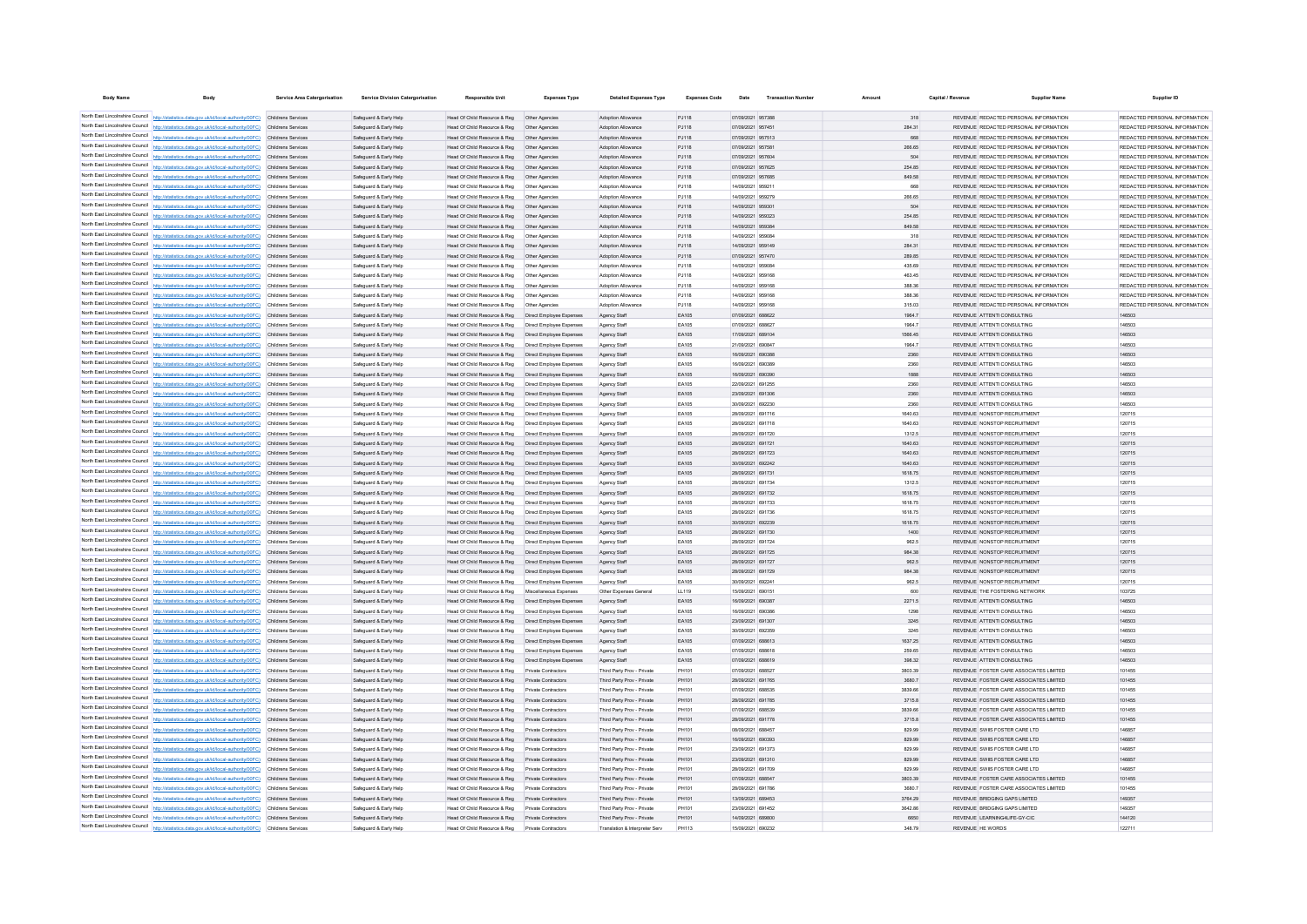| <b>Body Name</b>                |                                                                                                                                                                                                                        | <b>Service Area Catergorisation</b>             | <b>Service Division Catergorisation</b>          | <b>Responsible Uni</b>                           | <b>Expenses Type</b>                                 | <b>Detailed Expenses Type</b>  | <b>Expenses Code</b>  |                                        |                  | Capital / Revenue | <b>Supplier Name</b>                                                                           | Supplier ID                             |
|---------------------------------|------------------------------------------------------------------------------------------------------------------------------------------------------------------------------------------------------------------------|-------------------------------------------------|--------------------------------------------------|--------------------------------------------------|------------------------------------------------------|--------------------------------|-----------------------|----------------------------------------|------------------|-------------------|------------------------------------------------------------------------------------------------|-----------------------------------------|
|                                 | North East Lincolnshire Council http://statistics.data.gov.uk/id/local-authority/00FC) Childrens Services                                                                                                              |                                                 | Safeguard & Early Help                           | Head Of Child Resource & Reg Private Contractors |                                                      | Third Party Prov - Private     | PH101                 | 09/09/2021 688947                      | 330              |                   | REVENUE PARTNERSHIP PROJECTS (UK) LTD                                                          | 146563                                  |
|                                 | North East Lincolnshire Council http://statistics.data.gov.uk/id/local-authority/00FC)                                                                                                                                 | Childrens Services                              | Safeguard & Early Help                           | Head Of Child Resource & Reg                     | Private Contractors                                  | Third Party Prov - Private     | PH101                 | 22/09/2021 691264                      | 404.52           |                   | REVENUE FAMILY ACTION - PAC-UK                                                                 | 144362                                  |
|                                 | North East Lincolnshire Council http://statistics.data.gov.uk/id/local-authority/00FC)                                                                                                                                 | Childrens Services                              | Safeguard & Early Help                           | Head Of Child Resource & Reg                     | Private Contractors                                  | Third Party Prov - Private     | PH101                 | 30/09/2021 692344                      | 404.52           |                   | REVENUE FAMILY ACTION - PAC-UK                                                                 | 144362                                  |
|                                 | North East Lincolnshire Council http://statistics.data.gov.uk/id/local-authority/00FC)                                                                                                                                 | Childrens Services                              | Safeguard & Early Help                           | Head Of Child Resource & Reg                     | Private Contractors                                  | Third Party Prov - Private     | PH101                 | 15/09/2021 690244                      | 300              |                   | REVENUE SUZANNE LESTER                                                                         | 134872                                  |
|                                 | North East Lincolnshire Council http://statistics.data.gov.uk/id/local-authority/00FC).                                                                                                                                | Childrens Services                              | Safeguard & Early Help                           | Head Of Safeguarding                             | Direct Employee Expenses                             | Agency Staff                   | EA105                 | 07/09/2021 688442                      | 23572.38         |                   | REVENUE ATTENTI CONSULTING                                                                     | 146503                                  |
|                                 | North East Lincolnshire Council http://statistics.data.gov.uk/id/local-authority/00FC)                                                                                                                                 | Childrens Services                              | Safeguard & Early Help                           | Head Of Safeguarding                             | Direct Employee Expenses                             | Agency Staff                   | EA105                 | 23/09/2021 691317                      | $-23572.38$      |                   | REVENUE ATTENTI CONSULTING                                                                     | 146503                                  |
| North East Lincolnshire Council | http://statistics.data.gov.uk/id/local-authority/00FC) Childrens Services                                                                                                                                              |                                                 | Safeguard & Early Help                           | Head Of Safeguarding                             | Direct Employee Expenses                             | Agency Staff                   | EA105                 | 23/09/2021 691456                      | $-23572.38$      |                   | REVENUE ATTENTI CONSULTING                                                                     | 146503                                  |
|                                 | North East Lincolnshire Council http://statistics.data.gov.uk/id/local-authority/00FC)                                                                                                                                 | <b>Childrens Services</b>                       | Safeguard & Early Help                           | Head Of Safeguarding                             | Direct Employee Expenses                             | Agency Staff                   | EA105                 | 23/09/2021 690897                      | 23572.38         |                   | REVENUE ATTENTI CONSULTING                                                                     | 146503                                  |
|                                 | North East Lincolnshire Council http://statistics.data.gov.uk/id/local-authority/00FC) Childrens Services                                                                                                              |                                                 | Safeguard & Early Help                           | Head Of Safeguarding                             | Direct Employee Expenses                             | Agency Staff                   | EA105                 | 23/09/2021 690936                      | 23572.38         |                   | REVENUE ATTENTI CONSULTING                                                                     | 146503                                  |
|                                 | North East Lincolnshire Council http://statistics.data.gov.uk/id/local-authority/00FC)                                                                                                                                 | Childrens Services                              | Safeguard & Early Help                           | Head Of Safeguarding                             | Direct Employee Expenses                             | Agency Staff                   | EA105                 | 24/09/2021 691221                      | 22092.38         |                   | REVENUE ATTENTI CONSULTING                                                                     | 146503                                  |
|                                 | North East Lincolnshire Council http://statistics.data.gov.uk/id/local-authority/00FC)                                                                                                                                 | Childrens Services                              | Safeguard & Early Help                           | Head Of Safeguarding                             | Direct Employee Expenses                             | Agency Staff                   | EA105                 | 24/09/2021 691223                      | 22092.38         |                   | REVENUE ATTENTI CONSULTING                                                                     | 146503                                  |
|                                 | North East Lincolnshire Council http://statistics.data.gov.uk/id/local-authority/00FC)                                                                                                                                 | Childrens Services                              | Safeguard & Early Help                           | Head Of Safeguarding                             | Direct Employee Expenses                             | Agency Staff                   | EA105                 | 24/09/2021 691225                      | 22092.38         |                   | REVENUE ATTENTI CONSULTING                                                                     | 146503                                  |
|                                 | North East Lincolnshire Council http://statistics.data.gov.uk/id/local-authority/00FC)                                                                                                                                 | Childrens Services                              | Safeguard & Early Help                           | Head Of Safeguarding                             | Direct Employee Expenses                             | Agency Staff                   | <b>FA105</b>          | 30/09/2021 692354                      | 22092.38         |                   | REVENUE ATTENTICONSULTING                                                                      | 146503                                  |
|                                 | North East Lincolnshire Council http://statistics.data.gov.uk/id/local-authority/00FC)                                                                                                                                 | Childrens Services                              | Safeguard & Early Help                           | Head Of Safeguarding                             | Direct Employee Expenses                             | Agency Staff                   | EA105                 | 02/09/2021 688137                      | 1537.5           |                   | REVENUE PARADIGM PROFESSIONAL CONSULTANCY LTD                                                  | 129224                                  |
|                                 | North East Lincolnshire Council http://statistics.data.gov.uk/id/local-authority/00FC)<br>North East Lincolnshire Council http://statistics.data.gov.uk/id/local-authority/00FC)                                       | Childrens Services                              | Safeguard & Early Held                           | Head Of Safeguarding                             | Direct Employee Expenses                             | Agency Staff                   | EA105                 | 02/09/2021 688138                      | 1537.5           |                   | REVENUE PARADIGM PROFESSIONAL CONSULTANCY LTD                                                  | 129224                                  |
|                                 | North East Lincolnshire Council http://statistics.data.gov.uk/id/local-authority/00FC)                                                                                                                                 | <b>Childrens Services</b><br>Childrens Services | Safeguard & Early Help<br>Safeguard & Early Help | Head Of Safeguarding<br>Head Of Safeguarding     | Direct Employee Expenses<br>Direct Employee Expenses | Agency Staff<br>Agency Staff   | EA105<br>EA105        | 09/09/2021 689120<br>15/09/2021 690299 | 1517<br>1517     |                   | REVENUE PARADIGM PROFESSIONAL CONSULTANCY LTD<br>REVENUE PARADIGM PROFESSIONAL CONSULTANCY LTD | 129224<br>129224                        |
|                                 | North East Lincolnshire Council http://statistics.data.gov.uk/id/local-authority/00FC)                                                                                                                                 | <b>Childrens Services</b>                       | Safeguard & Early Help                           | Head Of Safeguarding                             | Direct Employee Expenses                             | Agency Staff                   | EA105                 | 21/09/2021 690865                      | 1517             |                   | REVENUE PARADIGM PROFESSIONAL CONSULTANCY LTD                                                  | 129224                                  |
|                                 | North East Lincolnshire Council http://statistics.data.gov.uk/id/local-authority/00FC)                                                                                                                                 | Childrens Services                              | Safeguard & Early Held                           | Head Of Safeguarding                             | Direct Employee Expenses                             | Agency Staff                   | EA105                 | 06/09/2021 688504                      | 54848.31         |                   | REVENUE PARADIGM PROFESSIONAL CONSULTANCY LTD                                                  | 129224                                  |
|                                 | North East Lincolnshire Council http://statistics.data.gov.uk/id/local-authority/00FC)                                                                                                                                 | <b>Childrens Services</b>                       | Safeguard & Early Help                           | Head Of Safeguarding                             | Direct Employee Expenses                             | Agency Staff                   | EA105                 | 06/09/2021 688509                      | 54848.31         |                   | REVENUE PARADIGM PROFESSIONAL CONSULTANCY LTD                                                  | 129224                                  |
|                                 | North East Lincolnshire Council http://statistics.data.gov.uk/id/local-authority/00FC)                                                                                                                                 | Childrens Services                              | Safeguard & Early Held                           | Head Of Safeguarding                             | Direct Employee Expenses                             | Agency Staff                   | EA105                 | 06/09/2021 688506                      | 54848.31         |                   | REVENUE PARADIGM PROFESSIONAL CONSULTANCY LTD                                                  | 129224                                  |
|                                 | North East Lincolnshire Council http://statistics.data.gov.uk/id/local-authority/00FC)                                                                                                                                 | Childrens Services                              | Safeguard & Early Help                           | Head Of Safeguarding                             | Direct Employee Expenses                             | Agency Staff                   | EA105                 | 06/09/2021 688499                      | 881.5            |                   | REVENUE PARADIGM PROFESSIONAL CONSULTANCY LTD                                                  | 129224                                  |
|                                 | North East Lincolnshire Council http://statistics.data.gov.uk/id/local-authority/00FC) Childrens Services                                                                                                              |                                                 | Safequard & Early Held                           | Head Of Safeguarding                             | Direct Employee Expenses                             | Anency Staff                   | <b>FA105</b>          | 06/09/2021 688500                      | 1230             |                   | REVENUE PARADIGM PROFESSIONAL CONSULTANCY LTD.                                                 | 129224                                  |
|                                 | North East Lincolnshire Council http://statistics.data.gov.uk/id/local-authority/00FC)                                                                                                                                 | Childrens Services                              | Safeguard & Early Held                           | Head Of Safeguarding                             | Direct Employee Expenses                             | Agency Staff                   | EA105                 | 06/09/2021 688497                      | 1537.5           |                   | REVENUE PARADIGM PROFESSIONAL CONSULTANCY LTD.                                                 | 129224                                  |
|                                 | North East Lincolnshire Council http://statistics.data.gov.uk/id/local-authority/00FC) Childrens Services                                                                                                              |                                                 | Safeguard & Early Held                           | Head Of Safeguarding                             | Direct Employee Expenses                             | Anency Staff                   | <b>FA105</b>          | 15/09/2021 690173                      | 1517             |                   | REVENUE PARADIGM PROFESSIONAL CONSULTANCY LTD.                                                 | 129224                                  |
|                                 | North East Lincolnshire Council http://statistics.data.gov.uk/id/local-authority/00FC) Childrens Services                                                                                                              |                                                 | Safeguard & Early Help                           | Head Of Safeguarding                             | Direct Employee Expenses                             | Agency Staff                   | EA105                 | 15/09/2021 690174                      | 1517             |                   | REVENUE PARADIGM PROFESSIONAL CONSULTANCY LTD.                                                 | 129224                                  |
|                                 | North East Lincolnshire Council http://statistics.data.gov.uk/id/local-authority/00FC) Childrens Services                                                                                                              |                                                 | Safeguard & Early Held                           | <b>Head Of Safeguarding</b>                      | Direct Employee Expenses                             | Agency Staff                   | EA105                 | 15/09/2021 690172                      | 1230             |                   | REVENUE PARADISM PROFESSIONAL CONSULTANCY LTD                                                  | 129224                                  |
|                                 | North East Lincolnshire Council http://statistics.data.gov.uk/id/local-authority/00FC) Childrens Services                                                                                                              |                                                 | Safeguard & Early Help                           | Head Of Safeguarding                             | Direct Employee Expenses                             | Agency Staff                   | EA105                 | 15/09/2021 690175                      | 922.5            |                   | REVENUE PARADIGM PROFESSIONAL CONSULTANCY LTD                                                  | 129224                                  |
|                                 | North East Lincolnshire Council http://statistics.data.gov.uk/id/local-authority/00FC) Childrens Services                                                                                                              |                                                 | Safeguard & Early Help                           | Head Of Safeguarding                             | Direct Employee Expenses                             | Agency Staff                   | EA105                 | 21/09/2021 690864                      | 1517             |                   | REVENUE PARADIGM PROFESSIONAL CONSULTANCY LTD                                                  | 129224                                  |
|                                 | North East Lincolnshire Council http://statistics.data.gov.uk/id/local-authority/00FC) Childrens Services                                                                                                              |                                                 | Safeguard & Early Help                           | <b>Head Of Safeguarding</b>                      | Private Contractors                                  | Third Party Prov - Private     | PH101                 | 21/09/2021 961125                      | 306.4            |                   | REVENUE REDACTED PERSONAL INFORMATION                                                          | REDACTED PERSONAL INFORMATION           |
|                                 | North East Lincolnshire Council http://statistics.data.gov.uk/id/local-authority/00FC) Childrens Services                                                                                                              |                                                 | Safeguard & Early Help                           | <b>Head Of Safeguarding</b>                      | Private Contractors                                  | Third Party Prov - Private     | PH101                 | 21/09/2021 961124                      | 804              |                   | REVENUE REDACTED PERSONAL INFORMATION                                                          | REDACTED PERSONAL INFORMATION           |
|                                 | North East Lincolnshire Council http://statistics.data.gov.uk/id/local-authority/00FC) Childrens Services                                                                                                              |                                                 | Safeguard & Early Help                           | <b>Head Of Safeguarding</b>                      | Private Contractors                                  | Translation & Interpreter Serv | PH113                 | 09/09/2021 689117                      | 280              |                   | <b>REVENUE HE WORDS</b>                                                                        | 122711                                  |
|                                 | North East Lincolnshire Council http://statistics.data.gov.uk/id/local-authority/00FC)                                                                                                                                 | Childrens Service                               | Safeguard & Early Help                           | Head Of Safeguarding                             | Private Contractors                                  | Translation & Interpreter Serv | PH113                 | 07/09/2021 688600                      | 325              |                   | <b>REVENUE HE WORDS</b>                                                                        | 122711                                  |
|                                 | North East Lincolnshire Council http://statistics.data.gov.uk/id/local-authority/00FC) Childrens Services<br>North East Lincolnshire Council http://statistics.data.gov.uk/id/local-authority/00FC) Childrens Services |                                                 | Safeguard & Early Help                           | Head Of Safeguarding                             | Other Agencie                                        | Section 17                     | PJ125                 | 21/09/2021 961218                      | 304              |                   | REVENUE REDACTED PERSONAL INFORMATION                                                          | REDACTED PERSONAL INFORMATION           |
|                                 | North East Lincolnshire Council http://statistics.data.gov.uk/id/local-authority/00FC) Childrens Services                                                                                                              |                                                 | Safeguard & Early Help                           | Head Of Safeguarding                             | Other Agencies                                       | Section 17                     | PJ125                 | 28/09/2021 963597<br>07/09/2021 688302 | 304              |                   | REVENUE REDACTED PERSONAL INFORMATION                                                          | REDACTED PERSONAL INFORMATION<br>110640 |
|                                 | North East Lincolnshire Council http://statistics.data.gov.uk/id/local-authority/00FC) Childrens Services                                                                                                              |                                                 | Safeguard & Early Help<br>Safeguard & Early Help | Head Of Safeguarding<br>Head Of Safeguarding     | Other Agencies<br>Direct Employee Expenses           | Section 17<br>Agency Staff     | PJ125<br>EA105        | 08/09/2021 688611                      | 465<br>3245      |                   | REVENUE FAMILY SAFEGUARDING SERVICE<br>REVENUE ATTENTI CONSULTING                              | 146503                                  |
|                                 | North East Lincolnshire Council http://statistics.data.gov.uk/id/local-authority/00FC) Childrens Services                                                                                                              |                                                 | Safeguard & Early Help                           | Head Of Safeguarding                             | Direct Employee Expenses                             | Agency Staff                   | EA105                 | 13/09/2021 688621                      | 3245             |                   | REVENUE ATTENTI CONSULTING                                                                     | 146503                                  |
|                                 | North East Lincolnshire Council http://statistics.data.gov.uk/id/local-authority/00FC) Childrens Services                                                                                                              |                                                 | Safeguard & Early Help                           | <b>Head Of Safeguarding</b>                      | Direct Employee Expenses                             | Agency Staff                   | EA105                 | 13/09/2021 688623                      | 3245             |                   | REVENUE ATTENTI CONSULTING                                                                     | 146503                                  |
|                                 | North East Lincolnshire Council   http://statistics.data.gov.uk/id/local-authority/00FC)                                                                                                                               | Childrens Services                              | Safeguard & Early Help                           | <b>Head Of Safeguarding</b>                      | Direct Employee Expenses                             | Agency Staff                   | EA105                 | 15/09/2021 689101                      | 2596             |                   | REVENUE ATTENTI CONSULTING                                                                     | 146503                                  |
|                                 | North East Lincolnshire Council http://statistics.data.gov.uk/id/local-authority/00FC)                                                                                                                                 | Childrens Services                              | Safeguard & Early Help                           | <b>Head Of Safeguarding</b>                      | Direct Employee Expenses                             | Agency Staff                   | EA105                 | 23/09/2021 690848                      | 3245             |                   | REVENUE ATTENTI CONSULTING                                                                     | 146503                                  |
|                                 | North East Lincolnshire Council http://statistics.data.gov.uk/id/local-authority/00FC)                                                                                                                                 | Childrens Service                               | Safeguard & Early Help                           | <b>Head Of Safeguarding</b>                      | Direct Employee Expenses                             | Agency Staff                   | EA105                 | 23/09/2021 691303                      | 3245             |                   | REVENUE ATTENTICONSULTING                                                                      | 146503                                  |
|                                 | North East Lincolnshire Council http://statistics.data.gov.uk/id/local-authority/00FC)                                                                                                                                 | Childrens Service                               | Safeguard & Early Help                           | Head Of Safeguarding                             | Direct Employee Expenses                             | Agency Staff                   | EA105                 | 10/09/2021 688610                      | 2655             |                   | REVENUE ATTENTI CONSULTING                                                                     | 146503                                  |
|                                 | North East Lincolnshire Council http://statistics.data.gov.uk/id/local-authority/00FC)                                                                                                                                 | Childrens Service                               | Safeguard & Early Help                           | Head Of Safeguarding                             | Direct Employee Expenses                             | Agency Staff                   | EA105                 | 10/09/2021 688632                      | 2655             |                   | REVENUE ATTENTICONSULTING                                                                      | 146503                                  |
|                                 | North East Lincolnshire Council   http://statistics.data.gov.uk/id/local-authority/00FC)                                                                                                                               | Childrens Service                               | Safeguard & Early Help                           | Head Of Safeguarding                             | Direct Employee Expenses                             | Agency Staff                   | EA105                 | 10/09/2021 688633                      | 2655             |                   | REVENUE ATTENTI CONSULTING                                                                     | 146503                                  |
|                                 | North East Lincolnshire Council http://statistics.data.gov.uk/id/local-authority/00FC)                                                                                                                                 | Childrens Service                               | Safeguard & Early Help                           | Head Of Safeguarding                             | Direct Employee Expenses                             | Agency Staff                   | EA105                 | 15/09/2021 689100                      | 2124             |                   | REVENUE ATTENTI CONSULTING                                                                     | 146503                                  |
|                                 | North East Lincolnshire Council http://statistics.data.gov.uk/id/local-authority/00FC)                                                                                                                                 | Childrens Service                               | Safeguard & Early Help                           | <b>Head Of Safeguarding</b>                      | Direct Employee Expenses                             | Agency Staff                   | EA105                 | 23/09/2021 690849                      | 2655             |                   | REVENUE ATTENTI CONSULTING                                                                     | 146503                                  |
|                                 | North East Lincolnshire Council http://statistics.data.gov.uk/id/local-authority/00FC)                                                                                                                                 | Childrens Service                               | Safeguard & Early Help                           | Head Of Safeguarding                             | Direct Employee Expenses                             | Agency Staff                   | EA105                 | 23/09/2021 691305                      | 2389.5           |                   | REVENUE ATTENTI CONSULTING                                                                     | 146503                                  |
|                                 | North East Lincolnshire Council http://statistics.data.gov.uk/id/local-authority/00FC)                                                                                                                                 | Childrens Services                              | Safeguard & Early Help                           | <b>Head Of Safeguarding</b>                      | Direct Employee Expenses                             | Agency Staff                   | EA105                 | 09/09/2021 688609                      | 1790.06          |                   | REVENUE ATTENTI CONSULTING                                                                     | 146503                                  |
|                                 | North East Lincolnshire Council http://statistics.data.gov.uk/id/local-authority/00FC)                                                                                                                                 | Childrens Services                              | Safeguard & Early Help                           | Head Of Safeguarding                             | Direct Employee Expenses                             | Agency Staff                   | EA105                 | 09/09/2021 688607                      | 822.46           |                   | REVENUE ATTENTI CONSULTING                                                                     | 146503                                  |
|                                 | North East Lincolnshire Council http://statistics.data.gov.uk/id/local-authority/00FC)<br>North East Lincolnshire Council http://statistics.data.gov.uk/id/local-authority/00FC)                                       | Childrens Services<br>Childrens Services        | Safeguard & Early Help<br>Safeguard & Early Help | Head Of Safeguarding<br>Head Of Safeguarding     | Direct Employee Expenses<br>Direct Employee Expenses | Agency Staff<br>Agency Staff   | EA105<br>EA105        | 09/09/2021 688626<br>20/09/2021 69081  | 1790.06<br>725.7 |                   | REVENUE ATTENTI CONSULTING<br>REVENUE ATTENTI CONSULTING                                       | 146503<br>146503                        |
|                                 | North East Lincolnshire Council http://statistics.data.gov.uk/id/local-authority/00FC)                                                                                                                                 | Childrens Services                              | Safeguard & Early Help                           | Head Of Safeguarding                             | Direct Employee Expenses                             | Agency Staff                   | EA105                 | 23/09/2021 690812                      | 1523.97          |                   | REVENUE ATTENTI CONSULTING                                                                     | 146503                                  |
|                                 | North East Lincolnshire Council http://statistics.data.gov.uk/id/local-authority/00FC)                                                                                                                                 | Childrens Service                               | Safeguard & Early Help                           | Head Of Safeguarding                             | Direct Employee Expenses                             | Agency Staf                    | EA105                 | 23/09/2021 688630                      | 1693.3           |                   | REVENUE ATTENTI CONSULTING                                                                     | 146503                                  |
|                                 | North East Lincolnshire Council http://statistics.data.gov.uk/id/local-authority/00FC)                                                                                                                                 | Childrens Services                              | Safeguard & Early Help                           | Head Of Safeguarding                             | Direct Employee Expenses                             | Agency Staff                   | EA105                 | 24/09/2021 691517                      | 910              |                   | REVENUE ESSENTIAL SAFEGUARDING                                                                 | 147739                                  |
|                                 | North East Lincolnshire Council http://statistics.data.gov.uk/id/local-authority/00FC)                                                                                                                                 | Childrens Service                               | Safeguard & Early Help                           | Head Of Safeguarding                             | Direct Employee Expenses                             | Agency Staff                   | EA105                 | 24/09/2021 691521                      | 1517             |                   | REVENUE ESSENTIAL SAFEGUARDING                                                                 | 147739                                  |
|                                 | North East Lincolnshire Council http://statistics.data.gov.uk/id/local-authority/00FC)                                                                                                                                 | <b>Childrens Services</b>                       | Safeguard & Early Help                           | Head Of Safeguarding                             | Direct Employee Expenses                             | Agency Staff                   | EA105                 | 06/09/2021 688498                      | 600              |                   | REVENUE PARADIGM PROFESSIONAL CONSULTANCY LTD                                                  | 129224                                  |
|                                 | North East Lincolnshire Council http://statistics.data.gov.uk/id/local-authority/00FC)                                                                                                                                 | Childrens Services                              | Safeguard & Early Help                           | <b>Head Of Safeguarding</b>                      | Direct Employee Expenses                             | Agency Staff                   | EA105                 | 06/09/2021 688501                      | 600              |                   | REVENUE PARADIGM PROFESSIONAL CONSULTANCY LTD                                                  | 129224                                  |
| North East Lincolnshire Council | http://statistics.data.gov.uk/id/local-authority/00FC)                                                                                                                                                                 | <b>Childrens Services</b>                       | Safeguard & Early Help                           | <b>Head Of Safeguarding</b>                      | Direct Employee Expenses                             | Agency Staff                   | EA105                 | 15/09/2021 690170                      | 1480             |                   | REVENUE PARADIGM PROFESSIONAL CONSULTANCY LTD                                                  | 129224                                  |
| North East Lincolnshire Council | http://statistics.data.gov.uk/id/local-authority/00FC)                                                                                                                                                                 | Childrens Services                              | Safeguard & Early Help                           | <b>Head Of Safeguarding</b>                      | Direct Employee Expenses                             | Agency Staff                   | EA105                 | 15/09/2021 690171                      | 640              |                   | REVENUE PARADIGM PROFESSIONAL CONSULTANCY LTD                                                  | 129224                                  |
| North East Lincolnshire Council | http://statistics.data.gov.uk/id/local-authority/00FC)                                                                                                                                                                 | <b>Childrens Services</b>                       | Safeguard & Early Help                           | <b>Head Of Safeguarding</b>                      | Direct Employee Expenses                             | Agency Staff                   | EA105                 | 21/09/2021 690863                      | 1480             |                   | REVENUE PARADIGM PROFESSIONAL CONSULTANCY LTD                                                  | 129224                                  |
| North East Lincolnshire Council | http://statistics.data.gov.uk/id/local-authority/00FC)                                                                                                                                                                 | Childrens Services                              | Safeguard & Early Help                           | Court And Cp Service                             | Rents                                                | Room Hire                      | GC103                 | 02/09/2021 687827                      | 250              |                   | REVENUE BALBY AND HEXTHORPE COMMUNITY                                                          | 149608                                  |
| North East Lincolnshire Council | http://statistics.data.gov.uk/id/local-authority/00FC)                                                                                                                                                                 | Childrens Services                              | Safeguard & Early Help                           | Court And Co Service                             | Direct Employee Expenses                             | Agency Staff                   | EA105                 | 01/09/2021 686563                      | 953.76           |                   | REVENUE ICS OPERATIONS LTD                                                                     | 141788                                  |
| North East Lincolnshire Council | http://statistics.data.gov.uk/id/local-authority/00FC)                                                                                                                                                                 | <b>Childrens Services</b>                       | Safeguard & Early Held                           | Court And Co Service                             | Direct Employee Expenses                             | Agency Staff                   | EA105                 | 03/09/2021 687173                      | 26991            |                   | REVENUE ICS OPERATIONS LTD                                                                     | 141788                                  |
| North East Lincolnshire Council | http://statistics.data.gov.uk/id/local-authority/00FC)                                                                                                                                                                 | Childrens Services                              | Safeguard & Early Help                           | Court And Co Service                             | Direct Employee Expenses                             | Agency Staff                   | EA105                 | 21/09/2021 688505                      | 427.5            |                   | REVENUE ICS OPERATIONS LTD                                                                     | 141788                                  |
| North East Lincolnshire Council | http://statistics.data.gov.uk/id/local-authority/00FC)                                                                                                                                                                 | <b>Childrens Services</b>                       | Safeguard & Early Help                           | Court And Co Service                             | Direct Employee Expenses                             | Agency Staff                   | EA105                 | 21/09/2021 690914                      | $-671.36$        |                   | REVENUE ICS OPERATIONS LTD                                                                     | 141788                                  |
| North East Lincolnshire Council | http://statistics.data.gov.uk/id/local-authority/00FC)                                                                                                                                                                 | Childrens Services                              | Safeguard & Early Help                           | Court And Co Service                             | Direct Employee Expenses                             | Agency Staff                   | EA105                 | 27/09/2021 688508                      | 26991            |                   | REVENUE ICS OPERATIONS LTD                                                                     | 141788                                  |
|                                 | North East Lincolnshire Council http://statistics.data.gov.uk/id/local-authority/00FC)                                                                                                                                 | <b>Childrens Services</b>                       | Safeguard & Early Help                           | Court And Cp Service                             | Direct Employee Expenses                             | Agency Staff                   | EA105                 | 27/09/2021 690911                      | 591.26           |                   | REVENUE ICS OPERATIONS LTD                                                                     | 141788                                  |
|                                 | North East Lincolnshire Council http://statistics.data.gov.uk/id/local-authority/00FC)                                                                                                                                 | Childrens Services                              | Safeguard & Early Help                           | Court And Cp Service                             | Direct Employee Expenses                             | Agency Staff                   | EA105                 | 27/09/2021 690919                      | 671.36           |                   | REVENUE ICS OPERATIONS LTD                                                                     | 141788<br>141788                        |
|                                 | North East Lincolnshire Council http://statistics.data.gov.uk/id/local-authority/00FC)<br>North East Lincolnshire Council http://statistics.data.gov.uk/id/local-authority/00FC)                                       | <b>Childrens Services</b><br>Childrens Services | Safeguard & Early Help                           | Court And Cp Service<br>Court And Cp Service     | Direct Employee Expenses                             | Agency Staff                   | EA105<br><b>FA105</b> | 27/09/2021 688146<br>27/09/2021 688148 | 1057.21<br>26991 |                   | REVENUE ICS OPERATIONS LTD<br>REVENUE ICS OPERATIONS LTD                                       | 141788                                  |
|                                 | North East Lincolnshire Council http://statistics.data.gov.uk/id/local-authority/00FC)                                                                                                                                 | <b>Childrens Services</b>                       | Safeguard & Early Help<br>Safeguard & Early Held | Court And Co Service                             | Direct Employee Expenses<br>Direct Employee Expenses | Agency Staff<br>Agency Staff   | EA105                 | 27/09/2021 689717                      | 26991            |                   | REVENUE ICS OPERATIONS LTD                                                                     | 141788                                  |
| North East Lincolnshire Council | http://statistics.data.gov.uk/id/local-authority/00FC)                                                                                                                                                                 | Childrens Services                              | Safeguard & Early Help                           | Court And Co Service                             | Direct Employee Expenses                             | Agency Staff                   | EA105                 | 07/09/2021 688464                      | 77669.37         |                   | REVENUE PARADIGM PROFESSIONAL CONSULTANCY LTD                                                  | 129224                                  |
|                                 |                                                                                                                                                                                                                        |                                                 |                                                  |                                                  |                                                      |                                |                       |                                        |                  |                   |                                                                                                |                                         |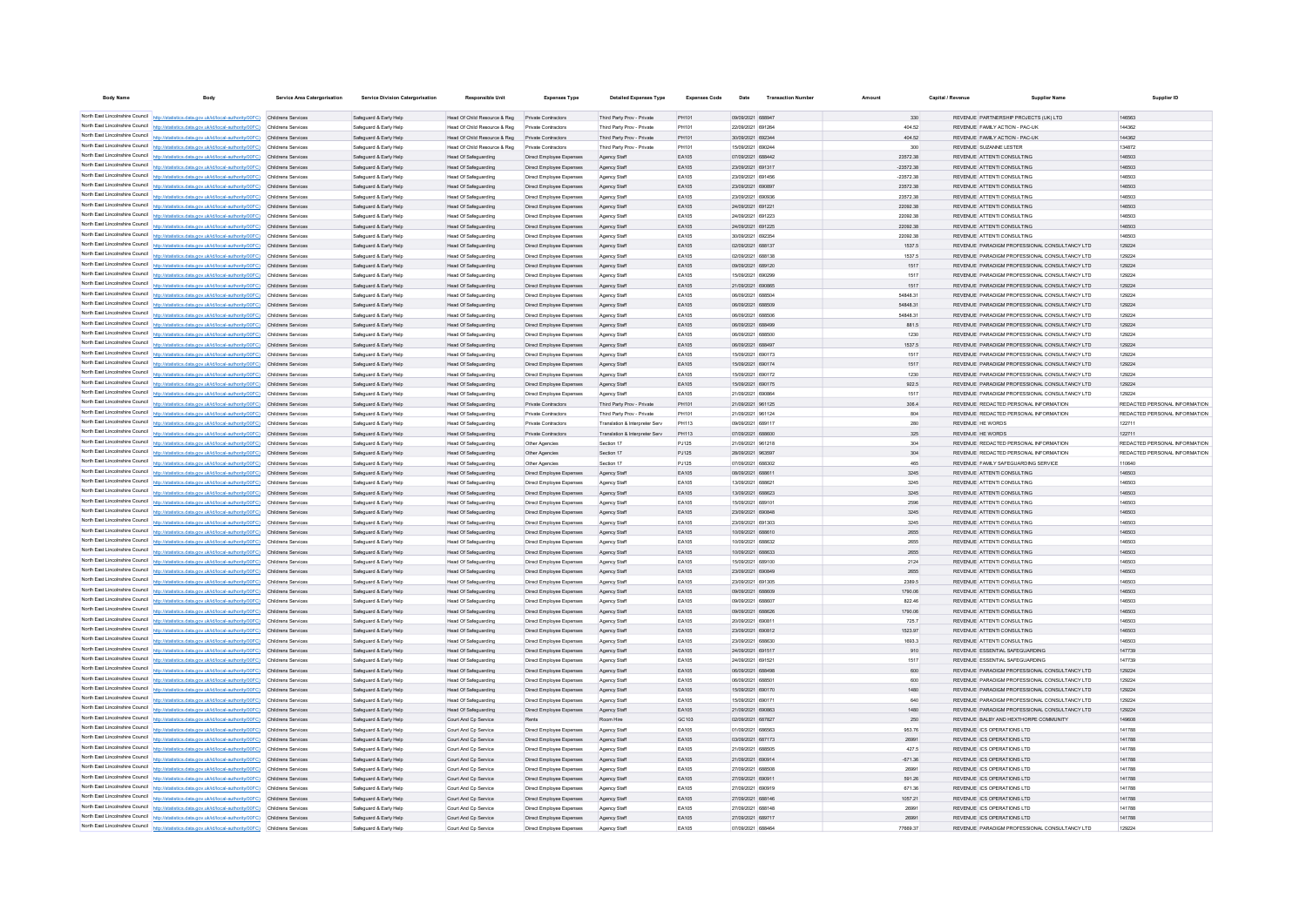| <b>Body Name</b>                |                                                                                                                                                                                                                        | <b>Service Area Catergorisation</b>             | <b>Service Division Catergorisation</b>          | Responsible Unit                                 | <b>Expenses Type</b>                                   | <b>Detailed Expenses Type</b>                                                | <b>Expenses Code</b> |                                        |                   | Capital / Revenue   | <b>Supplier Nam</b>                                                           | Supplier ID                   |
|---------------------------------|------------------------------------------------------------------------------------------------------------------------------------------------------------------------------------------------------------------------|-------------------------------------------------|--------------------------------------------------|--------------------------------------------------|--------------------------------------------------------|------------------------------------------------------------------------------|----------------------|----------------------------------------|-------------------|---------------------|-------------------------------------------------------------------------------|-------------------------------|
|                                 |                                                                                                                                                                                                                        |                                                 |                                                  | Court And Co Service                             |                                                        |                                                                              | EA105                | 06/09/2021 688510                      | 77669.37          |                     | REVENUE PARADIGM PROFESSIONAL CONSULTANCY LTD                                 |                               |
|                                 | North East Lincolnshire Council http://statistics.data.gov.uk/id/local-authority/00FC) Childrens Services                                                                                                              |                                                 | Safeguard & Early Help                           |                                                  | Direct Employee Expenses                               | Agency Staff                                                                 |                      |                                        |                   |                     |                                                                               | 129224                        |
|                                 | North East Lincolnshire Council http://statistics.data.gov.uk/id/local-authority/00FC)                                                                                                                                 | Childrens Services                              | Safeguard & Early Help                           | Court And Cp Service                             | Direct Employee Expenses                               | Agency Staff                                                                 | EA105                | 06/09/2021 688507                      | 77669.37          |                     | REVENUE PARADIGM PROFESSIONAL CONSULTANCY LTD                                 | 129224                        |
|                                 | North East Lincolnshire Council http://statistics.data.gov.uk/id/local-authority/00FC)                                                                                                                                 | Childrens Services                              | Safeguard & Early Help                           | Court And Cp Service                             | Public Transport                                       | Public Transport - Serv User                                                 | JD102                | 14/09/2021 960123                      | 434.72            |                     | REVENUE REDACTED PERSONAL INFORMATION                                         | REDACTED PERSONAL INFORMATION |
|                                 | North East Lincolnshire Council http://statistics.data.gov.uk/id/local-authority/00FC) Childrens Services<br>North East Lincolnshire Council http://statistics.data.gov.uk/id/local-authority/00FC).                   |                                                 | Safeguard & Early Help                           | Court And Co Service                             | Public Transport                                       | Public Transport - Serv User                                                 | JD102                | 07/09/2021 688302                      | 598.66            |                     | REVENUE FAMILY SAFEGUARDING SERVICE                                           | 110640                        |
|                                 |                                                                                                                                                                                                                        | Childrens Services                              | Safeguard & Early Help                           | Court And Co Service                             |                                                        | Communications And Computing Computer S/Ware - Purchases LF101               |                      | 09/09/2021 685624                      | 320.28            |                     | REVENUE BALLICOM LIMITED                                                      | 149429                        |
|                                 | North East Lincolnshire Council http://statistics.data.gov.uk/id/local-authority/00FC) Childrens Services<br>North East Lincolnshire Council http://statistics.data.gov.uk/id/local-authority/00FC) Childrens Services |                                                 | Safeguard & Early Help                           | Court And Co Service                             | Miscellaneous Expenses                                 | Legal Fees - General                                                         | LL103                | 08/09/2021 687134                      | 372.59            |                     | REVENUE BG SOLICITORS LLP                                                     | 100514<br>100514              |
|                                 | North East Lincolnshire Council http://statistics.data.gov.uk/id/local-authority/00FC).                                                                                                                                |                                                 | Safeguard & Early Help                           | Court And Co Service                             | Miscellaneous Expenses                                 | Legal Fees - General                                                         | LL103                | 24/09/2021 691527                      | 1391.01           |                     | REVENUE BG SOLICITORS LLP                                                     |                               |
|                                 |                                                                                                                                                                                                                        | Childrens Services                              | Safeguard & Early Help                           | Court And Co Service                             | Private Contractors                                    | Third Party Prov - Private                                                   | PH101                | 24/09/2021 691532                      | 380               |                     | REVENUE LEXTOX DRUG & ALCOHOL TESTING                                         | 125634                        |
|                                 | North East Lincolnshire Council http://statistics.data.gov.uk/id/local-authority/00FC) Childrens Services<br>North East Lincolnshire Council http://statistics.data.gov.uk/id/local-authority/00FC).                   |                                                 | Safeguard & Early Help                           | Court And Co Service                             | Private Contractors                                    | Third Party Prov - Private                                                   | PH101                | 24/09/2021 691533                      | 355               |                     | REVENUE LEXTOX DRUG & ALCOHOL TESTING                                         | 125634                        |
|                                 | North East Lincolnshire Council http://statistics.data.gov.uk/id/local-authority/00FC)                                                                                                                                 | <b>Childrens Services</b><br>Childrens Services | Safeguard & Early Help<br>Safeguard & Early Help | Court And Co Service<br>Court And Co Service     | Other Agencies<br>Other Agencies                       | Childminders/Nurseries/Playarp PJ127<br>Childminders/Nurseries/Playgrp PJ127 |                      | 07/09/2021 688552<br>24/09/2021 691530 | 1283.26<br>427.14 |                     | REVENUE SPRINGFIELD DAY NURSERY LTD<br>REVENUE LITTLE GREEN RASCALS - FLAXTON | 147560<br>143416              |
|                                 | North East Lincolnshire Council http://statistics.data.gov.uk/id/local-authority/00FC)                                                                                                                                 | Childrens Services                              |                                                  |                                                  |                                                        | Section 17                                                                   |                      | 22/09/2021 690876                      |                   |                     | REVENUE ARGOS BUSINESS SOLUTIONS LTD                                          | 101032                        |
|                                 | North East Lincolnshire Council http://statistics.data.gov.uk/id/local-authority/00FC)                                                                                                                                 | Childrens Services                              | Safeguard & Early Help                           | Court And Cp Service                             | Other Agencies                                         |                                                                              | PJ125                |                                        | 259.43            |                     | REVENUE DR CHRISTIAN PERRIN                                                   | 148638                        |
|                                 | North East Lincolnshire Council http://statistics.data.gov.uk/id/local-authority/00FC)                                                                                                                                 | Childrens Services                              | Safeguard & Early Help<br>Safeguard & Early Help | Principal Social Worker<br>Advice And Inspection | Indirect Employee Expenses<br>Direct Employee Expenses | Staff Training<br>Agency Staff                                               | EB122<br>EA105       | 24/09/2021 691509<br>01/09/2021 688040 | 3000<br>2500      |                     | REVENUE GRAVITAS RECRUITMENT GROUP LTD                                        | 143484                        |
|                                 | North East Lincolnshire Council http://statistics.data.gov.uk/id/local-authority/00FC)                                                                                                                                 | Childrens Services                              | Safeguard & Early Help                           | Advice And Inspection                            | Direct Employee Expenses                               | Agency Staff                                                                 | EA105                | 06/09/2021 688420                      | 1500              |                     | REVENUE GRAVITAS RECRUITMENT GROUP LTD                                        | 143484                        |
|                                 | North East Lincolnshire Council http://statistics.data.gov.uk/id/local-authority/00FC)                                                                                                                                 | Childrens Services                              | Safeguard & Early Help                           | Advice And Inspection                            | Direct Employee Expenses                               | Agency Staff                                                                 | EA105                | 09/09/2021 688878                      | 1500              |                     | REVENUE GRAVITAS RECRUITMENT GROUP LTD                                        | 143484                        |
|                                 | North East Lincolnshire Council http://statistics.data.gov.uk/id/local-authority/00FC)                                                                                                                                 | Childrens Services                              | Safeguard & Early Help                           | Cs Commissioning Service                         | Private Contractors                                    | Third Party Prov - Private                                                   | PH101                | 07/09/2021 688484                      | 19042.99          |                     | REVENUE COMPASS CHILDRENS HOMES LTD                                           | 142624                        |
|                                 | North East Lincolnshire Council http://statistics.data.gov.uk/id/local-authority/00FC)                                                                                                                                 | <b>Childrens Services</b>                       |                                                  | Cs Commissioning Service                         | Private Contractors                                    | Third Party Prov - Private                                                   | PH101                | 21/09/2021 691000                      | 18428.7           |                     | REVENUE COMPASS CHILDRENS HOMES LTD                                           | 142624                        |
|                                 | North East Lincolnshire Council http://statistics.data.gov.uk/id/local-authority/00FC)                                                                                                                                 | Childrens Services                              | Safeguard & Early Help<br>Safeguard & Early Help | Cs Commissioning Service                         | Private Contractors                                    | Third Party Prov - Private                                                   | PH101                | 07/09/2021 688481                      | 20012.36          |                     | REVENUE HOPSCOTCH CARE LIMITED                                                | 147601                        |
|                                 | North East Lincolnshire Council http://statistics.data.gov.uk/id/local-authority/00FC)                                                                                                                                 | <b>Childrens Services</b>                       | Safeguard & Early Help                           | Cs Commissioning Service                         | Private Contractors                                    | Third Party Prov - Private                                                   | PH101                | 21/09/2021 691003                      | 19366.8           |                     | REVENUE REDACTED PERSONAL INFORMATION                                         | REDACTED PERSONAL INFORMATION |
|                                 | North East Lincolnshire Council http://statistics.data.gov.uk/id/local-authority/00FC)                                                                                                                                 | Childrens Services                              | Safeguard & Early Help                           | Cs Commissioning Service                         | <b>Private Contractors</b>                             | Third Party Prov - Private                                                   | PH101                | 07/09/2021 688459                      | 2192.14           |                     | REVENUE REDACTED PERSONAL INFORMATION                                         | REDACTED PERSONAL INFORMATION |
|                                 | North East Lincolnshire Council http://statistics.data.gov.uk/id/local-authority/00FC)                                                                                                                                 | <b>Childrens Services</b>                       | Safeguard & Early Help                           | Cs Commissioning Service                         | Private Contractors                                    | Third Party Prov - Private                                                   | PH101                | 07/09/2021 688692                      | 15632.68          |                     | REVENUE REDACTED PERSONAL INFORMATION                                         | REDACTED PERSONAL INFORMATION |
|                                 | North East Lincolnshire Council http://statistics.data.gov.uk/id/local-authority/00FC) Childrens Services                                                                                                              |                                                 | Safeguard & Early Help                           | Cs Commissioning Service                         | Private Contractors                                    | Third Party Prov - Private                                                   | PH101                | 07/09/2021 688688                      | 15632.68          |                     | REVENUE REDACTED PERSONAL INFORMATION                                         | REDACTED PERSONAL INFORMATION |
|                                 | North East Lincolnshire Council http://statistics.data.gov.uk/id/local-authority/00FC) Childrens Services                                                                                                              |                                                 | Safeguard & Early Help                           | Cs Commissioning Service                         | Private Contractors                                    | Third Party Prov - Private                                                   | PH101                | 07/09/2021 688458                      | 13501             |                     | REVENUE REDACTED PERSONAL INFORMATION                                         | REDACTED PERSONAL INFORMATION |
|                                 | North East Lincolnshire Council http://statistics.data.gov.uk/id/local-authority/00FC) Childrens Services                                                                                                              |                                                 | Safeguard & Early Help                           | Cs Commissioning Service                         | Private Contractors                                    | Third Party Prov - Private                                                   | PH101                | 07/09/2021 688486                      | 20305             |                     | REVENUE REDACTED PERSONAL INFORMATION                                         | REDACTED PERSONAL INFORMATION |
|                                 | North East Lincolnshire Council http://statistics.data.gov.uk/id/local-authority/00FC) Childrens Services                                                                                                              |                                                 | Safeguard & Early Help                           | Cs Commissioning Service                         | Private Contractors                                    | Third Party Prov - Private                                                   | PH101                | 07/09/2021 688487                      | 14127.14          |                     | REVENUE REDACTED PERSONAL INFORMATION                                         | REDACTED PERSONAL INFORMATION |
|                                 | North East Lincolnshire Council http://statistics.data.gov.uk/id/local-authority/00FC) Childrens Services                                                                                                              |                                                 | Safeguard & Early Help                           | Cs Commissioning Service                         | Private Contractors                                    | Third Party Prov - Private                                                   | PH101                | 07/09/2021 688490                      | 15500             |                     | REVENUE REDACTED PERSONAL INFORMATION                                         | REDACTED PERSONAL INFORMATION |
|                                 | North East Lincolnshire Council http://statistics.data.gov.uk/id/local-authority/00FC) Childrens Services                                                                                                              |                                                 |                                                  | Cs Commissioning Service                         | Private Contractors                                    | Third Party Prov - Private                                                   | PH101                | 07/09/2021 688491                      | 17692.01          |                     | REVENUE REDACTED PERSONAL INFORMATION                                         | REDACTED PERSONAL INFORMATION |
|                                 | North East Lincolnshire Council http://statistics.data.gov.uk/id/local-authority/00FC) Childrens Services                                                                                                              |                                                 | Safeguard & Early Help<br>Safeguard & Early Help | Cs Commissioning Service                         | Private Contractors                                    | Third Party Prov - Private                                                   | PH101                | 07/09/2021 688482                      | 14804.71          |                     | REVENUE REDACTED PERSONAL INFORMATION                                         | REDACTED PERSONAL INFORMATION |
|                                 | North East Lincolnshire Council http://statistics.data.gov.uk/id/local-authority/00FC) Childrens Services                                                                                                              |                                                 | Safeguard & Early Help                           | Cs Commissioning Service                         | Private Contractors                                    | Third Party Prov - Private                                                   | PH101                | 21/09/2021 691006                      | 14327.14          |                     | REVENUE REDACTED PERSONAL INFORMATION                                         | REDACTED PERSONAL INFORMATION |
|                                 | North East Lincolnshire Council http://statistics.data.gov.uk/id/local-authority/00FC) Childrens Services                                                                                                              |                                                 | Safeguard & Early Help                           | Cs Commissioning Service                         | Private Contractors                                    | Third Party Prov - Private                                                   | PH101                | 21/09/2021 691005                      | 8750.96           |                     | REVENUE REDACTED PERSONAL INFORMATION                                         | REDACTED PERSONAL INFORMATION |
|                                 | North East Lincolnshire Council http://statistics.data.gov.uk/id/local-authority/00FC) Childrens Services                                                                                                              |                                                 | Safeguard & Early Help                           | Cs Commissioning Service                         | Private Contractors                                    | Third Party Prov - Private                                                   | PH101                | 21/09/2021 691004                      | 25431.86          |                     | REVENUE REDACTED PERSONAL INFORMATION                                         | REDACTED PERSONAL INFORMATION |
|                                 | North East Lincolnshire Council http://statistics.data.gov.uk/id/local-authority/00FC) Childrens Services                                                                                                              |                                                 | Safeguard & Early Help                           | Cs Commissioning Service                         | Private Contractors                                    | Third Party Prov - Private                                                   | PH101                | 07/09/2021 688494                      | 23449.29          |                     | REVENUE REDACTED PERSONAL INFORMATION                                         | REDACTED PERSONAL INFORMATION |
|                                 | North East Lincolnshire Council http://statistics.data.gov.uk/id/local-authority/00FC) Childrens Services                                                                                                              |                                                 | Safeguard & Early Help                           | Cs Commissioning Service                         | Private Contractors                                    | Third Party Prov - Private                                                   | PH101                | 07/09/2021 688488                      | 21921.42          |                     | REVENUE REDACTED PERSONAL INFORMATION                                         | REDACTED PERSONAL INFORMATION |
|                                 | North East Lincolnshire Council http://statistics.data.gov.uk/id/local-authority/00FC) Childrens Services                                                                                                              |                                                 | Safeguard & Early Help                           | Cs Commissioning Service                         | Private Contractors                                    | Third Party Prov - Private                                                   | PH101                | 21/09/2021 690996                      | 21214.28          |                     | REVENUE REDACTED PERSONAL INFORMATION                                         | REDACTED PERSONAL INFORMATION |
|                                 | North East Lincolnshire Council http://statistics.data.gov.uk/id/local-authority/00FC) Childrens Services                                                                                                              |                                                 | Safeguard & Early Help                           | Cs Commissioning Service                         | Private Contractors                                    | Third Party Prov - Private                                                   | PH101                | 07/09/2021 688485                      | 22364.33          |                     | REVENUE REDACTED PERSONAL INFORMATION                                         | REDACTED PERSONAL INFORMATION |
|                                 | North East Lincolnshire Council http://statistics.data.gov.uk/id/local-authority/00FC) Childrens Services                                                                                                              |                                                 | Safeguard & Early Help                           | Cs Commissioning Service                         | Private Contractors                                    | Third Party Prov - Private                                                   | PH101                | 20/09/2021 690799                      | 12857.14          |                     | REVENUE REDACTED PERSONAL INFORMATION                                         | REDACTED PERSONAL INFORMATION |
|                                 | North East Lincolnshire Council http://statistics.data.gov.uk/id/local-authority/00FC) Childrens Services                                                                                                              |                                                 | Safeguard & Early Help                           | Cs Commissioning Service                         | Private Contractors                                    | Third Party Prov - Private                                                   | PH101                | 21/09/2021 691009                      | 12857.1           |                     | REVENUE REDACTED PERSONAL INFORMATION                                         | REDACTED PERSONAL INFORMATION |
|                                 | North East Lincolnshire Council http://statistics.data.gov.uk/id/local-authority/00FC) Childrens Services                                                                                                              |                                                 | Safeguard & Early Help                           | Cs Commissioning Service                         | Private Contractors                                    | Third Party Prov - Private                                                   | PH101                | 24/09/2021 691514                      | 428.57            |                     | REVENUE REDACTED PERSONAL INFORMATION                                         | REDACTED PERSONAL INFORMATION |
|                                 | North East Lincolnshire Council http://statistics.data.gov.uk/id/local-authority/00FC) Childrens Services                                                                                                              |                                                 | Safeguard & Early Help                           | Cs Commissioning Service                         | Private Contractors                                    | Third Party Prov - Private                                                   | PH101                | 07/09/2021 688483                      | 10607.22          |                     | REVENUE REDACTED PERSONAL INFORMATION                                         | REDACTED PERSONAL INFORMATION |
|                                 | North East Lincolnshire Council http://statistics.data.gov.uk/id/local-authority/00FC) Childrens Services                                                                                                              |                                                 | Safeguard & Early Help                           | Cs Commissioning Service                         | Private Contractors                                    | Third Party Prov - Private                                                   | PH101                | 07/09/2021 688489                      | 23914.33          |                     | REVENUE REDACTED PERSONAL INFORMATION                                         | REDACTED PERSONAL INFORMATION |
|                                 | North East Lincolnshire Council http://statistics.data.gov.uk/id/local-authority/00FC) Childrens Services                                                                                                              |                                                 | Safeguard & Early Help                           | Cs Commissioning Service                         | Private Contractors                                    | Third Party Prov - Private                                                   | PH101                | 15/09/2021 690345                      | 18424.14          |                     | REVENUE REDACTED PERSONAL INFORMATION                                         | REDACTED PERSONAL INFORMATION |
|                                 | North East Lincolnshire Council http://statistics.data.gov.uk/id/local-authority/00FC) Childrens Services                                                                                                              |                                                 | Safeguard & Early Help                           | Cs Commissioning Service                         | Private Contractors                                    | Third Party Prov - Private                                                   | PH101                | 15/09/2021 690344                      | 18424 14          |                     | REVENUE REDACTED PERSONAL INFORMATION                                         | REDACTED PERSONAL INFORMATION |
|                                 | North East Lincolnshire Council http://statistics.data.gov.uk/id/local-authority/00FC)                                                                                                                                 | Childrens Service                               | Safeguard & Early Help                           | Cs Commissioning Service                         | Private Contractors                                    | Third Party Prov - Private                                                   | PH101                | 02/09/2021 688187                      | 23343             | REVENUE SSCL        |                                                                               | 134915                        |
|                                 | North East Lincolnshire Council http://statistics.data.gov.uk/id/local-authority/00FC)                                                                                                                                 | Childrens Service                               | Safeguard & Early Help                           | Cs Commissioning Service                         | <b>Private Contractors</b>                             | Third Party Prov - Private                                                   | PH101                | 29/09/2021 692129                      | 23343             | <b>REVENUE SSCL</b> |                                                                               | 134915                        |
|                                 | North East Lincolnshire Council http://statistics.data.gov.uk/id/local-authority/00FC)                                                                                                                                 | Childrens Service                               | Safeguard & Early Help                           | Cs Commissioning Service                         | Miscellaneous Expenses                                 | Other Expenses General                                                       | LL119                | 14/09/2021 689733                      | 375               |                     | REVENUE HEATHER WOOD                                                          | 128562                        |
|                                 | North East Lincolnshire Council http://statistics.data.gov.uk/id/local-authority/00FC)                                                                                                                                 | Childrens Service                               | Safeguard & Early Help                           | Cs Commissioning Service                         | Miscellaneous Expenses                                 | Other Expenses General                                                       | LL119                | 14/09/2021 689734                      | 375               |                     | REVENUE HEATHER WOOD                                                          | 128562                        |
|                                 | North East Lincolnshire Council http://statistics.data.gov.uk/id/local-authority/00FC)                                                                                                                                 | Childrens Services                              | Safeguard & Early Help                           | Cs Commissioning Service                         | Miscellaneous Expenses                                 | Other Expenses General                                                       | LL119                | 14/09/2021 689731                      | 375               |                     | REVENUE HEATHER WOOD                                                          | 128562                        |
|                                 | North East Lincolnshire Council http://statistics.data.gov.uk/id/local-authority/00FC)                                                                                                                                 | Childrens Service                               | Safeguard & Early Help                           | Cs Commissioning Service                         | Miscellaneous Expenses                                 | Other Expenses General                                                       | LL119                | 14/09/2021 689732                      | 375               |                     | REVENUE HEATHER WOOD                                                          | 128562                        |
|                                 | North East Lincolnshire Council http://statistics.data.gov.uk/id/local-authority/00FC)                                                                                                                                 | Childrens Services                              | Safeguard & Early Help                           | Cs Commissioning Service                         | Miscellaneous Expenses                                 | Other Expenses General                                                       | LL119                | 10/09/2021 689479                      | 1250              |                     | REVENUE AGNITIO CONSULTING                                                    | 149684                        |
|                                 | North East Lincolnshire Council http://statistics.data.gov.uk/id/local-authority/00FC)                                                                                                                                 | Childrens Service                               | Safeguard & Early Help                           | Cs Commissioning Service                         | Miscellaneous Expense                                  | Other Expenses General                                                       | LL119                | 10/09/2021 689480                      | 1250              |                     | REVENUE AGNITIO CONSULTING                                                    | 149684                        |
|                                 | North East Lincolnshire Council http://statistics.data.gov.uk/id/local-authority/00FC)                                                                                                                                 | Childrens Services                              | Safeguard & Early Help                           | Cs Commissioning Service                         | Miscellaneous Expenses                                 | Other Expenses General                                                       | LL119                | 10/09/2021 689481                      | 2250              |                     | REVENUE AGNITIO CONSULTING                                                    | 149684                        |
|                                 | North East Lincolnshire Council http://statistics.data.gov.uk/id/local-authority/00FC)                                                                                                                                 | Childrens Service                               | Safeguard & Early Help                           | Cs Commissioning Service                         | Private Contractors                                    | Third Party Prov - Private                                                   | PH101                | 07/09/2021 68854                       | 3416.2            |                     | REVENUE FOSTER CARE ASSOCIATES LIMITED                                        | 101455                        |
|                                 | North East Lincolnshire Council http://statistics.data.gov.uk/id/local-authority/00FC)                                                                                                                                 | Childrens Service                               | Safeguard & Early Help                           | Cs Commissioning Service                         | Private Contractors                                    | Third Party Prov - Private                                                   | PH101                | 28/09/2021 691783                      | 3306              |                     | REVENUE FOSTER CARE ASSOCIATES LIMITED                                        | 101455                        |
|                                 | North East Lincolnshire Council http://statistics.data.gov.uk/id/local-authority/00FC)                                                                                                                                 | Childrens Service                               | Safeguard & Early Help                           | Cs Commissioning Service                         | <b>Private Contractors</b>                             | Third Party Prov - Private                                                   | PH101                | 07/09/2021 688545                      | 3416.2            |                     | REVENUE FOSTER CARE ASSOCIATES LIMITED                                        | 101455                        |
|                                 | North East Lincolnshire Council http://statistics.data.gov.uk/id/local-authority/00FC)                                                                                                                                 | Childrens Service                               | Safeguard & Early Help                           | Cs Commissioning Service                         | Private Contractors                                    | Third Party Prov - Private                                                   | PH101                | 28/09/2021 691784                      | 3306              |                     | REVENUE FOSTER CARE ASSOCIATES LIMITED                                        | 101455                        |
|                                 | North East Lincolnshire Council http://statistics.data.gov.uk/id/local-authority/00FC)                                                                                                                                 | Childrens Service                               | Safeguard & Early Help                           | Cs Commissioning Service                         | <b>Private Contractors</b>                             | Third Party Prov - Private                                                   | PH101                | 07/09/2021 688566                      | 3240.12           |                     | REVENUE TREE HOUSE CARE FOSTERING SOLUTIONS LTD                               | 101150                        |
|                                 | North East Lincolnshire Council http://statistics.data.gov.uk/id/local-authority/00FC)                                                                                                                                 | Childrens Services                              | Safeguard & Early Help                           | Cs Commissioning Service                         | Private Contractors                                    | Third Party Prov - Private                                                   | PH101                | 07/09/2021 688559                      | 3285.07           |                     | REVENUE TREE HOUSE CARE FOSTERING SOLUTIONS LTD                               | 101150                        |
|                                 | North East Lincolnshire Council http://statistics.data.gov.uk/id/local-authority/00FC)                                                                                                                                 | Childrens Service                               | Safeguard & Early Help                           | Cs Commissioning Service                         | Private Contractors                                    | Third Party Prov - Private                                                   | PH101                | 07/09/2021 688526                      | 3676.6            |                     | REVENUE FOSTER CARE ASSOCIATES LIMITED                                        | 101455                        |
| North East Lincolnshire Council | http://statistics.data.gov.uk/id/local-authority/00FC)                                                                                                                                                                 | Childrens Services                              | Safeguard & Early Help                           | Cs Commissioning Service                         | Private Contractors                                    | Third Party Prov - Private                                                   | PH101                | 28/09/2021 691764                      | 3558              |                     | REVENUE FOSTER CARE ASSOCIATES LIMITED                                        | 101455                        |
|                                 | North East Lincolnshire Council http://statistics.data.gov.uk/id/local-authority/00FC)                                                                                                                                 | Childrens Services                              | Safeguard & Early Help                           | Cs Commissioning Service                         | Private Contractors                                    | Third Party Prov - Private                                                   | PH101                | 07/09/2021 688551                      | 3676.6            |                     | REVENUE FOSTER CARE ASSOCIATES LIMITED                                        | 101455                        |
| North East Lincolnshire Council | http://statistics.data.gov.uk/id/local-authority/00FC)                                                                                                                                                                 | Childrens Services                              | Safeguard & Early Help                           | Cs Commissioning Service                         | Private Contractors                                    | Third Party Prov - Private                                                   | PH101                | 28/09/2021 691775                      | 3558              |                     | REVENUE FOSTER CARE ASSOCIATES LIMITED                                        | 101455                        |
| North East Lincolnshire Council | http://statistics.data.gov.uk/id/local-authority/00FC)                                                                                                                                                                 | Childrens Service                               | Safeguard & Early Help                           | Cs Commissioning Service                         | Private Contractors                                    | Third Party Prov - Private                                                   | PH101                | 09/09/2021 689256                      | 3451.13           |                     | REVENUE THE NATIONAL FOSTERING AGENCY                                         | 112225                        |
| North East Lincolnshire Council | http://statistics.data.gov.uk/id/local-authority/00FC)                                                                                                                                                                 | Childrens Services                              | Safeguard & Early Help                           | Cs Commissioning Service                         | Private Contractors                                    | Third Party Prov - Private                                                   | PH101                | 09/09/2021 689255                      | 3521.5            |                     | REVENUE THE NATIONAL FOSTERING AGENCY                                         | 112225                        |
| North East Lincolnshire Council | http://statistics.data.gov.uk/id/local-authority/00FC)                                                                                                                                                                 | Childrens Services                              | Safeguard & Early Help                           | Cs Commissioning Service                         | <b>Private Contractors</b>                             | Third Party Prov - Private                                                   | PH101                | 09/09/2021 688929                      | 3864.94           |                     | REVENUE FOSTERPLUS LTD                                                        | 145485                        |
| North East Lincolnshire Council | http://statistics.data.gov.uk/id/local-authority/00FC)                                                                                                                                                                 | <b>Childrens Services</b>                       | Safeguard & Early Help                           | Cs Commissioning Service                         | Private Contractors                                    | Third Party Prov - Private                                                   | PH101                | 06/09/2021 688519                      | 3253.76           |                     | REVENUE UNITY FOSTER CARE LTD                                                 | 144562                        |
|                                 | North East Lincolnshire Council http://statistics.data.gov.uk/id/local-authority/00FC)                                                                                                                                 | Childrens Services                              | Safeguard & Early Help                           | Cs Commissioning Service                         | <b>Private Contractors</b>                             | Third Party Prov - Private                                                   | PH101                | 23/09/2021 691454                      | 3148.8            |                     | REVENUE UNITY FOSTER CARE LTD                                                 | 144562                        |
|                                 | North East Lincolnshire Council http://statistics.data.gov.uk/id/local-authority/00FC)                                                                                                                                 | Childrens Services                              | Safeguard & Early Help                           | Cs Commissioning Service                         | Private Contractors                                    | Third Party Prov - Private                                                   | PH101                | 10/09/2021 689454                      | 4976.12           |                     | REVENUE UNITY FOSTER CARE LTD                                                 | 144562                        |
|                                 | North East Lincolnshire Council http://statistics.data.gov.uk/id/local-authority/00FC)                                                                                                                                 | Childrens Service                               | Safeguard & Early Help                           | Cs Commissioning Service                         | Private Contractors                                    | Third Party Prov - Private                                                   | PH101                | 23/09/2021 691448                      | 4815.6            |                     | REVENUE UNITY FOSTER CARE LTD                                                 | 144562                        |
|                                 | North East Lincolnshire Council http://statistics.data.gov.uk/id/local-authority/00FC)                                                                                                                                 | Childrens Service                               | Safeguard & Early Help                           | Cs Commissioning Service                         | Private Contractors                                    | Third Party Prov - Private                                                   | PH101                | 07/09/2021 688678                      | 3666.37           |                     | REVENUE PARALLEL PARENTS                                                      | 145652                        |
|                                 | North East Lincolnshire Council http://statistics.data.gov.uk/id/local-authority/00FC)                                                                                                                                 | Childrens Service                               | Safeguard & Early Help                           | Cs Commissioning Service                         | Private Contractors                                    | Third Party Prov - Private                                                   | PH101                | 07/09/2021 688577                      | 3260.27           |                     | REVENUE ORANGE GROVE FOSTERCARE LTD                                           | 135118                        |
|                                 | North East Lincolnshire Council http://statistics.data.gov.uk/id/local-authority/00FC)                                                                                                                                 | <b>Childrens Services</b>                       | Safeguard & Early Help                           | Cs Commissioning Service                         | Private Contractors                                    | Third Party Prov - Private                                                   | PH101                | 09/09/2021 689257                      | 3471.38           |                     | REVENUE THE NATIONAL FOSTERING AGENCY                                         | 112225                        |
| North East Lincolnshire Council | http://statistics.data.gov.uk/id/local-authority/00FC)                                                                                                                                                                 | Childrens Services                              | Safeguard & Early Help                           | Cs Commissioning Service                         | Private Contractors                                    | Third Party Prov - Private                                                   | PH101                | 06/09/2021 688514                      | 6664.38           |                     | REVENUE BY THE BRIDGE NORTHWEST LTD                                           | 148494                        |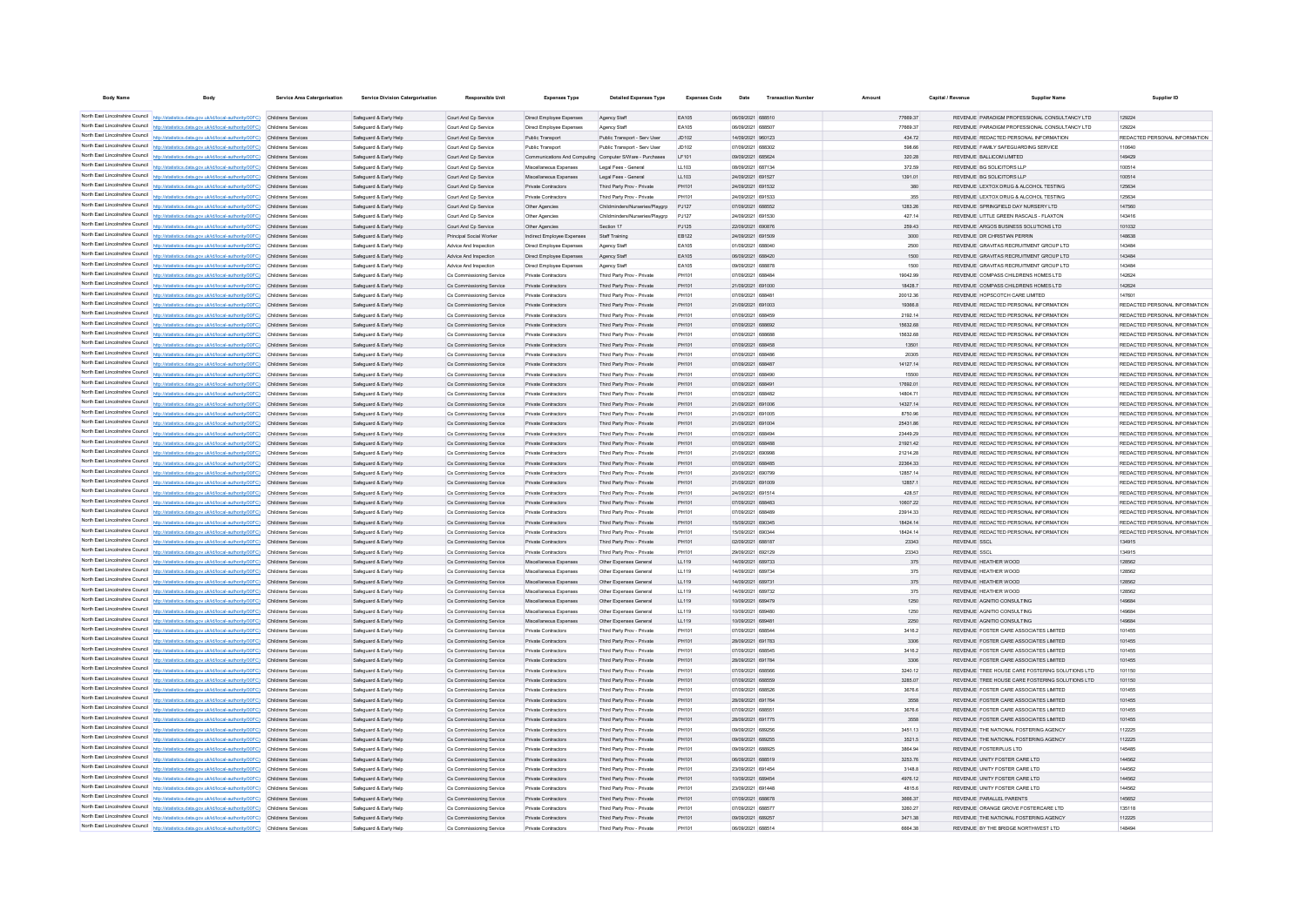| <b>Body Name</b> |                                                                                                                                                                                                      | <b>Service Area Catergorisation</b>      | <b>Service Division Catergorisation</b> | Responsible Unit         | <b>Expenses Type</b>                       | <b>Detailed Expenses Type</b> | <b>Expenses Code</b> |                                        |                    | Capital / Revenue | <b>Supplier Name</b>                                               | Supplier ID      |
|------------------|------------------------------------------------------------------------------------------------------------------------------------------------------------------------------------------------------|------------------------------------------|-----------------------------------------|--------------------------|--------------------------------------------|-------------------------------|----------------------|----------------------------------------|--------------------|-------------------|--------------------------------------------------------------------|------------------|
|                  |                                                                                                                                                                                                      |                                          |                                         | Cs Commissioning Service | Private Contractors                        |                               |                      | 14/09/2021 689795                      | 250.4              |                   | REVENUE BY THE BRIDGE NORTHWEST LTD                                | 148494           |
|                  | North East Lincolnshire Council http://statistics.data.gov.uk/id/local-authority/00FC) Childrens Services                                                                                            |                                          | Safeguard & Early Help                  |                          |                                            | Third Party Prov - Private    | PH101                |                                        |                    |                   |                                                                    |                  |
|                  | North East Lincolnshire Council http://statistics.data.gov.uk/id/local-authority/00FC)                                                                                                               | Childrens Services                       | Safeguard & Early Help                  | Cs Commissioning Service | Private Contractors                        | Third Party Prov - Private    | PH101                | 15/09/2021 690156                      | $-3700$            |                   | REVENUE NEXUS FOSTERING LTD                                        | 128418           |
|                  | North East Lincolnshire Council http://statistics.data.gov.uk/id/local-authority/00FC)                                                                                                               | Childrens Services                       | Safeguard & Early Help                  | Cs Commissioning Service | Private Contractors                        | Third Party Prov - Private    | PH101                | 15/09/2021 690349                      | 5550               |                   | REVENUE NEXUS FOSTERING LTD                                        | 128418           |
|                  | North East Lincolnshire Council http://statistics.data.gov.uk/id/local-authority/00FC) Childrens Services<br>North East Lincolnshire Council http://statistics.data.gov.uk/id/local-authority/00FC). |                                          | Safeguard & Early Help                  | Cs Commissioning Service | Private Contractors                        | Third Party Prov - Private    | PH101                | 07/09/2021 688563                      | 4055.46            |                   | REVENUE FUSION FOSTERING LTD                                       | 146086           |
|                  |                                                                                                                                                                                                      | Childrens Services                       | Safeguard & Early Help                  | Cs Commissioning Service | Private Contractors                        | Third Party Prov - Private    | PH101                | 23/09/2021 691318                      | $-4055.46$         |                   | REVENUE FUSION FOSTERING LTD                                       | 146086           |
|                  | North East Lincolnshire Council http://statistics.data.gov.uk/id/local-authority/00FC) Childrens Services<br>North East Lincolnshire Council http://statistics.data.gov.uk/id/local-authority/00FC)  |                                          | Safeguard & Early Help                  | Cs Commissioning Service | Private Contractors                        | Third Party Prov - Private    | PH101                | 23/09/2021 691380                      | 2173.33            |                   | REVENUE FUSION FOSTERING LTD                                       | 146086           |
|                  |                                                                                                                                                                                                      | Childrens Services                       | Safeguard & Early Help                  | Cs Commissioning Service | Private Contractors                        | Third Party Prov - Private    | PH101                | 23/09/2021 691381                      | 1101.43            |                   | REVENUE FUSION FOSTERING LTD                                       | 146086           |
|                  | North East Lincolnshire Council http://statistics.data.gov.uk/id/local-authority/00FC) Childrens Services<br>North East Lincolnshire Council http://statistics.data.gov.uk/id/local-authority/00FC)  |                                          | Safeguard & Early Help                  | Cs Commissioning Service | Private Contractors                        | Third Party Prov - Private    | PH101                | 07/09/2021 688571                      | 3666.37            |                   | REVENUE PARALLEL PARENTS                                           | 145652           |
|                  |                                                                                                                                                                                                      | <b>Childrens Services</b>                | Safeguard & Early Help                  | Cs Commissioning Service | Private Contractors                        | Third Party Prov - Private    | PH101                | 07/09/2021 688578                      | 3479.13            |                   | REVENUE PARALLEL PARENTS                                           | 145652           |
|                  | North East Lincolnshire Council http://statistics.data.gov.uk/id/local-authority/00FC) Childrens Services<br>North East Lincolnshire Council http://statistics.data.gov.uk/id/local-authority/00FC)  |                                          | Safeguard & Early Help                  | Cs Commissioning Service | Private Contractors<br>Private Contractors | Third Party Prov - Private    | PH101                | 07/09/2021 688572<br>07/09/2021 688533 | 3479.13            |                   | REVENUE PARALLEL PARENTS<br>REVENUE FOSTER CARE ASSOCIATES LIMITED | 145652<br>101455 |
|                  | North East Lincolnshire Council http://statistics.data.gov.uk/id/local-authority/00FC)                                                                                                               | Childrens Services<br>Childrens Services | Safeguard & Early Help                  | Cs Commissioning Service | Private Contractors                        | Third Party Prov - Private    | PH101<br>PH101       | 28/09/2021 691771                      | 3676.6             |                   | REVENUE FOSTER CARE ASSOCIATES LIMITED                             | 101455           |
|                  | North East Lincolnshire Council http://statistics.data.gov.uk/id/local-authority/00FC)                                                                                                               | Childrens Services                       | Safeguard & Early Help                  | Cs Commissioning Service | Private Contractors                        | Third Party Prov - Private    |                      | 07/09/2021 688534                      | 3558               |                   |                                                                    | 101455           |
|                  | North East Lincolnshire Council http://statistics.data.gov.uk/id/local-authority/00FC)                                                                                                               |                                          | Safeguard & Early Help                  | Cs Commissioning Service | Private Contractors                        | Third Party Prov - Private    | PH101                | 28/09/2021 691772                      | 3839.66            |                   | REVENUE FOSTER CARE ASSOCIATES LIMITED                             | 101455           |
|                  |                                                                                                                                                                                                      | Childrens Services                       | Safeguard & Early Help                  | Cs Commissioning Service |                                            | Third Party Prov - Private    | PH101                |                                        | 3715.8             |                   | REVENUE FOSTER CARE ASSOCIATES LIMITED                             | 101455           |
|                  | North East Lincolnshire Council http://statistics.data.gov.uk/id/local-authority/00FC)                                                                                                               | Childrens Services                       | Safeguard & Early Help                  | Cs Commissioning Service | Private Contractors                        | Third Party Prov - Private    | PH101                | 07/09/2021 688532                      | 3638.16            |                   | REVENUE FOSTER CARE ASSOCIATES LIMITED                             | 101455           |
|                  | North East Lincolnshire Council http://statistics.data.gov.uk/id/local-authority/00FC)                                                                                                               | Childrens Services                       | Safeguard & Early Help                  | Cs Commissioning Service | Private Contractors                        | Third Party Prov - Private    | PH101                | 28/09/2021 691770                      | 3520.8             |                   | REVENUE FOSTER CARE ASSOCIATES LIMITED                             |                  |
|                  | North East Lincolnshire Council http://statistics.data.gov.uk/id/local-authority/00FC)                                                                                                               | <b>Childrens Services</b>                | Safeguard & Early Help                  | Cs Commissioning Service | Private Contractors                        | Third Party Prov - Private    | PH101                | 09/09/2021 689253                      | 3521.5             |                   | REVENUE THE NATIONAL FOSTERING AGENCY                              | 112225           |
|                  | North East Lincolnshire Council http://statistics.data.gov.uk/id/local-authority/00FC)                                                                                                               | Childrens Services                       | Safeguard & Early Help                  | Cs Commissioning Service | Private Contractors                        | Third Party Prov - Private    | PH101                | 07/09/2021 688569                      | 3621.11            |                   | REVENUE TREE HOUSE CARE FOSTERING SOLUTIONS LTD                    | 101150           |
|                  | North East Lincolnshire Council http://statistics.data.gov.uk/id/local-authority/00FC)                                                                                                               | Childrens Services                       | Safeguard & Early Help                  | Cs Commissioning Service | Private Contractors                        | Third Party Prov - Private    | PH101                | 07/09/2021 688573                      | 4868.24            |                   | REVENUE TREE HOUSE CARE FOSTERING SOLUTIONS LTD                    | 101150           |
|                  | North East Lincolnshire Council http://statistics.data.gov.uk/id/local-authority/00FC)<br>North East Lincolnshire Council http://statistics.data.gov.uk/id/local-authority/00FC)                     | Childrens Services                       | Safeguard & Early Held                  | Cs Commissioning Service | Private Contractors                        | Third Party Prov - Private    | PH101                | 07/09/2021 688574                      | 3551.45<br>3241.05 |                   | REVENUE ORANGE GROVE FOSTERCARE LTD                                | 135118           |
|                  | North East Lincolnshire Council http://statistics.data.gov.uk/id/local-authority/00FC) Childrens Services                                                                                            | Childrens Services                       | Safeguard & Early Help                  | Cs Commissioning Service | Private Contractors                        | Third Party Prov - Private    | PH101                | 07/09/2021 688555                      |                    |                   | REVENUE COMPASS FOSTERING NORTH LIMITED                            | 128844           |
|                  |                                                                                                                                                                                                      |                                          | Safeguard & Early Held                  | Cs Commissioning Service | Private Contractors                        | Third Party Prov - Private    | PH101                | 28/09/2021 691757                      | 3136.5             |                   | REVENUE COMPASS FOSTERING NORTH LIMITED                            | 128844           |
|                  | North East Lincolnshire Council http://statistics.data.gov.uk/id/local-authority/00FC) Childrens Services                                                                                            |                                          | Safeguard & Early Help                  | Cs Commissioning Service | Private Contractors                        | Third Party Prov - Private    | PH101                | 07/09/2021 688556                      | 2864.09            |                   | REVENUE COMPASS FOSTERING NORTH LIMITED.                           | 128844           |
|                  | North East Lincolnshire Council http://statistics.data.gov.uk/id/local-authority/00FC) Childrens Services                                                                                            |                                          | Safequard & Early Held                  | Cs Commissioning Service | Private Contractors                        | Third Party Prov - Private    | PH101                | 28/09/2021 691756                      | 27717              |                   | REVENUE COMPASS FOSTERING NORTH LIMITED.                           | 128844           |
|                  | North East Lincolnshire Council http://statistics.data.gov.uk/id/local-authority/00FC) Childrens Services                                                                                            |                                          | Safeguard & Early Help                  | Cs Commissioning Service | Private Contractors                        | Third Party Prov - Private    | PH101                | 07/09/2021 688549                      | 3411.55            |                   | REVENUE COMPASS FOSTERING NORTH LIMITED.                           | 128844           |
|                  | North East Lincolnshire Council http://statistics.data.gov.uk/id/local-authority/00FC) Childrens Services                                                                                            |                                          | Safeguard & Early Held                  | Cs Commissioning Service | Private Contractors                        | Third Party Prov - Private    | PH101                | 28/09/2021 691753                      | 3301.5             |                   | REVENUE COMPASS FOSTERING NORTH LIMITED.                           | 128844           |
|                  | North East Lincolnshire Council http://statistics.data.gov.uk/id/local-authority/00FC) Childrens Services                                                                                            |                                          | Safeguard & Early Held                  | Cs Commissioning Service | Private Contractors                        | Third Party Prov - Private    | PH101                | 07/09/2021 688550                      | 3014.75            |                   | REVENUE COMPASS FOSTERING NORTH LIMITED.                           | 128844           |
|                  | North East Lincolnshire Council http://statistics.data.gov.uk/id/local-authority/00FC) Childrens Services                                                                                            |                                          | Safeguard & Early Held                  | Cs Commissioning Service | Private Contractors                        | Third Party Prov - Private    | PH101                | 28/09/2021 691752                      | 2917.5             |                   | REVENUE COMPASS FOSTERING NORTH LIMITED                            | 128844           |
|                  | North East Lincolnshire Council http://statistics.data.gov.uk/id/local-authority/00FC) Childrens Services                                                                                            |                                          | Safeguard & Early Help                  | Cs Commissioning Service | Private Contractors                        | Third Party Prov - Private    | PH101                | 07/09/2021 688548                      | 3591.04            |                   | REVENUE COMPASS FOSTERING NORTH LIMITED                            | 128844           |
|                  | North East Lincolnshire Council http://statistics.data.gov.uk/id/local-authority/00FC) Childrens Services                                                                                            |                                          | Safeguard & Early Help                  | Cs Commissioning Service | Private Contractors                        | Third Party Prov - Private    | PH101                | 28/09/2021 691754                      | 3475.2             |                   | REVENUE COMPASS FOSTERING NORTH LIMITED                            | 128844           |
|                  | North East Lincolnshire Council http://statistics.data.gov.uk/id/local-authority/00FC)                                                                                                               | Childrens Services                       | Safeguard & Early Help                  | Cs Commissioning Service | Private Contractors                        | Third Party Prov - Private    | PH101                | 06/09/2021 688521                      | 3448.13            |                   | REVENUE FOSTER CARE ASSOCIATES LIMITED                             | 101455           |
|                  | North East Lincolnshire Council http://statistics.data.gov.uk/id/local-authority/00FC) Childrens Services                                                                                            |                                          | Safeguard & Early Help                  | Cs Commissioning Service | Private Contractors                        | Third Party Prov - Private    | PH101                | 28/09/2021 691760                      | 3336.9             |                   | REVENUE FOSTER CARE ASSOCIATES LIMITED                             | 101455           |
|                  | North East Lincolnshire Council http://statistics.data.gov.uk/id/local-authority/00FC).                                                                                                              | Childrens Services                       | Safeguard & Early Help                  | Cs Commissioning Service | Private Contractors                        | Third Party Prov - Private    | PH101                | 07/09/2021 688543                      | 3676.6             |                   | REVENUE FOSTER CARE ASSOCIATES LIMITED                             | 101455           |
|                  | North East Lincolnshire Council http://statistics.data.gov.uk/id/local-authority/00FC) Childrens Services                                                                                            |                                          | Safeguard & Early Help                  | Cs Commissioning Service | Private Contractors                        | Third Party Prov - Private    | PH101                | 28/09/2021 691782                      | 3558               |                   | REVENUE FOSTER CARE ASSOCIATES LIMITED                             | 101455           |
|                  | North East Lincolnshire Council http://statistics.data.gov.uk/id/local-authority/00FC) Childrens Services                                                                                            |                                          | Safeguard & Early Help                  | Cs Commissioning Service | Private Contractors                        | Third Party Prov - Private    | PH101                | 07/09/2021 688542                      | 3839.66            |                   | REVENUE FOSTER CARE ASSOCIATES LIMITED                             | 101455           |
|                  | North East Lincolnshire Council http://statistics.data.gov.uk/id/local-authority/00FC) Childrens Services                                                                                            |                                          | Safeguard & Early Help                  | Cs Commissioning Service | Private Contractors                        | Third Party Prov - Private    | PH101                | 28/09/2021 691781                      | 3715.8             |                   | REVENUE FOSTER CARE ASSOCIATES LIMITED                             | 101455           |
|                  | North East Lincolnshire Council   http://statistics.data.gov.uk/id/local-authority/00FC)   Childrens Services                                                                                        |                                          | Safeguard & Early Help                  | Cs Commissioning Service | Private Contractors                        | Third Party Prov - Private    | PH101                | 07/09/2021 688524                      | 3676.6             |                   | REVENUE FOSTER CARE ASSOCIATES LIMITED                             | 101455           |
|                  | North East Lincolnshire Council http://statistics.data.gov.uk/id/local-authority/00FC) Childrens Services                                                                                            |                                          | Safeguard & Early Help                  | Cs Commissioning Service | Private Contractors                        | Third Party Prov - Private    | PH101                | 28/09/2021 691763                      | 3558               |                   | REVENUE FOSTER CARE ASSOCIATES LIMITED                             | 101455           |
|                  | North East Lincolnshire Council http://statistics.data.gov.uk/id/local-authority/00FC) Childrens Services                                                                                            |                                          | Safeguard & Early Help                  | Cs Commissioning Service | Private Contractors                        | Third Party Prov - Private    | PH101                | 13/09/2021 688911                      | 3782               |                   | REVENUE YOUNG PEOPLE AT HEART                                      | 145801           |
|                  | North East Lincolnshire Council http://statistics.data.gov.uk/id/local-authority/00FC) Childrens Services                                                                                            |                                          | Safeguard & Early Help                  | Cs Commissioning Service | Private Contractors                        | Third Party Prov - Private    | PH101                | 13/09/2021 688910                      | 3689               |                   | REVENUE YOUNG PEOPLE AT HEART                                      | 145801           |
|                  | North East Lincolnshire Council http://statistics.data.gov.uk/id/local-authority/00FC) Childrens Services                                                                                            |                                          | Safeguard & Early Help                  | Cs Commissioning Service | Private Contractors                        | Third Party Prov - Private    | PH101                | 13/09/2021 688908                      | 3689               |                   | REVENUE YOUNG PEOPLE AT HEART                                      | 145801           |
|                  | North East Lincolnshire Council http://statistics.data.gov.uk/id/local-authority/00FC) Childrens Services                                                                                            |                                          | Safeguard & Early Help                  | Cs Commissioning Service | Private Contractors                        | Third Party Prov - Private    | PH101                | 13/09/2021 688909                      | 3689               |                   | REVENUE YOUNG PEOPLE AT HEART                                      | 145801           |
|                  | North East Lincolnshire Council http://statistics.data.gov.uk/id/local-authority/00FC)                                                                                                               | Childrens Services                       | Safeguard & Early Help                  | Cs Commissioning Service | Private Contractors                        | Third Party Prov - Private    | PH101                | 07/09/2021 688564                      | 3386.75            |                   | REVENUE TREE HOUSE CARE FOSTERING SOLUTIONS LTD                    | 101150           |
|                  | North East Lincolnshire Council http://statistics.data.gov.uk/id/local-authority/00FC)                                                                                                               | Childrens Service                        | Safeguard & Early Help                  | Cs Commissioning Service | Private Contractors                        | Third Party Prov - Private    | PH101                | 07/09/2021 688558                      | 3408.76            |                   | REVENUE TREE HOUSE CARE FOSTERING SOLUTIONS LTD.                   | 101150           |
|                  | North East Lincolnshire Council http://statistics.data.gov.uk/id/local-authority/00FC)                                                                                                               | Childrens Services                       | Safeguard & Early Help                  | Cs Commissioning Service | Private Contractors                        | Third Party Prov - Private    | PH101                | 07/09/2021 688565                      | 3340.56            |                   | REVENUE TREE HOUSE CARE FOSTERING SOLUTIONS LTD                    | 101150           |
|                  | North East Lincolnshire Council http://statistics.data.gov.uk/id/local-authority/00FC)                                                                                                               | Childrens Service                        | Safeguard & Early Help                  | Cs Commissioning Service | Private Contractors                        | Third Party Prov - Private    | PH101                | 13/09/2021 688907                      | 3689               |                   | REVENUE YOUNG PEOPLE AT HEART                                      | 145801           |
|                  | North East Lincolnshire Council http://statistics.data.gov.uk/id/local-authority/00FC)                                                                                                               | Childrens Service                        | Safeguard & Early Help                  | Cs Commissioning Service | Private Contractors                        | Third Party Prov - Private    | PH101                | 13/09/2021 688906                      | 3689               |                   | REVENUE YOUNG PEOPLE AT HEART                                      | 145801           |
|                  | North East Lincolnshire Council http://statistics.data.gov.uk/id/local-authority/00FC)                                                                                                               | Childrens Service                        | Safeguard & Early Help                  | Cs Commissioning Service | Private Contractors                        | Third Party Prov - Private    | PH101                | 15/09/2021 689254                      | 3299.88            |                   | REVENUE THE NATIONAL FOSTERING AGENCY                              | 112225           |
|                  | North East Lincolnshire Council http://statistics.data.gov.uk/id/local-authority/00FC)                                                                                                               | Childrens Services                       | Safeguard & Early Help                  | Cs Commissioning Service | Private Contractors                        | Third Party Prov - Private    | PH101                | 15/09/2021 689258                      | 3367.24            |                   | REVENUE THE NATIONAL FOSTERING AGENCY                              | 112225           |
|                  | North East Lincolnshire Council http://statistics.data.gov.uk/id/local-authority/00FC)                                                                                                               | Childrens Services                       | Safeguard & Early Help                  | Cs Commissioning Service | Private Contractors                        | Third Party Prov - Private    | PH101                | 07/09/2021 688525                      | 4696.09            |                   | REVENUE BARNARDOS EAST                                             | 143482           |
|                  | North East Lincolnshire Council http://statistics.data.gov.uk/id/local-authority/00FC)                                                                                                               | Childrens Services                       | Safeguard & Early Help                  | Cs Commissioning Service | Private Contractors                        | Third Party Prov - Private    | PH101                | 06/09/2021 688515                      | 6479               |                   | REVENUE NEXUS FOSTERING LTD                                        | 128418           |
|                  | North East Lincolnshire Council http://statistics.data.gov.uk/id/local-authority/00FC)                                                                                                               | Childrens Services                       | Safeguard & Early Help                  | Cs Commissioning Service | Private Contractors                        | Third Party Prov - Private    | PH101                | 23/09/2021 691479                      | 6270               |                   | REVENUE NEXUS FOSTERING LTD                                        | 128418           |
|                  | North East Lincolnshire Council http://statistics.data.gov.uk/id/local-authority/00FC)                                                                                                               | Childrens Services                       | Safeguard & Early Help                  | Cs Commissioning Service | Private Contractors                        | Third Party Prov - Private    | PH101                | 06/09/2021 688516                      | 3867.25            |                   | REVENUE NEXUS FOSTERING LTD                                        | 128418           |
|                  | North East Lincolnshire Council http://statistics.data.gov.uk/id/local-authority/00FC)                                                                                                               | Childrens Service                        | Safeguard & Early Help                  | Cs Commissioning Service | Private Contractors                        | Third Party Prov - Private    | PH101                | 23/09/2021 691482                      | 3742.5             |                   | REVENUE NEXUS FOSTERING LTD                                        | 128418           |
|                  | North East Lincolnshire Council http://statistics.data.gov.uk/id/local-authority/00FC)                                                                                                               | Childrens Services                       | Safeguard & Early Help                  | Cs Commissioning Service | Private Contractors                        | Third Party Prov - Private    | PH101                | 06/09/2021 688513                      | 3681.25            |                   | REVENUE NEXUS FOSTERING LTD                                        | 128418           |
|                  | North East Lincolnshire Council http://statistics.data.gov.uk/id/local-authority/00FC)                                                                                                               | Childrens Service                        | Safeguard & Early Help                  | Cs Commissioning Service | Private Contractors                        | Third Party Prov - Private    | PH101                | 23/09/2021 691481                      | 3562.5             |                   | REVENUE NEXUS FOSTERING LTD                                        | 128418           |
|                  | North East Lincolnshire Council http://statistics.data.gov.uk/id/local-authority/00FC)                                                                                                               | <b>Childrens Services</b>                | Safeguard & Early Help                  | Cs Commissioning Service | Private Contractors                        | Third Party Prov - Private    | PH101                | 06/09/2021 688517                      | 6479               |                   | REVENUE NEXUS FOSTERING LTD                                        | 128418           |
|                  | North East Lincolnshire Council http://statistics.data.gov.uk/id/local-authority/00FC)                                                                                                               | Childrens Services                       | Safeguard & Early Help                  | Cs Commissioning Service | Private Contractors                        | Third Party Prov - Private    | PH101                | 23/09/2021 691480                      | 6270               |                   | REVENUE NEXUS FOSTERING LTD                                        | 128418           |
|                  | North East Lincolnshire Council http://statistics.data.gov.uk/id/local-authority/00FC)                                                                                                               | <b>Childrens Services</b>                | Safeguard & Early Help                  | Cs Commissioning Service | Private Contractors                        | Third Party Prov - Private    | PH101                | 07/09/2021 688576                      | 3255.08            |                   | REVENUE PARALLEL PARENTS                                           | 145652           |
|                  | North East Lincolnshire Council http://statistics.data.gov.uk/id/local-authority/00FC)                                                                                                               | Childrens Services                       | Safeguard & Early Help                  | Cs Commissioning Service | Private Contractors                        | Third Party Prov - Private    | PH101                | 07/09/2021 68855                       | 3574.64            |                   | REVENUE COMPASS FOSTERING NORTH LIMITED                            | 128844           |
|                  | North East Lincolnshire Council http://statistics.data.gov.uk/id/local-authority/00FC)                                                                                                               | <b>Childrens Services</b>                | Safeguard & Early Help                  | Cs Commissioning Service | Private Contractors                        | Third Party Prov - Private    | PH101                | 28/09/2021 691755                      | 3384.6             |                   | REVENUE COMPASS FOSTERING NORTH LIMITED                            | 128844           |
|                  | North East Lincolnshire Council http://statistics.data.gov.uk/id/local-authority/00FC)                                                                                                               | Childrens Services                       | Safeguard & Early Help                  | Cs Commissioning Service | Private Contractors                        | Third Party Prov - Private    | PH101                | 07/09/2021 688536                      | 3676.6             |                   | REVENUE FOSTER CARE ASSOCIATES LIMITED                             | 101455           |
|                  | North East Lincolnshire Council http://statistics.data.gov.uk/id/local-authority/00FC)                                                                                                               | Childrens Services                       | Safeguard & Early Held                  | Cs Commissioning Service | <b>Private Contractors</b>                 | Third Party Prov - Private    | PH101                | 28/09/2021 691774                      | 3558               |                   | REVENUE FOSTER CARE ASSOCIATES LIMITED                             | 101455           |
|                  | North East Lincolnshire Council http://statistics.data.gov.uk/id/local-authority/00FC)                                                                                                               | Childrens Services                       | Safeguard & Early Held                  | Cs Commissioning Service | Private Contractors                        | Third Party Prov - Private    | PH101                | 15/09/2021 689264                      | 3367.22            |                   | REVENUE THE NATIONAL FOSTERING AGENCY                              | 112225           |
|                  | North East Lincolnshire Council http://statistics.data.gov.uk/id/local-authority/00FC)                                                                                                               | <b>Childrens Services</b>                | Safeguard & Early Held                  | Cs Commissioning Service | <b>Private Contractors</b>                 | Third Party Prov - Private    | PH101                | 07/09/2021 688523                      | 4376.85            |                   | REVENUE FOSTER CARE ASSOCIATES LIMITED                             | 101455           |
|                  | North East Lincolnshire Council http://statistics.data.gov.uk/id/local-authority/00FC).                                                                                                              | Childrens Services                       | Safeguard & Early Held                  | Cs Commissioning Service | <b>Private Contractors</b>                 | Third Party Prov - Private    | PH101                | 28/09/2021 691762                      | 4235.66            |                   | REVENUE FOSTER CARE ASSOCIATES LIMITED                             | 101455           |
|                  | North East Lincolnshire Council http://statistics.data.gov.uk/id/local-authority/00FC)                                                                                                               | <b>Childrens Services</b>                | Safeguard & Early Help                  | Cs Commissioning Service | <b>Private Contractors</b>                 | Third Party Prov - Private    | PH101                | 09/09/2021 689259                      | 3297.81            |                   | REVENUE THE NATIONAL FOSTERING AGENCY                              | 112225           |
|                  | North East Lincolnshire Council http://statistics.data.gov.uk/id/local-authority/00FC)                                                                                                               | Childrens Services                       | Safeguard & Early Help                  | Cs Commissioning Service | Private Contractors                        | Third Party Prov - Private    | PH101                | 08/09/2021 688540                      | 3416.2             |                   | REVENUE FOSTER CARE ASSOCIATES LIMITED                             | 101455           |
|                  | North East Lincolnshire Council http://statistics.data.gov.uk/id/local-authority/00FC)                                                                                                               | <b>Childrens Services</b>                | Safeguard & Early Help                  | Cs Commissioning Service | Private Contractors                        | Third Party Prov - Private    | PH101                | 28/09/2021 691779                      | 3306               |                   | REVENUE FOSTER CARE ASSOCIATES LIMITED                             | 101455           |
|                  | North East Lincolnshire Council http://statistics.data.gov.uk/id/local-authority/00FC)                                                                                                               | Childrens Service                        | Safeguard & Early Help                  | Cs Commissioning Service | Private Contractors                        | Third Party Prov - Private    | PH101                | 07/09/2021 688570                      | 3340.56            |                   | REVENUE TREE HOUSE CARE FOSTERING SOLUTIONS LTD                    | 101150           |
|                  | North East Lincolnshire Council http://statistics.data.gov.uk/id/local-authority/00FC)                                                                                                               | Childrens Services                       | Safeguard & Early Help                  | Cs Commissioning Service | Private Contractors                        | Third Party Prov - Private    | PH101                | 07/09/2021 688529                      | 3529.54            |                   | REVENUE FOSTER CARE ASSOCIATES LIMITED                             | 101455           |
|                  | North East Lincolnshire Council http://statistics.data.gov.uk/id/local-authority/00FC)                                                                                                               | Childrens Services                       | Safeguard & Early Help                  | Cs Commissioning Service | Private Contractors                        | Third Party Prov - Private    | PH101                | 28/09/2021 691767                      | 3415.68            |                   | REVENUE FOSTER CARE ASSOCIATES UMITED                              | 101455           |
|                  | North East Lincolnshire Council   http://statistics.data.gov.uk/id/local-authority/00FC)                                                                                                             | <b>Childrens Services</b>                | Safeguard & Early Help                  | Cs Commissioning Service | Private Contractors                        | Third Party Prov - Private    | PH101                | 07/09/2021 688530                      | 3279.55            |                   | REVENUE FOSTER CARE ASSOCIATES LIMITED.                            | 101455           |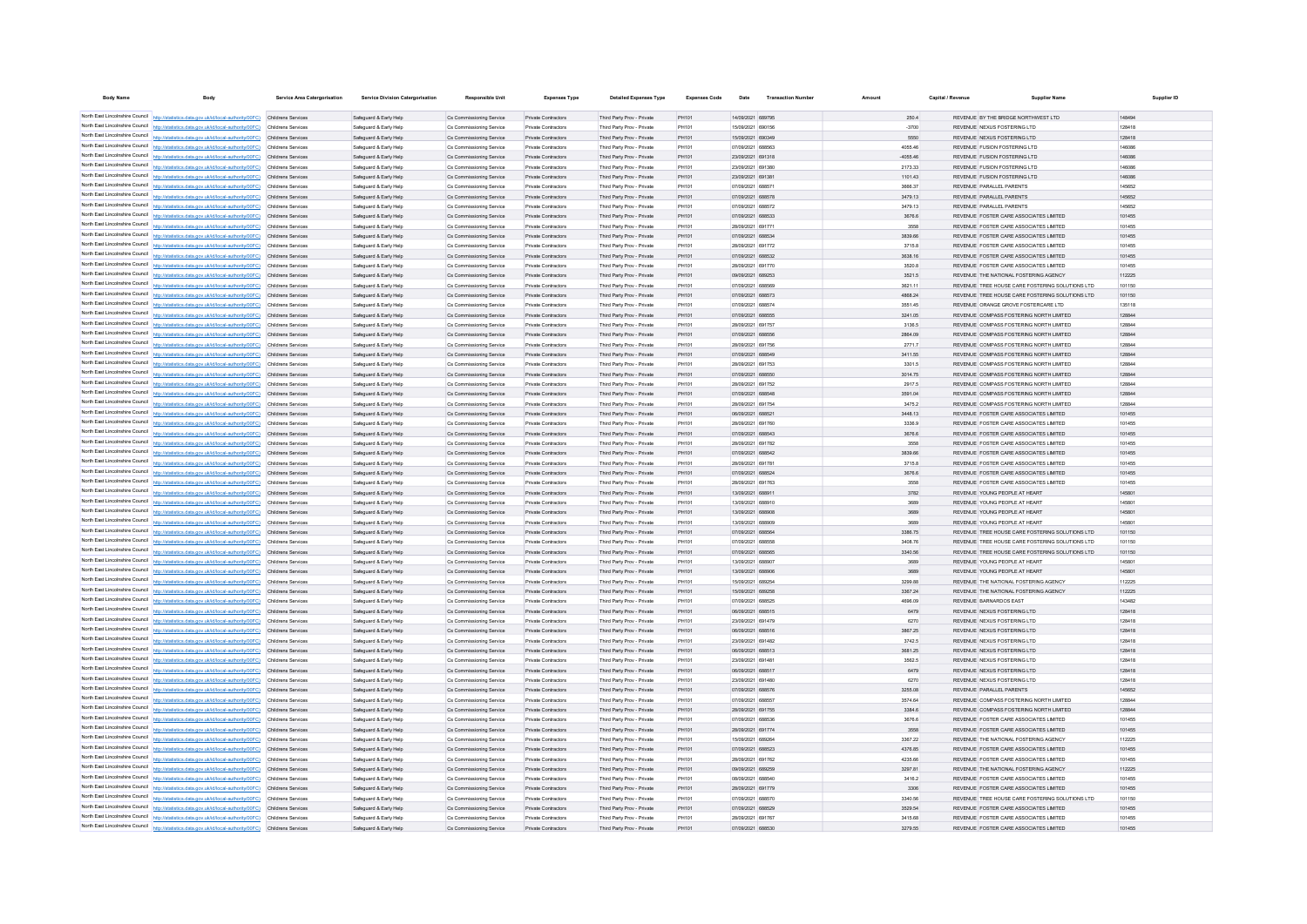| <b>Body Name</b>                                                   | Body                                                                                                                                                                                                                   | <b>Service Area Catergorisation</b>            | <b>Service Division Catergorisation</b>          | <b>Responsible Unit</b>                                        | <b>Expenses Type</b>                              | <b>Detailed Expenses Type</b>                              | <b>Expenses Code</b> | Date                                   | <b>Transaction Number</b> | Amount             | Capital / Revenue | <b>Supplier Name</b>                                                             | Supplier ID                                                    |
|--------------------------------------------------------------------|------------------------------------------------------------------------------------------------------------------------------------------------------------------------------------------------------------------------|------------------------------------------------|--------------------------------------------------|----------------------------------------------------------------|---------------------------------------------------|------------------------------------------------------------|----------------------|----------------------------------------|---------------------------|--------------------|-------------------|----------------------------------------------------------------------------------|----------------------------------------------------------------|
|                                                                    |                                                                                                                                                                                                                        |                                                |                                                  |                                                                |                                                   |                                                            |                      |                                        |                           |                    |                   |                                                                                  |                                                                |
|                                                                    | North East Lincolnshire Council http://statistics.data.gov.uk/id/local-authority/00FC) Childrens Services<br>North East Lincolnshire Council http://statistics.data.gov.uk/id/local-authority/00FC) Childrens Services |                                                | Safeguard & Early Help                           | Cs Commissioning Service<br>Cs Commissioning Service           | Private Contractors                               | Third Party Prov - Private                                 | PH101<br>PH101       | 28/09/2021 691768<br>07/09/2021 688528 |                           | 3173.76<br>3529.54 |                   | REVENUE FOSTER CARE ASSOCIATES LIMITED<br>REVENUE FOSTER CARE ASSOCIATES LIMITED | 101455<br>101455                                               |
|                                                                    | North East Lincolnshire Council http://statistics.data.gov.uk/id/local-authority/00FC) Childrens Services                                                                                                              |                                                | Safeguard & Early Help<br>Safeguard & Early Help | Cs Commissioning Service                                       | Private Contractors<br><b>Private Contractors</b> | Third Party Prov - Private<br>Third Party Prov - Private   | PH101                | 28/09/2021 691766                      |                           | 3415.68            |                   | REVENUE FOSTER CARE ASSOCIATES LIMITED                                           | 101455                                                         |
|                                                                    | North East Lincolnshire Council http://statistics.data.gov.uk/id/local-authority/00FC) Childrens Services                                                                                                              |                                                | Safeguard & Early Help                           | Cs Commissioning Service                                       | Private Contractors                               | Third Party Prov - Private                                 | PH101                | 07/09/2021 688531                      |                           | 3416.2             |                   | REVENUE FOSTER CARE ASSOCIATES LIMITED                                           | 101455                                                         |
|                                                                    | North East Lincolnshire Council http://statistics.data.gov.uk/id/local-authority/00FC) Childrens Services                                                                                                              |                                                | Safeguard & Early Help                           | Cs Commissioning Service                                       | Private Contractors                               | Third Party Prov - Private                                 | PH101                | 28/09/2021 691769                      |                           | 3306               |                   | REVENUE FOSTER CARE ASSOCIATES LIMITED                                           | 101455                                                         |
|                                                                    | North East Lincolnshire Council http://statistics.data.gov.uk/id/local-authority/00FC) Childrens Services                                                                                                              |                                                | Safeguard & Early Help                           | Cs Commissioning Service                                       | Private Contractors                               | Third Party Prov - Private                                 | PH101                | 07/09/2021 688538                      |                           | 3839.66            |                   | REVENUE FOSTER CARE ASSOCIATES LIMITED.                                          | 101455                                                         |
|                                                                    | North East Lincolnshire Council http://statistics.data.gov.uk/id/local-authority/00FC) Childrens Services                                                                                                              |                                                | Safeguard & Early Help                           | Cs Commissioning Service                                       | Private Contractors                               | Third Party Prov - Private                                 | PH101                | 28/09/2021 691777                      |                           | 3715.8             |                   | REVENUE FOSTER CARE ASSOCIATES LIMITED                                           | 101455                                                         |
|                                                                    | North East Lincolnshire Council http://statistics.data.gov.uk/id/local-authority/00FC) Childrens Services                                                                                                              |                                                | Safeguard & Early Help                           | Cs Commissioning Service                                       | Private Contractors                               | Third Party Prov - Private                                 | PH101                | 07/09/2021 688537                      |                           | 3676.6             |                   | REVENUE FOSTER CARE ASSOCIATES LIMITED.                                          | 101455                                                         |
|                                                                    | North East Lincolnshire Council http://statistics.data.gov.uk/id/local-authority/00FC) Childrens Services                                                                                                              |                                                | Safeguard & Early Help                           | Cs Commissioning Service                                       | Private Contractors                               | Third Party Prov - Private                                 | PH101                | 28/09/2021 691776                      |                           | 3558               |                   | REVENUE FOSTER CARE ASSOCIATES LIMITED                                           | 101455                                                         |
|                                                                    | North East Lincolnshire Council http://statistics.data.gov.uk/id/local-authority/00FC) Childrens Services                                                                                                              |                                                | Safeguard & Early Help                           | Cs Commissioning Service                                       | Private Contractors                               | Third Party Prov - Private                                 | PH101                | 15/09/2021 689252                      |                           | 3350.79            |                   | REVENUE THE NATIONAL FOSTERING AGENCY.                                           | 112225                                                         |
|                                                                    | North East Lincolnshire Council http://statistics.data.gov.uk/id/local-authority/00FC) Childrens Services                                                                                                              |                                                | Safeguard & Early Help                           | Cs Commissioning Service                                       | Private Contractors                               | Third Party Prov - Private                                 | PH101                | 07/09/2021 688522                      |                           | 3220.28            |                   | REVENUE FOSTER CARE ASSOCIATES LIMITED                                           | 101455                                                         |
|                                                                    | North East Lincolnshire Council http://statistics.data.gov.uk/id/local-authority/00FC)                                                                                                                                 | <b>Childrens Services</b>                      | Safeguard & Early Help                           | Cs Commissioning Service                                       | Private Contractors                               | Third Party Prov - Private                                 | PH101                | 28/09/2021 691761                      |                           | 3116.4             |                   | REVENUE FOSTER CARE ASSOCIATES LIMITED                                           | 101455                                                         |
|                                                                    | North East Lincolnshire Council http://statistics.data.gov.uk/id/local-authority/00FC)                                                                                                                                 | Childrens Services                             | Safeguard & Early Help                           | Cs Commissioning Service                                       | Private Contractors                               | Third Party Prov - Private                                 | PH101                | 07/09/2021 688541                      |                           | 3416.2             |                   | REVENUE FOSTER CARE ASSOCIATES LIMITED                                           | 101455                                                         |
|                                                                    | North East Lincolnshire Council http://statistics.data.gov.uk/id/local-authority/00FC)<br>North East Lincolnshire Council http://statistics.data.gov.uk/id/local-authority/00FC) Childrens Services                    | <b>Childrens Services</b>                      | Safeguard & Early Help                           | Cs Commissioning Service<br>Cs Commissioning Service           | Private Contractors<br><b>Private Contractors</b> | Third Party Prov - Private<br>Third Party Prov - Private   | PH101<br>PH101       | 28/09/2021 691780<br>06/09/2021 688512 |                           | 3306<br>5757.01    |                   | REVENUE FOSTER CARE ASSOCIATES LIMITED<br>REVENUE FAMILY CARE FOSTERING LTD      | 101455<br>138712                                               |
|                                                                    | North East Lincolnshire Council http://statistics.data.gov.uk/id/local-authority/00FC) Childrens Services                                                                                                              |                                                | Safeguard & Early Help<br>Safeguard & Early Help | Cs Commissioning Service                                       | Private Contractors                               | Third Party Prov - Private                                 | PH101                | 23/09/2021 691455                      |                           | 5571.3             |                   | REVENUE FAMILY CARE FOSTERING LTD.                                               | 138712                                                         |
|                                                                    | North East Lincolnshire Council http://statistics.data.gov.uk/id/local-authority/00FC) Childrens Services                                                                                                              |                                                | Safeguard & Early Help                           | Cs Commissioning Service                                       | Private Contractors                               | Third Party Prov - Private                                 | PH101                | 07/09/2021 688579                      |                           | 581374             |                   | REVENUE PARALLEL PARENTS                                                         | 145652                                                         |
|                                                                    | North East Lincolnshire Council http://statistics.data.gov.uk/id/local-authority/00FC) Childrens Services                                                                                                              |                                                | Safeguard & Early Help                           | Cs Commissioning Service                                       | Private Contractors                               | Third Party Prov - Private                                 | PH101                | 07/09/2021 688554                      |                           | 3864.94            |                   | REVENUE FOSTERPLUS LTD                                                           | 145485                                                         |
|                                                                    | North East Lincolnshire Council http://statistics.data.gov.uk/id/local-authority/00FC) Childrens Services                                                                                                              |                                                | Safeguard & Early Help                           | Cs Commissioning Service                                       | Private Contractors                               | Third Party Prov - Private                                 | PH101                | 07/09/2021 688553                      |                           | 3618.32            |                   | REVENUE FOSTERPLUS LTD                                                           | 145485                                                         |
|                                                                    | North East Lincolnshire Council http://statistics.data.gov.uk/id/local-authority/00FC) Childrens Services                                                                                                              |                                                | Safeguard & Early Help                           | Cs Commissioning Service                                       | Private Contractors                               | Third Party Prov - Private                                 | PH101                | 09/09/2021 689260                      |                           | 3630.41            |                   | REVENUE THE NATIONAL FOSTERING AGENCY                                            | 112225                                                         |
|                                                                    | North East Lincolnshire Council http://statistics.data.gov.uk/id/local-authority/00FC) Childrens Services                                                                                                              |                                                | Safeguard & Early Help                           | Cs Commissioning Service                                       | Private Contractors                               | Third Party Prov - Private                                 | PH101                | 07/09/2021 688562                      |                           | 3202.92            |                   | REVENUE FAMILY FOSTERCARE LTD                                                    | 143409                                                         |
|                                                                    | North East Lincolnshire Council http://statistics.data.gov.uk/id/local-authority/00FC) Childrens Services                                                                                                              |                                                | Safeguard & Early Help                           | Cs Commissioning Service                                       | Private Contractors                               | Third Party Prov - Private                                 | PH101                | 23/09/2021 691490                      |                           | 3439.8             |                   | REVENUE FAMILY FOSTERCARE LTD                                                    | 143409                                                         |
|                                                                    | North East Lincolnshire Council http://statistics.data.gov.uk/id/local-authority/00FC) Childrens Services                                                                                                              |                                                | Safeguard & Early Help                           | Cs Commissioning Service                                       | Private Contractors                               | Third Party Prov - Private                                 | PH101                | 13/09/2021 688568                      |                           | 3554.46            |                   | REVENUE FAMILY FOSTERCARE LTD                                                    | 143409                                                         |
|                                                                    | North East Lincolnshire Council http://statistics.data.gov.uk/id/local-authority/00FC) Childrens Services                                                                                                              |                                                | Safeguard & Early Help                           | Cs Commissioning Service                                       | Private Contractors                               | Third Party Prov - Private                                 | PH101                | 23/09/2021 691489                      |                           | 3439.8             |                   | REVENUE FAMILY FOSTERCARE LTD                                                    | 143409                                                         |
|                                                                    | North East Lincolnshire Council http://statistics.data.gov.uk/id/local-authority/00FC)                                                                                                                                 | Childrens Services                             | Safeguard & Early Help                           | Cs Commissioning Service                                       | Private Contractors                               | Third Party Prov - Private                                 | PH101                | 08/09/2021 688546                      |                           | 3839.66            |                   | REVENUE FOSTER CARE ASSOCIATES LIMITED                                           | 101455                                                         |
|                                                                    | North East Lincolnshire Council http://statistics.data.gov.uk/id/local-authority/00FC)                                                                                                                                 | Childrens Service                              | Safeguard & Early Help                           | Cs Commissioning Service                                       | Private Contractors                               | Third Party Prov - Private                                 | PH101                | 28/09/2021 691773                      |                           | 3715.8             |                   | REVENUE FOSTER CARE ASSOCIATES LIMITED                                           | 101455                                                         |
|                                                                    | North East Lincolnshire Council http://statistics.data.gov.uk/id/local-authority/00FC)<br>North East Lincolnshire Council http://statistics.data.gov.uk/id/local-authority/00FC)                                       | Childrens Service                              | Safeguard & Early Help                           | Cs Commissioning Service                                       | Private Contractors                               | Third Party Prov - Private                                 | PH101<br>PH101       | 07/09/2021 688567<br>23/09/2021 691486 |                           | 3627               |                   | REVENUE FAMILY FOSTERCARE LTD                                                    | 143409<br>143409                                               |
|                                                                    | North East Lincolnshire Council http://statistics.data.gov.uk/id/local-authority/00FC)                                                                                                                                 | Childrens Service<br>Childrens Service         | Safeguard & Early Help<br>Safeguard & Early Help | Cs Commissioning Service<br>Cs Commissioning Service           | Private Contractors<br>Private Contractors        | Third Party Prov - Private<br>Third Party Prov - Private   | PH101                | 09/09/2021 689263                      |                           | 3510<br>3471.38    |                   | REVENUE FAMILY FOSTERCARE LTD<br>REVENUE REACH OUT CARE LTD                      | 149358                                                         |
|                                                                    | North East Lincolnshire Council http://statistics.data.gov.uk/id/local-authority/00FC)                                                                                                                                 | Childrens Service                              | Safeguard & Early Help                           | Cs Commissioning Service                                       | Private Contractors                               | Third Party Prov - Private                                 | PH101                | 07/09/2021 688575                      |                           | 3485.95            |                   | REVENUE ORANGE GROVE FOSTERCARE LTD                                              | 135118                                                         |
|                                                                    | North East Lincolnshire Council http://statistics.data.gov.uk/id/local-authority/00FC)                                                                                                                                 | Childrens Service                              | Safeguard & Early Help                           | Cs Commissioning Service                                       | Private Contractors                               | Third Party Prov - Private                                 | PH101                | 07/09/2021 688580                      |                           | 3588.49            |                   | REVENUE ORANGE GROVE FOSTERCARE LTD                                              | 135118                                                         |
|                                                                    | North East Lincolnshire Council http://statistics.data.gov.uk/id/local-authority/00FC)                                                                                                                                 | Childrens Services                             | Safeguard & Early Help                           | Cs Commissioning Service                                       | Private Contractors                               | Third Party Prov - Private                                 | PH101                | 13/09/2021 68893                       |                           | 3782               |                   | REVENUE YOUNG PEOPLE AT HEART                                                    | 145801                                                         |
|                                                                    | North East Lincolnshire Council http://statistics.data.gov.uk/id/local-authority/00FC)                                                                                                                                 | Childrens Service                              | Safeguard & Early Help                           | Cs Commissioning Service                                       | Private Contractors                               | Third Party Prov - Private                                 | PH101                | 09/09/2021 688888                      |                           | 3782               |                   | REVENUE YOUNG PEOPLE AT HEART                                                    | 145801                                                         |
|                                                                    | North East Lincolnshire Council   http://statistics.data.gov.uk/id/local-authority/00FC)                                                                                                                               | Childrens Services                             | Safeguard & Early Help                           | Cs Commissioning Service                                       | Private Contractors                               | Third Party Prov - Private                                 | PH101                | 15/09/2021 68926                       |                           | 2682.94            |                   | REVENUE THE NATIONAL FOSTERING AGENCY                                            | 112225                                                         |
|                                                                    | North East Lincolnshire Council http://statistics.data.gov.uk/id/local-authority/00FC).                                                                                                                                | Childrens Services                             | Safeguard & Early Help                           | Cs Commissioning Service                                       | Private Contractors                               | Third Party Prov - Private                                 | PH101                | 15/09/2021 689262                      |                           | 2983.96            |                   | REVENUE THE NATIONAL FOSTERING AGENCY                                            | 112225                                                         |
|                                                                    | North East Lincolnshire Council http://statistics.data.gov.uk/id/local-authority/00FC).                                                                                                                                | Childrens Services                             | Safeguard & Early Help                           | Cs Commissioning Service                                       | Private Contractors                               | Third Party Prov - Private                                 | PH101                | 14/09/2021 689736                      |                           | 1432.6             |                   | REVENUE FOSTER CARE ASSOCIATES LIMITED                                           | 101455                                                         |
|                                                                    | North East Lincolnshire Council http://statistics.data.gov.uk/id/local-authority/00FC).                                                                                                                                | Childrens Services                             | Safeguard & Early Help                           | Cs Commissioning Service                                       | Private Contractors                               | Third Party Prov - Private                                 | PH101                | 28/09/2021 691788                      |                           | 3306               |                   | REVENUE FOSTER CARE ASSOCIATES LIMITED                                           | 101455                                                         |
|                                                                    | North East Lincolnshire Council http://statistics.data.gov.uk/id/local-authority/00FC).                                                                                                                                | Childrens Services                             | Safeguard & Early Help                           | Cs Commissioning Service                                       | Private Contractors                               | Third Party Prov - Private                                 | PH101                | 4/09/2021 689735                       |                           | 1432.6             |                   | REVENUE FOSTER CARE ASSOCIATES LIMITED                                           | 101455                                                         |
|                                                                    | North East Lincolnshire Council http://statistics.data.gov.uk/id/local-authority/00FC)<br>North East Lincolnshire Council   http://statistics.data.gov.uk/id/local-authority/00FC)                                     | <b>Childrens Services</b><br>Childrens Service | Safeguard & Early Help<br>Safeguard & Early Help | Cs Commissioning Service<br>Cs Commissioning Service           | Private Contractors<br>Private Contractors        | Third Party Prov - Private<br>Third Party Prov - Private   | PH101<br>PH101       | 28/09/2021 691787<br>23/09/2021 691487 |                           | 3306<br>3690.05    |                   | REVENUE FOSTER CARE ASSOCIATES LIMITED<br>REVENUE FAMILY FOSTERCARE LTD          | 101455<br>143409                                               |
|                                                                    | North East Lincolnshire Council http://statistics.data.gov.uk/id/local-authority/00FC)                                                                                                                                 | Childrens Service                              | Safeguard & Early Help                           | Cs Commissioning Service                                       | Private Contractors                               | Third Party Prov - Private                                 | PH101                | 28/09/2021 691789                      |                           | 3715.8             |                   | REVENUE FOSTER CARE ASSOCIATES LIMITED                                           | 101455                                                         |
|                                                                    | North East Lincolnshire Council http://statistics.data.gov.uk/id/local-authority/00FC)                                                                                                                                 | Childrens Service                              | Safeguard & Early Help                           | Cs Commissioning Service                                       | Private Contractors                               | Third Party Prov - Private                                 | PH101                | 28/09/2021 691751                      |                           | 3562.8             |                   | REVENUE COMPASS FOSTERING NORTH LIMITED                                          | 128844                                                         |
|                                                                    | North East Lincolnshire Council http://statistics.data.gov.uk/id/local-authority/00FC)                                                                                                                                 | Childrens Service                              | Safeguard & Early Help                           | Cs Commissioning Service                                       | Public Transport                                  | Public Transport - Serv Use                                | JD102                | 10/09/2021 689482                      |                           | 486.4              |                   | <b>REVENUE LINKS TAXIS</b>                                                       | 100546                                                         |
|                                                                    | North East Lincolnshire Council http://statistics.data.gov.uk/id/local-authority/00FC)                                                                                                                                 | Childrens Services                             | Safeguard & Early Help                           | Cs Commissioning Service                                       | Private Contractors                               | Third Party Prov - Private                                 | PH101                | 21/09/2021 690939                      |                           | 900                |                   | REVENUE V CARE 24 LTD                                                            | 145613                                                         |
|                                                                    | North East Lincolnshire Council http://statistics.data.gov.uk/id/local-authority/00FC)                                                                                                                                 | Childrens Service                              | Safeguard & Early Help                           | Cs Commissioning Service                                       | Private Contractors                               | Third Party Prov - Private                                 | PH101                | 21/09/2021 690939                      |                           | 567.6              |                   | REVENUE V CARE 24 LTD                                                            | 145613                                                         |
|                                                                    | North East Lincolnshire Council http://statistics.data.gov.uk/id/local-authority/00FC)                                                                                                                                 | Childrens Services                             | Safeguard & Early Help                           | Cs Commissioning Service                                       | Private Contractors                               | Third Party Prov - Private                                 | PH101                | 21/09/2021 690798                      |                           | 12649.33           |                   | REVENUE REDACTED PERSONAL INFORMATION                                            | REDACTED PERSONAL INFORMATION                                  |
|                                                                    | North East Lincolnshire Council http://statistics.data.gov.uk/id/local-authority/00FC)                                                                                                                                 | Childrens Services                             | Safeguard & Early Help                           | Cs Commissioning Service                                       | Private Contractors                               | Third Party Prov - Private                                 | PH101                | 15/09/2021 689664                      |                           | 869                |                   | REVENUE GRAVITY RED INSPIRES                                                     | 148816                                                         |
|                                                                    | North East Lincolnshire Council http://statistics.data.gov.uk/id/local-authority/00FC)                                                                                                                                 | Childrens Services                             | Safeguard & Early Help                           | Cs Commissioning Service                                       | Private Contractors                               | Third Party Prov - Private                                 | PH101                | 15/09/2021 689663                      |                           | 395                |                   | REVENUE GRAVITY RED INSPIRES                                                     | 148816                                                         |
|                                                                    | North East Lincolnshire Council http://statistics.data.gov.uk/id/local-authority/00FC)                                                                                                                                 | Childrens Service                              | Safeguard & Early Help                           | Cs Commissioning Service                                       | Private Contractors                               | Third Party Prov - Private                                 | PH101                | 15/09/2021 68966                       |                           | 15748              |                   | REVENUE GRAVITY RED INSPIRES                                                     | 148816                                                         |
|                                                                    | North East Lincolnshire Council http://statistics.data.gov.uk/id/local-authority/00FC)<br>North East Lincolnshire Council http://statistics.data.gov.uk/id/local-authority/00FC)                                       | Childrens Service<br>Childrens Service         | Safeguard & Early Help<br>Safeguard & Early Help | Cs Commissioning Service<br>Cs Commissioning Service           | Private Contractors<br>Private Contractors        | Third Party Prov - Private<br>Third Party Prov - Private   | PH101<br>PH101       | 5/09/2021 689662<br>28/09/2021 691712  |                           | 15748<br>32512     |                   | REVENUE GRAVITY RED INSPIRES<br>REVENUE ISWP CARE SERVICES LTD                   | 148816<br>145769                                               |
|                                                                    | North East Lincolnshire Council http://statistics.data.gov.uk/id/local-authority/00FC)                                                                                                                                 | Childrens Service                              | Safeguard & Early Help                           | Early Help Team                                                |                                                   | Communications And Computing Computer S/Ware - Maintenance | LF102                | 23/09/2021 689533                      |                           | 264.3              |                   | REVENUE VIRGIN MEDI                                                              | 107612                                                         |
|                                                                    | North East Lincolnshire Council http://statistics.data.gov.uk/id/local-authority/00FC)                                                                                                                                 | Childrens Service                              | Safeguard & Early Help                           | Early Help Team                                                | Other Agencies                                    | Section 17                                                 | PJ125                | 03/09/2021 688343                      |                           | 1000               |                   | REVENUE TESCO STORES LIMITED                                                     | 102576                                                         |
|                                                                    | North East Lincolnshire Council http://statistics.data.gov.uk/id/local-authority/00FC)                                                                                                                                 | Childrens Service                              | Safeguard & Early Help                           | Early Help Team                                                | Indirect Employee Expenses                        | Staff Training                                             | EB122                | 20/09/2021 690846                      |                           | 2750               |                   | REVENUE NATIONAL FAMILY MEDIATION                                                | 147867                                                         |
|                                                                    | North East Lincolnshire Council http://statistics.data.gov.uk/id/local-authority/00FC)                                                                                                                                 | Childrens Service                              | Safeguard & Early Help                           | Early Help Team                                                | Rep Alterations Maint Building                    | Buildings - Repairs And Maint                              | GA102                | 01/09/2021 688076                      |                           | 570                |                   | REVENUE N-FORCE SECURITY SOLUTIONS LTD                                           | 105280                                                         |
|                                                                    | North East Lincolnshire Council http://statistics.data.gov.uk/id/local-authority/00FC)                                                                                                                                 | Childrens Service                              | Safeguard & Early Help                           | Early Help Team                                                | Other Agencies                                    | Section 17                                                 | PJ125                | 28/09/2021 691791                      |                           | 316.62             |                   | REVENUE DAVID BURY LTD                                                           | 103135                                                         |
|                                                                    | North East Lincolnshire Council http://statistics.data.gov.uk/id/local-authority/00FC)                                                                                                                                 | Childrens Services                             | Safeguard & Early Help                           | Children In Care & Disability                                  | Other Agencies                                    | Driving Lessons                                            | PJ132                | 21/09/2021 961314                      |                           | 290                |                   | REVENUE REDACTED PERSONAL INFORMATION                                            | REDACTED PERSONAL INFORMATION                                  |
| North East Lincolnshire Council                                    | http://statistics.data.gov.uk/id/local-authority/00FC)                                                                                                                                                                 | Childrens Service                              | Safeguard & Early Help                           | Children In Care & Disability                                  | Other Agencies                                    | <b>Driving Lessons</b>                                     | PJ132                | 07/09/2021 688645                      |                           | 250                |                   | REVENUE LOCAL PASS DRIVING SCHOOL                                                | 149093                                                         |
|                                                                    | North East Lincolnshire Council http://statistics.data.gov.uk/id/local-authority/00FC)                                                                                                                                 | Childrens Services                             | Safeguard & Early Help                           | Children In Care & Disability                                  | Other Agencies                                    | <b>Driving Lessons</b>                                     | PJ132                | 30/09/2021 692301                      |                           | 250                |                   | REVENUE LOCAL PASS DRIVING SCHOOL                                                | 149093                                                         |
| North East Lincolnshire Council<br>North East Lincolnshire Council | http://statistics.data.gov.uk/id/local-authority/00FC)                                                                                                                                                                 | Childrens Services                             | Safeguard & Early Help                           | Children In Care & Disability                                  | Other Agencies                                    | Further Ed Emp & Training                                  | PJ130                | 10/09/2021 689006                      |                           | 2079               |                   | REVENUE REDACTED PERSONAL INFORMATION                                            | REDACTED PERSONAL INFORMATION                                  |
| North East Lincolnshire Council                                    | http://statistics.data.gov.uk/id/local-authority/00FC)                                                                                                                                                                 | Childrens Services                             | Safeguard & Early Help                           | Children In Care & Disability                                  | Other Agencie                                     | <b>Housing Benefit</b>                                     | PJ134                | 21/09/2021 961748                      |                           | 1285               |                   | REVENUE REDACTED PERSONAL INFORMATION                                            | REDACTED PERSONAL INFORMATION                                  |
| North East Lincolnshire Council                                    | http://statistics.data.gov.uk/id/local-authority/00FC)                                                                                                                                                                 | Childrens Services                             | Safeguard & Early Help                           | Children In Care & Disability                                  | Other Agencies                                    | <b>Housing Benefit</b>                                     | PJ134                | 21/09/2021 961748                      |                           | 257                |                   | REVENUE REDACTED PERSONAL INFORMATION                                            | REDACTED PERSONAL INFORMATION                                  |
| North East Lincolnshire Council                                    | http://statistics.data.gov.uk/id/local-authority/00FC)<br>http://statistics.data.gov.uk/id/local-authority/00FC)                                                                                                       | Childrens Services                             | Safeguard & Early Help                           | Children In Care & Disability                                  | Other Agencie                                     | <b>Housing Benefit</b>                                     | PJ134                | 28/09/2021 964123                      |                           | 257<br>257         |                   | REVENUE REDACTED PERSONAL INFORMATION                                            | REDACTED PERSONAL INFORMATION                                  |
| North East Lincolnshire Council                                    | http://statistics.data.gov.uk/id/local-authority/00FC)                                                                                                                                                                 | Childrens Services<br>Childrens Services       | Safeguard & Early Help<br>Safeguard & Early Help | Children In Care & Disability<br>Children In Care & Disability | Other Agencies<br>Other Agencie                   | <b>Housing Benefit</b><br><b>Housing Benefit</b>           | PJ134<br>PJ134       | 07/09/2021 957534<br>14/09/2021 959232 |                           | 257                |                   | REVENUE REDACTED PERSONAL INFORMATION<br>REVENUE REDACTED PERSONAL INFORMATION   | REDACTED PERSONAL INFORMATION<br>REDACTED PERSONAL INFORMATION |
| North East Lincolnshire Council                                    | http://statistics.data.gov.uk/id/local-authority/00FC)                                                                                                                                                                 | <b>Childrens Services</b>                      | Safeguard & Early Help                           | Children In Care & Disability                                  | Other Agencies                                    | <b>Housing Benefit</b>                                     | PJ134                | 21/09/2021 961396                      |                           | 257                |                   | REVENUE REDACTED PERSONAL INFORMATION                                            | REDACTED PERSONAL INFORMATION                                  |
| North East Lincolnshire Council                                    | http://statistics.data.gov.uk/id/local-authority/00FC)                                                                                                                                                                 | Childrens Services                             | Safeguard & Early Help                           | Children In Care & Disability                                  | Other Agencie                                     | <b>Housing Benefit</b>                                     | PJ134                | 07/09/2021 957337                      |                           | 257                |                   | REVENUE REDACTED PERSONAL INFORMATION                                            | REDACTED PERSONAL INFORMATION                                  |
|                                                                    | North East Lincolnshire Council http://statistics.data.gov.uk/id/local-authority/00FC)                                                                                                                                 | Childrens Services                             | Safeguard & Early Help                           | Children In Care & Disability                                  | Other Agencies                                    | <b>Housing Benefit</b>                                     | PJ134                | 14/09/2021 959034                      |                           | 257                |                   | REVENUE REDACTED PERSONAL INFORMATION                                            | REDACTED PERSONAL INFORMATION                                  |
|                                                                    | North East Lincolnshire Council http://statistics.data.gov.uk/id/local-authority/00FC)                                                                                                                                 | Childrens Services                             | Safeguard & Early Help                           | Children In Care & Disability                                  | Other Agencie                                     | <b>Housing Benefi</b>                                      | PJ134                | 21/09/2021 961203                      |                           | 257                |                   | REVENUE REDACTED PERSONAL INFORMATION                                            | REDACTED PERSONAL INFORMATION                                  |
|                                                                    | North East Lincolnshire Council http://statistics.data.gov.uk/id/local-authority/00FC)                                                                                                                                 | Childrens Services                             | Safeguard & Early Help                           | Children In Care & Disability                                  | Other Agencies                                    | <b>Housing Benefit</b>                                     | PJ134                | 28/09/2021 963584                      |                           | 257                |                   | REVENUE REDACTED PERSONAL INFORMATION                                            | REDACTED PERSONAL INFORMATION                                  |
|                                                                    | North East Lincolnshire Council http://statistics.data.gov.uk/id/local-authority/00FC)                                                                                                                                 | Childrens Services                             | Safeguard & Early Help                           | Children In Care & Disability                                  | Other Agencies                                    | <b>Housing Benefit</b>                                     | PJ134                | 07/09/2021 957344                      |                           | 257                |                   | REVENUE REDACTED PERSONAL INFORMATION                                            | REDACTED PERSONAL INFORMATION                                  |
|                                                                    | North East Lincolnshire Council http://statistics.data.gov.uk/id/local-authority/00FC)                                                                                                                                 | Childrens Services                             | Safeguard & Early Help                           | Children In Care & Disability                                  | Other Agencies                                    | <b>Housing Benefi</b>                                      | P.1134               | 14/09/2021 959040                      |                           | 257                |                   | REVENUE REDACTED PERSONAL INFORMATION                                            | REDACTED PERSONAL INFORMATION                                  |
| North East Lincolnshire Council                                    | http://statistics.data.gov.uk/id/local-authority/00FC)                                                                                                                                                                 | Childrens Services                             | Safeguard & Early Help                           | Children In Care & Disability                                  | Other Agencies                                    | <b>Housing Benefit</b>                                     | P.1134               | 21/09/2021 961211                      |                           | 257                |                   | REVENUE REDACTED PERSONAL INFORMATION                                            | REDACTED PERSONAL INFORMATION                                  |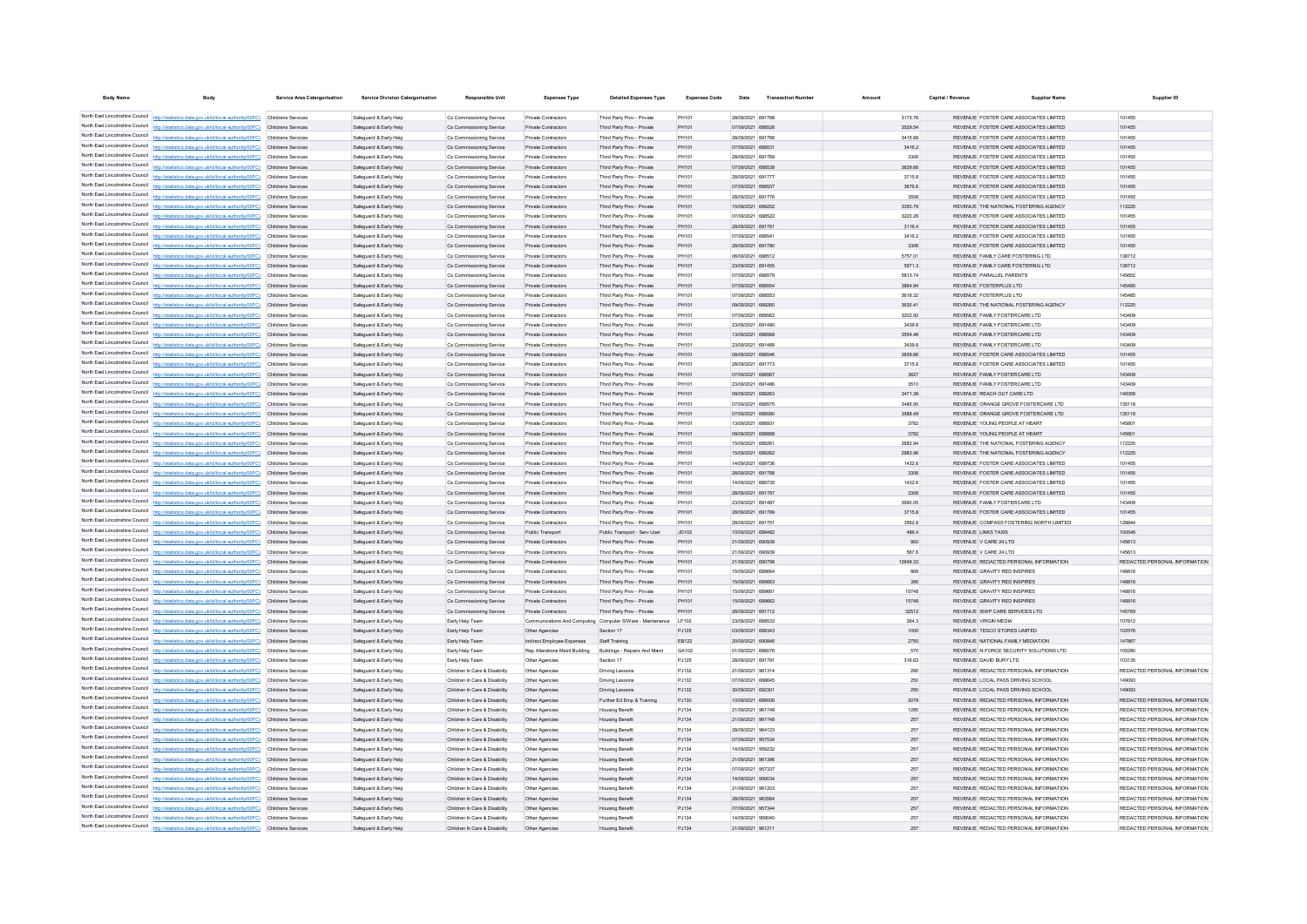| <b>Body Name</b> | Body                                                                                                          | Service Area Catergorisation | <b>Service Division Catergorisation</b> | Responsible Unit              | <b>Expenses Type</b>                                          | <b>Detailed Expenses Type</b>   | <b>Expenses Code</b> | Date              | <b>Transaction Number</b> |          | Capital / Revenue | <b>Supplier Nam</b>                               | Supplier ID                   |
|------------------|---------------------------------------------------------------------------------------------------------------|------------------------------|-----------------------------------------|-------------------------------|---------------------------------------------------------------|---------------------------------|----------------------|-------------------|---------------------------|----------|-------------------|---------------------------------------------------|-------------------------------|
|                  |                                                                                                               |                              |                                         |                               |                                                               |                                 |                      |                   |                           |          |                   |                                                   |                               |
|                  | North East Lincolnshire Council http://statistics.data.gov.uk/id/local-authority/00FC) Childrens Services     |                              | Safequard & Early Help                  | Children In Care & Disability | Other Agencies                                                | <b>Housing Benefit</b>          | PJ134                | 28/09/2021 963591 |                           | 257      |                   | REVENUE REDACTED PERSONAL INFORMATION             | REDACTED PERSONAL INFORMATION |
|                  | North East Lincolnshire Council http://statistics.data.gov.uk/id/local-authority/00FC)                        | Childrens Services           | Safeguard & Early Help                  | Children In Care & Disability | Other Agencies                                                | <b>Housing Benefit</b>          | PJ134                | 07/09/2021 957758 |                           | 257      |                   | REVENUE REDACTED PERSONAL INFORMATION             | REDACTED PERSONAL INFORMATION |
|                  | North East Lincolnshire Council http://statistics.data.gov.uk/id/local-authority/00FC) Childrens Services     |                              | Safeguard & Early Help                  | Children In Care & Disability | Other Agencies                                                | <b>Housing Benefit</b>          | PJ134                | 14/09/2021 959457 |                           | 257      |                   | REVENUE REDACTED PERSONAL INFORMATION             | REDACTED PERSONAL INFORMATION |
|                  | North East Lincolnshire Council http://statistics.data.gov.uk/id/local-authority/00FC)                        | Childrens Services           | Safeguard & Early Help                  | Children In Care & Disability | Other Agencies                                                | <b>Housing Benefit</b>          | PJ134                | 21/09/2021 961608 |                           | 257      |                   | REVENUE REDACTED PERSONAL INFORMATION             | REDACTED PERSONAL INFORMATION |
|                  | North East Lincolnshire Council   http://statistics.data.gov.uk/id/local-authority/00FC)   Childrens Services |                              | Safeguard & Early Help                  | Children In Care & Disability | Other Agencies                                                | <b>Housing Benefit</b>          | PJ134                | 28/09/2021 963987 |                           | 257      |                   | REVENUE REDACTED PERSONAL INFORMATION             | REDACTED PERSONAL INFORMATION |
|                  | North East Lincolnshire Council   http://statistics.data.gov.uk/id/local-authority/00FC)   Childrens Services |                              | Safeguard & Early Help                  | Children In Care & Disability | Other Agencies                                                | <b>Housing Benefit</b>          | PJ134                | 07/09/2021 957379 |                           | 257      |                   | REVENUE REDACTED PERSONAL INFORMATION             | REDACTED PERSONAL INFORMATION |
|                  | North East Lincolnshire Council http://statistics.data.gov.uk/id/local-authority/00FC) Childrens Services     |                              | Safeguard & Early Help                  | Children In Care & Disability | Other Agencies                                                | <b>Housing Benefit</b>          | P.1134               | 14/09/2021 959074 |                           | 257      |                   | REVENUE REDACTED PERSONAL INFORMATION             | REDACTED PERSONAL INFORMATION |
|                  | North East Lincolnshire Council   http://statistics.data.gov.uk/id/local-authority/00FC)                      | Childrens Services           | Safeguard & Early Help                  | Children In Care & Disability | Other Agencies                                                | <b>Housing Benefit</b>          | P.1134               | 21/09/2021 961714 |                           | 615      |                   | REVENUE REDACTED PERSONAL INFORMATION             | REDACTED PERSONAL INFORMATION |
|                  | North East Lincolnshire Council   http://statistics.data.gov.uk/id/local-authority/00FC)                      | Childrens Services           | Safeguard & Early Help                  | Children In Care & Disability | Other Agencies                                                | <b>Housing Benefit</b>          | P.1134               | 21/09/2021 961714 |                           | 615      |                   | REVENUE REDACTED PERSONAL INFORMATION             | REDACTED PERSONAL INFORMATION |
|                  | North East Lincolnshire Council http://statistics.data.gov.uk/id/local-authority/00FC)                        | Childrens Services           | Safeguard & Early Help                  | Children In Care & Disability | Other Agencies                                                | <b>Housing Benefit</b>          | P.1134               | 28/09/2021 964090 |                           | 615      |                   | REVENUE REDACTED PERSONAL INFORMATION             | REDACTED PERSONAL INFORMATION |
|                  | North East Lincolnshire Council http://statistics.data.gov.uk/id/local-authority/00FC)                        | Childrens Services           | Safeguard & Early Help                  | Children In Care & Disability | Other Agencies                                                | <b>Housing Benefit</b>          | PJ134                | 09/09/2021 688939 |                           | 926.71   |                   | REVENUE DOORSTEP                                  | 100310                        |
|                  | North East Lincolnshire Council http://statistics.data.gov.uk/id/local-authority/00FC)                        | Childrens Services           | Safeguard & Early Help                  | Children In Care & Disability | Other Agencies                                                | <b>Housing Benefit</b>          | PJ134                | 14/09/2021 689728 |                           | 251.14   |                   | REVENUE DOORSTEP                                  | 100310                        |
|                  | North East Lincolnshire Council http://statistics.data.gov.uk/id/local-authority/00FC)                        | Childrens Services           | Safeguard & Early Help                  | Children In Care & Disability | Other Agencies                                                | <b>Housing Benefit</b>          | PJ134                | 29/09/2021 690803 |                           | 1626.57  |                   | REVENUE GRIMSBY CLEETHORPES & HUMBER REGION YMCA  | 100305                        |
|                  | North East Lincolnshire Council http://statistics.data.gov.uk/id/local-authority/00FC)                        | <b>Childrens Services</b>    | Safeguard & Early Help                  | Children In Care & Disability | Other Agencies                                                | <b>Housing Benefit</b>          | PJ134                | 20/09/2021 690800 |                           | 1626.57  |                   | REVENUE GRIMSBY CLEETHORPES & HUMBER REGION YMCA  | 100305                        |
|                  | North East Lincolnshire Council http://statistics.data.gov.uk/id/local-authority/00FC)                        | Childrens Services           | Safeguard & Early Help                  | Children In Care & Disability | Other Agencies                                                | <b>Housing Benefit</b>          | PJ134                | 20/09/2021 690802 |                           | 1626.57  |                   | REVENUE GRIMSBY CLEETHORPES & HUMBER REGION YMCA  | 100305                        |
|                  | North East Lincolnshire Council http://statistics.data.gov.uk/id/local-authority/00FC)                        | <b>Childrens Services</b>    | Safeguard & Early Help                  | Children In Care & Disability | Other Agencies                                                | <b>Housing Benefit</b>          | PJ134                | 20/09/2021 690805 |                           | 2237.89  |                   | REVENUE GRIMSBY CLEETHORPES & HUMBER REGION YMCA  | 100305                        |
|                  | North East Lincolnshire Council http://statistics.data.gov.uk/id/local-authority/00FC)                        | Childrens Services           | Safeguard & Early Help                  | Children In Care & Disability | Other Agencies                                                | <b>Housing Benefit</b>          | PJ134                | 20/09/2021 690804 |                           | 2237.89  |                   | REVENUE GRIMSBY CLEETHORPES & HUMBER REGION YMCA  | 100305                        |
|                  | North East Lincolnshire Council http://statistics.data.gov.uk/id/local-authority/00FC)                        | <b>Childrens Services</b>    | Safeguard & Early Help                  | Children In Care & Disability | Other Agencies                                                | <b>Housing Benefit</b>          | PJ134                | 21/09/2021 690806 |                           | 2237.89  |                   | REVENUE GRIMSBY CLEETHORPES & HUMBER REGION YMCA  | 100305                        |
|                  | North East Lincolnshire Council http://statistics.data.gov.uk/id/local-authority/00FC)                        | Childrens Services           | Safeguard & Early Help                  | Children In Care & Disability | Other Agencies                                                | Leaving Care Grant              | PJ116                | 07/09/2021 688403 |                           | 250      |                   | REVENUE B & M RETAIL LIMITED                      | 116266                        |
|                  | North East Lincolnshire Council http://statistics.data.gov.uk/id/local-authority/00FC)                        | Childrens Services           | Safeguard & Early Help                  | Children In Care & Disability | Other Agencies                                                |                                 | PJ116                | 29/09/2021 691674 |                           | 250      |                   | REVENUE B & M RETAIL LIMITED                      | 116266                        |
|                  | North East Lincolnshire Council http://statistics.data.gov.uk/id/local-authority/00FC)                        |                              |                                         |                               |                                                               | Leaving Care Grant              |                      |                   |                           |          |                   | REVENUE PARK RETAIL LTD - LOVE2REWARD             |                               |
|                  |                                                                                                               | <b>Childrens Services</b>    | Safeguard & Early Help                  | Children In Care & Disability | Other Agencies                                                | Leaving Care Grant              | PJ116                | 10/09/2021 688891 |                           | 2000     |                   |                                                   | 111869                        |
|                  | North East Lincolnshire Council http://statistics.data.gov.uk/id/local-authority/00FC) Childrens Services     |                              | Safeguard & Early Help                  | Children In Care & Disability | Other Agencies                                                | Leaving Care Grant              | P.I116               | 29/09/2021 691792 |                           | 374 94   |                   | REVENUE DAVID BURY LTD                            | 103135                        |
|                  | North East Lincolnshire Council http://statistics.data.gov.uk/id/local-authority/00FC)                        | Childrens Services           | Safeguard & Early Help                  | Children In Care & Disability | Other Agencies                                                | Personal Allowance              | PJ122                | 21/09/2021 690880 |                           | 2169.7   |                   | REVENUE 16+ SERVICES                              | 100943                        |
|                  | North East Lincolnshire Council http://statistics.data.gov.uk/id/local-authority/00FC) Childrens Services     |                              | Safeguard & Early Help                  | Children In Care & Disability | Other Agencies                                                | Personal Allowance              | P.1122               | 15/09/2021 690361 |                           | 320      |                   | REVENUE THE GOVERNOR                              | 149308                        |
|                  | North East Lincolnshire Council http://statistics.data.gov.uk/id/local-authority/00FC) Childrens Services     |                              | Safeguard & Early Help                  | Children In Care & Disability | Direct Employee Expenses                                      | Agency Staff                    | EA105                | 30/09/2021 965734 |                           | 519.6    |                   | REVENUE REDACTED PERSONAL INFORMATION             | REDACTED PERSONAL INFORMATION |
|                  | North East Lincolnshire Council http://statistics.data.gov.uk/id/local-authority/00FC) Childrens Services     |                              | Safeguard & Early Help                  | Children In Care & Disability | Direct Employee Expenses                                      | Agency Staff                    | EA105                | 08/09/2021 688624 |                           | 1593     |                   | REVENUE ATTENTI CONSULTING                        | 146503                        |
|                  | North East Lincolnshire Council http://statistics.data.gov.uk/id/local-authority/00FC) Childrens Services     |                              | Safeguard & Early Help                  | Children In Care & Disability | Direct Employee Expenses                                      | Agency Staff                    | EA105                | 08/09/2021 688625 |                           | 1964.7   |                   | REVENUE ATTENTICONSULTING                         | 146503                        |
|                  | North East Lincolnshire Council http://statistics.data.gov.uk/id/local-authority/00FC) Childrens Services     |                              | Safeguard & Early Help                  | Children In Care & Disability | Direct Employee Expenses                                      | Agency Staff                    | EA105                | 08/09/2021 688629 |                           | 1964.7   |                   | REVENUE ATTENTI CONSULTING                        | 146503                        |
|                  | North East Lincolnshire Council http://statistics.data.gov.uk/id/local-authority/00FC) Childrens Services     |                              | Safeguard & Early Help                  | Children In Care & Disability | Direct Employee Expenses                                      | Agency Staff                    | EA105                | 08/09/2021 688631 |                           | 1168.2   |                   | REVENUE ATTENTI CONSULTING                        | 146503                        |
|                  | North East Lincolnshire Council http://statistics.data.gov.uk/id/local-authority/00FC) Childrens Services     |                              | Safeguard & Early Help                  | Children In Care & Disability | Direct Employee Expenses                                      | Agency Staff                    | EA105                | 13/09/2021 689674 |                           | 371.7    |                   | REVENUE ATTENTI CONSULTING                        | 146503                        |
|                  | North East Lincolnshire Council http://statistics.data.gov.uk/id/local-authority/00FC) Childrens Services     |                              | Safeguard & Early Help                  | Children In Care & Disability | Direct Employee Expenses                                      | Agency Staff                    | EA105                | 29/09/2021 690813 |                           | 1964.7   |                   | REVENUE ATTENTI CONSULTING                        | 146503                        |
|                  | North East Lincolnshire Council http://statistics.data.gov.uk/id/local-authority/00FC) Childrens Services     |                              | Safeguard & Early Help                  | Children In Care & Disability | Direct Employee Expenses                                      | Agency Staff                    | EA105                | 03/09/2021 682085 |                           | 1443     |                   | REVENUE EDEN BROWN LTD                            | 101356                        |
|                  | North East Lincolnshire Council http://statistics.data.gov.uk/id/local-authority/00FC) Childrens Services     |                              | Safeguard & Early Help                  | Children In Care & Disability | Direct Employee Expenses                                      | Agency Staff                    | EA105                | 03/09/2021 683366 |                           | 1443     |                   | REVENUE EDEN BROWN LTD                            | 101356                        |
|                  | North East Lincolnshire Council http://statistics.data.gov.uk/id/local-authority/00FC) Childrens Services     |                              | Safeguard & Early Help                  | Children In Care & Disability | Direct Employee Expenses                                      | Agency Staff                    | EA105                | 03/09/2021 683368 |                           | 1443     |                   | REVENUE EDEN BROWN LTD                            | 101356                        |
|                  | North East Lincolnshire Council http://statistics.data.gov.uk/id/local-authority/00FC) Childrens Services     |                              | Safeguard & Early Help                  | Children In Care & Disability | Direct Employee Expenses                                      | Agency Staff                    | EA105                | 03/09/2021 683370 |                           | 1443     |                   | REVENUE EDEN BROWN LTD                            | 101356                        |
|                  | North East Lincolnshire Council http://statistics.data.gov.uk/id/local-authority/00FC) Childrens Services     |                              | Safeguard & Early Help                  | Children In Care & Disability | Direct Employee Expenses                                      | Agency Staff                    | EA105                | 03/09/2021 683755 |                           | 1517     |                   | REVENUE EDEN BROWN LTD                            | 101356                        |
|                  | North East Lincolnshire Council http://statistics.data.gov.uk/id/local-authority/00FC) Childrens Services     |                              | Safeguard & Early Help                  | Children In Care & Disability | Direct Employee Expenses                                      | Agency Staff                    | EA105                | 03/09/2021 683756 |                           | 1443     |                   | REVENUE EDEN BROWN LTD                            | 101356                        |
|                  | North East Lincolnshire Council http://statistics.data.gov.uk/id/local-authority/00FC) Childrens Services     |                              | Safeguard & Early Help                  | Children In Care & Disability | Direct Employee Expenses                                      | Agency Staff                    | EA105                | 03/09/2021 683757 |                           | 1443     |                   | REVENUE FDEN BROWN LTD                            | 101356                        |
|                  | North East Lincolnshire Council http://statistics.data.gov.uk/id/local-authority/00FC)                        | Childrens Services           | Safeguard & Early Help                  | Children In Care & Disability | Direct Employee Expenses                                      | Agency Staff                    | <b>FA105</b>         | 02/09/2021 688145 |                           | 255.83   |                   | REVENUE ICS OPERATIONS LTD                        | 141788                        |
|                  | North East Lincolnshire Council http://statistics.data.gov.uk/id/local-authority/00FC)                        | Childrens Services           | Safeguard & Early Help                  | Children In Care & Disability | Direct Employee Expenses                                      | Agency Staff                    | EA105                | 09/09/2021 688179 |                           | 22278 17 |                   | REVENUE ICS OPERATIONS LTD                        | 141788                        |
|                  | North East Lincolnshire Council http://statistics.data.gov.uk/id/local-authority/00FC) Childrens Services     |                              | Safeguard & Early Help                  | Children In Care & Disability | Direct Employee Expenses                                      | Agency Staff                    | <b>FA105</b>         | 10/09/2021 689477 |                           | 22278 17 |                   | REVENUE ICS OPERATIONS LTD                        | 141788                        |
|                  | North East Lincolnshire Council http://statistics.data.gov.uk/id/local-authority/00FC) Childrens Services     |                              |                                         | Children In Care & Disability |                                                               |                                 | EA105                | 22/09/2021 690784 |                           | 22278.17 |                   | REVENUE ICS OPERATIONS LTD                        | 141788                        |
|                  | North East Lincolnshire Council http://statistics.data.gov.uk/id/local-authority/00FC) Childrens Services     |                              | Safeguard & Early Help                  | Children In Care & Disability | Direct Employee Expenses                                      | Agency Staff<br>Additional Cost | P.1114               | 17/09/2021 690669 |                           |          |                   | REVENUE AA CARS                                   | 149094                        |
|                  |                                                                                                               |                              | Safeguard & Early Help                  |                               | Other Agencies                                                |                                 |                      |                   |                           | 360      |                   |                                                   |                               |
|                  | North East Lincolnshire Council http://statistics.data.gov.uk/id/local-authority/00FC) Childrens Services     |                              | Safeguard & Early Help                  | Children In Care & Disability | Other Agencies                                                | Additional Cost                 | PJ114                | 30/09/2021 692300 |                           | 540      |                   | REVENUE AA CARS                                   | 149094                        |
|                  | North East Lincolnshire Council http://statistics.data.gov.uk/id/local-authority/00FC) Childrens Services     |                              | Safeguard & Early Help                  | Children In Care & Disability | Direct Employee Expenses                                      | Agency Staff                    | <b>FA105</b>         | 02/09/2021 688182 |                           | 1889.22  |                   | REVENUE PARADIGM PROFESSIONAL CONSULTANCY LTD.    | 129224                        |
|                  | North East Lincolnshire Council http://statistics.data.gov.uk/id/local-authority/00FC) Childrens Services     |                              | Safeguard & Early Help                  | Children In Care & Disability | Direct Employee Expenses                                      | Agency Staff                    | EA105                | 02/09/2021 688183 |                           | 1889.22  |                   | REVENUE PARADIGM PROFESSIONAL CONSULTANCY LTD     | 129224                        |
|                  | North East Lincolnshire Council http://statistics.data.gov.uk/id/local-authority/00FC) Childrens Services     |                              | Safeguard & Early Help                  | Children In Care & Disability | Direct Employee Expenses                                      | Agency Staff                    | EA105                | 07/09/2021 688170 |                           | 1889.22  |                   | REVENUE PARADIGM PROFESSIONAL CONSULTANCY LTD     | 129224                        |
|                  | North East Lincolnshire Council http://statistics.data.gov.uk/id/local-authority/00FC)                        | Childrens Services           | Safeguard & Early Help                  | Children In Care & Disability | Direct Employee Expenses                                      | Agency Staff                    | EA105                | 17/09/2021 690755 |                           | 1889.22  |                   | REVENUE PARADIGM PROFESSIONAL CONSULTANCY LTD     | 129224                        |
|                  | North East Lincolnshire Council http://statistics.data.gov.uk/id/local-authority/00FC) Childrens Services     |                              | Safeguard & Early Help                  | Children In Care & Disability | Other Agencies                                                | Additional Cost                 | PJ114                | 14/09/2021 689492 |                           | 273.58   |                   | REVENUE ARGOS BUSINESS SOLUTIONS LTD              | 101032                        |
|                  | North East Lincolnshire Council http://statistics.data.gov.uk/id/local-authority/00FC)                        | Childrens Services           | Safeguard & Early Help                  | Children In Care & Disability | Private Contractors                                           | Third Party Prov - Private      | PH101                | 28/09/2021 964124 |                           | 314.29   |                   | REVENUE REDACTED PERSONAL INFORMATION             | REDACTED PERSONAL INFORMATION |
|                  | North East Lincolnshire Council http://statistics.data.gov.uk/id/local-authority/00FC)                        | Childrens Service            | Safeguard & Early Help                  | Children In Care & Disability | Private Contractors                                           | Third Party Prov - Private      | PH101                | 06/09/2021 688176 |                           | 580      |                   | REVENUE REDACTED PERSONAL INFORMATION             | REDACTED PERSONAL INFORMATION |
|                  | North East Lincolnshire Council http://statistics.data.gov.uk/id/local-authority/00FC)                        | Childrens Service            | Safeguard & Early Help                  | Children In Care & Disability | Other Agencies                                                | Additional Cost                 | PJ114                | 03/09/2021 688380 |                           | 371.35   |                   | REVENUE THE ROWAN ORGANISATION                    | 105925                        |
|                  | North East Lincolnshire Council http://statistics.data.gov.uk/id/local-authority/00FC)                        | Childrens Service            | Safeguard & Early Help                  | Children In Care & Disability | Other Agencies                                                | Additional Cost                 | PJ114                | 03/09/2021 688378 |                           | 389.03   |                   | REVENUE THE ROWAN ORGANISATION                    | 105925                        |
|                  | North East Lincolnshire Council http://statistics.data.gov.uk/id/local-authority/00FC)                        | Childrens Service            | Safeguard & Early Help                  | Children In Care & Disability | Other Agencies                                                | Additional Cost                 | P.1114               | 14/09/2021 689726 |                           | 451      |                   | REVENUE MARK BATES I TD                           | 102688                        |
|                  | North East Lincolnshire Council http://statistics.data.gov.uk/id/local-authority/00FC)                        | Childrens Service            | Safeguard & Early Help                  | Children In Care & Disability | Other Agencie                                                 | Additional Cost                 | PJ114                | 16/09/2021 690350 |                           | 1631.7   |                   | REVENUE MISS RUTH DALTON                          | 118968                        |
|                  | North East Lincolnshire Council http://statistics.data.gov.uk/id/local-authority/00FC)                        | Childrens Service            | Safeguard & Early Help                  | Children In Care & Disability | Other Agencies                                                | Additional Cost                 | PJ114                | 30/09/2021 691573 |                           | 1152     |                   | REVENUE GRAVITY RED INSPIRES                      | 148816                        |
|                  | North East Lincolnshire Council http://statistics.data.gov.uk/id/local-authority/00FC)                        | Childrens Service            | Safeguard & Early Help                  | Children In Care & Disability | Other Agencie                                                 | Additional Cost                 | PJ114                | 30/09/2021 691569 |                           | 2048     |                   | REVENUE GRAVITY RED INSPIRES                      | 148816                        |
|                  | North East Lincolnshire Council http://statistics.data.gov.uk/id/local-authority/00FC)                        | Childrens Service            | Safeguard & Early Help                  | Children In Care & Disability | Other Agencie                                                 | Additional Cost                 | PJ114                | 30/09/2021 691571 |                           | 1376     |                   | REVENUE GRAVITY RED INSPIRES                      | 148816                        |
|                  | North East Lincolnshire Council http://statistics.data.gov.uk/id/local-authority/00FC)                        | Childrens Service            | Safeguard & Early Help                  | Children In Care & Disability | Other Agencie                                                 | Additional Cost                 | PJ114                | 30/09/2021 691568 |                           | 288      |                   | REVENUE GRAVITY RED INSPIRES                      | 148816                        |
|                  | North East Lincolnshire Council http://statistics.data.gov.uk/id/local-authority/00FC)                        | Childrens Service            | Safeguard & Early Help                  | Children In Care & Disability | Other Agencies                                                | Additional Cost                 | PJ114                | 30/09/2021 691572 |                           | 1300     |                   | REVENUE GRAVITY RED INSPIRES                      | 148816                        |
|                  | North East Lincolnshire Council http://statistics.data.gov.uk/id/local-authority/00FC)                        |                              |                                         |                               |                                                               |                                 |                      |                   |                           |          |                   |                                                   | 148816                        |
|                  | North East Lincolnshire Council http://statistics.data.gov.uk/id/local-authority/00FC)                        | Childrens Services           | Safeguard & Early Help                  | Children In Care & Disability | Other Agencie                                                 | Additional Cost                 | PJ114                | 30/09/2021 691574 |                           | 1000     |                   | REVENUE GRAVITY RED INSPIRES                      |                               |
|                  |                                                                                                               | Childrens Service            | Safeguard & Early Help                  | Cs Residential Homes          | Equip / Furniture / Materials                                 | Equipment - Purchase            | LA101                | 24/09/2021 690885 |                           | 974.17   |                   | REVENUE DAVID BURY LTD                            | 103135                        |
|                  | North East Lincolnshire Council http://statistics.data.gov.uk/id/local-authority/00FC)                        | Childrens Services           | Safeguard & Early Help                  | Cs Residential Homes          | Catering                                                      | Provisions                      | LB101                | 09/09/2021 688897 |                           | 465.12   |                   | REVENUE PETTY CASH                                | REDACTED                      |
|                  | North East Lincolnshire Council http://statistics.data.gov.uk/id/local-authority/00FC)                        | Childrens Service            | Safeguard & Early Help                  | Cs Residential Homes          | Direct Employee Expenses                                      | Agency Staff                    | EA105                | 30/09/2021 691558 |                           | 11664    |                   | REVENUE GRAVITY RED INSPIRES                      | 148816                        |
|                  | North East Lincolnshire Council http://statistics.data.gov.uk/id/local-authority/00FC).                       | Childrens Services           | Safeguard & Early Help                  | Cs Residential Homes          | Catering                                                      | Provisions                      | LB101                | 02/09/2021 688195 |                           | 844.86   |                   | REVENUE PETTY CASH                                | REDACTED                      |
|                  | North East Lincolnshire Council http://statistics.data.gov.uk/id/local-authority/00FC).                       | Childrens Services           | Safeguard & Early Help                  | Cs Residential Homes          | Rep Alterations Maint Building                                | Buildings - Repairs And Maint   | GA102                | 23/09/2021 691312 |                           | 411.44   |                   | REVENUE ENGIE SERVICES LTD                        | 133267                        |
|                  | North East Lincolnshire Council http://statistics.data.gov.uk/id/local-authority/00FC).                       |                              | Safeguard & Early Help                  | Cs Residential Homes          | Equip / Furniture / Materials                                 | Equipment - Purchase            | LA101                | 09/09/2021 688929 |                           | 340.8    |                   | REVENUE EAST RIDING OF YORKSHIRE COUNCIL SUPPLIES | 100654                        |
|                  | North East Lincolnshire Council http://statistics.data.gov.uk/id/local-authority/00FC) Childrens Services     |                              | Safeguard & Early Help                  | Cs Residential Homes          | Catering                                                      | Provisions                      | LB101                | 07/09/2021 688406 |                           | 277.86   |                   | REVENUE PETTY CASH                                | <b>REDACTED</b>               |
|                  | North East Lincolnshire Council   http://statistics.data.gov.uk/id/local-authority/00FC)                      | Childrens Service            | Safeguard & Early Help                  | Cs Residential Homes          | Catering                                                      | Provisions                      | LB101                | 28/09/2021 691543 |                           | 1233.62  |                   | REVENUE PETTY CASH                                | <b>REDACTED</b>               |
|                  | North East Lincolnshire Council http://statistics.data.gov.uk/id/local-authority/00FC)                        | Childrens Service            | Safeguard & Early Help                  | Cs Residential Homer          | Miscellaneous Expenses                                        | Activities - Service Users      | LL114                | 07/09/2021 688406 |                           | 375.45   |                   | REVENUE PETTY CASH                                | <b>REDACTED</b>               |
|                  | North East Lincolnshire Council http://statistics.data.gov.uk/id/local-authority/00FC)                        | Childrens Service            | Safeguard & Early Help                  | Cs Residential Homes          | Other Agencie                                                 | Clothing                        | PJ106                | 28/09/2021 691543 |                           | 306.18   |                   | REVENUE PETTY CASH                                | <b>REDACTED</b>               |
|                  | North East Lincolnshire Council http://statistics.data.gov.uk/id/local-authority/00FC) Childrens Services     |                              | Safeguard & Early Help                  | Cs Residential Homes          | Rep Alterations Maint Building Buildings - Regulations / Insp |                                 | GA103                | 03/09/2021 688326 |                           | 2578     |                   | REVENUE OFSTED                                    | 101836                        |
|                  | North East Lincolnshire Council http://statistics.data.gov.uk/id/local-authority/00FC) Childrens Services     |                              | Safeguard & Early Help                  | Cs Residential Homes          | Equip / Furniture / Materials                                 | Equipment - Purchas             | <b>LA101</b>         | 24/09/2021 690948 |                           | 320.78   |                   | REVENUE DAVID BURY LTD                            | 103135                        |
|                  |                                                                                                               |                              |                                         |                               |                                                               |                                 |                      |                   |                           |          |                   |                                                   |                               |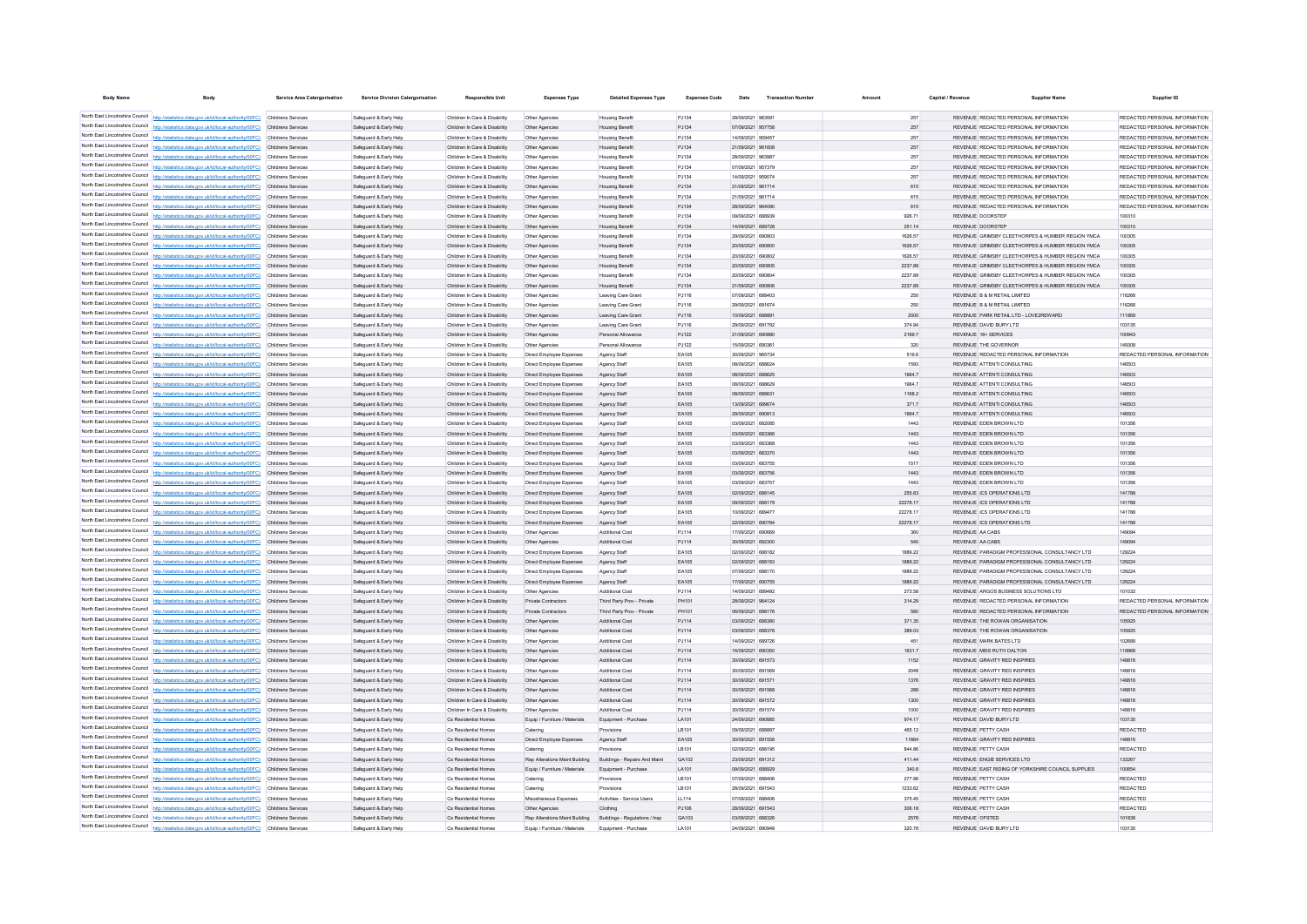| <b>Body Name</b>                |                                                                                                                | Service Area Catergorisation | <b>Service Division Catergorisation</b> | <b>Responsible Unit</b>                                                       | <b>Expenses Type</b>                                          | <b>Detailed Expenses Type</b>        | <b>Expenses Code</b> |                   | <b>Transaction Num</b> |          | Capital / Revenue | <b>Supplier Name</b>                             |                 | Supplier ID |
|---------------------------------|----------------------------------------------------------------------------------------------------------------|------------------------------|-----------------------------------------|-------------------------------------------------------------------------------|---------------------------------------------------------------|--------------------------------------|----------------------|-------------------|------------------------|----------|-------------------|--------------------------------------------------|-----------------|-------------|
|                                 |                                                                                                                |                              |                                         |                                                                               |                                                               |                                      |                      |                   |                        |          |                   |                                                  |                 |             |
|                                 | North East Lincolnshire Council http://statistics.data.gov.uk/id/local-authority/00FC) Childrens Services      |                              | Safeguard & Early Help                  | Cs Residential Homes                                                          | Miscellaneous Expenses                                        | Holidays - Service Users             | LL113                | 16/09/2021 690440 |                        | 352.49   |                   | REVENUE PETTY CASH                               | REDACTED        |             |
|                                 | North East Lincolnshire Council http://statistics.data.gov.uk/id/local-authority/00FC)                         | Childrens Services           | Safeguard & Early Help                  | Cs Residential Homes                                                          | Equip / Furniture / Materials Equipment - Purchase            |                                      | LA101                | 13/09/2021 689587 |                        | 318.5    |                   | REVENUE ENGIE SERVICES LTD                       | 133267          |             |
|                                 | North East Lincolnshire Council http://statistics.data.gov.uk/id/local-authority/00FC) Childrens Services      |                              | Safeguard & Early Help                  | Cs Residential Homes                                                          | Equip / Furniture / Materials                                 | Equipment - Purchase                 | LA101                | 13/09/2021 689587 |                        | 263.9    |                   | REVENUE ENGIE SERVICES LTD                       | 133267          |             |
|                                 | North East Lincolnshire Council http://statistics.data.gov.uk/id/local-authority/00FC) Childrens Services      |                              | Safeguard & Early Help                  | Cs Residential Homes                                                          | Equip / Furniture / Materials                                 | Equipment - Purchase                 | LA101                | 13/09/2021 689587 |                        | 327.6    |                   | REVENUE ENGIE SERVICES LTD                       | 133267          |             |
|                                 | North East Lincolnshire Council http://statistics.data.gov.uk/id/local-authority/00FC) Childrens Services      |                              | Safeguard & Early Help                  | Cs Residential Homes                                                          | Equip / Furniture / Materials                                 | Equipment - Purchase                 | LA101                | 10/09/2021 688400 |                        | 414.72   |                   | REVENUE LINCOLNSHIRE HOUSING PARTNERSHIP LTD     | 140117          |             |
|                                 | North East Lincolnshire Council http://statistics.data.gov.uk/id/local-authority/00FC) Childrens Services      |                              | Safeguard & Early Help                  | Cs Residential Homes                                                          | Catering                                                      | Provisions                           | LB101                | 02/09/2021 688195 |                        | 649.3    |                   | REVENUE PETTY CASH                               | REDACTED        |             |
| North East Lincolnshire Council | http://statistics.data.gov.uk/id/local-authority/00FC)                                                         | <b>Childrens Services</b>    | Safeguard & Early Help                  | Cs Residential Homes                                                          | Miscellaneous Expenses                                        | Activities - Service Users           | LL114                | 02/09/2021 688195 |                        | 609.15   |                   | REVENUE PETTY CASH                               | <b>REDACTED</b> |             |
| North East Lincolnshire Council | http://statistics.data.gov.uk/id/local-authority/00FC) Childrens Services                                      |                              | Safeguard & Early Help                  | Cs Residential Homes                                                          | Rents                                                         | Rent                                 | GC101                | 15/09/2021 689671 |                        | 7500     |                   | REVENUE FORESIGHT NEL LTD                        | 102869          |             |
|                                 | North East Lincolnshire Council http://statistics.data.gov.uk/id/local-authority/00FC)                         | <b>Childrens Services</b>    | Safeguard & Early Help                  | Cs Residential Homes                                                          | Private Contractors                                           | Third Party Prov - Private           | PH101                | 15/09/2021 689670 |                        | 2106     |                   | REVENUE GRAVITY RED INSPIRES                     | 148816          |             |
|                                 | North East Lincolnshire Council http://statistics.data.gov.uk/id/local-authority/00FC) Childrens Services      |                              | Safeguard & Early Help                  | Cs Residential Homes                                                          | Rep Alterations Maint Building Buildings - Regulations / Insp |                                      | GA103                | 07/09/2021 688462 |                        | 910      |                   | REVENUE PETTY CASH                               | REDACTED        |             |
|                                 | North East Lincolnshire Council http://statistics.data.gov.uk/id/local-authority/00FC)                         | Childrens Services           | Safeguard & Early Help                  | Cs Residential Homes                                                          | Rep Alterations Maint Building Buildings - Repairs And Maint  |                                      | GA102                | 13/09/2021 689586 |                        | 1175     |                   | REVENUE ENGIE SERVICES LTD                       | 133267          |             |
|                                 | North East Lincolnshire Council http://statistics.data.gov.uk/id/local-authority/00FC)                         | Childrens Services           | Safeguard & Early Help                  | Cs Residential Homes                                                          | Rep Alterations Maint Building Security Alarms And Cctv       |                                      | GA101                | 07/09/2021 688462 |                        | 378      |                   | REVENUE PETTY CASH                               | REDACTED        |             |
|                                 | North East Lincolnshire Council http://statistics.data.gov.uk/id/local-authority/00FC)                         | Childrens Services           | Safeguard & Early Help                  | Cs Residential Homes                                                          | Equip / Furniture / Materials                                 | Equipment - Purchase                 | LA101                | 07/09/2021 688462 |                        | 614.21   |                   | REVENUE PETTY CASH                               | <b>REDACTED</b> |             |
|                                 | North East Lincolnshire Council http://statistics.data.gov.uk/id/local-authority/00FC)                         | Childrens Services           | Safeguard & Early Help                  | Cs Residential Homes                                                          | Equip / Furniture / Materials                                 | Equipment - Purchase                 | LA101                | 03/09/2021 688322 |                        | 836      |                   | REVENUE ENGIE SERVICES LTD                       | 133267          |             |
|                                 | North East Lincolnshire Council http://statistics.data.gov.uk/id/local-authority/00FC)                         | Childrens Services           | Safeguard & Early Held                  | Cs Residential Homes                                                          | Catering                                                      | Provisions                           | LB101                | 07/09/2021 688462 |                        | 399.51   |                   | REVENUE PETTY CASH                               | <b>REDACTED</b> |             |
|                                 | North East Lincolnshire Council http://statistics.data.gov.uk/id/local-authority/00FC)                         | Childrens Services           | Safeguard & Early Held                  | Cs Residential Homes                                                          | Other Agencies                                                | Pocket Money                         | PJ105                | 07/09/2021 688462 |                        | 263.1    |                   | REVENUE PETTY CASH                               | <b>REDACTED</b> |             |
|                                 | North East Lincolnshire Council http://statistics.data.gov.uk/id/local-authority/00FC)                         | Other Corporate Budgets      | Other Corp Budgets - Financing          | Borrowing Costs                                                               | Miscellaneous Expenses                                        | Legal Fees - General                 | LL103                | 24/09/2021 691546 |                        | 24336.49 |                   | REVENUE HAUSFELD & CO.                           | 142052          |             |
|                                 | North East Lincolnshire Council http://statistics.data.gov.uk/id/local-authority/00FC) Other Corporate Budgets |                              | Other Corp Budgets - Financing          | Borrowing Costs                                                               | Other Agencies                                                | Fees Comm Clf Logotech Charges PJ142 |                      | 03/09/2021 688333 |                        | 650      |                   | REVENUE PSLIVE LTD                               | 125043          |             |
|                                 | North East Lincolnshire Council http://statistics.data.gov.uk/id/local-authority/00FC)                         | Environment                  | Environment                             | Grounds Bereavement & Resort  Direct Employee Expenses                        |                                                               | Agency Staff                         | EA105                | 06/09/2021 688399 |                        | 900      |                   | REVENUE ETHICAL RECRUITMENT AGENCY (GRIMSBY) LTD | 147051          |             |
|                                 | North East Lincolnshire Council http://statistics.data.gov.uk/id/local-authority/00FC)                         | Environment                  | Environment                             | Grounds Bereavement & Resort                                                  | Rep Alterations Maint Building Buildings - Repairs And Maint  |                                      | GA102                | 01/09/2021 688075 |                        | 3212     |                   | REVENUE ENGIE SERVICES LTD                       | 133267          |             |
|                                 | North East Lincolnshire Council http://statistics.data.gov.uk/id/local-authority/00FC)                         | Environment                  | Environment                             | Grounds Bereavement & Resort Cleaning And Domestic Supplies Refuse Collection |                                                               |                                      | GH104                | 09/09/2021 688902 |                        | 325.4    |                   | REVENUE ELLGIA LIMITED                           | 101433          |             |
|                                 | North East Lincolnshire Council http://statistics.data.gov.uk/id/local-authority/00FC) Environment             |                              | Environment                             | Grounds Bereavement & Resort                                                  | Grounds Maintenance Costs                                     | Grounds Maintenance                  | GJ101                | 09/09/2021 689287 |                        | 1690     |                   | REVENUE J MELTON TREE SERVICES LTD               | 101809          |             |
|                                 | North East Lincolnshire Council http://statistics.data.gov.uk/id/local-authority/00FC) Environment             |                              | Environment                             | Grounds Bereavement & Resort Grounds Maintenance Costs                        |                                                               | Grounds Maintenance                  | G.1101               | 01/09/2021 688079 |                        | 300      |                   | REVENUE BSB SERVICES                             | 102305          |             |
|                                 | North East Lincolnshire Council http://statistics.data.gov.uk/id/local-authority/00FC) Environment             |                              | Environment                             | Grounds Bereavement & Resort Grounds Maintenance Costs                        |                                                               | Grounds Maintenance                  | G.1101               | 28/09/2021 691466 |                        | 2350     |                   | REVENUE J MELTON TREE SERVICES LTD.              | 101809          |             |
|                                 | North East Lincolnshire Council http://statistics.data.gov.uk/id/local-authority/00FC) Environment             |                              | Environment                             | Grounds Bereavement & Resort Grounds Maintenance Costs                        |                                                               | Grounds Maintenance                  | G.1101               | 02/09/2021 687782 |                        | 2880     |                   | REVENUE ENGIE SERVICES LTD                       | 133267          |             |
|                                 | North East Lincolnshire Council http://statistics.data.gov.uk/id/local-authority/00FC) Environment             |                              | Environment                             | Grounds Bereavement & Resort Grounds Maintenance Costs                        |                                                               | Grounds Maintenance                  | G.1101               | 13/09/2021 689337 |                        | 5985     |                   | REVENUE CROWTHER & SHAW LIMITED.                 | 139727          |             |
|                                 | North East Lincolnshire Council http://statistics.data.gov.uk/id/local-authority/00FC)                         |                              |                                         |                                                                               |                                                               |                                      |                      |                   |                        |          |                   |                                                  |                 |             |
|                                 |                                                                                                                | Environment                  | Environment                             | Grounds Bereavement & Resort Equip / Furniture / Materials                    |                                                               | Foujoment - Maintenance              | LA104                | 15/09/2021 690335 |                        | 310      |                   | REVENUE ANKEE CLEANING SYSTEMS                   | 101192          |             |
|                                 | North East Lincolnshire Council http://statistics.data.gov.uk/id/local-authority/00FC) Environment             |                              | Environment                             | Grounds Bereavement & Resort Equip / Furniture / Materials                    |                                                               | Foujoment - Maintenance              | 1 A104               | 15/09/2021 690336 |                        | 250.59   |                   | REVENUE ANKEE CLEANING SYSTEMS                   | 101192          |             |
|                                 | North East Lincolnshire Council http://statistics.data.gov.uk/id/local-authority/00FC) Environment             |                              | Environmen                              | Grounds Bereavement & Resort Equip / Furniture / Materials                    |                                                               | Foulnment - Purchase                 | LA101                | 15/09/2021 689227 |                        | 328      |                   | REVENUE S P DAVIS MEMORIALS LIMITED              | 130000          |             |
|                                 | North East Lincolnshire Council http://statistics.data.gov.uk/id/local-authority/00FC)                         | Environment                  | Environmen                              | Grounds Bereavement & Resort Equip / Furniture / Materials                    |                                                               | Equipment - Purchase                 | LA101                | 07/09/2021 688112 |                        | 420      |                   | REVENUE S P DAVIS MEMORIALS LIMITED              | 130000          |             |
|                                 | North East Lincolnshire Council http://statistics.data.gov.uk/id/local-authority/00FC)                         | Environment                  | Environmen                              | Grounds Bereavement & Resort Equip / Furniture / Materials                    |                                                               | Equipment - Purchase                 | LA101                | 06/09/2021 688122 |                        | 733.5    |                   | REVENUE THE COLUMBARIA COMPANY                   | 100621          |             |
|                                 | North East Lincolnshire Council http://statistics.data.gov.uk/id/local-authority/00FC)                         | Environment                  | Environmen                              | Grounds Bereavement & Resort Equip / Furniture / Materials                    |                                                               | Equipment - Purchase                 | LA101                | 06/09/2021 687655 |                        | 501.5    |                   | REVENUE THE COLUMBARIA COMPANY                   | 100621          |             |
|                                 | North East Lincolnshire Council   http://statistics.data.gov.uk/id/local-authority/00FC)                       |                              | Environmen                              | Grounds Bereavement & Resort Equip / Furniture / Materials                    |                                                               | Equipment - Purchase                 | LA101                | 13/09/2021 689251 |                        | 582.5    |                   | REVENUE THE COLUMBARIA COMPANY                   | 100621          |             |
|                                 | North East Lincolnshire Council http://statistics.data.gov.uk/id/local-authority/00FC).                        |                              | Environmen                              | Grounds Bereavement & Resort Equip / Furniture / Materials                    |                                                               | Equipment - Purchase                 | LA101                | 17/09/2021 689668 |                        | 486.5    |                   | REVENUE THE COLUMBARIA COMPANY                   | 100621          |             |
|                                 | North East Lincolnshire Council http://statistics.data.gov.uk/id/local-authority/00FC) Environment             |                              | Environmen                              | Grounds Bereavement & Resort                                                  | Equip / Furniture / Materials                                 | Equipment - Purchase                 | LA101                | 21/09/2021 690742 |                        | 848.41   |                   | REVENUE F G MARSHALL LTD                         | 100549          |             |
|                                 | North East Lincolnshire Council http://statistics.data.gov.uk/id/local-authority/00FC)                         |                              | Environmen                              | Grounds Bereavement & Resort                                                  | Private Contractors                                           | Third Party Prov - Private           | PH101                | 02/09/2021 688307 |                        | 1756     |                   | REVENUE VIVEDIA LTD                              | 147281          |             |
|                                 | North East Lincolnshire Council http://statistics.data.gov.uk/id/local-authority/00FC)                         |                              | Environmen                              | Grounds Bereavement & Resort                                                  | Rep Alterations Maint Building                                | Buildings - Repairs And Maint        | GA102                | 10/09/2021 689296 |                        | 1250     |                   | REVENUE BSB SERVICES                             | 102305          |             |
|                                 | North East Lincolnshire Council http://statistics.data.gov.uk/id/local-authority/00FC)                         |                              | Environmen                              | Grounds Bereavement & Resort   Direct Transport Costs                         |                                                               | Hired Transport - Employees          | JA101                | 17/09/2021 675622 |                        | 450      |                   | REVENUE READY RENT A CAR                         | 100557          |             |
|                                 | North East Lincolnshire Council http://statistics.data.gov.uk/id/local-authority/00FC) Environment             |                              | Environment                             | Grounds Bereavement & Resort Direct Transport Costs                           |                                                               | Hired Transport - Employees          | <b>JA101</b>         | 17/09/2021 675688 |                        | 450      |                   | REVENUE READY RENT A CAR                         | 100557          |             |
|                                 | North East Lincolnshire Council http://statistics.data.gov.uk/id/local-authority/00FC)                         | Environment                  | Environmen                              | Grounds Bereavement & Resort   Direct Transport Costs                         |                                                               | Hired Transport - Employees          | JA101                | 17/09/2021 680596 |                        | 360      |                   | REVENUE READY RENT A CAR                         | 100557          |             |
|                                 | North East Lincolnshire Council http://statistics.data.gov.uk/id/local-authority/00FC)                         | Environment                  | Environmen                              | Grounds Bereavement & Resort  Direct Transport Costs                          |                                                               | <b>Hired Transport - Employees</b>   | JA101                | 17/09/2021 680599 |                        | 360      |                   | REVENUE READY RENT A CAR                         | 100557          |             |
|                                 | North East Lincolnshire Council http://statistics.data.gov.uk/id/local-authority/00FC)                         | Environment                  | Environmen                              | Grounds Bereavement & Resort Direct Transport Costs                           |                                                               | Vehicles - Running Costs             | IAA104               | 09/09/2021 689009 |                        | 1312.55  |                   | REVENUE ALLSTAR BUSINESS SOLUTIONS LTD           | 108278          |             |
|                                 | North East Lincolnshire Council http://statistics.data.gov.uk/id/local-authority/00FC)                         | Environment                  | Environmen                              | Grounds Bereavement & Resort Equip / Furniture / Materials                    |                                                               | Equipment - Purchase                 | LA101                | 15/09/2021 689515 |                        | 2578.31  |                   | REVENUE START TRAFFIC LTD                        | 149652          |             |
|                                 | North East Lincolnshire Council http://statistics.data.gov.uk/id/local-authority/00FC)                         | Environment                  | Environmen                              | Grounds Bereavement & Resort Equip / Furniture / Materials                    |                                                               | Equipment - Purchase                 | LA101                | 08/09/2021 688398 |                        | 1380     |                   | REVENUE FLEET LINE MARKERS LIMITED               | 100595          |             |
|                                 | North East Lincolnshire Council http://statistics.data.gov.uk/id/local-authority/00FC)                         |                              | Environmen                              | Grounds Bereavement & Resort                                                  | Clothes Uniforms And Laundry                                  | Protective Clothing                  | LC101                | 24/09/2021 690749 |                        | 350      |                   | REVENUE FUTURE SAFETY LTD                        | 106911          |             |
|                                 | North East Lincolnshire Council http://statistics.data.gov.uk/id/local-authority/00FC)                         |                              | Environmen                              | Grounds Bereavement & Resort                                                  | Private Contractors                                           | Contract Payments                    | PH105                | 06/09/2021 688394 |                        | 5107.62  |                   | REVENUE IMMINGHAM TOWN COUNCIL                   | 101597          |             |
|                                 | North East Lincolnshire Council http://statistics.data.gov.uk/id/local-authority/00FC)                         |                              | Environmen                              | Grounds Bereavement & Resort                                                  | Private Contractors                                           | Contract Payments                    | PH105                | 06/09/2021 688395 |                        | 5107.62  |                   | REVENUE IMMINGHAM TOWN COUNCIL                   | 101597          |             |
|                                 | North East Lincolnshire Council http://statistics.data.gov.uk/id/local-authority/00FC)                         |                              | Environmen                              | Grounds Bereavement & Resort                                                  | Private Contractors                                           | Contract Payments                    | PH105                | 06/09/2021 688394 |                        | 3150     |                   | REVENUE IMMINGHAM TOWN COUNCIL                   | 101597          |             |
|                                 | North East Lincolnshire Council http://statistics.data.gov.uk/id/local-authority/00FC)                         |                              | Environmen                              | Grounds Bereavement & Resort                                                  | Private Contractors                                           | Contract Payments                    | PH105                | 06/09/2021 688395 |                        | 3150     |                   | REVENUE IMMINGHAM TOWN COUNCIL                   | 101597          |             |
|                                 | North East Lincolnshire Council http://statistics.data.gov.uk/id/local-authority/00FC)                         |                              | Environmen                              | Grounds Bereavement & Resort                                                  | Private Contractors                                           | Contract Payments                    | PH105                | 30/09/2021 692348 |                        | 1488     |                   | REVENUE GREAT COATES VILLAGE COUNCI              | 145708          |             |
|                                 | North East Lincolnshire Council http://statistics.data.gov.uk/id/local-authority/00FC)                         |                              | Environmen                              | Grounds Bereavement & Resort                                                  | Private Contractors                                           | Third Party Prov - Private           | PH101                | 14/09/2021 689724 |                        | 580.04   |                   | REVENUE GRIMSBY OPERATIONS LTD                   | 101116          |             |
|                                 | North East Lincolnshire Council http://statistics.data.gov.uk/id/local-authority/00FC)                         |                              | Environmen                              | Grounds Bereavement & Resort                                                  | Miscellaneous Expenses                                        | Other Expenses Genera                | LL119                | 29/09/2021 692139 |                        | 799      |                   | REVENUE KEEP BRITAIN TIDY                        | 102368          |             |
|                                 | North East Lincolnshire Council http://statistics.data.gov.uk/id/local-authority/00FC)                         |                              | Environmen                              | Grounds Bereavement & Resort                                                  | Miscellaneous Expenses                                        | Other Expenses General               | LL119                | 29/09/2021 692138 |                        | 530      |                   | REVENUE KEEP BRITAIN TIDY                        | 102368          |             |
|                                 | North East Lincolnshire Council http://statistics.data.gov.uk/id/local-authority/00FC)                         |                              | Environmen                              | Grounds Bereavement & Resort                                                  | Miscellaneous Expenses                                        | Other Expenses Genera                | LL119                | 29/09/2021 692137 |                        | 530      |                   | REVENUE KEEP BRITAIN TIDY                        | 102368          |             |
|                                 | North East Lincolnshire Council http://statistics.data.gov.uk/id/local-authority/00FC)                         |                              | Environmen                              | Grounds Bereavement & Resort                                                  | Miscellaneous Expenses                                        | Other Supplies & Services            | LL110                | 24/09/2021 690833 |                        | 585      |                   | REVENUE N-FORCE SECURITY SOLUTIONS LTD           | 105280          |             |
|                                 | North East Lincolnshire Council http://statistics.data.gov.uk/id/local-authority/00FC)                         |                              |                                         | Grounds Bereavement & Resort                                                  |                                                               | Third Party Prov - Private           | PH101                | 30/09/2021 692088 |                        | 264      |                   | REVENUE THE CAXTON PLAYERS                       | 129590          |             |
|                                 |                                                                                                                | Environment                  | Environmen                              |                                                                               | Private Contractors                                           |                                      |                      |                   |                        |          |                   |                                                  |                 |             |
|                                 | North East Lincolnshire Council http://statistics.data.gov.uk/id/local-authority/00FC)                         | Environmen                   | Environmen                              | Grounds Bereavement & Resort                                                  | Rep Alterations Maint Building                                | Buildings - Repairs And Maint        | GA102                | 10/09/2021 688696 |                        | 650      |                   | REVENUE BCJ CONSTRUCTION LTD                     | 112224          |             |
|                                 | North East Lincolnshire Council http://statistics.data.gov.uk/id/local-authority/00FC)                         | Environment                  | Environmen                              | Grounds Bereavement & Resort                                                  | Rep Alterations Maint Building                                | Buildings - Repairs And Maint        | GA102                | 10/09/2021 688680 |                        | 420      |                   | REVENUE BCJ CONSTRUCTION LTD                     | 112224          |             |
|                                 | North East Lincolnshire Council http://statistics.data.gov.uk/id/local-authority/00FC)                         | Environmen                   | Environmen                              | Grounds Bereavement & Resort                                                  | Rep Alterations Maint Building                                | Buildings - Repairs And Maint        | GA102                | 02/09/2021 687780 |                        | 705      |                   | REVENUE ENGIE SERVICES LTD                       | 133267          |             |
| North East Lincolnshire Council | North East Lincolnshire Council http://statistics.data.gov.uk/id/local-authority/00FC)                         | Environment                  | Environmen                              | Grounds Bereavement & Resort                                                  | Rep Alterations Maint Building                                | Buildings - Repairs And Maint        | GA102                | 10/09/2021 689288 |                        | 12995.7  |                   | REVENUE BCJ CONSTRUCTION LTD                     | 112224          |             |
|                                 | http://statistics.data.gov.uk/id/local-authority/00FC)                                                         | Environment                  | Environmen                              | Grounds Bereavement & Resort Rep Alterations Maint Building                   |                                                               | Buildings - Repairs And Maint        | GA102                | 24/09/2021 689289 |                        | 2468     |                   | REVENUE BCJ CONSTRUCTION LTD                     | 112224          |             |
| North East Lincolnshire Council | http://statistics.data.gov.uk/id/local-authority/00FC)                                                         | Environment                  | Environmen                              | Grounds Bereavement & Resort Rep Alterations Maint Building                   |                                                               | Buildings - Repairs And Maint        | GA102                | 27/09/2021 691435 |                        | 606.72   |                   | REVENUE RENTOKIL PEST CONTROL                    | 100587          |             |
| North East Lincolnshire Council | http://statistics.data.gov.uk/id/local-authority/00FC)                                                         | Environment                  | Environmen                              | Grounds Bereavement & Resort Rep Alterations Maint Building                   |                                                               | Buildings - Repairs And Maint        | GA102                | 24/09/2021 690779 |                        | 319.18   |                   | REVENUE RENTOKIL PEST CONTROL                    | 100587          |             |
| North East Lincolnshire Council | http://statistics.data.gov.uk/id/local-authority/00FC)                                                         | Environment                  | Environmen                              | Garage & Fleet Strategy                                                       | <b>Direct Transport Costs</b>                                 | Vehicles - Repairs And Maint         | <b>JA105</b>         | 14/09/2021 689754 |                        | 259.82   |                   | REVENUE MARSHALL BREWSON LTD                     | 100628          |             |
| North East Lincolnshire Council | http://statistics.data.gov.uk/id/local-authority/00FC)                                                         | Environment                  | Environmen                              | Garage & Fleet Strategy                                                       | <b>Direct Transport Costs</b>                                 | Vehicles - Repairs And Maint         | JA105                | 14/09/2021 689780 |                        | 370.31   |                   | REVENUE MARSHALL BREWSON LTD                     | 100628          |             |
| North East Lincolnshire Council | http://statistics.data.gov.uk/id/local-authority/00FC)                                                         | Environment                  | Environmen                              | Garage & Fleet Strategy                                                       | <b>Direct Transport Costs</b>                                 | Vehicles - Repairs And Maint         | JA105                | 14/09/2021 689820 |                        | 327      |                   | REVENUE B A BUSH & SON LTD                       | 101828          |             |
| North East Lincolnshire Council | http://statistics.data.gov.uk/id/local-authority/00FC)                                                         | Environment                  | Environmen                              | Garage & Fleet Strategy                                                       | <b>Direct Transport Costs</b>                                 | Vehicles - Repairs And Maint         | JA105                | 14/09/2021 689822 |                        | 290      |                   | REVENUE B A BUSH & SON LTD                       | 101828          |             |
|                                 | North East Lincolnshire Council http://statistics.data.gov.uk/id/local-authority/00FC)                         | Environment                  | Environmen                              | Garage & Fleet Strategy                                                       | Direct Transport Costs                                        | Vehicles - Repairs And Maint         | JA105                | 14/09/2021 689823 |                        | 283.95   |                   | REVENUE B A BUSH & SON LTD                       | 101828          |             |
|                                 | North East Lincolnshire Council http://statistics.data.gov.uk/id/local-authority/00FC)                         | Environment                  | Environmen                              | Garage & Fleet Strategy                                                       | Direct Transport Costs                                        | Vehicles - Repairs And Maint         | JA105                | 14/09/2021 689844 |                        | 438      |                   | REVENUE B A BUSH & SON LTD                       | 101828          |             |
|                                 | North East Lincolnshire Council http://statistics.data.gov.uk/id/local-authority/00FC)                         | Environment                  | Environmen                              | Garage & Fleet Strategy                                                       | Direct Transport Costs                                        | Vehicles - Repairs And Maint         | <b>JA105</b>         | 14/09/2021 689826 |                        | 512.13   |                   | REVENUE B A BUSH & SON LTD                       | 101828          |             |
|                                 | North East Lincolnshire Council http://statistics.data.gov.uk/id/local-authority/00FC)                         | Environment                  | Environmen                              | Garage & Fleet Strategy                                                       | Direct Transport Costs                                        | Vehicles - Repairs And Maint         | <b>JA105</b>         | 14/09/2021 689850 |                        | 311.04   |                   | REVENUE B A BUSH & SON LTD                       | 101828          |             |
|                                 | North East Lincolnshire Council http://statistics.data.gov.uk/id/local-authority/00FC)                         | Environment                  | Environmen                              | Garage & Fleet Strategy                                                       | <b>Direct Transport Costs</b>                                 | Vehicles - Repairs And Maint         | <b>JA105</b>         | 14/09/2021 689832 |                        | 300      |                   | REVENUE AT AUTO                                  | 148165          |             |
|                                 | North East Lincolnshire Council   http://statistics.data.gov.uk/id/local-authority/00FC)                       | Environment                  | Environmen                              | Garage & Fleet Strategy                                                       | <b>Direct Transport Costs</b>                                 | Vehicles - Repairs And Maint         | <b>JA105</b>         | 14/09/2021 689834 |                        | 4184.2   |                   | REVENUE HARRIS & GARROD LTD                      | 100604          |             |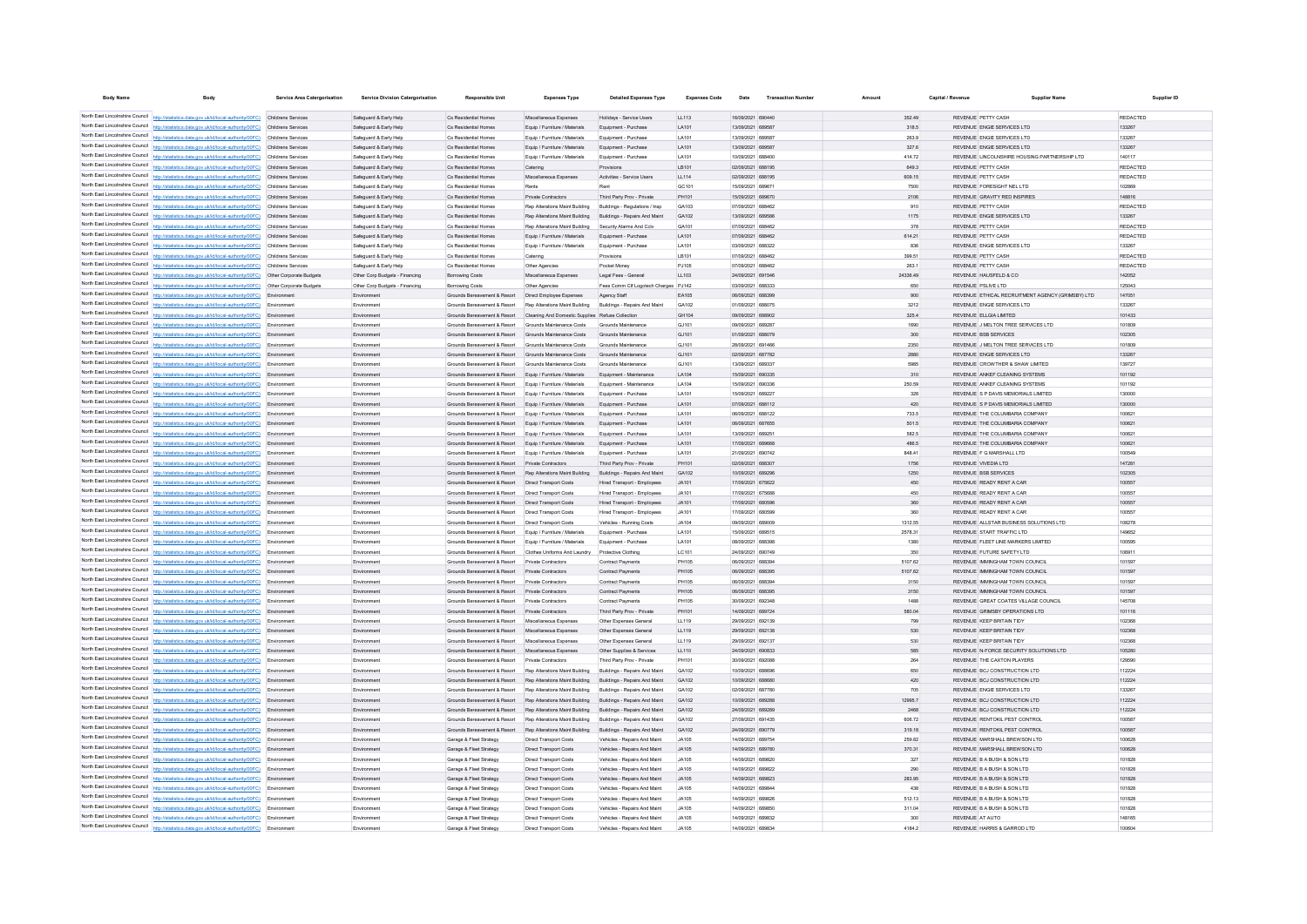| <b>Body Name</b>                | <b>Body</b>                                                                                        | Service Area Catergorisation | <b>Service Division Catergorisation</b> | <b>Responsible Unit</b>                     | <b>Expenses Type</b>                                     | <b>Detailed Expenses Type</b> | <b>Expenses Code</b> | Date              | <b>Transaction Number</b> | Amount | Capital / Revenue |                                                  | <b>Supplier Name</b> | Supplier ID |
|---------------------------------|----------------------------------------------------------------------------------------------------|------------------------------|-----------------------------------------|---------------------------------------------|----------------------------------------------------------|-------------------------------|----------------------|-------------------|---------------------------|--------|-------------------|--------------------------------------------------|----------------------|-------------|
|                                 |                                                                                                    |                              |                                         |                                             |                                                          |                               |                      |                   |                           |        |                   |                                                  |                      |             |
|                                 | North East Lincolnshire Council http://statistics.data.gov.uk/id/local-authority/00FC) Environment |                              | Environment                             | Garage & Fleet Strategy                     | <b>Direct Transport Costs</b>                            | Vehicles - Repairs And Maint  | JA105                | 14/09/2021 689835 |                           |        | 800               | REVENUE SAFECLIMB LTD                            |                      | 143379      |
|                                 | North East Lincolnshire Council http://statistics.data.gov.uk/id/local-authority/00FC)             | Environment                  | Environment                             | Garage & Fleet Strategy                     | <b>Direct Transport Costs</b>                            | Vehicles - Repairs And Maint  | JA105                | 15/09/2021 690184 |                           |        | 3349.7            | REVENUE FLEET FACTORS LTD                        |                      | 100886      |
|                                 | North East Lincolnshire Council http://statistics.data.gov.uk/id/local-authority/00FC) Environment |                              | Environment                             | Garage & Fleet Strategy                     | <b>Direct Transport Costs</b>                            | Vehicles - Repairs And Maint  | JA105                | 15/09/2021 690185 |                           |        | 4969.03           | REVENUE FLEET FACTORS LTD                        |                      | 100886      |
| North East Lincolnshire Council | http://statistics.data.gov.uk/id/local-authority/00FC)                                             | Environment                  | Environment                             | Garage & Fleet Strategy                     | <b>Direct Transport Costs</b>                            | Vehicles - Repairs And Maint  | JA105                | 15/09/2021 690186 |                           |        | 3808.1            | REVENUE FLEET FACTORS LTD                        |                      | 100886      |
|                                 | North East Lincolnshire Council http://statistics.data.gov.uk/id/local-authority/00FC)             | Environment                  | Environment                             | Garage & Fleet Strategy                     | Direct Transport Costs                                   | Vehicles - Renairs And Maint  | <b>JA105</b>         | 15/09/2021 690187 |                           |        | 2983.07           | REVENUE FLEET FACTORS LTD                        |                      | 100886      |
| North East Lincolnshire Council | http://statistics.data.onv.uk/id/local-authority/00EC) Fnvironment                                 |                              | Environment                             | Garage & Fleet Strategy                     | Direct Transport Costs                                   | Vehicles - Renairs And Maint  | <b>JA105</b>         | 16/09/2021 690154 |                           |        | $-493.21$         | REVENUE FLEET FACTORS LTD                        |                      | 100886      |
| North East Lincolnshire Council | http://statistics.data.gov.uk/id/local-authority/00EC)                                             | Environment                  | Environment                             | Garage & Fleet Strategy                     | <b>Direct Transport Costs</b>                            | Vehicles - Repairs And Maint  | <b>JA105</b>         | 20/09/2021 690305 |                           |        | 313.19            | REVENUE FLEET FACTORS LTD                        |                      | 100886      |
| North East Lincolnshire Council | http://statistics.data.gov.uk/id/local-authority/00EC)                                             | Environment                  | Environmen                              | Garage & Fleet Strategy                     | Direct Transport Costs                                   | Vehicles - Repairs And Maint  | <b>JA105</b>         | 20/09/2021 690319 |                           |        | 848.63            | REVENUE FLEET FACTORS LTD                        |                      | 100886      |
| North East Lincolnshire Council | http://statistics.data.gov.uk/id/local-authority/00EC)                                             | Environment                  | Environment                             | Garage & Fleet Strategy                     | <b>Direct Transport Costs</b>                            | Vehicles - Repairs And Maint  | <b>JA105</b>         | 20/09/2021 690320 |                           |        | 699.8             | REVENUE FLEET FACTORS LTD                        |                      | 100886      |
|                                 | North East Lincolnshire Council http://statistics.data.gov.uk/id/local-authority/00FC)             | Environment                  | Environment                             | Garage & Fleet Strategy                     | <b>Direct Transport Costs</b>                            | Vehicles - Repairs And Maint  | <b>JA105</b>         | 20/09/2021 690326 |                           |        | 4598.91           | REVENUE FLEET FACTORS LTD                        |                      | 100886      |
|                                 | North East Lincolnshire Council http://statistics.data.gov.uk/id/local-authority/00FC) Environment |                              | Environment                             | Garage & Fleet Strategy                     | <b>Direct Transport Costs</b>                            | Vehicles - Repairs And Maint  | JA105                | 20/09/2021 690261 |                           |        | 1249.84           | REVENUE FLEET FACTORS LTD                        |                      | 100886      |
|                                 | North East Lincolnshire Council http://statistics.data.gov.uk/id/local-authority/00FC)             | Environment                  | Environment                             | Garage & Fleet Strategy                     | <b>Direct Transport Costs</b>                            | Vehicles - Repairs And Maint  | JA105                | 20/09/2021 690264 |                           |        | 2793.01           | REVENUE FLEET FACTORS LTD                        |                      | 100886      |
|                                 | North East Lincolnshire Council http://statistics.data.gov.uk/id/local-authority/00FC) Environment |                              | Environment                             | Garage & Fleet Strategy                     | <b>Direct Transport Costs</b>                            | Vehicles - Repairs And Maint  | JA105                | 20/09/2021 690265 |                           |        | 305.78            | REVENUE FLEET FACTORS LTD                        |                      | 100886      |
|                                 | North East Lincolnshire Council http://statistics.data.gov.uk/id/local-authority/00FC)             | Environment                  | Environment                             | Garage & Fleet Strategy                     | <b>Direct Transport Costs</b>                            | Vehicles - Repairs And Maint  | JA105                | 20/09/2021 690267 |                           |        | 5815.8            | REVENUE FLEET FACTORS LTD                        |                      | 100886      |
|                                 | North East Lincolnshire Council http://statistics.data.gov.uk/id/local-authority/00FC) Environment |                              | Environment                             | Garage & Fleet Strategy                     | <b>Direct Transport Costs</b>                            | Vehicles - Repairs And Maint  | JA105                | 20/09/2021 690269 |                           |        | 1210.93           | REVENUE FLEET FACTORS LTD                        |                      | 100886      |
|                                 | North East Lincolnshire Council http://statistics.data.gov.uk/id/local-authority/00FC)             | Environment                  | Environment                             | Garage & Fleet Strategy                     | <b>Direct Transport Costs</b>                            | Vehicles - Repairs And Maint  | <b>JA105</b>         | 20/09/2021 690271 |                           |        | 869               | REVENUE FLEET FACTORS LTD                        |                      | 100886      |
|                                 | North East Lincolnshire Council http://statistics.data.gov.uk/id/local-authority/00FC) Environment |                              | Environment                             | Garage & Fleet Strategy                     | Direct Transport Costs                                   | Vehicles - Renairs And Maint  | <b>JA105</b>         | 20/09/2021 690275 |                           |        | 1421.86           | REVENUE FLEET FACTORS LTD                        |                      | 100886      |
|                                 | North East Lincolnshire Council http://statistics.data.gov.uk/id/local-authority/00FC)             | Environment                  | Environment                             | Garage & Fleet Strategy                     | <b>Direct Transport Costs</b>                            | Vehicles - Repairs And Maint  | <b>JA105</b>         | 20/09/2021 690277 |                           |        | 1879.59           | REVENUE FLEET FACTORS LTD                        |                      | 100886      |
|                                 | North East Lincolnshire Council http://statistics.data.gov.uk/id/local-authority/00FC) Environment |                              | Environment                             | Garage & Fleet Strategy                     | <b>Direct Transport Costs</b>                            | Vehicles - Renairs And Maint  | <b>JA105</b>         | 20/09/2021 690279 |                           |        | 12214.29          | REVENUE FLEET FACTORS LTD                        |                      | 100886      |
|                                 | North East Lincolnshire Council http://statistics.data.gov.uk/id/local-authority/00FC)             | Environment                  | Environment                             | Garage & Fleet Strategy                     | <b>Direct Transport Costs</b>                            | Vehicles - Repairs And Maint  | <b>JA105</b>         | 20/09/2021 690306 |                           |        | 2819.85           | REVENUE FLEET FACTORS LTD                        |                      | 100886      |
|                                 | North East Lincolnshire Council http://statistics.data.gov.uk/id/local-authority/00FC)             | Environment                  | Environment                             | Garage & Fleet Strategy                     | <b>Direct Transport Costs</b>                            | Vehicles - Repairs And Maint  | <b>JA105</b>         | 20/09/2021 690307 |                           |        | 1415.69           | REVENUE FLEET FACTORS LTD                        |                      | 100886      |
|                                 | North East Lincolnshire Council http://statistics.data.gov.uk/id/local-authority/00FC)             | Environment                  | Environment                             | Garage & Fleet Strategy                     | <b>Direct Transport Costs</b>                            | Vehicles - Repairs And Maint  | <b>JA105</b>         | 20/09/2021 690310 |                           |        | 2009.74           | REVENUE FLEET FACTORS LTD                        |                      | 100886      |
|                                 | North East Lincolnshire Council http://statistics.data.gov.uk/id/local-authority/00FC)             | Environment                  | Environmen                              |                                             | <b>Direct Transport Costs</b>                            | Vehicles - Repairs And Maint  | JA105                | 20/09/2021 690313 |                           |        | 2026.19           | REVENUE FLEET FACTORS LTD                        |                      | 100886      |
|                                 | North East Lincolnshire Council http://statistics.data.gov.uk/id/local-authority/00FC)             | Environment                  |                                         | Garage & Fleet Strategy                     |                                                          |                               | JA105                | 20/09/2021 690315 |                           |        | 463.64            |                                                  |                      | 100886      |
|                                 |                                                                                                    |                              | Environmen                              | Garage & Fleet Strategy                     | Direct Transport Costs                                   | Vehicles - Repairs And Maint  |                      |                   |                           |        |                   | REVENUE FLEET FACTORS LTD                        |                      |             |
|                                 | North East Lincolnshire Council http://statistics.data.gov.uk/id/local-authority/00FC)             | Environment                  | Environmen                              | Garage & Fleet Strategy                     | <b>Direct Transport Costs</b>                            | Vehicles - Repairs And Maint  | JA105                | 20/09/2021 690328 |                           |        | 3016.98           | REVENUE FLEET FACTORS LTD                        |                      | 100886      |
|                                 | North East Lincolnshire Council http://statistics.data.gov.uk/id/local-authority/00FC)             |                              | Environmen                              | Garage & Fleet Strategy                     | Direct Transport Costs                                   | Vehicles - Repairs And Maint  | JA105                | 20/09/2021 690329 |                           |        | 416.58            | REVENUE FLEET FACTORS LTD                        |                      | 100886      |
|                                 | North East Lincolnshire Council http://statistics.data.gov.uk/id/local-authority/00FC)             |                              | Environmen                              | Garage & Fleet Strategy                     | <b>Direct Transport Costs</b>                            | Vehicles - Repairs And Maint  | JA105                | 20/09/2021 690330 |                           |        | 2199.17           | REVENUE FLEET FACTORS LTD                        |                      | 100886      |
|                                 | North East Lincolnshire Council http://statistics.data.gov.uk/id/local-authority/00FC)             |                              | Environmen                              | Garage & Fleet Strategy                     | <b>Direct Transport Costs</b>                            | Vehicles - Repairs And Maint  | JA105                | 20/09/2021 690331 |                           |        | 3550.25           | REVENUE FLEET FACTORS LTD                        |                      | 100886      |
|                                 | North East Lincolnshire Council http://statistics.data.gov.uk/id/local-authority/00FC)             |                              | Environmen                              | Garage & Fleet Strategy                     | <b>Direct Transport Costs</b>                            | Vehicles - Repairs And Maint  | JA105                | 20/09/2021 690257 |                           |        | 481.78            | REVENUE FLEET FACTORS LTD                        |                      | 100886      |
|                                 | North East Lincolnshire Council http://statistics.data.gov.uk/id/local-authority/00FC)             |                              | Environmen                              | Garage & Fleet Strategy                     | <b>Direct Transport Costs</b>                            | Vehicles - Repairs And Maint  | JA105                | 20/09/2021 690259 |                           |        | 689.26            | REVENUE FLEET FACTORS LTD                        |                      | 100886      |
|                                 | North East Lincolnshire Council http://statistics.data.gov.uk/id/local-authority/00FC)             |                              | Environmen                              | Garage & Fleet Strategy                     | <b>Direct Transport Costs</b>                            | Vehicles - Repairs And Maint  | JA105                | 20/09/2021 690262 |                           |        | 271.12            | REVENUE FLEET FACTORS LTD                        |                      | 100886      |
|                                 | North East Lincolnshire Council http://statistics.data.gov.uk/id/local-authority/00FC)             |                              | Environmen                              | Garage & Fleet Strategy                     | <b>Direct Transport Costs</b>                            | Vehicles - Repairs And Main   | JA105                | 20/09/2021 690274 |                           |        | 2080.5            | REVENUE FLEET FACTORS LTD                        |                      | 100886      |
|                                 | North East Lincolnshire Council http://statistics.data.gov.uk/id/local-authority/00FC)             |                              | Environmen                              | Garage & Fleet Strategy                     | <b>Direct Transport Costs</b>                            | Vehicles - Repairs And Maint  | JA105                | 20/09/2021 690308 |                           |        | 349.28            | REVENUE FLEET FACTORS LTD                        |                      | 100886      |
|                                 | North East Lincolnshire Council http://statistics.data.gov.uk/id/local-authority/00FC)             |                              | Environmen                              | Garage & Fleet Strategy                     | <b>Direct Transport Costs</b>                            | Vehicles - Repairs And Main   | JA105                | 20/09/2021 690317 |                           |        | 2160.86           | REVENUE FLEET FACTORS LTD                        |                      | 100886      |
|                                 | North East Lincolnshire Council   http://statistics.data.gov.uk/id/local-authority/00FC)           |                              | Environmen                              | Garage & Fleet Strategy                     | <b>Direct Transport Costs</b>                            | Vehicles - Repairs And Maint  | JA105                | 20/09/2021 690321 |                           |        | 1907.09           | REVENUE FLEET FACTORS LTD                        |                      | 100886      |
|                                 | North East Lincolnshire Council   http://statistics.data.gov.uk/id/local-authority/00FC)           |                              | Environmen                              | Garage & Fleet Strategy                     | <b>Direct Transport Costs</b>                            | Vehicles - Repairs And Main   | JA105                | 20/09/2021 690322 |                           |        | 3400.23           | REVENUE FLEET FACTORS LTD                        |                      | 100886      |
|                                 | North East Lincolnshire Council   http://statistics.data.gov.uk/id/local-authority/00FC)           |                              | Environmen                              | Garage & Fleet Strategy                     | <b>Direct Transport Costs</b>                            | Vehicles - Repairs And Maint  | JA105                | 20/09/2021 690323 |                           |        | 1490.74           | REVENUE FLEET FACTORS LTD                        |                      | 100886      |
|                                 | North East Lincolnshire Council http://statistics.data.gov.uk/id/local-authority/00FC)             |                              | Environmen                              | Garage & Fleet Strategy                     | <b>Direct Transport Costs</b>                            | Vehicles - Repairs And Maint  | JA105                | 20/09/2021 690324 |                           |        | 1021.76           | REVENUE FLEET FACTORS LTD                        |                      | 100886      |
|                                 | North East Lincolnshire Council http://statistics.data.gov.uk/id/local-authority/00FC)             |                              | Environmen                              | Garage & Fleet Strategy                     | <b>Direct Transport Costs</b>                            | Vehicles - Repairs And Maint  | JA105                | 27/09/2021 691653 |                           |        | 7011.19           | REVENUE FLEET FACTORS LTD                        |                      | 100886      |
|                                 | North East Lincolnshire Council http://statistics.data.gov.uk/id/local-authority/00FC)             |                              | Environmen                              | Garage & Fleet Strategy                     | <b>Direct Transport Costs</b>                            | Vehicles - Repairs And Maint  | <b>JA105</b>         | 27/09/2021 691668 |                           |        | 1279.8            | REVENUE FLEET FACTORS LTD                        |                      | 100886      |
|                                 | North East Lincolnshire Council   http://statistics.data.gov.uk/id/local-authority/00FC)           |                              | Environmen                              | Garage & Fleet Strategy                     | <b>Direct Transport Costs</b>                            | Vehicles - Repairs And Maint  | JA105                | 27/09/2021 691669 |                           |        | 3433.08           | REVENUE FLEET FACTORS LTD                        |                      | 100886      |
|                                 | North East Lincolnshire Council http://statistics.data.gov.uk/id/local-authority/00FC)             |                              | Environmen                              | Garage & Fleet Strategy                     | <b>Direct Transport Costs</b>                            | Vehicles - Repairs And Maint  | JA105                | 16/09/2021 690396 |                           |        | 337.8             | REVENUE CTRACK UK LTD                            |                      | 147152      |
|                                 | North East Lincolnshire Council http://statistics.data.gov.uk/id/local-authority/00FC)             |                              | Environmen                              | Garage & Fleet Strategy                     | <b>Direct Transport Costs</b>                            | Vehicles - Repairs And Main   | JA105                | 16/09/2021 690400 |                           |        | 1296              | REVENUE CTRACK UK LTD                            |                      | 147152      |
|                                 | North East Lincolnshire Council http://statistics.data.gov.uk/id/local-authority/00FC)             |                              | Environmen                              | Garage & Fleet Strategy                     | <b>Direct Transport Costs</b>                            | Vehicles - Repairs And Maint  | JA105                | 16/09/2021 690416 |                           |        | 763.3             | REVENUE PWS (PROTECTIVE WEAR SUPPLIES) LTD       |                      | 147941      |
|                                 | North East Lincolnshire Council http://statistics.data.gov.uk/id/local-authority/00FC)             |                              | Environmen                              | Garage & Fleet Strategy                     | Direct Transport Costs                                   | Vehicles - Repairs And Main   | JA105                | 30/09/2021 692295 |                           |        | 250               | REVENUE EAST RIDING TRANSPORT LTD                |                      | 149766      |
|                                 | North East Lincolnshire Council http://statistics.data.gov.uk/id/local-authority/00FC)             |                              | Environmen                              | Garage & Fleet Strategy                     | <b>Direct Transport Costs</b>                            | Vehicles - Repairs And Maint  | JA105                | 27/09/2021 691663 |                           |        | 535               | REVENUE LARCO LTD                                |                      | 100542      |
|                                 | North East Lincolnshire Council http://statistics.data.gov.uk/id/local-authority/00FC)             |                              | Environmen                              | Garage & Fleet Strategy                     | Direct Transport Costs                                   | Vehicles - Repairs And Main   | JA105                | 27/09/2021 691664 |                           |        | 3222.7            | REVENUE HARRIS & GARROD LTD                      |                      | 100604      |
|                                 | North East Lincolnshire Council http://statistics.data.gov.uk/id/local-authority/00FC)             |                              | Environmen                              | Garage & Fleet Strategy                     | <b>Direct Transport Costs</b>                            | Vehicles - Repairs And Maint  | JA105                | 27/09/2021 691667 |                           |        | 3860.25           | REVENUE HARRIS & GARROD LTD                      |                      | 100604      |
|                                 | North East Lincolnshire Council http://statistics.data.gov.uk/id/local-authority/00FC)             |                              | Environmen                              | Garage & Fleet Strategy                     | Clothes Uniforms And Laundry                             | Laundry                       | LC103                | 14/09/2021 689738 |                           |        | 320.88            | REVENUE JOHNSONS APPARELMASTER                   |                      | 100810      |
|                                 | North East Lincolnshire Council http://statistics.data.gov.uk/id/local-authority/00FC)             |                              | Environmen                              |                                             | Clothes Uniforms And Laundry                             | Laundry                       | LC103                | 14/09/2021 689753 |                           |        | 285.18            | REVENUE JOHNSONS APPARELMASTER                   |                      | 100810      |
|                                 | North East Lincolnshire Council http://statistics.data.gov.uk/id/local-authority/00FC)             |                              | Environmen                              | Garage & Fleet Strategy                     | Grants And Subscriptions                                 | Subscriptions                 | LJ101                | 16/09/2021 690401 |                           |        | 1400              | REVENUE FREIGHT TRANSPORT ASSOCIATION LTD        |                      | 101027      |
|                                 |                                                                                                    |                              |                                         | Garage & Fleet Strategy<br>Street Cleansing |                                                          |                               | EA105                | 08/09/2021 688184 |                           |        | 14268.96          | REVENUE ETHICAL RECRUITMENT AGENCY (GRIMSBY) LTD |                      | 147051      |
|                                 | North East Lincolnshire Council http://statistics.data.gov.uk/id/local-authority/00FC)             |                              | Environmen                              |                                             | Direct Employee Expenses                                 | Agency Staff                  |                      |                   |                           |        |                   |                                                  |                      |             |
|                                 | North East Lincolnshire Council http://statistics.data.gov.uk/id/local-authority/00FC)             | Environment                  | Environmen                              | <b>Street Cleansing</b>                     | Equip / Furniture / Materials                            | Equipment - Purchase          | LA101                | 27/09/2021 690188 |                           |        | 1214.1            | REVENUE MAUSER UK LIMITED                        |                      | 142360      |
| North East Lincolnshire Council | North East Lincolnshire Council http://statistics.data.gov.uk/id/local-authority/00FC)             | Environmen                   | Environmen                              | <b>Street Cleansing</b>                     | Private Contractors                                      | <b>Contract Payments</b>      | <b>PH105</b>         | 06/09/2021 68839  |                           |        | 5138.84           | REVENUE IMMINGHAM TOWN COUNCIL                   |                      | 101597      |
| North East Lincolnshire Council | http://statistics.data.gov.uk/id/local-authority/00FC)                                             | Environment                  | Environmen                              | <b>Street Cleansing</b>                     | Private Contractors                                      | Contract Payments             | PH105                | 06/09/2021 688395 |                           |        | 5138.84           | REVENUE IMMINGHAM TOWN COUNCIL                   |                      | 101597      |
| North East Lincolnshire Council | http://statistics.data.gov.uk/id/local-authority/00FC)                                             | Environment                  | Environmen                              | <b>Street Cleansing</b>                     | Private Contractors                                      | Third Party Prov - Private    | PH101                | 24/09/2021 690726 |                           |        | 5115              | REVENUE INTELLIGENT DRAINAGE SOLUTIONS LTD       |                      | 139567      |
|                                 | http://statistics.data.gov.uk/id/local-authority/00FC)                                             | Environment                  | Environmen                              | <b>Street Cleansing</b>                     | Private Contractors                                      | Third Party Prov - Private    | PH101                | 10/09/2021 689457 |                           |        | 976.35            | REVENUE SRCL LTD                                 |                      | 102009      |
| North East Lincolnshire Council | http://statistics.data.gov.uk/id/local-authority/00FC)                                             | Environment                  | Environmen                              | <b>Waste Services</b>                       | Direct Employee Expenses                                 | Agency Staff                  | EA105                | 21/09/2021 691014 |                           |        | 3249.27           | REVENUE ETHICAL RECRUITMENT AGENCY (GRIMSBY) LTD |                      | 147051      |
| North East Lincolnshire Council | http://statistics.data.gov.uk/id/local-authority/00FC)                                             | Environment                  | Environmen                              | <b>Waste Services</b>                       | Direct Employee Expenses                                 | Agency Staff                  | EA105                | 03/09/2021 688388 |                           |        | 1439.47           | REVENUE THE BEST CONNECTION                      |                      | 143357      |
| North East Lincolnshire Council | http://statistics.data.gov.uk/id/local-authority/00FC)                                             | Environment                  | Environmen                              | <b>Waste Services</b>                       | Equip / Furniture / Materials                            | Equipment - Purchase          | LA101                | 24/09/2021 690968 |                           |        | 321.3             | REVENUE PWS (PROTECTIVE WEAR SUPPLIES) LTD       |                      | 147941      |
| North East Lincolnshire Council | http://statistics.data.gov.uk/id/local-authority/00FC)                                             | Environment                  | Environmen                              | <b>Waste Services</b>                       | Equip / Furniture / Materials                            | Equipment - Purchase          | LA101                | 30/09/2021 692150 |                           |        | 726.2             | REVENUE SIGN OF THE TIMES                        |                      | 100575      |
| North East Lincolnshire Council | http://statistics.data.gov.uk/id/local-authority/00FC)                                             | Environment                  | Environmen                              | <b>Waste Services</b>                       | Clothes Uniforms And Laundry                             | Protective Clothing           | LC101                | 08/09/2021 688338 |                           |        | 923.4             | REVENUE ARCO LTD                                 |                      | 100509      |
| North East Lincolnshire Council | http://statistics.data.gov.uk/id/local-authority/00FC)                                             | Environment                  | Environmen                              | <b>Waste Services</b>                       | Clothes Uniforms And Laundry                             | Protective Clothing           | LC101                | 08/09/2021 688338 |                           |        | 923.4             | REVENUE ARCO LTD                                 |                      | 100509      |
| North East Lincolnshire Council | http://statistics.data.gov.uk/id/local-authority/00FC)                                             | Environment                  | Environmen                              | <b>Waste Services</b>                       | Clothes Uniforms And Laundry                             | Protective Clothing           | LC101                | 08/09/2021 683867 |                           |        | 369.36            | REVENUE ARCO LTD                                 |                      | 100509      |
| North East Lincolnshire Council | http://statistics.data.gov.uk/id/local-authority/00FC)                                             | Environment                  | Environment                             | <b>Waste Services</b>                       | Clothes Uniforms And Laundry                             | Protective Clothing           | LC101                | 08/09/2021 683867 |                           |        | 369.36            | REVENUE ARCO LTD                                 |                      | 100509      |
| North East Lincolnshire Council | http://statistics.data.gov.uk/id/local-authority/00FC)                                             | Environment                  | Environmen                              | <b>Waste Services</b>                       | Clothes Uniforms And Laundry                             | Protective Clothing           | LC101                | 08/09/2021 683867 |                           |        | 369.36            | REVENUE ARCO LTD                                 |                      | 100509      |
| North East Lincolnshire Council | http://statistics.data.gov.uk/id/local-authority/00FC)                                             | Environment                  | Environment                             | <b>Waste Services</b>                       | Clothes Uniforms And Laundry                             | Protective Clothing           | LC101                | 08/09/2021 688436 |                           |        | 617.24            | REVENUE PWS (PROTECTIVE WEAR SUPPLIES) LTD       |                      | 147941      |
| North East Lincolnshire Council | http://statistics.data.gov.uk/id/local-authority/00FC)                                             | Environment                  | Environmen                              | <b>Waste Services</b>                       | Clothes Uniforms And Laundry Protective Clothing         |                               | LC101                | 30/09/2021 691812 |                           |        | 1608              | REVENUE PWS (PROTECTIVE WEAR SUPPLIES) LTD       |                      | 147941      |
| North East Lincolnshire Council | http://statistics.data.gov.uk/id/local-authority/00FC)                                             | Environment                  | Environmen                              | <b>Waste Services</b>                       | Communications And Computing Computer H/Ware - Purchases |                               | LF105                | 07/09/2021 686496 |                           |        | 470               | REVENUE TOTAL COMPUTER NETWORKS LTD              |                      | 141310      |
| North East Lincolnshire Council | http://statistics.data.gov.uk/id/local-authority/00FC)                                             | Environment                  | Environmen                              | <b>Waste Service</b>                        | Private Contractors                                      | Third Party Prov - Private    | PH101                | 23/09/2021 690858 |                           |        | 1995              | REVENUE KEEP BRITAIN TIDY                        |                      | 102368      |
| North East Lincolnshire Council | http://statistics.data.gov.uk/id/local-authority/00FC)                                             | Environment                  | Environmen                              | <b>Waste Service</b>                        | Private Contractors                                      | Third Party Prov - Private    | PH101                | 15/09/2021 689032 |                           |        | 526.8             | REVENUE VENDING ENTERPRISES                      |                      | 100635      |
|                                 | North East Lincolnshire Council http://statistics.data.gov.uk/id/local-authority/00FC)             | Environment                  | Environmen                              | Waste Services                              | Private Contractors                                      | Third Party Prov - Private    | PH101                | 09/09/2021 689065 |                           |        | 255.51            | REVENUE SYSTEMATIC PRINT MANAGEMENT LTD          |                      | 101147      |
| North East Lincolnshire Council | http://statistics.data.gov.uk/id/local-authority/00FC)                                             | Environment                  | Environmen                              | <b>Waste Service</b>                        | Private Contractors                                      | Third Party Prov - Private    | PH101                | 29/09/2021 691495 |                           |        | 1650              | REVENUE WERASPX                                  |                      | 107604      |
|                                 |                                                                                                    |                              |                                         |                                             |                                                          |                               |                      |                   |                           |        |                   |                                                  |                      |             |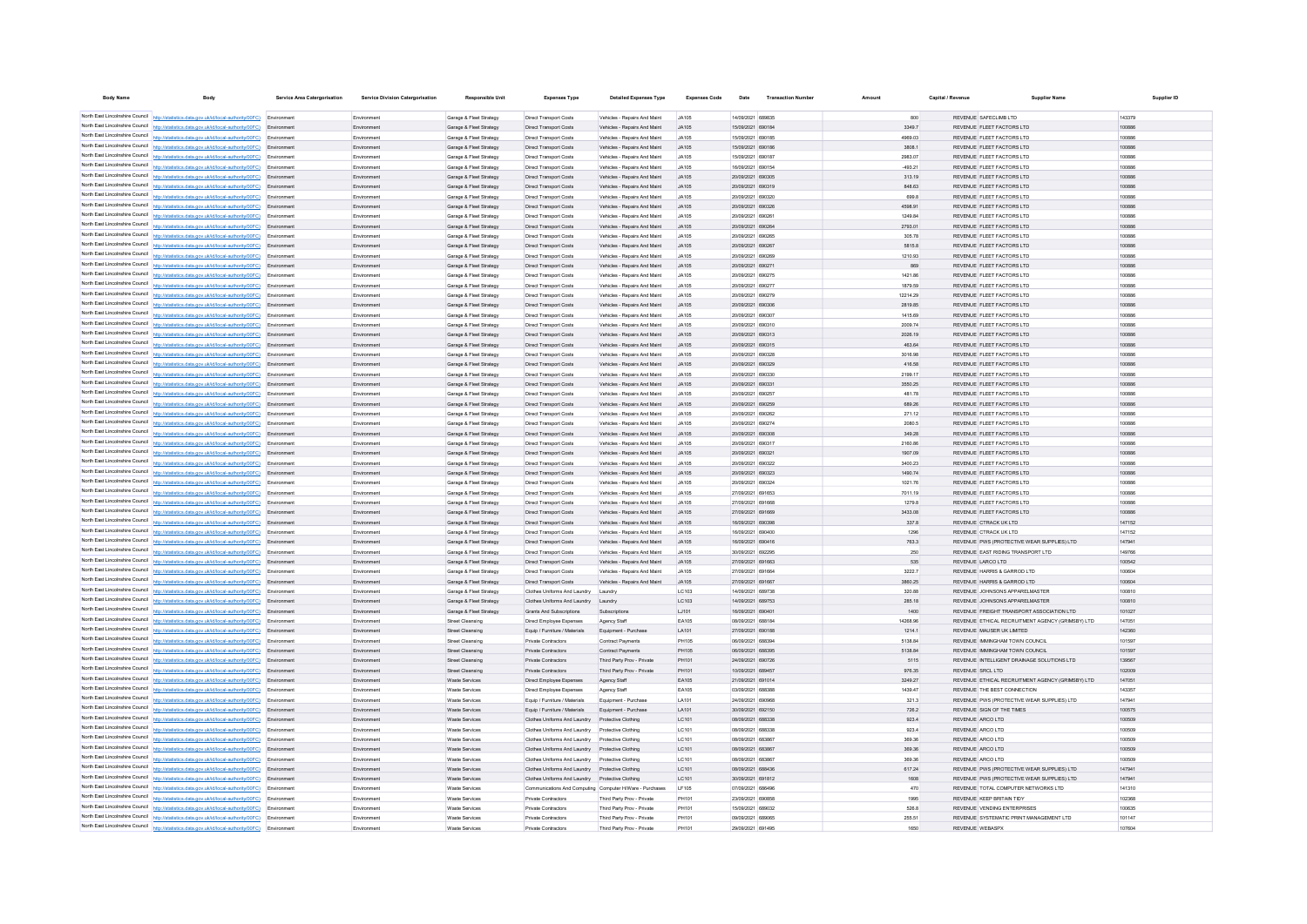| <b>Body Name</b>                | <b>Body</b>                                                                                        | Service Area Catergorisation | <b>Service Division Catergorisation</b> | <b>Responsible Unit</b>                                    | <b>Expenses Type</b>                                     | <b>Detailed Expenses Type</b>                                    | <b>Expenses Code</b> | Date              | <b>Transaction Number</b> | Amount                          | Capital / Revenue | <b>Supplier Name</b>                                 | Supplier ID |  |
|---------------------------------|----------------------------------------------------------------------------------------------------|------------------------------|-----------------------------------------|------------------------------------------------------------|----------------------------------------------------------|------------------------------------------------------------------|----------------------|-------------------|---------------------------|---------------------------------|-------------------|------------------------------------------------------|-------------|--|
|                                 |                                                                                                    |                              |                                         |                                                            |                                                          |                                                                  |                      |                   |                           |                                 |                   |                                                      |             |  |
|                                 | North East Lincolnshire Council http://statistics.data.gov.uk/id/local-authority/00FC) Environment |                              | Environment                             | <b>Waste Services</b>                                      | Private Contractors                                      | Third Party Prov - Private                                       | PH101                | 29/09/2021 691495 |                           | 8112                            |                   | REVENUE WEBASPX                                      | 107604      |  |
|                                 | North East Lincolnshire Council http://statistics.data.gov.uk/id/local-authority/00FC)             | Environment                  | Environment                             | Waste Disposal And Strategy                                | Private Contractors                                      | Contract Payments                                                | PH105                | 14/09/2021 689719 |                           | REDACTED COMMERCIALLY SENSITIVE |                   | REVENUE NEWLINCS DEVELOPMENT LTD                     | 101125      |  |
|                                 | North East Lincolnshire Council http://statistics.data.gov.uk/id/local-authority/00FC) Environment |                              | Environment                             | Waste Disposal And Strategy                                | Private Contractors                                      | Contract Payments Landfill Tax                                   | PH106                | 14/09/2021 689719 |                           | REDACTED COMMERCIALLY SENSITIVE |                   | REVENUE NEWLINCS DEVELOPMENT LTD                     | 101125      |  |
|                                 | North East Lincolnshire Council http://statistics.data.gov.uk/id/local-authority/00FC)             | Environment                  | Environment                             | Waste Disposal And Strategy                                | Customer And Client Receipts                             | Sales - Std Vat 7                                                | VC101                | 14/09/2021 689719 |                           | REDACTED COMMERCIALLY SENSITIVE |                   | REVENUE NEWLINCS DEVELOPMENT LTD                     | 101125      |  |
|                                 | North East Lincolnshire Council http://statistics.data.gov.uk/id/local-authority/00FC) Environment |                              | Environment                             | Waste Disposal And Strategy                                | Private Contractors                                      | Contract Payments                                                | <b>PH105</b>         | 14/09/2021 689720 |                           | REDACTED COMMERCIALLY SENSITIVE |                   | REVENUE NEWLINGS DEVELOPMENT LTD.                    | 101125      |  |
|                                 | North East Lincolnshire Council   http://statistics.data.gov.uk/id/local-authority/00FC)           | Environment                  | Environment                             | Waste Disnosal And Strategy                                | Private Contractors                                      | Contract Payments Landfill Tax PH106                             |                      | 14/09/2021 689720 |                           | REDACTED COMMERCIALLY SENSITIVE |                   | REVENUE NEWLINGS DEVELOPMENT LTD.                    | 101125      |  |
|                                 | North East Lincolnshire Council http://statistics.data.gov.uk/id/local-authority/00FC) Environment |                              | Environment                             | Regulatory Services                                        | Direct Employee Expenses                                 | Anency Staff                                                     | <b>FA105</b>         | 02/09/2021 687823 |                           | 492.84                          |                   | REVENUE THE REST CONNECTION                          | 143357      |  |
|                                 | North East Lincolnshire Council http://statistics.data.gov.uk/id/local-authority/00FC)             | Environment                  | Environment                             | Regulatory Services                                        | Direct Employee Expenses                                 | Agency Staff                                                     | FA105                | 07/09/2021 688430 |                           | 399.6                           |                   | REVENUE THE REST CONNECTION                          | 143357      |  |
|                                 | North East Lincolnshire Council http://statistics.data.gov.uk/id/local-authority/00FC)             | Environment                  | Environment                             | Regulatory Services                                        | Grants And Subscriptions                                 | Subscriptions                                                    | LJ101                | 07/09/2021 688706 |                           | 421.86                          |                   | REVENUE MARITIME CARGO PROCESSING PLC                | 145373      |  |
|                                 | North East Lincolnshire Council http://statistics.data.gov.uk/id/local-authority/00FC)             | Environment                  | Environmen                              | Regulatory Services                                        | Miscellaneous Expenses                                   | Fnvironmental/Health Analysis                                    | 11120                | 02/09/2021 688102 |                           | 835                             |                   | REVENUE FERA SCIENCE LTD                             | 131671      |  |
|                                 | North East Lincolnshire Council http://statistics.data.gov.uk/id/local-authority/00FC) Environment |                              | Environment                             | Regulatory Services                                        | Other Local Authorities                                  | Third Po - Other Local Auth                                      | PC101                | 03/09/2021 687829 |                           | 1825                            |                   | REVENUE EAST RIDING OF YORKSHIRE COUNCIL             | 100377      |  |
|                                 | North East Lincolnshire Council http://statistics.data.gov.uk/id/local-authority/00FC)             | Environment                  | Environment                             | Regulatory Services                                        | Private Contractors                                      | Third Party Prov - Private                                       | PH101                | 20/09/2021 688106 |                           | 275                             |                   | REVENUE ABBEY VETERINARY CENTRE (GRIMSBY) LTD        | 111343      |  |
|                                 | North East Lincolnshire Council http://statistics.data.gov.uk/id/local-authority/00FC) Environment |                              | Environment                             | Regulatory Services                                        | Equip / Furniture / Materials                            | Equipment - Purchase                                             | LA101                | 03/09/2021 687741 |                           | 778                             |                   | REVENUE CIRRUS RESEARCH PLC                          | 109638      |  |
|                                 | North East Lincolnshire Council http://statistics.data.gov.uk/id/local-authority/00FC)             | Environment                  | Environment                             | Regulatory Services                                        | Miscellaneous Expenses                                   | Environmental/Health Analysis                                    | LL120                | 03/09/2021 688325 |                           | 1830.24                         |                   | REVENUE ALS ENVIRONMENTAL LIMITED                    | 139898      |  |
|                                 | North East Lincolnshire Council http://statistics.data.gov.uk/id/local-authority/00FC) Environment |                              | Environment                             | Regulatory Services                                        | Miscellaneous Expenses                                   | Other Supplies & Services                                        | LL110                | 27/09/2021 686968 |                           | 4085.89                         |                   | REVENUE ARCADIS (UK) LTD                             | 102515      |  |
|                                 | North East Lincolnshire Council http://statistics.data.gov.uk/id/local-authority/00FC)             | Environment                  | Environment                             | Regulatory Services                                        | Indirect Employee Expenses                               | <b>Recruitment Expenses</b>                                      | FR114                | 16/09/2021 689655 |                           | 800                             |                   | REVENUE CHARTERED INSTITUTE OF ENVIRONMENTAL HEALTH. | 119802      |  |
|                                 | North East Lincolnshire Council http://statistics.data.gov.uk/id/local-authority/00FC)             | Environment                  | Environment                             | Regulatory Services                                        | Private Contractors                                      | Third Party Prov - Private                                       | PH101                | 07/09/2021 688301 |                           | 3197                            |                   | REVENUE SANGREAT KENNELS                             | 103270      |  |
|                                 | North East Lincolnshire Council http://statistics.data.gov.uk/id/local-authority/00FC) Environment |                              | Environment                             | Regulatory Services                                        | Private Contractors                                      | Third Party Prov - Private                                       | PH101                | 21/09/2021 691013 |                           | 2229.75                         |                   | REVENUE FOUNDATIONS AND BUILDINGS LTD.               | 141926      |  |
|                                 | North East Lincolnshire Council http://statistics.data.gov.uk/id/local-authority/00FC)             | Environment                  | Environment                             | Energy Project                                             | Private Contractors                                      | Third Party Prov - Private                                       | PH101                | 23/09/2021 691327 |                           | 500                             |                   | REVENUE POSITIVE ACTIVITIES                          | 126463      |  |
|                                 | North East Lincolnshire Council http://statistics.data.gov.uk/id/local-authority/00FC)             | Environment                  | Environment                             | Energy Project                                             | Print Stationery / Gen Off Exp                           | Advertising                                                      | 1 D104               | 23/09/2021 690892 |                           | 451                             |                   | REVENUE BARCHAM TREES                                | 105546      |  |
|                                 | North East Lincolnshire Council http://statistics.data.gov.uk/id/local-authority/00FC)             | Environment                  | Environment                             | Energy Project                                             | Print Stationery / Gen Off Exp                           | Advertising                                                      | 1 D104               | 23/09/2021 690890 |                           | 397                             |                   | REVENUE BARCHAM TREES                                | 105546      |  |
|                                 | North East Lincolnshire Council http://statistics.data.gov.uk/id/local-authority/00FC)             | Environment                  | Environment                             | Energy Project                                             | Print Stationery / Gen Off Exp                           | Advertising                                                      | 1 D104               | 22/09/2021 691269 |                           | 268                             |                   | REVENUE SOS SUPPLIES                                 | 125502      |  |
|                                 | North East Lincolnshire Council http://statistics.data.gov.uk/id/local-authority/00FC)             | Environment                  | Environment                             |                                                            | Communications And Computing Computer S/Ware - Licences  |                                                                  | LF103                | 20/09/2021 690818 |                           | 400                             |                   | <b>REVENUE OPENCRM</b>                               | 139996      |  |
|                                 | North East Lincolnshire Council http://statistics.data.gov.uk/id/local-authority/00FC)             | Resources                    |                                         | Energy Project                                             |                                                          |                                                                  |                      | 09/09/2021 688895 |                           |                                 |                   | <b>REVENUE VIRGIN MEDIA</b>                          | 107612      |  |
|                                 |                                                                                                    |                              | Policy Strategy And Resources           | I.T Shared Service                                         | Communications And Computing Telephones                  |                                                                  | LF112                |                   |                           | 1749.14                         |                   |                                                      | 101324      |  |
|                                 | North East Lincolnshire Council http://statistics.data.gov.uk/id/local-authority/00FC)             | Resource                     | Policy Strategy And Resources           | I.T Shared Service                                         | Other Agencies                                           | Mobile Phones                                                    | PJ136                | 16/09/2021 690464 |                           | 6253.83                         |                   | REVENUE VODAFONE LIMITED                             |             |  |
|                                 | North East Lincolnshire Council http://statistics.data.gov.uk/id/local-authority/00FC)             | <b>Percurse</b>              | Policy Strategy And Resources           | I.T Shared Service                                         | Other Agencies                                           | Mobile Dhones                                                    | PJ136                | 01/09/2021 687759 |                           | 1980                            |                   | REVENUE TOTAL COMPUTER NETWORKS LTD                  | 141310      |  |
|                                 | North East Lincolnshire Council http://statistics.data.gov.uk/id/local-authority/00FC)             |                              | Policy Strategy And Resources           | I.T Shared Service                                         | Communications And Computing Computer H/Ware - Purchases |                                                                  | LF105                | 02/09/2021 688096 |                           | 17500                           |                   | <b>REVENUE VIRGIN MEDIA</b>                          | 107612      |  |
|                                 | North East Lincolnshire Council http://statistics.data.gov.uk/id/local-authority/00FC)             |                              | Policy Strategy And Resources           | I.T Shared Service                                         | Communications And Computing Computer H/Ware - Purchases |                                                                  | LF105                | 09/09/2021 688895 |                           | 1384.29                         |                   | <b>REVENUE VIRGIN MEDIA</b>                          | 107612      |  |
|                                 | North East Lincolnshire Council http://statistics.data.gov.uk/id/local-authority/00FC)             |                              | Policy Strategy And Resources           | I.T Shared Service                                         | Communications And Computing Computer S/Ware - Licences  |                                                                  | LF103                | 10/09/2021 687131 |                           | 2355.04                         |                   | REVENUE PHOENIX SOFTWARE LTD                         | 100753      |  |
|                                 | North East Lincolnshire Council http://statistics.data.gov.uk/id/local-authority/00FC)             |                              | Policy Strategy And Resources           | I.T Shared Service                                         | Communications And Computing Computer S/Ware - Licences  |                                                                  | LF103                | 10/09/2021 687131 |                           | 10591.2                         |                   | REVENUE PHOENIX SOFTWARE LTD                         | 100753      |  |
|                                 | North East Lincolnshire Council http://statistics.data.gov.uk/id/local-authority/00FC)             |                              | Policy Strategy And Resources           | I.T Shared Service                                         |                                                          | Communications And Computing Computer S/Ware - Maintenance LF102 |                      | 01/09/2021 688078 |                           | 3133                            |                   | REVENUE FIRST MEDIA SOLUTIONS LTD                    | 101489      |  |
|                                 | North East Lincolnshire Council http://statistics.data.gov.uk/id/local-authority/00FC)             |                              | Policy Strategy And Resources           | I.T Shared Service                                         |                                                          | Communications And Computing Computer S/Ware - Maintenance LF102 |                      | 21/09/2021 690894 |                           | 8625                            |                   | REVENUE PGI - PROTECTION GROUP INTERNATIONAL LTD     | 147191      |  |
|                                 | North East Lincolnshire Council http://statistics.data.gov.uk/id/local-authority/00FC)             |                              | Policy Strategy And Resources           | I.T Shared Servic                                          |                                                          | Communications And Computing Computer S/Ware - Maintenance LF102 |                      | 17/09/2021 689714 |                           | 3500                            |                   | REVENUE NORTH LINCOLNSHIRE COUNCI                    | 101186      |  |
|                                 | North East Lincolnshire Council http://statistics.data.gov.uk/id/local-authority/00FC)             |                              | Policy Strategy And Resources           | I.T Shared Service                                         |                                                          | Communications And Computing Computer S/Ware - Maintenance LF102 |                      | 30/09/2021 692294 |                           | 672                             |                   | REVENUE TRUSTMARQUE SOLUTIONS LTD                    | 101275      |  |
|                                 | North East Lincolnshire Council http://statistics.data.gov.uk/id/local-authority/00FC).            |                              | Policy Strategy And Resources           | I.T Shared Servic                                          | Other Local Authorities                                  | Third Pp - Other Local Auth                                      | PC101                | 28/09/2021 69165  |                           | 67444                           |                   | REVENUE NORTH LINCOLNSHIRE COUNCI                    | 101186      |  |
|                                 | North East Lincolnshire Council   http://statistics.data.gov.uk/id/local-authority/00FC)           |                              | Policy Strategy And Resources           | I.T Shared Service                                         | Other Local Authorities                                  | Third Pp - Other Local Auth                                      | PC101                | 28/09/2021 691651 |                           | 18581                           |                   | REVENUE NORTH LINCOLNSHIRE COUNCIL                   | 101186      |  |
|                                 | North East Lincolnshire Council   http://statistics.data.gov.uk/id/local-authority/00FC)           |                              | Policy Strategy And Resources           | Chief Exec & Suppor                                        | Contributions To Provisions                              | Contributions - Communities                                      | LK101                | 07/09/2021 687843 |                           | 1650                            |                   | REVENUE LITTLECOATES COMMUNITY CENTRE                | 147169      |  |
|                                 | North East Lincolnshire Council   http://statistics.data.gov.uk/id/local-authority/00FC)           |                              | Policy Strategy And Resources           | Chief Exec & Suppor                                        | Contributions To Provisions                              | Contributions - Communities                                      | LK101                | 28/09/2021 691693 |                           | 344.4                           |                   | REVENUE SUSSEX PAVILION COMMUNITY GROUP              | 143978      |  |
|                                 | North East Lincolnshire Council http://statistics.data.gov.uk/id/local-authority/00FC)             | Resource                     | Policy Strategy And Resources           | Chief Exec & Suppor                                        | Contributions To Provisions                              | Contributions - Communities                                      | LK101                | 16/09/2021 690438 |                           | 715.84                          |                   | REVENUE ALL THINGS GOOD AND NICE CIC                 | 149767      |  |
|                                 | North East Lincolnshire Council http://statistics.data.gov.uk/id/local-authority/00FC)             |                              | Policy Strategy And Resources           | Chief Exec & Support                                       | Contributions To Provisions                              | Contributions - Third Sector                                     | LK102                | 28/09/2021 691684 |                           | 250                             |                   | REVENUE SIDNEY PARK JEC                              | 108082      |  |
|                                 | North East Lincolnshire Council http://statistics.data.gov.uk/id/local-authority/00FC)             |                              | Policy Strategy And Resources           | Chief Exec & Suppor                                        | Contributions To Provisions                              | Contributions - Third Sector                                     | LK102                | 16/09/2021 690124 |                           | 700                             |                   | REVENUE BIZZIE FINGERS CAMPDEN SEWING GROUP          | 149763      |  |
|                                 | North East Lincolnshire Council http://statistics.data.gov.uk/id/local-authority/00FC)             |                              | Policy Strategy And Resources           | Chief Exec & Suppor                                        | Contributions To Provisions                              | Contributions - Third Sector                                     | LK102                | 07/09/2021 688127 |                           | 300                             |                   | REVENUE PHELPS STREET NEIGHBOURHOOD WATCH GROUP      | 122274      |  |
|                                 | North East Lincolnshire Council http://statistics.data.gov.uk/id/local-authority/00FC)             |                              | Policy Strategy And Resources           | People And Culture                                         | Direct Employee Expenses                                 | Agency Staff                                                     | EA105                | 03/09/2021 688384 |                           | 13138.97                        |                   | REVENUE COMENSURA LTD                                | 145197      |  |
|                                 | North East Lincolnshire Council http://statistics.data.gov.uk/id/local-authority/00FC)             |                              | Policy Strategy And Resources           | People And Culture                                         | Direct Employee Expenses                                 | Agency Staff                                                     | EA105                | 09/09/2021 688896 |                           | 25233.07                        |                   | REVENUE COMENSURA LTD                                | 145197      |  |
|                                 | North East Lincolnshire Council http://statistics.data.gov.uk/id/local-authority/00FC)             |                              | Policy Strategy And Resources           | People And Culture                                         | Direct Employee Expenses                                 | Agency Staff                                                     | EA105                | 16/09/2021 690397 |                           | 23479.59                        |                   | REVENUE COMENSURA LTD                                | 145197      |  |
|                                 | North East Lincolnshire Council http://statistics.data.gov.uk/id/local-authority/00FC)             |                              | Policy Strategy And Resources           | People And Culture                                         | Direct Employee Expenses                                 | Agency Staff                                                     | EA105                | 28/09/2021 691793 |                           | 33357.06                        |                   | REVENUE COMENSURA LTD                                | 145197      |  |
|                                 | North East Lincolnshire Council http://statistics.data.gov.uk/id/local-authority/00FC)             |                              | Policy Strategy And Resources           | People And Culture                                         | Indirect Employee Expenses                               | <b>Disclosure Checks</b>                                         | EB124                | 01/09/2021 688026 |                           | 1200                            |                   | REVENUE UCHECK                                       | 148286      |  |
|                                 | North East Lincolnshire Council http://statistics.data.gov.uk/id/local-authority/00FC)             |                              | Policy Strategy And Resources           | People And Culture                                         | Indirect Employee Expenses                               | Disclosure Checks                                                | EB124                | 10/09/2021 689332 |                           | 600                             |                   | REVENUE UCHECK                                       | 148286      |  |
|                                 | North East Lincolnshire Council http://statistics.data.gov.uk/id/local-authority/00FC)             |                              |                                         | People And Culture                                         | Indirect Employee Expenses                               | <b>Disclosure Checks</b>                                         | EB124                | 15/09/2021 690366 |                           | 760                             |                   | REVENUE UCHECK                                       | 148286      |  |
|                                 | North East Lincolnshire Council http://statistics.data.gov.uk/id/local-authority/00FC)             |                              | Policy Strategy And Resources           | People And Culture                                         | Indirect Employee Expenses                               | Disclosure Checks                                                | EB124                | 15/09/2021 68954  |                           | 400                             |                   | REVENUE UCHECH                                       | 148286      |  |
|                                 | North East Lincolnshire Council http://statistics.data.gov.uk/id/local-authority/00FC)             |                              | Policy Strategy And Resources           | People And Culture                                         |                                                          | <b>Disclosure Checks</b>                                         | EB124                | 23/09/2021 691463 |                           | 800                             |                   | REVENUE UCHECK                                       | 148286      |  |
|                                 |                                                                                                    | Resourcer                    | Policy Strategy And Resources           |                                                            | Indirect Employee Expenses                               |                                                                  |                      |                   |                           |                                 |                   |                                                      |             |  |
|                                 | North East Lincolnshire Council http://statistics.data.gov.uk/id/local-authority/00FC)             | Resource                     | Policy Strategy And Resources           | People And Culture                                         | Indirect Employee Expenses                               | Staff Training                                                   | EB122                | 13/09/2021 688142 |                           | 995                             |                   | REVENUE MODAL TRAINING LTD                           | 141443      |  |
|                                 | North East Lincolnshire Council http://statistics.data.gov.uk/id/local-authority/00FC)             | Resourcer                    | Policy Strategy And Resources           | People And Culture                                         | Indirect Employee Expenses                               | Staff Training                                                   | EB122                | 02/09/2021 688084 |                           | 375                             |                   | REVENUE FOREFRONT TRAINING LTD                       | 105501      |  |
| North East Lincolnshire Council | North East Lincolnshire Council http://statistics.data.gov.uk/id/local-authority/00FC)             | Resourcer                    | Policy Strategy And Resources           | People And Culture                                         | Indirect Employee Expenses                               | Staff Training                                                   | EB122                | 30/09/2021 692291 |                           | 400                             |                   | REVENUE STEAMING LTD                                 | 101698      |  |
| North East Lincolnshire Council | http://statistics.data.gov.uk/id/local-authority/00FC)                                             | Resource                     | Policy Strategy And Resources           | People And Culture                                         | Contributions To Provisions                              | Contributions - Communities                                      | LK101                | 28/09/2021 691695 |                           | 1000                            |                   | REVENUE WELLBEING SOLUTIONS MANAGEMENT               | 132439      |  |
| North East Lincolnshire Council | http://statistics.data.gov.uk/id/local-authority/00FC)                                             | Resources                    | Policy Strategy And Resources           | People And Culture                                         | Other Local Authorities                                  | Third Pp - Other Local Auth                                      | PC101                | 28/09/2021 691651 |                           | $-14299$                        |                   | REVENUE NORTH LINCOLNSHIRE COUNCIL                   | 101186      |  |
|                                 | http://statistics.data.gov.uk/id/local-authority/00FC)                                             | Resource                     | Policy Strategy And Resources           | Communications And Marketing                               | Equip / Furniture / Materials                            | Goods For Resale                                                 | LA123                | 02/09/2021 68831  |                           | 997.05                          |                   | REVENUE ALLIED PUBLICITY SERVICES (MANCHESTER LTD)   | 142186      |  |
| North East Lincolnshire Council | http://statistics.data.gov.uk/id/local-authority/00FC)                                             | Resource                     | Policy Strategy And Resources           | Communications And Marketing                               | Equip / Furniture / Materials                            | Goods For Resale                                                 | LA123                | 30/09/2021 692292 |                           | 761.68                          |                   | REVENUE ALLIED PUBLICITY SERVICES (MANCHESTER LTD)   | 142186      |  |
| North East Lincolnshire Council | http://statistics.data.gov.uk/id/local-authority/00FC)                                             | Resource                     | Policy Strategy And Resources           | Communications And Marketing Equip / Furniture / Materials |                                                          | Goods For Resale                                                 | LA123                | 03/09/2021 688345 |                           | 511.85                          |                   | REVENUE VALTECH LTD                                  | 142370      |  |
| North East Lincolnshire Council | http://statistics.data.gov.uk/id/local-authority/00FC)                                             | Resources                    | Policy Strategy And Resources           | Communications And Marketing Equip / Furniture / Materials |                                                          | Goods For Resale                                                 | LA123                | 30/09/2021 692363 |                           | 390.05                          |                   | REVENUE VALTECH LTD                                  | 142370      |  |
| North East Lincolnshire Council | http://statistics.data.gov.uk/id/local-authority/00FC)                                             | Resource                     | Policy Strategy And Resources           | <b>Business Support</b>                                    | Print Stationery / Gen Off Exp                           | Printing And Stationery                                          | LD103                | 27/09/2021 691387 |                           | 255                             |                   | REVENUE OFFICE DEPOT UK LTD                          | 101532      |  |
| North East Lincolnshire Council | http://statistics.data.gov.uk/id/local-authority/00FC)                                             | Resource                     | Policy Strategy And Resources           | <b>Business Support</b>                                    | Communications And Computing Postage                     |                                                                  | LF111                | 03/09/2021 688331 |                           | 2656.9                          |                   | REVENUE WHISTL UK LTD                                | 135925      |  |
| North East Lincolnshire Council | http://statistics.data.gov.uk/id/local-authority/00FC)                                             | Resource                     | Policy Strategy And Resources           | <b>Business Support</b>                                    | Communications And Computing Postage                     |                                                                  | LF111                | 13/09/2021 689521 |                           | 939.05                          |                   | REVENUE WHISTL UK LTD                                | 135925      |  |
| North East Lincolnshire Council | http://statistics.data.gov.uk/id/local-authority/00FC)                                             | Resources                    | Policy Strategy And Resources           | <b>Business Support</b>                                    | Communications And Computing Postage                     |                                                                  | LF111                | 13/09/2021 689696 |                           | 1288.46                         |                   | REVENUE WHISTL UK LTD                                | 135925      |  |
| North East Lincolnshire Council | http://statistics.data.gov.uk/id/local-authority/00FC)                                             | Resource                     | Policy Strategy And Resources           | <b>Business Support</b>                                    | Communications And Computing Postage                     |                                                                  | LF111                | 14/09/2021 689697 |                           | 1322.49                         |                   | REVENUE WHISTL UK LTD                                | 135925      |  |
| North East Lincolnshire Council | http://statistics.data.gov.uk/id/local-authority/00FC)                                             | Resources                    | Policy Strategy And Resources           | <b>Business Support</b>                                    | Communications And Computing Postage                     |                                                                  | LF111                | 15/09/2021 689524 |                           | 333.6                           |                   | REVENUE WHISTL UK LTD                                | 135925      |  |
| North East Lincolnshire Council | http://statistics.data.gov.uk/id/local-authority/00FC)                                             | Resource                     | Policy Strategy And Resources           | <b>Business Support</b>                                    | Communications And Computing Postage                     |                                                                  | LF111                | 29/09/2021 692172 |                           | 3510.86                         |                   | REVENUE WHISTL UK LTD                                | 135925      |  |
| North East Lincolnshire Council | http://statistics.data.gov.uk/id/local-authority/00FC)                                             | Resource                     | Policy Strategy And Resources           | <b>Business Support</b>                                    | Communications And Computing Postage                     |                                                                  | LF111                | 29/09/2021 692180 |                           | 270.43                          |                   | REVENUE WHISTL UK LTD                                | 135925      |  |
|                                 | North East Lincolnshire Council http://statistics.data.gov.uk/id/local-authority/00FC)             | Resource                     | Policy Strategy And Resources           | <b>Business Support</b>                                    | Communications And Computing Postage                     |                                                                  | LF111                | 30/09/2021 692302 |                           | 341.67                          |                   | REVENUE ROYAL MAIL GROUP PLC                         | 101082      |  |
| North East Lincolnshire Council | http://statistics.data.gov.uk/id/local-authority/00FC)                                             | Resource                     | Policy Strategy And Resources           | <b>Business Support</b>                                    | Communications And Computing Postage                     |                                                                  | LF111                | 15/09/2021 689545 |                           | 940.81                          |                   | REVENUE ROYAL MAIL GROUP PLC                         | 101082      |  |
|                                 | North East Lincolnshire Council http://statistics.data.gov.uk/id/local-authority/00FC)             | Resources                    | Policy Strategy And Resources           | <b>Business Support</b>                                    | Communications And Computing Postage                     |                                                                  | LF111                | 29/09/2021 692147 |                           | 918.86                          |                   | REVENUE ROYAL MAIL GROUP PLC                         | 101082      |  |
|                                 | North East Lincolnshire Council http://statistics.data.gov.uk/id/local-authority/00FC)             | Resources                    | Policy Strategy And Resources           | <b>Business Support</b>                                    | Direct Employee Expenses Agency Staff                    |                                                                  | EA105                | 15/09/2021 689449 |                           | 500                             |                   | REVENUE ON LINE PEOPLE LTD                           | 144850      |  |
| North East Lincolnshire Council | http://statistics.data.gov.uk/id/local-authority/00FC)                                             | Resource                     | Policy Strategy And Resources           | <b>Business Support</b>                                    | Private Contractors                                      | Third Party Prov - Private                                       | PH101                | 27/09/2021 691624 |                           | 397.47                          |                   | REVENUE NHS NORTH EAST LINCOLNSHIRE CCG              | 121549      |  |
|                                 |                                                                                                    |                              |                                         |                                                            |                                                          |                                                                  |                      |                   |                           |                                 |                   |                                                      |             |  |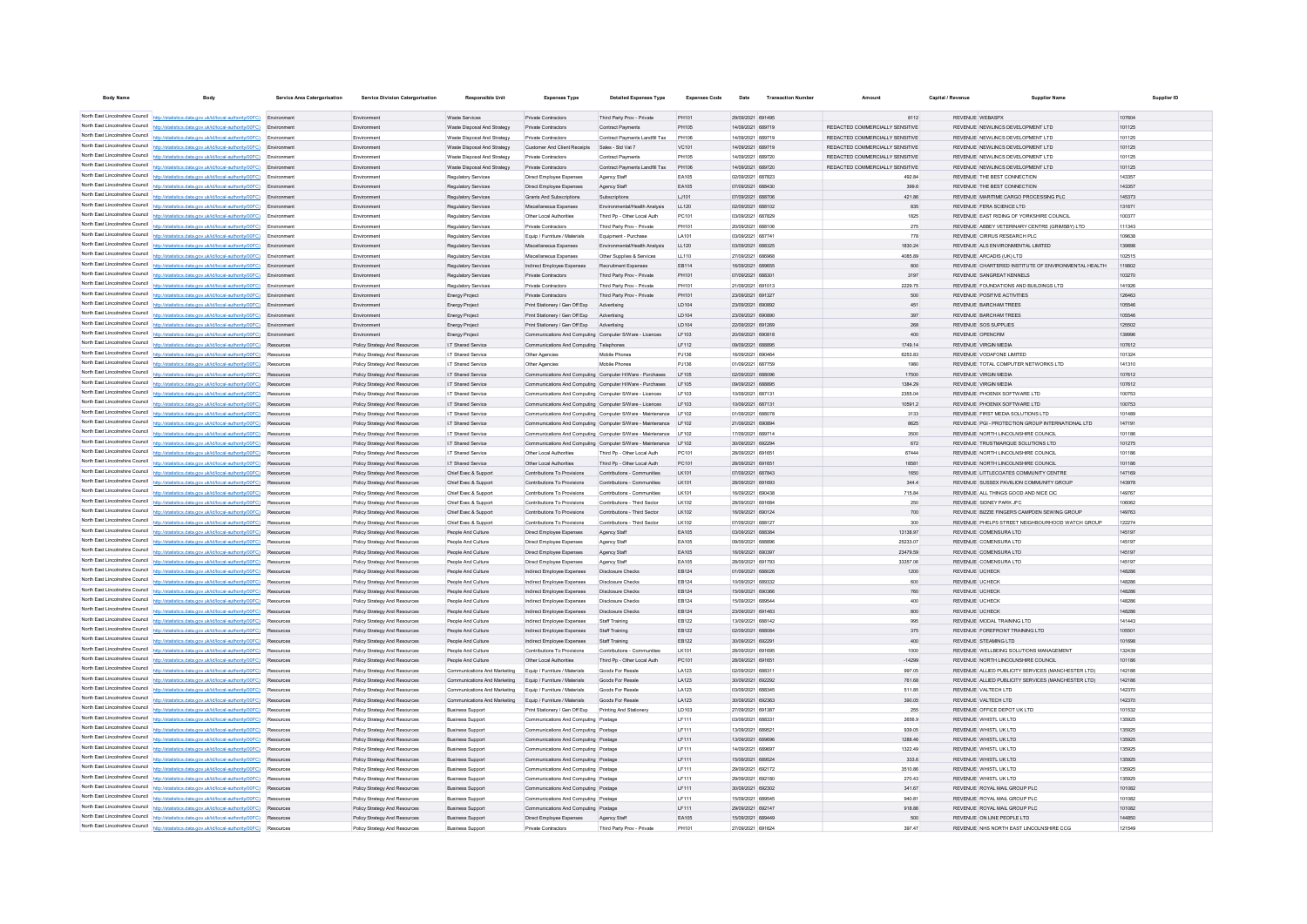| <b>Body Name</b>                                                   |                                                                                                                                                                                  | <b>Service Area Catergorisation</b> | <b>Service Division Catergorisation</b>                        | <b>Responsible Uni</b>                                      | <b>Expenses Type</b>                                                                     | <b>Detailed Expenses Type</b>                                    | <b>Expenses Code</b>         |                                        |                   | Capital / Revenue | Supplier Name                                                                                            | Supplier ID                                                    |
|--------------------------------------------------------------------|----------------------------------------------------------------------------------------------------------------------------------------------------------------------------------|-------------------------------------|----------------------------------------------------------------|-------------------------------------------------------------|------------------------------------------------------------------------------------------|------------------------------------------------------------------|------------------------------|----------------------------------------|-------------------|-------------------|----------------------------------------------------------------------------------------------------------|----------------------------------------------------------------|
|                                                                    | North East Lincolnshire Council http://statistics.data.gov.uk/id/local-authority/00FC) Resources                                                                                 |                                     | Policy Strategy And Resources                                  | Comm & Strategic Support Unit Grants And Subscriptions      |                                                                                          | Subscriptions                                                    | LJ101                        | 30/09/2021 692243                      | 2900              |                   | REVENUE THE INFORMATION COMMISSIONER                                                                     | 103593                                                         |
|                                                                    | North East Lincolnshire Council http://statistics.data.gov.uk/id/local-authority/00FC)                                                                                           | Resources                           | Policy Strategy And Resources                                  | Comm & Strategic Support Unit                               | Equip / Furniture / Materials                                                            | Health & Safety Supplies                                         | LA116                        | 21/09/2021 679809                      | 487.5             |                   | REVENUE ARCO LTD                                                                                         | 100509                                                         |
|                                                                    | North East Lincolnshire Council http://statistics.data.gov.uk/id/local-authority/00FC)                                                                                           | Resources                           | Policy Strategy And Resources                                  | Comm & Strategic Support Unit                               | Fouin / Furniture / Materials                                                            | Health & Safety Sunnlies                                         | <b>LA116</b>                 | 21/09/2021 686494                      | 585               |                   | REVENUE ARCO LTD                                                                                         | 100509                                                         |
|                                                                    | North East Lincolnshire Council http://statistics.data.gov.uk/id/local-authority/00FC).                                                                                          | Resources                           | Policy Strategy And Resources                                  | Comm & Strategic Support Unit Equip / Furniture / Materials |                                                                                          | Health & Safety Sunnlies                                         | LA116                        | 21/09/2021 688411                      | $-585$            |                   | REVENUE ARCO LTD                                                                                         | 100509                                                         |
|                                                                    | North East Lincolnshire Council http://statistics.data.gov.uk/id/local-authority/00FC).                                                                                          | Resources                           | Policy Strategy And Resources                                  | Comm & Strategic Support Unit                               | Equip / Furniture / Materials                                                            | Health & Safety Sunnlies                                         | LA116                        | 21/09/2021 685697                      | 585               |                   | REVENUE ARCO LTD                                                                                         | 100509                                                         |
| North East Lincolnshire Council                                    | http://statistics.data.gov.uk/id/local-authority/00FC)                                                                                                                           | Resources                           | Policy Strategy And Resources                                  | Comm & Strategic Support Unit                               | Equip / Furniture / Materials                                                            | Health & Safety Supplies                                         | LA116                        | 21/09/2021 688303                      | $-585$            |                   | REVENUE ARCO LTD                                                                                         | 100509                                                         |
| North East Lincolnshire Council                                    | http://statistics.data.gov.uk/id/local-authority/00FC)                                                                                                                           | Resources                           | Policy Strategy And Resources                                  | Comm & Strategic Support Unit                               | Equip / Furniture / Materials                                                            | Health & Safety Supplies                                         | LA116                        | 21/09/2021 691025                      | $-487.5$          |                   | REVENUE ARCO LTD                                                                                         | 100509                                                         |
| North East Lincolnshire Council                                    | http://statistics.data.gov.uk/id/local-authority/00FC) Resources                                                                                                                 |                                     | Policy Strategy And Resources                                  | Comm & Strategic Support Unit                               | Equip / Furniture / Materials                                                            | Health & Safety Supplies                                         | LA116                        | 29/09/2021 692208                      | 801.72            |                   | REVENUE LION SAFETY LTD                                                                                  | 146497                                                         |
| North East Lincolnshire Council                                    | http://statistics.data.gov.uk/id/local-authority/00FC)                                                                                                                           | Resources                           | Policy Strategy And Resources                                  | Shared Print Hub                                            | Print Stationery / Gen Off Exp Photocopier - Acquistion                                  |                                                                  | LD101                        | 06/09/2021 688328                      | 254.7             |                   | REVENUE ELLIOTT BAXTER & COMPANY LIMITED                                                                 | 101996                                                         |
|                                                                    | North East Lincolnshire Council http://statistics.data.gov.uk/id/local-authority/00FC)                                                                                           | Resources                           | Policy Strategy And Resources                                  | Shared Print Hub                                            | Print Stationery / Gen Off Exp                                                           | Photocopier - Acquistion                                         | LD101                        | 13/09/2021 688890                      | 595               |                   | REVENUE ELLIOTT BAXTER & COMPANY LIMITED                                                                 | 101996                                                         |
|                                                                    | North East Lincolnshire Council http://statistics.data.gov.uk/id/local-authority/00FC)                                                                                           | Resources                           | Policy Strategy And Resources                                  | Shared Print Hub                                            | Print Stationery / Gen Off Exp Photocopier - Running Costs                               |                                                                  | LD102                        | 07/09/2021 688640                      | 2020.86           |                   | REVENUE AGILICO WORKPLACE TECHNOLOGIES (NORTH) ITD                                                       | 101652                                                         |
|                                                                    | North East Lincolnshire Council http://statistics.data.gov.uk/id/local-authority/00FC)                                                                                           | Resources                           | Policy Strategy And Resources                                  | Shared Print Hub                                            | Print Stationery / Gen Off Exp                                                           | Photocopier - Running Costs                                      | LD102                        | 07/09/2021 688582                      | 5032.67           |                   | REVENUE AGILICO WORKPLACE TECHNOLOGIES (NORTH) ITD                                                       | 101652                                                         |
|                                                                    | North East Lincolnshire Council http://statistics.data.gov.uk/id/local-authority/00FC)                                                                                           | Resources                           | Policy Strategy And Resources                                  | Shared Print Hub                                            | Print Stationery / Gen Off Exp Printing And Stationery                                   |                                                                  | LD103                        | 01/09/2021 688085                      | 1131.23           |                   | REVENUE XEROX (UK) LIMITED                                                                               | 100953<br>101652                                               |
|                                                                    | North East Lincolnshire Council http://statistics.data.gov.uk/id/local-authority/00FC)<br>North East Lincolnshire Council http://statistics.data.gov.uk/id/local-authority/00FC) | Resources<br>Resources              | Policy Strategy And Resources<br>Policy Strategy And Resources | Shared Print Hub<br>Shared Print Hub                        | Print Stationery / Gen Off Exp<br>Print Stationery / Gen Off Exp Printing And Stationery | Printing And Stationery                                          | LD103<br>LD103               | 07/09/2021 688640<br>07/09/2021 688582 | 296.99<br>1905.63 |                   | REVENUE AGILICO WORKPLACE TECHNOLOGIES (NORTH) ITD<br>REVENUE AGILICO WORKPLACE TECHNOLOGIES (NORTH) ITD | 101652                                                         |
|                                                                    | North East Lincolnshire Council http://statistics.data.gov.uk/id/local-authority/00FC)                                                                                           | Resources                           | Policy Strategy And Resources                                  | Shared Print Hub                                            | Private Contractors                                                                      | Third Party Prov - Private                                       | PH101                        | 30/09/2021 692193                      | 1204.13           |                   | REVENUE SYSTEMATIC PRINT MANAGEMENT LTD                                                                  | 101147                                                         |
|                                                                    | North East Lincolnshire Council http://statistics.data.gov.uk/id/local-authority/00FC)                                                                                           | Resources                           | Policy Strategy And Resources                                  | Shared Print Hub                                            | Private Contractors                                                                      | Third Party Prov - Private                                       | PH101                        | 29/09/2021 691581                      | 315.8             |                   | REVENUE TOTAL SIGNS AND GRAPHICS LTD                                                                     | 104775                                                         |
|                                                                    | North East Lincolnshire Council http://statistics.data.gov.uk/id/local-authority/00FC)                                                                                           | Resources                           | Policy Strategy And Resources                                  | Shared Print Hub                                            | <b>Private Contractors</b>                                                               | Third Party Prov - Private                                       | PH101                        | 30/09/2021 692194                      | 314               |                   | REVENUE SYSTEMATIC PRINT MANAGEMENT LTD                                                                  | 101147                                                         |
|                                                                    | North East Lincolnshire Council http://statistics.data.gov.uk/id/local-authority/00FC)                                                                                           | Resources                           | Deputy S151                                                    | Accountancy                                                 | <b>Private Contractors</b>                                                               | Third Party Prov - Private                                       | PH101                        | 27/09/2021 684280                      | 22968             |                   | REVENUE MAZARS LLP                                                                                       | 141538                                                         |
|                                                                    | North East Lincolnshire Council http://statistics.data.gov.uk/id/local-authority/00FC)                                                                                           | Resources                           | Deputy S151                                                    | Accountancy                                                 | Other Local Authorities                                                                  | Third Pp - Other Local Auth                                      | PC101                        | 28/09/2021 691651                      | $-32061$          |                   | REVENUE NORTH LINCOLNSHIRE COUNCIL                                                                       | 101186                                                         |
|                                                                    | North East Lincolnshire Council http://statistics.data.gov.uk/id/local-authority/00FC) Resources                                                                                 |                                     | Deputy S151                                                    | Accountancy                                                 | Other Local Authorities                                                                  | Third Po - Other Local Auth                                      | PC101                        | 28/09/2021 691651                      | $-16632$          |                   | REVENUE NORTH LINCOLNSHIRE COUNCIL                                                                       | 101186                                                         |
|                                                                    | North East Lincolnshire Council http://statistics.data.gov.uk/id/local-authority/00FC)                                                                                           | Resources                           | Deputy S151                                                    | Accountancy                                                 | Consultancy                                                                              | Consultancy                                                      | PL101                        | 02/09/2021 688197                      | 745               |                   | REVENUE CITY OF LINCOLN COUNCIL.                                                                         | 104001                                                         |
|                                                                    | North East Lincolnshire Council http://statistics.data.gov.uk/id/local-authority/00FC) Resources                                                                                 |                                     | Deputy S151                                                    | Accountancy                                                 | Other Local Authorities                                                                  | Third Po - Other Local Auth                                      | PC101                        | 28/09/2021 691651                      | 52120             |                   | REVENUE NORTH LINCOLNSHIRE COUNCIL                                                                       | 101186                                                         |
|                                                                    | North East Lincolnshire Council http://statistics.data.gov.uk/id/local-authority/00FC)                                                                                           | Resources                           | Deputy S151                                                    | Accountancy                                                 | Other Local Authorities                                                                  | Third Po - Other Local Auth                                      | PC101                        | 28/09/2021 691651                      | $-2695$           |                   | REVENUE NORTH LINCOLNSHIRE COUNCIL                                                                       | 101186                                                         |
|                                                                    | North East Lincolnshire Council http://statistics.data.gov.uk/id/local-authority/00FC)                                                                                           | Resources                           | Deputy S151                                                    | Local Taxation & Benefits                                   | Grants And Subscriptions                                                                 | Subscriptions                                                    | 1.1101                       | 09/09/2021 688873                      | 800               |                   | REVENUE AIREY CONSULTANCY SERVICES LTD                                                                   | 109816                                                         |
|                                                                    | North East Lincolnshire Council http://statistics.data.gov.uk/id/local-authority/00FC)                                                                                           | Resources                           | Deputy S151                                                    | Local Taxation & Benefits                                   | Indirect Employee Expenses                                                               | Staff Training                                                   | FR122                        | 09/09/2021 688677                      | 295               | REVENUE CIPEA     |                                                                                                          | 100518                                                         |
|                                                                    | North East Lincolnshire Council http://statistics.data.gov.uk/id/local-authority/00FC)                                                                                           | Resources                           | Deputy S151                                                    | Local Taxation & Benefits                                   |                                                                                          | Communications And Computing Computer S/Ware - Maintenance LF102 |                              | 23/09/2021 690856                      | 1530              |                   | REVENUE VICTORIA SOLUTIONS (T/A VICTORIA FORMS)                                                          | 129023                                                         |
|                                                                    | North East Lincolnshire Council http://statistics.data.gov.uk/id/local-authority/00FC)                                                                                           | Resources                           | Deputy S151                                                    | Local Taxation & Benefits                                   | Communications And Computing Computer S/Ware - Purchases                                 |                                                                  | LF101                        | 09/09/2021 688676                      | 3808.65           |                   | REVENUE CAPITA BUSINESS SERVICES LTD                                                                     | 102314                                                         |
|                                                                    | North East Lincolnshire Council http://statistics.data.gov.uk/id/local-authority/00FC)                                                                                           | Resource                            | Deputy S151                                                    | Local Taxation & Benefits                                   | Private Contractors                                                                      | <b>External Security Services</b>                                | PH103                        | 09/09/2021 688670                      | 3110.53           |                   | REVENUE ALLPAY LIMITED                                                                                   | 112919                                                         |
|                                                                    | North East Lincolnshire Council http://statistics.data.gov.uk/id/local-authority/00FC)                                                                                           |                                     | Deputy S151                                                    | Local Taxation & Benefits                                   | Miscellaneous Expenses                                                                   | Debt Recovery Costs                                              | LL111                        | 28/09/2021 691539                      | 476               |                   | REVENUE WILKIN CHAPMAN LLP                                                                               | 110675                                                         |
|                                                                    | North East Lincolnshire Council http://statistics.data.gov.uk/id/local-authority/00FC)<br>North East Lincolnshire Council http://statistics.data.gov.uk/id/local-authority/00FC) |                                     | Deputy S151<br>Deputy S151                                     | Local Taxation & Benefits<br>Local Taxation & Benefits      | Miscellaneous Expenser<br>Miscellaneous Expenses                                         | Debt Recovery Costs<br>Debt Recovery Costs                       | LL111<br>LL111               | 14/09/2021 689317<br>16/09/2021 689566 | 1443.2<br>401     |                   | REVENUE WILKIN CHAPMAN LLP<br>REVENUE JACOBS CERTIFIED BALIFFS                                           | 110675<br>101788                                               |
|                                                                    | North East Lincolnshire Council http://statistics.data.gov.uk/id/local-authority/00FC)                                                                                           |                                     | Deputy S151                                                    | Local Taxation & Benefits                                   | Miscellaneous Expenser                                                                   | Debt Recovery Costs                                              | LL111                        | 16/09/2021 689620                      | 4172              |                   | REVENUE JACOBS CERTIFIED BALIFFS                                                                         | 101788                                                         |
|                                                                    | North East Lincolnshire Council http://statistics.data.gov.uk/id/local-authority/00FC)                                                                                           |                                     | Deputy S151                                                    | Local Taxation & Benefits                                   | Miscellaneous Expenses                                                                   | Debt Recovery Costs                                              | LL111                        | 16/09/2021 690194                      | 1772.4            |                   | REVENUE WILKIN CHAPMAN LLF                                                                               | 110675                                                         |
|                                                                    | North East Lincolnshire Council http://statistics.data.gov.uk/id/local-authority/00FC)                                                                                           |                                     | Deputy S15                                                     | Local Taxation & Benefits                                   | Miscellaneous Expenser                                                                   | Debt Recovery Costs                                              | LL111                        | 16/09/2021 690214                      | 350               |                   | REVENUE WILKIN CHAPMAN LLP                                                                               | 110675                                                         |
|                                                                    | North East Lincolnshire Council http://statistics.data.gov.uk/id/local-authority/00FC)                                                                                           |                                     | Deputy S151                                                    | Local Taxation & Benefits                                   | Miscellaneous Expenses                                                                   | Other Supplies & Services                                        | LL110                        | 30/09/2021 692099                      | 300               |                   | REVENUE INFORM CPI LTD                                                                                   | 124803                                                         |
|                                                                    | North East Lincolnshire Council http://statistics.data.gov.uk/id/local-authority/00FC).                                                                                          |                                     | Deputy S15                                                     | Local Taxation & Benefits                                   | Miscellaneous Income                                                                     | Exp Recov - O/Side Scope Vat 4 VG107                             |                              | 28/09/2021 69165                       | 76053             |                   | REVENUE NORTH LINCOLNSHIRE COUNCIL                                                                       | 101186                                                         |
|                                                                    | North East Lincolnshire Council http://statistics.data.gov.uk/id/local-authority/00FC)                                                                                           |                                     | Deputy S151                                                    | Local Taxation & Benefits                                   | Miscellaneous Income                                                                     | Exp Recov - O/Side Scope Vat 4 VG107                             |                              | 28/09/2021 691651                      | 100092            |                   | REVENUE NORTH LINCOLNSHIRE COUNCIL                                                                       | 101186                                                         |
|                                                                    | North East Lincolnshire Council http://statistics.data.gov.uk/id/local-authority/00FC)                                                                                           | Resources                           | Deputy S151                                                    | Local Taxation & Benefits                                   | Contributions To Provisions                                                              | Contributions - Communities                                      | <b>IK101</b>                 | 01/09/2021 957088                      | 500               |                   | REVENUE REDACTED PERSONAL INFORMATION                                                                    | REDACTED PERSONAL INFORMATION                                  |
|                                                                    | North East Lincolnshire Council http://statistics.data.gov.uk/id/local-authority/00FC)                                                                                           |                                     | Deputy S151                                                    | Local Taxation & Benefits                                   | Contributions To Provisions                                                              | Contributions - Communities                                      | LK101                        | 01/09/2021 957089                      | 500               |                   | REVENUE REDACTED PERSONAL INFORMATION                                                                    | REDACTED PERSONAL INFORMATION                                  |
|                                                                    | North East Lincolnshire Council http://statistics.data.gov.uk/id/local-authority/00FC)                                                                                           |                                     | Deputy S151                                                    | Local Taxation & Benefits                                   | Contributions To Provisions                                                              | Contributions - Communities                                      | LK101                        | 01/09/2021 957090                      | 500               |                   | REVENUE REDACTED PERSONAL INFORMATION                                                                    | REDACTED PERSONAL INFORMATION                                  |
|                                                                    | North East Lincolnshire Council http://statistics.data.gov.uk/id/local-authority/00FC)                                                                                           |                                     | Deputy S151                                                    | Local Taxation & Benefits                                   | Contributions To Provisions                                                              | Contributions - Communities                                      | LK101                        | 01/09/2021 957091                      | 500               |                   | REVENUE REDACTED PERSONAL INFORMATION                                                                    | REDACTED PERSONAL INFORMATION                                  |
|                                                                    | North East Lincolnshire Council http://statistics.data.gov.uk/id/local-authority/00FC)                                                                                           |                                     | Deputy S15                                                     | Local Taxation & Benefits                                   | Contributions To Provisions                                                              | Contributions - Communities                                      | LK101                        | 01/09/2021 957092                      | 500               |                   | REVENUE REDACTED PERSONAL INFORMATION                                                                    | REDACTED PERSONAL INFORMATION                                  |
|                                                                    | North East Lincolnshire Council http://statistics.data.gov.uk/id/local-authority/00FC)<br>North East Lincolnshire Council http://statistics.data.gov.uk/id/local-authority/00FC) |                                     | Deputy S151<br>Deputy S15                                      | Local Taxation & Benefits<br>Local Taxation & Benefits      | Contributions To Provisions<br>Contributions To Provisions                               | Contributions - Communities<br>Contributions - Communities       | LK101<br>LK101               | 01/09/2021 957093<br>01/09/2021 957094 | 500<br>500        |                   | REVENUE REDACTED PERSONAL INFORMATION<br>REVENUE REDACTED PERSONAL INFORMATION                           | REDACTED PERSONAL INFORMATION<br>REDACTED PERSONAL INFORMATION |
|                                                                    | North East Lincolnshire Council http://statistics.data.gov.uk/id/local-authority/00FC)                                                                                           |                                     | Deputy S151                                                    | Local Taxation & Benefits                                   | Contributions To Provisions                                                              | Contributions - Communities                                      | <b>LK101</b>                 | 02/09/2021 957218                      | 500               |                   | REVENUE REDACTED PERSONAL INFORMATION                                                                    | REDACTED PERSONAL INFORMATION                                  |
|                                                                    | North East Lincolnshire Council http://statistics.data.gov.uk/id/local-authority/00FC)                                                                                           |                                     | Deputy S151                                                    | Local Taxation & Benefit                                    | Contributions To Provisions                                                              | Contributions - Communities                                      | LK101                        | 02/09/2021 957219                      | 500               |                   | REVENUE REDACTED PERSONAL INFORMATION                                                                    | REDACTED PERSONAL INFORMATION                                  |
|                                                                    | North East Lincolnshire Council http://statistics.data.gov.uk/id/local-authority/00FC)                                                                                           |                                     | Deputy S151                                                    | Local Taxation & Benefits                                   | Contributions To Provisions                                                              | Contributions - Communities                                      | LK101                        | 02/09/2021 957220                      | 500               |                   | REVENUE REDACTED PERSONAL INFORMATION                                                                    | REDACTED PERSONAL INFORMATION                                  |
|                                                                    | North East Lincolnshire Council http://statistics.data.gov.uk/id/local-authority/00FC)                                                                                           | Resource                            | Deputy S151                                                    | Local Taxation & Benefit                                    | <b>Contributions To Provisions</b>                                                       | Contributions - Communities                                      | LK101                        | 02/09/2021 95722                       | 500               |                   | REVENUE REDACTED PERSONAL INFORMATION                                                                    | REDACTED PERSONAL INFORMATION                                  |
|                                                                    | North East Lincolnshire Council http://statistics.data.gov.uk/id/local-authority/00FC)                                                                                           | Resources                           | Deputy S151                                                    | Local Taxation & Benefits                                   | Contributions To Provisions                                                              | Contributions - Communities                                      | LK101                        | 02/09/2021 957222                      | 500               |                   | REVENUE REDACTED PERSONAL INFORMATION                                                                    | REDACTED PERSONAL INFORMATION                                  |
|                                                                    | North East Lincolnshire Council http://statistics.data.gov.uk/id/local-authority/00FC)                                                                                           | Resource                            | Deputy S151                                                    | Local Taxation & Benefits                                   | Contributions To Provisions                                                              | Contributions - Communities                                      | LK101                        | 02/09/2021 957223                      | 500               |                   | REVENUE REDACTED PERSONAL INFORMATION                                                                    | REDACTED PERSONAL INFORMATION                                  |
|                                                                    | North East Lincolnshire Council http://statistics.data.gov.uk/id/local-authority/00FC)                                                                                           | Resources                           | Deputy S151                                                    | Local Taxation & Benefits                                   | Contributions To Provisions                                                              | Contributions - Communities                                      | LK101                        | 02/09/2021 957224                      | 500               |                   | REVENUE REDACTED PERSONAL INFORMATION                                                                    | REDACTED PERSONAL INFORMATION                                  |
| North East Lincolnshire Council                                    | http://statistics.data.gov.uk/id/local-authority/00FC)                                                                                                                           | Resource                            | Deputy S15                                                     | Local Taxation & Benefits                                   | Contributions To Provisions                                                              | Contributions - Communities                                      | LK101                        | 02/09/2021 957225                      | 500               |                   | REVENUE REDACTED PERSONAL INFORMATION                                                                    | REDACTED PERSONAL INFORMATION                                  |
| North East Lincolnshire Council                                    | http://statistics.data.gov.uk/id/local-authority/00FC)                                                                                                                           | Resources                           | Deputy S151                                                    | Local Taxation & Benefits                                   | Contributions To Provisions                                                              | Contributions - Communities                                      | LK101                        | 03/09/2021 957254                      | 500               |                   | REVENUE REDACTED PERSONAL INFORMATION                                                                    | REDACTED PERSONAL INFORMATION                                  |
| North East Lincolnshire Council                                    | http://statistics.data.gov.uk/id/local-authority/00FC)                                                                                                                           | Resource                            | Deputy S15                                                     | Local Taxation & Benefits                                   | Contributions To Provisions                                                              | Contributions - Communities                                      | <b>LK101</b>                 | 03/09/2021 957255                      | 500               |                   | REVENUE REDACTED PERSONAL INFORMATION                                                                    | REDACTED PERSONAL INFORMATION                                  |
| North East Lincolnshire Council<br>North East Lincolnshire Council | http://statistics.data.gov.uk/id/local-authority/00FC)                                                                                                                           | Resources                           | Deputy S151                                                    | Local Taxation & Benefits                                   | Contributions To Provisions                                                              | Contributions - Communities                                      | LK101                        | 03/09/2021 957256                      | 500               |                   | REVENUE REDACTED PERSONAL INFORMATION                                                                    | REDACTED PERSONAL INFORMATION                                  |
| North East Lincolnshire Council                                    | http://statistics.data.gov.uk/id/local-authority/00FC)                                                                                                                           | Resource                            | Deputy S15                                                     | Local Taxation & Benefits                                   | Contributions To Provisions                                                              | Contributions - Communities                                      | <b>LK101</b>                 | 03/09/2021 95725                       | 500               |                   | REVENUE REDACTED PERSONAL INFORMATION                                                                    | REDACTED PERSONAL INFORMATION                                  |
| North East Lincolnshire Council                                    | http://statistics.data.gov.uk/id/local-authority/00FC)                                                                                                                           | Resources                           | Deputy S151                                                    | Local Taxation & Benefits                                   | Contributions To Provisions                                                              | Contributions - Communities                                      | LK101                        | 03/09/2021 957258                      | 500               |                   | REVENUE REDACTED PERSONAL INFORMATION                                                                    | REDACTED PERSONAL INFORMATION                                  |
| North East Lincolnshire Council                                    | http://statistics.data.gov.uk/id/local-authority/00FC)<br>http://statistics.data.gov.uk/id/local-authority/00FC)                                                                 | Resources                           | Deputy S15                                                     | Local Taxation & Benefits                                   | Contributions To Provisions                                                              | Contributions - Communities                                      | LK101<br>LK101               | 03/09/2021 957259                      | 500<br>500        |                   | REVENUE REDACTED PERSONAL INFORMATION                                                                    | REDACTED PERSONAL INFORMATION                                  |
| North East Lincolnshire Council                                    | http://statistics.data.gov.uk/id/local-authority/00FC)                                                                                                                           | Resources<br>Resources              | Deputy S151<br>Deputy S15                                      | Local Taxation & Benefits<br>Local Taxation & Benefits      | Contributions To Provisions<br>Contributions To Provisions                               | Contributions - Communities<br>Contributions - Communities       | LK101                        | 03/09/2021 957260<br>03/09/2021 95726  | 500               |                   | REVENUE REDACTED PERSONAL INFORMATION<br>REVENUE REDACTED PERSONAL INFORMATION                           | REDACTED PERSONAL INFORMATION<br>REDACTED PERSONAL INFORMATION |
| North East Lincolnshire Council                                    | http://statistics.data.gov.uk/id/local-authority/00FC)                                                                                                                           | Resources                           | Deputy S151                                                    | Local Taxation & Benefits                                   | Contributions To Provisions                                                              | Contributions - Communities                                      | LK101                        | 03/09/2021 957262                      | 500               |                   | REVENUE REDACTED PERSONAL INFORMATION                                                                    | REDACTED PERSONAL INFORMATION                                  |
| North East Lincolnshire Council                                    | http://statistics.data.gov.uk/id/local-authority/00FC)                                                                                                                           | Resources                           | Deputy S15                                                     | Local Taxation & Benefits                                   | Contributions To Provisions                                                              | Contributions - Communities                                      | LK101                        | 06/09/2021 957277                      | 500               |                   | REVENUE REDACTED PERSONAL INFORMATION                                                                    | REDACTED PERSONAL INFORMATION                                  |
| North East Lincolnshire Council                                    | http://statistics.data.gov.uk/id/local-authority/00EC)                                                                                                                           | Resources                           | Deputy S151                                                    | Local Taxation & Benefits                                   | Contributions To Provisions                                                              | Contributions - Communities                                      | I K101                       | 06/09/2021 957278                      | 500               |                   | REVENUE REDACTED PERSONAL INFORMATION                                                                    | REDACTED PERSONAL INFORMATION                                  |
| North East Lincolnshire Council                                    | http://statistics.data.gov.uk/id/local-authority/00EC)                                                                                                                           | Resources                           | Deputy S15                                                     | Local Taxation & Benefits                                   | Contributions To Provisions                                                              | Contributions - Communities                                      | <b>IK101</b>                 | 06/09/2021 957279                      | 500               |                   | REVENUE REDACTED PERSONAL INFORMATION                                                                    | REDACTED PERSONAL INFORMATION                                  |
| North East Lincolnshire Council                                    | http://statistics.data.gov.uk/id/local-authority/00EC)                                                                                                                           | Resources                           | Deputy S151                                                    | Local Taxation & Benefits                                   | Contributions To Provisions                                                              | Contributions - Communities                                      | <b>IK101</b>                 | 06/09/2021 957280                      | 500               |                   | REVENUE REDACTED PERSONAL INFORMATION                                                                    | REDACTED PERSONAL INFORMATION                                  |
| North East Lincolnshire Council                                    | http://statistics.data.gov.uk/id/local-authority/00EC)                                                                                                                           | Resources                           | Deputy S15                                                     | Local Taxation & Benefits                                   | Contributions To Provisions                                                              | Contributions - Communities                                      | <b>IK101</b>                 | 06/09/2021 957281                      | 500               |                   | REVENUE REDACTED PERSONAL INFORMATION                                                                    | REDACTED PERSONAL INFORMATION                                  |
| North East Lincolnshire Council                                    | http://statistics.data.gov.uk/id/local-authority/00FC)                                                                                                                           | Resources                           | Deputy S151                                                    | Local Taxation & Benefits                                   | Contributions To Provisions                                                              | Contributions - Communities                                      | LK101                        | 06/09/2021 957282                      | 500               |                   | REVENUE REDACTED PERSONAL INFORMATION                                                                    | REDACTED PERSONAL INFORMATION                                  |
| North East Lincolnshire Council                                    | http://statistics.data.gov.uk/id/local-authority/00FC)                                                                                                                           | Resources                           | Deputy S15                                                     | Local Taxation & Benefits                                   | Contributions To Provisions                                                              | Contributions - Communities                                      | LK101                        | 06/09/2021 957283                      | 500               |                   | REVENUE REDACTED PERSONAL INFORMATION                                                                    | REDACTED PERSONAL INFORMATION                                  |
| North East Lincolnshire Council                                    | http://statistics.data.gov.uk/id/local-authority/00FC)                                                                                                                           | Resources                           | Deputy S151                                                    | Local Taxation & Benefits                                   | Contributions To Provisions                                                              | Contributions - Communities                                      | LK101                        | 06/09/2021 957284                      | 500               |                   | REVENUE REDACTED PERSONAL INFORMATION                                                                    | REDACTED PERSONAL INFORMATION                                  |
|                                                                    | North East Lincolnshire Council http://statistics.data.gov.uk/id/local-authority/00FC)                                                                                           | Resources                           | Deputy S15                                                     | Local Taxation & Benefits                                   | Contributions To Provisions                                                              | Contributions - Communities                                      | <b>LK101</b>                 | 06/09/2021 957285                      | 500               |                   | REVENUE REDACTED PERSONAL INFORMATION                                                                    | REDACTED PERSONAL INFORMATION                                  |
| North East Lincolnshire Council                                    | North East Lincolnshire Council http://statistics.data.gov.uk/id/local-authority/00FC)                                                                                           | Resources                           | Deputy S151                                                    | Local Taxation & Benefits<br>Local Taxation & Benefits      | Contributions To Provisions<br>Contributions To Provisions                               | Contributions - Communities<br>Contributions - Communities       | <b>IK101</b><br><b>LK101</b> | 06/09/2021 957286<br>06/09/2021 957287 | 500<br>500        |                   | REVENUE REDACTED PERSONAL INFORMATION<br>REVENUE REDACTED PERSONAL INFORMATION                           | REDACTED PERSONAL INFORMATION<br>REDACTED PERSONAL INFORMATION |
|                                                                    | http://statistics.data.gov.uk/id/local-authority/00FC)                                                                                                                           | Resource                            | Deputy S15                                                     |                                                             |                                                                                          |                                                                  |                              |                                        |                   |                   |                                                                                                          |                                                                |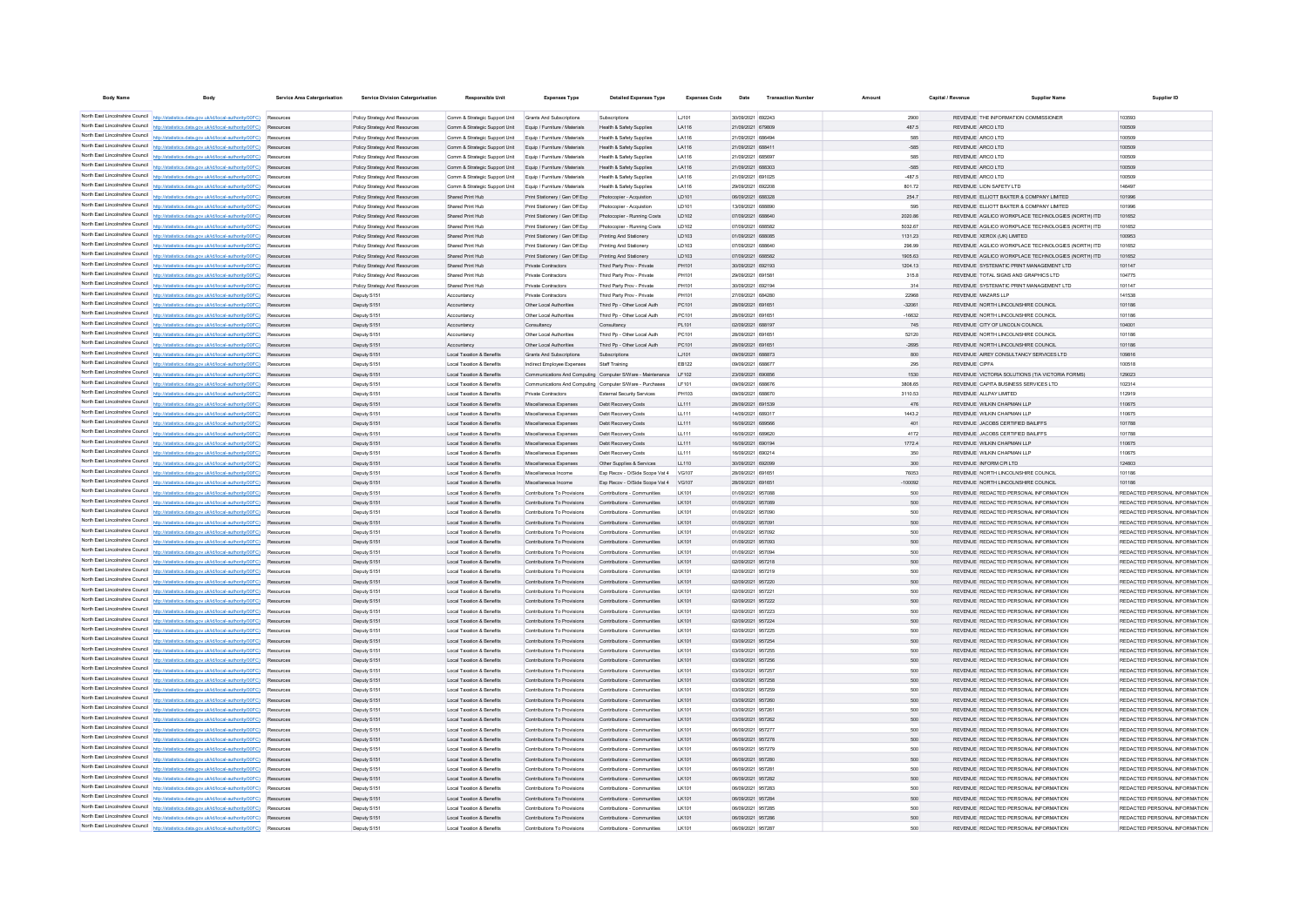| <b>Body Name</b>                                                   | <b>Body</b>                                                                                                                                                                                | Service Area Catergorisation | <b>Service Division Catergorisation</b> | <b>Responsible Unit</b>                                | <b>Expenses Type</b>                                       | <b>Detailed Expenses Type</b>                                 | <b>Expenses Code</b>         | Date                                   | <b>Transaction Number</b> | Amount | Capital / Revenue |                                                                                | <b>Supplier Name</b> | Supplier ID                                                    |
|--------------------------------------------------------------------|--------------------------------------------------------------------------------------------------------------------------------------------------------------------------------------------|------------------------------|-----------------------------------------|--------------------------------------------------------|------------------------------------------------------------|---------------------------------------------------------------|------------------------------|----------------------------------------|---------------------------|--------|-------------------|--------------------------------------------------------------------------------|----------------------|----------------------------------------------------------------|
|                                                                    | North East Lincolnshire Council http://statistics.data.gov.uk/id/local-authority/00FC)                                                                                                     | Resources                    | Deputy S151                             | Local Taxation & Benefits                              |                                                            | Contributions To Provisions Contributions - Communities LK101 |                              | 06/09/2021 957288                      |                           |        | 500               | REVENUE REDACTED PERSONAL INFORMATION                                          |                      | REDACTED PERSONAL INFORMATION                                  |
|                                                                    | North East Lincolnshire Council http://statistics.data.gov.uk/id/local-authority/00FC)                                                                                                     | Resources                    | Deputy S151                             | Local Taxation & Benefits                              | Contributions To Provisions                                | Contributions - Communities                                   | LK101                        | 06/09/2021 957289                      |                           |        | 500               | REVENUE REDACTED PERSONAL INFORMATION                                          |                      | REDACTED PERSONAL INFORMATION                                  |
|                                                                    | North East Lincolnshire Council http://statistics.data.gov.uk/id/local-authority/00FC)                                                                                                     | Resources                    | Deputy S151                             | Local Taxation & Benefits                              | Contributions To Provisions                                | Contributions - Communities                                   | LK101                        | 06/09/2021 957290                      |                           |        | 500               | REVENUE REDACTED PERSONAL INFORMATION                                          |                      | REDACTED PERSONAL INFORMATION                                  |
|                                                                    | North East Lincolnshire Council http://statistics.data.gov.uk/id/local-authority/00FC) Resources                                                                                           |                              | Deputy S151                             | Local Taxation & Benefits                              | Contributions To Provisions                                | Contributions - Communities                                   | <b>IK101</b>                 | 06/09/2021 957291                      |                           |        | 500               | REVENUE REDACTED PERSONAL INFORMATION                                          |                      | REDACTED PERSONAL INFORMATION                                  |
| North East Lincolnshire Council                                    | http://statistics.data.gov.uk/id/local-authority/DDEC)                                                                                                                                     | <b>RepAIR</b>                | Deputy S151                             | Local Taxation & Benefits                              | Contributions To Provisions                                | Contributions - Communities                                   | <b>IK101</b>                 | 06/09/2021 957292                      |                           |        | 500               | REVENUE REDACTED PERSONAL INFORMATION                                          |                      | REDACTED PERSONAL INFORMATION                                  |
| North East Lincolnshire Council<br>North East Lincolnshire Council | http://statistics.data.gov.uk/id/local-authority/00ECL Resources                                                                                                                           |                              | Deputy S151                             | Local Taxation & Benefits                              | Contributions To Provisions                                | Contributions - Communities                                   | <b>IK101</b>                 | 06/09/2021 957293                      |                           |        | 500               | REVENUE REDACTED PERSONAL INFORMATION                                          |                      | REDACTED PERSONAL INFORMATION                                  |
| North East Lincolnshire Council                                    | http://statistics.data.gov.uk/id/local-authority/DDEC)<br>http://statistics.data.gov.uk/id/local-authority/00EC) Resources                                                                 | <b>Permitted</b>             | Deputy S151<br>Deputy S151              | Local Taxation & Benefits<br>Local Taxation & Benefits | Contributions To Provisions<br>Contributions To Provisions | Contributions - Communities<br>Contributions - Communities    | <b>IK101</b><br><b>IK101</b> | 06/09/2021 957294<br>06/09/2021 957295 |                           |        | 500<br>500        | REVENUE REDACTED PERSONAL INFORMATION<br>REVENUE REDACTED PERSONAL INFORMATION |                      | REDACTED PERSONAL INFORMATION<br>REDACTED PERSONAL INFORMATION |
| North East Lincolnshire Council                                    | http://statistics.data.gov.uk/id/local-authority/00EC)                                                                                                                                     | Resources                    | Deputy S151                             | Local Taxation & Benefits                              | Contributions To Provisions                                | Contributions - Communities                                   | <b>IK101</b>                 | 06/09/2021 957296                      |                           |        | 500               | REVENUE REDACTED PERSONAL INFORMATION                                          |                      | REDACTED PERSONAL INFORMATION                                  |
| North East Lincolnshire Council                                    | http://statistics.data.gov.uk/id/local-authority/00EC) Resources                                                                                                                           |                              | Deputy S151                             | Local Taxation & Benefits                              | Contributions To Provisions                                | Contributions - Communities                                   | LK101                        | 06/09/2021 957297                      |                           |        | 500               | REVENUE REDACTED PERSONAL INFORMATION                                          |                      | REDACTED PERSONAL INFORMATION                                  |
|                                                                    | North East Lincolnshire Council http://statistics.data.gov.uk/id/local-authority/00FC)                                                                                                     | Resources                    | Deputy S151                             | Local Taxation & Benefits                              | Contributions To Provisions                                | Contributions - Communities                                   | LK101                        | 06/09/2021 957298                      |                           |        | 500               | REVENUE REDACTED PERSONAL INFORMATION                                          |                      | REDACTED PERSONAL INFORMATION                                  |
|                                                                    | North East Lincolnshire Council http://statistics.data.gov.uk/id/local-authority/00FC) Resources                                                                                           |                              | Deputy S151                             | Local Taxation & Benefits                              | Contributions To Provisions                                | Contributions - Communities                                   | LK101                        | 06/09/2021 957299                      |                           |        | 500               | REVENUE REDACTED PERSONAL INFORMATION                                          |                      | REDACTED PERSONAL INFORMATION                                  |
|                                                                    | North East Lincolnshire Council http://statistics.data.gov.uk/id/local-authority/00FC)                                                                                                     | <b>Report Follow</b>         | Deputy S151                             | Local Taxation & Benefits                              | Contributions To Provisions                                | Contributions - Communities                                   | LK101                        | 06/09/2021 957300                      |                           |        | 500               | REVENUE REDACTED PERSONAL INFORMATION                                          |                      | REDACTED PERSONAL INFORMATION                                  |
|                                                                    | North East Lincolnshire Council http://statistics.data.gov.uk/id/local-authority/00FC) Resources                                                                                           |                              | Deputy S151                             | Local Taxation & Benefits                              | Contributions To Provisions                                | Contributions - Communities                                   | LK101                        | 06/09/2021 957301                      |                           |        | 500               | REVENUE REDACTED PERSONAL INFORMATION                                          |                      | REDACTED PERSONAL INFORMATION                                  |
|                                                                    | North East Lincolnshire Council http://statistics.data.gov.uk/id/local-authority/00FC)<br>North East Lincolnshire Council http://statistics.data.gov.uk/id/local-authority/00FC) Resources | Resources                    | Deputy S151<br>Deputy S151              | Local Taxation & Benefits<br>Local Taxation & Benefits | Contributions To Provisions<br>Contributions To Provisions | Contributions - Communities<br>Contributions - Communities    | <b>IK101</b><br><b>IK101</b> | 06/09/2021 957302<br>06/09/2021 957303 |                           |        | 500<br>500        | REVENUE REDACTED PERSONAL INFORMATION<br>REVENUE REDACTED PERSONAL INFORMATION |                      | REDACTED PERSONAL INFORMATION<br>REDACTED PERSONAL INFORMATION |
|                                                                    | North East Lincolnshire Council http://statistics.data.gov.uk/id/local-authority/00FC)                                                                                                     | Resources                    | Deputy S151                             | Local Taxation & Benefits                              | Contributions To Provisions                                | Contributions - Communities                                   | <b>IK101</b>                 | 07/09/2021 958610                      |                           |        | 500               | REVENUE REDACTED PERSONAL INFORMATION                                          |                      | REDACTED PERSONAL INFORMATION                                  |
|                                                                    | North East Lincolnshire Council http://statistics.data.gov.uk/id/local-authority/00FC) Resources                                                                                           |                              | Deputy S151                             | Local Taxation & Benefits                              | Contributions To Provisions                                | Contributions - Communities                                   | <b>IK101</b>                 | 07/09/2021 958611                      |                           |        | 500               | REVENUE REDACTED PERSONAL INFORMATION                                          |                      | REDACTED PERSONAL INFORMATION                                  |
|                                                                    | North East Lincolnshire Council http://statistics.data.gov.uk/id/local-authority/00FC)                                                                                                     | Resources                    | Deputy S151                             | Local Taxation & Benefits                              | Contributions To Provisions                                | Contributions - Communities                                   | <b>IK101</b>                 | 07/09/2021 958612                      |                           |        | 500               | REVENUE REDACTED PERSONAL INFORMATION                                          |                      | REDACTED PERSONAL INFORMATION                                  |
|                                                                    | North East Lincolnshire Council http://statistics.data.gov.uk/id/local-authority/00FC)                                                                                                     | Resources                    | Deputy S151                             | Local Taxation & Benefits                              | Contributions To Provisions                                | Contributions - Communities                                   | LK101                        | 07/09/2021 958613                      |                           |        | 500               | REVENUE REDACTED PERSONAL INFORMATION                                          |                      | REDACTED PERSONAL INFORMATION                                  |
|                                                                    | North East Lincolnshire Council http://statistics.data.gov.uk/id/local-authority/00FC)                                                                                                     |                              | Deputy S151                             | Local Taxation & Benefits                              | Contributions To Provisions                                | Contributions - Communities                                   | LK101                        | 07/09/2021 958614                      |                           |        | 500               | REVENUE REDACTED PERSONAL INFORMATION                                          |                      | REDACTED PERSONAL INFORMATION                                  |
|                                                                    | North East Lincolnshire Council http://statistics.data.gov.uk/id/local-authority/00FC)<br>North East Lincolnshire Council http://statistics.data.gov.uk/id/local-authority/00FC)           | Resources                    | Deputy S151<br>Deputy S151              | Local Taxation & Benefits<br>Local Taxation & Benefits | Contributions To Provisions<br>Contributions To Provisions | Contributions - Communities<br>Contributions - Communities    | 1 K101<br><b>IK101</b>       | 07/09/2021 958615<br>07/09/2021 958616 |                           |        | 500<br>500        | REVENUE REDACTED PERSONAL INFORMATION<br>REVENUE REDACTED PERSONAL INFORMATION |                      | REDACTED PERSONAL INFORMATION<br>REDACTED PERSONAL INFORMATION |
|                                                                    | North East Lincolnshire Council http://statistics.data.gov.uk/id/local-authority/00FC)                                                                                                     | <b>Report Follow</b>         | Deputy S151                             | Local Taxation & Benefits                              | Contributione To Provisione                                | Contributions - Communities                                   | 1 K101                       | 07/09/2021 958617                      |                           |        | 500               | REVENUE REDACTED PERSONAL INFORMATION                                          |                      | REDACTED PERSONAL INFORMATION                                  |
|                                                                    | North East Lincolnshire Council http://statistics.data.gov.uk/id/local-authority/00FC)                                                                                                     |                              | Deputy S151                             | Local Taxation & Benefits                              | Contributions To Provisions                                | Contributions - Communities                                   | LK101                        | 07/09/2021 958618                      |                           |        | 500               | REVENUE REDACTED PERSONAL INFORMATION                                          |                      | REDACTED PERSONAL INFORMATION                                  |
|                                                                    | North East Lincolnshire Council http://statistics.data.gov.uk/id/local-authority/00FC)                                                                                                     | Resources                    | Deputy S151                             | Local Taxation & Benefits                              | Contributions To Provisions                                | Contributions - Communities                                   | 1 K101                       | 07/09/2021 958619                      |                           |        | 500               | REVENUE REDACTED PERSONAL INFORMATION                                          |                      | REDACTED PERSONAL INFORMATION                                  |
|                                                                    | North East Lincolnshire Council http://statistics.data.gov.uk/id/local-authority/00FC)                                                                                                     |                              | Deputy S151                             | Local Taxation & Benefits                              | Contributions To Provisions                                | Contributions - Communities                                   | LK101                        | 07/09/2021 958620                      |                           |        | 500               | REVENUE REDACTED PERSONAL INFORMATION                                          |                      | REDACTED PERSONAL INFORMATION                                  |
|                                                                    | North East Lincolnshire Council http://statistics.data.gov.uk/id/local-authority/00FC)                                                                                                     |                              | Deputy S151                             | Local Taxation & Benefits                              | Contributions To Provisions                                | Contributions - Communities                                   | LK101                        | 07/09/2021 958621                      |                           |        | 500               | REVENUE REDACTED PERSONAL INFORMATION                                          |                      | REDACTED PERSONAL INFORMATION                                  |
|                                                                    | North East Lincolnshire Council http://statistics.data.gov.uk/id/local-authority/00FC)                                                                                                     |                              | Deputy S151                             | Local Taxation & Benefits                              | Contributions To Provisions                                | Contributions - Communities                                   | LK101                        | 07/09/2021 958622                      |                           |        | 500               | REVENUE REDACTED PERSONAL INFORMATION                                          |                      | REDACTED PERSONAL INFORMATION                                  |
|                                                                    | North East Lincolnshire Council http://statistics.data.gov.uk/id/local-authority/00FC)<br>North East Lincolnshire Council http://statistics.data.gov.uk/id/local-authority/00FC)           |                              | Deputy S15<br>Deputy S151               | Local Taxation & Benefits<br>Local Taxation & Benefits | Contributions To Provisions<br>Contributions To Provisions | Contributions - Communities<br>Contributions - Communities    | LK101<br>LK101               | 07/09/2021 958623<br>07/09/2021 958624 |                           |        | 500<br>500        | REVENUE REDACTED PERSONAL INFORMATION<br>REVENUE REDACTED PERSONAL INFORMATION |                      | REDACTED PERSONAL INFORMATION<br>REDACTED PERSONAL INFORMATION |
|                                                                    | North East Lincolnshire Council http://statistics.data.gov.uk/id/local-authority/00FC)                                                                                                     |                              | Deputy S15                              | Local Taxation & Benefits                              | Contributions To Provisions                                | Contributions - Communities                                   | LK101                        | 07/09/2021 958625                      |                           |        | 500               | REVENUE REDACTED PERSONAL INFORMATION                                          |                      | REDACTED PERSONAL INFORMATION                                  |
|                                                                    | North East Lincolnshire Council   http://statistics.data.gov.uk/id/local-authority/00FC)                                                                                                   |                              | Deputy S151                             | Local Taxation & Benefits                              | Contributions To Provisions                                | Contributions - Communities                                   | LK101                        | 08/09/2021 958666                      |                           |        | 500               | REVENUE REDACTED PERSONAL INFORMATION                                          |                      | REDACTED PERSONAL INFORMATION                                  |
|                                                                    | North East Lincolnshire Council http://statistics.data.gov.uk/id/local-authority/00FC)                                                                                                     |                              | Deputy S15                              | Local Taxation & Benefits                              | Contributions To Provisions                                | Contributions - Communities                                   | LK101                        | 08/09/2021 958667                      |                           |        | 500               | REVENUE REDACTED PERSONAL INFORMATION                                          |                      | REDACTED PERSONAL INFORMATION                                  |
|                                                                    | North East Lincolnshire Council http://statistics.data.gov.uk/id/local-authority/00FC)                                                                                                     |                              | Deputy S151                             | Local Taxation & Benefits                              | Contributions To Provisions                                | Contributions - Communities                                   | LK101                        | 08/09/2021 958668                      |                           |        | 500               | REVENUE REDACTED PERSONAL INFORMATION                                          |                      | REDACTED PERSONAL INFORMATION                                  |
| North East Lincolnshire Council                                    | North East Lincolnshire Council http://statistics.data.gov.uk/id/local-authority/00FC)                                                                                                     | Resource                     | Deputy S151                             | Local Taxation & Benefits                              | Contributions To Provisions                                | Contributions - Communities                                   | LK101                        | 08/09/2021 958669                      |                           |        | 500               | REVENUE REDACTED PERSONAL INFORMATION                                          |                      | REDACTED PERSONAL INFORMATION                                  |
| North East Lincolnshire Council                                    | http://statistics.data.gov.uk/id/local-authority/00FC)                                                                                                                                     |                              | Deputy S151                             | Local Taxation & Benefits                              | Contributions To Provisions                                | Contributions - Communities                                   | LK101                        | 08/09/2021 958670                      |                           |        | 500               | REVENUE REDACTED PERSONAL INFORMATION                                          |                      | REDACTED PERSONAL INFORMATION                                  |
|                                                                    | http://statistics.data.gov.uk/id/local-authority/00FC)<br>North East Lincolnshire Council http://statistics.data.gov.uk/id/local-authority/00FC)                                           | Resource                     | Deputy S15<br>Deputy S151               | Local Taxation & Benefits<br>Local Taxation & Benefits | Contributions To Provisions<br>Contributions To Provisions | Contributions - Communities<br>Contributions - Communities    | LK101<br>LK101               | 08/09/2021 95867<br>08/09/2021 958672  |                           |        | 500<br>500        | REVENUE REDACTED PERSONAL INFORMATION<br>REVENUE REDACTED PERSONAL INFORMATION |                      | REDACTED PERSONAL INFORMATION<br>REDACTED PERSONAL INFORMATION |
|                                                                    | North East Lincolnshire Council http://statistics.data.gov.uk/id/local-authority/00FC)                                                                                                     |                              | Deputy S151                             | Local Taxation & Benefits                              | Contributions To Provisions                                | Contributions - Communities                                   | LK101                        | 08/09/2021 958673                      |                           |        | 500               | REVENUE REDACTED PERSONAL INFORMATION                                          |                      | REDACTED PERSONAL INFORMATION                                  |
|                                                                    | North East Lincolnshire Council http://statistics.data.gov.uk/id/local-authority/00FC)                                                                                                     |                              | Deputy S151                             | Local Taxation & Benefits                              | Contributions To Provisions                                | Contributions - Communities                                   | LK101                        | 08/09/2021 958674                      |                           |        | 500               | REVENUE REDACTED PERSONAL INFORMATION                                          |                      | REDACTED PERSONAL INFORMATION                                  |
|                                                                    | North East Lincolnshire Council http://statistics.data.gov.uk/id/local-authority/00FC)                                                                                                     |                              | Deputy S15                              | Local Taxation & Benefits                              | Contributions To Provisions                                | Contributions - Communities                                   | LK101                        | 08/09/2021 958675                      |                           |        | 500               | REVENUE REDACTED PERSONAL INFORMATION                                          |                      | REDACTED PERSONAL INFORMATION                                  |
|                                                                    | North East Lincolnshire Council http://statistics.data.gov.uk/id/local-authority/00FC)                                                                                                     |                              | Deputy S151                             | Local Taxation & Benefits                              | Contributions To Provisions                                | Contributions - Communities                                   | LK101                        | 08/09/2021 958676                      |                           |        | 500               | REVENUE REDACTED PERSONAL INFORMATION                                          |                      | REDACTED PERSONAL INFORMATION                                  |
|                                                                    | North East Lincolnshire Council http://statistics.data.gov.uk/id/local-authority/00FC)                                                                                                     |                              | Deputy S15                              | Local Taxation & Benefits                              | Contributions To Provisions                                | Contributions - Communities                                   | 1 K101                       | 08/09/2021 958677                      |                           |        | 500               | REVENUE REDACTED PERSONAL INFORMATION                                          |                      | REDACTED PERSONAL INFORMATION                                  |
|                                                                    | North East Lincolnshire Council http://statistics.data.gov.uk/id/local-authority/00FC)<br>North East Lincolnshire Council http://statistics.data.gov.uk/id/local-authority/00FC)           |                              | Deputy S151<br>Deputy S151              | Local Taxation & Benefits<br>Local Taxation & Benefit  | Contributions To Provisions<br>Contributions To Provisions | Contributions - Communities<br>Contributions - Communities    | LK101<br>LK101               | 09/09/2021 958814<br>09/09/2021 958815 |                           |        | 500<br>500        | REVENUE REDACTED PERSONAL INFORMATION<br>REVENUE REDACTED PERSONAL INFORMATION |                      | REDACTED PERSONAL INFORMATION<br>REDACTED PERSONAL INFORMATION |
|                                                                    | North East Lincolnshire Council http://statistics.data.gov.uk/id/local-authority/00FC)                                                                                                     | Resources                    | Deputy S151                             | Local Taxation & Benefits                              | Contributions To Provisions                                | Contributions - Communities                                   | LK101                        | 09/09/2021 958816                      |                           |        | 500               | REVENUE REDACTED PERSONAL INFORMATION                                          |                      | REDACTED PERSONAL INFORMATION                                  |
|                                                                    | North East Lincolnshire Council http://statistics.data.gov.uk/id/local-authority/00FC)                                                                                                     | Resource                     | Deputy S151                             | Local Taxation & Benefits                              | Contributions To Provisions                                | Contributions - Communities                                   | LK101                        | 09/09/2021 958817                      |                           |        | 500               | REVENUE REDACTED PERSONAL INFORMATION                                          |                      | REDACTED PERSONAL INFORMATION                                  |
|                                                                    | North East Lincolnshire Council http://statistics.data.gov.uk/id/local-authority/00FC)                                                                                                     | Resources                    | Deputy S151                             | Local Taxation & Benefits                              | Contributions To Provisions                                | Contributions - Communities                                   | LK101                        | 09/09/2021 958818                      |                           |        | 500               | REVENUE REDACTED PERSONAL INFORMATION                                          |                      | REDACTED PERSONAL INFORMATION                                  |
|                                                                    | North East Lincolnshire Council http://statistics.data.gov.uk/id/local-authority/00FC)                                                                                                     | Resource                     | Deputy S151                             | Local Taxation & Benefits                              | Contributions To Provisions                                | Contributions - Communities                                   | LK101                        | 09/09/2021 958819                      |                           |        | 500               | REVENUE REDACTED PERSONAL INFORMATION                                          |                      | REDACTED PERSONAL INFORMATION                                  |
| North East Lincolnshire Council                                    | http://statistics.data.gov.uk/id/local-authority/00FC)                                                                                                                                     | Resources                    | Deputy S151                             | Local Taxation & Benefits                              | Contributions To Provisions                                | Contributions - Communities                                   | LK101                        | 09/09/2021 958820                      |                           |        | 500               | REVENUE REDACTED PERSONAL INFORMATION                                          |                      | REDACTED PERSONAL INFORMATION                                  |
| North East Lincolnshire Council                                    | North East Lincolnshire Council http://statistics.data.gov.uk/id/local-authority/00FC)<br>http://statistics.data.gov.uk/id/local-authority/00FC)                                           | Resource<br>Resources        | Deputy S15<br>Deputy S151               | Local Taxation & Benefits<br>Local Taxation & Benefits | Contributions To Provisions<br>Contributions To Provisions | Contributions - Communities<br>Contributions - Communities    | LK101<br>LK101               | 09/09/2021 958821<br>13/09/2021 958936 |                           |        | 500<br>500        | REVENUE REDACTED PERSONAL INFORMATION<br>REVENUE REDACTED PERSONAL INFORMATION |                      | REDACTED PERSONAL INFORMATION<br>REDACTED PERSONAL INFORMATION |
| North East Lincolnshire Council                                    | http://statistics.data.gov.uk/id/local-authority/00FC)                                                                                                                                     | Resources                    | Deputy S15                              | Local Taxation & Benefits                              | Contributions To Provisions                                | Contributions - Communities                                   | LK101                        | 13/09/2021 958937                      |                           |        | 500               | REVENUE REDACTED PERSONAL INFORMATION                                          |                      | REDACTED PERSONAL INFORMATION                                  |
| North East Lincolnshire Council                                    | http://statistics.data.gov.uk/id/local-authority/00FC)                                                                                                                                     | Resources                    | Deputy S151                             | Local Taxation & Benefits                              | Contributions To Provisions                                | Contributions - Communities                                   | LK101                        | 13/09/2021 958938                      |                           |        | 500               | REVENUE REDACTED PERSONAL INFORMATION                                          |                      | REDACTED PERSONAL INFORMATION                                  |
| North East Lincolnshire Council                                    | http://statistics.data.gov.uk/id/local-authority/00FC)                                                                                                                                     | Resources                    | Deputy S15                              | Local Taxation & Benefits                              | Contributions To Provisions                                | Contributions - Communities                                   | 1 K101                       | 13/09/2021 958939                      |                           |        | 500               | REVENUE REDACTED PERSONAL INFORMATION                                          |                      | REDACTED PERSONAL INFORMATION                                  |
| North East Lincolnshire Council                                    | http://statistics.data.gov.uk/id/local-authority/00FC)                                                                                                                                     | Resources                    | Deputy S151                             | Local Taxation & Benefits                              | Contributions To Provisions                                | Contributions - Communities                                   | LK101                        | 13/09/2021 958940                      |                           |        | 500               | REVENUE REDACTED PERSONAL INFORMATION                                          |                      | REDACTED PERSONAL INFORMATION                                  |
| North East Lincolnshire Council<br>North East Lincolnshire Council | http://statistics.data.gov.uk/id/local-authority/00FC)                                                                                                                                     | Resources                    | Deputy S15                              | Local Taxation & Benefits                              | Contributions To Provisions                                | Contributions - Communities                                   | LK101                        | 13/09/2021 958941                      |                           |        | 500               | REVENUE REDACTED PERSONAL INFORMATION                                          |                      | REDACTED PERSONAL INFORMATION                                  |
| North East Lincolnshire Council                                    | http://statistics.data.gov.uk/id/local-authority/00FC)<br>http://statistics.data.gov.uk/id/local-authority/00FC)                                                                           | Resources<br>Resources       | Deputy S151<br>Deputy S15               | Local Taxation & Benefits<br>Local Taxation & Benefits | Contributions To Provisions<br>Contributions To Provisions | Contributions - Communities<br>Contributions - Communities    | LK101<br>LK101               | 13/09/2021 958942<br>13/09/2021 958943 |                           |        | 500<br>500        | REVENUE REDACTED PERSONAL INFORMATION<br>REVENUE REDACTED PERSONAL INFORMATION |                      | REDACTED PERSONAL INFORMATION<br>REDACTED PERSONAL INFORMATION |
| North East Lincolnshire Council                                    | http://statistics.data.gov.uk/id/local-authority/00FC)                                                                                                                                     | Resources                    | Deputy S151                             | Local Taxation & Benefits                              | Contributions To Provisions                                | Contributions - Communities                                   | LK101                        | 13/09/2021 958944                      |                           |        | 500               | REVENUE REDACTED PERSONAL INFORMATION                                          |                      | REDACTED PERSONAL INFORMATION                                  |
| North East Lincolnshire Council                                    | http://statistics.data.gov.uk/id/local-authority/00FC)                                                                                                                                     | Resources                    | Deputy S151                             | Local Taxation & Benefits                              | Contributions To Provisions                                | Contributions - Communities                                   | LK101                        | 13/09/2021 958945                      |                           |        | 500               | REVENUE REDACTED PERSONAL INFORMATION                                          |                      | REDACTED PERSONAL INFORMATION                                  |
| North East Lincolnshire Council                                    | http://statistics.data.gov.uk/id/local-authority/00EC)                                                                                                                                     | Resources                    | Deputy S151                             | Local Taxation & Benefits                              | Contributions To Provisions                                | Contributions - Communities                                   | <b>IK101</b>                 | 13/09/2021 958946                      |                           |        | 500               | REVENUE REDACTED PERSONAL INFORMATION                                          |                      | REDACTED PERSONAL INFORMATION                                  |
| North East Lincolnshire Council                                    | http://statistics.data.gov.uk/id/local-authority/00EC)                                                                                                                                     | Resources                    | Deputy S151                             | Local Taxation & Benefits                              | Contributions To Provisions                                | Contributions - Communities                                   | 1 K101                       | 13/09/2021 958947                      |                           |        | 500               | REVENUE REDACTED PERSONAL INFORMATION                                          |                      | REDACTED PERSONAL INFORMATION                                  |
| North East Lincolnshire Council<br>North East Lincolnshire Council | http://statistics.data.gov.uk/id/local-authority/00EC)                                                                                                                                     | Resources                    | Deputy S151                             | Local Taxation & Benefits                              | Contributions To Provisions                                | Contributions - Communities                                   | <b>IK101</b>                 | 13/09/2021 958948                      |                           |        | 500               | REVENUE REDACTED PERSONAL INFORMATION                                          |                      | REDACTED PERSONAL INFORMATION                                  |
| North East Lincolnshire Council                                    | http://statistics.data.gov.uk/id/local-authority/00EC)<br>http://statistics.data.gov.uk/id/local-authority/00EC)                                                                           | Resource                     | Deputy S151                             | Local Taxation & Benefits                              | Contributions To Provisions                                | Contributions - Communities<br>Contributions - Communities    | 1 K101<br><b>IK101</b>       | 13/09/2021 958949<br>13/09/2021 958955 |                           |        | 500               | REVENUE REDACTED PERSONAL INFORMATION<br>REVENUE REDACTED PERSONAL INFORMATION |                      | REDACTED PERSONAL INFORMATION<br>REDACTED PERSONAL INFORMATION |
| North East Lincolnshire Council                                    | http://statistics.data.gov.uk/id/local-authority/00FC)                                                                                                                                     | Resources<br>Resources       | Deputy S151<br>Deputy S151              | Local Taxation & Benefits<br>Local Taxation & Benefits | Contributions To Provisions<br>Contributions To Provisions | Contributions - Communities                                   | LK101                        | 13/09/2021 958956                      |                           |        | 500<br>500        | REVENUE REDACTED PERSONAL INFORMATION                                          |                      | REDACTED PERSONAL INFORMATION                                  |
| North East Lincolnshire Council                                    | http://statistics.data.gov.uk/id/local-authority/00FC)                                                                                                                                     | Resources                    | Deputy S151                             | Local Taxation & Benefits                              | Contributions To Provisions                                | Contributions - Communities                                   | LK101                        | 13/09/2021 958957                      |                           |        | 500               | REVENUE REDACTED PERSONAL INFORMATION                                          |                      | REDACTED PERSONAL INFORMATION                                  |
|                                                                    | North East Lincolnshire Council http://statistics.data.gov.uk/id/local-authority/00FC)                                                                                                     | Resources                    | Deputy S151                             | Local Taxation & Benefits                              | Contributions To Provisions                                | Contributions - Communities                                   | LK101                        | 13/09/2021 958958                      |                           |        | 500               | REVENUE REDACTED PERSONAL INFORMATION                                          |                      | REDACTED PERSONAL INFORMATION                                  |
|                                                                    | North East Lincolnshire Council http://statistics.data.gov.uk/id/local-authority/00FC)                                                                                                     | Resources                    | Deputy S151                             | Local Taxation & Benefits                              | Contributions To Provisions                                | Contributions - Communities                                   | LK101                        | 13/09/2021 958959                      |                           |        | 500               | REVENUE REDACTED PERSONAL INFORMATION                                          |                      | REDACTED PERSONAL INFORMATION                                  |
| North East Lincolnshire Council                                    | North East Lincolnshire Council http://statistics.data.gov.uk/id/local-authority/00FC)                                                                                                     | Resources                    | Deputy S151                             | Local Taxation & Benefits                              | Contributions To Provisions                                | Contributions - Communities                                   | 18101                        | 13/09/2021 958980                      |                           |        | 500               | REVENUE REDACTED PERSONAL INFORMATION                                          |                      | REDACTED PERSONAL INFORMATION                                  |
|                                                                    | http://statistics.data.gov.uk/id/local-authority/00FC)                                                                                                                                     |                              | Deputy S151                             | Local Taxation & Benefits                              | Contributions To Provisions                                | Contributions - Communities                                   | I K101                       | 13/09/2021 958961                      |                           |        | 500               | REVENUE REDACTED PERSONAL INFORMATION                                          |                      | REDACTED PERSONAL INFORMATION                                  |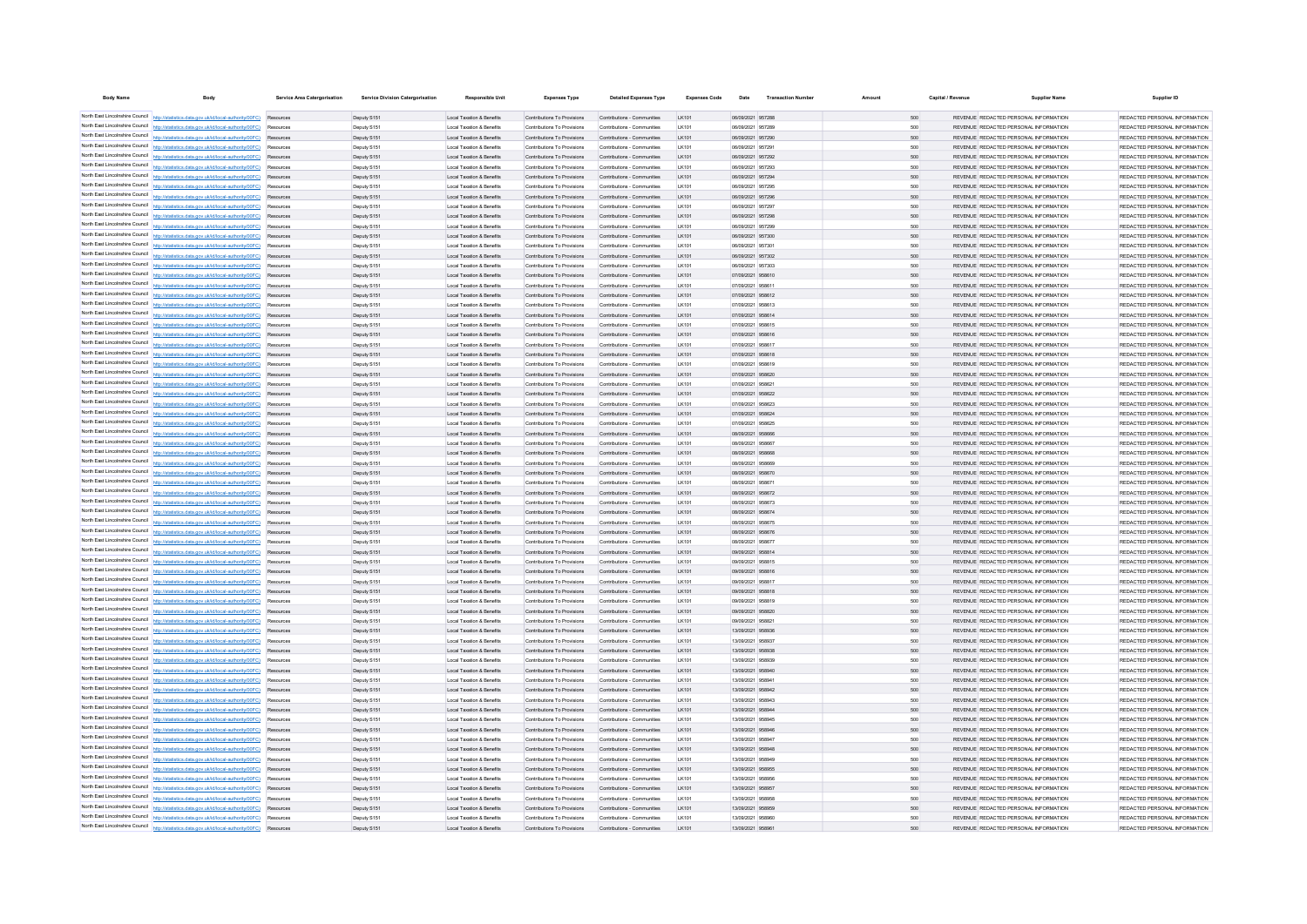| <b>Body Name</b>                                                   | <b>Body</b>                                                                                                                                                                                | Service Area Catergorisation | <b>Service Division Catergorisation</b> | <b>Responsible Unit</b>                                | <b>Expenses Type</b>                                       | <b>Detailed Expenses Type</b>                              | <b>Expenses Code</b>   | Date                                   | <b>Transaction Number</b> | Amount | Capital / Revenue |                                                                                | <b>Supplier Name</b> | Supplier ID                                                    |
|--------------------------------------------------------------------|--------------------------------------------------------------------------------------------------------------------------------------------------------------------------------------------|------------------------------|-----------------------------------------|--------------------------------------------------------|------------------------------------------------------------|------------------------------------------------------------|------------------------|----------------------------------------|---------------------------|--------|-------------------|--------------------------------------------------------------------------------|----------------------|----------------------------------------------------------------|
|                                                                    | North East Lincolnshire Council http://statistics.data.gov.uk/id/local-authority/00FC) Resources                                                                                           |                              | Deputy S151                             | Local Taxation & Benefits                              | Contributions To Provisions                                | Contributions - Communities                                | LK101                  | 13/09/2021 958962                      |                           |        | 500               | REVENUE REDACTED PERSONAL INFORMATION                                          |                      | REDACTED PERSONAL INFORMATION                                  |
|                                                                    | North East Lincolnshire Council http://statistics.data.gov.uk/id/local-authority/00FC)                                                                                                     | Resources                    | Deputy S151                             | Local Taxation & Benefits                              | Contributions To Provisions                                | Contributions - Communities                                | LK101                  | 13/09/2021 958963                      |                           |        | 500               | REVENUE REDACTED PERSONAL INFORMATION                                          |                      | REDACTED PERSONAL INFORMATION                                  |
|                                                                    | North East Lincolnshire Council http://statistics.data.gov.uk/id/local-authority/00FC) Resources                                                                                           |                              | Deputy S151                             | Local Taxation & Benefits                              | Contributions To Provisions                                | Contributions - Communities                                | LK101                  | 13/09/2021 958964                      |                           |        | 500               | REVENUE REDACTED PERSONAL INFORMATION                                          |                      | REDACTED PERSONAL INFORMATION                                  |
| North East Lincolnshire Council                                    | http://statistics.data.gov.uk/id/local-authority/DDEC)                                                                                                                                     | <b>RepAIR</b>                | Deputy S151                             | Local Taxation & Benefits                              | Contributions To Provisions                                | Contributions - Communities                                | EK101                  | 13/09/2021 958965                      |                           |        | 500               | REVENUE REDACTED PERSONAL INFORMATION                                          |                      | REDACTED PERSONAL INFORMATION                                  |
| North East Lincolnshire Council                                    | http://statistics.data.gov.uk/id/local-authority/00ECL Resources                                                                                                                           |                              | Deputy S151                             | Local Taxation & Benefits                              | Contributions To Provisions                                | Contributions - Communities                                | <b>IK101</b>           | 13/09/2021 958966                      |                           |        | 500               | REVENUE REDACTED PERSONAL INFORMATION                                          |                      | REDACTED PERSONAL INFORMATION                                  |
| North East Lincolnshire Council                                    | http://statistics.data.gov.uk/id/local-authority/DDEC)                                                                                                                                     | <b>RepAIR</b>                | Deputy S151                             | Local Taxation & Benefits                              | Contributions To Provisions                                | Contributions - Communities                                | <b>IK101</b>           | 13/09/2021 958967                      |                           |        | 500               | REVENUE REDACTED PERSONAL INFORMATION                                          |                      | REDACTED PERSONAL INFORMATION                                  |
| North East Lincolnshire Council                                    | http://statistics.data.gov.uk/id/local-authority/00EC) Resources                                                                                                                           |                              | Deputy S151                             | Local Taxation & Benefits                              | Contributions To Provisions                                | Contributions - Communities                                | <b>IK101</b>           | 13/09/2021 958968                      |                           |        | 500               | REVENUE REDACTED PERSONAL INFORMATION                                          |                      | REDACTED PERSONAL INFORMATION                                  |
| North East Lincolnshire Council                                    | http://statistics.data.gov.uk/id/local-authority/DDEC)                                                                                                                                     | <b>Peeruree</b>              | Deputy S151                             | Local Taxation & Benefits                              | Contributions To Provisions                                | Contributions - Communities                                | <b>IK101</b>           | 13/09/2021 958969                      |                           |        | 500               | REVENUE REDACTED PERSONAL INFORMATION                                          |                      | REDACTED PERSONAL INFORMATION                                  |
| North East Lincolnshire Council                                    | http://statistics.data.gov.uk/id/local-authority/00EC) Resources                                                                                                                           |                              | Deputy S151                             | Local Taxation & Benefits                              | Contributions To Provisions                                | Contributions - Communities                                | <b>IK101</b>           | 13/09/2021 958970                      |                           |        | 500               | REVENUE REDACTED PERSONAL INFORMATION                                          |                      | REDACTED PERSONAL INFORMATION                                  |
| North East Lincolnshire Council                                    | http://statistics.data.gov.uk/id/local-authority/DDEC)                                                                                                                                     | Resources                    | Deputy S151                             | Local Taxation & Benefits                              | Contributions To Provisions                                | Contributions - Communities                                | <b>IK101</b>           | 13/09/2021 958971                      |                           |        | 500               | REVENUE REDACTED PERSONAL INFORMATION                                          |                      | REDACTED PERSONAL INFORMATION                                  |
|                                                                    | North East Lincolnshire Council http://statistics.data.gov.uk/id/local-authority/00FC) Resources                                                                                           |                              | Deputy S151                             | Local Taxation & Benefits                              | Contributions To Provisions                                | Contributions - Communities                                | LK101                  | 13/09/2021 958972                      |                           |        | 500               | REVENUE REDACTED PERSONAL INFORMATION                                          |                      | REDACTED PERSONAL INFORMATION                                  |
|                                                                    | North East Lincolnshire Council http://statistics.data.gov.uk/id/local-authority/00FC)                                                                                                     | Resources                    | Deputy S151                             | Local Taxation & Benefits                              | Contributions To Provisions                                | Contributions - Communities                                | LK101                  | 14/09/2021 960519                      |                           |        | 500               | REVENUE REDACTED PERSONAL INFORMATION                                          |                      | REDACTED PERSONAL INFORMATION                                  |
|                                                                    | North East Lincolnshire Council http://statistics.data.gov.uk/id/local-authority/00FC) Resources                                                                                           |                              | Deputy S151                             | Local Taxation & Benefits                              | Contributions To Provisions                                | Contributions - Communities                                | LK101                  | 14/09/2021 960520                      |                           |        | 500               | REVENUE REDACTED PERSONAL INFORMATION                                          |                      | REDACTED PERSONAL INFORMATION                                  |
|                                                                    | North East Lincolnshire Council http://statistics.data.gov.uk/id/local-authority/00FC)                                                                                                     | Resources                    | Deputy S151                             | Local Taxation & Benefits                              | Contributions To Provisions                                | Contributions - Communities                                | <b>IK101</b>           | 14/09/2021 960521                      |                           |        | 500               | REVENUE REDACTED PERSONAL INFORMATION                                          |                      | REDACTED PERSONAL INFORMATION                                  |
|                                                                    | North East Lincolnshire Council http://statistics.data.gov.uk/id/local-authority/00FC) Resources                                                                                           |                              | Deputy S151                             | Local Taxation & Benefits                              | Contributions To Provisions                                | Contributions - Communities                                | <b>IK101</b>           | 14/09/2021 960522                      |                           |        | 500               | REVENUE REDACTED PERSONAL INFORMATION                                          |                      | REDACTED PERSONAL INFORMATION                                  |
|                                                                    | North East Lincolnshire Council http://statistics.data.gov.uk/id/local-authority/00FC)<br>North East Lincolnshire Council http://statistics.data.gov.uk/id/local-authority/00FC) Resources | Resources                    | Deputy S151                             | Local Taxation & Benefits                              | Contributions To Provisions                                | Contributions - Communities                                | <b>IK101</b>           | 14/09/2021 960523                      |                           |        | 500               | REVENUE REDACTED PERSONAL INFORMATION                                          |                      | REDACTED PERSONAL INFORMATION                                  |
|                                                                    | North East Lincolnshire Council http://statistics.data.gov.uk/id/local-authority/00FC)                                                                                                     | Resources                    | Deputy S151                             | Local Taxation & Benefits<br>Local Taxation & Benefits | Contributions To Provisions<br>Contributions To Provisions | Contributions - Communities<br>Contributions - Communities | 1 K101<br><b>IK101</b> | 15/09/2021 960546<br>15/09/2021 960547 |                           |        | 500<br>500        | REVENUE REDACTED PERSONAL INFORMATION<br>REVENUE REDACTED PERSONAL INFORMATION |                      | REDACTED PERSONAL INFORMATION<br>REDACTED PERSONAL INFORMATION |
|                                                                    | North East Lincolnshire Council http://statistics.data.gov.uk/id/local-authority/00FC)                                                                                                     | Resources                    | Deputy S151<br>Deputy S151              | Local Taxation & Benefits                              | Contributions To Provisions                                | Contributions - Communities                                | 1 K101                 | 15/09/2021 960548                      |                           |        | 500               | REVENUE REDACTED PERSONAL INFORMATION                                          |                      | REDACTED PERSONAL INFORMATION                                  |
|                                                                    | North East Lincolnshire Council http://statistics.data.gov.uk/id/local-authority/00FC)                                                                                                     | Resources                    | Deputy S151                             | Local Taxation & Benefits                              | Contributions To Provisions                                | Contributions - Communities                                | LK101                  | 15/09/2021 960549                      |                           |        | 500               | REVENUE REDACTED PERSONAL INFORMATION                                          |                      | REDACTED PERSONAL INFORMATION                                  |
|                                                                    | North East Lincolnshire Council http://statistics.data.gov.uk/id/local-authority/00FC)                                                                                                     | Resources                    | Deputy S151                             | Local Taxation & Benefits                              | Contributions To Provisions                                | Contributions - Communities                                | 1 K101                 | 15/09/2021 960550                      |                           |        | 500               | REVENUE REDACTED PERSONAL INFORMATION                                          |                      | REDACTED PERSONAL INFORMATION                                  |
|                                                                    | North East Lincolnshire Council http://statistics.data.gov.uk/id/local-authority/00FC)                                                                                                     | Resources                    | Deputy S151                             | Local Taxation & Benefits                              | Contributions To Provisions                                | Contributions - Communities                                | LK101                  | 15/09/2021 960551                      |                           |        | 500               | REVENUE REDACTED PERSONAL INFORMATION                                          |                      | REDACTED PERSONAL INFORMATION                                  |
|                                                                    | North East Lincolnshire Council http://statistics.data.gov.uk/id/local-authority/00FC)                                                                                                     | Resources                    | Deputy S151                             | Local Taxation & Benefits                              | Contributions To Provisions                                | Contributions - Communities                                | 1 K101                 | 15/09/2021 960552                      |                           |        | 500               | REVENUE REDACTED PERSONAL INFORMATION                                          |                      | REDACTED PERSONAL INFORMATION                                  |
|                                                                    | North East Lincolnshire Council http://statistics.data.gov.uk/id/local-authority/00FC)                                                                                                     | <b>Report Follow</b>         | Deputy S151                             | Local Taxation & Benefits                              | Contributions To Provisions                                | Contributions - Communities                                | LK101                  | 15/09/2021 960553                      |                           |        | 500               | REVENUE REDACTED PERSONAL INFORMATION                                          |                      | REDACTED PERSONAL INFORMATION                                  |
|                                                                    | North East Lincolnshire Council http://statistics.data.gov.uk/id/local-authority/00FC)                                                                                                     | Resources                    | Deputy S151                             | Local Taxation & Benefits                              | Contributions To Provisions                                | Contributions - Communities                                | 1 K101                 | 15/09/2021 960554                      |                           |        | 500               | REVENUE REDACTED PERSONAL INFORMATION                                          |                      | REDACTED PERSONAL INFORMATION                                  |
|                                                                    | North East Lincolnshire Council http://statistics.data.gov.uk/id/local-authority/00FC)                                                                                                     | Resources                    | Deputy S151                             | Local Taxation & Benefits                              | Contributions To Provisions                                | Contributions - Communities                                | LK101                  | 15/09/2021 960555                      |                           |        | 500               | REVENUE REDACTED PERSONAL INFORMATION                                          |                      | REDACTED PERSONAL INFORMATION                                  |
|                                                                    | North East Lincolnshire Council http://statistics.data.gov.uk/id/local-authority/00FC)                                                                                                     | Resources                    | Deputy S151                             | Local Taxation & Benefits                              | Contributions To Provisions                                | Contributions - Communities                                | LK101                  | 15/09/2021 960556                      |                           |        | 500               | REVENUE REDACTED PERSONAL INFORMATION                                          |                      | REDACTED PERSONAL INFORMATION                                  |
|                                                                    | North East Lincolnshire Council http://statistics.data.gov.uk/id/local-authority/00FC)                                                                                                     |                              | Deputy S151                             | Local Taxation & Benefits                              | Contributions To Provisions                                | Contributions - Communities                                | LK101                  | 15/09/2021 960557                      |                           |        | 500               | REVENUE REDACTED PERSONAL INFORMATION                                          |                      | REDACTED PERSONAL INFORMATION                                  |
|                                                                    | North East Lincolnshire Council http://statistics.data.gov.uk/id/local-authority/00FC)                                                                                                     |                              | Deputy S151                             | Local Taxation & Benefits                              | Contributions To Provisions                                | Contributions - Communities                                | LK101                  | 15/09/2021 960558                      |                           |        | 500               | REVENUE REDACTED PERSONAL INFORMATION                                          |                      | REDACTED PERSONAL INFORMATION                                  |
|                                                                    | North East Lincolnshire Council http://statistics.data.gov.uk/id/local-authority/00FC)                                                                                                     |                              | Deputy S151                             | Local Taxation & Benefits                              | Contributions To Provisions                                | Contributions - Communities                                | LK101                  | 15/09/2021 960559                      |                           |        | 500               | REVENUE REDACTED PERSONAL INFORMATION                                          |                      | REDACTED PERSONAL INFORMATION                                  |
|                                                                    | North East Lincolnshire Council http://statistics.data.gov.uk/id/local-authority/00FC)                                                                                                     |                              | Deputy S15                              | Local Taxation & Benefits                              | Contributions To Provisions                                | Contributions - Communities                                | LK101                  | 15/09/2021 960560                      |                           |        | 500               | REVENUE REDACTED PERSONAL INFORMATION                                          |                      | REDACTED PERSONAL INFORMATION                                  |
| North East Lincolnshire Council                                    | North East Lincolnshire Council http://statistics.data.gov.uk/id/local-authority/00FC)                                                                                                     |                              | Deputy S151                             | Local Taxation & Benefits                              | Contributions To Provisions                                | Contributions - Communities                                | LK101                  | 15/09/2021 960561                      |                           |        | 500               | REVENUE REDACTED PERSONAL INFORMATION                                          |                      | REDACTED PERSONAL INFORMATION                                  |
|                                                                    | http://statistics.data.gov.uk/id/local-authority/00EC)                                                                                                                                     |                              | Deputy S15                              | Local Taxation & Benefits                              | Contributions To Provisions                                | Contributions - Communities                                | LK101                  | 15/09/2021 960562                      |                           |        | 500               | REVENUE REDACTED PERSONAL INFORMATION                                          |                      | REDACTED PERSONAL INFORMATION                                  |
|                                                                    | North East Lincolnshire Council http://statistics.data.gov.uk/id/local-authority/00FC)                                                                                                     |                              | Deputy S151                             | Local Taxation & Benefits                              | Contributions To Provisions                                | Contributions - Communities                                | LK101                  | 15/09/2021 960563                      |                           |        | 500               | REVENUE REDACTED PERSONAL INFORMATION                                          |                      | REDACTED PERSONAL INFORMATION                                  |
|                                                                    | North East Lincolnshire Council http://statistics.data.gov.uk/id/local-authority/00FC)                                                                                                     |                              | Deputy S15                              | Local Taxation & Benefits                              | Contributions To Provisions                                | Contributions - Communities                                | LK101                  | 15/09/2021 960564                      |                           |        | 500               | REVENUE REDACTED PERSONAL INFORMATION                                          |                      | REDACTED PERSONAL INFORMATION                                  |
| North East Lincolnshire Council                                    | North East Lincolnshire Council http://statistics.data.gov.uk/id/local-authority/00FC)                                                                                                     |                              | Deputy S151                             | Local Taxation & Benefits                              | Contributions To Provisions                                | Contributions - Communities                                | LK101                  | 15/09/2021 960565                      |                           |        | 500               | REVENUE REDACTED PERSONAL INFORMATION                                          |                      | REDACTED PERSONAL INFORMATION                                  |
| North East Lincolnshire Council                                    | http://statistics.data.gov.uk/id/local-authority/00FC)<br>http://statistics.data.gov.uk/id/local-authority/00FC)                                                                           | Resource<br>Resources        | Deputy S151<br>Deputy S151              | Local Taxation & Benefits<br>Local Taxation & Benefits | Contributions To Provisions<br>Contributions To Provisions | Contributions - Communities<br>Contributions - Communities | LK101<br>LK101         | 15/09/2021 960566<br>15/09/2021 960567 |                           |        | 500<br>500        | REVENUE REDACTED PERSONAL INFORMATION<br>REVENUE REDACTED PERSONAL INFORMATION |                      | REDACTED PERSONAL INFORMATION<br>REDACTED PERSONAL INFORMATION |
|                                                                    | North East Lincolnshire Council http://statistics.data.gov.uk/id/local-authority/00FC)                                                                                                     |                              | Deputy S151                             | Local Taxation & Benefits                              | Contributions To Provisions                                | Contributions - Communities                                | LK101                  | 15/09/2021 960568                      |                           |        | 500               | REVENUE REDACTED PERSONAL INFORMATION                                          |                      | REDACTED PERSONAL INFORMATION                                  |
|                                                                    | North East Lincolnshire Council http://statistics.data.gov.uk/id/local-authority/00FC)                                                                                                     |                              | Deputy S151                             | Local Taxation & Benefits                              | Contributions To Provisions                                | Contributions - Communities                                | LK101                  | 16/09/2021 961036                      |                           |        | 500               | REVENUE REDACTED PERSONAL INFORMATION                                          |                      | REDACTED PERSONAL INFORMATION                                  |
|                                                                    | North East Lincolnshire Council http://statistics.data.gov.uk/id/local-authority/00FC)                                                                                                     |                              | Deputy S15                              | Local Taxation & Benefits                              | Contributions To Provisions                                | Contributions - Communities                                | LK101                  | 16/09/2021 961037                      |                           |        | 500               | REVENUE REDACTED PERSONAL INFORMATION                                          |                      | REDACTED PERSONAL INFORMATION                                  |
|                                                                    | North East Lincolnshire Council http://statistics.data.gov.uk/id/local-authority/00FC)                                                                                                     |                              | Deputy S151                             | Local Taxation & Benefits                              | Contributions To Provisions                                | Contributions - Communities                                | LK101                  | 16/09/2021 961038                      |                           |        | 500               | REVENUE REDACTED PERSONAL INFORMATION                                          |                      | REDACTED PERSONAL INFORMATION                                  |
|                                                                    | North East Lincolnshire Council http://statistics.data.gov.uk/id/local-authority/00FC)                                                                                                     |                              | Deputy S15                              | Local Taxation & Benefits                              | Contributions To Provisions                                | Contributions - Communities                                | 1 K101                 | 16/09/2021 961039                      |                           |        | 500               | REVENUE REDACTED PERSONAL INFORMATION                                          |                      | REDACTED PERSONAL INFORMATION                                  |
|                                                                    | North East Lincolnshire Council http://statistics.data.gov.uk/id/local-authority/00FC)                                                                                                     |                              | Deputy S151                             | Local Taxation & Benefits                              | Contributions To Provisions                                | Contributions - Communities                                | LK101                  | 16/09/2021 961040                      |                           |        | 500               | REVENUE REDACTED PERSONAL INFORMATION                                          |                      | REDACTED PERSONAL INFORMATION                                  |
|                                                                    | North East Lincolnshire Council http://statistics.data.gov.uk/id/local-authority/00FC)                                                                                                     |                              | Deputy S151                             | Local Taxation & Benefits                              | Contributions To Provisions                                | Contributions - Communities                                | LK101                  | 16/09/2021 96104                       |                           |        | 500               | REVENUE REDACTED PERSONAL INFORMATION                                          |                      | REDACTED PERSONAL INFORMATION                                  |
|                                                                    | North East Lincolnshire Council http://statistics.data.gov.uk/id/local-authority/00FC)                                                                                                     |                              | Deputy S151                             | Local Taxation & Benefits                              | Contributions To Provisions                                | Contributions - Communities                                | LK101                  | 16/09/2021 961042                      |                           |        | 500               | REVENUE REDACTED PERSONAL INFORMATION                                          |                      | REDACTED PERSONAL INFORMATION                                  |
|                                                                    | North East Lincolnshire Council http://statistics.data.gov.uk/id/local-authority/00FC)                                                                                                     | Resource                     | Deputy S151                             | Local Taxation & Benefit                               | Contributions To Provisions                                | Contributions - Communities                                | LK101                  | 16/09/2021 961043                      |                           |        | 500               | REVENUE REDACTED PERSONAL INFORMATION                                          |                      | REDACTED PERSONAL INFORMATION                                  |
|                                                                    | North East Lincolnshire Council http://statistics.data.gov.uk/id/local-authority/00FC)                                                                                                     | Resources                    | Deputy S151                             | Local Taxation & Benefits                              | Contributions To Provisions                                | Contributions - Communities                                | LK101                  | 16/09/2021 961044                      |                           |        | 500               | REVENUE REDACTED PERSONAL INFORMATION                                          |                      | REDACTED PERSONAL INFORMATION                                  |
|                                                                    | North East Lincolnshire Council http://statistics.data.gov.uk/id/local-authority/00FC)                                                                                                     | Resource                     | Deputy S15                              | Local Taxation & Benefits                              | Contributions To Provisions                                | Contributions - Communities                                | LK101                  | 16/09/2021 961045                      |                           |        | 500               | REVENUE REDACTED PERSONAL INFORMATION                                          |                      | REDACTED PERSONAL INFORMATION                                  |
| North East Lincolnshire Council                                    | North East Lincolnshire Council http://statistics.data.gov.uk/id/local-authority/00FC)                                                                                                     | Resources                    | Deputy S151                             | Local Taxation & Benefits                              | Contributions To Provisions                                | Contributions - Communities                                | LK101                  | 16/09/2021 961046                      |                           |        | 500               | REVENUE REDACTED PERSONAL INFORMATION                                          |                      | REDACTED PERSONAL INFORMATION                                  |
|                                                                    | http://statistics.data.gov.uk/id/local-authority/00FC)                                                                                                                                     | Resource                     | Deputy S15                              | Local Taxation & Benefits                              | Contributions To Provisions                                | Contributions - Communities                                | LK101                  | 16/09/2021 96104                       |                           |        | 500               | REVENUE REDACTED PERSONAL INFORMATION                                          |                      | REDACTED PERSONAL INFORMATION                                  |
| North East Lincolnshire Council                                    | North East Lincolnshire Council http://statistics.data.gov.uk/id/local-authority/00FC)                                                                                                     | Resources                    | Deputy S151                             | Local Taxation & Benefits                              | Contributions To Provisions                                | Contributions - Communities                                | LK101                  | 17/09/2021 961097                      |                           |        | 500               | REVENUE REDACTED PERSONAL INFORMATION                                          |                      | REDACTED PERSONAL INFORMATION                                  |
| North East Lincolnshire Council                                    | http://statistics.data.gov.uk/id/local-authority/00FC)<br>http://statistics.data.gov.uk/id/local-authority/00FC)                                                                           | Resource                     | Deputy S15                              | Local Taxation & Benefits                              | Contributions To Provisions<br>Contributions To Provisions | Contributions - Communities                                | <b>LK101</b><br>LK101  | 17/09/2021 961098                      |                           |        | 500<br>500        | REVENUE REDACTED PERSONAL INFORMATION                                          |                      | REDACTED PERSONAL INFORMATION                                  |
| North East Lincolnshire Council                                    | http://statistics.data.gov.uk/id/local-authority/00FC)                                                                                                                                     | Resources<br>Resource        | Deputy S151<br>Deputy S15               | Local Taxation & Benefits<br>Local Taxation & Benefits | Contributions To Provisions                                | Contributions - Communities<br>Contributions - Communities | LK101                  | 17/09/2021 961099<br>17/09/2021 961100 |                           |        | 500               | REVENUE REDACTED PERSONAL INFORMATION<br>REVENUE REDACTED PERSONAL INFORMATION |                      | REDACTED PERSONAL INFORMATION<br>REDACTED PERSONAL INFORMATION |
| North East Lincolnshire Council                                    | http://statistics.data.gov.uk/id/local-authority/00FC)                                                                                                                                     | Resources                    | Deputy S151                             | Local Taxation & Benefits                              | Contributions To Provisions                                | Contributions - Communities                                | LK101                  | 17/09/2021 961101                      |                           |        | 500               | REVENUE REDACTED PERSONAL INFORMATION                                          |                      | REDACTED PERSONAL INFORMATION                                  |
| North East Lincolnshire Council                                    | http://statistics.data.gov.uk/id/local-authority/00FC)                                                                                                                                     | Resources                    | Deputy S15                              | Local Taxation & Benefits                              | Contributions To Provisions                                | Contributions - Communities                                | LK101                  | 17/09/2021 961102                      |                           |        | 500               | REVENUE REDACTED PERSONAL INFORMATION                                          |                      | REDACTED PERSONAL INFORMATION                                  |
| North East Lincolnshire Council                                    | http://statistics.data.gov.uk/id/local-authority/00FC)                                                                                                                                     | Resources                    | Deputy S151                             | Local Taxation & Benefits                              | Contributions To Provisions                                | Contributions - Communities                                | LK101                  | 17/09/2021 961103                      |                           |        | 500               | REVENUE REDACTED PERSONAL INFORMATION                                          |                      | REDACTED PERSONAL INFORMATION                                  |
| North East Lincolnshire Council                                    | http://statistics.data.gov.uk/id/local-authority/00FC)                                                                                                                                     | Resources                    | Deputy S15                              | Local Taxation & Benefits                              | Contributions To Provisions                                | Contributions - Communities                                | LK101                  | 20/09/2021 961126                      |                           |        | 500               | REVENUE REDACTED PERSONAL INFORMATION                                          |                      | REDACTED PERSONAL INFORMATION                                  |
| North Fast Lincolnshire Council                                    | http://statistics.data.gov.uk/id/local-authority/00FC)                                                                                                                                     | Resources                    | Deputy S151                             | Local Taxation & Benefits                              | Contributions To Provisions                                | Contributions - Communities                                | LK101                  | 20/09/2021 961127                      |                           |        | 500               | REVENUE REDACTED PERSONAL INFORMATION                                          |                      | REDACTED PERSONAL INFORMATION                                  |
| North East Lincolnshire Council                                    | http://statistics.data.gov.uk/id/local-authority/00FC)                                                                                                                                     | Resources                    | Deputy S15                              | Local Taxation & Benefits                              | Contributions To Provisions                                | Contributions - Communities                                | LK101                  | 20/09/2021 961128                      |                           |        | 500               | REVENUE REDACTED PERSONAL INFORMATION                                          |                      | REDACTED PERSONAL INFORMATION                                  |
| North East Lincolnshire Council                                    | http://statistics.data.gov.uk/id/local-authority/00FC)                                                                                                                                     | Resources                    | Deputy S151                             | Local Taxation & Benefits                              | Contributions To Provisions                                | Contributions - Communities                                | LK101                  | 20/09/2021 961129                      |                           |        | 500               | REVENUE REDACTED PERSONAL INFORMATION                                          |                      | REDACTED PERSONAL INFORMATION                                  |
| North East Lincolnshire Council                                    | http://statistics.data.gov.uk/id/local-authority/00EC)                                                                                                                                     | Resources                    | Deputy S151                             | Local Taxation & Benefits                              | Contributions To Provisions                                | Contributions - Communities                                | 1 K101                 | 20/09/2021 961130                      |                           |        | 500               | REVENUE REDACTED PERSONAL INFORMATION                                          |                      | REDACTED PERSONAL INFORMATION                                  |
| North East Lincolnshire Council                                    | http://statistics.data.gov.uk/id/local-authority/00EC)                                                                                                                                     | Resources                    | Deputy S151                             | Local Taxation & Benefits                              | Contributions To Provisions                                | Contributions - Communities                                | <b>IK101</b>           | 20/09/2021 961131                      |                           |        | 500               | REVENUE REDACTED PERSONAL INFORMATION                                          |                      | REDACTED PERSONAL INFORMATION                                  |
| North East Lincolnshire Council                                    | http://statistics.data.gov.uk/id/local-authority/00EC)                                                                                                                                     | Resources                    | Deputy S151                             | Local Taxation & Benefits                              | Contributions To Provisions                                | Contributions - Communities                                | 1 K101                 | 20/09/2021 961132                      |                           |        | 500               | REVENUE REDACTED PERSONAL INFORMATION                                          |                      | REDACTED PERSONAL INFORMATION                                  |
| North East Lincolnshire Council                                    | http://statistics.data.gov.uk/id/local-authority/00EC)                                                                                                                                     | Resources                    | Deputy S151                             | Local Taxation & Benefits                              | Contributions To Provisions                                | Contributions - Communities                                | <b>IK101</b>           | 20/09/2021 961133                      |                           |        | 500               | REVENUE REDACTED PERSONAL INFORMATION                                          |                      | REDACTED PERSONAL INFORMATION                                  |
| North East Lincolnshire Council                                    | http://statistics.data.gov.uk/id/local-authority/00EC)                                                                                                                                     | Resources                    | Deputy S151                             | Local Taxation & Benefits                              | Contributions To Provisions                                | Contributions - Communities                                | 1 K101                 | 20/09/2021 961134                      |                           |        | 500               | REVENUE REDACTED PERSONAL INFORMATION                                          |                      | REDACTED PERSONAL INFORMATION                                  |
| North East Lincolnshire Council                                    | http://statistics.data.gov.uk/id/local-authority/00FC)                                                                                                                                     | Resources                    | Deputy S151                             | Local Taxation & Benefits                              | Contributions To Provisions                                | Contributions - Communities                                | LK101                  | 20/09/2021 961135                      |                           |        | 500               | REVENUE REDACTED PERSONAL INFORMATION                                          |                      | REDACTED PERSONAL INFORMATION                                  |
| North East Lincolnshire Council<br>North East Lincolnshire Council | http://statistics.data.gov.uk/id/local-authority/00FC)                                                                                                                                     | Resources                    | Deputy S151                             | Local Taxation & Benefits                              | Contributions To Provisions                                | Contributions - Communities                                | LK101                  | 20/09/2021 961136                      |                           |        | 500               | REVENUE REDACTED PERSONAL INFORMATION                                          |                      | REDACTED PERSONAL INFORMATION                                  |
|                                                                    | http://statistics.data.gov.uk/id/local-authority/00FC)<br>North East Lincolnshire Council http://statistics.data.gov.uk/id/local-authority/00FC)                                           | Resources<br>Resources       | Deputy S151                             | Local Taxation & Benefits<br>Local Taxation & Benefits | Contributions To Provisions<br>Contributions To Provisions | Contributions - Communities<br>Contributions - Communities | LK101<br>LICTOR        | 20/09/2021 961137<br>20/09/2021 961138 |                           |        | 500<br>500        | REVENUE REDACTED PERSONAL INFORMATION<br>REVENUE REDACTED PERSONAL INFORMATION |                      | REDACTED PERSONAL INFORMATION<br>REDACTED PERSONAL INFORMATION |
|                                                                    | North East Lincolnshire Council http://statistics.data.gov.uk/id/local-authority/00FC)                                                                                                     | Resources                    | Deputy S15<br>Deputy S151               | Local Taxation & Benefits                              | Contributions To Provisions                                | Contributions - Communities                                | <b>IK101</b>           | 20/09/2021 961139                      |                           |        | 500               | REVENUE REDACTED PERSONAL INFORMATION                                          |                      | REDACTED PERSONAL INFORMATION                                  |
| North East Lincolnshire Council                                    | http://statistics.data.gov.uk/id/local-authority/00FC)                                                                                                                                     | <b>Permitte</b>              | Deputy S151                             | Local Taxation & Benefits                              | Contributions To Provisions                                | Contributions - Communities                                | 110101                 | 20/09/2021 961140                      |                           |        | 500               | REVENUE REDACTED PERSONAL INFORMATION                                          |                      | REDACTED PERSONAL INFORMATION                                  |
|                                                                    |                                                                                                                                                                                            |                              |                                         |                                                        |                                                            |                                                            |                        |                                        |                           |        |                   |                                                                                |                      |                                                                |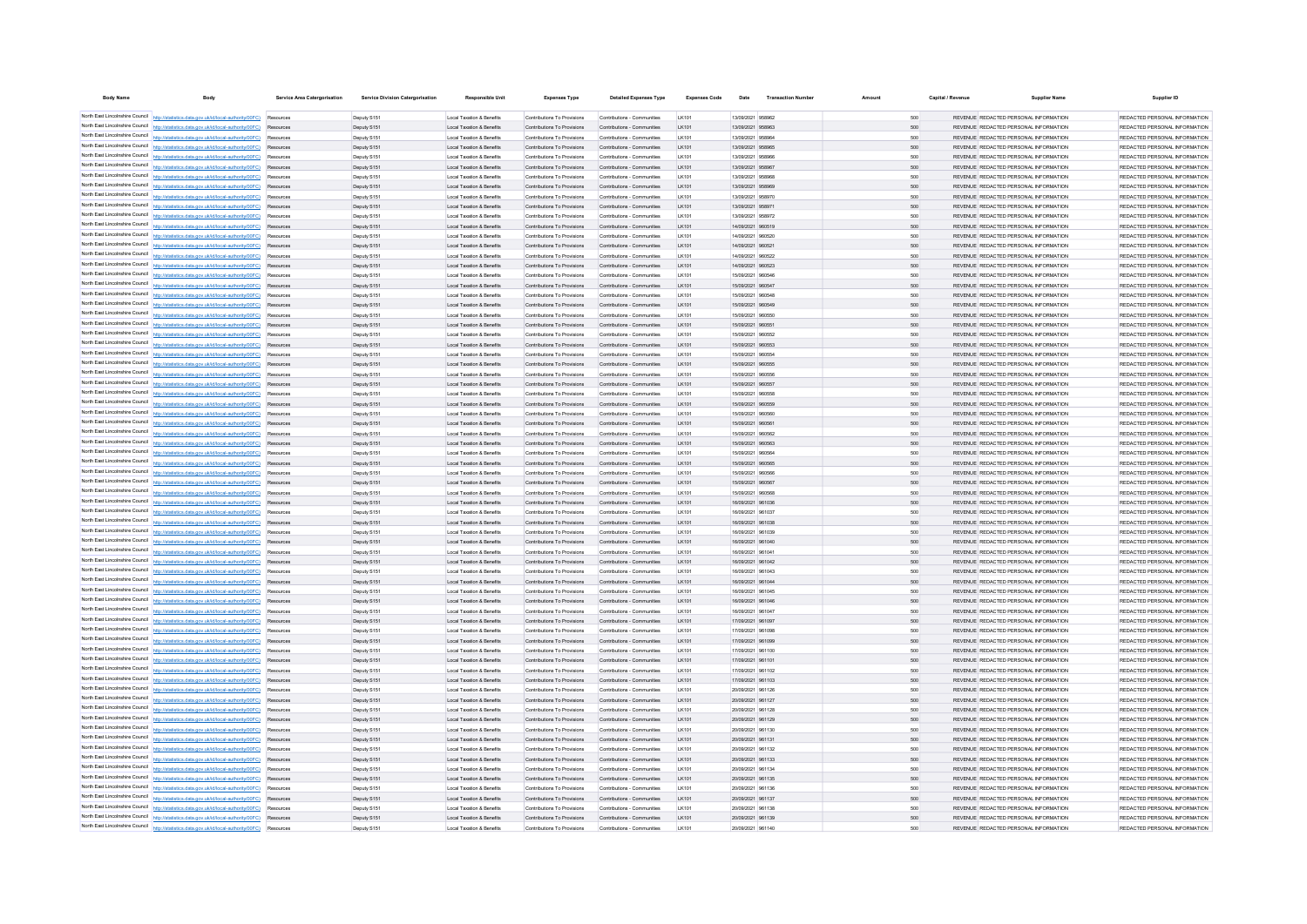| <b>Body Name</b>                                                   |                                                                                                                                                                                  | Service Area Catergorisation | <b>Service Division Catergorisation</b> | <b>Responsible Unit</b>                                | <b>Expenses Type</b>                                       | <b>Detailed Expenses Type</b>                                 | <b>Expenses Code</b> | Date                                   | <b>Transaction Number</b> | Amount | Capital / Revenue | Supplier Name                                                                  | Supplier ID                                                    |
|--------------------------------------------------------------------|----------------------------------------------------------------------------------------------------------------------------------------------------------------------------------|------------------------------|-----------------------------------------|--------------------------------------------------------|------------------------------------------------------------|---------------------------------------------------------------|----------------------|----------------------------------------|---------------------------|--------|-------------------|--------------------------------------------------------------------------------|----------------------------------------------------------------|
|                                                                    | North East Lincolnshire Council http://statistics.data.gov.uk/id/local-authority/00FC) Resources                                                                                 |                              | Deputy S151                             |                                                        |                                                            | Contributions To Provisions Contributions - Communities LK101 |                      | 20/09/2021 961141                      |                           |        | 500               | REVENUE REDACTED PERSONAL INFORMATION                                          | REDACTED PERSONAL INFORMATION                                  |
|                                                                    | North East Lincolnshire Council http://statistics.data.gov.uk/id/local-authority/00FC)                                                                                           | Resources                    | Deputy S151                             | Local Taxation & Benefits<br>Local Taxation & Benefits | Contributions To Provisions                                | Contributions - Communities                                   | LK101                | 20/09/2021 961142                      |                           |        | 500               | REVENUE REDACTED PERSONAL INFORMATION                                          | REDACTED PERSONAL INFORMATION                                  |
|                                                                    | North East Lincolnshire Council http://statistics.data.gov.uk/id/local-authority/00FC)                                                                                           | Resources                    | Deputy S151                             | Local Taxation & Benefits                              | Contributions To Provisions                                | Contributions - Communities                                   | LK101                | 20/09/2021 961143                      |                           |        | 500               | REVENUE REDACTED PERSONAL INFORMATION                                          | REDACTED PERSONAL INFORMATION                                  |
|                                                                    | North East Lincolnshire Council http://statistics.data.gov.uk/id/local-authority/00FC)                                                                                           | Resources                    | Deputy S151                             | Local Taxation & Benefits                              | Contributions To Provisions                                | Contributions - Communities                                   | <b>IK101</b>         | 20/09/2021 961144                      |                           |        | 500               | REVENUE REDACTED PERSONAL INFORMATION                                          | REDACTED PERSONAL INFORMATION                                  |
| North East Lincolnshire Council                                    | http://statistics.data.gov.uk/id/local-authority/00EC)                                                                                                                           | <b>Peerumee</b>              | Deputy S151                             | Local Taxation & Benefits                              | Contributions To Provisions                                | Contributions - Communities                                   | I K101               | 20/09/2021 961145                      |                           |        | 500               | REVENUE REDACTED PERSONAL INFORMATION                                          | REDACTED PERSONAL INFORMATION                                  |
| North East Lincolnshire Council                                    | http://statistics.data.gov.uk/id/local-authority/00EC)                                                                                                                           | Resources                    | Deputy S151                             | Local Taxation & Benefits                              | Contributions To Provisions                                | Contributions - Communities                                   | <b>IK101</b>         | 20/09/2021 961146                      |                           |        | 500               | REVENUE REDACTED PERSONAL INFORMATION                                          | REDACTED PERSONAL INFORMATION                                  |
| North East Lincolnshire Council                                    | http://statistics.data.gov.uk/id/local-authority/00EC)                                                                                                                           | Peerumer                     | Deputy S151                             | Local Taxation & Benefits                              | Contributions To Provisions                                | Contributions - Communities                                   | LK101                | 21/09/2021 962818                      |                           |        | 500               | REVENUE REDACTED PERSONAL INFORMATION                                          | REDACTED PERSONAL INFORMATION                                  |
| North East Lincolnshire Council                                    | http://statistics.data.gov.uk/id/local-authority/00EC)                                                                                                                           | Resource                     | Deputy S151                             | Local Taxation & Benefits                              | Contributions To Provisions                                | Contributions - Communities                                   | I K101               | 21/09/2021 962819                      |                           |        | 500               | REVENUE REDACTED PERSONAL INFORMATION                                          | REDACTED PERSONAL INFORMATION                                  |
| North East Lincolnshire Council                                    | http://statistics.data.gov.uk/id/local-authority/00EC)                                                                                                                           | Peerumer                     | Deputy S151                             | Local Taxation & Benefits                              | Contributions To Provisions                                | Contributions - Communities                                   | LK101                | 21/09/2021 962820                      |                           |        | 500               | REVENUE REDACTED PERSONAL INFORMATION                                          | REDACTED PERSONAL INFORMATION                                  |
|                                                                    | North East Lincolnshire Council http://statistics.data.gov.uk/id/local-authority/00FC)                                                                                           | Resources                    | Deputy S151                             | Local Taxation & Benefits                              | Contributions To Provisions                                | Contributions - Communities                                   | LK101                | 21/09/2021 962821                      |                           |        | 500               | REVENUE REDACTED PERSONAL INFORMATION                                          | REDACTED PERSONAL INFORMATION                                  |
|                                                                    | North East Lincolnshire Council http://statistics.data.gov.uk/id/local-authority/00FC)                                                                                           | Resources                    | Deputy S151                             | Local Taxation & Benefits                              | Contributions To Provisions                                | Contributions - Communities                                   | LK101                | 21/09/2021 962822                      |                           |        | 500               | REVENUE REDACTED PERSONAL INFORMATION                                          | REDACTED PERSONAL INFORMATION                                  |
|                                                                    | North East Lincolnshire Council http://statistics.data.gov.uk/id/local-authority/00FC)                                                                                           | Resources                    | Deputy S151                             | Local Taxation & Benefits                              | Contributions To Provisions                                | Contributions - Communities                                   | LK101                | 21/09/2021 962823                      |                           |        | 500               | REVENUE REDACTED PERSONAL INFORMATION                                          | REDACTED PERSONAL INFORMATION                                  |
|                                                                    | North East Lincolnshire Council http://statistics.data.gov.uk/id/local-authority/00FC)                                                                                           | Resources                    | Deputy S151                             | Local Taxation & Benefits                              | Contributions To Provisions                                | Contributions - Communities                                   | LK101                | 21/09/2021 962824                      |                           |        | 500               | REVENUE REDACTED PERSONAL INFORMATION                                          | REDACTED PERSONAL INFORMATION                                  |
|                                                                    | North East Lincolnshire Council http://statistics.data.gov.uk/id/local-authority/00FC)<br>North East Lincolnshire Council http://statistics.data.gov.uk/id/local-authority/00FC) | Resources                    | Deputy S151                             | Local Taxation & Benefits<br>Local Taxation & Benefits | Contributions To Provisions<br>Contributions To Provisions | Contributions - Communities<br>Contributions - Communities    | 1 K101<br>I K101     | 21/09/2021 962825<br>21/09/2021 962826 |                           |        | 500<br>500        | REVENUE REDACTED PERSONAL INFORMATION<br>REVENUE REDACTED PERSONAL INFORMATION | REDACTED PERSONAL INFORMATION<br>REDACTED PERSONAL INFORMATION |
|                                                                    | North East Lincolnshire Council http://statistics.data.gov.uk/id/local-authority/00FC)                                                                                           | Resources<br>Resources       | Deputy S151<br>Deputy S151              | Local Taxation & Benefits                              | Contributions To Provisions                                | Contributions - Communities                                   | I K101               | 21/09/2021 962827                      |                           |        | 500               | REVENUE REDACTED PERSONAL INFORMATION                                          | REDACTED PERSONAL INFORMATION                                  |
|                                                                    | North East Lincolnshire Council http://statistics.data.gov.uk/id/local-authority/00FC)                                                                                           | Resources                    | Deputy S151                             | Local Taxation & Benefits                              | Contributions To Provisions                                | Contributions - Communities                                   | LK101                | 21/09/2021 962828                      |                           |        | 500               | REVENUE REDACTED PERSONAL INFORMATION                                          | REDACTED PERSONAL INFORMATION                                  |
|                                                                    | North East Lincolnshire Council http://statistics.data.gov.uk/id/local-authority/00FC)                                                                                           | Resources                    | Deputy S151                             | Local Taxation & Benefits                              | Contributions To Provisions                                | Contributions - Communities                                   | I K101               | 21/09/2021 962829                      |                           |        | 500               | REVENUE REDACTED PERSONAL INFORMATION                                          | REDACTED PERSONAL INFORMATION                                  |
|                                                                    | North East Lincolnshire Council http://statistics.data.gov.uk/id/local-authority/00FC)                                                                                           | Resources                    | Deputy S151                             | Local Taxation & Benefits                              | Contributions To Provisions                                | Contributions - Communities                                   | LK101                | 21/09/2021 962830                      |                           |        | 500               | REVENUE REDACTED PERSONAL INFORMATION                                          | REDACTED PERSONAL INFORMATION                                  |
|                                                                    | North East Lincolnshire Council http://statistics.data.gov.uk/id/local-authority/00FC)                                                                                           | Resource                     | Deputy S151                             | Local Taxation & Benefits                              | Contributions To Provisions                                | Contributions - Communities                                   | 1 K101               | 21/09/2021 962831                      |                           |        | 500               | REVENUE REDACTED PERSONAL INFORMATION                                          | REDACTED PERSONAL INFORMATION                                  |
|                                                                    | North East Lincolnshire Council http://statistics.data.gov.uk/id/local-authority/00FC)                                                                                           |                              | Deputy S151                             | Local Taxation & Benefits                              | Contributions To Provisions                                | Contributions - Communities                                   | LK101                | 21/09/2021 962832                      |                           |        | 500               | REVENUE REDACTED PERSONAL INFORMATION                                          | REDACTED PERSONAL INFORMATION                                  |
|                                                                    | North East Lincolnshire Council http://statistics.data.gov.uk/id/local-authority/00FC)                                                                                           | Resource                     | Deputy S151                             | Local Taxation & Benefits                              | Contributions To Provisions                                | Contributions - Communities                                   | LK101                | 21/09/2021 962833                      |                           |        | 500               | REVENUE REDACTED PERSONAL INFORMATION                                          | REDACTED PERSONAL INFORMATION                                  |
|                                                                    | North East Lincolnshire Council   http://statistics.data.gov.uk/id/local-authority/00FC)                                                                                         |                              | Deputy S151                             | Local Taxation & Benefits                              | Contributions To Provisions                                | Contributions - Communities                                   | LK101                | 22/09/2021 962915                      |                           |        | 500               | REVENUE REDACTED PERSONAL INFORMATION                                          | REDACTED PERSONAL INFORMATION                                  |
|                                                                    | North East Lincolnshire Council http://statistics.data.gov.uk/id/local-authority/00FC)                                                                                           |                              | Deputy S151                             | Local Taxation & Benefits                              | Contributions To Provisions                                | Contributions - Communities                                   | 1 K101               | 22/09/2021 962916                      |                           |        | 500               | REVENUE REDACTED PERSONAL INFORMATION                                          | REDACTED PERSONAL INFORMATION                                  |
|                                                                    | North East Lincolnshire Council http://statistics.data.gov.uk/id/local-authority/00FC)                                                                                           |                              | Deputy S151                             | Local Taxation & Benefits                              | Contributions To Provisions                                | Contributions - Communities                                   | LK101                | 22/09/2021 962917                      |                           |        | 500               | REVENUE REDACTED PERSONAL INFORMATION                                          | REDACTED PERSONAL INFORMATION                                  |
|                                                                    | North East Lincolnshire Council http://statistics.data.gov.uk/id/local-authority/00FC)                                                                                           |                              | Deputy S151                             | Local Taxation & Benefits                              | Contributions To Provisions                                | Contributions - Communities                                   | LK101                | 22/09/2021 962918                      |                           |        | 500               | REVENUE REDACTED PERSONAL INFORMATION                                          | REDACTED PERSONAL INFORMATION                                  |
|                                                                    | North East Lincolnshire Council http://statistics.data.gov.uk/id/local-authority/00FC)                                                                                           |                              | Deputy S151                             | Local Taxation & Benefits                              | Contributions To Provisions                                | Contributions - Communities                                   | LK101                | 22/09/2021 962919                      |                           |        | 500               | REVENUE REDACTED PERSONAL INFORMATION                                          | REDACTED PERSONAL INFORMATION                                  |
|                                                                    | North East Lincolnshire Council http://statistics.data.gov.uk/id/local-authority/00FC)                                                                                           |                              | Deputy S151                             | Local Taxation & Benefits                              | Contributions To Provisions                                | Contributions - Communities                                   | LK101                | 22/09/2021 962920                      |                           |        | 500               | REVENUE REDACTED PERSONAL INFORMATION                                          | REDACTED PERSONAL INFORMATION                                  |
|                                                                    | North East Lincolnshire Council http://statistics.data.gov.uk/id/local-authority/00FC)                                                                                           |                              | Deputy S151                             | Local Taxation & Benefits                              | Contributions To Provisions                                | Contributions - Communities                                   | LK101                | 22/09/2021 962921                      |                           |        | 500               | REVENUE REDACTED PERSONAL INFORMATION                                          | REDACTED PERSONAL INFORMATION                                  |
|                                                                    | North East Lincolnshire Council http://statistics.data.gov.uk/id/local-authority/00FC)<br>North East Lincolnshire Council http://statistics.data.gov.uk/id/local-authority/00FC) |                              | Deputy S151<br>Deputy S151              | Local Taxation & Benefits<br>Local Taxation & Benefits | Contributions To Provisions<br>Contributions To Provisions | Contributions - Communities<br>Contributions - Communities    | LK101<br>LK101       | 22/09/2021 962922<br>22/09/2021 962923 |                           |        | 500<br>500        | REVENUE REDACTED PERSONAL INFORMATION<br>REVENUE REDACTED PERSONAL INFORMATION | REDACTED PERSONAL INFORMATION<br>REDACTED PERSONAL INFORMATION |
|                                                                    | North East Lincolnshire Council http://statistics.data.gov.uk/id/local-authority/00FC)                                                                                           |                              | Deputy S151                             | Local Taxation & Benefits                              | Contributions To Provisions                                | Contributions - Communities                                   | LK101                | 22/09/2021 96292                       |                           |        | 500               | REVENUE REDACTED PERSONAL INFORMATION                                          | REDACTED PERSONAL INFORMATION                                  |
| North East Lincolnshire Council                                    | http://statistics.data.gov.uk/id/local-authority/00EC)                                                                                                                           |                              | Deputy S151                             | Local Taxation & Benefits                              | Contributions To Provisions                                | Contributions - Communities                                   | LK101                | 22/09/2021 962925                      |                           |        | 500               | REVENUE REDACTED PERSONAL INFORMATION                                          | REDACTED PERSONAL INFORMATION                                  |
|                                                                    | North East Lincolnshire Council   http://statistics.data.gov.uk/id/local-authority/00FC)                                                                                         |                              | Deputy S151                             | Local Taxation & Benefits                              | Contributions To Provisions                                | Contributions - Communities                                   | LK101                | 23/09/2021 96347                       |                           |        | 500               | REVENUE REDACTED PERSONAL INFORMATION                                          | REDACTED PERSONAL INFORMATION                                  |
|                                                                    | North East Lincolnshire Council   http://statistics.data.gov.uk/id/local-authority/00FC)                                                                                         |                              | Deputy S151                             | Local Taxation & Benefits                              | Contributions To Provisions                                | Contributions - Communities                                   | LK101                | 23/09/2021 963477                      |                           |        | 500               | REVENUE REDACTED PERSONAL INFORMATION                                          | REDACTED PERSONAL INFORMATION                                  |
|                                                                    | North East Lincolnshire Council http://statistics.data.gov.uk/id/local-authority/00FC)                                                                                           |                              | Deputy S151                             | Local Taxation & Benefits                              | Contributions To Provisions                                | Contributions - Communities                                   | LK101                | 23/09/2021 96347                       |                           |        | 500               | REVENUE REDACTED PERSONAL INFORMATION                                          | REDACTED PERSONAL INFORMATION                                  |
| North East Lincolnshire Council                                    | http://statistics.data.gov.uk/id/local-authority/00FC)                                                                                                                           |                              | Deputy S151                             | Local Taxation & Benefits                              | Contributions To Provisions                                | Contributions - Communities                                   | LK101                | 23/09/2021 963479                      |                           |        | 500               | REVENUE REDACTED PERSONAL INFORMATION                                          | REDACTED PERSONAL INFORMATION                                  |
| North East Lincolnshire Council                                    | http://statistics.data.gov.uk/id/local-authority/00FC)                                                                                                                           | Resource                     | Deputy S151                             | Local Taxation & Benefits                              | Contributions To Provisions                                | Contributions - Communities                                   | LK101                | 23/09/2021 963480                      |                           |        | 500               | REVENUE REDACTED PERSONAL INFORMATION                                          | REDACTED PERSONAL INFORMATION                                  |
|                                                                    | North East Lincolnshire Council   http://statistics.data.gov.uk/id/local-authority/00FC)                                                                                         |                              | Deputy S151                             | Local Taxation & Benefits                              | Contributions To Provisions                                | Contributions - Communities                                   | LK101                | 23/09/2021 963481                      |                           |        | 500               | REVENUE REDACTED PERSONAL INFORMATION                                          | REDACTED PERSONAL INFORMATION                                  |
|                                                                    | North East Lincolnshire Council http://statistics.data.gov.uk/id/local-authority/00FC)                                                                                           |                              | Deputy S151                             | Local Taxation & Benefits                              | Contributions To Provisions                                | Contributions - Communities                                   | LK101                | 23/09/2021 963482                      |                           |        | 500               | REVENUE REDACTED PERSONAL INFORMATION                                          | REDACTED PERSONAL INFORMATION                                  |
|                                                                    | North East Lincolnshire Council http://statistics.data.gov.uk/id/local-authority/00FC)                                                                                           |                              | Deputy S151                             | Local Taxation & Benefits                              | Contributions To Provisions                                | Contributions - Communities                                   | LK101                | 23/09/2021 963483                      |                           |        | 500               | REVENUE REDACTED PERSONAL INFORMATION                                          | REDACTED PERSONAL INFORMATION                                  |
|                                                                    | North East Lincolnshire Council http://statistics.data.gov.uk/id/local-authority/00FC)                                                                                           |                              | Deputy S151                             | Local Taxation & Benefits                              | Contributions To Provisions                                | Contributions - Communities                                   | LK101                | 23/09/2021 96348                       |                           |        | 500               | REVENUE REDACTED PERSONAL INFORMATION                                          | REDACTED PERSONAL INFORMATION                                  |
|                                                                    | North East Lincolnshire Council http://statistics.data.gov.uk/id/local-authority/00FC)<br>North East Lincolnshire Council http://statistics.data.gov.uk/id/local-authority/00FC) |                              | Deputy S151<br>Deputy S151              | Local Taxation & Benefits<br>Local Taxation & Benefits | Contributions To Provisions<br>Contributions To Provisions | Contributions - Communities<br>Contributions - Communities    | LK101<br>LK101       | 23/09/2021 963485<br>23/09/2021 96348  |                           |        | 500<br>500        | REVENUE REDACTED PERSONAL INFORMATION<br>REVENUE REDACTED PERSONAL INFORMATION | REDACTED PERSONAL INFORMATION<br>REDACTED PERSONAL INFORMATION |
|                                                                    | North East Lincolnshire Council http://statistics.data.gov.uk/id/local-authority/00FC)                                                                                           |                              | Deputy S151                             | Local Taxation & Benefits                              | Contributions To Provisions                                | Contributions - Communities                                   | LK101                | 23/09/2021 963487                      |                           |        | 500               | REVENUE REDACTED PERSONAL INFORMATION                                          | REDACTED PERSONAL INFORMATION                                  |
|                                                                    | North East Lincolnshire Council http://statistics.data.gov.uk/id/local-authority/00FC)                                                                                           |                              | Deputy S151                             | Local Taxation & Benefits                              | Contributions To Provisions                                | Contributions - Communities                                   | LK101                | 23/09/2021 96348                       |                           |        | 500               | REVENUE REDACTED PERSONAL INFORMATION                                          | REDACTED PERSONAL INFORMATION                                  |
|                                                                    | North East Lincolnshire Council http://statistics.data.gov.uk/id/local-authority/00FC)                                                                                           |                              | Deputy S151                             | Local Taxation & Benefits                              | Contributions To Provisions                                | Contributions - Communities                                   | LK101                | 23/09/2021 963489                      |                           |        | 500               | REVENUE REDACTED PERSONAL INFORMATION                                          | REDACTED PERSONAL INFORMATION                                  |
|                                                                    | North East Lincolnshire Council http://statistics.data.gov.uk/id/local-authority/00FC)                                                                                           |                              | Deputy S151                             | Local Taxation & Benefits                              | Contributions To Provisions                                | Contributions - Communities                                   | LK101                | 24/09/2021 96352                       |                           |        | 500               | REVENUE REDACTED PERSONAL INFORMATION                                          | REDACTED PERSONAL INFORMATION                                  |
|                                                                    | North East Lincolnshire Council http://statistics.data.gov.uk/id/local-authority/00FC)                                                                                           | Resources                    | Deputy S151                             | Local Taxation & Benefits                              | Contributions To Provisions                                | Contributions - Communities                                   | LK101                | 24/09/2021 963529                      |                           |        | 500               | REVENUE REDACTED PERSONAL INFORMATION                                          | REDACTED PERSONAL INFORMATION                                  |
|                                                                    | North East Lincolnshire Council http://statistics.data.gov.uk/id/local-authority/00FC)                                                                                           | Resource                     | Deputy S151                             | Local Taxation & Benefits                              | Contributions To Provisions                                | Contributions - Communities                                   | LK101                | 24/09/2021 963530                      |                           |        | 500               | REVENUE REDACTED PERSONAL INFORMATION                                          | REDACTED PERSONAL INFORMATION                                  |
|                                                                    | North East Lincolnshire Council http://statistics.data.gov.uk/id/local-authority/00FC)                                                                                           | Resources                    | Deputy S151                             | Local Taxation & Benefits                              | Contributions To Provisions                                | Contributions - Communities                                   | LK101                | 24/09/2021 963531                      |                           |        | 500               | REVENUE REDACTED PERSONAL INFORMATION                                          | REDACTED PERSONAL INFORMATION                                  |
|                                                                    | North East Lincolnshire Council http://statistics.data.gov.uk/id/local-authority/00FC)                                                                                           | Resource                     | Deputy S151                             | Local Taxation & Benefits                              | Contributions To Provisions                                | Contributions - Communities                                   | LK101                | 24/09/2021 963532                      |                           |        | 500               | REVENUE REDACTED PERSONAL INFORMATION                                          | REDACTED PERSONAL INFORMATION                                  |
| North East Lincolnshire Council                                    | http://statistics.data.gov.uk/id/local-authority/00FC)                                                                                                                           | Resources                    | Deputy S151                             | Local Taxation & Benefits                              | Contributions To Provisions                                | Contributions - Communities                                   | LK101                | 24/09/2021 963533                      |                           |        | 500               | REVENUE REDACTED PERSONAL INFORMATION                                          | REDACTED PERSONAL INFORMATION                                  |
| North East Lincolnshire Council<br>North East Lincolnshire Council | http://statistics.data.gov.uk/id/local-authority/00FC)                                                                                                                           | Resource                     | Deputy S151                             | Local Taxation & Benefits                              | Contributions To Provisions                                | Contributions - Communities                                   | LK101                | 27/09/2021 963546                      |                           |        | 500               | REVENUE REDACTED PERSONAL INFORMATION                                          | REDACTED PERSONAL INFORMATION                                  |
| North East Lincolnshire Council                                    | http://statistics.data.gov.uk/id/local-authority/00FC)                                                                                                                           | Resources                    | Deputy S151                             | Local Taxation & Benefits                              | Contributions To Provisions                                | Contributions - Communities                                   | LK101                | 27/09/2021 963547                      |                           |        | 500               | REVENUE REDACTED PERSONAL INFORMATION                                          | REDACTED PERSONAL INFORMATION                                  |
| North East Lincolnshire Council                                    | http://statistics.data.gov.uk/id/local-authority/00FC)                                                                                                                           | Resource                     | Deputy S151                             | Local Taxation & Benefits                              | Contributions To Provisions                                | Contributions - Communities                                   | LK101                | 27/09/2021 963548                      |                           |        | 500               | REVENUE REDACTED PERSONAL INFORMATION                                          | REDACTED PERSONAL INFORMATION                                  |
| North East Lincolnshire Council                                    | http://statistics.data.gov.uk/id/local-authority/00FC)<br>http://statistics.data.gov.uk/id/local-authority/00FC)                                                                 | Resources                    | Deputy S151                             | Local Taxation & Benefits                              | Contributions To Provisions<br>Contributions To Provisions | Contributions - Communities<br>Contributions - Communities    | LK101<br>LK101       | 27/09/2021 963549                      |                           |        | 500<br>500        | REVENUE REDACTED PERSONAL INFORMATION                                          | REDACTED PERSONAL INFORMATION<br>REDACTED PERSONAL INFORMATION |
| North East Lincolnshire Council                                    | http://statistics.data.gov.uk/id/local-authority/00FC)                                                                                                                           | Resource<br>Resources        | Deputy S151<br>Deputy S151              | Local Taxation & Benefits<br>Local Taxation & Benefits | Contributions To Provisions                                | Contributions - Communities                                   | LK101                | 27/09/2021 963550<br>27/09/2021 963551 |                           |        | 500               | REVENUE REDACTED PERSONAL INFORMATION<br>REVENUE REDACTED PERSONAL INFORMATION | REDACTED PERSONAL INFORMATION                                  |
| North Fast Lincolnshire Council                                    | http://statistics.data.gov.uk/id/local-authority/00FC)                                                                                                                           | Resource                     | Deputy S151                             | Local Taxation & Benefits                              | Contributions To Provisions                                | Contributions - Communities                                   | LK101                | 27/09/2021 963552                      |                           |        | 500               | REVENUE REDACTED PERSONAL INFORMATION                                          | REDACTED PERSONAL INFORMATION                                  |
| North Fast Lincolnshire Council                                    | http://statistics.data.gov.uk/id/local-authority/00FC)                                                                                                                           | Resources                    | Deputy S151                             | Local Taxation & Benefits                              | Contributions To Provisions                                | Contributions - Communities                                   | LK101                | 27/09/2021 963553                      |                           |        | 500               | REVENUE REDACTED PERSONAL INFORMATION                                          | REDACTED PERSONAL INFORMATION                                  |
| North Fast Lincolnshire Council                                    | http://statistics.data.gov.uk/id/local-authority/00FC)                                                                                                                           | Resource                     | Deputy S151                             | Local Taxation & Benefits                              | Contributions To Provisions                                | Contributions - Communities                                   | LK101                | 27/09/2021 963554                      |                           |        | 500               | REVENUE REDACTED PERSONAL INFORMATION                                          | REDACTED PERSONAL INFORMATION                                  |
| North East Lincolnshire Council                                    | http://statistics.data.gov.uk/id/local-authority/DDEC)                                                                                                                           | Resources                    | Deputy S151                             | Local Taxation & Benefits                              | Contributions To Provisions                                | Contributions - Communities                                   | <b>IK101</b>         | 27/09/2021 963555                      |                           |        | 500               | REVENUE REDACTED PERSONAL INFORMATION                                          | REDACTED PERSONAL INFORMATION                                  |
| North East Lincolnshire Council                                    | http://statistics.data.gov.uk/id/local-authority/DDEC)                                                                                                                           | Resource                     | Deputy S151                             | Local Taxation & Benefits                              | Contributions To Provisions                                | Contributions - Communities                                   | <b>IK101</b>         | 27/09/2021 963556                      |                           |        | 500               | REVENUE REDACTED PERSONAL INFORMATION                                          | REDACTED PERSONAL INFORMATION                                  |
| North East Lincolnshire Council                                    | http://statistics.data.gov.uk/id/local-authority/00EC)                                                                                                                           | Resources                    | Deputy S151                             | Local Taxation & Benefits                              | Contributions To Provisions                                | Contributions - Communities                                   | <b>IK101</b>         | 27/09/2021 963557                      |                           |        | 500               | REVENUE REDACTED PERSONAL INFORMATION                                          | REDACTED PERSONAL INFORMATION                                  |
| North East Lincolnshire Council                                    | http://statistics.data.gov.uk/id/local-authority/00EC)                                                                                                                           | Resource                     | Deputy S151                             | Local Taxation & Benefits                              | Contributions To Provisions                                | Contributions - Communities                                   | <b>IK101</b>         | 27/09/2021 963558                      |                           |        | 500               | REVENUE REDACTED PERSONAL INFORMATION                                          | REDACTED PERSONAL INFORMATION                                  |
| North East Lincolnshire Council<br>North East Lincolnshire Council | http://statistics.data.gov.uk/id/local-authority/00EC)                                                                                                                           | Resources                    | Deputy S151                             | Local Taxation & Benefits                              | Contributions To Provisions                                | Contributions - Communities                                   | <b>IK101</b>         | 27/09/2021 963559                      |                           |        | 500               | REVENUE REDACTED PERSONAL INFORMATION                                          | REDACTED PERSONAL INFORMATION                                  |
| North East Lincolnshire Council                                    | http://statistics.data.gov.uk/id/local-authority/00FC)                                                                                                                           | Resource                     | Deputy S151                             | Local Taxation & Benefits                              | Contributions To Provisions                                | Contributions - Communities                                   | LK101                | 27/09/2021 963560                      |                           |        | 500               | REVENUE REDACTED PERSONAL INFORMATION                                          | REDACTED PERSONAL INFORMATION                                  |
|                                                                    | http://statistics.data.gov.uk/id/local-authority/00FC)<br>North East Lincolnshire Council http://statistics.data.gov.uk/id/local-authority/00FC)                                 | Resources                    | Deputy S151                             | Local Taxation & Benefits                              | Contributions To Provisions                                | Contributions - Communities                                   | LK101<br>LK101       | 27/09/2021 963561                      |                           |        | 500               | REVENUE REDACTED PERSONAL INFORMATION                                          | REDACTED PERSONAL INFORMATION                                  |
|                                                                    | North East Lincolnshire Council http://statistics.data.gov.uk/id/local-authority/00FC)                                                                                           | Resource<br>Resources        | Deputy S151<br>Deputy S151              | Local Taxation & Benefits<br>Local Taxation & Benefits | Contributions To Provisions<br>Contributions To Provisions | Contributions - Communities<br>Contributions - Communities    | LK101                | 28/09/2021 96566<br>28/09/2021 965668  |                           |        | 500<br>500        | REVENUE REDACTED PERSONAL INFORMATION<br>REVENUE REDACTED PERSONAL INFORMATION | REDACTED PERSONAL INFORMATION<br>REDACTED PERSONAL INFORMATION |
|                                                                    | North East Lincolnshire Council http://statistics.data.gov.uk/id/local-authority/00FC)                                                                                           | Resource                     | Deputy S151                             | Local Taxation & Benefits                              | Contributions To Provisions                                | Contributions - Communities                                   | LICTOR.              | 28/09/2021 965669                      |                           |        | 500               | REVENUE REDACTED PERSONAL INFORMATION                                          | REDACTED PERSONAL INFORMATION                                  |
| North East Lincolnshire Council                                    | http://statistics.data.gov.uk/id/local-authority/00FC)                                                                                                                           |                              | Deputy S151                             | Local Taxation & Benefits                              | Contributions To Provisions                                | Contributions - Communities                                   | I K101               | 28/09/2021 965670                      |                           |        | 500               | REVENUE REDACTED PERSONAL INFORMATION                                          | REDACTED PERSONAL INFORMATION                                  |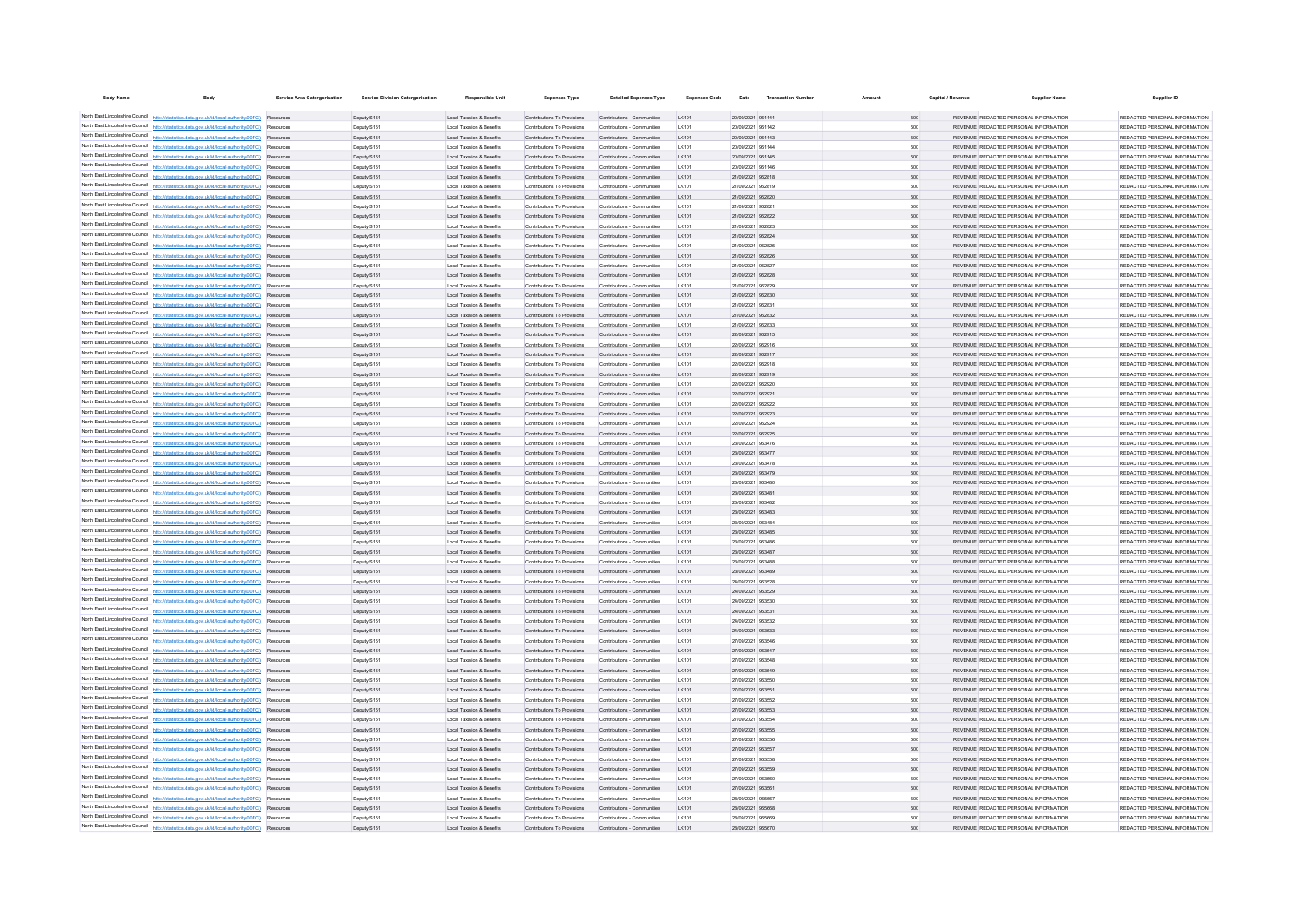| <b>Body Name</b>                |                                                                                                                                                                                                      | <b>Service Area Catergorisation</b> | <b>Service Division Catergorisation</b>                              | <b>Responsible Uni</b>                                 | <b>Expenses Type</b>                                       | <b>Detailed Expenses Type</b>                              | <b>Expenses Code</b> |                                        |                 | Capital / Revenue | <b>Supplier Name</b>                                                                         | Supplier ID                                                    |
|---------------------------------|------------------------------------------------------------------------------------------------------------------------------------------------------------------------------------------------------|-------------------------------------|----------------------------------------------------------------------|--------------------------------------------------------|------------------------------------------------------------|------------------------------------------------------------|----------------------|----------------------------------------|-----------------|-------------------|----------------------------------------------------------------------------------------------|----------------------------------------------------------------|
|                                 | North East Lincolnshire Council http://statistics.data.gov.uk/id/local-authority/00FC) Resources                                                                                                     |                                     | Deputy S151                                                          | Local Taxation & Benefits                              | Contributions To Provisions                                | Contributions - Communities                                | LK101                | 28/09/2021 965671                      | 500             |                   | REVENUE REDACTED PERSONAL INFORMATION                                                        | REDACTED PERSONAL INFORMATION                                  |
| North East Lincolnshire Council | http://statistics.data.gov.uk/id/local-authority/00FC)                                                                                                                                               | Resources                           | Deputy S151                                                          | Local Taxation & Benefits                              | Contributions To Provisions                                | Contributions - Communities                                | LK101                | 28/09/2021 965672                      | 500             |                   | REVENUE REDACTED PERSONAL INFORMATION                                                        | REDACTED PERSONAL INFORMATION                                  |
| North East Lincolnshire Council | http://statistics.data.gov.uk/id/local-authority/00FC)                                                                                                                                               | Resources                           | Deputy S151                                                          | Local Taxation & Benefits                              | Contributions To Provisions                                | Contributions - Communities                                | LK101                | 28/09/2021 965673                      | 500             |                   | REVENUE REDACTED PERSONAL INFORMATION                                                        | REDACTED PERSONAL INFORMATION                                  |
| North East Lincolnshire Council | http://statistics.data.gov.uk/id/local-authority/00EC)                                                                                                                                               | Resources                           | Deputy S151                                                          | Local Taxation & Benefits                              | Contributions To Provisions                                | Contributions - Communities                                | <b>IK101</b>         | 28/09/2021 965674                      | 500             |                   | REVENUE REDACTED PERSONAL INFORMATION                                                        | REDACTED PERSONAL INFORMATION                                  |
| North East Lincolnshire Council | http://statistics.data.gov.uk/id/local-authority/00FC)                                                                                                                                               | Resources                           | Deputy S151                                                          | Local Taxation & Benefits                              | Contributions To Provisions                                | Contributions - Communities                                | LK101                | 28/09/2021 965675                      | 500             |                   | REVENUE REDACTED PERSONAL INFORMATION                                                        | REDACTED PERSONAL INFORMATION                                  |
| North East Lincolnshire Council | http://statistics.data.gov.uk/id/local-authority/00FC)                                                                                                                                               | Resources                           | Deputy S151                                                          | Local Taxation & Benefits                              | Contributions To Provisions                                | Contributions - Communities                                | LK101                | 28/09/2021 965676                      | 500             |                   | REVENUE REDACTED PERSONAL INFORMATION                                                        | REDACTED PERSONAL INFORMATION                                  |
| North East Lincolnshire Council | http://statistics.data.gov.uk/id/local-authority/00FC)                                                                                                                                               | Resources                           | Deputy S151                                                          | Local Taxation & Benefits                              | Contributions To Provisions                                | Contributions - Communities                                | LK101                | 28/09/2021 965677                      | 500             |                   | REVENUE REDACTED PERSONAL INFORMATION                                                        | REDACTED PERSONAL INFORMATION                                  |
| North East Lincolnshire Council | http://statistics.data.gov.uk/id/local-authority/00FC)                                                                                                                                               | Resources                           | Deputy S151                                                          | Local Taxation & Benefits                              | Contributions To Provisions                                | Contributions - Communities                                | LK101                | 28/09/2021 965678                      | 500             |                   | REVENUE REDACTED PERSONAL INFORMATION                                                        | REDACTED PERSONAL INFORMATION                                  |
| North East Lincolnshire Council | http://statistics.data.gov.uk/id/local-authority/00FC)                                                                                                                                               | Resources                           | Deputy S151                                                          | Local Taxation & Benefits                              | Contributions To Provisions                                | Contributions - Communities                                | LK101                | 28/09/2021 965679                      | 500             |                   | REVENUE REDACTED PERSONAL INFORMATION                                                        | REDACTED PERSONAL INFORMATION                                  |
| North East Lincolnshire Council | http://statistics.data.gov.uk/id/local-authority/00FC)                                                                                                                                               | Resources                           | Deputy S151                                                          | Local Taxation & Benefits                              | Contributions To Provisions                                | Contributions - Communities                                | LK101                | 28/09/2021 965680                      | 500             |                   | REVENUE REDACTED PERSONAL INFORMATION                                                        | REDACTED PERSONAL INFORMATION                                  |
|                                 | North East Lincolnshire Council http://statistics.data.gov.uk/id/local-authority/00FC)                                                                                                               | Resources                           | Deputy S151                                                          | Local Taxation & Benefits                              | Contributions To Provisions                                | Contributions - Communities                                | LK101                | 28/09/2021 965681                      | 500             |                   | REVENUE REDACTED PERSONAL INFORMATION                                                        | REDACTED PERSONAL INFORMATION                                  |
|                                 | North East Lincolnshire Council http://statistics.data.gov.uk/id/local-authority/00FC)                                                                                                               | Resources                           | Deputy S151                                                          | Local Taxation & Benefits                              | Contributions To Provisions                                | Contributions - Communities                                | LK101                | 28/09/2021 965682                      | 500             |                   | REVENUE REDACTED PERSONAL INFORMATION                                                        | REDACTED PERSONAL INFORMATION                                  |
|                                 | North East Lincolnshire Council http://statistics.data.gov.uk/id/local-authority/00FC)                                                                                                               | Resources                           | Deputy S151                                                          | Local Taxation & Benefits                              | Contributions To Provisions                                | Contributions - Communities                                | LK101                | 29/09/2021 965722                      | 500             |                   | REVENUE REDACTED PERSONAL INFORMATION                                                        | REDACTED PERSONAL INFORMATION                                  |
|                                 | North East Lincolnshire Council http://statistics.data.gov.uk/id/local-authority/00FC)                                                                                                               | Resources                           | Deputy S151                                                          | Local Taxation & Benefits                              | Contributions To Provisions                                | Contributions - Communities                                | LK101                | 29/09/2021 965723                      | 500             |                   | REVENUE REDACTED PERSONAL INFORMATION                                                        | REDACTED PERSONAL INFORMATION                                  |
|                                 | North East Lincolnshire Council http://statistics.data.gov.uk/id/local-authority/00FC)                                                                                                               | Resources                           | Deputy S151                                                          | Local Taxation & Benefits                              | Contributions To Provisions                                | Contributions - Communities                                | <b>IK101</b>         | 29/09/2021 965724                      | 500             |                   | REVENUE REDACTED PERSONAL INFORMATION                                                        | REDACTED PERSONAL INFORMATION                                  |
|                                 | North East Lincolnshire Council http://statistics.data.gov.uk/id/local-authority/00FC)                                                                                                               | Resources                           | Deputy S151                                                          | Local Taxation & Benefits                              | Contributions To Provisions<br>Contributions To Provisions | Contributions - Communities                                | LK101<br>1 K101      | 29/09/2021 965725<br>29/09/2021 965726 | 500             |                   | REVENUE REDACTED PERSONAL INFORMATION                                                        | REDACTED PERSONAL INFORMATION<br>REDACTED PERSONAL INFORMATION |
|                                 | North East Lincolnshire Council http://statistics.data.gov.uk/id/local-authority/00FC)<br>North East Lincolnshire Council http://statistics.data.gov.uk/id/local-authority/00FC)                     | Resources                           | Deputy S151                                                          | Local Taxation & Benefits                              | Contributions To Provisions                                | Contributions - Communities<br>Contributions - Communities | LK101                | 29/09/2021 965727                      | 500             |                   | REVENUE REDACTED PERSONAL INFORMATION<br>REVENUE REDACTED PERSONAL INFORMATION               | REDACTED PERSONAL INFORMATION                                  |
|                                 | North East Lincolnshire Council http://statistics.data.gov.uk/id/local-authority/00FC)                                                                                                               | Resources<br>Resources              | Deputy S151<br>Deputy S151                                           | Local Taxation & Benefits<br>Local Taxation & Benefits | Contributions To Provisions                                | Contributions - Communities                                | LK101                | 30/09/2021 965917                      | 500<br>500      |                   | REVENUE REDACTED PERSONAL INFORMATION                                                        | REDACTED PERSONAL INFORMATION                                  |
|                                 | North East Lincolnshire Council http://statistics.data.gov.uk/id/local-authority/00FC)                                                                                                               | Resources                           | Deputy S151                                                          | Local Taxation & Benefits                              | Contributions To Provisions                                | Contributions - Communities                                | LK101                | 30/09/2021 965918                      | 500             |                   | REVENUE REDACTED PERSONAL INFORMATION                                                        | REDACTED PERSONAL INFORMATION                                  |
|                                 | North East Lincolnshire Council http://statistics.data.gov.uk/id/local-authority/00FC)                                                                                                               | Resources                           | Deputy S151                                                          | Local Taxation & Benefits                              | Contributions To Provisions                                | Contributions - Communities                                | LK101                | 30/09/2021 965919                      | 500             |                   | REVENUE REDACTED PERSONAL INFORMATION                                                        | REDACTED PERSONAL INFORMATION                                  |
|                                 | North East Lincolnshire Council http://statistics.data.gov.uk/id/local-authority/00FC)                                                                                                               | Resources                           | Deputy S151                                                          | Local Taxation & Benefits                              | Contributions To Provisions                                | Contributions - Communities                                | LK101                | 30/09/2021 965920                      | 500             |                   | REVENUE REDACTED PERSONAL INFORMATION                                                        | REDACTED PERSONAL INFORMATION                                  |
|                                 | North East Lincolnshire Council http://statistics.data.gov.uk/id/local-authority/00FC)                                                                                                               | Resources                           | Deputy S151                                                          | Local Taxation & Benefits                              | Contributions To Provisions                                | Contributions - Communities                                | LK101                | 30/09/2021 965921                      | 500             |                   | REVENUE REDACTED PERSONAL INFORMATION                                                        | REDACTED PERSONAL INFORMATION                                  |
|                                 | North East Lincolnshire Council http://statistics.data.gov.uk/id/local-authority/00FC)                                                                                                               | Resources                           | Deputy S151                                                          | Local Taxation & Benefits                              | Contributions To Provisions                                | Contributions - Communities                                | LK101                | 30/09/2021 965922                      | 500             |                   | REVENUE REDACTED PERSONAL INFORMATION                                                        | REDACTED PERSONAL INFORMATION                                  |
|                                 | North East Lincolnshire Council http://statistics.data.gov.uk/id/local-authority/00FC)                                                                                                               | Resources                           | Deputy S151                                                          | Local Taxation & Benefits                              | Contributions To Provisions                                | Contributions - Communities                                | LK101                | 30/09/2021 965923                      | 500             |                   | REVENUE REDACTED PERSONAL INFORMATION                                                        | REDACTED PERSONAL INFORMATION                                  |
|                                 | North East Lincolnshire Council http://statistics.data.gov.uk/id/local-authority/00FC)                                                                                                               | Resources                           | Deputy S151                                                          | Local Taxation & Benefits                              | Contributions To Provisions                                | Contributions - Communities                                | <b>IK101</b>         | 30/09/2021 965924                      | 500             |                   | REVENUE REDACTED PERSONAL INFORMATION                                                        | REDACTED PERSONAL INFORMATION                                  |
|                                 | North East Lincolnshire Council http://statistics.data.gov.uk/id/local-authority/00FC)                                                                                                               | Resources                           | Deputy S151                                                          | Local Taxation & Benefits                              | Contributions To Provisions                                | Contributions - Communities                                | I K101               | 30/09/2021 965925                      | 500             |                   | REVENUE REDACTED PERSONAL INFORMATION                                                        | REDACTED PERSONAL INFORMATION                                  |
|                                 | North East Lincolnshire Council http://statistics.data.gov.uk/id/local-authority/00FC)                                                                                                               | Resources                           | Deputy S151                                                          | Local Taxation & Benefits                              | Contributions To Provisions                                | Contributions - Communities                                | LK101                | 30/09/2021 965926                      | 500             |                   | REVENUE REDACTED PERSONAL INFORMATION                                                        | REDACTED PERSONAL INFORMATION                                  |
|                                 | North East Lincolnshire Council http://statistics.data.gov.uk/id/local-authority/00FC) Resources                                                                                                     |                                     | Deputy S151                                                          | Local Taxation & Benefits                              | Other Local Authorities                                    | Third Po - Other Local Auth                                | PC101                | 28/09/2021 691651                      | 19854           |                   | REVENUE NORTH LINCOLNSHIRE COUNCIL                                                           | 101186                                                         |
|                                 | North East Lincolnshire Council http://statistics.data.gov.uk/id/local-authority/00FC)                                                                                                               | Resources                           | <b>Assistant Chief Executive</b>                                     | Registrars & Civic Services                            | Miscellaneous Expenses                                     | Civic Regalia And Events                                   | LL117                | 27/09/2021 691641                      | 1052.1          |                   | REVENUE ARRYS WINE BAR & BISTRO LTD.                                                         | 108412                                                         |
|                                 | North East Lincolnshire Council http://statistics.data.gov.uk/id/local-authority/00FC) Resources                                                                                                     |                                     | <b>Assistant Chief Executive</b>                                     | Registrars & Civic Services                            | Customer And Client Receipts Facil Hire-Fremnt Vat 3       |                                                            | <b>VC115</b>         | 21/09/2021 961062                      | 1270            |                   | REVENUE REDACTED PERSONAL INFORMATION                                                        | REDACTED PERSONAL INFORMATION                                  |
|                                 | North East Lincolnshire Council http://statistics.data.gov.uk/id/local-authority/00FC)                                                                                                               | Resources                           | <b>Assistant Chief Executive</b>                                     | Emergency Planning                                     | Private Contractors                                        | Third Party Prov - Private                                 | PH101                | 29/09/2021 692107                      | 51550.84        |                   | REVENUE EAST RIDING OF YORKSHIRE COUNCIL                                                     | 100377                                                         |
|                                 | North East Lincolnshire Council http://statistics.data.gov.uk/id/local-authority/00FC)                                                                                                               | Resources                           | <b>Assistant Chief Executive</b>                                     | Emergency Planning                                     | Miscellaneous Expenses                                     | Other Supplies & Services                                  | LL110                | 02/09/2021 687863                      | 1747.33         |                   | REVENUE EAST RIDING OF YORKSHIRE COUNCIL                                                     | 100377                                                         |
|                                 | North East Lincolnshire Council http://statistics.data.gov.uk/id/local-authority/00FC)                                                                                                               | Resources                           | <b>Assistant Chief Executive</b>                                     | Emergency Planning                                     | Contributions To Provisions                                | Contributions - Communities                                | LK101                | 23/09/2021 962946                      | 5000            |                   | REVENUE REDACTED PERSONAL INFORMATION                                                        | REDACTED PERSONAL INFORMATION                                  |
|                                 | North East Lincolnshire Council http://statistics.data.gov.uk/id/local-authority/00FC)                                                                                                               | Resource                            | <b>Assistant Chief Executive</b>                                     | Emergency Planning                                     | Contributions To Provisions                                | Contributions - Communities                                | LK101                | 23/09/2021 962947                      | 10000           |                   | REVENUE REDACTED PERSONAL INFORMATION                                                        | REDACTED PERSONAL INFORMATION                                  |
|                                 | North East Lincolnshire Council http://statistics.data.gov.uk/id/local-authority/00FC).                                                                                                              | Resources                           | Assistant Chief Executive                                            | Emergency Planning                                     | Contributions To Provisions                                | Contributions - Communities                                | LK101                | 28/09/2021 691590                      | 90000           |                   | REVENUE NORTH BANK FORUM                                                                     | 120031                                                         |
|                                 | North East Lincolnshire Council http://statistics.data.gov.uk/id/local-authority/00FC).                                                                                                              |                                     | Assistant Chief Executive                                            | Emergency Planning                                     | Miscellaneous Expenses                                     | Other Supplies & Services                                  | LL110                | 13/09/2021 688953                      | 6120            |                   | REVENUE SAINT THERESE OF LISIEUX                                                             | 143048                                                         |
|                                 | North East Lincolnshire Council http://statistics.data.gov.uk/id/local-authority/00FC).                                                                                                              |                                     | <b>Assistant Chief Executive</b>                                     | Emergency Planning                                     | Miscellaneous Expenses                                     | Other Supplies & Services                                  | LL110                | 10/09/2021 688934                      | 11580           |                   | REVENUE ORMISTON MARITIME ACADEMY                                                            | 106066                                                         |
|                                 | North East Lincolnshire Council http://statistics.data.gov.uk/id/local-authority/00FC) Resources<br>North East Lincolnshire Council http://statistics.data.gov.uk/id/local-authority/00FC) Resources |                                     | <b>Assistant Chief Executive</b><br><b>Assistant Chief Executive</b> | Emergency Planning                                     | Miscellaneous Expenses<br>Miscellaneous Expenses           | Other Sunnlies & Services                                  | 11110                | 09/09/2021 688936<br>09/09/2021 688935 | 8160            |                   | REVENUE WOODLANDS ACADEMY<br>REVENUE LITTLECOATES PRIMARY ACADEMY                            | 132649<br>134261                                               |
|                                 | North East Lincolnshire Council http://statistics.data.gov.uk/id/local-authority/00FC) Resources                                                                                                     |                                     | <b>Assistant Chief Executive</b>                                     | Emergency Planning                                     | Miscellaneous Expenses                                     | Other Supplies & Services<br>Other Sunnlies & Services     | LL110<br>11110       | 09/09/2021 688917                      | 5340<br>10800   |                   | REVENUE WELLSPRING ACADEMY TRUST                                                             | 143489                                                         |
|                                 | North East Lincolnshire Council http://statistics.data.gov.uk/id/local-authority/00FC)                                                                                                               | Resources                           | <b>Assistant Chief Executive</b>                                     | Emergency Planning                                     | Miscellaneous Expenses                                     | Other Supplies & Services                                  | LL110                | 09/09/2021 688918                      | 1560            |                   | REVENUE WELLSPRING ACADEMY TRUST                                                             | 143489                                                         |
|                                 | North East Lincolnshire Council http://statistics.data.gov.uk/id/local-authority/00FC) Resources                                                                                                     |                                     | <b>Assistant Chief Executive</b>                                     | Emergency Planning<br>Emergency Planning               | Miscellaneous Expenses                                     | Other Sunnlies & Services                                  | 11110                | 09/09/2021 688919                      | 2460            |                   | REVENUE, WELLSPRING ACADEMY TRUST                                                            | 143489                                                         |
|                                 | North East Lincolnshire Council http://statistics.data.gov.uk/id/local-authority/00FC)                                                                                                               | Resources                           | <b>Assistant Chief Executive</b>                                     | Emergency Planning                                     | Miscellaneous Expenses                                     | Other Supplies & Services                                  | LL110                | 27/09/2021 691576                      | 12960           |                   | REVENUE ORMISTON SOUTH PARADE ACADEMY                                                        | 111750                                                         |
|                                 | North East Lincolnshire Council http://statistics.data.gov.uk/id/local-authority/00FC)                                                                                                               | Resources                           | <b>Assistant Chief Executive</b>                                     | Emergency Planning                                     | Miscellaneous Expenses                                     | Other Supplies & Services                                  | LL110                | 27/09/2021 691577                      | 6900            |                   | REVENUE THRUNSCOF PRIMARY AND NURSERY ACADEMY                                                | 118749                                                         |
|                                 | North East Lincolnshire Council http://statistics.data.gov.uk/id/local-authority/00FC)                                                                                                               |                                     | Assistant Chief Executive                                            | Emergency Planning                                     | Miscellaneous Expenses                                     | Other Supplies & Services                                  | LL110                | 27/09/2021 691578                      | 4260            |                   | REVENUE TEC PARTNERSHIP                                                                      | 102742                                                         |
|                                 | North East Lincolnshire Council http://statistics.data.gov.uk/id/local-authority/00FC)                                                                                                               | Resource                            | <b>Assistant Chief Executive</b>                                     | Emergency Planning                                     | Contributions To Provisions                                | Contributions - Third Sector                               | LK102                | 21/09/2021 962713                      | 4796            |                   | REVENUE REDACTED PERSONAL INFORMATION                                                        | REDACTED PERSONAL INFORMATION                                  |
|                                 | North East Lincolnshire Council http://statistics.data.gov.uk/id/local-authority/00FC)                                                                                                               |                                     | Assistant Chief Executive                                            | Emergency Planning                                     | Contributions To Provisions                                | Contributions - Third Sector                               | LK102                | 21/09/2021 962714                      | 4960            |                   | REVENUE REDACTED PERSONAL INFORMATION                                                        | REDACTED PERSONAL INFORMATION                                  |
|                                 | North East Lincolnshire Council http://statistics.data.gov.uk/id/local-authority/00FC)                                                                                                               |                                     | <b>Assistant Chief Executive</b>                                     | Emergency Planning                                     | Contributions To Provisions                                | Contributions - Third Sector                               | 1 K102               | 29/09/2021 691713                      | 36000           |                   | REVENUE HULL & FAST YORKSHIRE MINE                                                           | 146134                                                         |
|                                 | North East Lincolnshire Council   http://statistics.data.gov.uk/id/local-authority/00FC)                                                                                                             |                                     | <b>Assistant Chief Executive</b>                                     | Emergency Planning                                     | Voluntary Associations                                     | Third Pp - Third Sector                                    | PF101                | 16/09/2021 688927                      | 50000           |                   | REVENUE CENTRE4 LIMITED                                                                      | 126893                                                         |
|                                 | North East Lincolnshire Council http://statistics.data.gov.uk/id/local-authority/00FC)                                                                                                               |                                     | Assistant Chief Executive                                            | Assistant Chief Executive                              | Private Contractors                                        | Third Party Prov - Private                                 | PH101                | 16/09/2021 690454                      | 40000           |                   | REVENUE GY/CLEE & DIST CITIZENS                                                              | 101013                                                         |
|                                 | North East Lincolnshire Council http://statistics.data.gov.uk/id/local-authority/00FC)                                                                                                               |                                     | <b>Assistant Chief Executive</b>                                     | Elections Tean                                         | Equip / Furniture / Materials                              | Books                                                      | LA121                | 06/09/2021 688155                      | 288             |                   | <b>REVENUE THOMSON REUTERS</b>                                                               | 110059                                                         |
|                                 | North East Lincolnshire Council http://statistics.data.gov.uk/id/local-authority/00FC)                                                                                                               |                                     | Assistant Chief Executive                                            | Elections Tear                                         | Print Stationery / Gen Off Exp                             | Printing And Stationery                                    | LD103                | 07/09/2021 688150                      | 3686.09         |                   | REVENUE PRINT IMAGE NETWORK LTD                                                              | 103724                                                         |
|                                 | North East Lincolnshire Council http://statistics.data.gov.uk/id/local-authority/00FC)                                                                                                               |                                     | <b>Assistant Chief Executive</b>                                     | Elections Tear                                         | Communications And Computing Postage                       |                                                            | LF111                | 02/09/2021 688098                      | 16264.14        |                   | REVENUE PRINT IMAGE FACILITIES LLP                                                           | 125574                                                         |
|                                 | North East Lincolnshire Council http://statistics.data.gov.uk/id/local-authority/00FC)                                                                                                               |                                     | Law Governance And Assets                                            | Coroners                                               | Other Agencies                                             | Conveyance Bodies                                          | PJ149                | 21/09/2021 690989                      | 266.45          |                   | REVENUE BLOODFAST EVS LTD                                                                    | 121430                                                         |
|                                 | North East Lincolnshire Council http://statistics.data.gov.uk/id/local-authority/00FC)                                                                                                               |                                     | Law Governance And Assets                                            | Coroner                                                | Other Agencie                                              | Mortuary Storage Charges                                   | PJ156                | 06/09/2021 688159                      | 11583           |                   | REVENUE N LINCS & GOOLE HOSPITALS NHS FOUNDATION TRUS                                        | 111074                                                         |
|                                 | North East Lincolnshire Council http://statistics.data.gov.uk/id/local-authority/00FC)                                                                                                               |                                     | Law Governance And Assets                                            | Coroners                                               | Other Agencies                                             | Mortuary Storage Charges                                   | PJ156                | 06/09/2021 688160                      | 5511            |                   | REVENUE N LINCS & GOOLE HOSPITALS NHS FOUNDATION TRUS                                        | 111074                                                         |
|                                 | North East Lincolnshire Council http://statistics.data.gov.uk/id/local-authority/00FC)                                                                                                               |                                     | Law Governance And Assets                                            | Coroners                                               | Other Agencie                                              | Post Mortems                                               | PJ148                | 15/09/2021 69033                       | 276.9           |                   | REVENUE REDACTED PERSONAL INFORMATION                                                        | REDACTED PERSONAL INFORMATION                                  |
|                                 | North East Lincolnshire Council http://statistics.data.gov.uk/id/local-authority/00FC)                                                                                                               |                                     | Law Governance And Assets                                            | Coroners                                               | Other Agencies                                             | Post Mortems                                               | PJ148                | 06/09/2021 688189                      | 3535            |                   | REVENUE REDACTED PERSONAL INFORMATION                                                        | REDACTED PERSONAL INFORMATION                                  |
|                                 | North East Lincolnshire Council http://statistics.data.gov.uk/id/local-authority/00FC)                                                                                                               |                                     | Law Governance And Asset                                             | Coroners                                               | Other Agencie                                              | Post Mortems                                               | PJ148                | 03/09/2021 68838                       | 3050            |                   | REVENUE REDACTED PERSONAL INFORMATION                                                        | REDACTED PERSONAL INFORMATION                                  |
|                                 | North East Lincolnshire Council http://statistics.data.gov.uk/id/local-authority/00FC)<br>North East Lincolnshire Council http://statistics.data.gov.uk/id/local-authority/00FC)                     |                                     | Law Governance And Assets<br>Law Governance And Assets               | Coroners<br>Coroners                                   | Other Agencies<br>Other Agencies                           | Post Mortems<br>Post Mortems                               | PJ148<br>PJ148       | 21/09/2021 690857<br>13/09/2021 688942 | 5936.3<br>591.9 |                   | REVENUE UNIVERSITY HOSPITALS OF LEICESTER NHS TRUST<br>REVENUE REDACTED PERSONAL INFORMATION | 107238<br>REDACTED PERSONAL INFORMATION                        |
|                                 | North East Lincolnshire Council http://statistics.data.gov.uk/id/local-authority/00FC)                                                                                                               |                                     | Law Governance And Assets                                            | Legal Services                                         | Grants And Subscriptions                                   | Subscriptions                                              | LJ101                | 29/09/2021 692192                      | 24395.83        |                   | REVENUE NORTH LINCOLNSHIRE COUNCIL                                                           | 101186                                                         |
|                                 | North East Lincolnshire Council http://statistics.data.gov.uk/id/local-authority/00FC)                                                                                                               |                                     | Law Governance And Assets                                            | Legal Services                                         | Grants And Subscriptions                                   | Subscriptions                                              | LJ101                | 30/09/2021 692308                      | 4976.52         |                   | REVENUE NORTH LINCOLNSHIRE COUNCIL                                                           | 101186                                                         |
|                                 | North East Lincolnshire Council http://statistics.data.gov.uk/id/local-authority/00FC)                                                                                                               | Resource                            | Law Governance And Assets                                            | Legal Services                                         | Miscellaneous Expenses                                     | Legal Fees - General                                       | LL103                | 29/09/2021 69219                       | 4320            |                   | REVENUE MR JAMES GOUDIE QC                                                                   | 110782                                                         |
|                                 | North East Lincolnshire Council http://statistics.data.gov.uk/id/local-authority/00FC)                                                                                                               | Resources                           | Law Governance And Assets                                            | Legal Services                                         | Services                                                   | Alternative Provision                                      | LE103                | 01/09/2021 688059                      | 675             |                   | REVENUE DR BARBARA GREEN                                                                     | 143262                                                         |
| North East Lincolnshire Council | http://statistics.data.gov.uk/id/local-authority/00FC)                                                                                                                                               | Resource                            | Law Governance And Assets                                            | Legal Services                                         | Services                                                   | Alternative Provision                                      | LE103                | 01/09/2021 688069                      | 720             |                   | REVENUE HOLLY LITTLEWOOD                                                                     | 148641                                                         |
|                                 | North East Lincolnshire Council http://statistics.data.gov.uk/id/local-authority/00FC)                                                                                                               |                                     | Law Governance And Assets                                            | Legal Services                                         | Services                                                   | Alternative Provision                                      | LE103                | 01/09/2021 688070                      | 600             |                   | REVENUE HOLLY LITTLEWOOD                                                                     | 148641                                                         |
|                                 | North East Lincolnshire Council http://statistics.data.gov.uk/id/local-authority/00FC)                                                                                                               |                                     | Law Governance And Asset                                             | Legal Service                                          | Services                                                   | Alternative Provision                                      | LE103                | 01/09/2021 688073                      | 297.5           |                   | REVENUE MISS PHILIPPA PUDNEY                                                                 | 146697                                                         |
|                                 | North East Lincolnshire Council http://statistics.data.gov.uk/id/local-authority/00FC)                                                                                                               |                                     | Law Governance And Assets                                            | Legal Services                                         | Miscellaneous Expenses                                     | Legal Fees - Genera                                        | LL103                | 01/09/2021 688057                      | 780             |                   | REVENUE CROWN CHAMBER                                                                        | 147197                                                         |
|                                 | North East Lincolnshire Council http://statistics.data.gov.uk/id/local-authority/00FC)                                                                                                               |                                     | Law Governance And Asset                                             | Legal Service                                          | Miscellaneous Expense                                      | Legal Fees - Genera                                        | LL103                | 13/09/2021 68896                       | 615             |                   | REVENUE HELAL AHMED                                                                          | 145962                                                         |
|                                 | North East Lincolnshire Council http://statistics.data.gov.uk/id/local-authority/00FC)                                                                                                               |                                     | Law Governance And Assets                                            | Legal Services                                         | Miscellaneous Expenses                                     | Legal Fees - General                                       | LL103                | 01/09/2021 688074                      | 525             |                   | REVENUE HELAL AHMED                                                                          | 145962                                                         |
|                                 | North East Lincolnshire Council   http://statistics.data.gov.uk/id/local-authority/00FC)                                                                                                             |                                     | Law Governance And Assets                                            | Legal Service                                          | Miscellaneous Expenses                                     | Legal Fees - General                                       | LL103                | 16/09/2021 690472                      | 636.67          |                   | REVENUE GAVIN BUTTON                                                                         | 136396                                                         |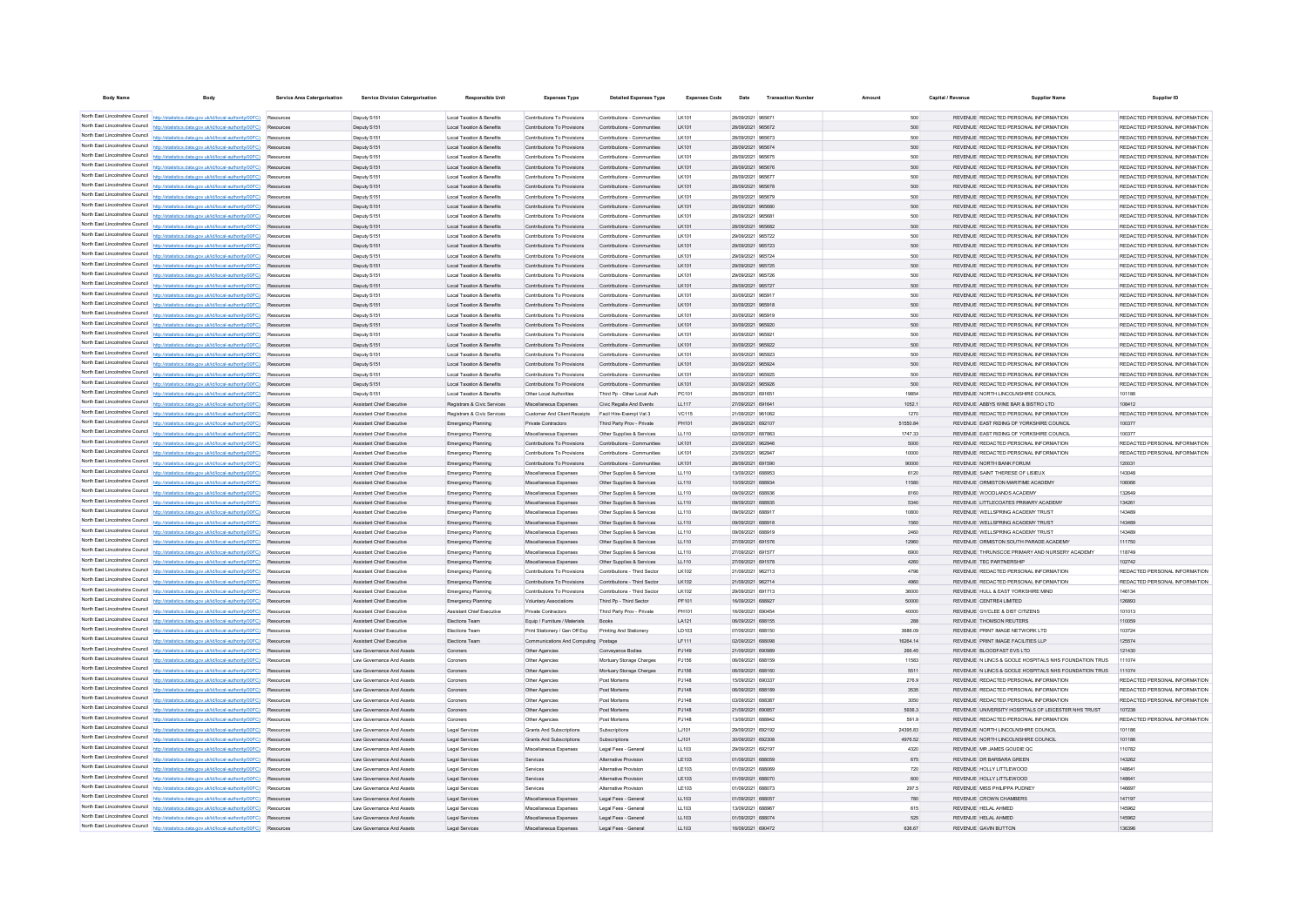| <b>Body Name</b> | Body                                                                                               | Service Area Catergorisation | <b>Service Division Catergorisation</b> | <b>Responsible Unit</b>   | <b>Expenses Type</b>                                         | <b>Detailed Expenses Type</b>   | <b>Expenses Code</b> | Date              | <b>Transaction Number</b> | Amount | Capital / Revenue |                                               | <b>Supplier Name</b>                                    | Supplier ID |
|------------------|----------------------------------------------------------------------------------------------------|------------------------------|-----------------------------------------|---------------------------|--------------------------------------------------------------|---------------------------------|----------------------|-------------------|---------------------------|--------|-------------------|-----------------------------------------------|---------------------------------------------------------|-------------|
|                  |                                                                                                    |                              |                                         |                           |                                                              |                                 |                      |                   |                           |        |                   |                                               |                                                         |             |
|                  | North East Lincolnshire Council http://statistics.data.gov.uk/id/local-authority/00FC) Resources   |                              | Law Governance And Assets               | Legal Services            | Miscellaneous Expenses                                       | Legal Fees - General            | LL103                | 16/09/2021 690428 |                           |        | 1119.6            | REVENUE CROWN CHAMRERS                        | 147197                                                  |             |
|                  | North East Lincolnshire Council http://statistics.data.gov.uk/id/local-authority/00FC)             |                              | Law Governance And Assets               | Legal Services            | Miscellaneous Expenses                                       | Legal Fees - General            | LL103                | 16/09/2021 690419 |                           |        | 540               | REVENUE CROWN CHAMBERS                        | 147197                                                  |             |
|                  | North East Lincolnshire Council http://statistics.data.gov.uk/id/local-authority/00FC) Resources   |                              | Law Governance And Assets               | Legal Services            | Miscellaneous Expenses                                       | Legal Fees - General            | LL103                | 16/09/2021 690507 |                           |        | 564               | REVENUE CROWN CHAMBERS                        | 147197                                                  |             |
|                  | North East Lincolnshire Council http://statistics.data.gov.uk/id/local-authority/00FC)             | Resources                    | Law Governance And Assets               | Legal Services            | Miscellaneous Expenses                                       | Legal Fees - General            | LL103                | 16/09/2021 690427 |                           |        | 408.33            | REVENUE ASHLEY LORD                           | 139751                                                  |             |
|                  | North East Lincolnshire Council http://statistics.data.gov.uk/id/local-authority/00FC).            | Resources                    | Law Governance And Assets               | Legal Services            | Miscellaneous Expenses                                       | Legal Fees - General            | LL103                | 21/09/2021 690727 |                           |        | 257.01            | REVENUE DAVID BRIGGS ASSOCIATES LTD           | 108259                                                  |             |
|                  | North East Lincolnshire Council   http://statistics.data.gov.uk/id/local-authority/00FC)           | Resources                    | Law Governance And Assets               | Legal Services            | Miscellaneous Expenses                                       | Legal Fees - General            | LL103                | 21/09/2021 690969 |                           |        | 3570              | REVENUE MORTON LAW LTD                        | 124752                                                  |             |
|                  | North East Lincolnshire Council   http://statistics.data.gov.uk/id/local-authority/00FC) Resources |                              | Law Governance And Assets               | Legal Services            | Miscellaneous Expenses                                       | Legal Fees - General            | LL103                | 21/09/2021 690974 |                           |        | 930               | REVENUE MORTON LAW LTD                        | 124752                                                  |             |
|                  | North East Lincolnshire Council http://statistics.data.gov.uk/id/local-authority/00FC).            | Resources                    | Law Governance And Assets               | Legal Services            | Miscellaneous Expenses                                       | Legal Fees - General            | LL103                | 28/09/2021 691823 |                           |        | 787.5             | REVENUE MISS JOANNE F JENKINS                 | 139686                                                  |             |
|                  | North East Lincolnshire Council   http://statistics.data.gov.uk/id/local-authority/00FC) Resources |                              | Law Governance And Assets               | Legal Service             | Miscellaneous Expenses                                       | Legal Fees - General            | LL103                | 21/09/2021 690970 |                           |        | 695               | REVENUE KATE SPENCE                           | 146420                                                  |             |
|                  | North East Lincolnshire Council http://statistics.data.gov.uk/id/local-authority/00FC).            | Resources                    | Law Governance And Assets               | Legal Service             | Miscellaneous Expenses                                       | Legal Fees - General            | LL103                | 21/09/2021 690967 |                           |        | 313.5             | REVENUE CROWN CHAMBERS                        | 147197                                                  |             |
|                  | North East Lincolnshire Council http://statistics.data.gov.uk/id/local-authority/00FC) Resources   |                              | Law Governance And Assets               | Legal Services            | Miscellaneous Expenses                                       | Legal Fees - General            | 11103                | 21/09/2021 690966 |                           |        | 384               | REVENUE CROWN CHAMBERS                        | 147197                                                  |             |
|                  | North East Lincolnshire Council http://statistics.data.gov.uk/id/local-authority/00FC) Resources   |                              | I aw Governance And Assets              | Legal Services            | Miscellaneous Expenses                                       | Legal Fees - General            | LL103                | 21/09/2021 690965 |                           |        | 540               | REVENUE CROWN CHAMBERS                        | 147197                                                  |             |
|                  | North East Lincolnshire Council http://statistics.data.gov.uk/id/local-authority/00FC) Resources   |                              | Law Governance And Assets               | Legal Services            | Miscellaneous Expenses                                       | Legal Fees - General            | 11103                | 21/09/2021 690964 |                           |        | 620               | REVENUE CROWN CHAMBERS                        | 147197                                                  |             |
|                  | North East Lincolnshire Council http://statistics.data.gov.uk/id/local-authority/00FC) Resources   |                              | I aw Governance And Assets              | Legal Services            | Miscellaneous Expenses                                       | Legal Fees - General            | LL103                | 21/09/2021 690963 |                           |        | 300               | REVENUE CROWN CHAMBERS                        | 147197                                                  |             |
|                  | North East Lincolnshire Council http://statistics.data.gov.uk/id/local-authority/00FC) Resources   |                              | I aw Governance And Assets              | Legal Services            | Miscellaneous Expenses                                       | Legal Fees - General            | LL103                | 21/09/2021 690961 |                           |        | 540               | REVENUE CROWN CHAMBERS                        | 147197                                                  |             |
|                  | North East Lincolnshire Council http://statistics.data.gov.uk/id/local-authority/00FC) Resources   |                              | Law Governance And Assets               | Legal Services            | Miscellaneous Expenses                                       | Legal Fees - General            | LL103                | 21/09/2021 690960 |                           |        | 350               | REVENUE ASHLEY LORD                           | 139751                                                  |             |
|                  | North East Lincolnshire Council http://statistics.data.gov.uk/id/local-authority/00FC)             | Resources                    | Law Governance And Assets               | Legal Services            | Miscellaneous Expenses                                       | Legal Fees - General            | LL103                | 21/09/2021 690958 |                           |        | 525               | REVENUE MISS CHLOE LEE                        | 146667                                                  |             |
|                  | North East Lincolnshire Council http://statistics.data.gov.uk/id/local-authority/00FC)             | Resources                    | Law Governance And Assets               | Legal Services            | Miscellaneous Expenses                                       | Legal Fees - General            | LL103                | 28/09/2021 690956 |                           |        | 3281.25           | REVENUE JOANNE PORTER                         | 149738                                                  |             |
|                  | North East Lincolnshire Council http://statistics.data.gov.uk/id/local-authority/00FC)             | Resources                    | Law Governance And Assets               | Legal Services            | Miscellaneous Expenses                                       | Legal Fees - General            | LL103                | 30/09/2021 692279 |                           |        | 300               | REVENUE CHLOE OGLEY                           | 147953                                                  |             |
|                  | North East Lincolnshire Council http://statistics.data.gov.uk/id/local-authority/00FC)             | Resources                    | Law Governance And Assets               | Legal Services            | Miscellaneous Expenses                                       | Legal Fees - General            | LL103                | 29/09/2021 692207 |                           |        | 650               | REVENUE PHILIP BOWEN                          | 143310                                                  |             |
|                  | North East Lincolnshire Council http://statistics.data.gov.uk/id/local-authority/00FC)             | Resources                    | Law Governance And Assets               | Legal Service             | Miscellaneous Expenses                                       | Legal Fees - General            | LL103                | 29/09/2021 692205 |                           |        | 1310              | REVENUE PHILIP BOWEN                          | 143310                                                  |             |
|                  | North East Lincolnshire Council http://statistics.data.gov.uk/id/local-authority/00FC)             | Resources                    | Law Governance And Assets               | Legal Services            | Miscellaneous Expenses                                       | Legal Fees - General            | LL103                | 29/09/2021 692206 |                           |        | 837.5             | REVENUE PHILIP BOWEN                          | 143310                                                  |             |
|                  | North East Lincolnshire Council http://statistics.data.gov.uk/id/local-authority/00FC)             | Resources                    | Law Governance And Assets               |                           |                                                              | Legal Fees - General            | LL103                | 30/09/2021 692280 |                           |        |                   | REVENUE CROWN CHAMBERS                        | 147197                                                  |             |
|                  | North East Lincolnshire Council http://statistics.data.gov.uk/id/local-authority/00FC)             | Resources                    | Law Governance And Assets               | Legal Services            | Miscellaneous Expenses                                       |                                 |                      |                   |                           |        | 288               | REVENUE AZTEC TRANSLATIONS                    |                                                         |             |
|                  |                                                                                                    |                              |                                         | Legal Service             | Miscellaneous Expenses                                       | Other Supplies & Services       | LL110                | 01/09/2021 688052 |                           |        | 545.8             |                                               | 106512                                                  |             |
|                  | North East Lincolnshire Council http://statistics.data.gov.uk/id/local-authority/00FC)             | Resources                    | Law Governance And Assets               | Legal Services            | Miscellaneous Expenses                                       | Other Supplies & Services       | LL110                | 01/09/2021 688053 |                           |        | 486               | REVENUE DR SURAJ SHENOY                       | 143990                                                  |             |
|                  | North East Lincolnshire Council http://statistics.data.gov.uk/id/local-authority/00FC)             | Resources                    | Law Governance And Assets               | Legal Service             | Miscellaneous Expenses                                       | Other Supplies & Services       | LL110                | 01/09/2021 688066 |                           |        | 675               | REVENUE DR SURAJ SHENOY                       | 143990                                                  |             |
|                  | North East Lincolnshire Council http://statistics.data.gov.uk/id/local-authority/00FC)             |                              | Law Governance And Assets               | Legal Services            | Miscellaneous Expenses                                       | Other Supplies & Services       | LL110                | 15/09/2021 690364 |                           |        | 3230.5            | REVENUE AZTEC TRANSLATIONS                    | 106512                                                  |             |
|                  | North East Lincolnshire Council http://statistics.data.gov.uk/id/local-authority/00FC)             |                              | Law Governance And Assets               | Legal Service             | Miscellaneous Expenses                                       | Other Supplies & Services       | LL110                | 16/09/2021 690497 |                           |        | 892.97            | REVENUE AZTEC TRANSLATIONS                    | 106512                                                  |             |
|                  | North East Lincolnshire Council http://statistics.data.gov.uk/id/local-authority/00FC)             | Resources                    | Law Governance And Assets               | Legal Service             | Miscellaneous Expenses                                       | Other Supplies & Services       | LL110                | 16/09/2021 690425 |                           |        | 1175.89           | REVENUE PSYCHOLOGY EXPERTS LTD                | 146277                                                  |             |
|                  | North East Lincolnshire Council http://statistics.data.gov.uk/id/local-authority/00FC)             |                              | Law Governance And Assets               | Legal Service             | Miscellaneous Expenses                                       | Other Supplies & Services       | LL110                | 16/09/2021 690424 |                           |        | 605               | REVENUE LEXTOX DRUG & ALCOHOL TESTING         | 125634                                                  |             |
|                  | North East Lincolnshire Council http://statistics.data.gov.uk/id/local-authority/00FC)             |                              | Law Governance And Assets               | Legal Service             | Miscellaneous Expenses                                       | Other Supplies & Services       | LL110                | 16/09/2021 690396 |                           |        | 425               | REVENUE MENDES INVESTIGATION SERVICES LIMITED | 130979                                                  |             |
|                  | North East Lincolnshire Council http://statistics.data.gov.uk/id/local-authority/00FC)             |                              | Law Governance And Assets               | Legal Service             | Miscellaneous Expenses                                       | Other Supplies & Services       | LL110                | 21/09/2021 690754 |                           |        | 400.53            | REVENUE REFLECTIVE MINDS LTD                  | 136501                                                  |             |
|                  | North East Lincolnshire Council http://statistics.data.gov.uk/id/local-authority/00FC)             |                              | Law Governance And Assets               | Legal Services            | Miscellaneous Expenses                                       | Other Supplies & Services       | LL110                | 21/09/2021 690976 |                           |        | 405               | REVENUE DR SURAJ SHENOY                       | 143990                                                  |             |
|                  | North East Lincolnshire Council http://statistics.data.gov.uk/id/local-authority/00FC)             |                              | Law Governance And Assets               | Legal Services            | Miscellaneous Expenses                                       | Other Supplies & Services       | LL110                | 21/09/2021 690973 |                           |        | 1351.5            | REVENUE AZTEC TRANSLATIONS                    | 106512                                                  |             |
|                  | North East Lincolnshire Council http://statistics.data.gov.uk/id/local-authority/00FC)             |                              | Law Governance And Asset                | Legal Service             | Miscellaneous Expenses                                       | Other Supplies & Services       | LL110                | 21/09/2021 690986 |                           |        | 405               | REVENUE MEWA LLP                              | 143651                                                  |             |
|                  | North East Lincolnshire Council http://statistics.data.gov.uk/id/local-authority/00FC).            |                              | Law Governance And Assets               | Legal Services            | Miscellaneous Expenses                                       | Other Supplies & Services       | LL110                | 21/09/2021 690984 |                           |        | 1163.75           | REVENUE LEXTOX DRUG & ALCOHOL TESTING         | 125634                                                  |             |
|                  | North East Lincolnshire Council http://statistics.data.gov.uk/id/local-authority/00FC).            |                              | Law Governance And Asset                | Legal Service             | Miscellaneous Expenses                                       | Other Supplies & Services       | LL110                | 21/09/2021 690983 |                           |        | 500               | REVENUE LEXTOX DRUG & ALCOHOL TESTING         | 125634                                                  |             |
|                  | North East Lincolnshire Council http://statistics.data.gov.uk/id/local-authority/00FC).            |                              | Law Governance And Assets               | Legal Services            | Miscellaneous Expenses                                       | Other Supplies & Services       | LL110                | 21/09/2021 690982 |                           |        | 585               | REVENUE LEXTOX DRUG & ALCOHOL TESTING         | 125634                                                  |             |
|                  | North East Lincolnshire Council http://statistics.data.gov.uk/id/local-authority/00FC)             | Resources                    | Law Governance And Assets               | Legal Services            | Miscellaneous Expenses                                       | Other Supplies & Services       | LL110                | 21/09/2021 690981 |                           |        | 514               | REVENUE LEXTOX DRUG & ALCOHOL TESTING         | 125634                                                  |             |
|                  | North East Lincolnshire Council http://statistics.data.gov.uk/id/local-authority/00FC)             |                              | Law Governance And Assets               | Legal Services            | Miscellaneous Expenser                                       | Other Supplies & Services       | LL110                | 21/09/2021 690980 |                           |        | 814.83            | REVENUE LEXTOX DRUG & ALCOHOL TESTING         | 125634                                                  |             |
|                  | North East Lincolnshire Council http://statistics.data.gov.uk/id/local-authority/00FC)             |                              | Law Governance And Assets               | Legal Service             | Miscellaneous Expenses                                       | Other Supplies & Services       | LL110                | 21/09/2021 690951 |                           |        | 280.8             | REVENUE CARTER BROWN THE EXPERT SERVICE       | 106320                                                  |             |
|                  | North East Lincolnshire Council http://statistics.data.gov.uk/id/local-authority/00FC)             | Resources                    | Law Governance And Assets               | Legal Service             | Miscellaneous Expenses                                       | Other Supplies & Services       | LL110                | 21/09/2021 690954 |                           |        | 1620              | REVENUE CARTER BROWN THE EXPERT SERVICE       | 106320                                                  |             |
|                  | North East Lincolnshire Council http://statistics.data.gov.uk/id/local-authority/00FC)             |                              | Law Governance And Assets               | Legal Service             | Miscellaneous Expenses                                       | Other Supplies & Services       | LL110                | 28/09/2021 690950 |                           |        | 310.88            | REVENUE CARTER BROWN THE EXPERT SERVICE       | 106320                                                  |             |
|                  | North East Lincolnshire Council http://statistics.data.gov.uk/id/local-authority/00FC)             |                              | Law Governance And Assets               | Legal Service             | Miscellaneous Expenses                                       | Other Supplies & Services       | LL110                | 21/09/2021 691016 |                           |        | 256.96            | REVENUE ELLICK TAYLOR                         | 149786                                                  |             |
|                  | North East Lincolnshire Council http://statistics.data.gov.uk/id/local-authority/00FC)             |                              | Law Governance And Assets               | Legal Services            | Miscellaneous Expenses                                       | Other Supplies & Services       | LL110                | 30/09/2021 692281 |                           |        | 2110              | REVENUE AZTEC TRANSLATIONS                    | 106512                                                  |             |
|                  | North East Lincolnshire Council http://statistics.data.gov.uk/id/local-authority/00FC)             |                              | Law Governance And Asset                | Legal Service             | Miscellaneous Expenses                                       | Other Supplies & Services       | LL110                | 30/09/2021 692285 |                           |        | 378.38            | REVENUE AUSCRIPT LIMITED                      | 139386                                                  |             |
|                  | North East Lincolnshire Council http://statistics.data.gov.uk/id/local-authority/00FC)             |                              | Law Governance And Assets               | Legal Services            | Miscellaneous Expenses                                       | Other Supplies & Services       | LL110                | 30/09/2021 692245 |                           |        | 576.5             | REVENUE FORENSIC TESTING SERVICE              | 124337                                                  |             |
|                  | North East Lincolnshire Council http://statistics.data.gov.uk/id/local-authority/00FC)             |                              | Law Governance And Assets               | Cfs Assets & Pc Programme | Rep Alterations Maint Building                               | Buildings - Regulations / Insp. | GA103                | 13/09/2021 689061 |                           |        | 750               | REVENUE ENGIE SERVICES LTD                    | 133267                                                  |             |
|                  | North East Lincolnshire Council http://statistics.data.gov.uk/id/local-authority/00FC)             |                              | Law Governance And Asset                | Facilities Manageme       | Rep Alterations Maint Building                               | Buildings - Regulations / Insp. | GA103                | 20/09/2021 690827 |                           |        | 254.54            | REVENUE ENGIE SERVICES LTD                    | 133267                                                  |             |
|                  | North East Lincolnshire Council http://statistics.data.gov.uk/id/local-authority/00FC)             |                              | Law Governance And Assets               | Facilities Management     | Rep Alterations Maint Building                               | Buildings - Repairs And Maint   | GA102                | 20/09/2021 690827 |                           |        | 2545.39           | REVENUE ENGIE SERVICES LTD                    | 133267                                                  |             |
|                  | North East Lincolnshire Council http://statistics.data.gov.uk/id/local-authority/00FC)             |                              | Law Governance And Asset                | Facilities Management     | Rep Alterations Maint Building                               | Buildings - Regulations / Insp. | GA103                | 20/09/2021 690821 |                           |        | 263.81            | REVENUE ENGIE SERVICES LTD                    | 133267                                                  |             |
|                  | North East Lincolnshire Council http://statistics.data.gov.uk/id/local-authority/00FC)             |                              |                                         |                           |                                                              |                                 |                      |                   |                           |        |                   |                                               |                                                         |             |
|                  |                                                                                                    | Resources                    | Law Governance And Assets               | Facilities Management     | Rep Alterations Maint Building                               | Buildings - Repairs And Maint   | GA102                | 20/09/2021 690821 |                           |        | 2638.14           | REVENUE ENGIE SERVICES LTD                    | 133267                                                  |             |
|                  | North East Lincolnshire Council http://statistics.data.gov.uk/id/local-authority/00FC)             |                              | Law Governance And Assets               | Facilities Management     | Rep Alterations Maint Building                               | Buildings - Repairs And Maint   | GA102                | 20/09/2021 690832 |                           |        | 297.91            | REVENUE ENGIE SERVICES LTD                    | 133267                                                  |             |
|                  | North East Lincolnshire Council http://statistics.data.gov.uk/id/local-authority/00FC)             | Resource                     | Law Governance And Asset                | Facilities Managemen      | Rep Alterations Maint Building                               | Buildings - Repairs And Maint   | GA102                | 20/09/2021 690822 |                           |        | 449.61            | REVENUE ENGIE SERVICES LTD                    | 133267                                                  |             |
|                  | North East Lincolnshire Council http://statistics.data.gov.uk/id/local-authority/00FC)             | Resources                    | Law Governance And Assets               | Facilities Management     | Rep Alterations Maint Building                               | Buildings - Repairs And Maint   | GA102                | 20/09/2021 690823 |                           |        | 701.24            | REVENUE ENGIE SERVICES LTD                    | 133267                                                  |             |
|                  | North East Lincolnshire Council http://statistics.data.gov.uk/id/local-authority/00FC)             | Resources                    | Law Governance And Assets               | Facilities Management     | Rep Alterations Maint Building                               | Buildings - Repairs And Maint   | GA102                | 20/09/2021 690820 |                           |        | 573.01            | REVENUE ENGIE SERVICES LTD                    | 133267                                                  |             |
|                  | North East Lincolnshire Council http://statistics.data.gov.uk/id/local-authority/00FC)             | Resources                    | Law Governance And Assets               | Facilities Management     | Energy Costs                                                 | Electricity                     | GB102                | 21/09/2021 690699 |                           |        | 793.72            | REVENUE EASTFIELD PRIMARY ACADEMY             | 121907                                                  |             |
|                  | North East Lincolnshire Council http://statistics.data.gov.uk/id/local-authority/00FC)             | Resource                     | Law Governance And Assets               | Facilities Managemen      | Energy Costs                                                 | <b>Heating Fuel</b>             | GB103                | 21/09/2021 690699 |                           |        | 1035.84           | REVENUE EASTFIELD PRIMARY ACADEMY             | 121907                                                  |             |
|                  | North East Lincolnshire Council http://statistics.data.gov.uk/id/local-authority/00FC)             | Resources                    | Law Governance And Assets               | Facilities Management     | Water Services                                               | Water                           | GE101                | 21/09/2021 690699 |                           |        | 1416.7            | REVENUE EASTFIELD PRIMARY ACADEMY             | 121907                                                  |             |
|                  | North East Lincolnshire Council http://statistics.data.gov.uk/id/local-authority/00FC)             | Resources                    | Law Governance And Assets               | Facilities Management     | Rep Alterations Maint Building                               | Buildings - Repairs And Maint   | GA102                | 21/09/2021 690679 |                           |        | 376.5             |                                               | REVENUE THRUNSCOE PRIMARY AND NURSERY ACADEMY<br>118749 |             |
|                  | North East Lincolnshire Council http://statistics.data.gov.uk/id/local-authority/00FC)             | Resource                     | Law Governance And Assets               | Facilities Management     | Rep Alterations Maint Building                               | Buildings - Repairs And Maint   | GA102                | 20/09/2021 690819 |                           |        | 350               | REVENUE ENGIE SERVICES LTD                    | 133267                                                  |             |
|                  | North East Lincolnshire Council http://statistics.data.gov.uk/id/local-authority/00FC)             | Resources                    | Law Governance And Assets               | Facilities Management     | Cleaning And Domestic Supplies Cleaning - Services           |                                 | GH102                | 21/09/2021 690679 |                           |        | 1018.45           |                                               | REVENUE THRUNSCOE PRIMARY AND NURSERY ACADEMY<br>118749 |             |
|                  | North East Lincolnshire Council   http://statistics.data.gov.uk/id/local-authority/00FC)           | Resources                    | Law Governance And Assets               | Facilities Management     | Rep Alterations Maint Building Buildings - Repairs And Maint |                                 | GA102                | 20/09/2021 690828 |                           |        | 673.18            | REVENUE ENGIE SERVICES LTD                    | 133267                                                  |             |
|                  | North East Lincolnshire Council http://statistics.data.gov.uk/id/local-authority/00FC)             | Resource                     | Law Governance And Assets               | Facilities Management     | Cleaning And Domestic Supplies Cleaning - Services           |                                 | GH102                | 21/09/2021 690678 |                           |        | 974.38            | REVENUE BIDVEST NOONAN (UK) LTD               | 146901                                                  |             |
|                  | North East Lincolnshire Council http://statistics.data.gov.uk/id/local-authority/00FC)             | Resources                    | Law Governance And Assets               | Facilities Management     | Cleaning And Domestic Supplies Refuse Collection             |                                 | GH104                | 14/09/2021 689302 |                           |        | 590.2             | REVENUE BIFFA WASTE SERVICES LTD              | 100515                                                  |             |
|                  | North East Lincolnshire Council http://statistics.data.gov.uk/id/local-authority/00FC)             | Resources                    | Law Governance And Assets               | Facilities Management     | Rep Alterations Maint Building Buildings - Repairs And Maint |                                 | GA102                | 20/09/2021 690829 |                           |        | 817.99            | REVENUE ENGIE SERVICES LTD                    | 133267                                                  |             |
|                  | North East Lincolnshire Council http://statistics.data.gov.uk/id/local-authority/00FC)             | Resources                    | Law Governance And Assets               | Facilities Management     | Cleaning And Domestic Supplies Cleaning - Services           |                                 | GH102                | 21/09/2021 690677 |                           |        | 1213.24           | REVENUE BIDVEST NOONAN (UK) LTD               | 146901                                                  |             |
|                  | North East Lincolnshire Council http://statistics.data.gov.uk/id/local-authority/00FC)             | Resources                    | Law Governance And Assets               | Facilities Management     | Water Services                                               |                                 | GE101                | 02/09/2021 687816 |                           |        | 9440.91           | REVENUE WALTHAM LEAS PRIMARY ACADEMY          | 109335                                                  |             |
|                  | North East Lincolnshire Council http://statistics.data.gov.uk/id/local-authority/00FC)             |                              | Law Governance And Asset                | Facilities Management     | Rep Alterations Maint Building Buildings - Repairs And Maint |                                 | GA102                | 02/09/2021 688113 |                           |        | 363               | REVENUE ENGIE SERVICES LTD                    | 133267                                                  |             |
|                  | North East Lincolnshire Council http://statistics.data.gov.uk/id/local-authority/00FC)             |                              | Law Governance And Assets               | Facilities Management     | Rep Alterations Maint Building Buildings - Repairs And Maint |                                 | GA102                | 29/09/2021 692158 |                           |        | 265               | REVENUE ENGIE SERVICES LTD                    | 133267                                                  |             |
|                  | North East Lincolnshire Council http://statistics.data.gov.uk/id/local-authority/00FC)             |                              | Law Governance And Asset                | Facilities Managemen      | Cleaning And Domestic Supplies Cleaning - Services           |                                 | GH102                | 02/09/2021 688095 |                           |        | 1673.75           | REVENUE PHS GROUP LTD                         | 100554                                                  |             |
|                  | North East Lincolnshire Council http://statistics.data.gov.uk/id/local-authority/00FC)             | Resources                    | Law Governance And Assets               | Facilities Management     | Cleaning And Domestic Supplies Cleaning - Services           |                                 | GH102                | 02/09/2021 688111 |                           |        | 1659.75           | REVENUE PHS GROUP LTD                         | 100554                                                  |             |
|                  | North East Lincolnshire Council http://statistics.data.gov.uk/id/local-authority/00FC)             |                              | Law Governance And Asset                | Facilities Managemen      | Cleaning And Domestic Supplies Cleaning - Services           |                                 | GH102                | 16/09/2021 690418 |                           |        | 1679.76           | REVENUE PHS GROUP LTD                         | 100554                                                  |             |
|                  |                                                                                                    |                              |                                         |                           |                                                              |                                 |                      |                   |                           |        |                   |                                               |                                                         |             |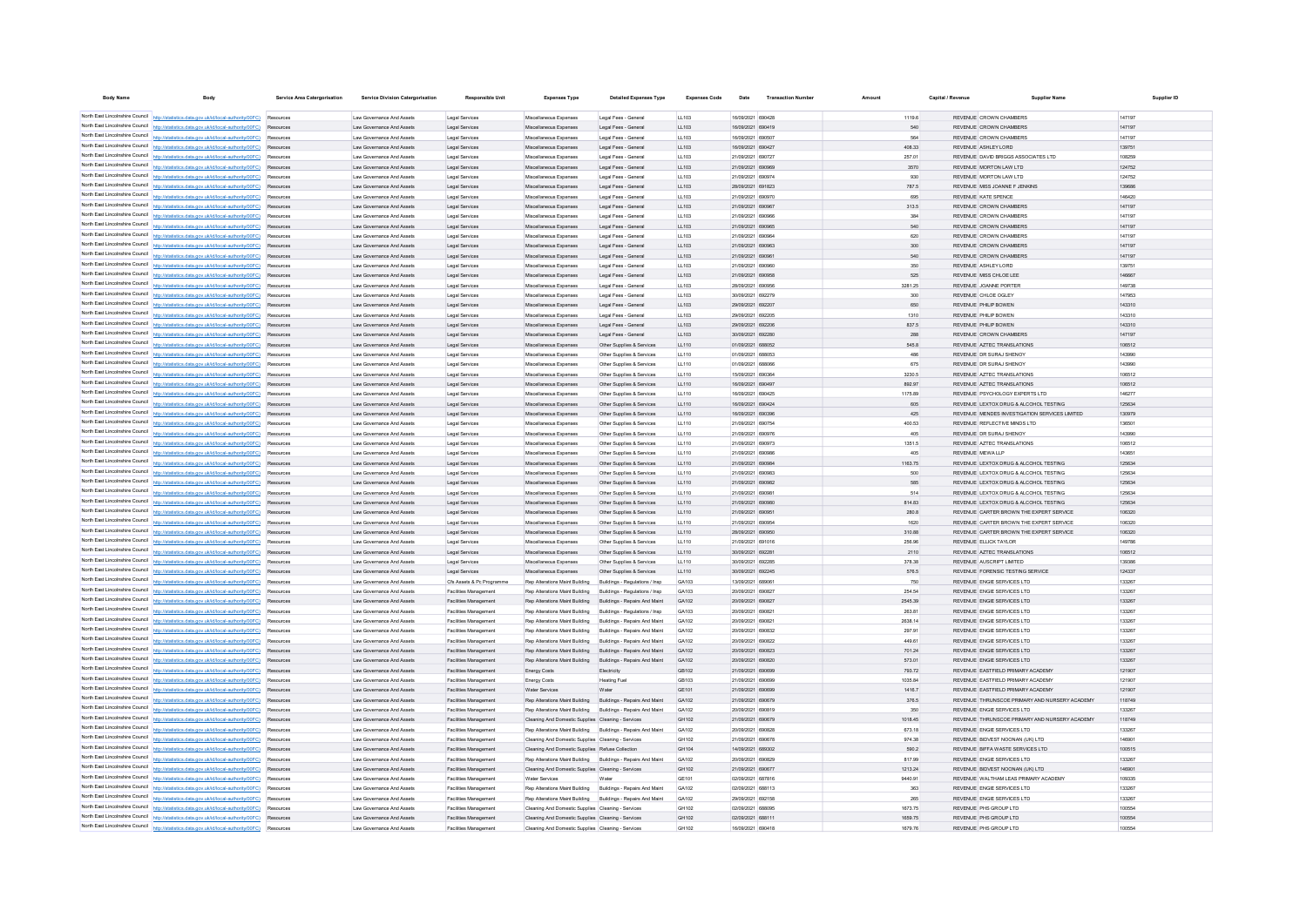| <b>Body Name</b> |                                                                                                           | Service Area Catergorisation | <b>Service Division Catergorisation</b> | <b>Responsible Uni</b>                                                           | <b>Expenses Type</b>                                         | <b>Detailed Expenses Type</b> | <b>Expenses Code</b> |                   | <b>Transaction Numb</b> |             | Capital / Revenue | <b>Supplier Nam</b>                              |        | Supplier ID |
|------------------|-----------------------------------------------------------------------------------------------------------|------------------------------|-----------------------------------------|----------------------------------------------------------------------------------|--------------------------------------------------------------|-------------------------------|----------------------|-------------------|-------------------------|-------------|-------------------|--------------------------------------------------|--------|-------------|
|                  |                                                                                                           |                              |                                         |                                                                                  |                                                              |                               | GH102                | 27/09/2021 691634 |                         | $-40277.51$ |                   | REVENUE KINGDOM SERVICES GROUP LTD               | 138536 |             |
|                  | North East Lincolnshire Council http://statistics.data.gov.uk/id/local-authority/00FC) Resources          |                              | Law Governance And Assets               | Facilities Management                                                            | Cleaning And Domestic Supplies Cleaning - Services           |                               |                      |                   |                         |             |                   |                                                  |        |             |
|                  | North East Lincolnshire Council http://statistics.data.gov.uk/id/local-authority/00FC)                    | Resources                    | Law Governance And Assets               | Facilities Management                                                            | Cleaning And Domestic Supplies Cleaning - Services           |                               | GH102                | 27/09/2021 691635 |                         | $-40180.91$ |                   | REVENUE KINGDOM SERVICES GROUP LTD               | 138536 |             |
|                  | North East Lincolnshire Council http://statistics.data.gov.uk/id/local-authority/00FC)                    | Resources                    | Law Governance And Assets               | Facilities Management                                                            | Cleaning And Domestic Supplies Cleaning - Services           |                               | GH102                | 27/09/2021 691637 |                         | $-40180.8$  |                   | REVENUE KINGDOM SERVICES GROUP LTD               | 138536 |             |
|                  | North East Lincolnshire Council http://statistics.data.gov.uk/id/local-authority/00FC) Resources          |                              | Law Governance And Assets               | <b>Facilities Management</b>                                                     | Cleaning And Domestic Supplies Cleaning - Services           |                               | GH102                | 29/09/2021 692108 |                         | 41676.26    |                   | REVENUE KINGDOM SERVICES GROUP LTD               | 138536 |             |
|                  | North East Lincolnshire Council http://statistics.data.gov.uk/id/local-authority/00FC)                    | Resources                    | Law Governance And Assets               | Facilities Management                                                            | Cleaning And Domestic Supplies Cleaning - Services           |                               | GH102                | 29/09/2021 692110 |                         | 41676.26    |                   | REVENUE KINGDOM SERVICES GROUP LTD               | 138536 |             |
|                  | North East Lincolnshire Council http://statistics.data.gov.uk/id/local-authority/00FC).                   | Resources                    | Law Governance And Assets               | Facilities Management                                                            | Cleaning And Domestic Supplies Cleaning - Services           |                               | GH102                | 29/09/2021 692109 |                         | 41676.26    |                   | REVENUE KINGDOM SERVICES GROUP LTD               | 138536 |             |
|                  | North East Lincolnshire Council http://statistics.data.gov.uk/id/local-authority/00FC)                    | Resources                    | Law Governance And Assets               | Facilities Management                                                            | Cleaning And Domestic Supplies Cleaning - Services           |                               | GH102                | 15/09/2021 690363 |                         | 1014        |                   | REVENUE PHS GROUP LTD                            | 100554 |             |
|                  | North East Lincolnshire Council http://statistics.data.gov.uk/id/local-authority/00FC) Resources          |                              | Law Governance And Assets               | <b>Facilities Management</b>                                                     | Energy Costs                                                 | Heating Fuel                  | GB103                | 27/09/2021 691648 |                         | 865.95      |                   | REVENUE OIL NRG                                  | 138198 |             |
|                  | North East Lincolnshire Council http://statistics.data.gov.uk/id/local-authority/00FC)                    | Resources                    | Law Governance And Assets               | Facilities Management                                                            | Private Contractors                                          | Contract Payments             | PH105                | 09/09/2021 689118 |                         | 2618.67     |                   | REVENUE DANFO (UK) LIMITED                       | 142148 |             |
|                  | North East Lincolnshire Council http://statistics.data.gov.uk/id/local-authority/00FC) Resources          |                              | Law Governance And Assets               | <b>Facilities Management</b>                                                     | Private Contractors                                          | Contract Payments             | PH105                | 09/09/2021 689118 |                         | 4185.08     |                   | REVENUE DANFO (UK) LIMITED                       | 142148 |             |
|                  | North East Lincolnshire Council http://statistics.data.gov.uk/id/local-authority/00FC)                    | Resources                    | Law Governance And Assets               | Facilities Management                                                            | Private Contractors                                          | Contract Payments             | PH105                | 09/09/2021 689118 |                         | 2200.92     |                   | REVENUE DANFO (UK) LIMITED                       | 142148 |             |
|                  | North East Lincolnshire Council http://statistics.data.gov.uk/id/local-authority/00FC)                    | Resources                    | Law Governance And Assets               | Facilities Management                                                            | Private Contractors                                          | Contract Payments             | <b>PH105</b>         | 09/09/2021 689118 |                         | 2184.42     |                   | REVENUE DANFO (UK) LIMITED                       | 142148 |             |
|                  | North East Lincolnshire Council http://statistics.data.gov.uk/id/local-authority/00FC)                    | Resources                    | Law Governance And Assets               | Facilities Management                                                            | Energy Costs                                                 | Electricity                   | GB102                | 30/09/2021 692321 |                         | 1119.23     |                   | REVENUE OLD CLEE PRIMARY ACADEMY                 | 119822 |             |
|                  | North East Lincolnshire Council http://statistics.data.gov.uk/id/local-authority/00FC)                    | Resources                    | Law Governance And Assets               | Facilities Management                                                            | Cleaning And Domestic Supplies Cleaning - Services           |                               | GH102                | 15/09/2021 690243 |                         | 15103       |                   | REVENUE OLD CLEE PRIMARY ACADEMY                 | 119822 |             |
|                  | North East Lincolnshire Council http://statistics.data.gov.uk/id/local-authority/00FC)                    | Resources                    | I aw Governance And Assets              | <b>Facilities Management</b>                                                     | Rep Alterations Maint Building Buildings - Repairs And Maint |                               | GA102                | 20/09/2021 690830 |                         | 1388.3      |                   | REVENUE ENGIE SERVICES LTD                       | 133267 |             |
|                  | North East Lincolnshire Council http://statistics.data.gov.uk/id/local-authority/00FC)                    | Resources                    | Law Governance And Assets               | Facilities Management                                                            | Rep Alterations Maint Building Security Alarms And Ccty      |                               | GA101                | 02/09/2021 687817 |                         | 322         |                   | REVENUE ENGIE SERVICES LTD                       | 133267 |             |
|                  | North East Lincolnshire Council http://statistics.data.gov.uk/id/local-authority/00FC)                    | Resources                    | Law Governance And Assets               | Facilities Management                                                            | Rep Alterations Maint Building Security Alarms And Ccty      |                               | GA101                | 02/09/2021 687817 |                         | 322         |                   | REVENUE ENGIE SERVICES LTD                       | 133267 |             |
|                  | North East Lincolnshire Council http://statistics.data.gov.uk/id/local-authority/00FC)                    | Resources                    | Law Governance And Assets               | Facilities Management                                                            | Rents                                                        | Rent                          | GC101                | 15/09/2021 689022 |                         | 30000       |                   | REVENUE PURPLE EMPEROR LTD                       | 140205 |             |
|                  | North East Lincolnshire Council http://statistics.data.gov.uk/id/local-authority/00FC)                    | Resources                    | Law Governance And Assets               | Commercial Estate                                                                | Cleaning And Domestic Supplies Refuse Collection             |                               | GH104                | 14/09/2021 689561 |                         | 324         |                   | REVENUE BRIANPLANT (HUMBERSIDE) LTD              | 100583 |             |
|                  | North East Lincolnshire Council http://statistics.data.gov.uk/id/local-authority/00FC)                    | Resources                    | Law Governance And Assets               | Commercial Estate                                                                | Cleaning And Domestic Supplies Refuse Collection             |                               | GH104                | 09/09/2021 688903 |                         | 260.1       |                   | REVENUE ELLGIA LIMITED                           | 101433 |             |
|                  | North East Lincolnshire Council http://statistics.data.gov.uk/id/local-authority/00FC)                    | Resources                    | Law Governance And Assets               | Commercial Estate                                                                | Cleaning And Domestic Supplies Refuse Collection             |                               | GH104                | 09/09/2021 688905 |                         | 719.8       |                   | REVENUE ELLGIA LIMITED                           | 101433 |             |
|                  | North East Lincolnshire Council http://statistics.data.gov.uk/id/local-authority/00FC)                    | Resources                    | Law Governance And Assets               | Commercial Estate                                                                | Cleaning And Domestic Supplies Refuse Collection             |                               | GH104                | 09/09/2021 688904 |                         | 501.6       |                   | REVENUE ELLGIA LIMITED                           | 101433 |             |
|                  | North East Lincolnshire Council http://statistics.data.gov.uk/id/local-authority/00FC)                    | Resources                    | Law Governance And Assets               | Commercial Estate                                                                | Rep Alterations Maint Building Buildings - Repairs And Maint |                               | GA102                | 02/09/2021 688115 |                         | 807.4       |                   | REVENUE ENGIE SERVICES LTD                       | 133267 |             |
|                  | North East Lincolnshire Council http://statistics.data.gov.uk/id/local-authority/00FC) Resources          |                              | Law Governance And Assets               | Commercial Estate                                                                | Rep Alterations Maint Building Buildings - Repairs And Maint |                               | GA102                | 29/09/2021 692151 |                         | 598         |                   | REVENUE ENGIE SERVICES LTD                       | 133267 |             |
|                  | North East Lincolnshire Council http://statistics.data.gov.uk/id/local-authority/00FC)                    | Resources                    | Law Governance And Assets               | Commercial Estate                                                                | Cleaning And Domestic Supplies Cleaning - Consumables        |                               | GH103                | 20/09/2021 690817 |                         | 253.18      |                   | REVENUE PETER HOGARTH & SONS LTD                 | 100815 |             |
|                  | North East Lincolnshire Council http://statistics.data.gov.uk/id/local-authority/00FC) Resources          |                              | I aw Governance And Assets              | Commercial Estate                                                                | Communications And Computing Internet Connection             |                               | IF110                | 29/09/2021 692134 |                         | 4860        |                   | REVENUE ENGIE SERVICES LTD                       | 133267 |             |
|                  | North East Lincolnshire Council http://statistics.data.gov.uk/id/local-authority/00FC)                    | Resources                    | I aw Governance And Assets              | Commercial Estate                                                                | Print Stationery / Gen Off Exp Advertising                   |                               | 1 D104               | 30/09/2021 692370 |                         | 1266.67     |                   | REVENUE PPH COMMERCIAL LTD                       | 101276 |             |
|                  | North East Lincolnshire Council http://statistics.data.gov.uk/id/local-authority/00FC) Resources          |                              | I aw Governance And Assets              | <b>Audit Shared Service</b>                                                      | Private Contractors                                          | Third Party Prov - Private    | PH101                | 01/09/2021 687803 |                         | 3777 4      |                   | REVENUE TIAA LTD                                 | 147004 |             |
|                  | North East Lincolnshire Council http://statistics.data.gov.uk/id/local-authority/00FC)                    | Resources                    | I aw Governance And Assets              | Audit Shared Service                                                             | Miscellaneous Expenses                                       | Other Expenses General        | LL119                | 09/09/2021 688024 |                         | 10371.54    |                   | REVENUE CIVICA UK LIMITED                        | 103029 |             |
|                  | North East Lincolnshire Council http://statistics.data.gov.uk/id/local-authority/00FC) Resources          |                              | I aw Governance And Assets              | <b>Audit Shared Service</b>                                                      | Other Local Authorities                                      | Third Po - Other Local Auth   | PC101                | 28/09/2021 691651 |                         | $-66104$    |                   | REVENUE NORTH LINCOLNSHIRE COUNCIL               | 101186 |             |
|                  | North East Lincolnshire Council http://statistics.data.gov.uk/id/local-authority/00FC)                    | Resources                    | Law Governance And Assets               | Audit Shared Service                                                             | Other Local Authorities                                      | Third Pp - Other Local Auth   | PC101                | 28/09/2021 691651 |                         | 22252       |                   | REVENUE NORTH LINCOLNSHIRE COUNCIL               | 101186 |             |
|                  | North East Lincolnshire Council http://statistics.data.gov.uk/id/local-authority/00FC) Economy And Growth |                              | Regeneration                            | Events                                                                           | Rep Alterations Maint Building Buildings - Repairs And Maint |                               | GA102                | 03/09/2021 687851 |                         | 4118.6      |                   | REVENUE ENGIE SERVICES LTD                       | 133267 |             |
|                  | North East Lincolnshire Council http://statistics.data.gov.uk/id/local-authority/00FC) Economy And Growth |                              | Regeneration                            | Events                                                                           | Rep Alterations Maint Building Buildings - Repairs And Maint |                               | GA102                | 29/09/2021 692190 |                         | 427         |                   | REVENUE ENGIE SERVICES LTD                       | 133267 |             |
|                  | North East Lincolnshire Council http://statistics.data.gov.uk/id/local-authority/00FC) Economy And Growth |                              | Regeneration                            | Events                                                                           | Cleaning And Domestic Supplies Cleaning - Services           |                               | GH102                | 09/09/2021 688893 |                         | 956.68      |                   | REVENUE ES INDUSTRIAL CLEANING                   | 139234 |             |
|                  | North East Lincolnshire Council http://statistics.data.gov.uk/id/local-authority/00FC) Economy And Growth |                              | Regeneration                            | Leisure                                                                          | Rep Alterations Maint Building Buildings - Repairs And Maint |                               | GA102                | 03/09/2021 688044 |                         | 3391.44     |                   | REVENUE ENGIE SERVICES LTD                       | 133267 |             |
|                  | North East Lincolnshire Council http://statistics.data.gov.uk/id/local-authority/00FC) Economy And Growth |                              | Regeneration                            | Leisure                                                                          | Rep Alterations Maint Building Buildings - Repairs And Maint |                               | GA102                | 03/09/2021 688044 |                         | 33914.37    |                   | REVENUE ENGIE SERVICES LTD                       | 133267 |             |
|                  | North East Lincolnshire Council http://statistics.data.gov.uk/id/local-authority/00FC) Economy And Growth |                              | Regeneration                            | Leisure                                                                          | Rep Alterations Maint Building Buildings - Repairs And Maint |                               | GA102                | 30/09/2021 692104 |                         | 4333        |                   | REVENUE LINCS INSPIRE LTD                        | 120610 |             |
|                  | North East Lincolnshire Council http://statistics.data.gov.uk/id/local-authority/00FC) Economy And Growth |                              | Regeneration                            | Museums & N F Heritage Centre Indirect Employee Expenses                         |                                                              | Staff Training                | EB122                | 06/09/2021 688443 |                         | 250         |                   | REVENUE HIGH SPEED TRAINING ITD                  | 136542 |             |
|                  | North East Lincolnshire Council http://statistics.data.gov.uk/id/local-authority/00FC) Economy And Growth |                              | Regeneration                            | Museums & N F Heritage Centre Cleaning And Domestic Supplies Cleaning - Services |                                                              |                               | GH102                | 02/09/2021 688120 |                         | 796.68      |                   | REVENUE KINGDOM CLEANING LIMITED                 | 149644 |             |
|                  | North East Lincolnshire Council http://statistics.data.gov.uk/id/local-authority/00FC) Economy And Growth |                              | Regeneration                            | Museums & N F Heritage Centre Equip / Furniture / Materials                      |                                                              | <b>Promotions</b>             | <b>1 A124</b>        | 07/09/2021 688703 |                         | 350         |                   | REVENUE LOLLIPOP TRAIN CLEETHORPES               | 109694 |             |
|                  | North East Lincolnshire Council http://statistics.data.gov.uk/id/local-authority/00FC) Economy And Growth |                              | Regeneration                            | Museums & N F Heritage Centre Equip / Furniture / Materials                      |                                                              | Goods For Resale              | <b>I A123</b>        | 02/09/2021 688097 |                         | 293.25      |                   | REVENUE NAUTICALIA                               | 104830 |             |
|                  | North East Lincolnshire Council http://statistics.data.gov.uk/id/local-authority/00FC) Economy And Growth |                              | Regeneration                            | Community Investment Team                                                        | Other Agencies                                               | Grants Pd Over To Third Party | P.1138               | 29/09/2021 692215 |                         | 5626.34     |                   | REVENUE KEPUNTERNATIONAL SOLUTIONS LTD.          | 146859 |             |
|                  | North East Lincolnshire Council http://statistics.data.gov.uk/id/local-authority/00FC) Economy And Growth |                              | Regeneration                            | Community Investment Team                                                        | Other Agencies                                               | Grants Pd Over To Third Party | PJ138                | 28/09/2021 691682 |                         | 15138.86    |                   | REVENUE HEALD LTD                                | 145008 |             |
|                  | North East Lincolnshire Council http://statistics.data.gov.uk/id/local-authority/00FC) Economy And Growth |                              | Regeneration                            | Community Investment Team                                                        | Other Agencies                                               | Grants Pd Over To Third Party | P.1138               | 17/09/2021 690668 |                         | 25983.75    |                   | REVENUE MODULE A-R LTD                           | 146078 |             |
|                  | North East Lincolnshire Council http://statistics.data.gov.uk/id/local-authority/00FC) Economy And Growth |                              | Regeneration                            | Community Investment Team                                                        | Other Agencies                                               | Grants Pd Over To Third Party | PJ138                | 28/09/2021 691827 |                         | 12991.87    |                   | REVENUE MODULE A-R LTD                           | 146078 |             |
|                  | North East Lincolnshire Council http://statistics.data.gov.uk/id/local-authority/00FC) Economy And Growth |                              | Regeneration                            | Retained Function                                                                | Direct Employee Expenses                                     | Agency Staff                  | EA105                | 16/09/2021 690395 |                         | 14175       |                   | REVENUE SOLACE IN BUSINESS.                      | 100785 |             |
|                  | North East Lincolnshire Council http://statistics.data.gov.uk/id/local-authority/00FC) Economy And Growth |                              | Regeneration                            | Retained Function                                                                | Indirect Employee Expenses                                   | Recruitment Expenses          | EB114                | 09/09/2021 689005 |                         | 550         |                   | REVENUE ARTS PROFESSIONAL MEDIA LTD              | 149671 |             |
|                  | North East Lincolnshire Council http://statistics.data.gov.uk/id/local-authority/00FC) Economy And Growth |                              | Regeneration                            | <b>Retained Function</b>                                                         | Indirect Employee Expenses                                   | <b>Recruitment Expenses</b>   | <b>ER114</b>         | 10/09/2021 689476 |                         | 647         |                   | REVENUE THE LEISURE MEDIA COMPANY LTD            | 109386 |             |
|                  | North East Lincolnshire Council http://statistics.data.gov.uk/id/local-authority/00FC) Economy And Growth |                              | Regeneration                            | Retained Function                                                                | Communications And Computing Computer S/Ware - Licences      |                               | LF103                | 30/09/2021 692319 |                         | 315         |                   | REVENUE BLUESTORM DESIGN & MARKETING LTD         | 125864 |             |
|                  | North East Lincolnshire Council http://statistics.data.gov.uk/id/local-authority/00FC) Economy And Growth |                              | Regeneration                            | Retained Function                                                                | Miscellaneous Expenses                                       | Other Expenses General        | LL119                | 23/09/2021 691382 |                         | 455         |                   | REVENUE EAST TRANSPORTATION LTD                  | 122833 |             |
|                  | North East Lincolnshire Council http://statistics.data.gov.uk/id/local-authority/00FC)                    | Economy And Growth           | Regeneration                            | Retained Function                                                                | Consultancy                                                  | Consultancy                   | PL101                | 16/09/2021 690624 |                         | 2475        |                   | REVENUE WNC LTD                                  | 138884 |             |
|                  | North East Lincolnshire Council http://statistics.data.gov.uk/id/local-authority/00FC)                    | Economy And Growth           | Regeneration                            | Retained Function                                                                | Consultancy                                                  | Consultancy                   | PL101                | 15/09/2021 690289 |                         | 1000        |                   | REVENUE BLACKSTOCK PARTNERSHIP LTD               | 139880 |             |
|                  | North East Lincolnshire Council http://statistics.data.gov.uk/id/local-authority/00FC)                    | Economy And Growth           | Regeneration                            | Retained Function                                                                | Equip / Furniture / Materials                                | Equipment - Purchase          | LA101                | 06/09/2021 688018 |                         | 1200        |                   | REVENUE JAMES COLES & SONS LTD                   | 100758 |             |
|                  | North East Lincolnshire Council http://statistics.data.gov.uk/id/local-authority/00FC)                    | Economy And Growth           | Regeneration                            | Retained Functio                                                                 | Print Stationery / Gen Off Exp                               | Printing And Stationery       | LD103                | 14/09/2021 685669 |                         | 3979.52     |                   | REVENUE TOTAL SIGNS AND GRAPHICS LTD             | 104775 |             |
|                  | North East Lincolnshire Council http://statistics.data.gov.uk/id/local-authority/00FC)                    | Economy And Growth           | Regeneration                            | Retained Function                                                                | Miscellaneous Expenses                                       | Civic Regalia And Events      | LL117                | 09/09/2021 688898 |                         | 1075        |                   | REVENUE CALMER KARMA LIMITED                     | 149699 |             |
|                  | North East Lincolnshire Council http://statistics.data.gov.uk/id/local-authority/00FC)                    | Economy And Growth           | Regeneration                            | Retained Function                                                                | Miscellaneous Expenses                                       | Civic Regalia And Events      | LL117                | 09/09/2021 689276 |                         | 420         |                   | REVENUE STEPHEN SHORT                            | 149711 |             |
|                  | North East Lincolnshire Council http://statistics.data.gov.uk/id/local-authority/00FC)                    | Economy And Growth           | Regeneration                            | Culture                                                                          | Private Contractors                                          | Third Party Prov - Private    | PH101                | 03/09/2021 688332 |                         | 1250        |                   | REVENUE MAGNA VITAE LEISURE TRUST                | 131927 |             |
|                  | North East Lincolnshire Council http://statistics.data.gov.uk/id/local-authority/00FC)                    | Economy And Growth           | Regeneration                            | Culture                                                                          | Private Contractors                                          | Third Party Prov - Private    | PH101                | 01/09/2021 688039 |                         | 5600        |                   | REVENUE S4W LTD                                  | 149027 |             |
|                  | North East Lincolnshire Council http://statistics.data.gov.uk/id/local-authority/00FC)                    | Economy And Growth           | Regeneration                            | Culture                                                                          | Private Contractors                                          | Third Party Prov - Private    | PH101                | 21/09/2021 690721 |                         | 500         |                   | REVENUE CUT LTD                                  | 105425 |             |
|                  | North East Lincolnshire Council http://statistics.data.gov.uk/id/local-authority/00FC)                    | Economy And Growth           | Regeneration                            | Culture                                                                          | Grants And Subscriptions                                     | Subscriptions                 | LJ101                | 02/09/2021 688110 |                         | 500         |                   | REVENUE THE AUDIENCE AGENCY                      | 144764 |             |
|                  | North East Lincolnshire Council http://statistics.data.gov.uk/id/local-authority/00FC)                    | Economy And Growth           | Regeneration                            | Culture                                                                          | Private Contractor                                           | Third Party Prov - Private    | PH101                | 20/09/2021 690807 |                         | 2081        |                   | REVENUE OUR BIG PICTURE LTD                      | 134087 |             |
|                  | North East Lincolnshire Council http://statistics.data.gov.uk/id/local-authority/00FC)                    | Economy And Growth           | Regeneration                            | Culture                                                                          | Private Contractors                                          | Third Party Prov - Private    | PH101                | 09/09/2021 688872 |                         | 252         |                   | REVENUE CLICK TRAVEL                             | 127476 |             |
|                  | North East Lincolnshire Council http://statistics.data.gov.uk/id/local-authority/00FC)                    | Economy And Growth           | Regeneration                            | Culture                                                                          | Private Contractor                                           | Third Party Prov - Private    | PH101                | 09/09/2021 688872 |                         | 702.24      |                   | REVENUE CLICK TRAVEL                             | 127476 |             |
|                  | North East Lincolnshire Council http://statistics.data.gov.uk/id/local-authority/00FC)                    | Economy And Growth           | Regeneration                            | Culture                                                                          | Other Agencies                                               | Performers                    | PJ101                | 09/09/2021 689086 |                         | 14600       |                   | REVENUE PERIPLUM CIC                             | 149356 |             |
|                  | North East Lincolnshire Council http://statistics.data.gov.uk/id/local-authority/00FC) Economy And Growth |                              | Regeneration                            | Culture                                                                          | Other Agencies                                               | Performers                    | PJ101                | 29/09/2021 692146 |                         | 3838        |                   | REVENUE FROM THE FIELDS LTD                      | 142950 |             |
|                  | North East Lincolnshire Council http://statistics.data.gov.uk/id/local-authority/00FC).                   | Economy And Growth           | Housing Highways And Transport          | <b>Supporting People</b>                                                         | Other Agencies                                               | Third Po - Block Gross        | PJ103                | 28/09/2021 691657 |                         | 4338.75     |                   | REVENUE DOORSTEP                                 | 100310 |             |
|                  | North East Lincolnshire Council http://statistics.data.gov.uk/id/local-authority/00FC)                    | Economy And Growth           | Housing Highways And Transport          | Supporting People                                                                | Other Agencies                                               | Third Pp - Block Gross        | PJ103                | 28/09/2021 691662 |                         | 2522.6      |                   | REVENUE FRAMEWORK HOUSING ASSOCIATION            | 149461 |             |
|                  | North East Lincolnshire Council http://statistics.data.gov.uk/id/local-authority/00FC)                    | Economy And Growth           | Housing Highways And Transport          | <b>Supporting People</b>                                                         | Other Agencies                                               | Third Pp - Block Gross        | PJ103                | 28/09/2021 691658 |                         | 4489        |                   | REVENUE HUMBERCARE LTD                           | 100311 |             |
|                  | North East Lincolnshire Council http://statistics.data.gov.uk/id/local-authority/00FC)                    | Economy And Growth           | Housing Highways And Transport          | <b>Supporting People</b>                                                         | Other Agencies                                               | Third Pp - Block Gross        | PJ103                | 28/09/2021 691659 |                         | 13162.2     |                   | REVENUE LONGHURST AND HAVELOK HOMES LTD          | 100342 |             |
|                  | North East Lincolnshire Council http://statistics.data.gov.uk/id/local-authority/00FC)                    | Economy And Growth           | Housing Highways And Transport          | <b>Supporting People</b>                                                         | Other Agencies                                               | Third Pp - Block Gross        | PJ103                | 28/09/2021 691689 |                         | 1421        |                   | REVENUE DOORSTEF                                 | 100310 |             |
|                  | North East Lincolnshire Council http://statistics.data.gov.uk/id/local-authority/00FC)                    | Economy And Growth           | Housing Highways And Transport          | Supporting People                                                                | Other Agencies                                               | Third Po - Block Gross        | PJ103                | 28/09/2021 691687 |                         | 2898        |                   | REVENUE THE SALVATION ARMY                       | 100309 |             |
|                  | North East Lincolnshire Council http://statistics.data.gov.uk/id/local-authority/00FC) Economy And Growth |                              | Housing Highways And Transport          | Supporting People                                                                | Other Agencies                                               | Third Po - Block Gross        | PJ103                | 28/09/2021 691685 |                         | 9495        |                   | REVENUE GRIMSBY CLEETHORPES & HUMBER REGION YMCA | 100305 |             |
|                  | North East Lincolnshire Council http://statistics.data.gov.uk/id/local-authority/00FC) Economy And Growth |                              | Housing Highways And Transport          | Supporting People                                                                | Other Agencies                                               | Third Po - Block Gross        | PJ103                | 28/09/2021 69169  |                         | 8032        |                   | REVENUE DOORSTEE                                 |        |             |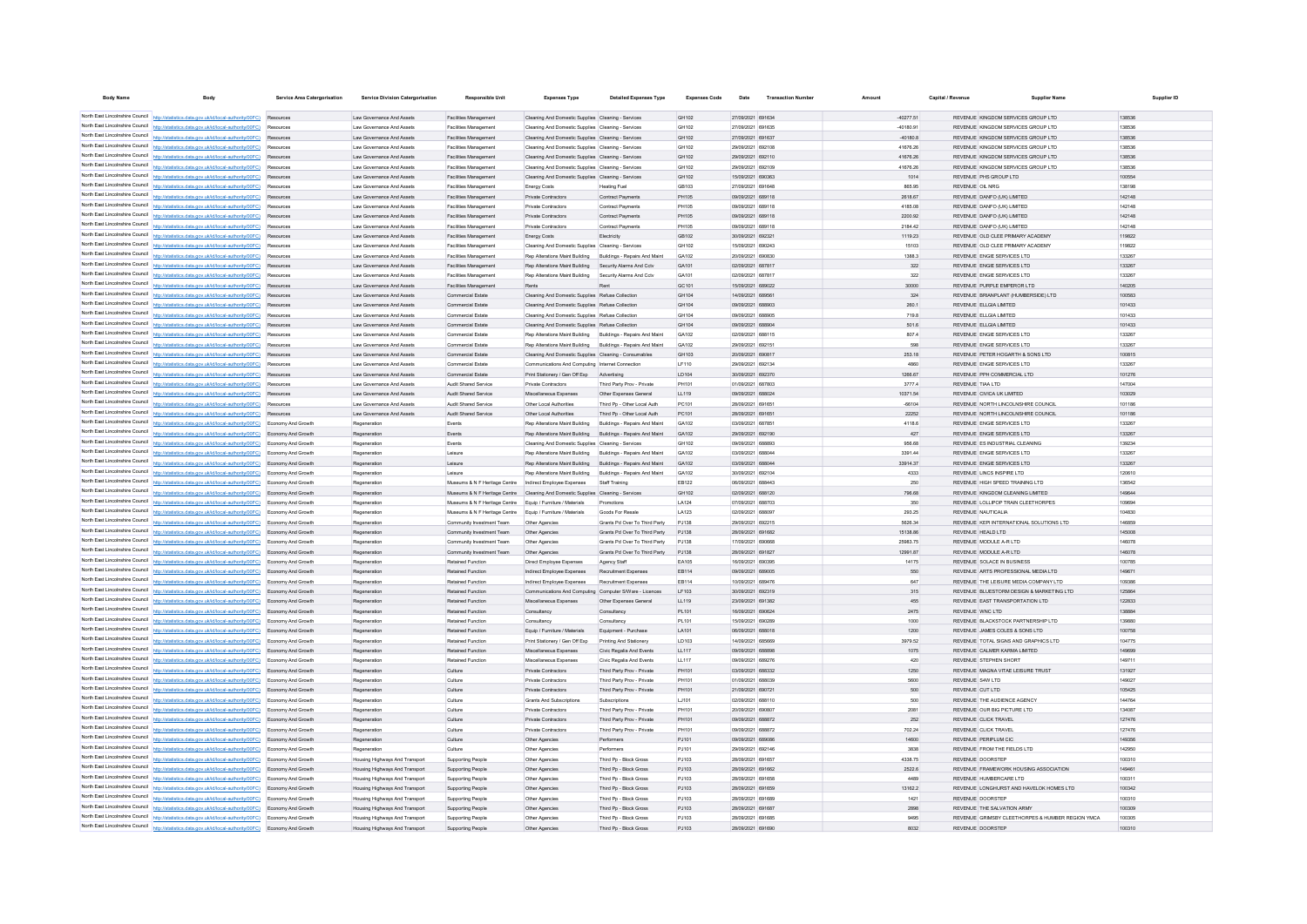| <b>Body Name</b>                                                   | Body                                                                                                                                                                                                                   | Service Area Catergorisation             | <b>Service Division Catergorisation</b>                                | <b>Responsible Unit</b>                                                          | <b>Expenses Type</b>                         | <b>Detailed Expenses Type</b>                            | <b>Expenses Code</b>       | Date                                   | <b>Transaction Number</b> | Amount | Capital / Revenue | <b>Supplier Name</b>                                                             | Supplier ID                                                    |
|--------------------------------------------------------------------|------------------------------------------------------------------------------------------------------------------------------------------------------------------------------------------------------------------------|------------------------------------------|------------------------------------------------------------------------|----------------------------------------------------------------------------------|----------------------------------------------|----------------------------------------------------------|----------------------------|----------------------------------------|---------------------------|--------|-------------------|----------------------------------------------------------------------------------|----------------------------------------------------------------|
|                                                                    | North East Lincolnshire Council http://statistics.data.gov.uk/id/local-authority/00FC) Economy And Growth                                                                                                              |                                          | Housing Highways And Transport                                         | Supporting People                                                                | Other Agencies                               | Third Pp - Block Gross                                   | PJ103                      | 28/09/2021 691692                      |                           |        | 6676              | REVENUE LONGHURST AND HAVELOK HOMES LTD                                          | 100342                                                         |
|                                                                    | North East Lincolnshire Council http://statistics.data.gov.uk/id/local-authority/00FC) Economy And Growth                                                                                                              |                                          | Housing Highways And Transport                                         | Supporting People                                                                | Other Agencies                               | Third Pp - Block Gross                                   | PJ103                      | 28/09/2021 691688                      |                           |        | 2818              | REVENUE THE SALVATION ARMY                                                       | 100309                                                         |
|                                                                    | North East Lincolnshire Council http://statistics.data.gov.uk/id/local-authority/00FC) Economy And Growth                                                                                                              |                                          | Housing Highways And Transport                                         | Supporting People                                                                | Other Agencies                               | Third Pp - Block Gross                                   | PJ103                      | 28/09/2021 691686                      |                           |        | 15800             | REVENUE GRIMSBY CLEETHORPES & HUMBER REGION YMCA                                 | 100305                                                         |
|                                                                    | North East Lincolnshire Council http://statistics.data.gov.uk/id/local-authority/00FC) Economy And Growth                                                                                                              |                                          | Housing Highways And Transport                                         | Supporting People                                                                | Other Agencies                               | Third Pp - Block Gross                                   | P.1103                     | 28/09/2021 691661                      |                           |        | 3553              | REVENUE NAVIGO EXTRA LIMITED                                                     | 133793                                                         |
| North East Lincolnshire Council                                    | http://statistics.data.gov.uk/id/local-authority/DDEC) Fonnomy And Growth                                                                                                                                              |                                          | Housing Highways And Transport                                         | Supporting People                                                                | Other Agencies                               | Third Pp - Block Gross                                   | P.1103                     | 28/09/2021 691691                      |                           |        | 13195             | <b>REVENUE WOMENS AID</b>                                                        | 100326                                                         |
| North East Lincolnshire Council<br>North East Lincolnshire Council | http://statistics.data.gov.uk/id/local-authority/00EC) Fromomy And Growth                                                                                                                                              |                                          | Housing Highways And Transport                                         | Supporting People                                                                | Other Agencies                               | Third Pp - Block Gross                                   | PJ103                      | 28/09/2021 691656                      |                           |        | 1332              | REVENUE THE SALVATION ARMY                                                       | 100309                                                         |
| North East Lincolnshire Council                                    | http://statistics.data.gov.uk/id/local-authority/00ECL Fconomy And Growth                                                                                                                                              |                                          | Housing Highways And Transport                                         | Supporting People                                                                | Other Agencies                               | Third Pp - Block Gross                                   | P.1103                     | 23/09/2021 691438                      |                           |        | 4824              | REVENUE NHS NORTH FAST LINCOLNSHIRE CCG.                                         | 121549                                                         |
| North East Lincolnshire Council                                    | http://statistics.data.gov.uk/id/local-authority/00EC) Fromomy And Growth<br>http://statistics.data.gov.uk/id/local-authority/00FC) Economy And Growth                                                                 |                                          | Housing Highways And Transport<br>Housing Highways And Transport       | Supporting People<br>Supporting People                                           | Other Agencies<br><b>Private Contractors</b> | Third Pp - Block Gross<br>Third Party Prov - Private     | PJ103<br>PH101             | 28/09/2021 691655<br>14/09/2021 689797 |                           |        | 5671.15           | REVENUE GRIMSBY CLEETHORPES & HUMBER REGION YMCA<br>REVENUE LEARNING4LIFE-GY-CIC | 100305<br>144120                                               |
|                                                                    | North East Lincolnshire Council http://statistics.data.gov.uk/id/local-authority/00FC) Economy And Growth                                                                                                              |                                          | Housing Highways And Transport                                         | Supporting People                                                                | Private Contractors                          | Third Party Prov - Private                               | PH101                      | 06/09/2021 688438                      |                           |        | 2026<br>260.25    | REVENUE CARPETS GALORE                                                           | 103262                                                         |
|                                                                    | North East Lincolnshire Council http://statistics.data.gov.uk/id/local-authority/00FC) Economy And Growth                                                                                                              |                                          | Housing Highways And Transport                                         | Supporting People                                                                | Private Contractors                          | Third Party Prov - Private                               | PH101                      | 10/09/2021 689054                      |                           |        | 600               | REVENUE ST ANDREWS HOSPICE (TRADING) LTD                                         | 141569                                                         |
|                                                                    | North East Lincolnshire Council http://statistics.data.gov.uk/id/local-authority/00FC) Economy And Growth                                                                                                              |                                          | Housing Highways And Transport                                         | Supporting People                                                                | Private Contractors                          | Third Party Prov - Private                               | PH101                      | 08/09/2021 688100                      |                           |        | 250               | REVENUE P & L DISCOUNT FURNITURE LTD                                             | 103831                                                         |
|                                                                    | North East Lincolnshire Council http://statistics.data.gov.uk/id/local-authority/00FC) Economy And Growth                                                                                                              |                                          | Housing Highways And Transport                                         | Supporting People                                                                | Private Contractors                          | Third Party Prov - Private                               | PH101                      | 08/09/2021 688101                      |                           |        | 375               | REVENUE P & L DISCOUNT FURNITURE LTD                                             | 103831                                                         |
|                                                                    | North East Lincolnshire Council http://statistics.data.gov.uk/id/local-authority/00FC) Economy And Growth                                                                                                              |                                          | Housing Highways And Transport                                         | Supporting People                                                                | Private Contractors                          | Third Party Prov - Private                               | PH101                      | 24/09/2021 690917                      |                           |        | 360               | REVENUE ST ANDREWS HOSPICE (TRADING) LTD.                                        | 141569                                                         |
|                                                                    | North East Lincolnshire Council http://statistics.data.gov.uk/id/local-authority/00FC) Economy And Growth                                                                                                              |                                          | Housing Highways And Transport                                         | Supporting People                                                                | Private Contractors                          | Third Party Prov - Private                               | PH101                      | 09/09/2021 688969                      |                           |        | 400               | REVENUE INVESTRAVEL                                                              | 149673                                                         |
|                                                                    | North East Lincolnshire Council http://statistics.data.gov.uk/id/local-authority/00FC) Economy And Growth                                                                                                              |                                          | Housing Highways And Transport                                         | Supporting People                                                                | Private Contractors                          | Third Party Prov - Private                               | PH101                      | 24/09/2021 691369                      |                           |        | 347.25            | REVENUE WILKINSON                                                                | 100570                                                         |
|                                                                    | North East Lincolnshire Council http://statistics.data.gov.uk/id/local-authority/00FC) Economy And Growth                                                                                                              |                                          | Housing Highways And Transport                                         | Home Options & Hous Rel Supp Private Contractors                                 |                                              | Third Party Prov - Private                               | PH101                      | 23/09/2021 962880                      |                           |        | 500               | REVENUE REDACTED PERSONAL INFORMATION                                            | REDACTED PERSONAL INFORMATION                                  |
|                                                                    | North East Lincolnshire Council http://statistics.data.gov.uk/id/local-authority/00FC) Economy And Growth<br>North East Lincolnshire Council http://statistics.data.gov.uk/id/local-authority/00FC) Economy And Growth |                                          | Housing Highways And Transport<br>Housing Highways And Transport       | Home Options & Hous Rel Supp Private Contractors<br>Home Options & Hous Rel Supp | Private Contractors                          | Third Party Prov - Private<br>Third Party Prov - Private | PH101<br>PH101             | 13/09/2021 689585<br>03/09/2021 688135 |                           |        | 469<br>325        | REVENUE ENGIE SERVICES LTD<br>REVENUE REDACTED PERSONAL INFORMATION              | 133267<br>REDACTED PERSONAL INFORMATION                        |
|                                                                    | North East Lincolnshire Council http://statistics.data.gov.uk/id/local-authority/00FC) Economy And Growth                                                                                                              |                                          | Housing Highways And Transport                                         | Home Options & Hous Rel Supp                                                     | Private Contractors                          | Third Party Prov - Private                               | PH101                      | 24/09/2021 689093                      |                           |        | 325               | REVENUE REDACTED PERSONAL INFORMATION                                            | REDACTED PERSONAL INFORMATION                                  |
|                                                                    | North East Lincolnshire Council http://statistics.data.gov.uk/id/local-authority/00FC) Economy And Growth                                                                                                              |                                          | Housing Highways And Transport                                         | Home Options & Hous Rel Supp                                                     | Private Contractors                          | Third Party Prov - Private                               | PH101                      | 22/09/2021 690751                      |                           |        | 720               | REVENUE REDACTED PERSONAL INFORMATION                                            | REDACTED PERSONAL INFORMATION                                  |
|                                                                    | North East Lincolnshire Council http://statistics.data.gov.uk/id/local-authority/00FC) Economy And Growth                                                                                                              |                                          | Housing Highways And Transport                                         | Home Options & Hous Rel Supp                                                     | Private Contractors                          | Third Party Prov - Private                               | PH101                      | 24/09/2021 691243                      |                           |        | 653.84            | REVENUE REDACTED PERSONAL INFORMATION                                            | REDACTED PERSONAL INFORMATION                                  |
|                                                                    | North East Lincolnshire Council http://statistics.data.gov.uk/id/local-authority/00FC) Economy And Growth                                                                                                              |                                          | Housing Highways And Transport                                         | Home Options & Hous Rel Supp                                                     | <b>Private Contractors</b>                   | Third Party Prov - Private                               | PH101                      | 21/09/2021 691010                      |                           |        | 3432              | REVENUE PINSENT MASONS LLP                                                       | 129182                                                         |
|                                                                    | North East Lincolnshire Council http://statistics.data.gov.uk/id/local-authority/00FC)                                                                                                                                 | Economy And Growth                       | Housing Highways And Transport                                         | Home Options & Hous Rel Supp                                                     | Private Contractors                          | Third Party Prov - Private                               | PH101                      | 30/09/2021 691597                      |                           |        | 1120              | REVENUE REDACTED PERSONAL INFORMATION                                            | REDACTED PERSONAL INFORMATION                                  |
|                                                                    | North East Lincolnshire Council http://statistics.data.gov.uk/id/local-authority/00FC)                                                                                                                                 | Economy And Growth                       | Housing Highways And Transport                                         | Home Options & Hous Rel Supp                                                     | Other Agencie                                | Grants Pd Over To Third Party                            | PJ138                      | 23/09/2021 691437                      |                           |        | 14000             | REVENUE WE ARE WITH YOU                                                          | 119878                                                         |
| North East Lincolnshire Council                                    | http://statistics.data.gov.uk/id/local-authority/00FC)                                                                                                                                                                 | Economy And Growth                       | Housing Highways And Transport                                         | Home Options & Hous Rel Supp                                                     |                                              |                                                          | GC101                      | 09/09/2021 688693                      |                           |        | 4961.88           | REVENUE LONGHURST & HAVELOCK HOMES                                               | 103092                                                         |
| North East Lincolnshire Council                                    | North East Lincolnshire Council http://statistics.data.gov.uk/id/local-authority/00FC)                                                                                                                                 | Economy And Growth                       | Housing Highways And Transport                                         | Home Options & Hous Rel Supp                                                     |                                              | Rent                                                     | GC101                      | 06/09/2021 688496                      |                           |        | 3838.08           | REVENUE LONGHURST & HAVELOCK HOMES                                               | 103092                                                         |
| North East Lincolnshire Council                                    | http://statistics.data.gov.uk/id/local-authority/00FC)                                                                                                                                                                 | Economy And Growth                       | Housing Highways And Transport                                         | Home Options & Hous Rel Supp                                                     |                                              | Rent                                                     | GC101                      | 20/09/2021 690850                      |                           |        | 2290.56           | REVENUE LONGHURST & HAVELOCK HOMES                                               | 103092                                                         |
| North East Lincolnshire Council                                    | http://statistics.data.gov.uk/id/local-authority/00FC)<br>http://statistics.data.gov.uk/id/local-authority/00FC)                                                                                                       | Economy And Growt<br>Economy And Growth  | Housing Highways And Transpor<br><b>Housing Highways And Transport</b> | Home Options & Hous Rel Supp<br>Home Options & Hous Rel Supp                     |                                              | Service Charge                                           | GC101<br>GC102             | 20/09/2021 690850<br>15/09/2021 689039 |                           |        | 2248.68<br>314.8  | REVENUE LONGHURST & HAVELOCK HOMES<br>REVENUE RPS LINCOLNSHIRE LIMITED           | 103092<br>143983                                               |
| North East Lincolnshire Council                                    | http://statistics.data.gov.uk/id/local-authority/00FC)                                                                                                                                                                 | Economy And Growth                       | Housing Highways And Transport                                         | Home Options & Hous Rel Supp                                                     |                                              | Service Charge                                           | GC102                      | 24/09/2021 691498                      |                           |        | 3600              | REVENUE HERECO MAINTENANCE LTD                                                   | 147268                                                         |
| North East Lincolnshire Council                                    | http://statistics.data.gov.uk/id/local-authority/00FC)                                                                                                                                                                 | Economy And Growth                       | <b>Housing Highways And Transport</b>                                  | Home Options & Hous Rel Supp Rents                                               |                                              | Service Charge                                           | GC102                      | 15/09/2021 690150                      |                           |        | 324.75            | REVENUE ANGLIAN WATER                                                            | 100508                                                         |
| North East Lincolnshire Council                                    | http://statistics.data.gov.uk/id/local-authority/00FC)                                                                                                                                                                 | Economy And Growth                       | Housing Highways And Transport                                         | Home Options & Hous Rel Supp                                                     |                                              | Service Charge                                           | GC102                      | 03/09/2021 688323                      |                           |        | 10058.13          | REVENUE ENGIE SERVICES LTD                                                       | 133267                                                         |
| North East Lincolnshire Council                                    | http://statistics.data.gov.uk/id/local-authority/00FC)                                                                                                                                                                 | Economy And Growth                       | Housing Highways And Transport                                         | Home Options & Hous Rel Supp Rents                                               |                                              | Service Charge                                           | GC102                      | 02/09/2021 688171                      |                           |        | 1527.23           | REVENUE NORTH EAST LINCOLNSHIRE COUNCIL                                          | 100894                                                         |
| North East Lincolnshire Council                                    | http://statistics.data.gov.uk/id/local-authority/00FC)                                                                                                                                                                 | Economy And Growth                       | Housing Highways And Transport                                         | Home Options & Hous Rel Supp Rents                                               |                                              | Service Charge                                           | GC102                      | 21/09/2021 691008                      |                           |        | 1039.21           | REVENUE NORTH EAST LINCOLNSHIRE COUNCIL                                          | 100894                                                         |
| North East Lincolnshire Council                                    | http://statistics.data.gov.uk/id/local-authority/00FC)                                                                                                                                                                 | Economy And Growth                       | Housing Highways And Transpor                                          | Home Options & Hous Rel Supp                                                     | Private Contractors                          | Third Party Prov - Private                               | PH101                      | 27/09/2021 691552                      |                           |        | 1335.61           | REVENUE NORTH EAST LINCOLNSHIRE COUNCIL                                          | 100894                                                         |
| North East Lincolnshire Council                                    | http://statistics.data.gov.uk/id/local-authority/00FC)                                                                                                                                                                 | Economy And Growth                       | Housing Highways And Transport                                         | Home Options & Hous Rel Supp Private Contractors                                 |                                              | Third Party Prov - Private                               | PH101                      | 27/09/2021 691550                      |                           |        | 1335.61           | REVENUE NORTH EAST LINCOLNSHIRE COUNCIL                                          | 100894                                                         |
| North East Lincolnshire Council                                    | http://statistics.data.gov.uk/id/local-authority/00FC)                                                                                                                                                                 | Economy And Growth                       | Housing Highways And Transport                                         | Home Options & Hous Rel Supp                                                     | Private Contractors                          | Third Party Prov - Private                               | PH101                      | 06/09/2021 688418                      |                           |        | 293.88            | REVENUE ANGLIAN WATER                                                            | 100508                                                         |
|                                                                    | North East Lincolnshire Council http://statistics.data.gov.uk/id/local-authority/00FC)<br>North East Lincolnshire Council http://statistics.data.gov.uk/id/local-authority/00FC)                                       | Economy And Growth                       | <b>Housing Highways And Transport</b>                                  | Home Options & Hous Rel Supp                                                     | Private Contractors                          | Third Party Prov - Private                               | PH101                      | 22/09/2021 691268                      |                           |        | 301.69            | REVENUE REDACTED PERSONAL INFORMATION                                            | REDACTED PERSONAL INFORMATION                                  |
|                                                                    | North East Lincolnshire Council http://statistics.data.gov.uk/id/local-authority/00FC)                                                                                                                                 | Economy And Growth<br>Economy And Growt  | Housing Highways And Transport<br>Housing Highways And Transport       | Home Options & Hous Rel Supp<br>Home Options & Hous Rel Supp                     |                                              | Rent                                                     | GC101<br>GC101             | 02/09/2021 687865<br>02/09/2021 687866 |                           |        | 280<br>385        | REVENUE REDACTED PERSONAL INFORMATION<br>REVENUE REDACTED PERSONAL INFORMATION   | REDACTED PERSONAL INFORMATION<br>REDACTED PERSONAL INFORMATION |
|                                                                    | North East Lincolnshire Council http://statistics.data.gov.uk/id/local-authority/00FC)                                                                                                                                 | Economy And Growth                       | Housing Highways And Transport                                         | Home Options & Hous Rel Supp                                                     |                                              | Ren                                                      | GC101                      | 02/09/2021 687867                      |                           |        | 420               | REVENUE REDACTED PERSONAL INFORMATION                                            | REDACTED PERSONAL INFORMATION                                  |
|                                                                    | North East Lincolnshire Council http://statistics.data.gov.uk/id/local-authority/00FC)                                                                                                                                 | Economy And Growth                       | <b>Housing Highways And Transport</b>                                  | Home Options & Hous Rel Supp                                                     |                                              | Ren                                                      | GC101                      | 07/09/2021 688709                      |                           |        | 280               | REVENUE REDACTED PERSONAL INFORMATION                                            | REDACTED PERSONAL INFORMATION                                  |
|                                                                    | North East Lincolnshire Council http://statistics.data.gov.uk/id/local-authority/00FC)                                                                                                                                 | Economy And Growth                       | Housing Highways And Transport                                         | Home Options & Hous Rel Supp Rents                                               |                                              | Rent                                                     | GC101                      | 07/09/2021 688712                      |                           |        | 420               | REVENUE REDACTED PERSONAL INFORMATION                                            | REDACTED PERSONAL INFORMATION                                  |
|                                                                    | North East Lincolnshire Council http://statistics.data.gov.uk/id/local-authority/00FC)                                                                                                                                 | Economy And Growth                       | Housing Highways And Transpor                                          | Home Options & Hous Rel Supp                                                     |                                              |                                                          | GC101                      | 13/09/2021 689529                      |                           |        | 420               | REVENUE REDACTED PERSONAL INFORMATION                                            | REDACTED PERSONAL INFORMATION                                  |
| North East Lincolnshire Council                                    | http://statistics.data.gov.uk/id/local-authority/00FC)                                                                                                                                                                 | Economy And Growth                       | Housing Highways And Transport                                         | Home Options & Hous Rel Supp Rents                                               |                                              | Rent                                                     | GC101                      | 13/09/2021 689530                      |                           |        | 280               | REVENUE REDACTED PERSONAL INFORMATION                                            | REDACTED PERSONAL INFORMATION                                  |
|                                                                    | North East Lincolnshire Council http://statistics.data.gov.uk/id/local-authority/00FC)                                                                                                                                 | Economy And Growth                       | Housing Highways And Transpor                                          | Home Options & Hous Rel Supp                                                     |                                              | Rent                                                     | GC101                      | 13/09/2021 689531                      |                           |        | 360               | REVENUE REDACTED PERSONAL INFORMATION                                            | REDACTED PERSONAL INFORMATION                                  |
| North East Lincolnshire Council                                    | http://statistics.data.gov.uk/id/local-authority/00FC)                                                                                                                                                                 | Economy And Growth                       | Housing Highways And Transport                                         | Home Options & Hous Rel Supp Rents                                               |                                              | Rent                                                     | GC101                      | 13/09/2021 689532                      |                           |        | 360               | REVENUE REDACTED PERSONAL INFORMATION                                            | REDACTED PERSONAL INFORMATION                                  |
| North East Lincolnshire Council<br>North East Lincolnshire Council | http://statistics.data.gov.uk/id/local-authority/00FC)                                                                                                                                                                 | Economy And Growth                       | Housing Highways And Transport                                         | Home Options & Hous Rel Supp Rents                                               |                                              | Rent                                                     | GC101                      | 24/09/2021 691503                      |                           |        | 420               | REVENUE REDACTED PERSONAL INFORMATION                                            | REDACTED PERSONAL INFORMATION                                  |
| North East Lincolnshire Council                                    | http://statistics.data.gov.uk/id/local-authority/00FC)                                                                                                                                                                 | Economy And Growth                       | Housing Highways And Transport                                         | Home Options & Hous Rel Supp Rents                                               |                                              | Rent                                                     | GC101                      | 24/09/2021 691501                      |                           |        | 420               | REVENUE REDACTED PERSONAL INFORMATION                                            | REDACTED PERSONAL INFORMATION                                  |
| North East Lincolnshire Council                                    | http://statistics.data.gov.uk/id/local-authority/00FC)<br>http://statistics.data.gov.uk/id/local-authority/00FC)                                                                                                       | Economy And Growth<br>Economy And Growth | Housing Highways And Transport<br>Housing Highways And Transport       | Home Options & Hous Rel Supp Rents<br>Home Options & Hous Rel Supp Rents         |                                              | Rent<br>Rent                                             | GC101<br>GC101             | 24/09/2021 691504<br>24/09/2021 691505 |                           |        | 280<br>420        | REVENUE REDACTED PERSONAL INFORMATION<br>REVENUE REDACTED PERSONAL INFORMATION   | REDACTED PERSONAL INFORMATION<br>REDACTED PERSONAL INFORMATION |
| North East Lincolnshire Council                                    | http://statistics.data.gov.uk/id/local-authority/00FC)                                                                                                                                                                 | Economy And Growth                       | Housing Highways And Transport                                         | Home Options & Hous Rel Supp Rents                                               |                                              | Rent                                                     | GC101                      | 30/09/2021 691814                      |                           |        | 280               | REVENUE REDACTED PERSONAL INFORMATION                                            | REDACTED PERSONAL INFORMATION                                  |
| North East Lincolnshire Council                                    | http://statistics.data.gov.uk/id/local-authority/00FC)                                                                                                                                                                 | Economy And Growth                       | Housing Highways And Transport                                         | Home Options & Hous Rel Supp Rents                                               |                                              | Rent                                                     | GC101                      | 30/09/2021 691817                      |                           |        | 420               | REVENUE REDACTED PERSONAL INFORMATION                                            | REDACTED PERSONAL INFORMATION                                  |
| North East Lincolnshire Council                                    | http://statistics.data.gov.uk/id/local-authority/00FC)                                                                                                                                                                 | Economy And Growth                       | Housing Highways And Transport                                         | Home Options & Hous Rel Supp Rents                                               |                                              | Rent                                                     | GC101                      | 30/09/2021 691813                      |                           |        | 420               | REVENUE REDACTED PERSONAL INFORMATION                                            | REDACTED PERSONAL INFORMATION                                  |
| North East Lincolnshire Council                                    | http://statistics.data.gov.uk/id/local-authority/00FC)                                                                                                                                                                 | Economy And Growth                       | Housing Highways And Transport                                         | Home Options & Hous Rel Supp Rents                                               |                                              | Rent                                                     | GC101                      | 30/09/2021 691815                      |                           |        | 420               | REVENUE REDACTED PERSONAL INFORMATION                                            | REDACTED PERSONAL INFORMATION                                  |
| North East Lincolnshire Council                                    | http://statistics.data.gov.uk/id/local-authority/00FC)                                                                                                                                                                 | Economy And Growth                       | Housing Highways And Transport                                         | Home Options & Hous Rel Supp Rents                                               |                                              | Rent                                                     | GC101                      | 13/09/2021 689578                      |                           |        | 941.22            | REVENUE REDACTED PERSONAL INFORMATION                                            | REDACTED PERSONAL INFORMATION                                  |
| North East Lincolnshire Council                                    | http://statistics.data.gov.uk/id/local-authority/00FC)                                                                                                                                                                 | Economy And Growth                       | Housing Highways And Transport                                         | Home Options & Hous Rel Supp Rents                                               |                                              | Rent                                                     | GC101                      | 13/09/2021 689579                      |                           |        | 784.35            | REVENUE REDACTED PERSONAL INFORMATION                                            | REDACTED PERSONAL INFORMATION                                  |
| North East Lincolnshire Council                                    | http://statistics.data.gov.uk/id/local-authority/00FC)                                                                                                                                                                 | Economy And Growth                       | Housing Highways And Transport                                         | Home Options & Hous Rel Supp Rents                                               |                                              | Rent                                                     | GC101                      | 13/09/2021 689572                      |                           |        | 366.03            | REVENUE REDACTED PERSONAL INFORMATION                                            | REDACTED PERSONAL INFORMATION                                  |
| North East Lincolnshire Council<br>North East Lincolnshire Council | http://statistics.data.gov.uk/id/local-authority/00FC)                                                                                                                                                                 | Economy And Growth                       | Housing Highways And Transport                                         | Home Options & Hous Rel Supp Rents                                               |                                              | Rent                                                     | GC101                      | 13/09/2021 689575                      |                           |        | 261.45            | REVENUE REDACTED PERSONAL INFORMATION                                            | REDACTED PERSONAL INFORMATION                                  |
| North East Lincolnshire Council                                    | http://statistics.data.gov.uk/id/local-authority/00FC)                                                                                                                                                                 | Economy And Growth                       | Housing Highways And Transport                                         | Home Options & Hous Rel Supp Rents                                               |                                              | Rent                                                     | GC101                      | 15/09/2021 689569                      |                           |        | 313.74            | REVENUE REDACTED PERSONAL INFORMATION                                            | REDACTED PERSONAL INFORMATION                                  |
| North East Lincolnshire Council                                    | http://statistics.data.gov.uk/id/local-authority/00FC)<br>http://statistics.data.gov.uk/id/local-authority/00EC)                                                                                                       | Economy And Growth<br>Fronomy And Growth | Housing Highways And Transport                                         | Home Options & Hous Rel Supp Rents                                               |                                              | Rent<br>Rent                                             | GC101<br>GC <sub>101</sub> | 15/09/2021 689570<br>15/09/2021 689573 |                           |        | 1254.96           | REVENUE REDACTED PERSONAL INFORMATION<br>REVENUE REDACTED PERSONAL INFORMATION   | REDACTED PERSONAL INFORMATION<br>REDACTED PERSONAL INFORMATION |
| North East Lincolnshire Council                                    | http://statistics.data.gov.uk/id/local-authority/00EC)                                                                                                                                                                 | Fronomy And Growth                       | Housing Highways And Transport<br>Housing Highways And Transport       | Home Options & Hous Rel Supp Rents<br>Home Options & Hous Rel Supp Rents         |                                              | Rent                                                     | GC <sub>101</sub>          | 15/09/2021 689576                      |                           |        | 1516.41<br>627.48 | REVENUE REDACTED PERSONAL INFORMATION                                            | REDACTED PERSONAL INFORMATION                                  |
| North East Lincolnshire Council                                    | http://statistics.data.gov.uk/id/local-authority/00EC)                                                                                                                                                                 | Fronomy And Growth                       | Housing Highways And Transport                                         | Home Options & Hous Rel Supp Rents                                               |                                              | Rent                                                     | GC101                      | 15/09/2021 689582                      |                           |        | 1359.54           | REVENUE REDACTED PERSONAL INFORMATION                                            | REDACTED PERSONAL INFORMATION                                  |
| North East Lincolnshire Council                                    | http://statistics.data.gov.uk/id/local-authority/00FC) Economy And Growth                                                                                                                                              |                                          | Housing Highways And Transport                                         | Home Options & Hous Rel Supp Rents                                               |                                              | Rent                                                     | GC101                      | 15/09/2021 689584                      |                           |        | 366.03            | REVENUE REDACTED PERSONAL INFORMATION                                            | REDACTED PERSONAL INFORMATION                                  |
| North East Lincolnshire Council                                    | http://statistics.data.gov.uk/id/local-authority/00FC)                                                                                                                                                                 | Economy And Growth                       | Housing Highways And Transport                                         | Home Options & Hous Rel Supp Rents                                               |                                              | Rent                                                     | GC101                      | 24/09/2021 691500                      |                           |        | 1098.09           | REVENUE REDACTED PERSONAL INFORMATION                                            | REDACTED PERSONAL INFORMATION                                  |
| North East Lincolnshire Council                                    | http://statistics.data.gov.uk/id/local-authority/00FC)                                                                                                                                                                 | Economy And Growth                       | Housing Highways And Transport                                         | Home Options & Hous Rel Supp Rents                                               |                                              | Rent                                                     | GC101                      | 09/09/2021 689123                      |                           |        | 525               | REVENUE REDACTED PERSONAL INFORMATION                                            | REDACTED PERSONAL INFORMATION                                  |
| North East Lincolnshire Council                                    | http://statistics.data.gov.uk/id/local-authority/00FC)                                                                                                                                                                 | Economy And Growth                       | Housing Highways And Transport                                         | Home Options & Hous Rel Supp Rents                                               |                                              | Rent                                                     | GC101                      | 09/09/2021 689121                      |                           |        | 1000              | REVENUE REDACTED PERSONAL INFORMATION                                            | REDACTED PERSONAL INFORMATION                                  |
| North East Lincolnshire Council                                    | http://statistics.data.gov.uk/id/local-authority/00FC)                                                                                                                                                                 | Economy And Growth                       | <b>Housing Highways And Transport</b>                                  | Home Options & Hous Rel Supp Rents                                               |                                              | Rent                                                     | GC101                      | 09/09/2021 689125                      |                           |        | 700               | REVENUE REDACTED PERSONAL INFORMATION                                            | REDACTED PERSONAL INFORMATION                                  |
|                                                                    | North East Lincolnshire Council http://statistics.data.gov.uk/id/local-authority/00FC)                                                                                                                                 | Economy And Growth                       | <b>Housing Highways And Transport</b>                                  | Home Options & Hous Rel Supp Rents                                               |                                              | Rent                                                     | GC101                      | 09/09/2021 689124                      |                           |        | 910               | REVENUE REDACTED PERSONAL INFORMATION                                            | REDACTED PERSONAL INFORMATION                                  |
|                                                                    | North East Lincolnshire Council http://statistics.data.gov.uk/id/local-authority/00FC) Economy And Growth                                                                                                              |                                          | Housing Highways And Transport                                         | Home Options & Hous Rel Supp Rents                                               |                                              | Pent                                                     | GC <sub>101</sub>          | 21/09/2021 690750                      |                           |        | 750               | REVENUE REDACTED PERSONAL INFORMATION                                            | REDACTED PERSONAL INFORMATION                                  |
| North East Lincolnshire Council                                    | http://statistics.data.gov.uk/id/local-authority/00FC)                                                                                                                                                                 | Fronomy And Growth                       | Housing Highways And Transport                                         | Home Options & Hous Rel Supp Rents                                               |                                              | Rent                                                     | GC <sub>101</sub>          | 21/09/2021 690752                      |                           |        | 1050              | REVENUE REDACTED PERSONAL INFORMATION                                            | REDACTED PERSONAL INFORMATION                                  |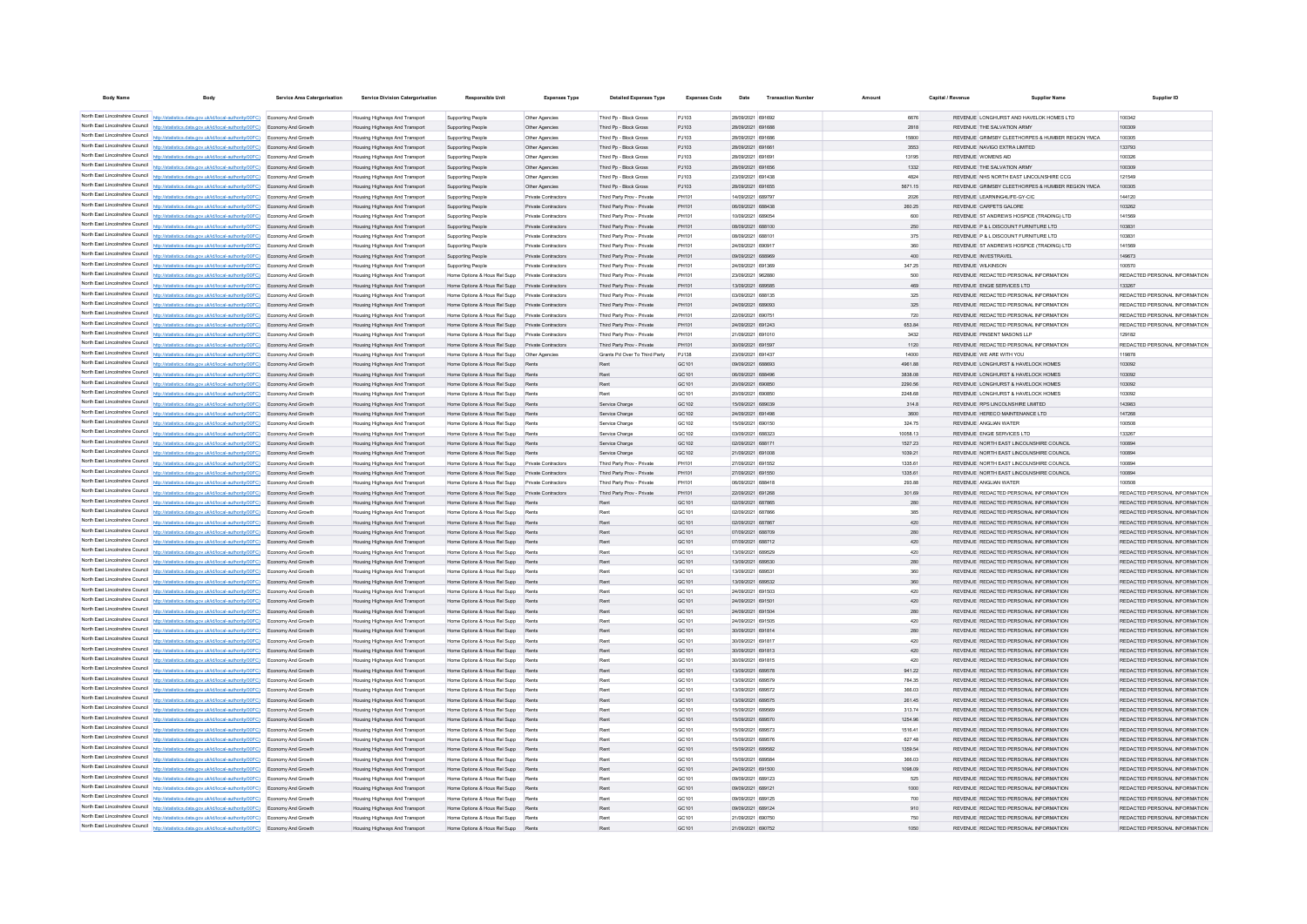| <b>Body Name</b>                |                                                                                                           | <b>Service Area Catergorisation</b> | <b>Service Division Catergorisation</b> | <b>Responsible Un</b>              | <b>Expenses Type</b>                                             | <b>Detailed Expenses Type</b>        | <b>Expenses Code</b> |                                        |                                 | Capital / Revenue |                                                   |        |
|---------------------------------|-----------------------------------------------------------------------------------------------------------|-------------------------------------|-----------------------------------------|------------------------------------|------------------------------------------------------------------|--------------------------------------|----------------------|----------------------------------------|---------------------------------|-------------------|---------------------------------------------------|--------|
|                                 |                                                                                                           |                                     |                                         |                                    |                                                                  |                                      |                      |                                        |                                 |                   |                                                   |        |
|                                 | North East Lincolnshire Council http://statistics.data.gov.uk/id/local-authority/00FC) Economy And Growth |                                     | Housing Highways And Transport          | Home Options & Hous Rel Supp Rents |                                                                  | Service Charge                       | GC102                | 02/09/2021 688173                      | 270                             |                   | REVENUE HARBOUR PLACE DAY CENTRE                  | 106725 |
|                                 | North East Lincolnshire Council http://statistics.data.gov.uk/id/local-authority/00FC) Economy And Growth |                                     | Housing Highways And Transport          | In Scope Contract                  | Private Contractors                                              | Contract Payments                    | <b>PH105</b>         | 09/09/2021 689275                      | 245546.93                       |                   | REVENUE ENGIE SERVICES LTD                        | 133267 |
|                                 | North East Lincolnshire Council http://statistics.data.gov.uk/id/local-authority/00FC) Economy And Growth |                                     | Housing Highways And Transport          | In Scope Contract                  | Private Contractors                                              | Contract Payments                    | PH105                | 09/09/2021 689275                      | 814803.42                       |                   | REVENUE ENGIE SERVICES LTD                        | 133267 |
|                                 | North East Lincolnshire Council http://statistics.data.gov.uk/id/local-authority/00FC) Economy And Growth |                                     | Housing Highways And Transport          | In Scope Contract                  | Private Contractors                                              | Contract Payments                    | PH105                | 09/09/2021 689275                      | 38484.62                        |                   | REVENUE ENGIE SERVICES LTD                        | 133267 |
|                                 | North East Lincolnshire Council http://statistics.data.gov.uk/id/local-authority/00FC) Economy And Growth |                                     | Housing Highways And Transport          | In Scope Contract                  | Private Contractors                                              | Contract Payments                    | PH105                | 09/09/2021 689275                      | 1331921.07                      |                   | REVENUE ENGIE SERVICES LTD                        | 133267 |
| North East Lincolnshire Council | http://statistics.data.gov.uk/id/local-authority/00FC) Economy And Growth                                 |                                     | Housing Highways And Transport          | In Scope Contract                  | Private Contractors                                              | Contract Payments                    | PH105                | 09/09/2021 689275                      | 15041.71                        |                   | REVENUE ENGIE SERVICES LTD                        | 133267 |
| North East Lincolnshire Council | http://statistics.data.gov.uk/id/local-authority/00FC) Economy And Growth                                 |                                     | Housing Highways And Transport          | In Scope Contract                  | Private Contractors                                              | Third Party Prov - Private           | PH101                | 09/09/2021 689275                      | 275000                          |                   | REVENUE ENGIE SERVICES LTD                        | 133267 |
| North East Lincolnshire Council | http://statistics.data.gov.uk/id/local-authority/00FC) Economy And Growth                                 |                                     | Housing Highways And Transport          | In Scope Contract                  | Private Contractors                                              | Contract Payments                    | PH105                | 09/09/2021 689275                      | 197428.37                       |                   | REVENUE ENGIE SERVICES LTD                        | 133267 |
| North East Lincolnshire Council | http://statistics.data.gov.uk/id/local-authority/00FC) Economy And Growth                                 |                                     | Housing Highways And Transport          | In Scope Contract                  | <b>Private Contractors</b>                                       | Contract Payments                    | PH105                | 09/09/2021 689275                      | 97191.96                        |                   | REVENUE ENGIE SERVICES LTD                        | 133267 |
|                                 | North East Lincolnshire Council http://statistics.data.gov.uk/id/local-authority/00FC) Economy And Growth |                                     | Housing Highways And Transport          | Drainage & Coastal Defence         | Private Contractors                                              | Third Party Prov - Private           | PH101                | 02/09/2021 687857                      | 572                             |                   | REVENUE J MCCANN & CO LTD                         | 100841 |
|                                 | North East Lincolnshire Council http://statistics.data.gov.uk/id/local-authority/00FC) Economy And Growth |                                     | Housing Highways And Transport          | Highways Dso                       | Dlo Holding                                                      | Depot Fuel Holding Account           | LM101                | 07/09/2021 688441                      | 18243.9                         |                   | REVENUE OIL NRG                                   | 138198 |
|                                 | North East Lincolnshire Council http://statistics.data.gov.uk/id/local-authority/00FC) Economy And Growth |                                     | Housing Highways And Transport          | <b>Highways Dsc</b>                | Dlo Holding                                                      | Depot Fuel Holding Account           | LM101                | 20/09/2021 690783                      | 1441.5                          |                   | REVENUE OIL NRG                                   | 138198 |
|                                 | North East Lincolnshire Council http://statistics.data.gov.uk/id/local-authority/00FC) Economy And Growth |                                     | Housing Highways And Transport          | <b>Highways Dsc</b>                | Dlo Holding                                                      | Depot Fuel Holding Account           | LM101                | 28/09/2021 691796                      | 18380.59                        |                   | REVENUE OIL NRG                                   | 138198 |
|                                 | North East Lincolnshire Council http://statistics.data.gov.uk/id/local-authority/00FC)                    | Economy And Growth                  | Housing Highways And Transport          | <b>Highways Dsc</b>                | Dlo Holding                                                      | Depot Fuel Holding Account           | LM101                | 28/09/2021 691795                      | 18449.52                        |                   | REVENUE OIL NRG                                   | 138198 |
|                                 | North East Lincolnshire Council http://statistics.data.gov.uk/id/local-authority/00FC)                    | Economy And Growth                  | Housing Highways And Transport          | <b>Highways Dsc</b>                | Dlo Holding                                                      | Depot Fuel Holding Account           | LM101                | 28/09/2021 691790                      | 18895.99                        |                   | REVENUE OIL NRG                                   | 138198 |
|                                 | North East Lincolnshire Council http://statistics.data.gov.uk/id/local-authority/00FC)                    | Economy And Growth                  | Housing Highways And Transport          | Street Lighting                    | Private Contractors                                              | Third Party Prov - Private           | PH101                | 02/09/2021 687857                      | 792.54                          |                   | REVENUE J MCCANN & CO LTD                         | 10084  |
|                                 | North East Lincolnshire Council http://statistics.data.gov.uk/id/local-authority/00FC)                    | Economy And Growth                  | Housing Highways And Transport          | Street Lighting                    | Private Contractors                                              | Third Party Prov - Private           | PH101                | 02/09/2021 687855                      | 1126.16                         |                   | REVENUE J MCCANN & CO LTD                         | 100841 |
|                                 | North East Lincolnshire Council http://statistics.data.gov.uk/id/local-authority/00FC)                    | Economy And Growth                  | Housing Highways And Transport          | Street Lighting                    | Private Contractors                                              | Third Party Prov - Private           | PH101                | 02/09/2021 687858                      | 886.23                          |                   | REVENUE J MCCANN & CO LTD                         | 10084  |
|                                 | North East Lincolnshire Council http://statistics.data.gov.uk/id/local-authority/00FC)                    |                                     |                                         |                                    |                                                                  |                                      | GA111                | 02/09/2021 687858                      |                                 |                   |                                                   | 100841 |
|                                 |                                                                                                           | Economy And Growth                  | Housing Highways And Transport          | Street Lighting                    | Rep Alterations Maint Building                                   | Street Lighting-General Maint        |                      |                                        | 820.35                          |                   | REVENUE J MCCANN & CO LTD                         |        |
|                                 | North East Lincolnshire Council http://statistics.data.gov.uk/id/local-authority/00FC)                    | Economy And Growth                  | Housing Highways And Transport          | Street Lighting                    | Rep Alterations Maint Building                                   | Street Lighting-General Maint        | GA111                | 02/09/2021 687858                      | 303.57                          |                   | REVENUE J MCCANN & CO LTD                         | 10084  |
|                                 | North East Lincolnshire Council http://statistics.data.gov.uk/id/local-authority/00FC)                    | Economy And Growth                  | Housing Highways And Transport          | Street Lighting                    | Rep Alterations Maint Building                                   | Traffic Signs / Signals              | GA113                | 02/09/2021 687857                      | 1851.65                         |                   | REVENUE J MCCANN & CO LTD                         | 100841 |
|                                 | North East Lincolnshire Council http://statistics.data.gov.uk/id/local-authority/00FC)                    | Economy And Growth                  | Housing Highways And Transport          | Street Lighting                    | Rep Alterations Maint Building                                   | Traffic Signs / Signals              | GA113                | 02/09/2021 687858                      | 879.55                          |                   | REVENUE J MCCANN & CO LTD                         | 100841 |
|                                 | North East Lincolnshire Council http://statistics.data.gov.uk/id/local-authority/00FC)                    | Economy And Growth                  | Housing Highways And Transport          | Street Lighting                    | Rep Alterations Maint Building                                   | Flectrical Testing                   | GA107                | 02/09/2021 687857                      | 4249.78                         |                   | REVENUE J MCCANN & CO LTD                         | 100841 |
|                                 | North East Lincolnshire Council http://statistics.data.gov.uk/id/local-authority/00FC)                    | Economy And Growth                  | Housing Highways And Transport          | Street Lighting                    | Rep Alterations Maint Building                                   | <b>Electrical Testing</b>            | GA107                | 02/09/2021 687858                      | 1965.13                         |                   | REVENUE J MCCANN & CO LTD                         | 100841 |
|                                 | North East Lincolnshire Council http://statistics.data.gov.uk/id/local-authority/00FC)                    | Economy And Growth                  | Housing Highways And Transport          | Street Lighting                    | Rep Alterations Maint Building                                   | Street Lighting-General Maint        | GA111                | 16/09/2021 690192                      | 955.84                          |                   | REVENUE NORTHERN POWERGRID (NORTHEAST) LTD        | 126062 |
|                                 | North East Lincolnshire Council http://statistics.data.gov.uk/id/local-authority/00FC)                    | Economy And Growth                  | Housing Highways And Transport          | Street Lighting                    | Rep Alterations Maint Building                                   | Street Lighting-General Maint        | GA111                | 16/09/2021 690191                      | 1433.76                         |                   | REVENUE NORTHERN POWERGRID (YORKSHIRE) PLC        | 108328 |
|                                 | North East Lincolnshire Council http://statistics.data.gov.uk/id/local-authority/00FC)                    | Economy And Growth                  | Housing Highways And Transport          | Street Lighting                    | Rep Alterations Maint Building                                   | Street Lighting-General Maint        | GA111                | 16/09/2021 690193                      | 1433.76                         |                   | REVENUE NORTHERN POWERGRID (NORTHEAST) LTD        | 126062 |
|                                 | North East Lincolnshire Council   http://statistics.data.gov.uk/id/local-authority/00FC)                  | Economy And Growth                  | Housing Highways And Transport          | Street Lighting                    | Rep Alterations Maint Building                                   | Street Lighting-General Maint        | GA111                | 07/09/2021 688002                      | 2510                            |                   | REVENUE ROCH NDT SERVICES                         | 127363 |
|                                 | North East Lincolnshire Council http://statistics.data.gov.uk/id/local-authority/00FC)                    | Economy And Growth                  | Housing Highways And Transport          | Street Lighting                    | Rep Alterations Maint Building                                   | Street Lighting-General Maint        | GA111                | 07/09/2021 688003                      | 3360                            |                   | REVENUE ROCH NDT SERVICES                         | 127363 |
|                                 | North East Lincolnshire Council http://statistics.data.gov.uk/id/local-authority/00FC)                    | Economy And Growth                  | Housing Highways And Transport          | Street Lighting                    | Rep Alterations Maint Building                                   | Street Lighting-General Maint        | GA111                | 07/09/2021 688028                      | 2990                            |                   | REVENUE ROCH NDT SERVICES                         | 127363 |
|                                 | North East Lincolnshire Council http://statistics.data.gov.uk/id/local-authority/00FC)                    | Economy And Growth                  | Housing Highways And Transport          | Street Lighting                    | Rep Alterations Maint Building                                   | Street Lighting-General Maint        | GA111                | 22/09/2021 691245                      | 1710                            |                   | REVENUE ROCH NDT SERVICES                         | 127363 |
|                                 | North East Lincolnshire Council http://statistics.data.gov.uk/id/local-authority/00FC)                    | Economy And Growth                  | Housing Highways And Transport          | Street Lighting                    | Rep Alterations Maint Building                                   | Street Lighting-General Maint        | GA111                | 22/09/2021 691244                      | 2660                            |                   | REVENUE ROCH NDT SERVICES                         | 127363 |
|                                 | North East Lincolnshire Council http://statistics.data.gov.uk/id/local-authority/00FC)                    | Economy And Growth                  | Housing Highways And Transport          | Street Lighting                    | Rep Alterations Maint Building                                   | Street Lighting-General Maint        | GA111                | 02/09/2021 687857                      | 2364.61                         |                   | REVENUE J MCCANN & CO LTD                         | 100841 |
|                                 | North East Lincolnshire Council http://statistics.data.gov.uk/id/local-authority/00FC).                   | Economy And Growth                  | Housing Highways And Transport          | Street Lighting                    | Rep Alterations Maint Building                                   | Street Lighting-General Maint        | GA111                | 02/09/2021 687855                      | 384.65                          |                   | REVENUE J MCCANN & CO LTD                         | 100841 |
|                                 | North East Lincolnshire Council http://statistics.data.gov.uk/id/local-authority/00FC)                    | Economy And Growth                  | Housing Highways And Transport          | Street Lighting                    | Rep Alterations Maint Building                                   | Street Lighting-General Maint        | GA111                | 02/09/2021 687858                      | 1865.55                         |                   | REVENUE J MCCANN & CO LTD                         | 100841 |
|                                 | North East Lincolnshire Council http://statistics.data.gov.uk/id/local-authority/00FC)                    | Economy And Growth                  | Housing Highways And Transport          | Street Lighting                    | Rep Alterations Maint Building                                   | Street Light-Irrecoverable Dam       | GA112                | 09/09/2021 688915                      | 1151.7                          |                   | REVENUE NORTHERN POWERGRID (YORKSHIRE) PLC        | 108328 |
|                                 | North East Lincolnshire Council http://statistics.data.gov.uk/id/local-authority/00FC)                    | Fronomy And Growth                  | Housing Highways And Transport          | Street Lighting                    | Ren Alterations Maint Ruilding                                   | Street Light-Irrecoverable Dam       | GA112                | 02/09/2021 687860                      | 365.9                           |                   | REVENUE J MCCANN & CO LTD                         | 100841 |
|                                 | North East Lincolnshire Council http://statistics.data.gov.uk/id/local-authority/00FC)                    |                                     |                                         |                                    |                                                                  |                                      |                      |                                        |                                 |                   |                                                   |        |
|                                 | North East Lincolnshire Council http://statistics.data.gov.uk/id/local-authority/00FC)                    | Fronomy And Growth                  | Housing Highways And Transport          | Street Lighting                    | Ren Alterations Maint Building<br>Rep Alterations Maint Building | Street Light-Irrecoverable Dam       | GA112                | 02/09/2021 687858<br>02/09/2021 687858 | 275.91                          |                   | REVENUE J MCCANN & CO LTD                         | 100841 |
|                                 |                                                                                                           | Economy And Growth                  | Housing Highways And Transport          | Street Lighting                    |                                                                  | Traffic Mgmt-Irrecoverable Dam GA115 |                      |                                        | 1660.81                         |                   | REVENUE J MCCANN & CO LTD                         | 100841 |
|                                 | North East Lincolnshire Council http://statistics.data.gov.uk/id/local-authority/00FC)                    | Economy And Growth                  | Housing Highways And Transport          | Street Lighting                    | Rep Alterations Maint Building                                   | Traffic Signs / Signals              | GA113                | 02/09/2021 687857                      | 3391.74                         |                   | REVENUE J MCCANN & CO LTD                         | 100841 |
|                                 | North East Lincolnshire Council http://statistics.data.gov.uk/id/local-authority/00FC)                    | Economy And Growth                  | Housing Highways And Transport          | Street Lighting                    | Rep Alterations Maint Building                                   | Traffic Signs / Signals              | GA113                | 02/09/2021 687858                      | 4934.55                         |                   | REVENUE J MCCANN & CO LTD                         | 100841 |
|                                 | North East Lincolnshire Council http://statistics.data.gov.uk/id/local-authority/00FC)                    | Economy And Growth                  | Housing Highways And Transport          | Street Lighting                    | <b>Private Contractors</b>                                       | Third Party Prov - Private           | PH101                | 02/09/2021 687858                      | 3445.61                         |                   | REVENUE J MCCANN & CO LTD                         | 100841 |
|                                 | North East Lincolnshire Council http://statistics.data.gov.uk/id/local-authority/00FC)                    | Economy And Growth                  | Housing Highways And Transport          | <b>Transport Policy</b>            | <b>Private Contractors</b>                                       | Concessionary Fares                  | PH104                | 16/09/2021 690467                      | REDACTED COMMERCIALLY SENSITIVE |                   | REVENUE GY CLPS & DISTRICT DIAL A RIDE            | 100980 |
|                                 | North East Lincolnshire Council http://statistics.data.gov.uk/id/local-authority/00FC)                    | Economy And Growth                  | Housing Highways And Transport          | <b>Transport Policy</b>            | <b>Private Contractors</b>                                       | Concessionary Fares                  | PH104                | 28/09/2021 691683                      | 3215                            |                   | REVENUE SOUTH WEST SMART APPLICATIONS LTD         | 143123 |
|                                 | North East Lincolnshire Council http://statistics.data.gov.uk/id/local-authority/00FC)                    | Economy And Growth                  | Housing Highways And Transport          | <b>Transport Policy</b>            | Voluntary Associations                                           | Third Po - Third Sector              | PF101                | 16/09/2021 690415                      | 4000                            |                   | REVENUE R-EVOLUTION                               | 145649 |
|                                 | North East Lincolnshire Council http://statistics.data.gov.uk/id/local-authority/00FC) Economy And Growth |                                     | Housing Highways And Transport          | <b>Transport Policy</b>            | Voluntary Associations                                           | Third Pp - Third Sector              | PF101                | 23/09/2021 690414                      | 4000                            |                   | REVENUE R-EVOLUTION                               | 145649 |
|                                 | North East Lincolnshire Council http://statistics.data.gov.uk/id/local-authority/00FC)                    | Economy And Growth                  | Housing Highways And Transport          | <b>Transport Policy</b>            | Voluntary Associations                                           | Third Po - Third Sector              | PF101                | 23/09/2021 690413                      | 6500                            |                   | REVENUE R-EVOLUTION                               | 145649 |
|                                 | North East Lincolnshire Council http://statistics.data.gov.uk/id/local-authority/00FC)                    | Economy And Growth                  | Housing Highways And Transport          | <b>Transport Policy</b>            | Voluntary Associations                                           | Third Pp - Third Sector              | PF101                | 23/09/2021 690836                      | 2000                            |                   | REVENUE R-EVOLUTION                               | 145649 |
|                                 | North East Lincolnshire Council http://statistics.data.gov.uk/id/local-authority/00FC) Economy And Growth |                                     | Housing Highways And Transport          | <b>Transport Policy</b>            | Private Contractors                                              | Contract Payments                    | <b>PH105</b>         | 23/09/2021 689085                      | 5000                            |                   | REVENUE LINCS INSPIRE LTD                         | 120610 |
|                                 | North East Lincolnshire Council http://statistics.data.gov.uk/id/local-authority/00FC) Economy And Growth |                                     | Housing Highways And Transport          | <b>Transport Policy</b>            | <b>Private Contractors</b>                                       | Contract Payments                    | PH105                | 23/09/2021 690837                      | 3000                            |                   | REVENUE R-EVOLUTION                               | 145649 |
|                                 | North East Lincolnshire Council http://statistics.data.gov.uk/id/local-authority/00FC) Economy And Growth |                                     | Housing Highways And Transport          | <b>Transport Policy</b>            | Private Contractors                                              | Subsidies                            | PH102                | 14/09/2021 689806                      | REDACTED COMMERCIALLY SENSITIVE |                   | REVENUE STAGECOACH SERVICES                       | 101404 |
|                                 | North East Lincolnshire Council http://statistics.data.gov.uk/id/local-authority/00FC) Economy And Growth |                                     | Housing Highways And Transport          | <b>Transport Policy</b>            | <b>Private Contractors</b>                                       | Subsidies                            | PH102                | 15/09/2021 690246                      | REDACTED COMMERCIALLY SENSITIVE |                   | REVENUE STAGECOACH SERVICES                       | 101404 |
|                                 | North East Lincolnshire Council http://statistics.data.gov.uk/id/local-authority/00FC) Economy And Growth |                                     | Housing Highways And Transport          | <b>Transport Policy</b>            | Consultancy                                                      | Consultancy                          | PI 101               | 24/09/2021 689445                      | 1328175                         |                   | REVENUE LOVE TO RIDE LTD                          | 119407 |
|                                 | North East Lincolnshire Council http://statistics.data.gov.uk/id/local-authority/00FC) Economy And Growth |                                     | Housing Highways And Transport          | Strategic Housing                  | <b>Private Contractors</b>                                       | Third Party Prov - Private           | PH101                | 22/09/2021 689122                      | 571.25                          |                   | REVENUE TURLEY ASSOCIATES LTD.                    | 148417 |
|                                 | North East Lincolnshire Council http://statistics.data.gov.uk/id/local-authority/00FC) Economy And Growth |                                     | Housing Highways And Transport          | Strategic Housing                  | Consultancy                                                      | Consultance                          | PI 101               | 01/09/2021 688081                      | 4500                            |                   | REVENUE JONES LANG LASALLE LIMITED                | 138946 |
|                                 | North East Lincolnshire Council http://statistics.data.gov.uk/id/local-authority/00FC) Economy And Growth |                                     |                                         |                                    | Consultancy                                                      | Consultance                          | PI 101               | 02/09/2021 687862                      |                                 |                   | REVENUE JONES LANG LASALLE LIMITED                | 138946 |
|                                 |                                                                                                           |                                     | Housing Highways And Transport          | Strategic Housing                  |                                                                  |                                      |                      |                                        | 2500                            |                   |                                                   |        |
|                                 | North East Lincolnshire Council http://statistics.data.gov.uk/id/local-authority/00FC) Public Health      |                                     | Public Health                           | Director Public Health             | Communications And Computing Computer S/Ware - Licences          |                                      | LF103                | 23/09/2021 691011                      | 830                             |                   | REVENUE QUESTION PRO UK LTD                       | 149771 |
|                                 | North East Lincolnshire Council http://statistics.data.gov.uk/id/local-authority/00FC) Public Health      |                                     | Public Health                           | Director Public Health             | Direct Employee Expenses                                         | Agency Staff                         | <b>FA105</b>         | 07/09/2021 688707                      | 21109.35                        |                   | REVENUE ETHICAL RECRUITMENT AGENCY (GRIMSRY) LTD. | 147051 |
|                                 | North East Lincolnshire Council http://statistics.data.gov.uk/id/local-authority/00FC) Public Health      |                                     | Public Health                           | Director Public Health             | Direct Employee Expenses                                         | Agency Staff                         | EA105                | 03/09/2021 688389                      | 702.48                          |                   | REVENUE ETHICAL RECRUITMENT AGENCY (GRIMSBY) LTD  | 147051 |
|                                 | North East Lincolnshire Council http://statistics.data.gov.uk/id/local-authority/00FC) Public Health      |                                     | Public Health                           | Director Public Health             | Direct Employee Expenses                                         | Agency Staff                         | EA105                | 06/09/2021 688421                      | 600                             |                   | REVENUE LINCOLNSHIRE PROFESSIONAL SERVICES LTD    | 148965 |
|                                 | North East Lincolnshire Council http://statistics.data.gov.uk/id/local-authority/00FC) Public Health      |                                     | Public Health                           | Director Public Health             | Direct Employee Expenses                                         | Agency Staff                         | EA105                | 09/09/2021 688921                      | 30460.86                        |                   | REVENUE ETHICAL RECRUITMENT AGENCY (GRIMSBY) LTD  | 147051 |
|                                 | North East Lincolnshire Council http://statistics.data.gov.uk/id/local-authority/00FC) Public Health      |                                     | Public Health                           | Director Public Health             | Direct Employee Expenses                                         | Agency Staff                         | EA105                | 15/09/2021 690159                      | 600                             |                   | REVENUE LINCOLNSHIRE PROFESSIONAL SERVICES LTD    | 148965 |
|                                 | North East Lincolnshire Council http://statistics.data.gov.uk/id/local-authority/00FC) Public Health      |                                     | Public Health                           | Director Public Health             | Direct Employee Expenses                                         | Agency Staff                         | EA105                | 15/09/2021 690195                      | 300                             |                   | REVENUE LINCOLNSHIRE PROFESSIONAL SERVICES LTD    | 148965 |
|                                 | North East Lincolnshire Council http://statistics.data.gov.uk/id/local-authority/00FC) Public Health      |                                     | Public Health                           | Director Public Health             | Direct Employee Expenses                                         | Agency Staff                         | EA105                | 15/09/2021 690158                      | 300                             |                   | REVENUE LINCOLNSHIRE PROFESSIONAL SERVICES LTD    | 148965 |
|                                 | North East Lincolnshire Council http://statistics.data.gov.uk/id/local-authority/00FC) Public Health      |                                     | Public Health                           | Director Public Health             | Direct Employee Expenses                                         | Agency Staff                         | EA105                | 28/09/2021 691711                      | 300                             |                   | REVENUE LINCOLNSHIRE PROFESSIONAL SERVICES LTD    | 148965 |
|                                 | North East Lincolnshire Council http://statistics.data.gov.uk/id/local-authority/00FC) Public Health      |                                     | Public Health                           | Director Public Health             | Car Allowances                                                   | Travel - Employee                    | JF101                | 09/09/2021 689114                      | 2338.8                          |                   | REVENUE ETHICAL RECRUITMENT AGENCY (GRIMSBY) LTD  | 147051 |
|                                 | North East Lincolnshire Council http://statistics.data.gov.uk/id/local-authority/00FC) Public Health      |                                     | Public Health                           | Director Public Health             | Clothes Uniforms And Laundry                                     | <b>Liniform</b>                      | LC102                | 27/09/2021 691594                      | 305                             |                   | REVENUE E H ADVERTISING LIMITED                   | 101403 |
|                                 | North East Lincolnshire Council http://statistics.data.gov.uk/id/local-authority/00FC) Public Health      |                                     | Public Health                           | Director Public Health             | Print Stationery / Gen Off Exp                                   | Publicity                            | <b>ID105</b>         | 07/09/2021 688713                      | 5800                            |                   | REVENUE HAMMOND HOUSE PUBLISHING LTD.             | 144372 |
|                                 | North East Lincolnshire Council http://statistics.data.gov.uk/id/local-authority/00FC) Public Health      |                                     | Public Health                           | Director Public Health             | Print Stationery / Gen Off Exp                                   | Publicity                            | <b>ID105</b>         | 15/09/2021 690221                      | 980                             |                   | REVENUE HAMMOND HOUSE PUBLISHING LTD.             | 144372 |
|                                 | North East Lincolnshire Council http://statistics.data.gov.uk/id/local-authority/00FC) Public Health      |                                     | Public Health                           | Director Public Health             | Print Stationery / Gen Off Fxn                                   | Publicity                            | <b>ID105</b>         | 20/09/2021 690789                      | 1000                            |                   | REVENUE HAMMOND HOUSE PUBLISHING LTD.             | 144372 |
|                                 | North East Lincolnshire Council http://statistics.data.gov.uk/id/local-authority/00FC) Public Health      |                                     | Public Health                           | Director Public Health             | Contributions To Provisions                                      | Contributions - Other                | <b>IK103</b>         | 09/09/2021 689113                      | 5379.2                          |                   | REVENUE ETHICAL RECRUITMENT AGENCY (GRIMSRY) LTD. | 147051 |
|                                 | North East Lincolnshire Council http://statistics.data.gov.uk/id/local-authority/00FC) Public Health      |                                     | Public Health                           | Director Public Health             | Direct Employee Expenses                                         | Agency Staff                         | <b>FA105</b>         | 09/09/2021 688920                      | 37675.65                        |                   | REVENUE ETHICAL RECRUITMENT AGENCY (GRIMSRY) LTD. | 147051 |
|                                 | North East Lincolnshire Council http://statistics.data.gov.uk/id/local-authority/00FC) Public Health      |                                     | Public Health                           | Director Public Health             | Rents                                                            | Room Hire                            | GC103                | 15/09/2021 689265                      | 1725                            |                   | REVENUE IMMINGHAM TOWN COUNCIL                    | 101597 |
|                                 |                                                                                                           |                                     |                                         |                                    |                                                                  |                                      |                      |                                        |                                 |                   |                                                   |        |